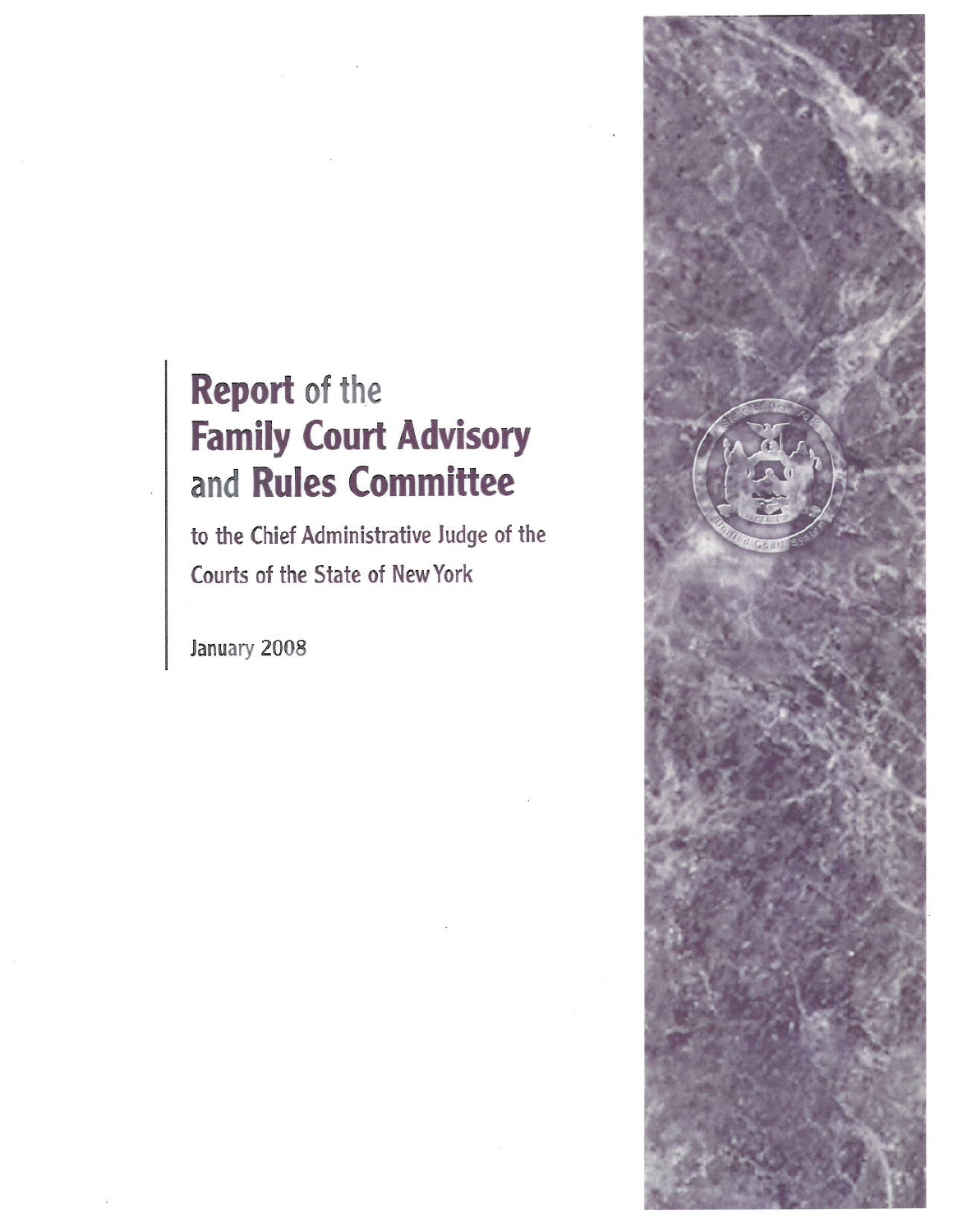| I.  |                                                                                                                                                                   |
|-----|-------------------------------------------------------------------------------------------------------------------------------------------------------------------|
| Π.  |                                                                                                                                                                   |
| 1.  | Orders for genetic testing in child protective proceedings                                                                                                        |
| 2.  | Evidence in permanency proceedings                                                                                                                                |
| 3.  | Trial discharges of youth in foster care and voluntary re-placements<br>of older adolescents into foster care                                                     |
| 4.  | Restoration of parental rights                                                                                                                                    |
| 5.  | Orders of protection in termination of parental rights proceedings, child protective<br>proceedings and permanency hearings regarding children freed for adoption |
| 6.  | Referrals for diversion services, warrants and orders of<br>protection in persons in need of supervision proceedings                                              |
| 7.  | Permanency planning in juvenile delinquency and<br>persons in need of supervision proceedings<br>(F.C.A. §§312.1, 320(2), 353.3, 355.3, 355.5, 741, 756, 756-a;   |
| 8.  | Combined parental income amount utilized to calculate child support<br>$(F.C.A. §413(1)(c)(2); D.R.L. §240(1-b)(c)(2)); S.S.L. §111-i 60$                         |
| 9.  | Modification of orders of child support in Family Court<br>and matrimonial proceedings                                                                            |
| 10. | Agreements and stipulations for child support in Family Court and matrimonial<br>proceedings                                                                      |

# **TABLE OF CONTENTS**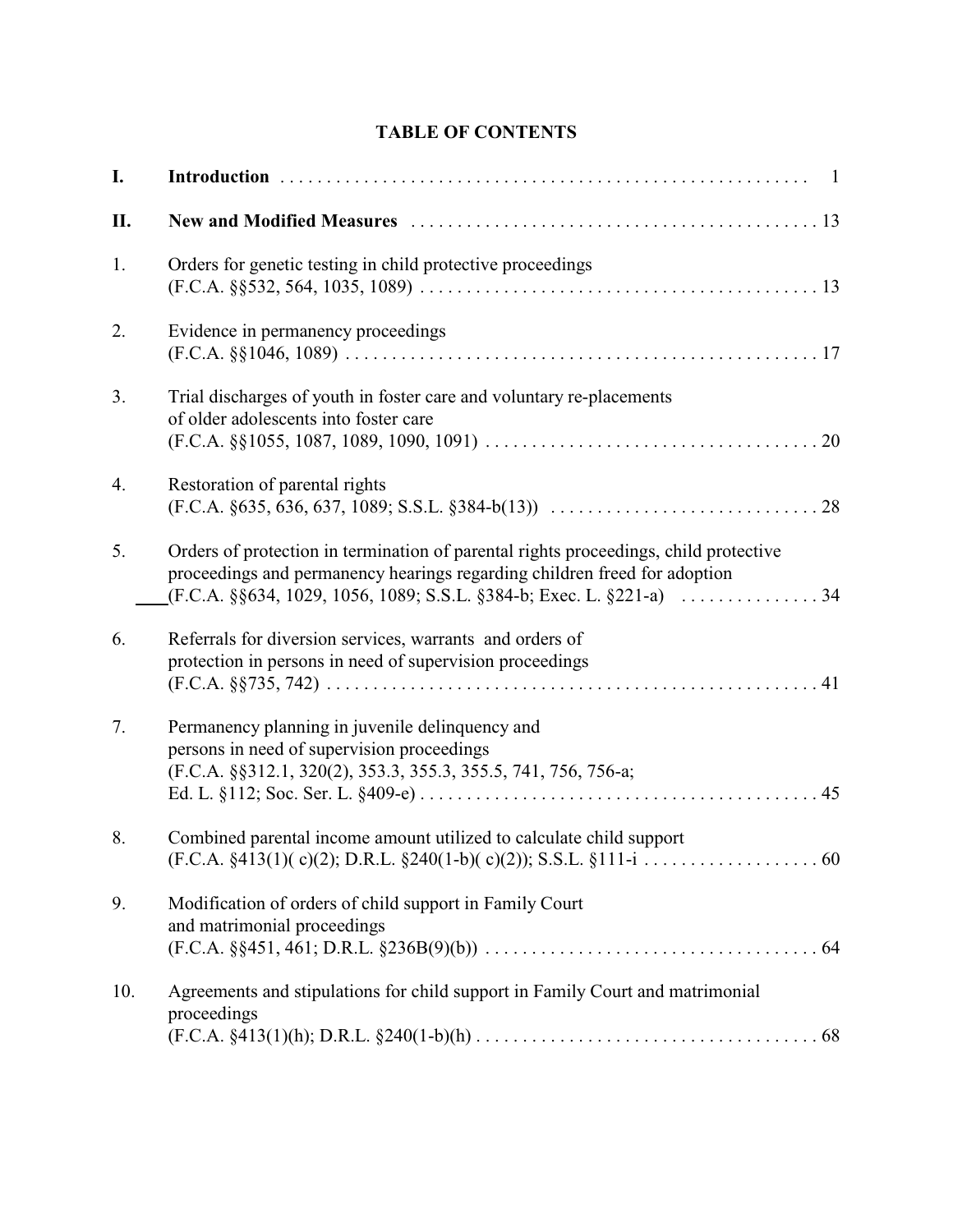| Ш.  |                                                                                                                                                                                                                                                   |
|-----|---------------------------------------------------------------------------------------------------------------------------------------------------------------------------------------------------------------------------------------------------|
| 1.  | Putative fathers entitled to consent to adoptions and to notice of adoption, surrender and<br>termination of parental proceedings                                                                                                                 |
| 2.  | Adjournments in contemplation of dismissal and suspended judgments in<br>child abuse and neglect proceedings                                                                                                                                      |
| 3.  | Child protective proceedings regarding destitute children                                                                                                                                                                                         |
| 4.  | Conditions of orders of protection in juvenile delinquency, child support, paternity,<br>custody, child protective and matrimonial proceedings<br>$(F.C.A. \S\S 352.3(1), 446(h), 551(i), 759(h), 1056(1); D.R.L. \S\S 240(3), 252(1)) \ldots$ 91 |
| 5.  | Criminal and child maltreatment history screening of persons<br>with whom children are directly placed and non-parents seeking<br>guardianship or custody of children<br>(D.R.L. §240(1-a); F.C.A. §§ 653, 662, 1017, 1027, 1055; SCPA § 1707) 94 |
| 6.  | Stays of administrative fair hearings regarding reports of child abuse or maltreatment                                                                                                                                                            |
| 7.  | Procedures and remedies for violations of orders<br>of protection in Family Court and matrimonial proceedings<br>and probation in family offense cases                                                                                            |
| 8.  | Requirements for notices of indicated child maltreatment reports and changes<br>in foster care placements in child protective and voluntary foster care proceedings                                                                               |
| 9.  | Probation access to the statewide automated order of protection and<br>warrant registry and penalties for unauthorized access                                                                                                                     |
| 10. | Judicial authority to order intensive probation supervision<br>and electronic monitoring in juvenile delinquency proceedings                                                                                                                      |
| 11. | Dispositional alternatives and procedures for acceptance of<br>admissions and violations of orders of probation and suspended<br>judgment in persons in need of supervision proceedings                                                           |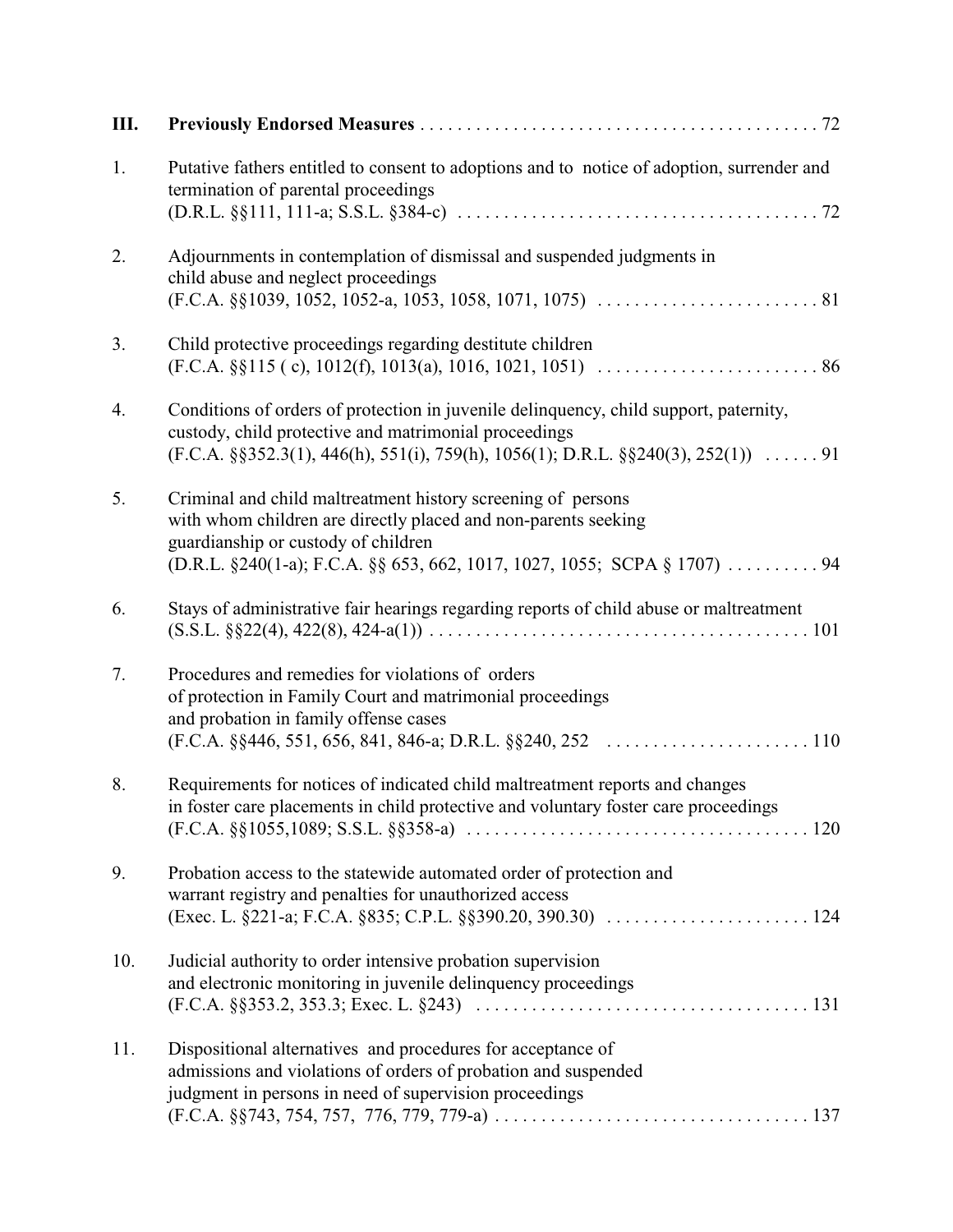| IV  |                                                                                                                                                                            |
|-----|----------------------------------------------------------------------------------------------------------------------------------------------------------------------------|
| 18. | Compensation of guardians <i>ad litem</i> appointed for children<br>and adults in civil proceedings out of public funds                                                    |
| 17. | Elimination of the bar to subsequent remedies for court-approved agreements or<br>compromises of child support with respect to out-of-wedlock children                     |
| 16. | Child support obligations of support obligors<br>whose incomes are below the poverty level                                                                                 |
| 15. | Judicial authority to direct establishment of a trust fund<br>or other designated account for the benefit of children in<br>matrimonial, child support and paternity cases |
| 14. | Duration of term and procedures for violations of probation<br>in child support proceedings                                                                                |
| 13. | Procedures for violations of adjournments in contemplation of dismissal,<br>probation and conditional discharges in juvenile delinquency cases                             |
| 12. | Jurisdiction of the Family Court with respect to family offenses<br>committed by juveniles under the age of eighteen                                                       |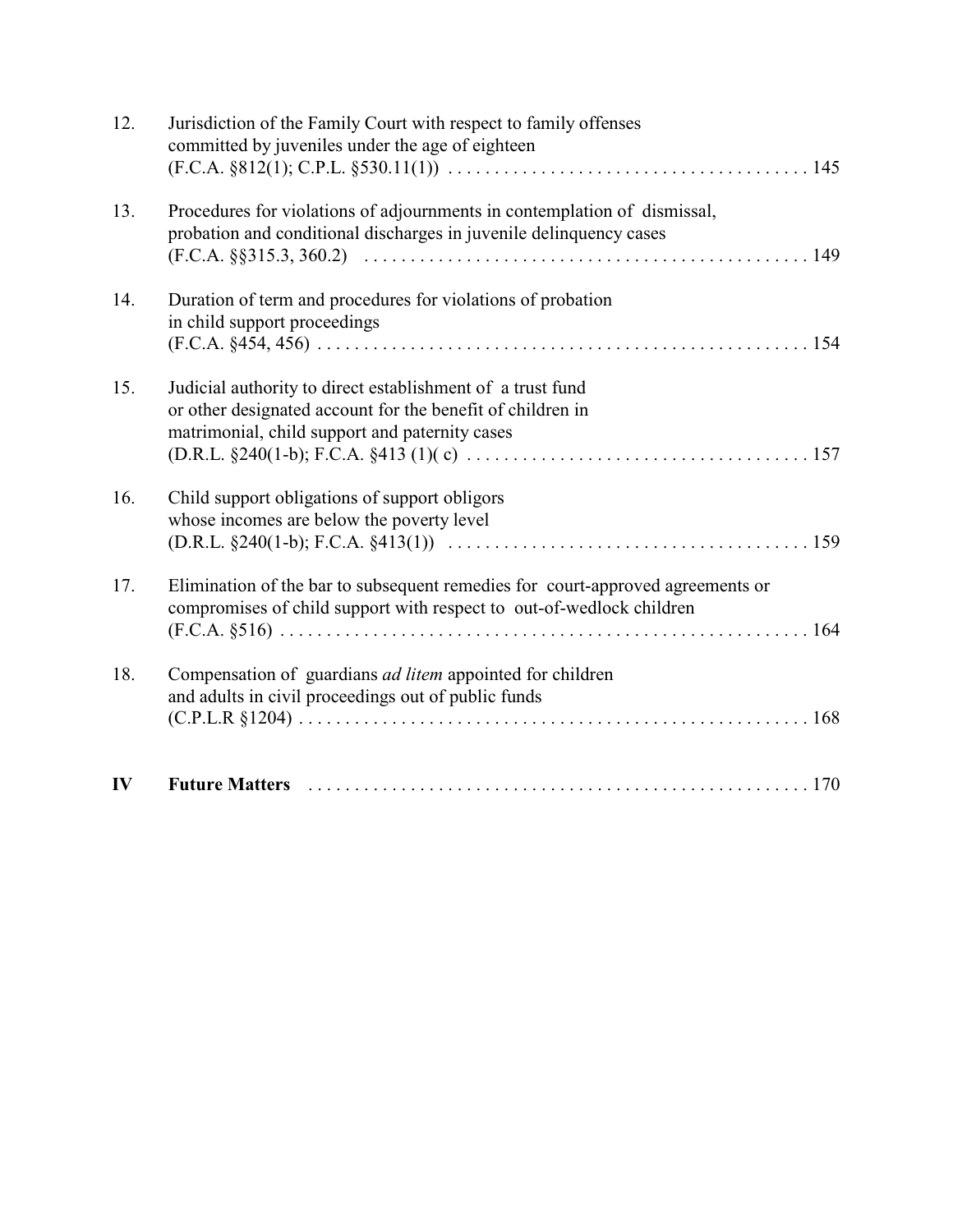# **I. Introduction**

The Family Court Advisory and Rules Committee is one of the standing advisory committees established by the Chief Administrative Judge of the Courts pursuant to section 212(1)(q) of the Judiciary Law and section 212(b) of the Family Court Act. The Committee annually recommends to the Chief Administrative Judge proposals in the areas of Family Court procedure and family law that may be incorporated into the Chief Administrative Judge's legislative program. These recommendations are based on the Committee's own studies, examination of decisional law, and suggestions received from bench and bar. In addition to recommending its own annual legislative program, the Committee reviews and comments on other pending legislative measures concerning Family Court and family law.

# A. Legislation Enacted in 2007

Three of the legislative proposals submitted by the Committee in 2007 were enacted into law during the 2007 legislative session. These include:

**1. Criminal Mischief as a Family Offense in Family Court and Criminal Proceedings** [Laws of 2007, ch. 541]: This measure adds criminal mischief to the enumerated family offenses for which there is concurrent jurisdiction in family and criminal courts pursuant to in section 812 of the Family Court Act and section 530.11 of the Criminal Procedure Law. Although the bill does not address the issue of whether vandalism of property in which the offender has a joint possessory interest may be prosecuted, it clearly applies, at minimum, to property separately owned by the petitioner in Family Court or complainant in a criminal proceeding. Effective: Nov. 12, 2007.

**2. Orders for Genetic Testing in Proceedings to Vacate Acknowledgments of Paternity** [Laws of 2007, ch. 462]: Codifying case precedents, this bill amends Family Court Act  $\S516$ -a to provide a two-step threshold test that must be met before a genetic marker or DNA test can be ordered in a proceeding to vacate a paternity acknowledgment. Where revocation petitions have been filed more than 60 days after execution of the acknowledgments, the measure requires hearings to be held first regarding whether there had been fraud, duress or a material mistake of fact. Assuming fraud, duress or material mistake of fact is proven in such cases and in all cases in which the petition has been filed less than 60 days after execution of the acknowledgment, the Court, consistent with Family Court Act §532, is then required to determine whether ordering genetic testing would be in the children's best interests or, conversely, whether res judicata, equitable estoppel or the presumption of legitimacy attaching to children born to married women militate against testing orders. Finally, if genetic testing is ordered and paternity is established, the Family Court must enter orders of filiation. Effective: Oct. 29, 2007.

3. **Representation of Family Court Judges in Habeas Corpus Proceedings** [Laws of 2007, ch. 40]: Conforming the procedure in habeas corpus proceedings to the practice in Article 78 and other proceedings, this measure modifies section 7009 of the Civil Practice Law and Rules by requiring the Family Court to be represented by the New York State Attorney General, instead of by the county attorney or corporation counsel. Effective: May 29, 2007.

<sup>&</sup>lt;sup>1</sup> See Matter of Demetrius H. v. Mikhaila C.M., 35 A.D.3d 1215( $4^{\text{th}}$  Dept., 2006); Matter of Westchester County Department of Social Services o/b/o/ Melissa B. v. Robert W.B., 25 A.D.3d 62, 803 N.Y.S.2d 672 (2d Dept., 2005); Matter of Oneida Co. Dept.of Social Services v. Joseph C., 289 A.D.2d 1077 (4<sup>th</sup> Dept., 2001), *lve. app. dismissed*, 98 N.Y.2d 647 (2002); Matter of Gina L. v. David W., 34 A.D.3d 810 (2d Dept., 2006).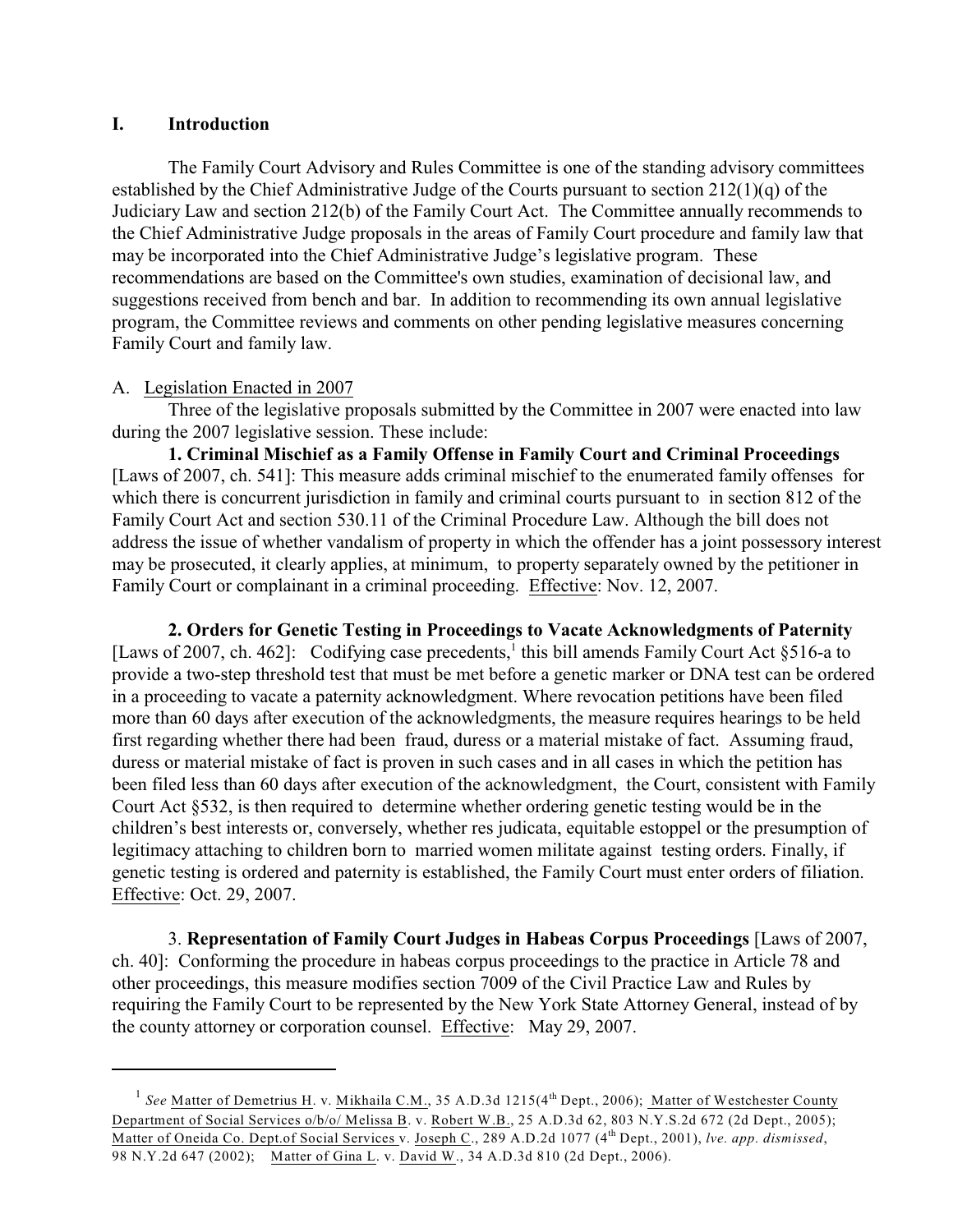# B. New and Modified Legislative Proposals

Highest among the Committee's priorities is the pressing need for more Family Court judges, since the fixed number of 154 judgeships authorized in the Family Court Act has remained virtually unchanged for over a decade, notwithstanding the Court's far higher and more complex workload.<sup>2</sup> The Office of Court Administration will be submitting a legislative proposal to create 39 new Family Court judgeships. Additionally, the Committee is proposing a comprehensive legislative agenda, including 10 new and modified proposals and 18 proposals previously recommended. The new and modified proposals address child welfare, child support and persons in need of supervision (PINS) proceedings, thereby providing needed clarification and enhancing the Unified Court System's ability to handle these cases effectively. Its agenda of new and modified proposals includes the following:

1. Orders for genetic testing in child protective proceedings: Family Court Act §564 permits the Family Court in cases other than paternity cases to enter orders of filiation in limited circumstances: where both parents are before the court, where the father waives the filing of a paternity petition and his right to be heard on that petition and where the court is satisfied as to sworn statements and testimony in support of paternity. In the absence of these requisites, the court's only alternative is to direct a party to file a paternity petition. The statute provides no authority for the court to direct genetic testing which, with current DNA technology, would provide a swift and accurate answer to questions of parentage. The Committee is proposing a measure that would amend sections 532 and 564 of the Family Court Act to authorize the court to order genetic testing in non-paternity proceedings upon the consent of both parents. Where consent is not obtained, the court would be permitted to direct any party to file a verified paternity petition. Where the mother's consent is not forthcoming by reason of her absence from the court, the court would be authorized to direct genetic testing so long as she had received notice and an opportunity to be heard.. As in paternity cases, no test would be ordered in cases where the court has made a written finding that testing would not be in the child's best interests by reason of res judicata, equitable estoppel or the presumption of legitimacy. Further, Family Court Act §564 would be amended to permit the Family Court to adjudicate paternity on the basis of genetic testing, not simply on the basis of sworn statements or testimony. Corresponding amendments would be made to child protective and permanency provisions of the Family Court Act [Family Court Act §§1035, 1089].

2. Evidence in permanency proceedings: Prior to the enactment of the landmark permanency legislation in 2005 [Laws of 2005, ch. 3], permanency hearings – and their predecessors, hearings to extend child protective placements, to review voluntary foster care placements and to review cases of children freed for adoption – were commenced by the filing of sworn petitions. As pleadings, these petitions were automatically part of the records of the proceedings that would be able to be reviewed on appeal. Additionally, hearsay evidence was admissible, including clinical and other program reports, pursuant to Family Court Act §1046. In an effort to simplify permanency proceedings and to provide one unified article (Family Court Act Article 10-A), however, the 2005 legislation has created

*See* "Editorial: Help for Judges: New York's Family Courts Need More Resources This Year," *Syracuse Post* <sup>2</sup> *Standard,* Dec. 26, 2007, p. A8, col. 1; K. Carroll & A. White, "Disorder and Delay: There's Been a Dramatic Increase in Abuse and Neglect Charges Filed Against City Parents, and Family Court is Overwhelmed Again," 15 *Child Welfare Watch* 5-7, 26 (Winter, 2008); *The Permanency Legislation of 2005: An Unfunded mandate –Critical Resource Needs for New York City's Children and Families* (NYC Bar Assoc. Council on Children, 2007). .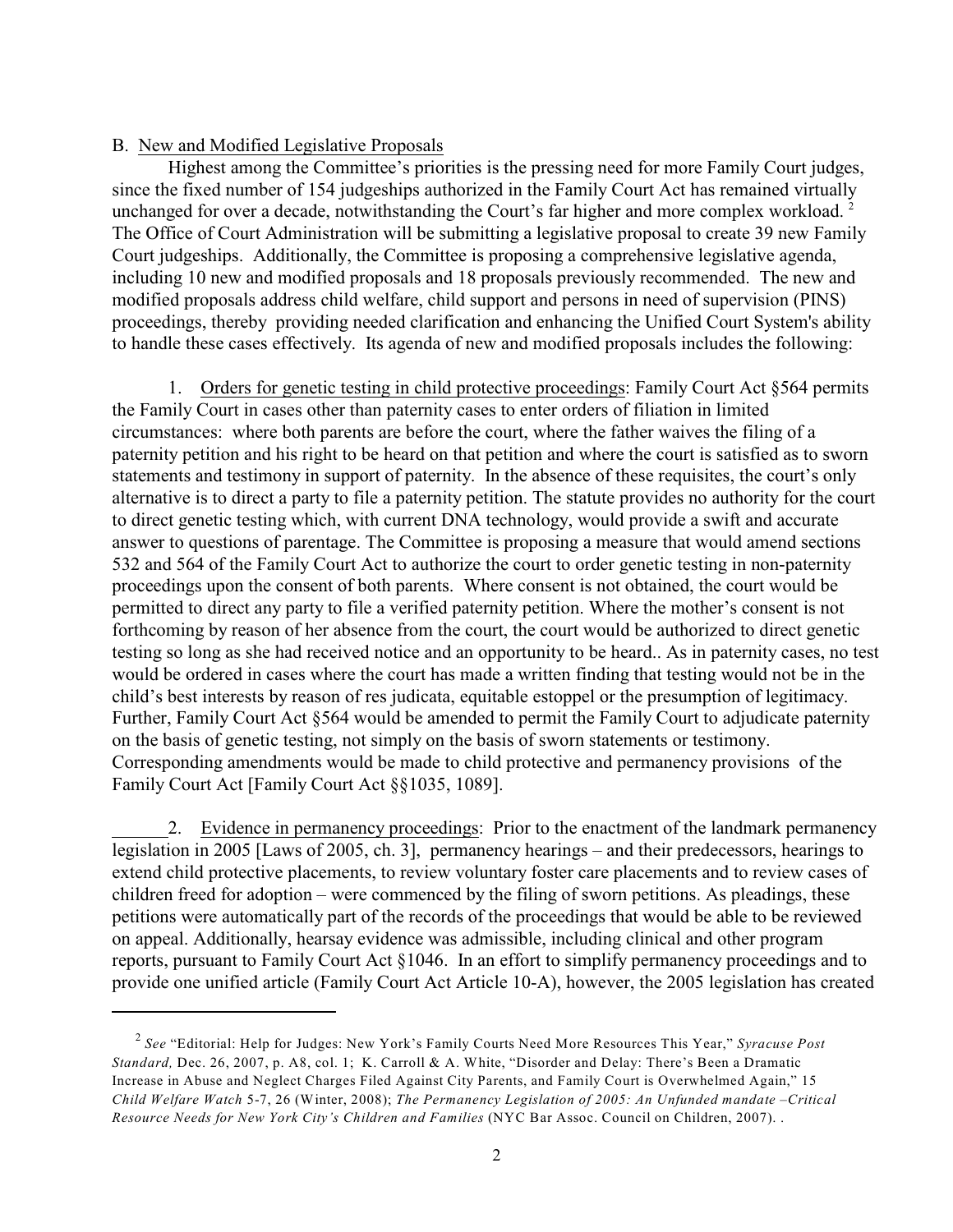unforeseen difficulties. Because permanency reports are not pleadings, they are not automatically part of the record reviewable on appeal. Further, since Family Court Act §1046 only applies to proceedings under Article 10 of the Family Court Act, its provisions have not been extended to apply to permanency hearings under Article 10-A of the Family Court Act. The Family Court Advisory and Rules Committee is proposing a measure that will provide a simple solution to these difficulties. The proposal would amend Family Court Act §1046 to make it explicitly applicable to proceedings under Article 10-A, as well as Article 10, of the Family Court Act and would make a corresponding amendment to Family Court Act §1089. Further, it would make clear that material and relevant evidence would be admissible in permanency hearings and would explicitly permit the entry of permanency reports into evidence.

3. Trial discharges of youth in foster care and voluntary re-placements of youth into foster care: Experience in the Family Court and local and national studies have demonstrated that all too often, adolescents age out of foster care upon reaching the age of 18 or shortly thereafter wholly unprepared to function in society. Although the Family Court Act permits them to consent to continued foster care with its attendant supports and services up until they reach the age of 21, many make precipitous decisions to show their independence and refuse to consent to remain in care even when they are desperately in need of assistance. The Family Court Advisory and Rules Committee has joined with the Permanent Judicial Commission on Justice for Children, chaired by Chief Judge Judith Kaye, in proposing legislation that would provide necessary supports – a vital "safety net" – for youth aging out of foster care. The measure would amend the trial discharge provisions of Articles 10 and 10-A of the Family Court Act to explicitly permit the Family Court to extend trial discharges at permanency hearings until youth reach the age of 21; extensions of trial discharges of youth over the age of 18 would require the youth's consent. Additionally, the proposal would create a new Article 10-B of the Family Court Act that would permit youth between the ages of 18 and 21, who have been discharged from foster care within the past 24 months because of their refusal to consent to continued care, to make motions before the Family Court that would enable them to return voluntarily to foster care. In such cases, the Family Court would be required to find that the youth has no reasonable alternative to foster care, that the youth consents to attend an appropriate educational or vocational program and that such return is in the youth's best interests.

4. Restoration of parental rights: Similar to legislation enacted in California in 2005 and Washington in 2007, the Committee is recommending that a provision be added to the statutes regarding termination of parental rights to allow the Family Court, in narrowly defined circumstances, to modify dispositional orders committing guardianship and custody of children and to reinstate parental rights. A petition to restore parental rights would be permitted to be filed upon the consent of the petitioner and respondent, as well as the child, in the original termination of parental rights proceeding. The termination of parental rights would have to have occurred more than two years prior and the child would be required to be 14 years of age or older, to remain under the jurisdiction of the Family Court and to have a permanency goal other than adoption. The Family Court would be authorized to grant the restoration petition where clear and convincing proof established that it would be in the child's best interests. The Family Court would also have the option, similar to a provision in the Washington statute, to grant the restoration petition provisionally for a period of up to six months, prior to making the restoration permanent.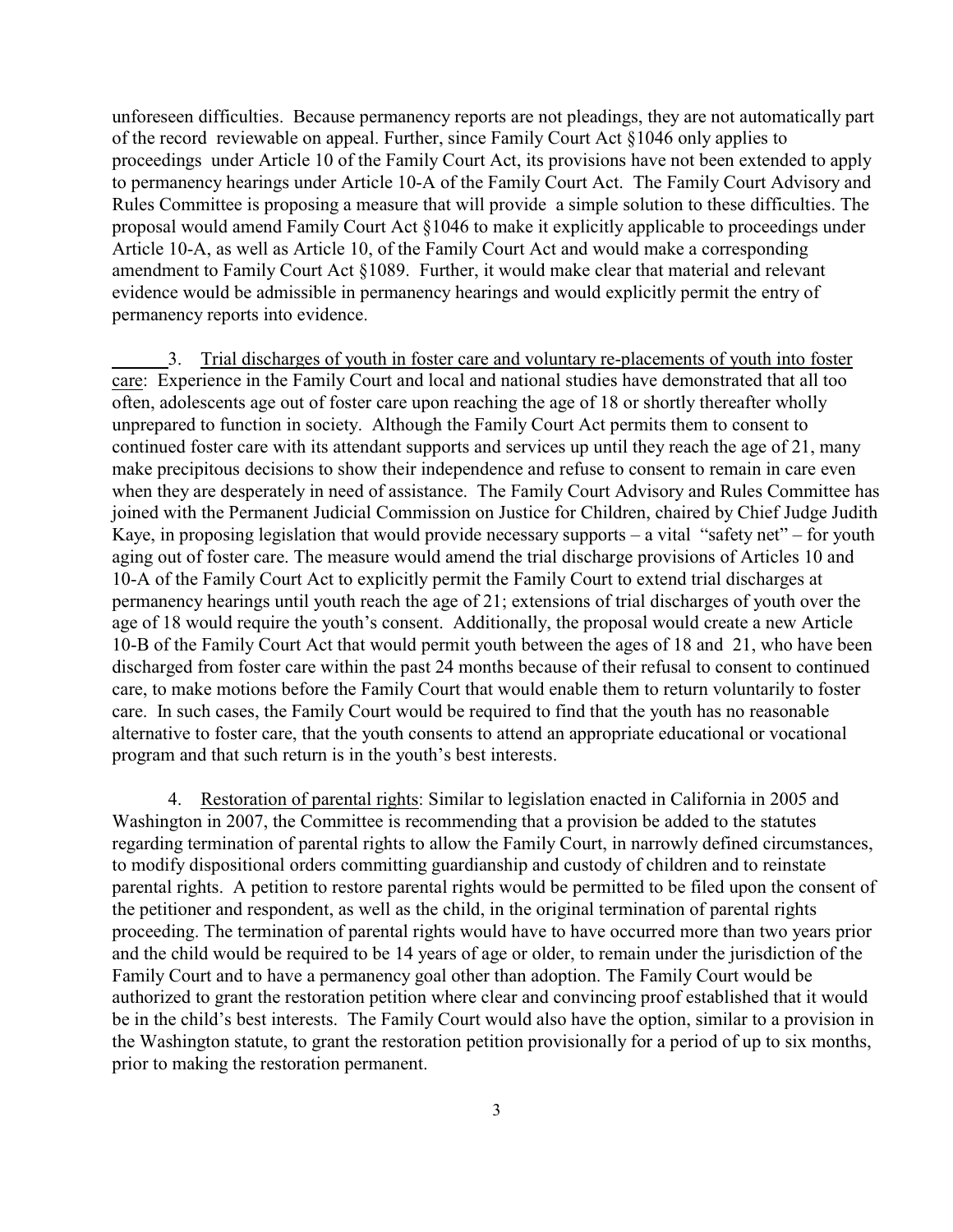5. Orders of protection in termination of parental rights, child protective and permanency proceedings: While permanency for children in foster care is often achieved with the understanding, agreed- upon by everyone involved, that some contact will continue with the child's birth family, there have been instances in which continuing contact with a birth parent – for example, threatening or stalking behavior by a disturbed birth parent at the child's home or school – has endangered the child and destabilized the child's new family. Since prospective adoptive or foster parents and birth parents do not meet the definition of family contained in Article 8 of the Family Court Act, the current statutory structure provides no vehicle to protect these children and their new families short of a criminal prosecution for a non-family offense. The Family Court Advisory and Rules Committee is proposing a measure to create a Family Court remedy for this problem by authorizing orders of protection to be issued in conjunction with the disposition of termination of parental rights cases and permanency hearings regarding children freed for adoption. These orders of protection, as well as those issued in child protective proceedings, would be entered on the statewide registry of orders of protection and Family Courts would be required to inquire whether other orders have been issued regarding the parties. Additionally, the measure would permit orders of protection in child protective proceedings to require the respondent parent to stay away, *inter alia*, from a "person with whom the child has been paroled, remanded, placed or released by the court..." Finally, the proposal would permit orders of protection against respondent parents in child protective and termination of parental rights proceedings to last for up to two years or, upon a finding of aggravating circumstances or violation of an order of protection, up to five years. These orders would then be able to be extended in conjunction with permanency hearings under Article 10-A of the Family Court Act or, for child protective proceedings, other post-dispositional proceedings under Article 10 of the Family Court Act. This parallels the permissible duration of orders of protection in family offense cases and would reduce the burden imposed upon domestic violence victims to request frequent extensions of protective orders.

6. Referrals for diversion services, warrants and orders of protection in persons in need of supervision proceedings: The comprehensive reform of the PINS statute enacted in 2005 [Laws of 2005, chapter 57, Part E] has inured to the benefit of many children and families by ensuring the provision of diversion services, in lieu of PINS prosecutions, on a more uniform basis. However, the 2005 statute is unnecessarily restrictive in permitting diversion service referrals and actually curtailed the ability of parents under the preexisting law to secure vital emergency relief in some cases in which harm to the children or their families is imminent. The Committee is, therefore, proposing that diversion service referrals be permitted at any time during the pendency of a PINS proceeding and that two provisions to Article 7 of the Family Court Act be restored that would constitute narrow exceptions to the diversion prerequisites to the filing of PINS petitions. These exceptions would permit filing of PINS petitions without the required diversion documentation where a child has absconded and cannot be located or where a temporary order of protection is needed to avert imminent harm to the petitioner or the petitioner's family. In each of these circumstances, reflecting the prevalent practice in Family Courts statewide prior to the 2005 legislation, once a child has been apprehended on the warrant or is served with the temporary order of protection and appears in Family Court, the Court would then refer the family to the diversion agency, pursuant to Family Court Act §742(b), unless the Court has determined that there is a substantial likelihood that the child would again abscond or pose the threat of harm, as applicable, or that the referral to the diversion agency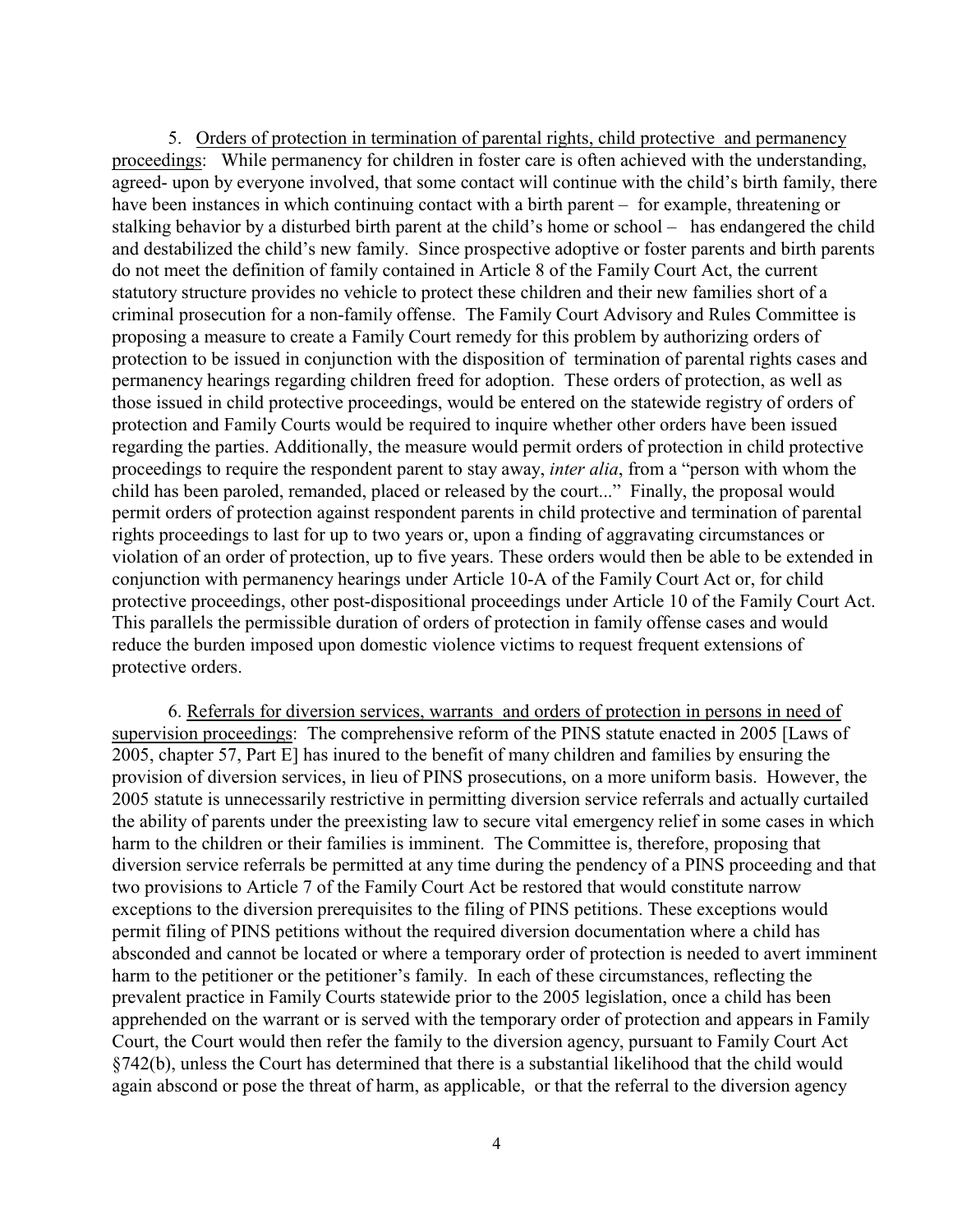would be contrary to the child's best interests.

7. Permanency planning and extensions of placement in juvenile delinquency and persons in need of supervision (PINS) proceedings: New York State statutes, as well as both the federal *Juvenile Justice and Delinquency Prevention Act* [Public Law 107-273, as amended in 2002] and federal regulations, implementing the federal *Adoption and Safe Families Act* [Public Law 105-89; Laws of 1999, ch. 7] make clear that the *ASFA* permanency planning mandates apply to all children in foster care, including those in care as a result of juvenile delinquency and PINS petitions. The Committee is proposing a comprehensive measure to realize these mandates for the juvenile justice population and to increase the options available to the Family Courts to order alternatives to extensions of placement in juvenile delinquency and PINS proceedings. The proposal, which has been updated to reflect 2007 amendments to New York law, includes:

• authorization for the Family Court to order that, in lieu of extending placement in juvenile delinquency and PINS cases, juveniles may be placed on probation for up to one year or that, in juvenile delinquency cases, juveniles may be conditionally discharged.

• a requirement that non-custodial parents receive summonses in juvenile delinquency proceedings so that they can participate in dispositional and permanency planning;

• a provision, similar to Family Court Act §1016, to ensure that the appointment of a law guardian in a juvenile delinquency or PINS case would continue during the life of any dispositional or post-dispositional order;

• incorporation of the requirements in Article 10-A of the Family Court Act into juvenile delinquency and PINS dispositions and permanency hearings regarding consideration of the independent living services necessary to assist youth 14 and older and, with respect to a juvenile with "another planned permanent living arrangement" as the permanency goal, identification of a "significant connection to an adult willing to be a permanency resource for the child;"

• a provision in the PINS statute, similar to those applicable to juvenile delinquents and all children subject to permanency hearings under Article 10-A of the Family Court Act, to ensure that the agency with which the child is placed must report to the Court regarding plans for the child's release, in particular with respect to enrollment of the child in a school or vocational program; and

• incorporation into juvenile delinquency and PINS dispositions and permanency hearings of the requirements in Article 10-A of the Family Court Act requiring that permanency hearing orders in juvenile delinquency and PINS proceedings include: a description of the visiting plan between the juvenile and his or her parent or legally-responsible adult; a service plan designed to fulfill the permanency goal for the juvenile; a direction that the parent or other person legally responsible be notified of, and be invited to be present at, any planning conferences convened by the placement agency with respect to the child; and a warning that if the juvenile remains in placement for 15 out of 22 months, the agency may be required to file a petition to terminate parental rights. A copy of the court order and service plan would be required to be provided to the parent or other legally responsible individual.

8. Combined parental income amount utilized to calculate child support: The *Child Support Standards Act* ("*CSSA*"), which became law on September 15, 1989, specified that the statutory percentages be applied to the first \$80,000 of combined parental income. In cases involving combined parental incomes in excess of that threshold, the Court is required to consider the ten factors enumerated in Family Court Act §§413(1)(f) and Domestic Relations Law §240(1-b)(f) and determine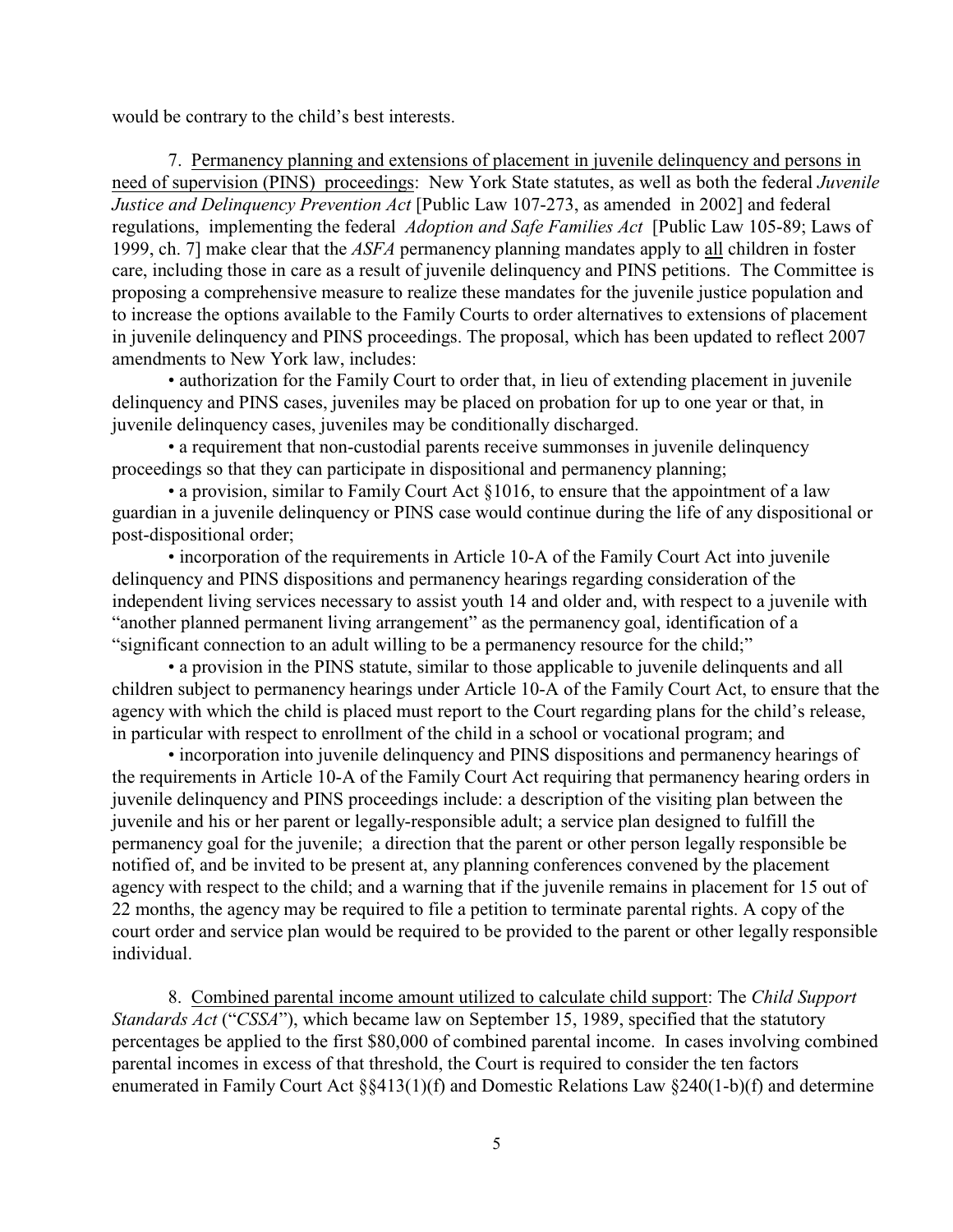whether application of the *CSSA* percentages to income in excess of that threshold would be "unjust or inappropriate." If so, the Court must issue a written child support order for a just and appropriate amount, articulate which factors were considered, calculate the *pro rata* share of each party's basic child support obligation (the amount using the statutory percentages) and provide the reasons that the Court did not order the basic child support obligation. *See* F.C.A. §413(1)(g); D.R.L. §240(1-b)(g). Now 18 years old, the \$80,000 level (often referred to as a "cap") no longer represents a meaningful benchmark denoting higher-income families, who may warrant exceptions to application of the statutory child support percentages. Instead, with significant increases in both incomes and the cost of living, it covers a much broader spectrum of the families before the Courts and is more the rule than the exception. The Family Court Advisory and Rules Committee thus proposes that the benchmark amount be raised to \$130,000 and that it be re-calculated every two years to reflect changes in the Consumer Price Index.

9. Modification of orders of child support: The enactment of the "cost of living adjustment" (COLA) provisions in the child support statute, pursuant to the federal *Personal Responsibility and Work Opportunity Reconciliation Act of 1996* [Public Law 104-193], created a disparity in the ability of litigants in child support matters to obtain modifications of child support orders. Only those cases covered by the COLA provisions – cases in which custodial parents are on public assistance, which are adjusted every three years automatically, and cases in which custodial parents request child support services in accordance with Title IV-D of the federal *Social Security Act*, which are adjusted upon request – are subject to periodic modification. In accordance with the Court of Appeals decision in Tompkins County Support Collection Unit on behalf of Linda S. Chamberlin *v.* Boyd M. Chamberlin, 99 N.Y.2d 328 (2003), a challenge to a COLA brings up the whole child support order for review, not simply the COLA itself. Those cases not covered by the COLA provisions are limited to the traditional prerequisites for modification, a change in circumstances or newly discovered evidence. The Committee proposes to remedy this disparity by authorizing applications to modify all child support orders at three year intervals or when the gross income of either party has changed in excess of 15%.

10. Agreements and stipulations for child support in Family Court and matrimonial proceedings: Family Court Act §413(h) and Domestic Relations Law §240(1-b)(h) set forth requirements for agreements and stipulations in order to comply with the *Child Support Standards Act (CSSA)*, but the statutes fail to address the consequences of violations. Consistent with the approach of the Appellate Division, Third Department, in Clark *v*. Liska, 263 A.D.2d 640, 692 N.Y.S.2d 825 (3<sup>rd</sup>) Dept., 1999), the Committee is proposing amendments to both statutes to provide that if an agreement or stipulation fails to comply with any of the *CSSA* requirements, it must be deemed void as of the earlier of the date one of the parties alleged the noncompliance in a pleading or motion or the date the Court made a finding of noncompliance. Further, the measure requires that upon a finding of noncompliance, the Court must hold a hearing to determine an appropriate amount of child support as of the earlier of the date the noncompliance had been asserted in a pleading or a motion or the date of the Court's finding of noncompliance. Concomitantly, the measure provides that noncompliance with the *CSSA* may not be asserted as a defense to non-payment of child support in violation of an agreement or stipulation for a period prior to the assertion of noncompliance in a motion or pleading. Finally, the proposal cures the gap noted by the Supreme Court, Appellate Division, Second Department in Matter of Savini v. Burgaleta, 34 A.D.3d 686 (2d Dept., 2006), that is, that, unless precluded by the Supreme Court, the Family Court should be considered a court of competent jurisdiction that would have subject matter jurisdiction to review, determine and, where necessary,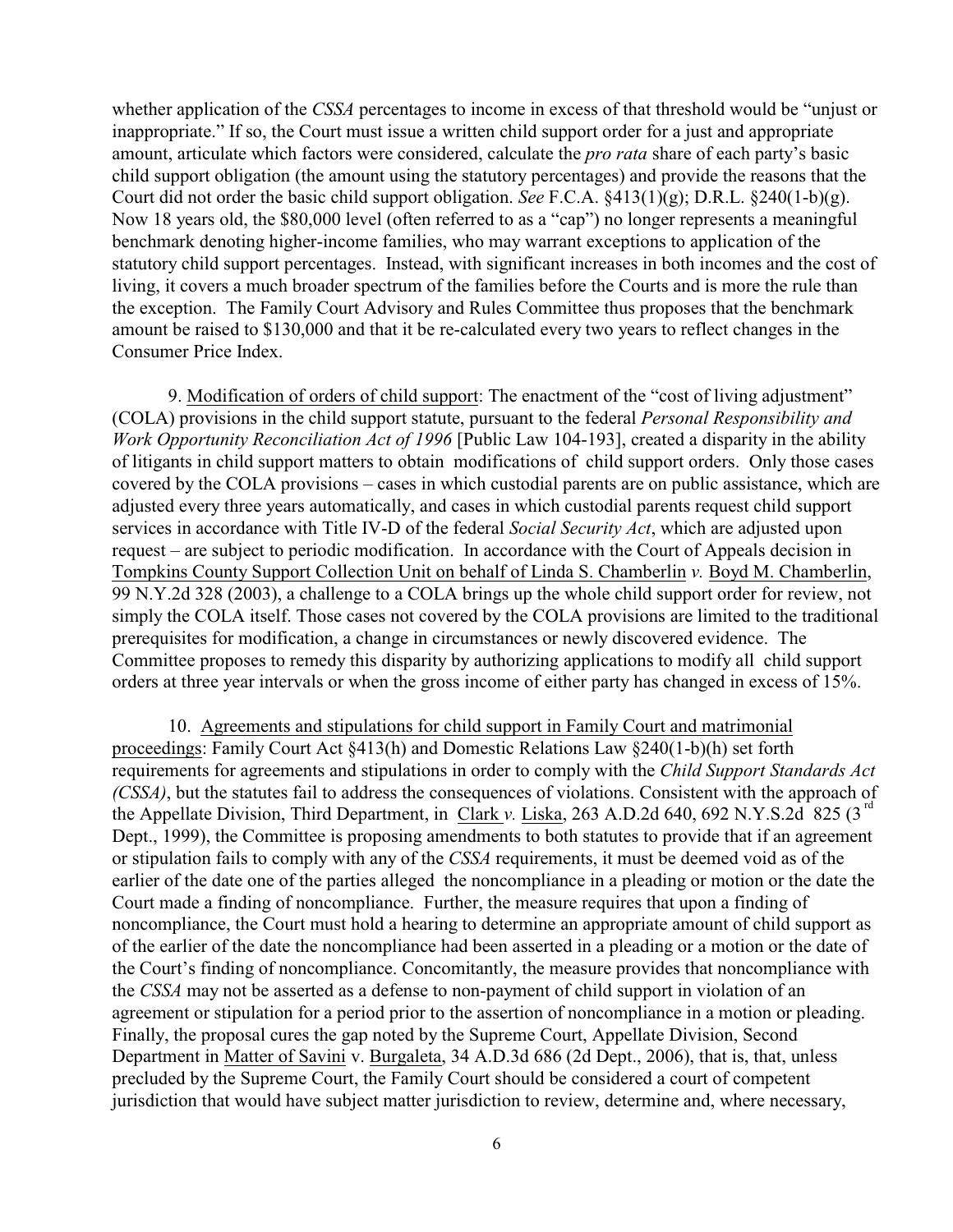vacate or modify, not simply enforce, child support in cases in which a divorce judgment did not conform to the *Child Support Standards Act*.

C. Previously Endorsed Measures

The Committee is recommending resubmission of the following 18 proposals:

 1. Putative fathers entitled to consent to adoptions and to notice of adoption, surrender and termination of parental rights proceedings: In 1980, following the decision of the Untied States Supreme Court in Caban *v.* Mohammed,441 US 388 (1979), the Legislature enacted new criteria defining those putative fathers who are entitled to consent to adoptions and those who are entitled simply to notice of termination of parental rights, surrender and adoption proceedings. Those entitled to notice may be heard regarding the children's best interests, but do not have veto power over their adoptions. Laws of 1980, ch. 575. Notwithstanding the Legislature's goals of providing "reasonable, unambiguous and objective" criteria for notice and consent, the 1980 statute fulfills none of those intentions. *See* Sponsor's Memorandum, 1980 NYS Leg. Ann. 242-243. The Family Court Advisory and Rules Committee is proposing a measure to expand and objectify the criteria for putative fathers to consent to adoptions of children who were more than six months of age at the time of the filing of the petition to terminate parental rights, application to execute a judicial surrender, petition for approval of an extra-judicial surrender or extra-judicial consent to adoption or petition for adoption, whichever filing is earliest. Those criteria would include, *inter alia*, those named on a child's birth certificate or acknowledgment of paternity, those adjudicated as fathers in New York or another state or territory, those who maintained substantial and continuous or repeated contact with the child through visits at least twice per month or through regular communication, and those who lived with the child for six months during the year prior to the child's placement in foster care or for adoption. Criteria for putative fathers entitled to notice would be expanded to include those who filed and appeared on a custody petition and those identified in an acknowledgment or order of paternity in another country that is entitled to comity in New York State.

 2. Adjournments in contemplation of dismissal and suspended judgments in child abuse and neglect proceedings: Long-standing disputes regarding the consequences of adjournments in contemplation of dismissal and suspended judgments in child protective proceedings, in particular, the consequences of violations, compel modifications in the statutory structure governing these widelyused mechanisms for resolving these cases. At the same time, confusion regarding whether more than one dispositional alternative enumerated for child protective proceedings may be ordered at one time warrants clarification. The Family Court Advisory and Rules Committee is submitting a proposal to make clear that a child protective proceeding may be adjourned in contemplation of dismissal at any time prior to the entry of a fact-finding order. During the period of the adjournment, the child may not be placed pursuant to Family Court Act §1055 and the adjournment may not be conditioned upon the child's voluntary placement pursuant to Social Services Law §358-a. Except where an imminent risk arises with respect to the child's life or health, the child may not be removed from home during the adjournment period, pursuant to part two of Article 10 of the Family Court Act. Sixty days prior to the expiration of the adjournment, the child protective agency must submit a report to the Family Court, parties and law guardian regarding compliance with the conditions. If a violation of the conditions of the adjournment is alleged, the adjournment period is tolled pending resolution. Since an adjournment in contemplation of dismissal provides a means of disposing of a child protective proceeding without a finding and since findings can be vacated at later stages pursuant to Family Court Act §1061, the measure would repeal the dispositional alternative of suspended judgment as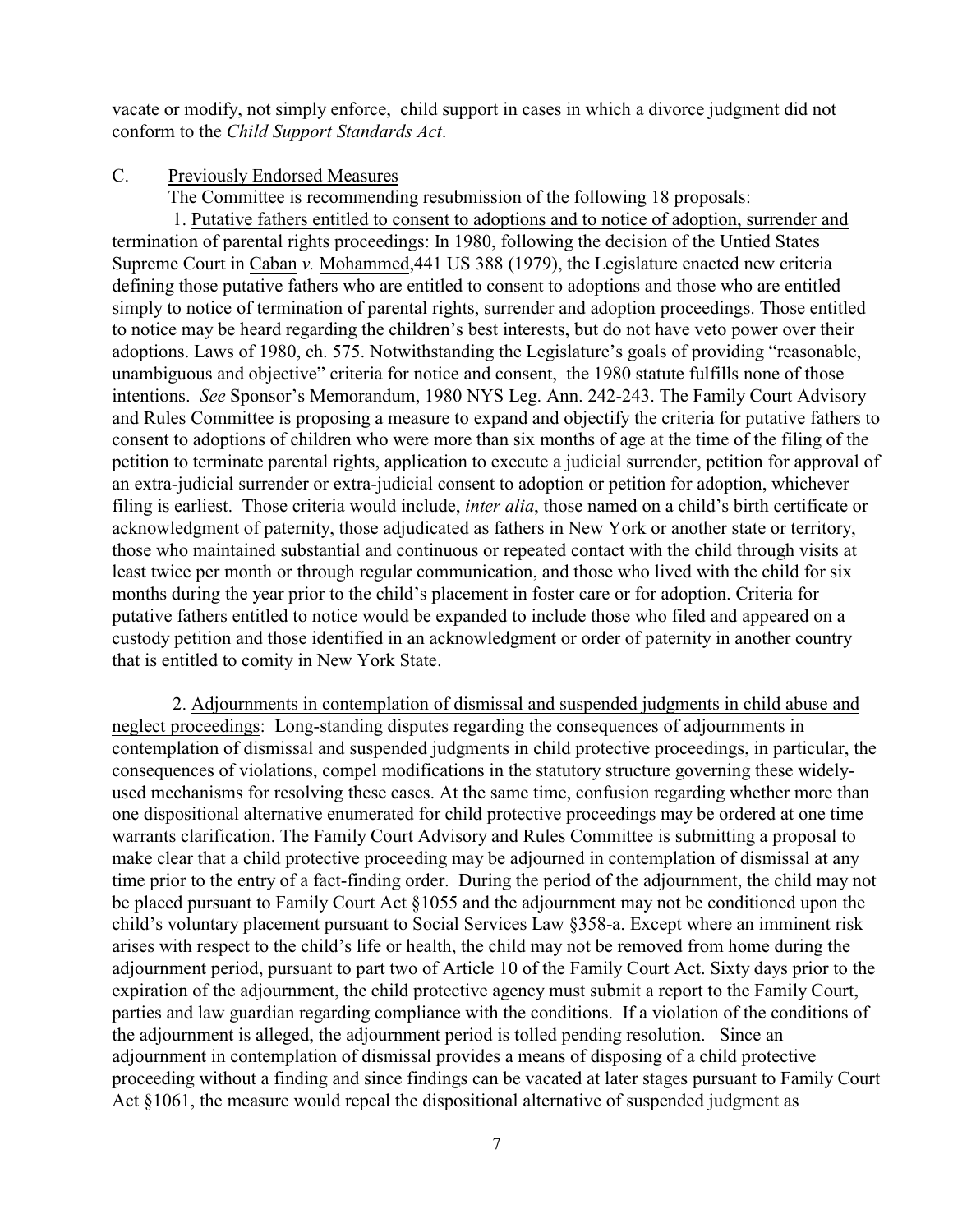unnecessary. Finally, by eliminating the disjunctive term "or" between each dispositional alternative in Family Court Act §1052, the measure would make clear that more than one disposition may be ordered at a time – a critical feature, since many cases involve more than one child and/or more than one respondent parent with different dispositional needs.

 3. Child protective proceedings regarding destitute children: Prior to enactment of the permanency legislation [Laws of 2005, ch. 3], proceedings to review the placement of destitute children in foster care were commenced by a petition pursuant to Social Services Law §392. The repeal of that statute left destitute children without any procedural vehicle for placement into foster care where necessary and for periodic review of that placement. The Family Court Advisory and Rules Committee proposes that Article 10 of the Family Court Act be utilized as the vehicle. Recognizing that, as the definition of "destitute child" in Social Services Law §371 specifies, this condition arises through no fault of the parents, the measure would specify "destitute" child as a category distinct from "abused" or "neglected" child, but would authorize temporary placements upon the parents' consent, pursuant to Family Court Act §1021, as well as each of the dispositional alternatives available in Family Court Act §1052. Where a destitute child is placed, pursuant to Family Court Act §1055, the placement would be reviewed through permanency hearings under Article 10-A of the Family Court Act. Related amendments would be made to Social Services Law §398. Finally, the measure would repeal Family Court Act §1059, because it is anachronistic and conflicts with more recent legislation regarding abandoned children.

 4. Conditions of orders of protection in juvenile delinquency, child support, paternity, custody, child protective and matrimonial proceedings: In 1998, sections 530.12 and 530.13 of the Criminal Procedure Law were amended to authorize orders of protection to be issued to protect designated witnesses in criminal proceedings. However, no comparable provision was added to the juvenile delinquency article of the Family Court Act. The Committee is thus proposing to amend Section 352.3 to incorporate the language in Criminal Procedure Law §§530.12 and 530.13. Additionally, the measure provides the needed follow-up amendment to the 2006 statute authorizing orders of protection to protect pets [Laws of 2006, ch. 253]. That statute authorized all orders of protection, except matrimonial orders, to include conditions restraining individuals from intentionally injuring or killing companion animals or pets without justification. The provisions amending the juvenile delinquency, child support, paternity, custody, Persons in Need of Supervision, family offense and child protective articles of the Family Court Act all refer to companion animals "owned, possessed, kept, leased or held by the petitioner or a minor child residing in the household." However, in all except family offense, custody and parent-initiated PINS cases, the petitioner in these proceedings is a government entity, a prosecuting or presentment agency, not the alleged victim of family violence. The Committee's proposal substitutes the phrase "person protected by the order" for "petitioner" and adds similar protection order conditions for orders of protection issued in matrimonial cases, pursuant to Domestic Relations Law §§240, 252. .

5. Criminal history and child abuse screening of individuals with whom children are placed: Spurred on by the 2005 permanency and kinship statutes [Laws of 2005, ch. 3 and 671], by the earlier amendments to Family Court Act §1017 [Laws of 2003, ch. 657] and by the New York State statute implementing the federal *Adoption and Safe Families Act of 1997* [Public Law 105-89], more and more children are the beneficiaries of the State's increasing reliance upon alternatives to foster care, including direct placements of children with "suitable persons" and appointment of non-parent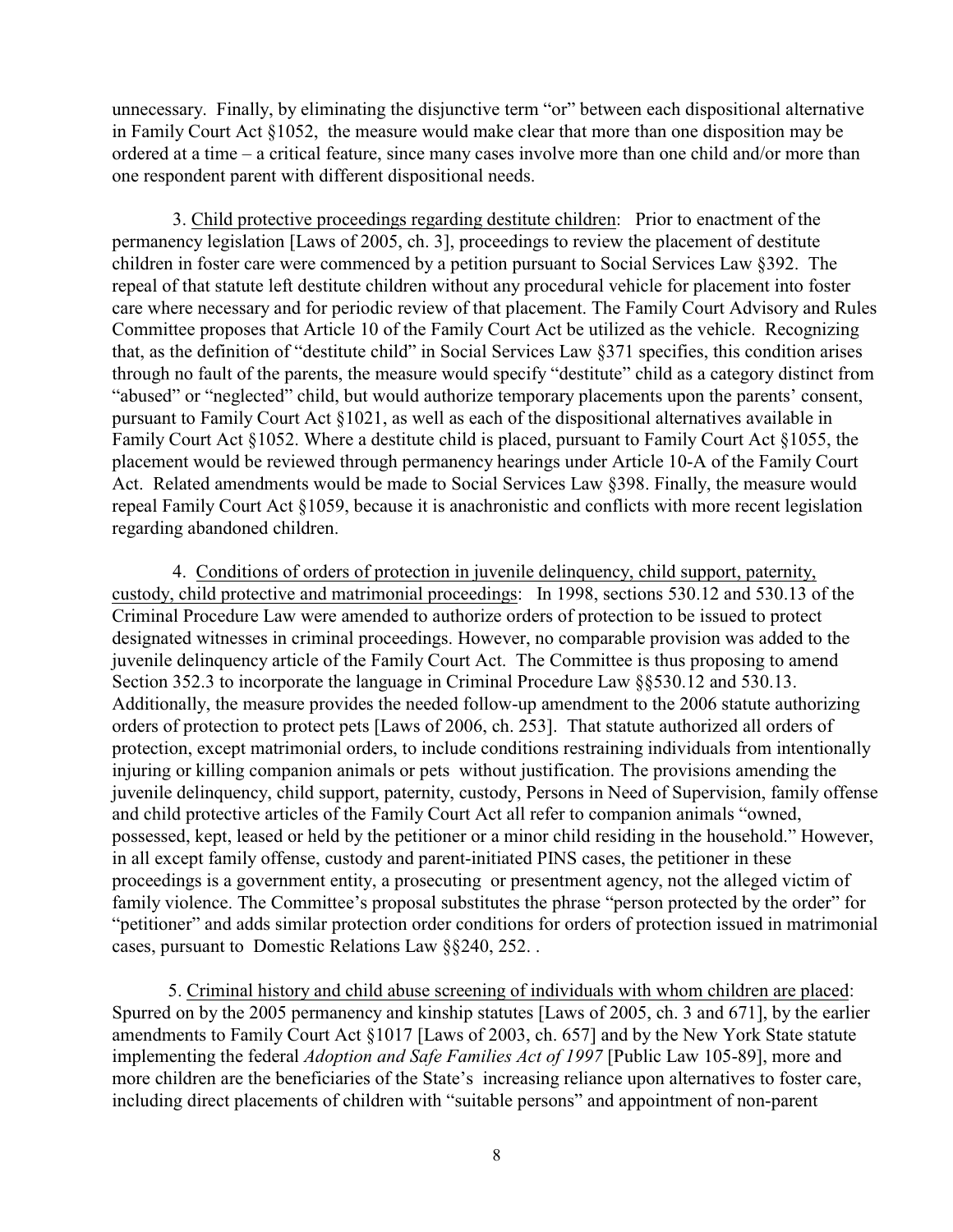guardians and custodians. However, unlike the provisions requiring criminal records and child maltreatment screening of prospective foster and adoptive parents, pursuant to Social Services Law §378-a, comprehensive screening is not required for these direct placement, custody and guardianship resources. The Committee is thus proposing legislation to remedy these gaps. The proposal would require courts to direct criminal records and child abuse screening of individuals accepting direct placements of children into their homes and of non-parents applying for custody or guardianship. Further, it would authorize the courts to direct that national criminal history checks regarding these individuals be performed and it would authorize criminal history screening of individuals over the age of 18 residing in the homes of custodial and guardianship resources.

6. Stays of administrative fair hearings regarding child abuse and neglect reports: The parallel judicial and administrative systems for determining the validity of reports of child abuse and maltreatment at times operate at cross-purposes, under different time constraints and, in an escalating pattern, have produced inconsistent results. Although Social Services Law §422(8)(b) provides that a Family Court finding of abuse or neglect creates an "irrebuttable presumption," binding in the administrative fair hearing process, that credible evidence supports an abuse or maltreatment report, sometimes the fair hearing process proceeds to a conclusion prior to the outcome of Family Court child protective proceeding. The Committee is proposing legislation to ensure that in cases in which parallel Family Court and administrative proceedings are in progress, the administrative fair hearing process would not precipitously advance without awaiting the results of the Family Court matter. It would also require local social services districts to notify the New York State Office of Children and Family Services of the outcomes of the Family Court proceedings. The measure would require that, in a case in which a Family Court child protective proceeding is pending regarding a child named in a child abuse or maltreatment report, the time frames for requesting an administrative amendment of the report or fair hearing, as well as the time frame for the administrative agency to resolve the fair hearing, would not begin to run until the disposition or the conclusion of a period of adjournment in contemplation of dismissal in the Family Court matter.

7. Violations of orders of protection in Family Court and matrimonial proceedings: In light of ambiguities, gaps and discrepancies in the language of the current statutes, the Committee is submitting a measure designed to provide guidance for civil enforcement of orders of protection in Family and Supreme Courts and to remedy a disparity in the duration of probation in family offense cases. The proposal clarifies that the violation procedures and consequences contained in Article 8 of the Family Court Act apply to all orders of protection and temporary orders of protection issued in family offense, child support, paternity, child custody, visitation, divorce and other matrimonial proceedings. The proposal makes clear that willful violators of temporary and final orders of protection in all categories of cases would be subject to the following sanctions: probation, restitution, visitation prohibition or requirement for supervision, firearms surrender, firearms license suspension or revocation and/or commitment to jail for up to six months. Finally, the proposal would authorize the Family Court to place a respondent in a family offense proceeding on probation for a period of up to two years or, where an order of protection pursuant to Family Court Act §842 has been issued for five years, a period of up to five years, thus equalizing the periods of probation with the duration of orders of protection, as extended by the legislature in 2003. *See* Laws of 2003, ch. 579.

8. Requirements for Notices of Indicated Child Maltreatment Reports and Changes in Foster Care Placements: Absolutely essential to the effort to expedite permanency for children in furtherance of the goals of the federal and state *Adoption and Safe Families Acts* [Public Law 105-89; Laws of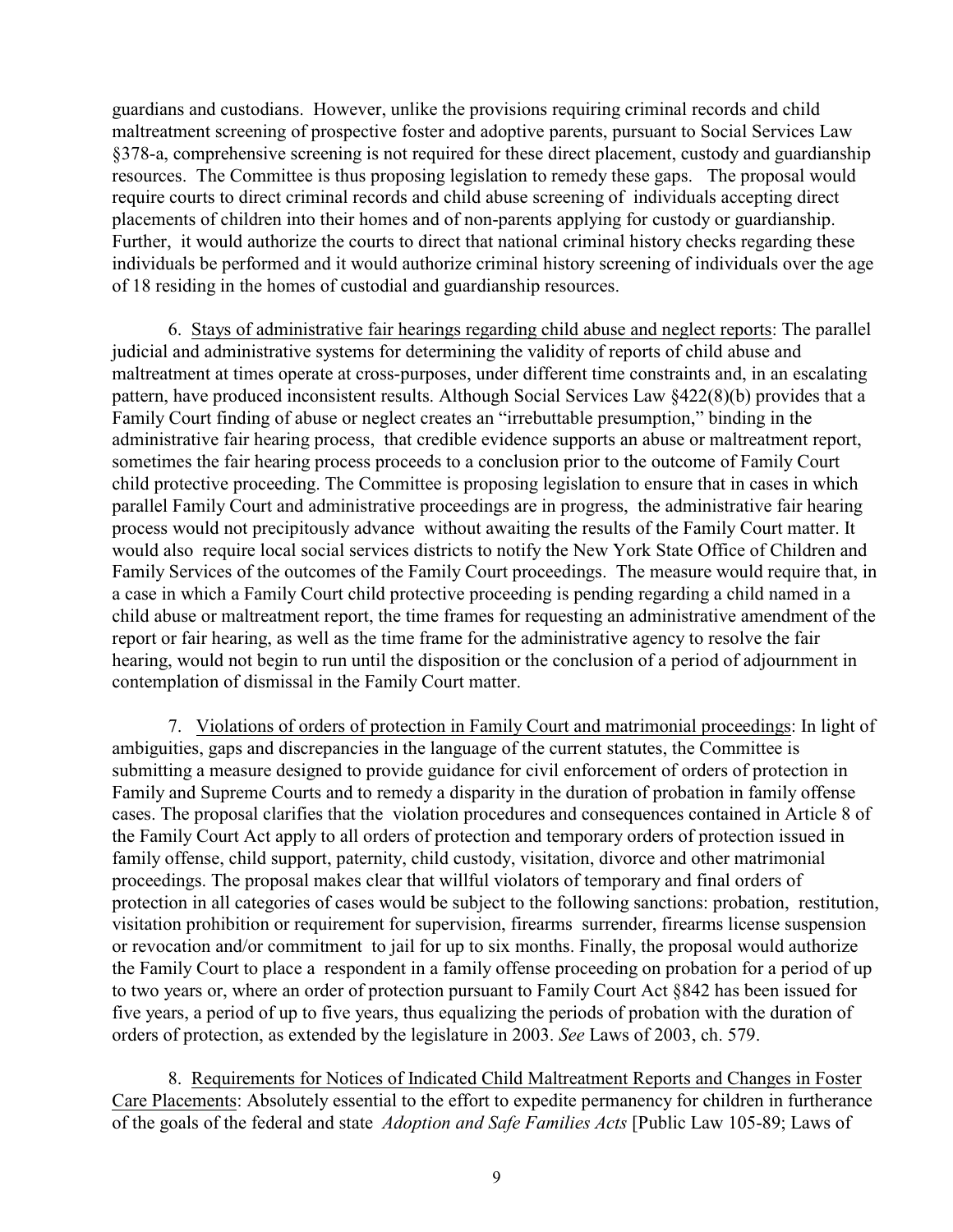1999, ch. 7] and permanency legislation [Laws of 2005, ch. 3], the Committee is resubmitting its proposal to assure that the Family Court, the parties and law guardians are promptly informed of any changes in placement that may warrant Court intervention. Equally critical, in an effort to effectuate the *ASFA* precept that safety of the child is paramount, the measure would also require prompt notice of any indicated child abuse or maltreatment reports. The proposal would amend Family Court Act §§1055 and 1089, as well as Social Services Law §§358-a, to require an agency with whom a child has been placed, either voluntarily or as a result of an abuse or neglect finding, or to whom guardianship and custody has been transferred as a result of the child being freed for adoption, to report any change in the child's placement status within 30 days to the Court, the parties and the law guardian, and to report any indicated reports of child abuse or maltreatment. Changes of placement would include, but not be limited to, cases in which the child has been moved from the foster or pre-adoptive home or program into which he or she has been placed, cases in which the foster or pre-adoptive parents move out of state with the child, and cases in which the child has been discharged from foster care on a trial or final basis.

9. Access by probation to the order of protection registry and penalties for unauthorized disclosure: In light of the importance of evidence of domestic violence to determinations in custody, visitation, guardianship and child protective proceedings, the Committee is again proposing legislation that would allow local probation departments to have access to the statewide automated registry of orders of protection and related warrants for pre-dispositional investigations conducted in these categories, as well as in family offense, proceedings. Further, the measure would explicitly authorize, but not require, courts to request probation departments to conduct pre-dispositional or pre-sentence investigations in criminal and Family Court family offense cases. Further, since the statewide automated registry of orders of protection and warrants has grown into a substantial database containing over 1, 709, 734 orders of protection, as of December 12, 2007, the need to ensure its security and integrity grows ever more compelling. The measure thus also delineates civil and criminal penalties for unauthorized release of data from the statewide automated registry of orders of protection and warrants.

10. Juvenile delinquency: intensive probation supervision and electronic monitoring: With continuing community concern about juvenile crime, the Family Court requires cost-effective responses for use in both pre- and post-dispositional phases of juvenile delinquency proceedings. In determining whether an accused juvenile delinquent should be detained prior to disposition, the Committee is resubmitting its proposal to require the Family Court to consider the availability of appropriate alternatives to detention. Where the Court determines that grounds for detention exist under current statutory standards, the Court would have the discretion to instead release a juvenile on condition of cooperation with a program of electronic monitoring to be administered by a local probation department, if such a program is available and would obviate the concerns that otherwise would have caused the juvenile to be detained. Further, as part of the menu of graduated sanctions available for disposition, the proposal would authorize orders both for intensive probation supervision and electronic monitoring.

11. Persons in Need of Supervision (PINS): intensive probation and procedures for admissions and violations of orders of probation and suspended judgment: Furthering the goals of recent PINS enactments of averting unnecessary, costly out-of-home placements, the Committee is proposing that intensive probation supervision be included as one of the dispositional alternatives in PINS cases, to the extent available in a particular county. The proposal would also add a new Section 743 to the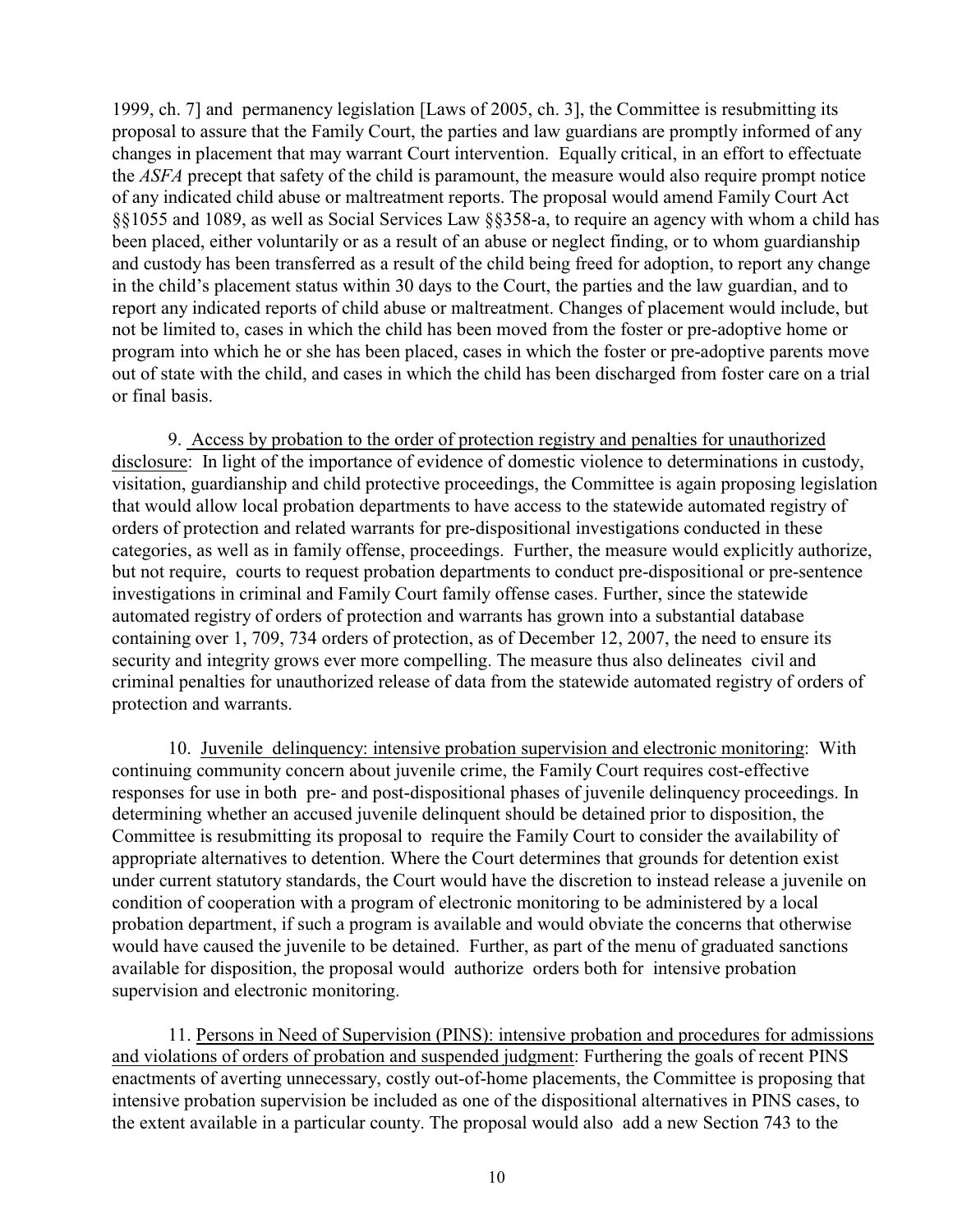Family Court Act, establishing a judicial allocution procedure for accepting admissions in PINS cases, analogous to the allocution provision in juvenile delinquency cases [Family Court Act §321.3]. Finally, it would delineate the procedures for violations of suspended judgment and probation, drawing upon existing juvenile delinquency provisions. *See* F.C.A. §§360.2, 360.3.

12. Family offense cases involving respondents under 18: Article 8 of the Family Court Act is a wholly inappropriate vehicle for addressing family offenses committed by juveniles under the age of 18, who are dependent and cannot either be ejected from their homes or incarcerated in adult jails. Unfortunately, an unintended side effect of the PINS diversion statute [Laws of 2005, ch. 57, Part E] has been a sharp escalation in the prosecution of teens by their parents under Article 8 as a means of evading the new PINS diversion requirements. The Committee is thus proposing to require that such cases be dealt with under Article 7, rather than Article 8, of the Family Court Act.

13. Violations of Adjournments in Contemplation of Dismissal, Probation and Orders of Conditional Discharge and Placements in Juvenile Delinquency Cases: In order to fill gaps in the postdispositional procedures applicable in juvenile delinquency cases, the Committee is submitting a proposal clarifying the various provisions of Article 3 of the Family Court Act regarding violations by juveniles. First, the proposal clarifies that, as in probation violation cases, the period of a conditional discharge would be tolled during the pendency of a violation petition. *See* Matter of Donald MM, 231 A.D.2d 810, 647 N.Y.S.2d 312 (3rd Dept., 1996). Second, the proposal delineates the procedures and time frames for restoring cases adjourned in contemplation of dismissal to the calendar for an adjudicatory or dispositional hearing. *See* Matter of Edwin L., 88 N.Y.2d 593 (1996). Third, the measure would permit allegations in probation violation petitions to be supported by hearsay evidence, although the ultimate proof would have to be competent. Finally, the proposal would toll juvenile delinquency placements with county Departments of Social Services where the juveniles have absconded, as is already the law where juveniles abscond from placements with the New York State Office of Children and Family Services.

14. Duration of orders of probation in child support proceedings: Alone among probation provisions in both the Family Court Act and Criminal Procedure Law, the child support provisions in the Family Court Act permit a child support obligor to be placed on probation for an extended period of time, that is, the entire duration of a child support or visitation order or order of protection, and contain no provisions regarding procedures to be followed in the event of a violation of probation. The Committee is re-submitting a measure to make the duration of probation commensurate with that in persons in need of supervision (PINS) cases – one year, with a one-year extension for "exceptional circumstances" – and to require a verified petition and an opportunity to be heard as prerequisites to revocation of probation in the event of a willful violation.

15. Authority of Family Court to direct establishment of trust or other account: Where a noncustodial parent, such as a professional athlete, performer or award winner, receives an economic windfall or exceptionally high income during a short period of time – a windfall unlikely to recur or an income that is not likely to remain at that high level in the future – the Family Court has no means of assuring that a portion of the windfall income will be preserved for the children's future needs, such as college expenses. The Committee is thus re-submitting its proposal to authorize the Court to direct that the non-custodial parent establish a designated account, such as a trust fund or annuity, that would provide the children with a future stream of payments above and beyond the current child support obligation, thus ensuring adequate support even after the non-custodial parent's income has decreased.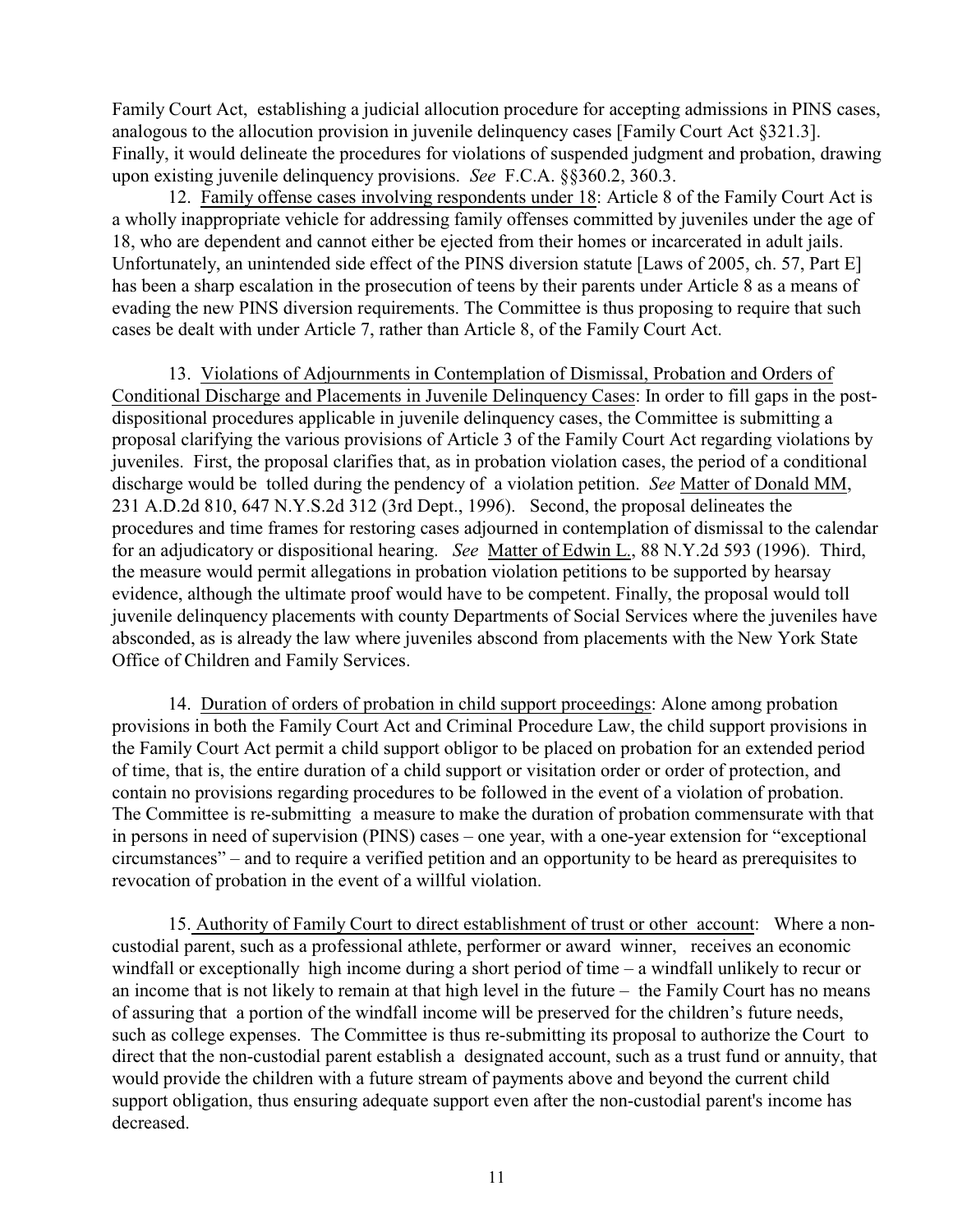16. Child support obligations of indigent support obligors: Current law creates an anomaly in calculating the child support obligation for non-custodial parents whose income would be reduced below the poverty level by reason of their payment of child support. The Committee thus proposes simplification of the standard. Significantly, the Committee's proposal would codify the decision of the Court of Appeals in Rose *v.* Moody, 83 N.Y.2d 65 (1993), *cert. denied*, 511 U.S. 1084 (1994), which held that the inflexible minimum \$25 per month child support obligation was unconstitutional.

17. Preclusion of remedies in court-approved agreements and compromises in paternity proceedings: The Committee is re-submitting its proposal to repeal Family Court Act §516, an outdated and discriminatory provision that bars subsequent remedies for child support where the Family Court has approved a child support agreement between a mother and putative father of an outof-wedlock child. Enacted long before the development of advanced genetic testing techniques and the passage of the panoply of federal and state paternity and child support enforcement initiatives, Family Court Act § 516 at best no longer serves a useful purpose, and at worst results in the unfair treatment of out-of-wedlock children.

18. Compensation of guardians *ad litem*: Filling a significant gap in the statutory structure regarding appointments of guardians *ad litem*, the Committee is re-submitting its proposal to authorize public funding for guardians *ad litem* in those civil proceedings in which private compensation is not available.

\* \* \*

In addition to its legislative efforts, the Committee recommended amendments to the *Uniform Rules of the Family Court* to implement federal and state legislation enacted in 2006 and 2007. The Committee continued to assist the New York State Judicial Institute in providing training regarding the new laws and to spur compliance with court-related federal foster care eligibility requirements. Members assisted in producing the national "Summit on Children" in New York City in March, 2007, sponsored by the Conference of Chief Justices, Conference of State Court Administrators and National Center for State Courts. The Committee also developed and revised over 55 of the official Family Court forms for pleadings, process and orders and recommended revisions to court rules. The forms and court rules have been placed on the Internet for easy access by attorneys, litigants and the public. *See* <http://www.nycourts.gov.> Finally, following up on its roundtable in 2006 regarding the educational needs of children in out-of-home care, the Committee drafted proposed records release forms and worked in conjunction with the Permanent Judicial Commission on Justice for Children to develop pilot programs to enhance stability of educational programs for children placed out of their homes.

The Committee encourages comments and suggestions concerning legislative proposals and the on-going revision of Family Court rules and forms from interested members of the bench, bar, academic community and public, and invites submission of comments, suggestions and inquiries to:

> Hon. Sara Schechter and Peter Passidomo, Co-Chairs Janet R. Fink, Counsel Family Court Advisory and Rules Committee New York State Office of Court Administration 25 Beaver Street, Suite 1170 New York, New York 10004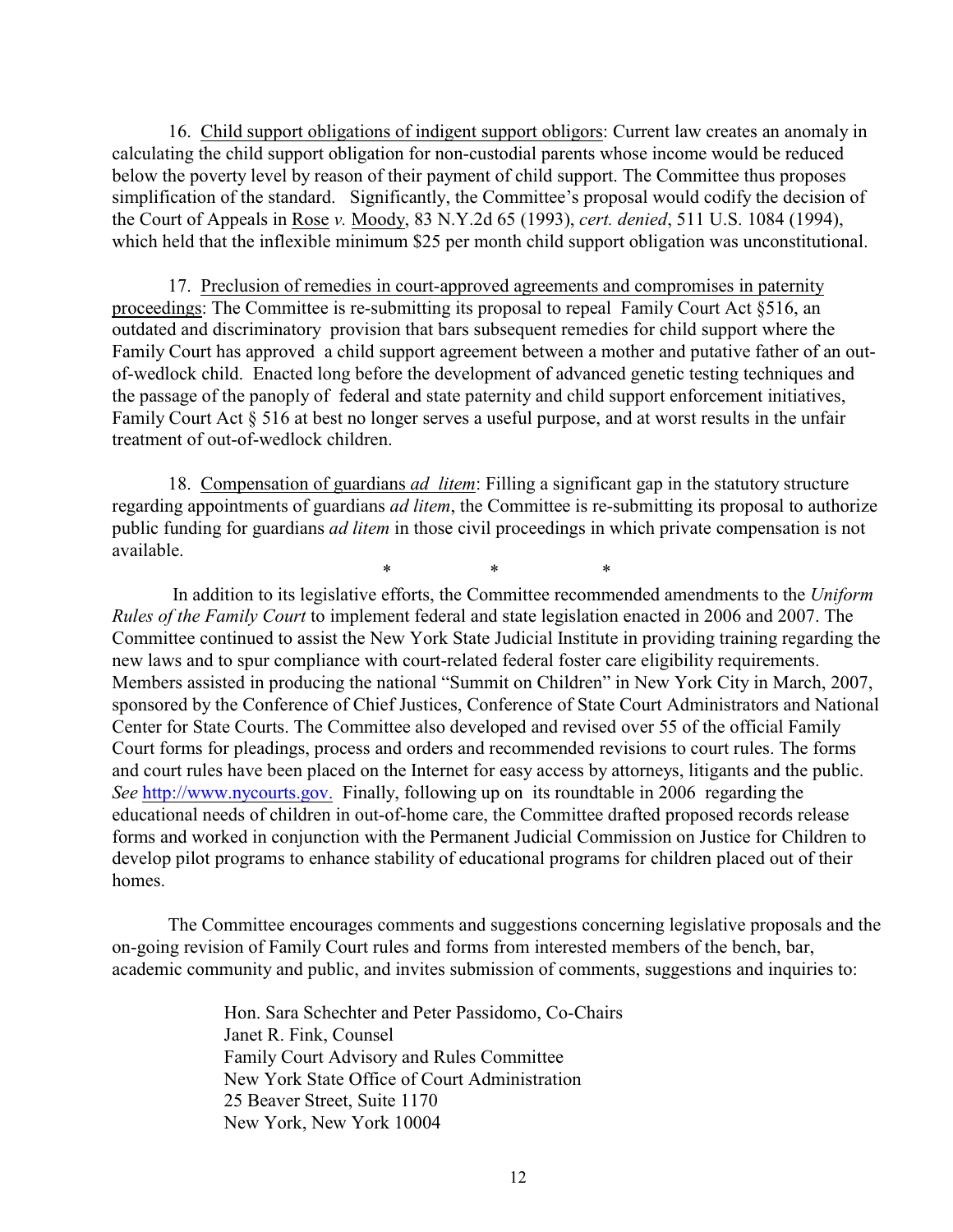#### **II. New or Modified Measures**

1. Orders for genetic testing in child protective proceedings (F.C.A. §§532, 564, 1035, 1089)

Family Court Act §564 permits the Family Court, in proceedings other than paternity proceedings, such as child abuse, child neglect and permanency proceedings, to adjudicate paternity where both parents are before the court, the putative father waives the right to the filing of a separate paternity petition and the right to a hearing and the court is satisfied as to the child's paternity based upon sworn statements or testimony. Where these conditions are not met, the court may direct either party, the child, the child's guardian or other person authorized under Family Court Act §522 to file a separate verified paternity petition. However, the statute is silent regarding any authority for the Family Court to direct genetic testing of any party or the child. This gap in the law has created a roadblock for permanency planning for many children in child protective and permanency proceedings by impeding the early identification both of children's fathers and of paternal grandparents and other relatives who may be suitable resources for the children.

The Family Court Advisory and Rules Committee is therefore proposing a measure that would address this problem. It would amend sections 532 and 564 of the Family Court Act to authorize the court to order genetic testing in non-paternity proceedings upon the consent of both parents. Where consent is not obtained, the court would be permitted to direct any party to file a verified paternity petition. Where the mother's consent is not forthcoming by reason of her absence from the court, the court would be authorized to direct genetic testing so long as she had received notice and an opportunity to be heard.. [DNA testing can now be performed with a high degree of scientific accuracy with samples taken solely from the child and putative father, a procedure commonly known as a "motherless calculation."] As in paternity cases, no test would be ordered in cases where the court has made a written finding that testing would not be in the child's best interests by reason of res judicata, equitable estoppel or the presumption of legitimacy. Further, Family Court Act §564 would be amended to permit the Family Court to adjudicate paternity on the basis of genetic testing, not simply on the basis of sworn statements or testimony. Corresponding amendments would be made to child protective and permanency provisions of the Family Court Act [Family Court Act §§1035, 1089].

 Enactment of a procedural vehicle for the expeditious establishment of paternity of children who are the subjects of child protective and permanency proceedings is of the utmost importance. It would further the Legislative goal of early identification of non-respondent fathers and of the pool of paternal grandparents and other relatives who may provide far better alternatives for children than stranger foster care. The Legislature's passage of the *Adoption and Safe Families Act* in 1999, the permanency legislation in 2005 and the various amendments to Family Court Act §1017, 1035 and related provisions all reflect an acknowledgment of the vital role that can and should be played by fathers and their kin in furthering permanency for children, particularly those who would otherwise require stranger foster care. Where neglect or abuse petitions have been filed or where voluntary placement instruments have been executed, the Family Court Act and Social Services Law require social service agencies to attempt to identify, locate and notify non-respondent parents and relatives. Facilitating adjudications of paternity would substantially assist in the fulfillment of these mandates.

The issue of paternity arises frequently in child protective and permanency proceedings in light of the large number of children before the Family Court who come from non-marital families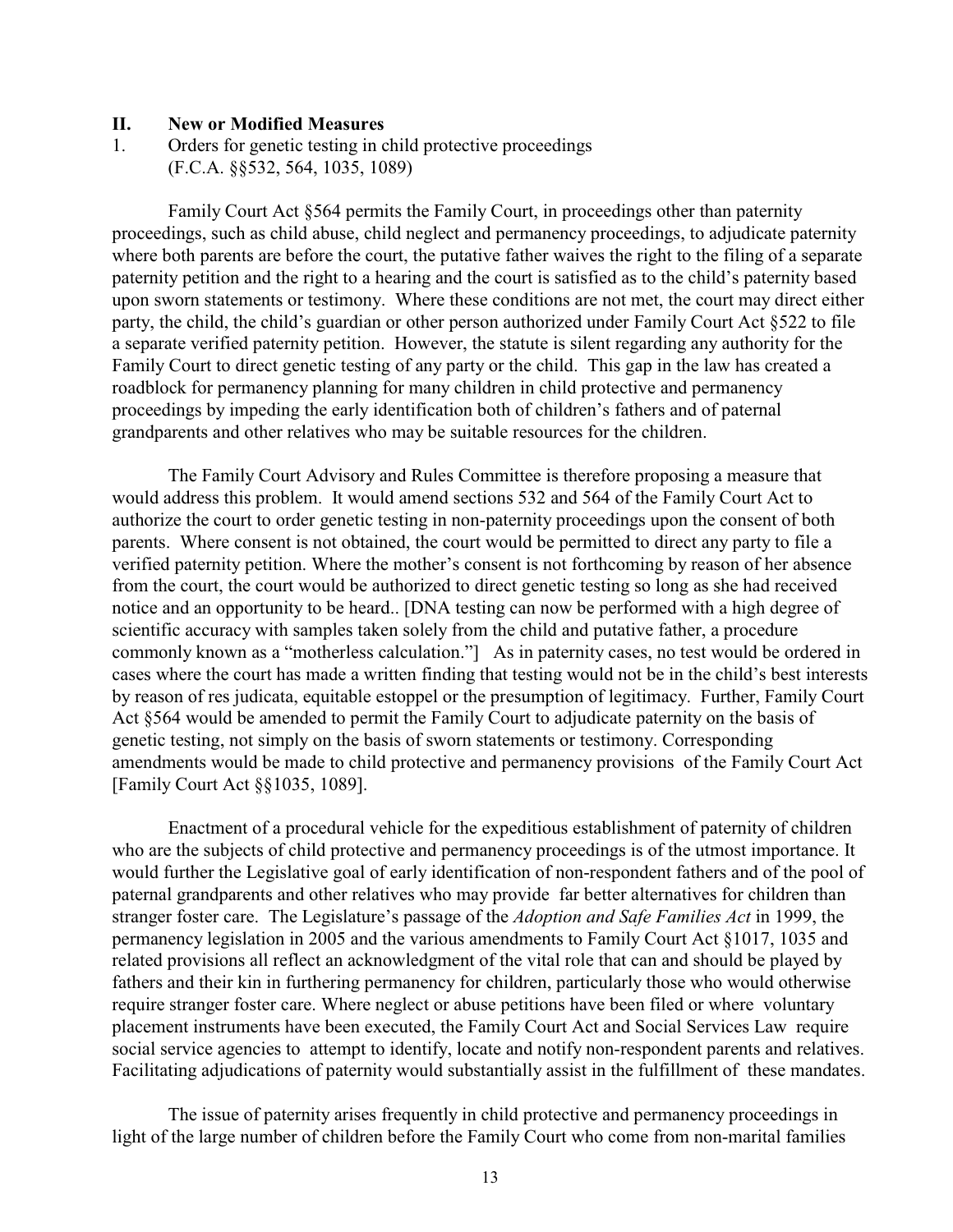and who may be the products of transitory or intermittent relationships. Often a person believing himself to be the father or a paternal grandparent or another paternal relative comes to court and seeks to care for or plan for an allegedly abused or neglected child. Sometimes more than one possible father appears. If paternity has not already been legally established through execution of an acknowledgment of paternity or through a judicial order of filiation, the court entertaining the child protective case must resolve the issue as soon as possible so that the child can be placed with the father or other family members and so that permanency planning for the child can proceed with dispatch. If the requirements of current Family Court Act §564 are not met – if, for example, the mother is not before the court or the court doubts the veracity of the mother's statement concerning paternity – the court's only alternative is to direct one of the parents to file a paternity petition. All too often this direction is not followed or the alleged father is unable to serve the petition on the mother whose whereabouts may be unknown. In such situations, the child's paternity may remain undetermined while the child lingers in foster care even though genetic testing, including the "motherless calculation" that can be performed in the mother's absence, could have swiftly resolved the issue.

Permitting the court to order genetic testing in the context of a child protective or permanency proceeding would provide a quick answer to questions regarding a child's paternity and would thus eliminate a significant roadblock on the child's path to a safe, healthy and permanent home. Identification of a child's parentage would not only permit location of relatives who may be resources for the child, but may also serve to identify siblings who may be able to develop significant relationships with the child. Equally significant, establishment of paternity would benefit the child by widening the availability of medical and other genetic information and by establishing the child's right to child support, medical and other insurance and inheritance from the father. Significant benefits to children, their immediate and extended families, social services agencies and the Family Court would thus result from enactment of the Committee's proposal.

#### Proposal

AN ACT to amend the family court act, in relation to paternity testing and adjudications in child protective proceedings in the family court

# The People of the State of New York, represented in Senate and Assembly, do enact as

#### follows:

Section 1. Section 532 of the family court act is amended by adding a new subdivision (d) to read as follows:

(d) In any proceeding in the family court, whether under this act or under any other law, if there is an allegation or statement in a petition that a person is the father of a child, who is a subject of the proceeding but paternity has not been established, the court may, upon the consent of the alleged father and mother, make an order for the alleged father, mother and child to submit to one or more genetic marker or DNA tests, in accordance with the provisions of this section. Where the mother or alleged father of the child does not consent to the testing, the court may direct any party empowered under section five hundred twenty-two of this article to file a verified petition under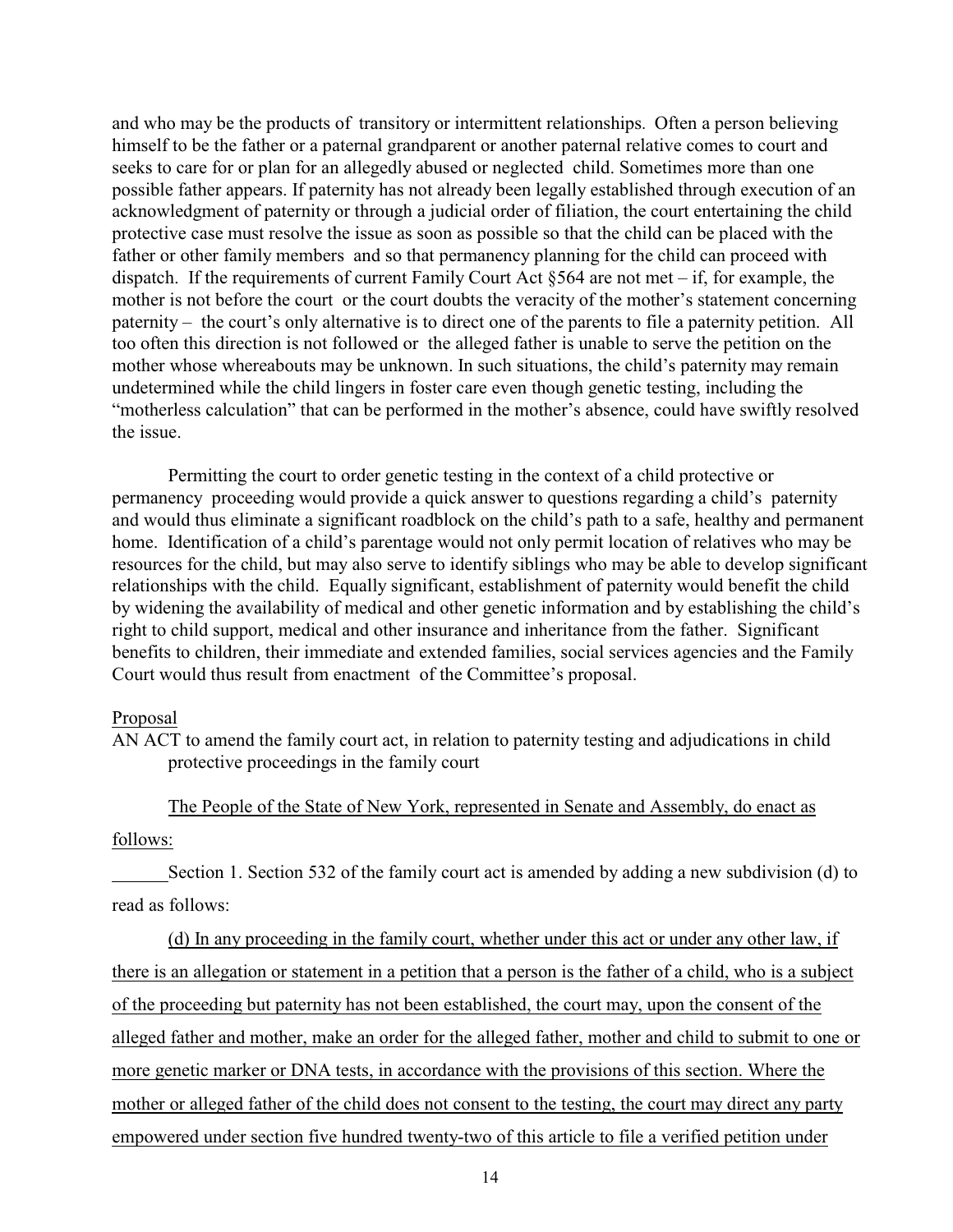section five hundred twenty-three of this article to establish paternity. If the mother is not before the court, the court may nonetheless make an order for genetic marker or DNA testing if the court finds that she has been given notice and an opportunity to be heard, No such test shall be ordered, however, upon a written finding by the court that it is not in the best interests of the child on the basis of res judicata, equitable estoppel, or the presumption of legitimacy of a child born to a married woman.

§2. Subdivisions (b) and ( c) of section 564 of the family court act, as added by chapter 440 of the laws of 1978, are amended to read as follows:

(b) The court may make such an order of filiation if

(1) both parents are before the court, and

(2) the father waives both the filing of a petition under section five hundred twenty-three of this act and the right to a hearing under section five hundred [thirty-three] thirty-one of this act, and

(3) the court is satisfied as to the paternity of the child from the testimony or sworn statements of the parents or from the results of genetic testing performed in accordance with section five hundred thirty-two of this act. If the mother is not before the court, the court may make an order of filiation based upon the results of genetic testing ordered pursuant to subdivision (d) of section five hundred thirty-two of this act.

(c) The court may in any such proceeding in its discretion direct either the mother or any other person empowered under section five hundred twenty-two of this act to file a verified petition under section five hundred twenty-three of this act. The court may in any such proceeding, upon its own motion or upon the motion of either parent or alleged parent or the child, direct the alleged father, mother and child to submit to one or more genetic marker or DNA tests, in accordance with the provisions of section five hundred thirty-two of this act. No such test shall be ordered, however, upon a written finding by the court that it is not in the best interests of the child on the basis of res judicata, equitable estoppel, or the presumption of legitimacy of a child born to a married woman.

§3. Section 1035 of the family court act is amended by adding a new subdivision (g) to read as follows:

(g) In any case in which paternity has not been established regarding a child who is the subject of a petition under this article and an alleged father is before the court, the court may direct genetic testing in accordance with section five hundred thirty-two of this act, may direct the filing of a paternity petition in accordance with section five hundred twenty-three of this act or may

15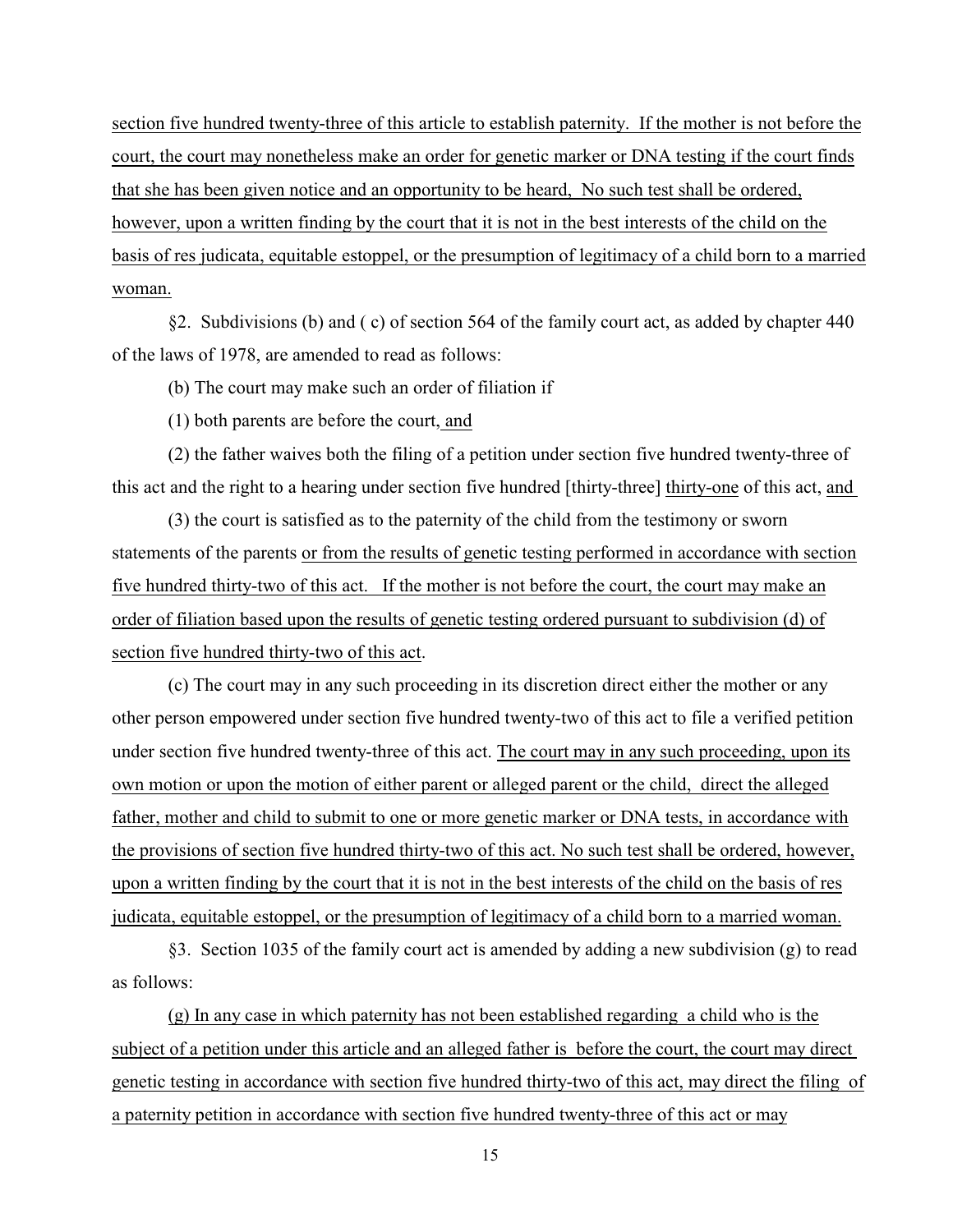adjudicate paternity pursuant to section five hundred sixty-four of this act.

§4. Subparagraph (viii) of paragraph 2 of subdivision (d) of section 1089 of the family court act is amended by adding a new clause (I) to read as follows:

(I) In any case in which paternity has not been established regarding a child who is the subject of a hearing under this article and an alleged father is before the court, the court may direct genetic testing in accordance with section five hundred thirty-two of this act, may direct the filing of a paternity petition in accordance with section five hundred twenty-three of this act or may adjudicate paternity pursuant to section five hundred sixty-four of this act.

§5. This act shall take effect immediately.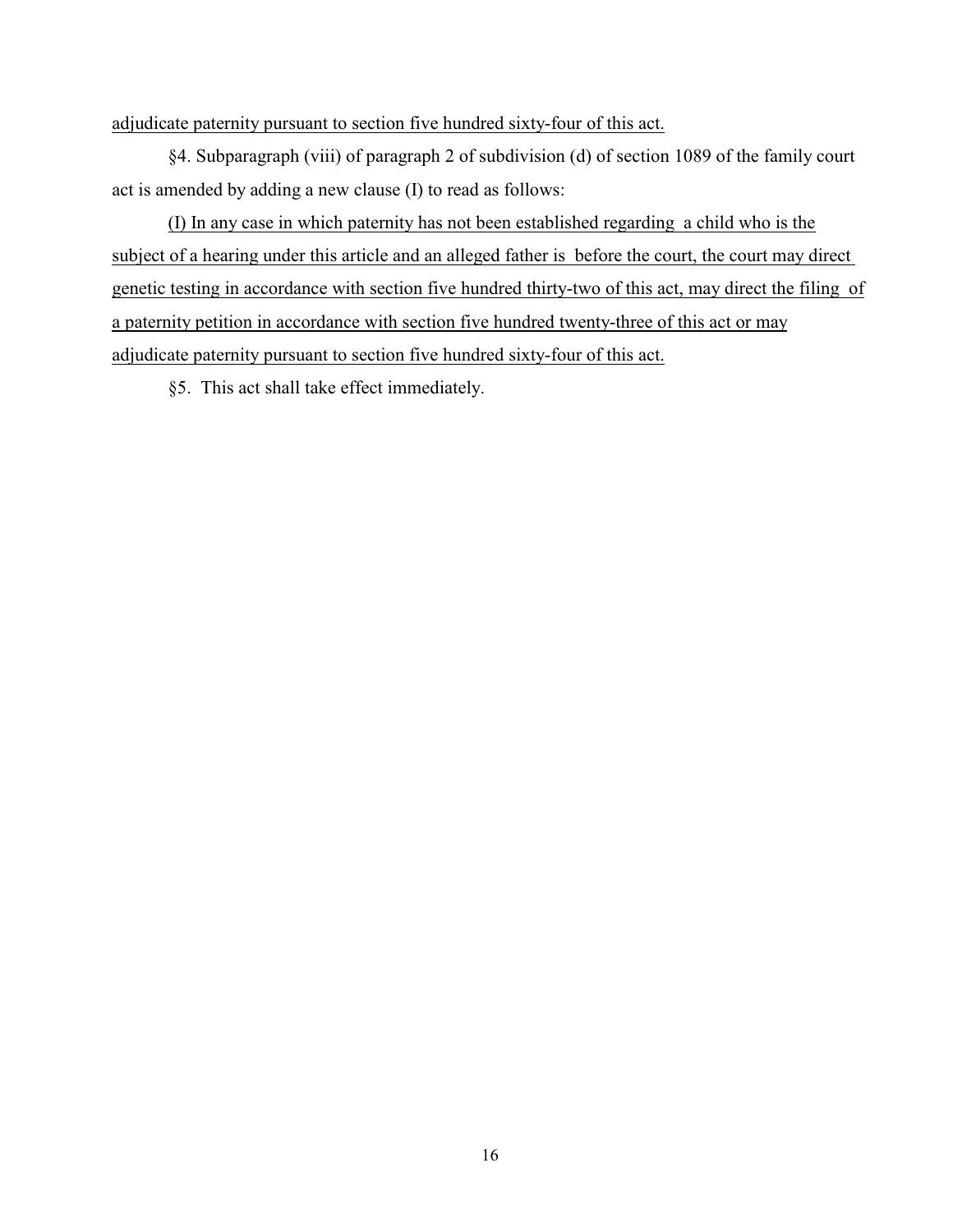2. Evidence in permanency proceedings (F.C.A. §§1046, 1089)

Prior to the enactment of the landmark permanency legislation in 2005 [Laws of 2005, ch. 3], permanency hearings – and their predecessors, hearings to extend child protective placements, to review voluntary foster care placements and to review cases of children freed for adoption – were commenced by the filing of sworn petitions. As pleadings, these petitions were automatically part of the records of the proceedings that would be able to be reviewed on appeal. Additionally, hearsay evidence was admissible, pursuant to Family Court Act §1046, which required that evidence be competent, not simply material and relevant, only for child protective fact-finding hearings. In disposition and all post-dispositional proceedings, evidence need only be material and relevant. Family Court Act §1046, which applied to all child protective proceedings and freed-child reviews, contained additional provisions that were important for permanency hearings, including, *inter alia*, those permitting certified hospital and social service records of public and private agencies to be entered into evidence where the Family Court determined that a proper foundation had been established, permitting hearsay statements of a child to a third party regarding child abuse or neglect to be admissible and precluding spousal, physician, rape crisis counselor, social worker and psychologist privileges from being asserted to exclude otherwise-admissible evidence.

In an effort to simplify permanency proceedings and to provide one unified article (Family Court Act Article 10-A) consolidating all applicable provisions, the 2005 legislation has created difficulties unforeseen at the time of its enactment. Because permanency reports are not pleadings, they are not automatically part of the record and Family Courts have differed as to their admissibility into evidence. Without admitting the reports into evidence, appellate courts have virtually no documentary records to review on appeal. As is evident from the extensive delineation of information required to be included in permanency reports [Family Court Act §1089(c)], appellate courts would be kept in the dark as to the various dimensions of child safety, well-being and permanency planning that comprise the essence of permanency hearings if the permanency reports are not made a part of the formal record.

Further, since Family Court Act §1046 only explicitly applies to proceedings under Article 10 of the Family Court Act, its provisions have not been extended to apply to permanency hearings under Article 10-A of the Family Court Act. There have been cases in which therapists' reports, which would have been admitted without question in pre-2005 proceedings, have been denied admissibility and there have been cases in which courts have taken the position that, in the absence of a statutory authorization, only evidence that is competent may be admitted in permanency hearings. Such limitations cripple the permanency hearing process, preventing the courts from exercising the broad responsibilities imposed upon them by the 2005 legislation, as well as by the federal and New York State *Adoption and Safe Families Acts* [Public Law 105-89; Laws of 1999, ch. 7]. The Family Court must make findings regarding the best interests, safety needs of and appropriate permanency goal for children and may thus need to determine, among other issues, what progress parents have made in treatment programs and in other efforts to achieve reunification with their children, what "reasonable efforts" agencies have made in furthering reunification or other permanency plans, how children are doing in school and whether special needs they may have are being met and, in the case of children 14 years of age and older, what transitional services may be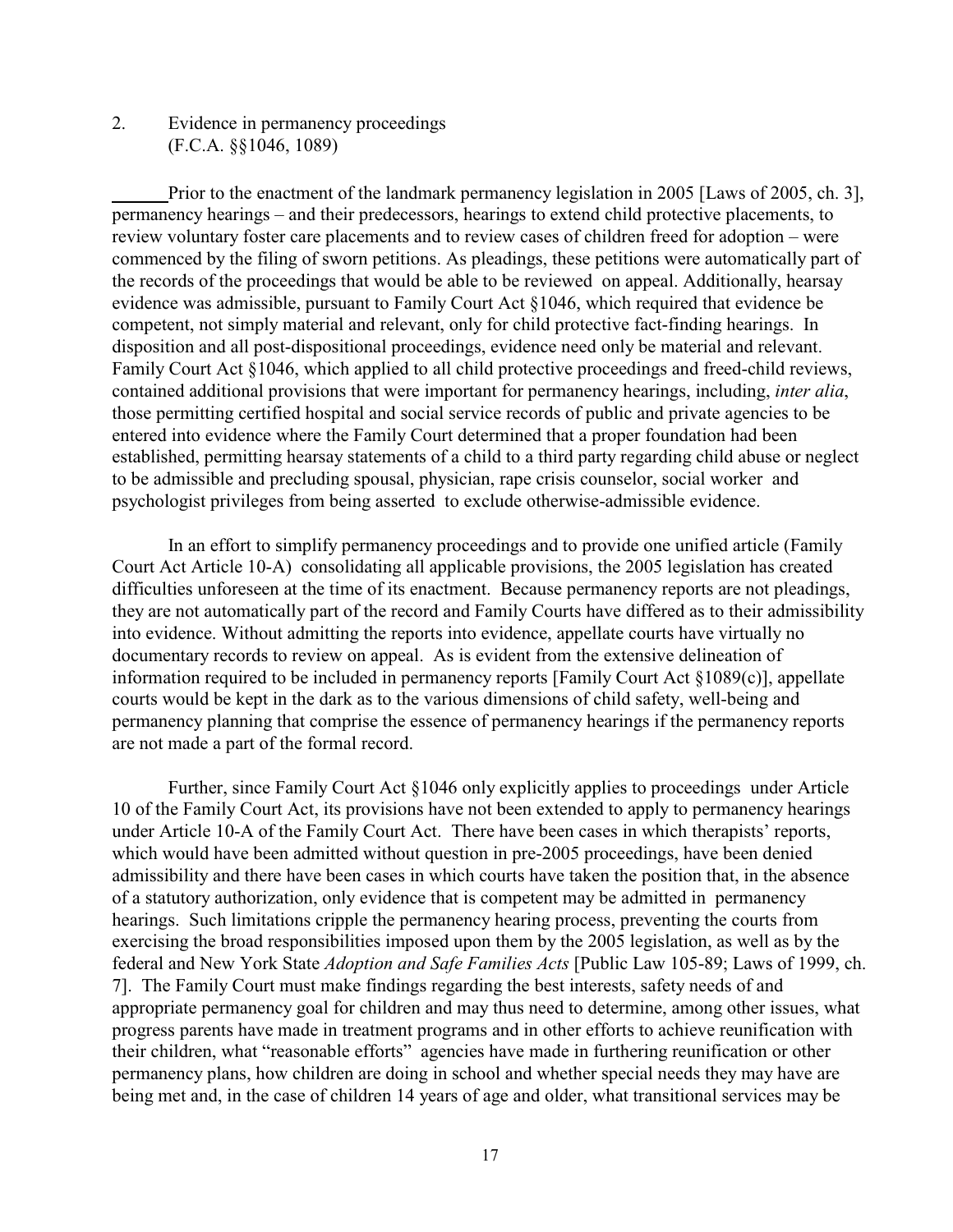appropriate and what the facts and circumstances may have been in instances in which they have withheld their consents to adoption. These determinations, as in dispositional hearings in child protective proceedings, may well require the admission of social service and clinical records, letters from programs, follow-up progress reports, reports of statements of children regarding abuse and neglect and other evidence that would be admissible if Family Court Act §1046 were still applicable to these proceedings. Additionally, with the Family Court retaining continuous jurisdiction over the cases, the Court may need to convene follow-up proceedings and entertain requests for interim relief in between permanency hearings that may be based upon communications from programs, agencies or clinicians that may constitute reliable hearsay but may not rise to the level of competent evidence.

The Family Court Advisory and Rules Committee is proposing a measure that will provide a simple solution to these difficulties. The proposal would amend Family Court Act §1046 to make it explicitly applicable to proceedings under Article 10-A, as well as Article 10, of the Family Court Act and would make a corresponding amendment to Family Court Act §1089. Further, it would make clear that material and relevant evidence would be admissible in permanency hearings and would explicitly permit the entry of permanency reports into evidence.

With the protections provided in Article 10-A – continuous representation of parents and children, requirements for provision of permanency reports to all counsel, notice and rights to be heard by foster parents and relatives caring for children and the "one family/one judge" approach to the assignment of cases – the due process rights of all parties to test the reliability of all evidence presented, including permanency reports and any other documents and testimony, would be protected. Parties would be able to call the makers of reports to testify, to object to the Family Court according weight to portions of the report or hearsay evidence that may be unreliable, to object to any evidence not meeting the materiality or relevance requirements and to present witnesses and documents of their own in order to refute or amplify issues presented by petitioner agencies in permanency reports and in their direct cases. So, too, would the appellate rights of all parties be protected by providing that the appellate courts would have the benefit of a full record containing all of the evidence relied upon by the Family Court. Enactment of this measure is essential to the realization of the explicit purposes of Article 10-A of the Family Court Act as expressed in Family Court Act §1086, that is, to establish "uniform procedures" in order "to provide children placed out of their homes timely and effective judicial review that promotes permanency, safety and well-being in their lives."

#### Proposal

AN ACT to amend the family court act, in relation to evidence in permanency proceedings in the family court

The People of the State of New York, represented in Senate and Assembly, do enact as follows:

Section 1. The opening sentence of subdivision (a) and subdivision (c) of section 1046 of the family court act, as added by chapter 962 of the laws of 1970, are amended to read as follows:

In any hearing under this article and article ten-A of this act: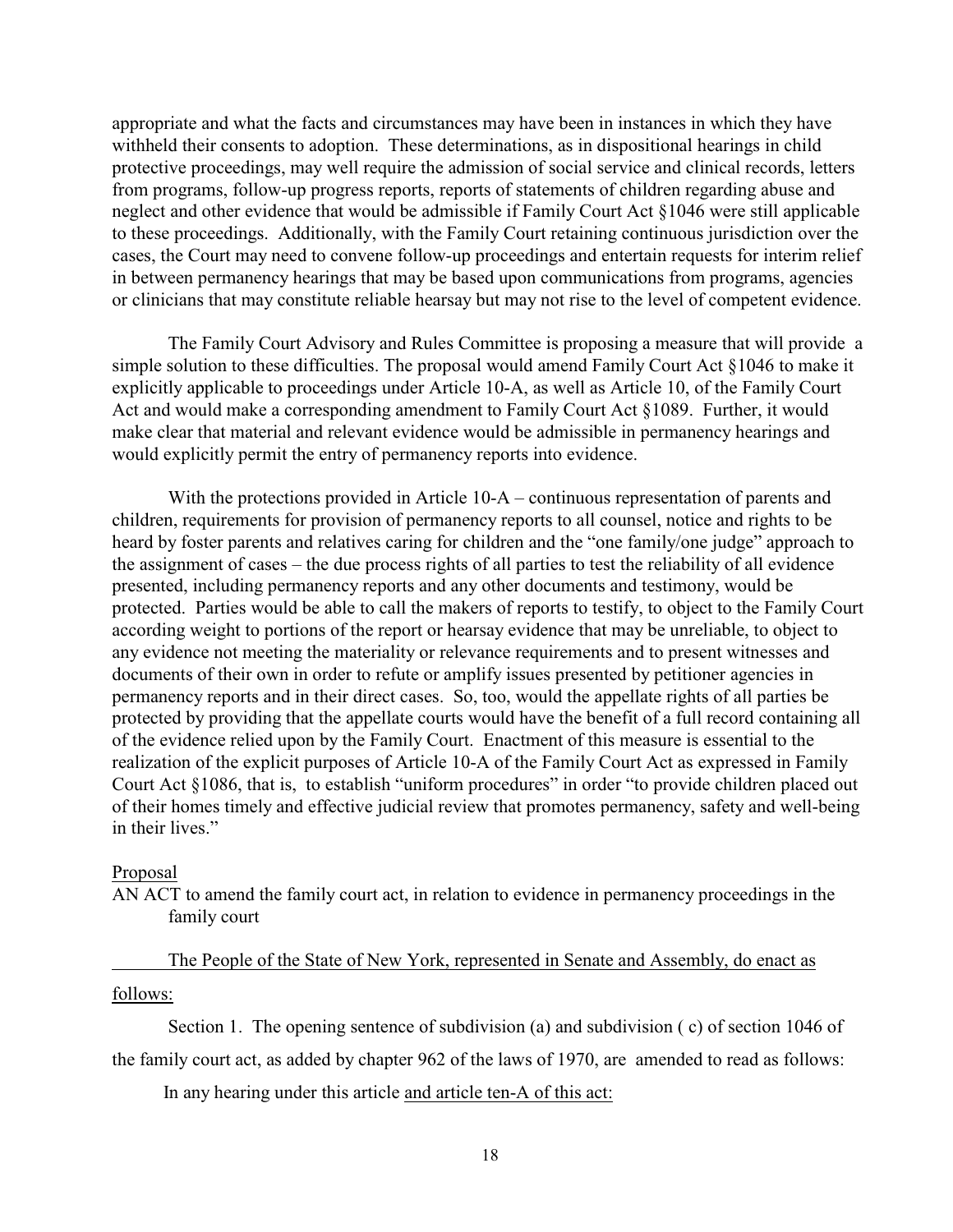\* \* \*

(c) In a dispositional hearing and during all other stages of a proceeding under this article, except a fact-finding hearing, and in permanency hearings and all other proceedings under article ten-A of this act only material and relevant evidence may be admitted.

§2. The opening paragraph of subdivision ( c) of section 1089 of the family court act, as added by chapter 3 of the laws of 2005, is amended to read as follows:

Content and admissibility of the permanency hearing report. The permanency hearing report shall be admissible into evidence and shall include, but need not be limited to, up-to-date and accurate information regarding:

§3. The opening paragraph of subdivision (d) of section 1089 of the family court act, as amended by chapter 327 of the laws of 2007, is amended to read as follows:

[Court] Evidence, court findings and order. The provisions of section one thousand forty-six of this act shall apply to all proceedings under this article. At the conclusion of each permanency hearing, the court shall, upon the proof adduced, which shall include age-appropriate consultation with the child who is the subject of the permanency hearing, and in accordance with the best interests and safety of the child, including whether the child would be at risk of abuse or neglect if returned to the parent or other person legally responsible, determine and issue its findings, and enter an order of disposition in writing:

§4. This act shall take effect on the sixtieth day after it shall have become a law.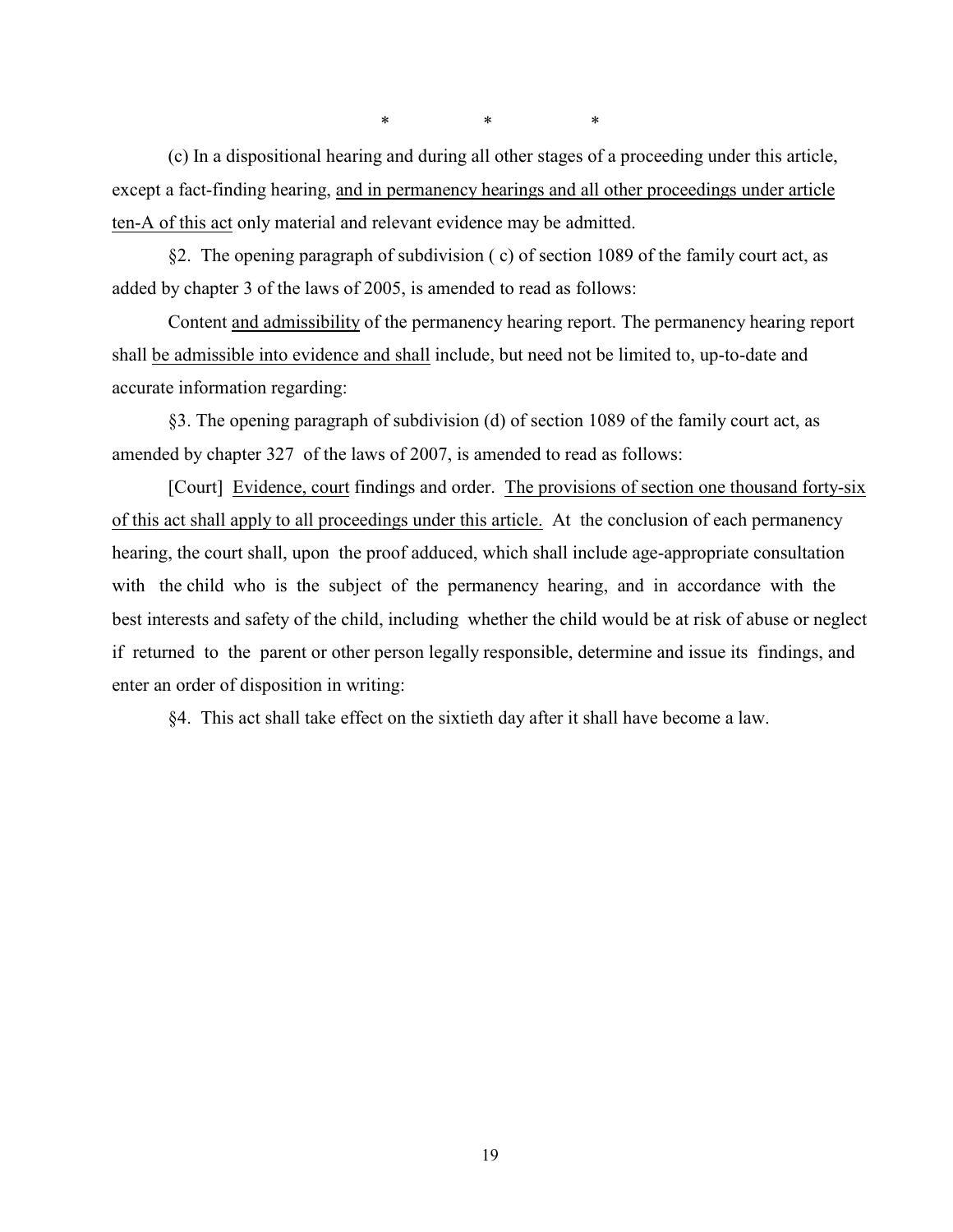3. Trial discharges of youth in foster care and voluntary re-placements of older adolescents into foster care (F.C.A. §§1055, 1091)

Experience in the Family Court and a vast array of literature has demonstrated that all too often, adolescents age out of foster care upon reaching the age of 18 or shortly thereafter wholly unprepared to function in society. Although the Family Court Act permits them to consent to continued foster care with its attendant supports and services up until they reach the age of 21, many make precipitous decisions to show their independence and refuse to consent to remain in care even when they are desperately in need of assistance. Youth living in in-tact families are not faced with such decisions; they may leave home to attend college, but they do not abruptly terminate all connections with their families and often continue to receive financial and other aid. Youth leaving foster care, in contrast, often have no family to fall back on. For them, "independent living" may be akin to falling off a precipice. The permanency legislation enacted in 2005 contains salutary provisions requiring social services agencies to ensure that such youth leave care with a "significant connection to an adult willing to be a permanency resource." This requirement is helpful but often does not fulfill the myriad needs of youth upon their discharge from foster care and during the period that immediately follows.

The Family Court Advisory and Rules Committee has joined with the Permanent Judicial Commission on Justice for Children, chaired by Chief Judge Judith Kaye, in proposing legislation that would provide necessary supports – a vital "safety net" – for youth aging out of foster care. The measure would amend the trial discharge provisions of Articles 10 and 10-A of the Family Court Act to explicitly permit the Family Court to extend trial discharges at permanency hearings for successive periods of up to six months until youth reach the age of 21; extensions of trial discharges of youth over the age of 18 would require the youth's consent. Additionally, the proposal would create a new Article 10-B of the Family Court Act that would permit youth between the ages of 18 and 21, who have been discharged from foster care within the past 24 months because of their refusal to consent to continued care, to make motions before the Family Court that would enable them to return voluntarily to foster care. In such cases, the Family Court would be required to find that the youth has no reasonable alternative to foster care, that the youth consents to attend an appropriate educational or vocational program and that such return is in the youth's best interests. The youth would continue to be represented by the law guardian who had previously provided representation, unless a new law guardian is appointed, and the social services district would be entitled to notice and the right to be heard. Upon the granting of such a motion, the Court would be required to schedule a permanency hearing to commence no later than 30 days after the hearing at which the child was returned to foster care. Corresponding amendments would be made to Article 10-A of the Family Court Act and Social Services Law §§371 and 409-a.

This proposal would not only provide adolescents with a means of obtaining assistance in making the often-difficult transition into adulthood, but would also provide an essential homelessness-prevention tool for communities and, importantly, for county and municipal social services districts. The Citizen's Committee for Children of New York reported that, "[c]hildren with foster care histories are more likely to experience homelessness as young adults;" thirty percent of youth in their study reported a foster care history and 31% had "aged out of foster care at 18 years old with no permanent housing arrangements." The report noted the poor health, hunger and other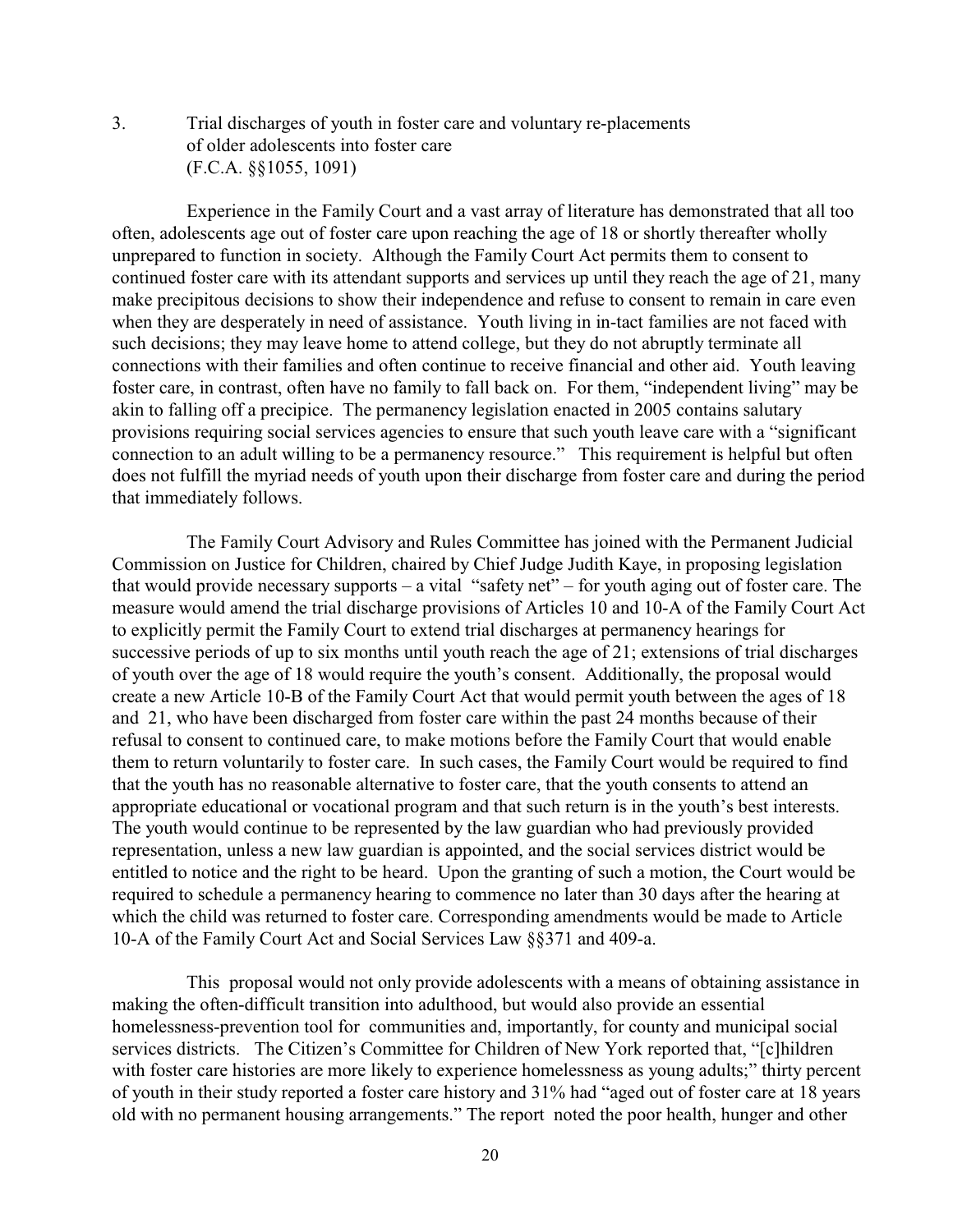problems that ensue, problems costly to the children themselves, as well as to the communities in which they reside.<sup>3</sup> Madelyn Freundlich, in a report prepared in conjunction with Children's Rights, Inc., Legal Aid Society and Lawyers for Children, documented the serious health problems, poor educational and employment outcomes, significant levels of homelessness and increased likelihood of arrest and incarceration experienced by youth after discharge from foster care.<sup>4</sup> Similar problems were prevalent in a recent study of former foster youth in Florida.<sup>5</sup> Pat O'Brien, Executive Director of the agency, "You Gotta Believe," in a recent presentation, cited evidence that 60% of homeless adults in New York City shelters had a history of foster care, that 50% of youth coming to runaway and homeless youth shelters in the City had been in foster or congregate care, and that in a study of 168 youth at Covenant House in New York City, 27% reported that they had been in foster care and 43% reported that they had been in a congregate care setting. Finally, the *Midwest Evaluation of* <sup>6</sup> *the Adult Functioning of Former Foster Youth*, a comprehensive study of youth in Illinois, Iowa and Wisconsin that was conducted by Chapin Hall at the University of Chicago, provided national evidence of these problems. However, the study demonstrated strong evidence that delaying discharges of youth past the age of 18 results in higher incidence of youth pursuing higher education and significant evidence of increased earnings by youth and a greater tendency to delay pregnancies.<sup>7</sup>

Clearly, greater assistance must be made available to youth facing the formidable challenges of finding housing and employment, accessing health-care, achieving successful educational outcomes and functioning successfully in society. Enactment of this measure would empower youth to access needed services, enhance the ability of counties to provide assistance to youth that will help prevent costly homelessness and incarceration and provide the Family Court with a greater ability to provide effective oversight over the progress of youth in the transition out of foster care and into the community. Both elements – the ability to extend trial discharges and to reinstate youth into foster care – are critically important to ensure that the achievement of permanency for youth is successful.

#### Proposal

AN ACT to amend the family court act, in relation to trial discharges of youth in foster care and voluntary re-placements of older adolescents into foster care

Citizen's Committee for Children of New York, *Young and Homeless: A Look at Homeless Youth in New York* <sup>3</sup> *City* (2006), pages 5, 8 [www.cccnewyork.org; .web-site visited 1/3/08].

<sup>&</sup>lt;sup>4</sup> M. Freundlich, *Time Running Out: Teens in Foster Care* (Children's Rights, Inc., Legal Aid Society and Lawyers for Children, Nov., 2003), pages 43-46.

<sup>&</sup>lt;sup>5</sup> "Leaving Foster Care Like 'Falling Off a Cliff," Miami Herald, Jan. 4, 2008.

 $6$  P. O'Brien, "Youth Homelessness and the lack of Permanent Relational Planning for Teens in Foster care: Preventing Homelessness Through Relationship" (Presentation at NYS Citizen's Coalition for Children, Inc., May, 2006)[www.nysccc.org/Conferences/2006Conf/2006ConfHandout/homelessness.htm; web-site visited 1/3/08].

M. Courtney, A. Dworsky & H. Pollack, *When Should the State Cease Parenting? Evidence from the Midwest* <sup>7</sup> *Study* (Chapin Hall, Univ. of Chicago, Issue Brief #115 (Dec., 2007)[www.chapinhall.org; web-site visited 1/3/08].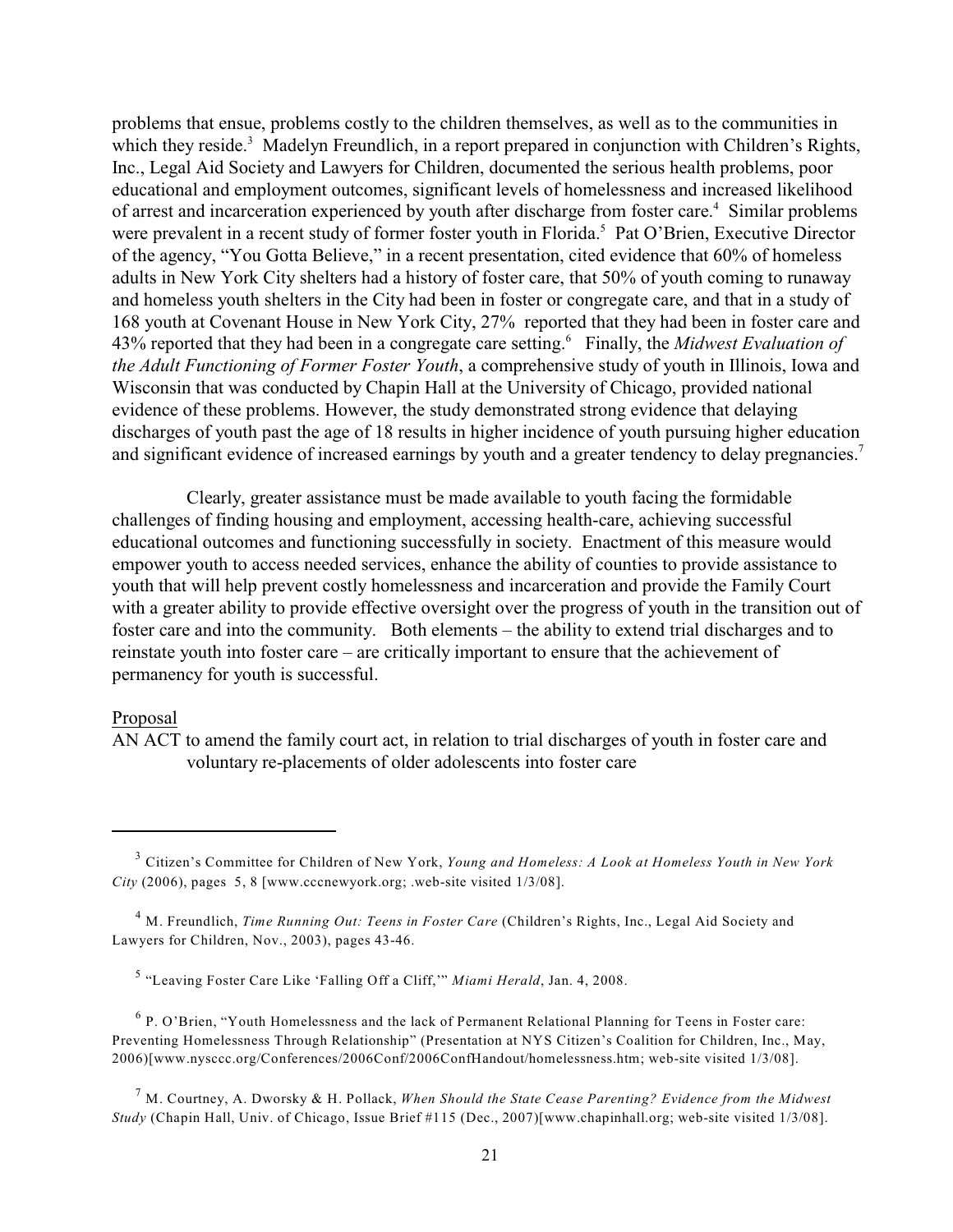The People of the State of New York, represented in Senate and Assembly, do enact as follows:

Section 1. Subparagraph  $(E)$  of paragraph  $(i)$  of subdivision  $(b)$  and subdivision  $(e)$  of section 1055 of the family court act, as amended by chapter 437 of the laws of 2006, are amended to read as follows:

 (E) where the permanency goal is return to the parent and it is anticipated that the child may be finally discharged to his or her parent before the next scheduled permanency hearing, the court may provide the local social services district with authority to finally discharge the child to the parent without further court hearing, provided that ten days prior written notice is served upon the court and law guardian. If the court on its own motion or the law guardian on motion to the court does not request the matter to be brought for review before final discharge, no further permanency hearings will be required. The local social services district may also discharge the child on a trial basis to the parent unless the court has prohibited such trial discharge or unless the court has conditioned such trial discharge on another event. For the purposes of this section, trial discharge shall mean that the child is physically returned to the parent while the child remains in the care and custody of the local social services district. Permanency hearings shall continue to be held for any child who has returned to his or her parents on a trial discharge. Where the permanency goal for a child aging out of foster care is another planned permanent living arrangement that includes a significant connection to an adult willing to be a permanency resource for the child, the local social services district may also discharge the child on a trial basis to the planned permanent living arrangements, unless the court has prohibited or otherwise conditioned such a trial discharge. Trial discharge for a child aging out of foster care shall mean that a child is physically discharged but the local social services district retains care and custody or custody and guardianship of the child and there remains a date certain for the scheduled permanency hearing. Trial discharge for a child aging out of foster care may be extended at each scheduled permanency hearing, until the child reaches the age of twenty-one, if a child over the age of eighteen consents to such extension. Children placed under this section shall be placed until the court completes the initial permanency hearing scheduled pursuant to article ten-A of this act. Should the court determine pursuant to article ten-A of this act that placement shall be extended beyond completion of the scheduled permanency hearing, such extended placement and any such successive extensions of placement shall expire at the completion of the next scheduled

22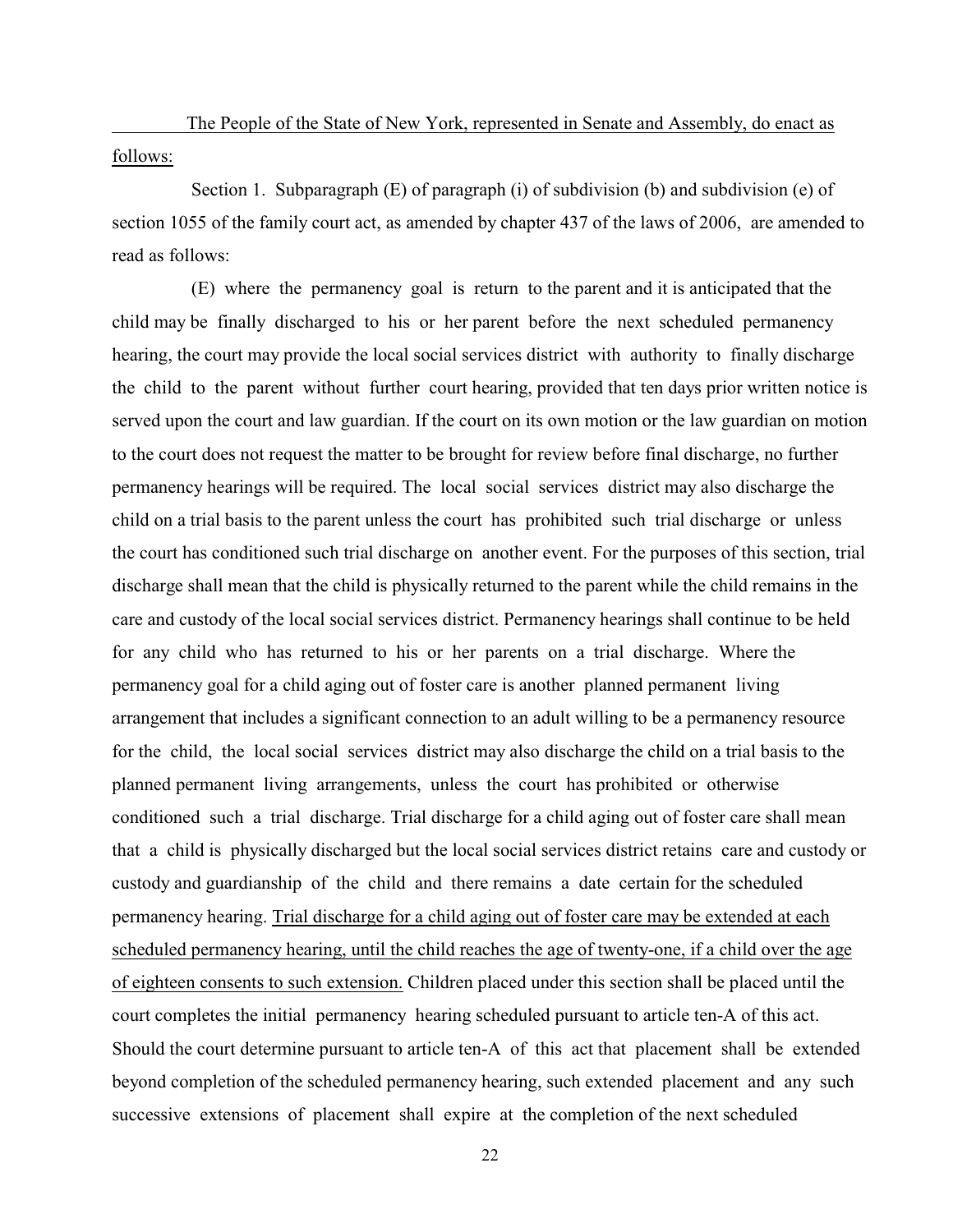permanency hearing, unless the court shall determine, pursuant to article ten-A of this act, to continue to extend such placement.

\* \* \*

 (e) No placement may be made or continued under this section beyond the child's eighteenth birthday without his or her consent and in no event past his or her twenty-first birthday. However, a former foster care youth under the age of twenty-one who was previously discharged from foster care due to a refusal to consent to continuation of placement may make a motion pursuant to section one thousand ninety-one of this act to return to the custody of the local commissioner of social services or other officer, board or department authorized to receive children as public charges.

§2. Subdivision (a) section 1087 of the family court act, as added by chapter 3 of the laws of 2005, is amended to read as follows:

(a) "Child" shall mean a person under the age of eighteen who is placed in foster care pursuant to section three hundred fifty-eight-a, three hundred eighty-four or three hundred eightyfour-a of the social services law or pursuant to section one thousand twenty-two, one thousand twenty-seven, or one thousand fifty-two of this act; or directly placed with a relative pursuant to section one thousand seventeen or one thousand fifty-five of this act; or who has been freed for adoption or a person between the ages of eighteen and twenty-one who has consented to continuation in foster care or trial discharge status; or a former foster care youth under the age of twenty-one for whom a court has granted a motion to permit the former foster care youth to return to the custody of the local commissioner of social services or other officer, board or department authorized to receive children as public charges.

§3. Section 1088 of the family court act, as added by chapter 3 of the laws of 2005, is amended to read as follows:

§1088. Continuing court jurisdiction. If a child is placed pursuant to section three hundred fifty-eight-a, three hundred eighty-four, or three hundred eighty-four-a of the social services law, or pursuant to section one thousand seventeen, one thousand twenty-two, one thousand twentyseven or one thousand fifty-two of this act, or directly placed with a relative pursuant to section one thousand seventeen or one thousand fifty-five of this act; or if the child is freed for adoption pursuant to section three hundred eighty-three-c, three hundred eighty-four or three hundred eighty-four-b of the social services law, the case shall remain on the court's calendar and the court shall maintain jurisdiction over the case until the child is discharged from placement and all orders

23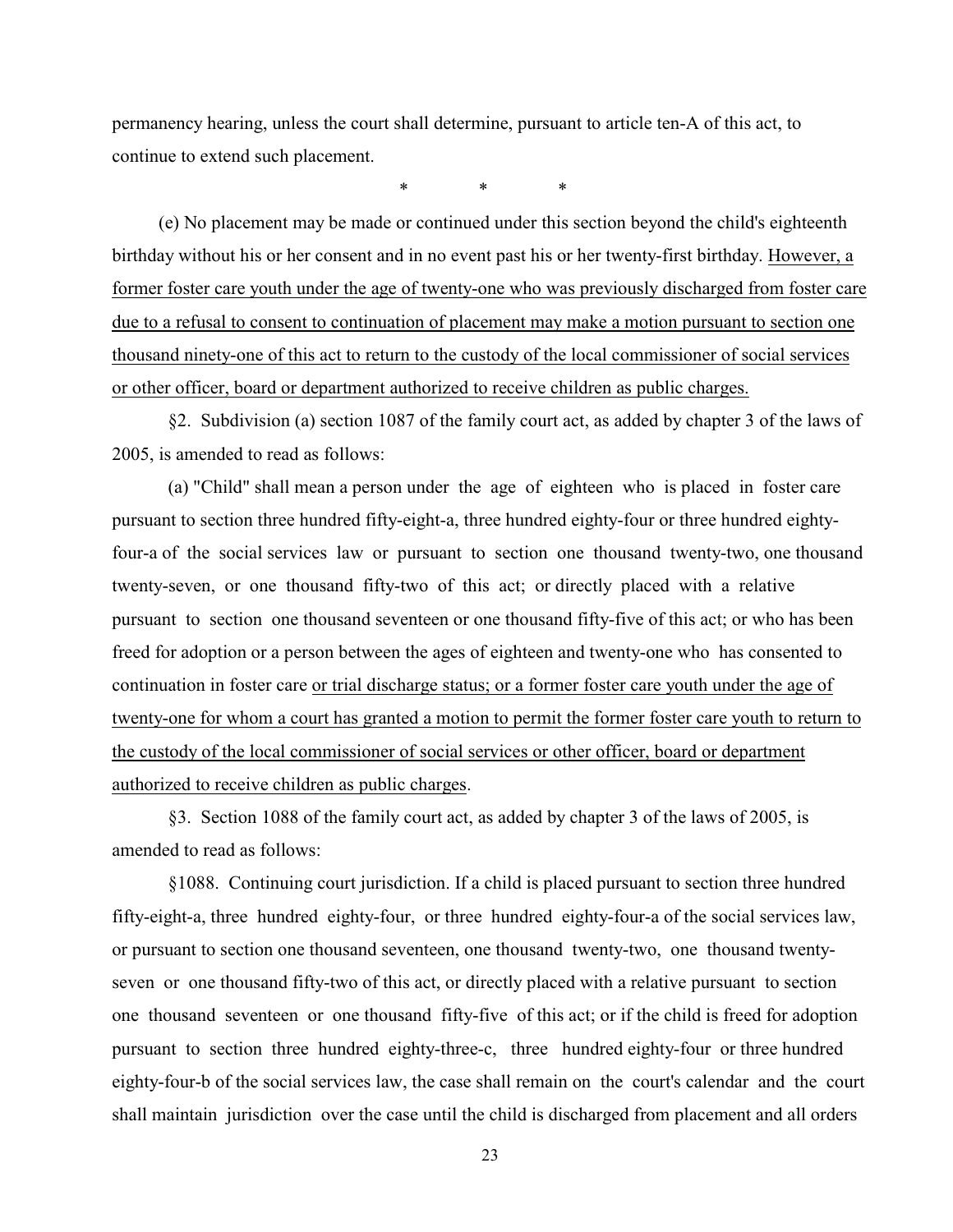regarding supervision, protection or services have expired. The court shall rehear the matter whenever it deems necessary or desirable, or upon motion by any party entitled to notice in proceedings under this article, or by the law guardian for the child, and whenever a permanency hearing is required by this article. While the court maintains jurisdiction over the case, the provisions of section one thousand thirty-eight of this act shall continue to apply. The court shall also maintain jurisdiction over a case for purposes of hearing a motion to permit a former foster care youth under the age of twenty-one who was discharged from foster care due to a refusal to consent to continuation of placement to return to the custody of the local commissioner of social services or other officer, board or department authorized to receive children as public charges.

§4. Paragraph 1 of subdivision (a) of section 1089 of the family court act, as added by chapter 3 of the laws of 2005, is amended to read as follows:

(1) Children freed for adoption.

(i) At the conclusion of the dispositional hearing at which the child was freed for adoption in a proceeding pursuant to section three hundred eighty-three-c, three hundred eighty-four or three hundred eighty-four-b of the social services law, the court shall set a date certain for the initial freed child permanency hearing and advise all parties in court of the date set, except for the respondent or respondents. The permanency hearing shall be commenced no later than thirty days after the hearing at which the child was freed and shall be completed within thirty days, unless the court determines to hold the permanency hearing immediately upon completion of the hearing at which the child was freed, provided adequate notice has been given.

(ii) At the conclusion of the hearing pursuant to section one thousand ninety-one of this act where the court has granted the motion of a former foster care youth who was discharged from foster care due to a refusal to consent to continuation of placement to return to the custody of the local commissioner of social services or other officer, board or department authorized to receive children as public charges, the court shall set a date certain for a permanency hearing and advise all parties in court of the date set. The permanency hearing shall be commenced no later than thirty days after the hearing at which the former foster care youth was returned to foster care.

§5. Subparagraph (ii) of paragraph 2 of subdivision (d) of section 1089 of the family court act, as added by chapter 3 of the laws of 2005, is amended to read as follows:

 (ii) placing the child in the custody of a fit and willing relative or other suitable person, or continuing the placement of the child until the completion of the next permanency hearing,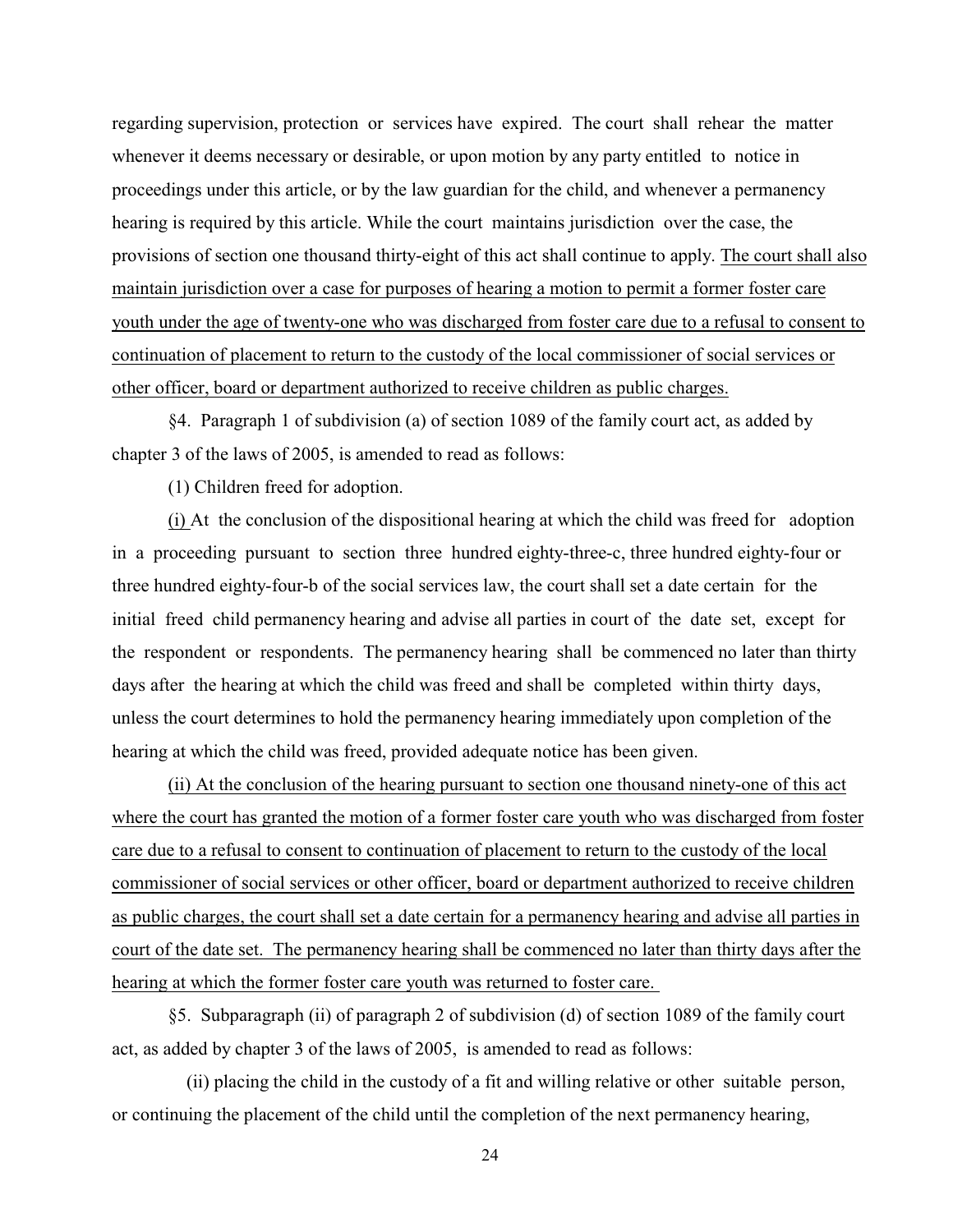provided, however, that no placement may be continued under this section beyond the child's eighteenth birthday without his or her consent and in no event past the child's twenty-first birthday; provided, however, a former foster youth who was previously discharged from foster care due to a refusal to consent to continuation of placement may be returned to the custody of the local commissioner of social services or other officer, board or department authorized to receive children as public charges if the court has granted the motion of the former foster care youth pursuant to section one thousand ninety-one of this act;

§6. Clause (C) of subparagraph (viii) of paragraph 2 of subdivision (d) of section 1089 of the family court act, as amended by chapter 437 of the laws of 2006, is amended to read as follows:

 (C) Where the permanency goal is return to parent and it is anticipated that the child may be returned home before the next scheduled permanency hearing, the court may provide the local social services district with authority to finally discharge the child to the parent without further court hearing, provided that ten days prior written notice is served upon the court and law guardian. If the court on its own motion or the law guardian on motion to the court does not request the matter to be brought for review before final discharge, no further permanency hearings will be required. The local social services district may also discharge the child on a trial basis to the parent unless the court has prohibited such trial discharge or unless the court has conditioned such trial discharge on another event. For the purposes of this section, trial discharge shall mean that the child is physically returned to the parent while the child remains in the care and custody of the local social services district. Permanency hearings shall continue to be held for any child who has returned to his or her parents on a trial discharge. Where the permanency goal for a child aging out of foster care is another planned permanent living arrangement that includes a significant connection to an adult willing to be a permanency resource for the child, the local social services district may also discharge the child on a trial basis to the planned permanent living arrangements, unless the court has prohibited or otherwise conditioned such a trial discharge. Trial discharge for a child aging out of foster care shall mean that a child is physically discharged but the local social services district retains care and custody or custody and guardianship of the child and there remains a date certain for the scheduled permanency hearing. Trial discharge for a child aging out of foster care may be extended at each scheduled permanency hearing, until the child reaches the age of twenty-one, if a child over the age of eighteen consents to such extension.

§7. Subdivision (a) of section 1090, as added by chapter 3 of the laws of 2005, is amended to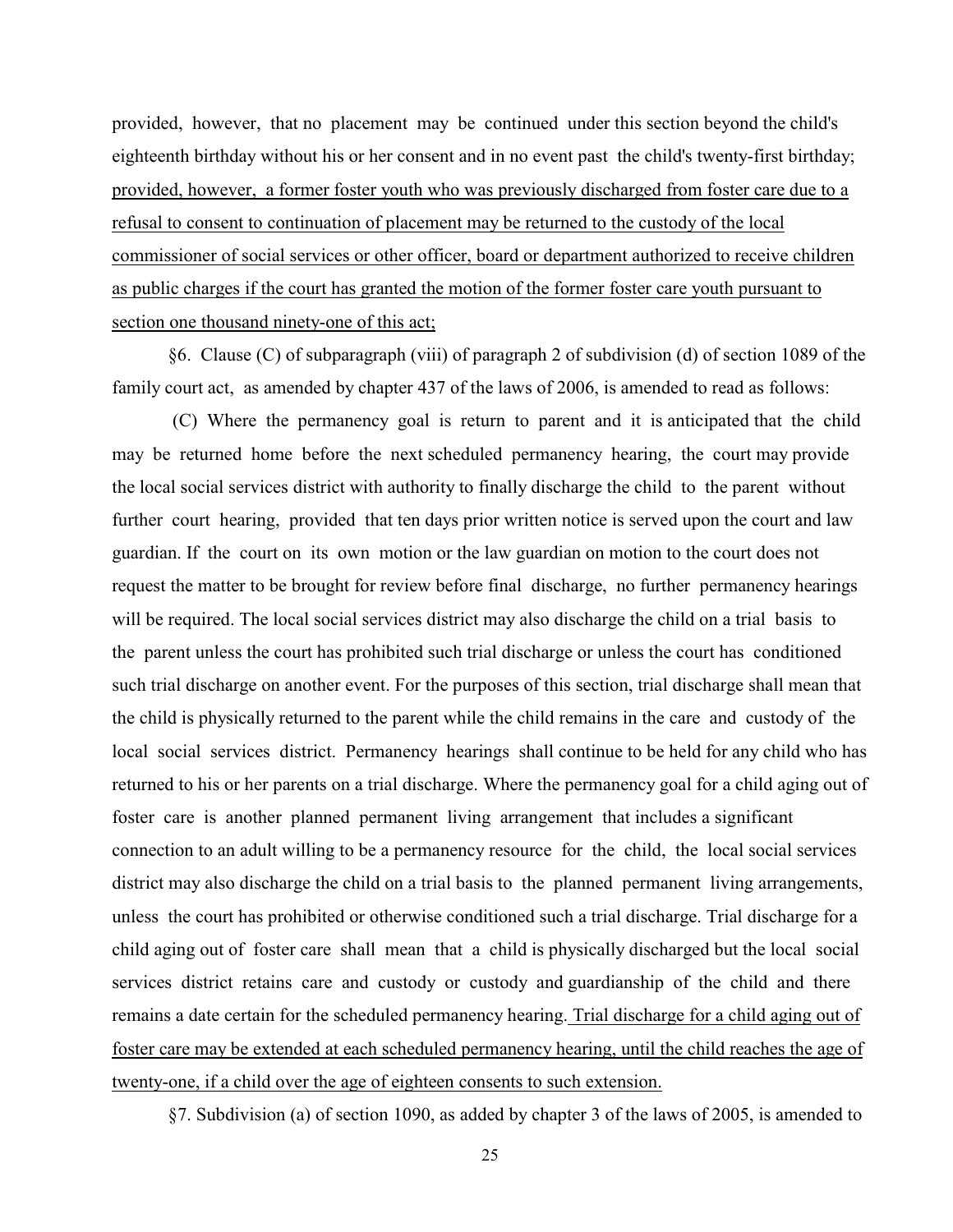read as follows:

(a) If a law guardian for the child has been appointed by the family court in a proceeding pursuant to section three hundred fifty-eight-a, three hundred eighty-three-c, three hundred eightyfour, or three hundred eighty-four-b of the social services law, or article ten of this act, the appointment of the law guardian shall continue without further court order or appointment, unless another appointment of a law guardian has been made by the court, until the child is discharged from placement and all orders regarding supervision, protection or services have expired. The law guardian shall also represent the child without further order or appointment in any proceedings under article ten-B of this act. All notices, reports and motions required by law shall be provided to such law guardian. The law guardian may be relieved of his or her representation upon application to the court for termination of the appointment. Upon approval of the application, the court shall immediately appoint another law guardian to whom all notices, reports, and motions required by law shall be provided.

§8. The family court act is amended by adding a new article 10-B of the family court act to read as follows:

#### Article 10-B

#### Former Foster Care Youth Re-entry Proceedings

§1091. Motion to return to foster care placement. A former foster care youth under the age of twenty-one who was discharged from foster care during the previous twenty-four months due to a refusal to consent to continuation of placement may make a motion to permit the former foster care youth to return to the custody of the local commissioner of social services or other officer, board or department authorized to receive children as public charges if the former foster care youth is in need of return to foster care for support for educational, social or physical reasons. In accordance with subdivision (a) of section one thousand ninety of this act, the youth shall be represented by a law guardian, who shall, to the extent possible, be the same law guardian who represented the youth in the most recent permanency or other proceeding concerning the youth. The motion may be made by order to show cause or on ten days notice to the local social services official. The motion shall be granted if the court finds that the youth has no reasonable alternative to foster care, that the youth consents to enrollment in and attendance at an appropriate educational or vocation program and that re-entry into foster care is in the best interests of the former foster youth.

§9. Paragraph (d) of subdivision 3 of section 371 of the social services law is amended and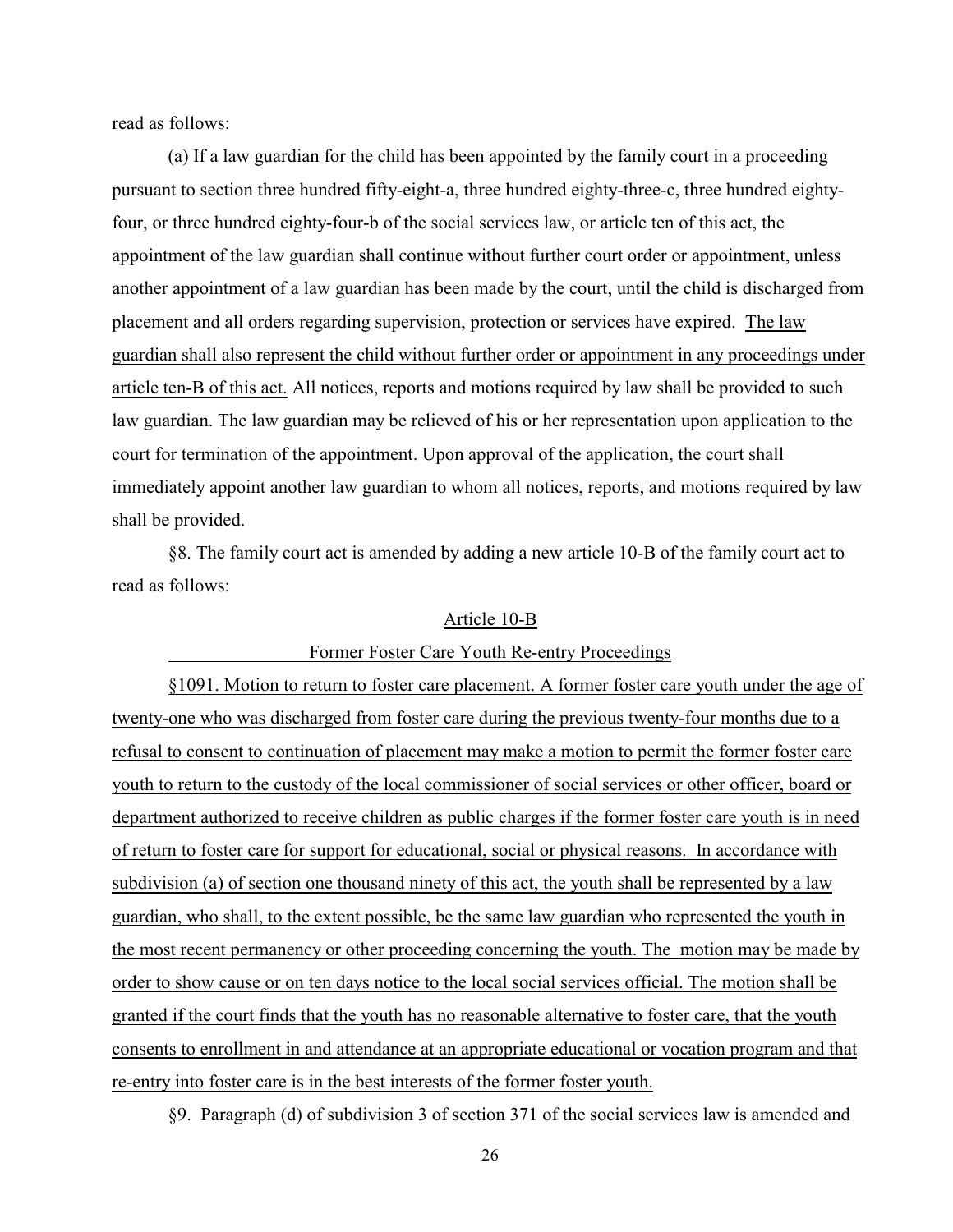such subdivision is amended by adding a new paragraph (e) to read as follows:

 (d) a person under the age of eighteen who is without a place of shelter where supervision and care are available, or

(e) a former foster care youth under the age of twenty-one who was previously placed in the care and custody or custody and guardianship of the local commissioner of social services or other officer, board or department authorized to receive children as public charges and who was discharged from foster care due to a refusal to consent to continuation in placement, who has returned to foster care pursuant to section one thousand ninety-one of the family court act.

 §10. Subparagraph (i) of paragraph (a) of subdivision 1 of section 409-a of the social services law, as amended by chapter 83 of the laws of 2002, is amended to read as follows:

 (i) the child will be placed, returned to or continued in foster care unless such services are provided and that it is reasonable to believe that by providing such services the child will be able to remain with or be returned to his or her family, and for a former foster care youth under the age of twenty-one who was previously placed in the care and custody or custody and guardianship of the local commissioner of social services or other officer, board or department authorized to receive children as public charges where it is reasonable to believe that by providing such services the former foster care youth will avoid a return to foster care or

§11. This act shall take effect on the ninetieth day after it shall have become a law.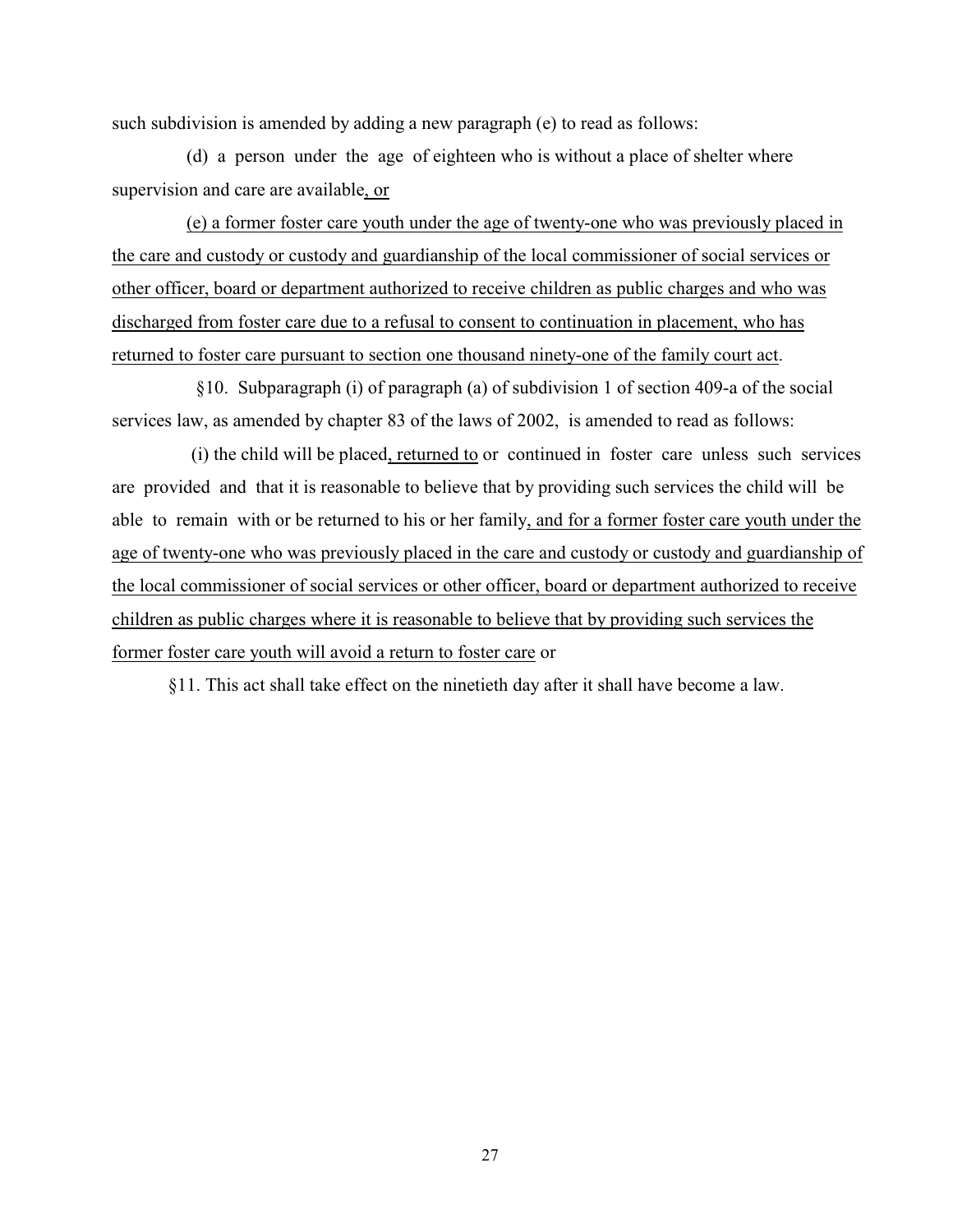4. Restoration of parental rights (F.C.A. §635, 636, 637, 1089; S.S.L. §384-b(13))

New York State has progressed far from the days when adolescents were not deemed candidates for either meaningful permanency planning, foster care or adoption, when many were simply relegated to congregate care settings and, when they reached 18, released to "independent living," an unrealistic status that for too many meant homelessness. The permanency legislation, enacted in 2005, reflected a recognition that teens in out-of-home care require services to start preparing them for independence in adulthood starting at age 14, but, at the same time, that if they are neither living with their own families, nor adopted, they need to have a "significant connection to an adult willing to be a permanency resource for the child." *See* Laws of 2005, ch. 3; Family Court Act §1089. Not infrequently, the "significant connection" that would fulfill the child's best interests turns out to be the child's birth parent, even if parental rights had been terminated. However, New York State law does not provide any procedural vehicle to recognize that reality.

Similar to legislation enacted in California in 2005 (Chapter 634; Assembly Bill 519)<sup>8</sup> and Washington in 2007 [Laws of 2007, ch. 413], the Committee is recommending that a provision be added to the termination of parental rights statutes to authorize the Family Court, in narrowly defined circumstances, to restore birth parents' parental rights. Under the Committee's proposal, a petition to restore parental rights would be permitted to be filed upon the consent of the petitioner and respondent in the original termination of parental rights proceeding, as well as the child. The order transferring guardianship and custody of the child would have to have been issued two or more years prior to the filing of the restoration petition and the original adjudication terminating parental rights could not have been based upon severe or repeated child abuse. The child would need to be 14 years of age or older, to remain under the jurisdiction of the Family Court and to have a permanency goal other than adoption. The Family Court would be authorized to grant the restoration petition where clear and convincing proof established that the restoration of parental rights would be in the child's best interests. The restoration would, in effect, revoke the disposition transferring guardianship and custody of the child but would leave in place the fact-finding upon which the termination of parental rights adjudication had been based. A clause would also be added to the permanency hearing order provision permitting the Court to recommend the filing of a petition to restore parental rights.

Significantly, the proposal would add an important option available under the Washington State statute, that is, that the Court would have the authority to grant the restoration petition conditionally. This option would transfer guardianship and custody of the child to the birth parent provisionally for a period of up to six months during which time the agency may be directed to supervise the family and to develop a reunification plan with appropriate transitional services. If the temporary restoration proved succcessful and in the child's best interests, it would be made final at the conclusion of the designated period. If, however, the child was removed from the birth parent during the designated period by reason of abuse or neglect, the Court would be authorized to dismiss the restoration petition and direct the agency to resume guardianship and custody of the child.

<sup>&</sup>lt;sup>8</sup> Since the California statute became effective in January, 2006, fourteen parents have had parental rights restored, according to the Children's Law Center of Los Angeles. *See* K. Hurley, "When You Can't Go Home: Should Teens Have Means to Regain Legal Ties to their Parents?," 15 *Child Welfare Watch* 18, 20 (Winter, 2008).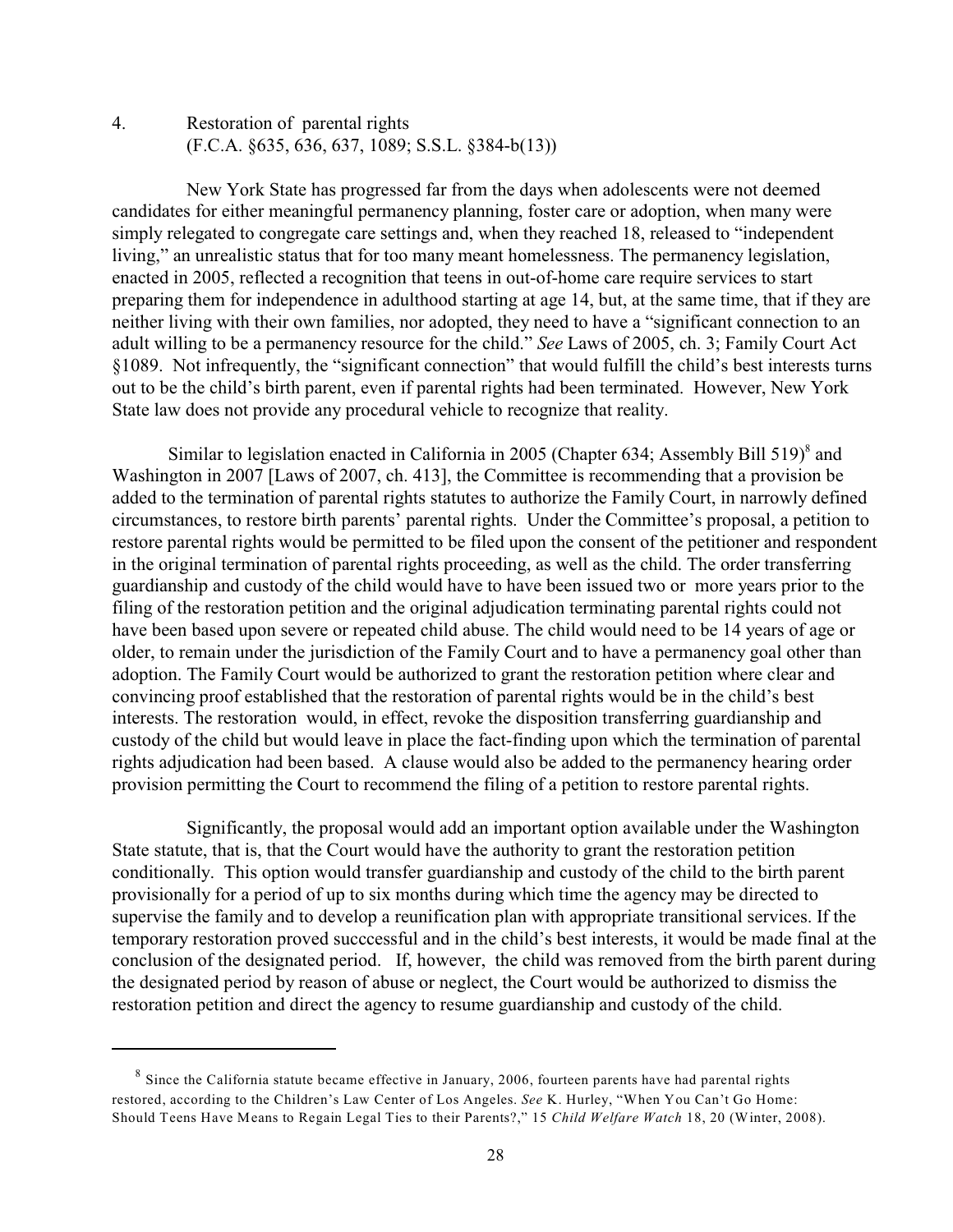Even without a statute, child welfare professionals in New York have reported cases in which facts mirroring the criteria contained in the Committee's proposal have spurred all parties and the adolescents themselves to prevail upon the Family Court to vacate orders terminating parental rights. *See* D. Riggs, "Permanence Can Mean Going Home," *Adoptalk* (North American Council on Adoptable Children; Spring, 2006). In fact, the guidelines for adolescent cases issued by the New York City Administration for Children's Services in 2003 recognize that "the best permanency resource for a young person who has been freed for adoption may be a member of the child's birth family, including a parent from whom the child has been freed."<sup>9</sup> Judges have reported that, notwithstanding termination of parental rights, teens aging out of foster care often return to their birth families, and, as one child welfare professional was quoted as saying:

The way families are drawn together against all odds whatever the circumstances I think is exemplified by just how many kids do we see aging out of the foster care system and where do they go? They go home. ...even kids whose parents' rights have been terminated...

The bonds that hold families together are powerful and often the system works to strain or shatter or destroy them rather than build on them.

M. Freundlich, *Time Running Out: Teens in Foster Care* (Children's Rights, Legal Aid Society Juvenile Rights Division & Lawyers for Children, Nov., 2003), p. 67. As one commentator noted, 'It is never too late for reunification." J. Jensen, "Fostering Interdependence: A Family-Centered Approach to Help Youth Aging Out of Foster Care," 3 *Whittier J. Of Child and Family Advocacy* 329 (Spring, 2004).

Although several Family Court judges in New York State have vacated termination of parental rights orders upon consent, no clear procedural vehicle authorizes them to do so. In Matter of Rasheed A., *NY Law Journal*, Aug. 3, 2007 (Fam. Ct., Kings Co., 2007) , a Family Court referee awarded guardianship of a severely hyperactive 12-year old child to a birth mother, whose rights had been terminated, on the basis of "unusual and compelling circumstances." The mother demonstrated that the problems precipitating termination of her parental rights had been resolved and she proved by "substantial evidence" that the child would suffer serious harm if the mother were not awarded custody or guardianship.<sup>10</sup> Further, in Matter of Theresa O. v. Arthur P., 11 Misc.3d 736 (Fam. Ct., Ulster Co., 2006), the Family Court afforded standing to a birth mother to seek custody and eventual adoption of her child, notwithstanding her earlier surrender. The Court rejected the argument that the doctrine of *res judicata* precluded re-litigation of the child's custody, quoting Friederwitzer v. Friederwitzer, 55 N.Y.2d 89(1982):

The only absolute in the law governing custody of children is that there are no absolutes.

However, in Matter of Tiffany A. *v.* Margaret H., 171 Misc.2d 786, 656 N.Y.S.2d 792 (Fam. Ct., Kings Co., 1996), the Family Court denied standing to a birth parent, whose rights had been

N.Y.C. Admin. for Children's Services, "Implementation of the *Adoption and Safe Families Act*, Part V: <sup>9</sup> Family-based Concurrent Planning for Youth with Goals of Independent Living" (2003)(on-line at [www.nyc.gov/html/acs/pdf/asfa\\_5.pdf](http://www.nyc.gov/html/acs/pdf/asfa_5.pdf))). *See also,* A. Lowe, "Families for Teens Overview," *Eighth Annual Children's Law Institute* 197, 199 (Practicing Law Institute, 2005).

 $^{10}$  *See also* K. Hurley, *supra*, at 20-21.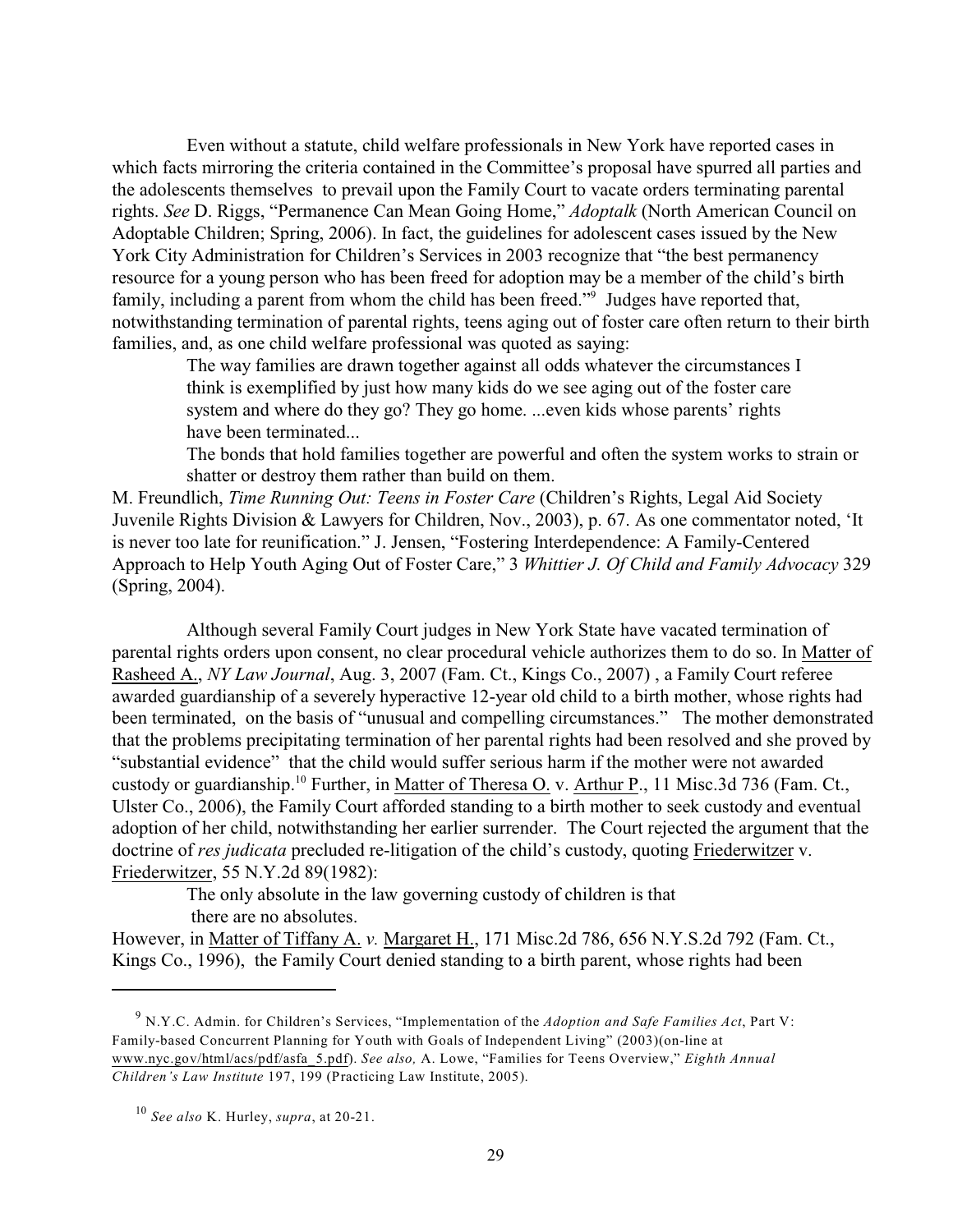terminated, to seek custody of her child.Moreover, in Matter of Frederick S., 178 Misc.2d 152 (Fam. Ct., Kings Co., 1998), the Family Court noted that neither the Family Court Act, nor the Social Services Law, contain a provision permitting the Court to set aside or vacate an order terminating parental rights and that the authority contained in section 5015 of the Civil Practice Law and Rules must be utilized "sparingly" and only in the most "compelling" circumstances. A 14 year old child's change of heart regarding adoption by his aunt did not, in the Court's view, constitute such circumstances, although the child's consent would be needed for an adoption to be approved. At the same time, there is considerable appellate authority in New York State for ordering new dispositional hearings in termination of parental rights cases when it becomes clear that the child is older and does not want to be adopted, as well as a few cases in which the birth parent had made progress and the child pressed for reunification.<sup>11</sup>

Recognizing that no legal pathway exists to restore the family ties of the State's "legal orphans" –youth whose parental ties had been terminated but had no prospect of adoption – a recent report of the Center for an Urban Future included support for the Committee's proposal as one of its recommendations.<sup>12</sup>Clearly the legislative vacuum must be filled so that the Courts will have specific authority to fulfill their statutory duty to find permanent homes for children, including authority in prescribed circumstances to restore parental rights.

#### Proposal

AN ACT to amend the family court act and the social services law, in relation to restoration of parental rights

The People of the State of New York, represented in Senate and Assembly, do enact as follows:

Section 1. Article 6 of the family court act is amended by adding a new part 1-A to read as

follows:

# Part 1-A. Modification of disposition; restoration of parental rights.

§635. Petition to restore parental rights. A petition to modify a disposition ordered pursuant to subdivision ( c) of section six hundred thirty-one of this article or paragraph (a) of subdivision three of section three hundred eighty-four-b of the social services law in order to restore parental rights may be filed in accordance with this part where the following conditions are met:

(a) the order committing guardianship and custody of the child had been issued two or more years prior to the date of filing of the petition under this section; and

(b) the order committing guardianship and custody of the child had been based upon an

<sup>&</sup>lt;sup>11</sup> See, e.g., Matter of Anna Maria C., 29 A.D.3d 992 (2d Dept., 2006); Matter of Eugene L., 22 A.D.3d 348 ( $1<sup>st</sup>$  Dept., 2005).

<sup>&</sup>lt;sup>12</sup> "Child Welfare Watch Recommendations and Solutions," 15 *Child Welfare Watch* 3,4 (Winter, 2008).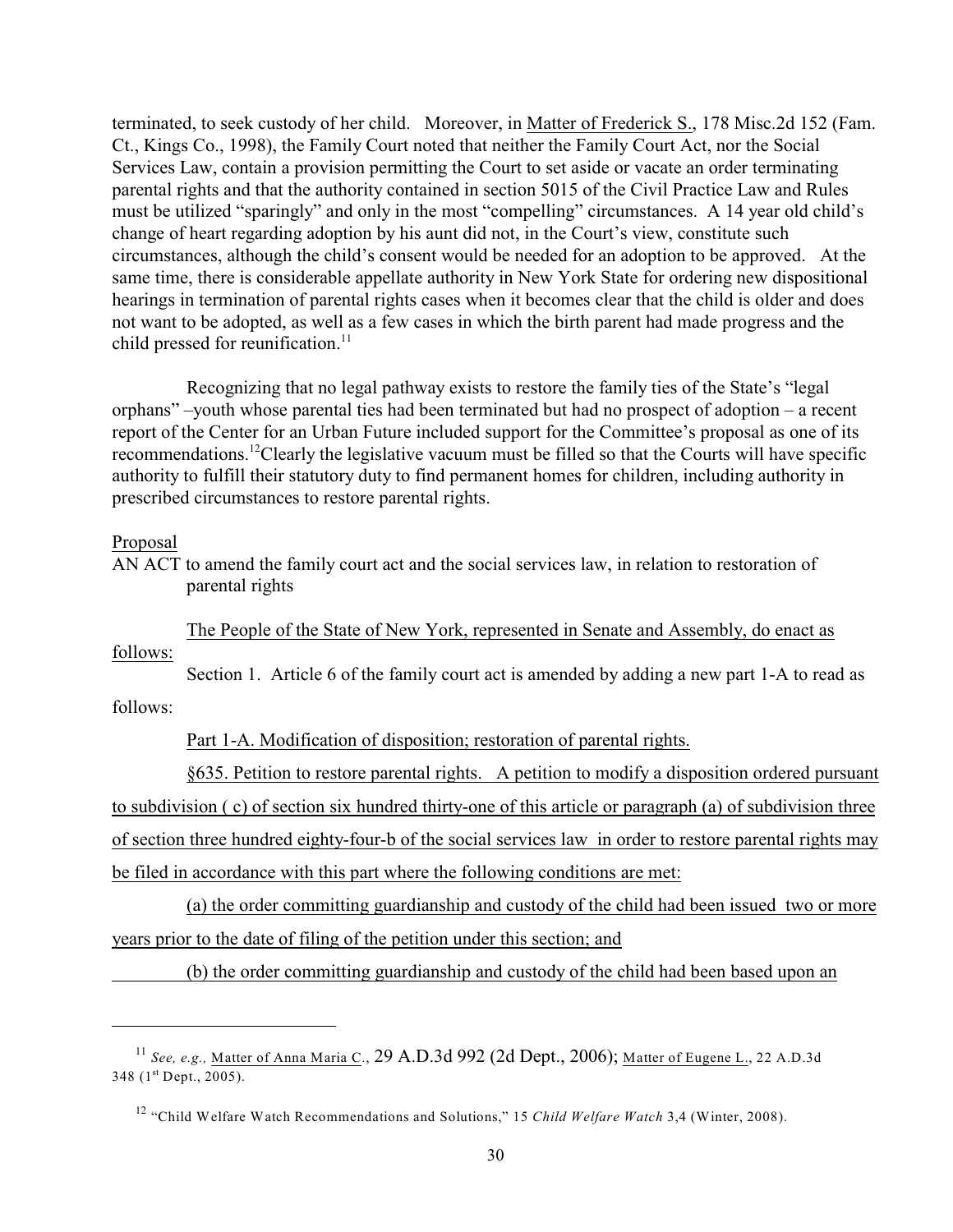adjudication upon grounds enumerated in paragraphs (b), (c) or (d) of subdivision four of section three hundred eighty-four-b of the social services law; and

(c) the petition alleges that petitioner or petitioners and respondent or respondents in the proceeding in which guardianship and custody had been committed consent to the relief requested in the petition; and

(d) the child is fourteen years of age or older, remains under the jurisdiction of the family court, has not been adopted, does not have a permanency goal of adoption and consents to the relief requested in the petition.

§636. Originating a proceeding to restore parental rights; service and venue.

(a) A proceeding to modify the disposition in order to restore parental rights may be originated by the filing of a petition by the child's law guardian, by the agency or individual to whom guardianship and custody of the child had been committed or by the respondent or respondents in the termination of parental rights proceeding. The petition shall be served upon the child's law guardian, the agency or individual to whom guardianship and custody of the child had been committed and the respondent or respondents in the termination of parental rights proceeding, as well as the attorney or attorneys who represented the respondent or respondents in the termination of parental rights proceeding. A certified copy of the order committing guardianship and custody shall be attached to the petition.

(b) Upon the filing of a petition under this part, the court may cause a summons to be issued to the child, the agency or individual to whom guardianship and custody of the child had been committed and the respondent or respondents in the termination of parental rights proceeding. The summons shall be served in accordance with section six hundred seventeen of this article, accompanied by a copy of the petition and the certified order of commitment sought to be modified.

(c) The petition shall be filed before the court that exercised jurisdiction over the most recent permanency proceeding involving the child and shall be assigned, wherever practicable, to the family court judge who presided over that proceeding or the proceeding to terminate parental rights.

(d) Wherever practicable, the child shall be represented by the same law guardian that represented the child in the most recent permanency proceeding and the parent or parents shall be represented by the same attorney or attorneys who represented the parent or parents in the termination of parental rights proceeding. Where this is not practicable, or where the court grants a request by the law guardian or attorney or attorneys to be relieved, the court shall immediately assign a new law

31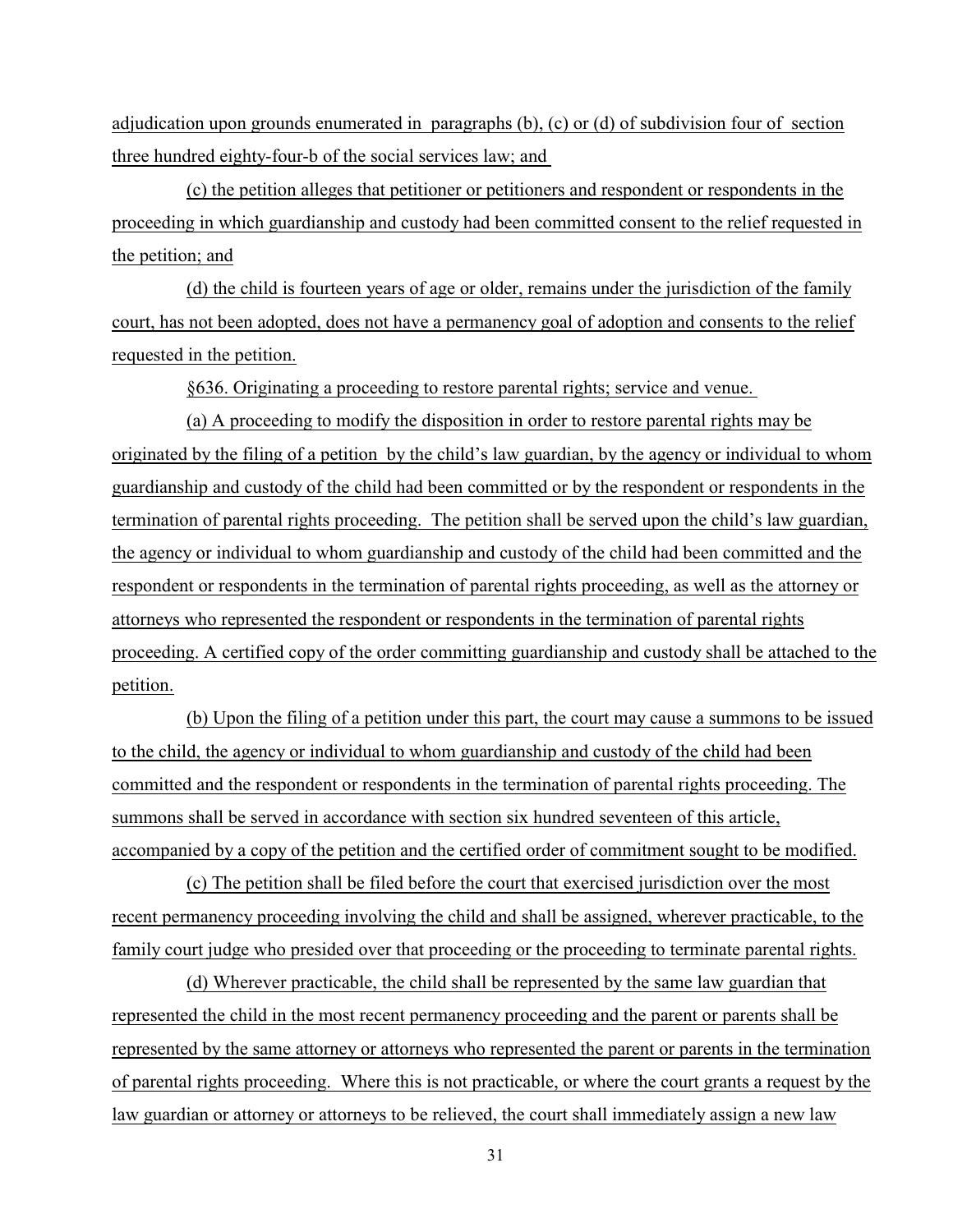guardian, attorney or attorneys, as applicable.

§637. Burden of proof, disposition and findings.

(a) The petitioner shall have the burden of proof by clear and convincing evidence that restoration of parental rights is in the child's best interests, that all of the parties and the child have consented and that the requirements of section six hundred thirty-five of this article have been met.

(b) The court shall state on the record the reason or reasons for its disposition of the petition. The court may make the following orders of disposition:

 (i) The court may grant the petition, modify the order of disposition previously entered in the termination of parental rights proceeding and transfer guardianship and custody of the child to the birth parent or parents, provided , however, that the findings of fact rendered pursuant to section six hundred twenty-two of this article or subdivision four of section three hundred eighty-four-b of the social services law that formed the basis for the adjudication terminating parental rights shall remain; or

 (ii) The court may dismiss the petition in which case the commitment of guardianship and custody of the child to the authorized agency or individual would continue and a permanency hearing would be required to be held as scheduled in accordance with article ten-A of this act; or

 (iii) The court may grant the petition conditionally for a designated period of up to six months during which time guardianship and custody of the child may be temporarily transferred to the birth parent or parents. Where guardianship and custody had been committed to a social services district or authorized agency, the court may direct the district or agency to supervise the family, develop a reunification plan, provide appropriate transitional services to the child and birth parent or parents and report to the parties, law guardian and the court not later than thirty days prior to the expiration of the designated period. The court shall schedule the proceeding to be heard prior to the expiration of the designated period and shall determine whether to grant the petition permanently in accordance with paragraph (i) of this subdivision or dismiss the petition in accordance with paragraph (ii) of this subdivision. The court shall state its reasons for its determination. If the child has been removed from the custody of the birth parent or parents prior to the expiration of the designated period by reason of a report of suspected child abuse or maltreatment, the court may schedule the proceeding to be heard on notice to the parties and law guardian, may restore the commitment of guardianship and custody of the child to the authorized agency or individual and may dismiss the petition in accordance with paragraph (ii) of this subdivision.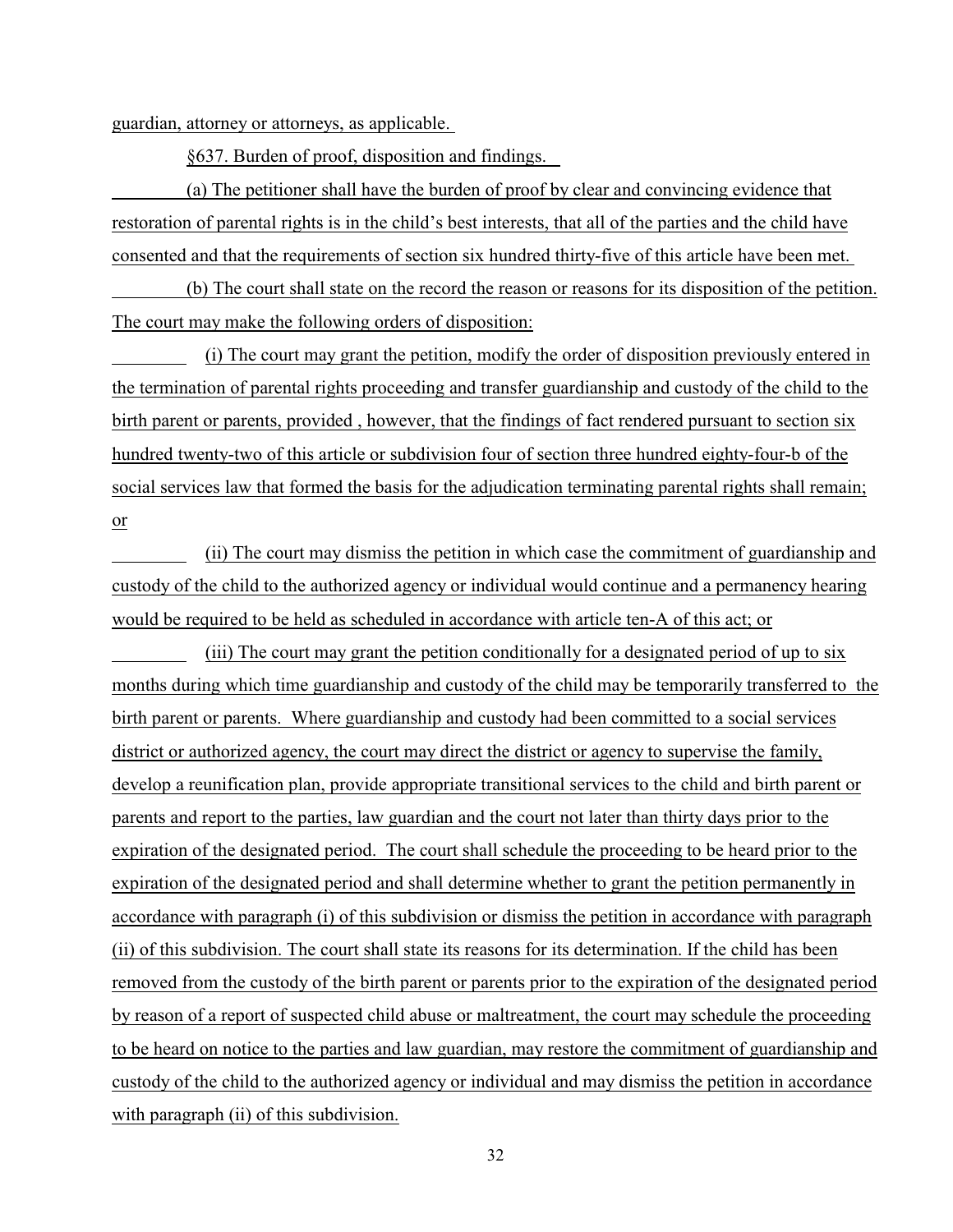§2. Item III of clause B of subparagraph viii of paragraph 2 of subdivision (d ) of section 1089 of the family court act is amended and such clause B is amended by adding a new item IV to read as follows:

(III) recommend that the office of children and family services investigate the facts and circumstances concerning the discharge of responsibilities for the care and welfare of such child by a local social services district pursuant to section three hundred ninety-five of the social services law; and.

(IV) recommend that the law guardian, local social services district or agency file a petition pursuant to part 1-A of article six of this act to restore the parental rights of a child who has been freed for adoption.

§3. The title of section 384-b of the social services law is amended and such section is amended by adding a new subdivision 13 to read as follows:

Guardianship and custody of destitute or dependent children; commitment by court order; modification of commitment and restoration of parental rights.

\* \* \*

13. A petition to modify a disposition of commitment of guardianship and custody in order to restore parental rights may be brought in accordance with part one-A of article six of the family court act where the conditions enumerated in section six hundred thirty-five of such act have been met.

§4. This act shall take effect on the ninetieth day after it shall have become a law.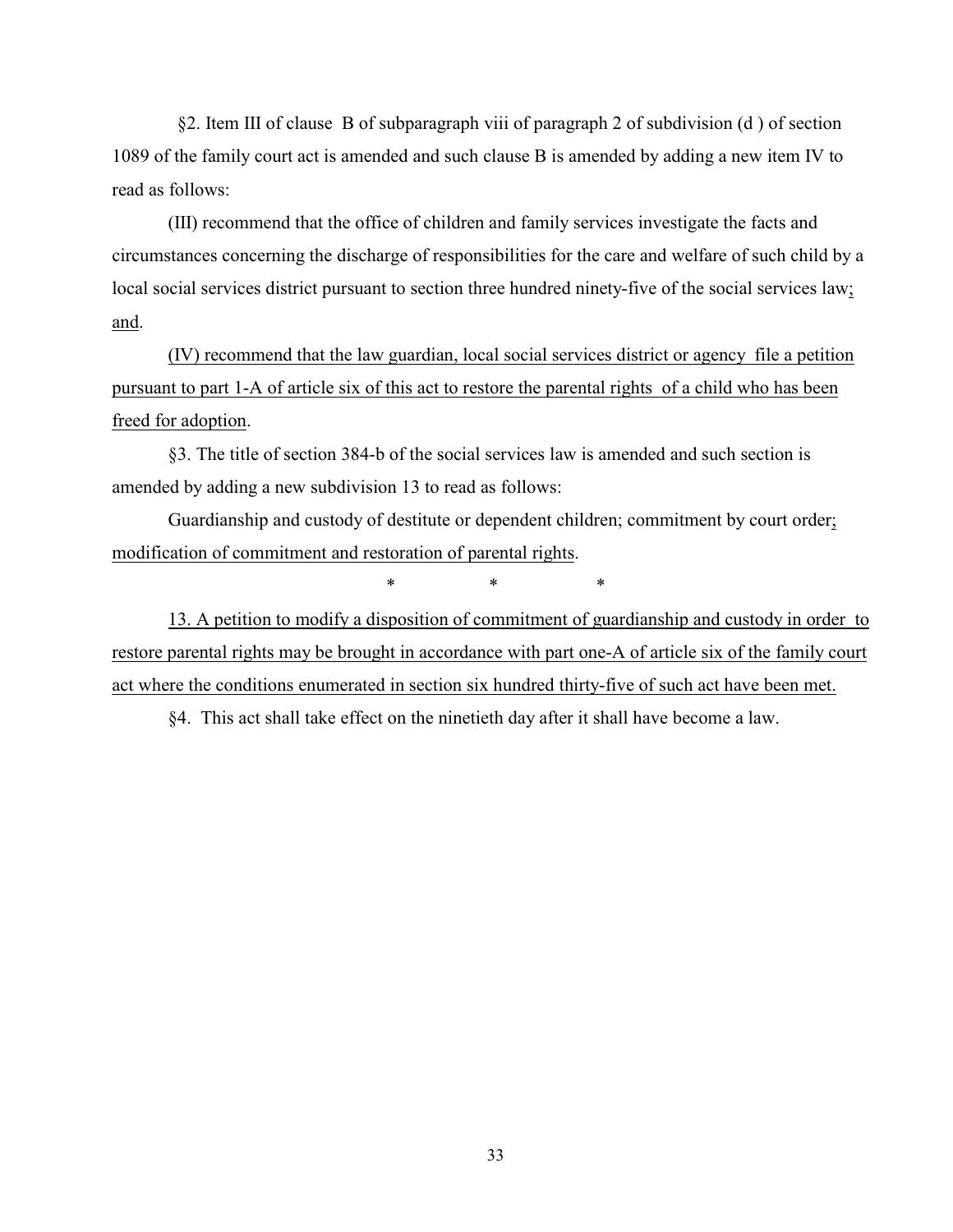5. Orders of protection in termination of parental rights proceedings, child protective proceedings and permanency hearings regarding children freed for adoption (F.C.A. §§634, 1029; 1056, 1089; S.S.L. §384-b; Exec. L. §221-a)

In most cases, the conclusion of a termination of parental rights proceeding marks the beginning of a new phase for a child in foster care, a significant step toward a stable, permanent home, most often through adoption. Sometimes, particularly in the case of kinship adoptions or mediated agreements, permanency is achieved with the understanding, agreed upon by everyone involved, that some contact would continue with the child's birth family and that such contact would be in the child's best interests. However, in some instances, continuing contact with the birth family would endanger the child and destabilize the child's new family. Indeed, in rare cases, stalking behavior by disturbed birth parents has posed a serious impediment to the adoption of their children, has caused prospective adoptive parents to become ambivalent about whether to finalize the adoptions and has caused serious upset and harm to the children themselves. Unfortunately, since prospective adoptive or foster parents do not meet the definition of family contained in Article 8 of the Family Court Act, the current statutory structure provides no vehicle to protect children and their new families short of a criminal prosecution for a non-family offense.

An additional problem confronting victims of family violence, both adults and children, in child protective cases is the heavy burden created by the extremely short duration of orders of protection against family members, a period far shorter than applicable periods for orders in family offense, custody, visitation, child support and paternity proceedings. Subdivision one of 1056 of the Family Court Act permits an order of protection against respondent parents, persons legally responsible and their spouses in child neglect and abuse proceedings to last only as long as a child protective dispositional order. Dispositions in child protective cases include, *inter alia*, release of a child under supervision for one year, subject to a one-year extension, or placement of a child until the next permanency hearing. Permanency hearings must be convened for children in foster care, as well as children directly placed with relatives and other individuals, once they have been in care for eight months and then every six months thereafter. *See* Family Court Act §§1052, 1054, 1055, 1057, 1089. *See* Matter of Andrew Y., 44 A.D.3d 1063 (2d Dept., 2007); Matter of Candace S., 38 A.D.3d 786 (2d Dept., 2007). These time limits stand in sharp contrast to the duration limits of family offense orders of protection, which were extended by the Legislature in 2003 to up to two years or, if aggravating circumstances or a violation of an order of protection are found, up to five years. *See* Family Court Act §842 [Laws of 2003, ch. 579]. Orders of protection in custody, visitation and other civil proceedings in Supreme and Family Court may last for specified periods until the youngest child reaches majority.

The Family Court Advisory and Rules Committee is proposing a measure to create a Family Court remedy for these deficiencies. First, the proposal would amend the termination of parental rights and permanent neglect statutes, Family Court Act §634 and Social Services Law §384-b, to add authority for the Family Court, for good cause after giving the birth parent notice and an opportunity to be heard, to issue an order of protection in conjunction with an order of disposition committing guardianship and custody of the child. The order of protection may, among other conditions, prohibit the birth parent from contact with the child and the child's foster or pre-adoptive parent. Second, the proposal would amend Family Court Act §1089 to authorize such an order to be issued as part of the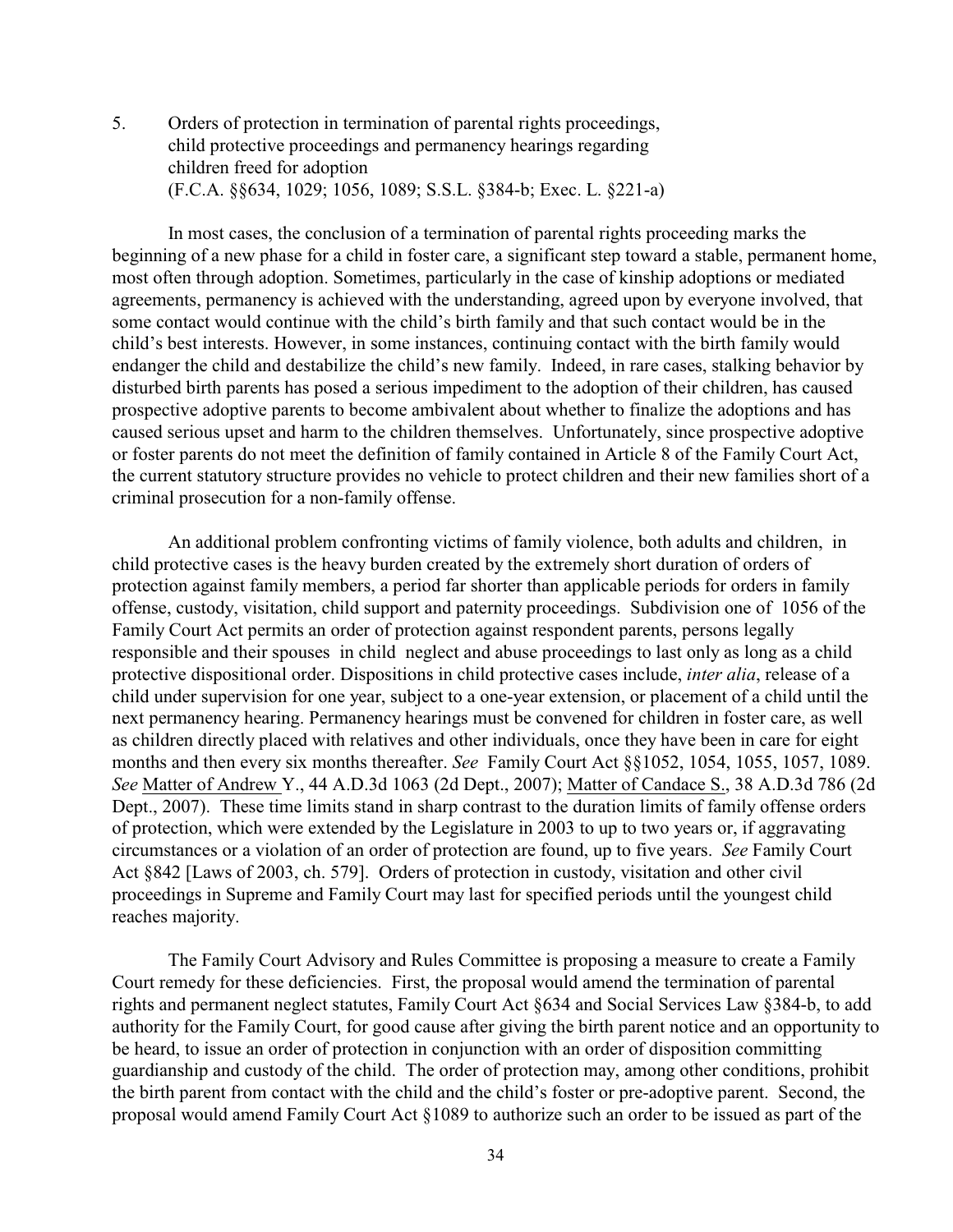disposition of a permanency hearing. Third, the measure would amend Family Court Act §1056 to add a condition to orders of protection in child protective proceedings requiring the respondent to stay away, *inter alia*, from a "person with whom the child has been paroled, remanded, placed or released by the court..."

That children and their new families are sometimes in critical need of these protections is clear from experience in numerous cases. The Family Courts have had cases in which disturbed birth parents, whose rights had been terminated, have contacted children at their schools, followed children home from school, accosted children when playing outside their homes, called them repeatedly on their cell-phones and scared them at home upon having a third party knock on their door on a pretext. While not frequent, such instances cry out for legal remedies. Families in such situations should not be forced to pursue criminal prosecutions as their only means of obtaining relief to keep their children and families safe.

Fourth, similar to orders of protection in family offense cases, orders of protection issued in child protective proceedings against individuals who are related by blood or marriage to the child or who were members of the child's household at the time of the disposition would be permitted to last for up to two years or, upon findings of aggravating circumstances or a violation of an order of protection, up to five years. Such orders could be extended upon judicial review, with notice to all affected parties, in the context of a permanency hearing under Article 10-A of the Family Court Act or other post-dispositional proceeding under Article 10. The duration of orders against non-parents and former members of the household, pursuant to subdivision four of section 1056 of the Family Court Act would be unchanged, but the proposal would explicitly permit the restrained party to return to court for modification or vacatur of the order of protection upon a showing of a substantial change of circumstances. Similarly, orders of protection in permanent neglect and other termination of parental rights proceedings would be permissible for periods of up to two years or, upon findings of aggravating circumstances or a violation of an order of protection, up to five years. Again, such orders would be able to be extended in conjunction with orders issued in freed-child permanency hearings under Article 10-A of the Family Court Act. These provisions for judicial review would, therefore, meet the criticisms voiced by the Court of Appeals in Matter of Sheena D., 8 N.Y.3d 136 (2007), regarding lengthy orders of protection not subject to judicial scrutiny.

Finally, in order to optimize their effectiveness, the measure would require all of these orders of protection to be entered onto the statewide registry of orders of protection and warrants. The registry, established pursuant to the *Family Protection and Domestic Violence Intervention Act of 1994* [Laws of 1994, ch. 222, 224], has become an invaluable tool both for law enforcement and the courts. With 1, 709, 734 orders of protection in the database, as of December 12, 2007,  $13$  and with the database connected to the comprehensive national "Protection Order File" maintained by the National Crime Information Center (Federal Bureau of Investigation), the registry helps to assure informed judgments at all stages of domestic violence cases. All orders, including those in child protective, permanency, permanent neglect and other termination of parental rights proceedings, must be entered onto the registry in order for it to provide the protection necessary for all victims of family violence. Law enforcement and courts need to have confidence in the completeness and accuracy of the

<sup>&</sup>lt;sup>13</sup> Source: NYS Office of Court Administration Division of Technology (Dec., 2007).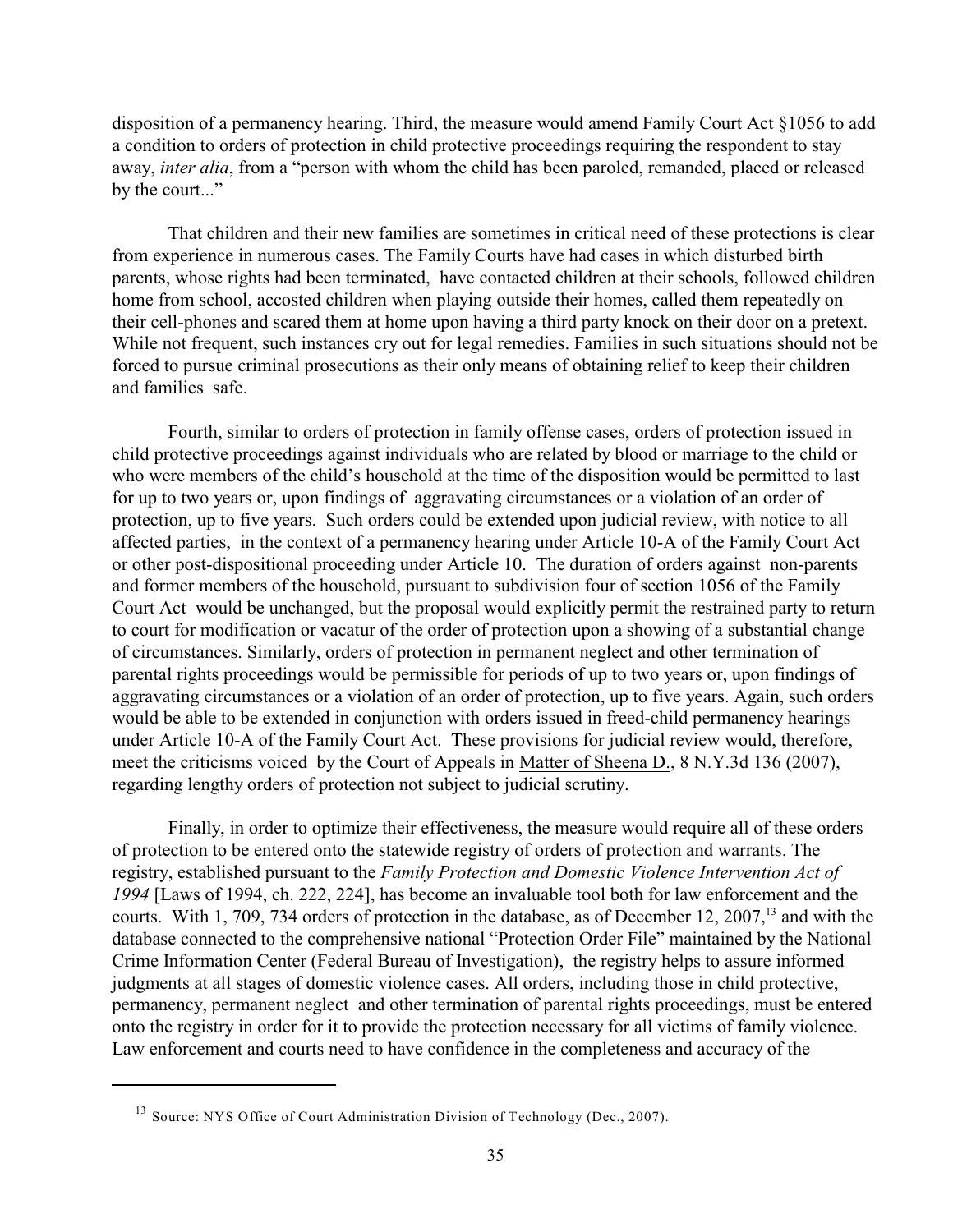responses to their inquiries regarding both the existence of outstanding orders, including possibly conflicting orders, and the parties' histories of orders of protection.

The importance of inclusion of these orders on the registry cannot be overemphasized. Domestic violence is often inextricably linked with child abuse and victims of domestic violence in child abuse and neglect cases, including victims who may be respondents in these proceedings, require as much protection from their abusers as in other proceedings.<sup>14</sup> If a child neglect proceeding is brought against the abuser, the order of protection issued to protect both the abuse victim and the children should provide as much protection as orders of protection issued in family offense and all other cases – a precept that compels inclusion of the order on the statewide domestic violence registry, and consequently, on the federal "Protection Order File" as well. That domestic violence and child abuse frequently coexist in homes has been widely recognized, with estimates of the overlap ranging from 40% to 60%.<sup>15</sup> Research has estimated that children are abused at a rate 1,500 times higher than the national average in homes where domestic violence is also present.<sup>16</sup> Significantly, child sexual abuse has also been closely correlated with domestic violence.<sup>17</sup> Therefore, inclusion of orders of protection in such cases on the registry will significantly advance the Legislature's goal of providing an integrated response in all family violence cases and of protecting all victims of domestic abuse, both parents and children, from suffering further violence.

Enactment of this measure would fill significant gaps in the current statutory framework governing child welfare cases and would further the fundamental precept underlying the federal and New York State *Adoption and Safe Families Acts*, that is, that "the health and safety of children is of paramount importance." *See* Social Services Law §384-b(1); 42 U.S.C. §§629b(a)(9), 670, 671(a).

 $14$  Victims of domestic violence may not be charged with child neglect by reason of their children's exposure to domestic violence, unless they have failed to exercise a minimum degree of care and unless the child is thereby placed in imminent risk of impairment. Nicholson *v.* Scoppetta, 3 N.Y.3d 357 (2004). However, there are respondents in neglect and abuse proceedings, who are themselves also victims of family offenses, who should be able to obtain protection for themselves and their children without the burden of initiating separate family offense proceedings in order to obtain this relief.

*See* "The Impact of Domestic Violence on Children: A Report to the President of the American Bar 15 Association" (Amer. Bar Assoc., 1994), p. 18; "Diagnostic and Treatment Guidelines on Domestic Violence" (Amer. Medical Assoc.,1992). *See also* M, Fields, "The Impact of Spouse Abuse on Children, and its Relevance in Custody and Visitation Decisions in New York State," 3 *Cornell J. of Law and Pub. Policy* 222, 224 (1994); A. Jones, *Next Time She'll be Dead* 84 (1994) [citing, E. Stark and A. Flitcraft, "Women and Children at Risk: A Feminist Perspective on Child Abuse," 18 *Int'l. J. Health Services* 1:97 (1988); L. McKibben, *et al.*, "Victimization of Mothers of Abused Children: A Controlled Study," 84 *Pediatrics* #3 (1989); L. Walker, *The Battered Woman Syndrome* 59 (1984)].

<sup>&</sup>lt;sup>16</sup> "The Violence Against Women Act of 1990: Hearings on S. 2754," Senate Committee on the Judiciary, Report 1-545, 101st Cong., 2d Sess. 37 (1990)[cited in J. Zorza, "Woman Battering: A Major Cause of Homelessness," *Clearinghouse Review* (Special Issue, 1991)].

<sup>&</sup>lt;sup>17</sup> L. Hoff, *Battered Women as Survivors* 240 (1990); M. Roy, *Children in the Crossfire* 89-90 (1988); Hewitt and Friedrich, "Effects of Probable Sexual Abuse on Preschool Children," in M.Q. Patton, ed., *Family Sexual Abuse* 59-74 (1991) [cited in J. Zorza, *supra*, at 424-425].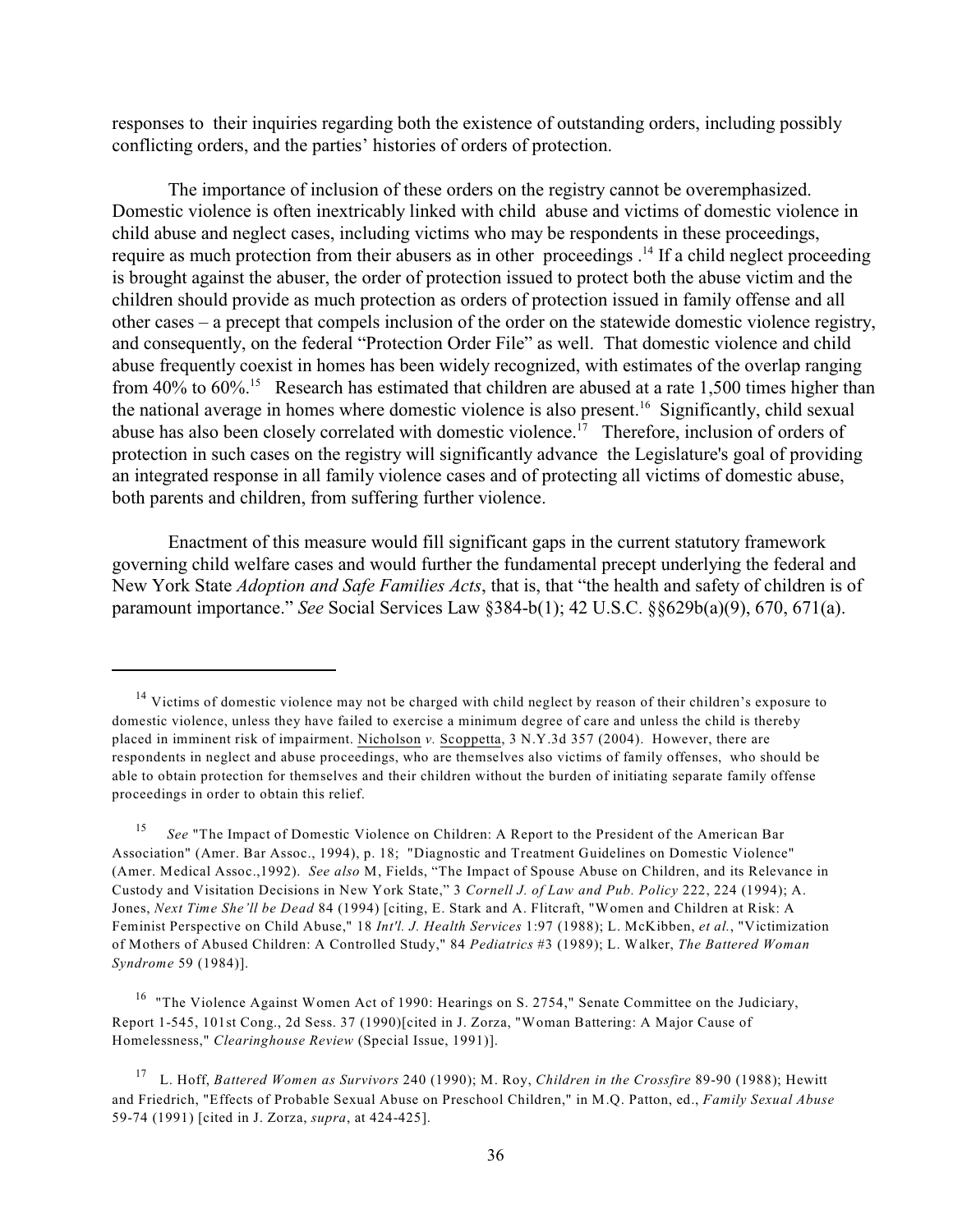### Proposal

AN ACT to amend the family court act, the social services law and the executive law, in relation to orders of protection in termination of parental rights proceedings, child protective proceedings and permanency hearings regarding children freed for adoption

The People of the State of New York, represented in Senate and Assembly, do enact as follows:

Section 1. Section 634 of the family court act, as amended by chapter 666 of the laws of 1976, is amended to read as follows:

§634. Commitment of guardianship and custody; further orders. The court may enter an order under section six hundred thirty-one committing the guardianship and custody of the child to the petitioner on such conditions, if any, as it deems proper. For good cause shown, the court may issue an order of protection to protect the child and the child's foster or pre-adoptive parent or parents and other members of the household in which the child resides. The order may direct the respondent to observe reasonable conditions that may include, among others, that the respondent stay away from the child and from the home, school, business or place of employment of the child or the child's foster or pre-adoptive parent or parents or other members of the household in which the child resides. Prior to issuing the order, the court shall inquire as to the existence of any other orders of protection involving the parties and shall give the respondent notice and an opportunity to be heard. The court shall state its reasons on the record for issuing the order. An order of protection issued under this section may remain in effect for a period of up to two years or, if the court finds aggravating circumstances as defined in paragraph (vii) of subdivision (a) of section eight hundred twenty-seven of this act or if the court finds that the respondent has violated an order of protection, a period of up to five years. The order of protection may be extended concurrently with another order issued under article ten-A of this act.

§2. Subdivision (a) of section 1029 of the family court act, as amended by chapter 673 of the laws of 1988, is amended to read as follows:

(a) The family court, upon the application of any person who may originate a proceeding under this article, for good cause shown, may issue a temporary order of protection, before or after the filing of such petition, which may contain any of the provisions authorized on the making of an order of protection under section [ten hundred] one thousand fifty-six. Prior to issuing a temporary order of protection under this section, the court shall inquire as to the existence of any other orders of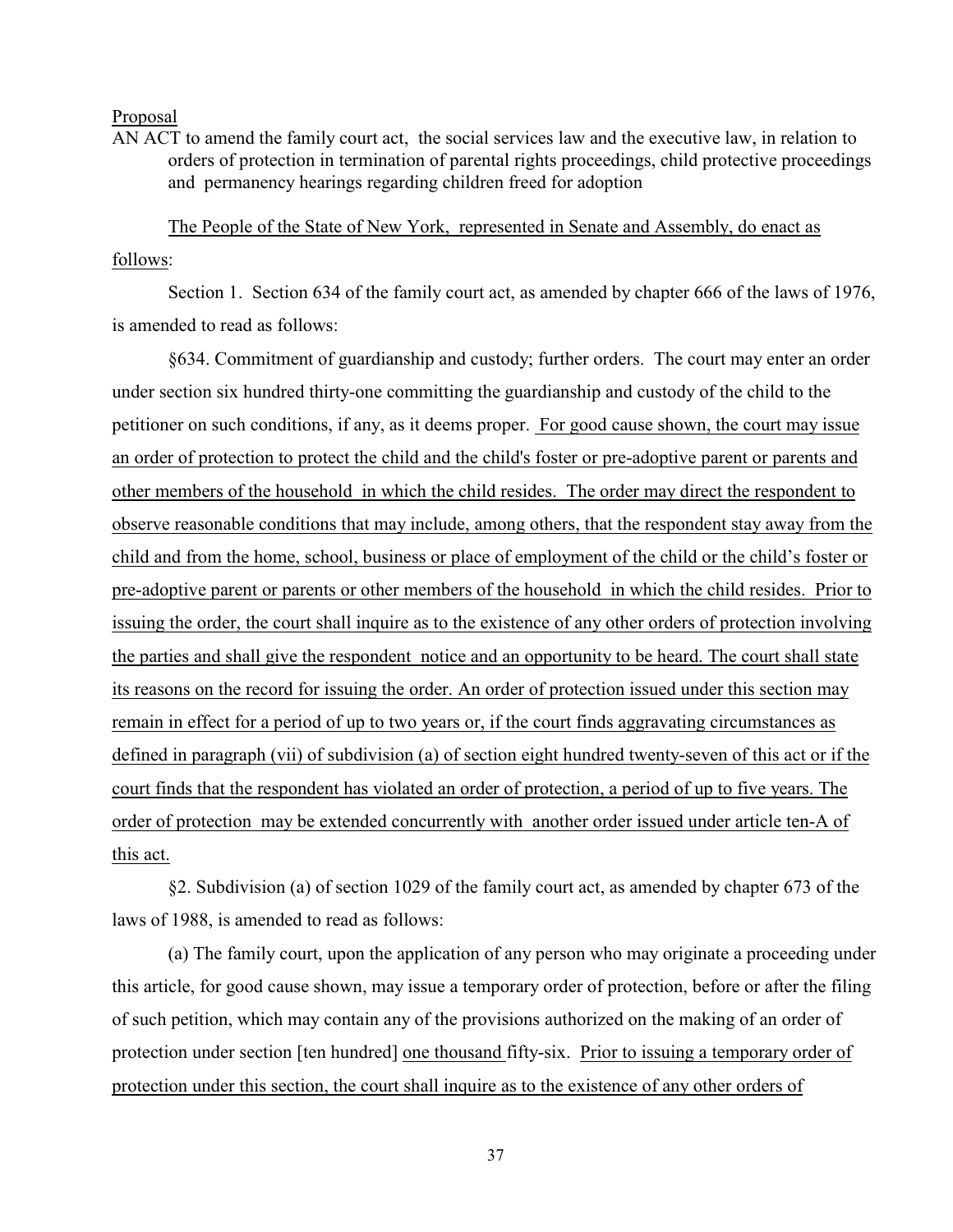protection involving the parties. If such order is granted before the filing of a petition and a petition is not filed under this article within ten days from the granting of such order, the order shall be vacated. In any case where a petition has been filed and a law guardian appointed, such law guardian may make application for a temporary order of protection pursuant to the provisions of this section.

§3. The opening unlettered paragraph and paragraph (a) of subdivision 1 and subdivision 4 of section 1056 of the family court act, as amended by chapter 483 of the laws of 1995, are amended and such section is amended by adding a new subdivision 5 to read as follows:

1. The court may [make] issue an order of protection in assistance or as a condition of any other order made under this part. [Such] Prior to issuing an order of protection under this section, the court shall inquire as to the existence of any other orders of protection involving the parties. An order of protection [shall] issued under this section may remain in effect [concurrently with, shall expire no later than the expiration date of, and for a period of up to two years or, if the court finds aggravating circumstances as defined in paragraph (vii) of subdivision (a) of section eight hundred twenty-seven of this act or if the court finds that the respondent has violated an order of protection, a period of up to five years. The order of protection may be extended concurrently with, [such other] another order [made] issued under this [part] article or Article ten-A of this act, except as provided in subdivision four of this section. The order of protection may set forth reasonable conditions of behavior to be observed for a specified time by a person who is before the court and is a parent or a person legally responsible for the child's care or the spouse of the parent or other person legally responsible for the child's care, or both. Such an order may require any such person:

 (a) to stay away from the home, school, business or place of employment of the other spouse, parent or person legally responsible for the child's care, person with whom the child has been paroled, remanded, placed or released by the court or the child, and to stay away from any specific location designated by the court;

\* \* \*

4. The court may enter an order of protection independently of any other order made under this part, against a person who was a member of the child's household or a person legally responsible as defined in section one thousand twelve of this chapter, and who is no longer a member of such household at the time of the disposition and who is not related by blood or marriage to the child or a member of the child's household. An order of protection entered pursuant to this subdivision may be for any period of time up to the child's eighteenth birthday and upon such conditions as [the court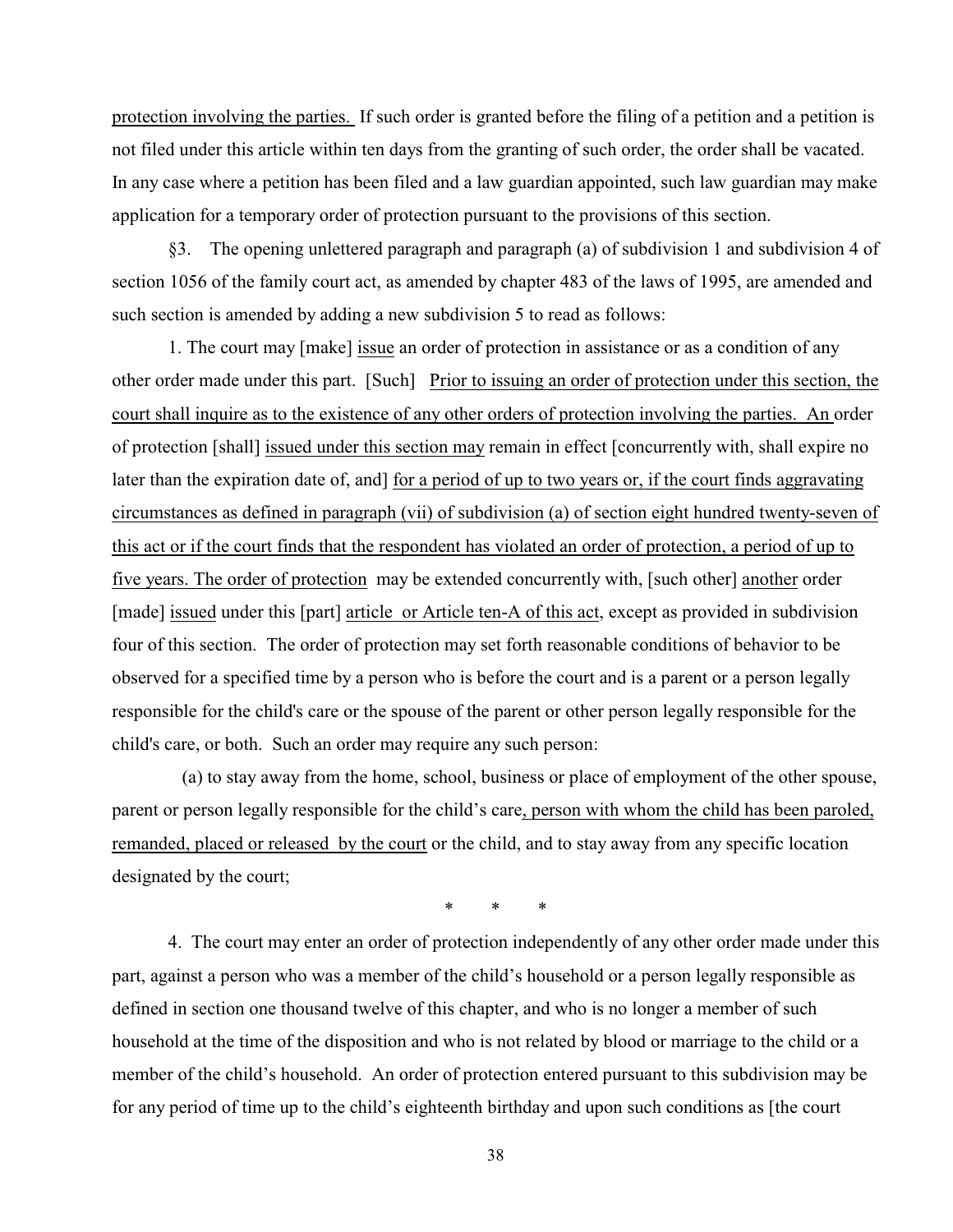deems necessary and proper to protect the health and safety of the child and the child's caretaker] are authorized by subdivision one of this section. The person restrained by the order of protection may, upon a showing of a substantial change of circumstances, move for modification or vacatur of the order.

§4. Clause (D) of subparagraph (viii) of paragraph 2 of subdivision (d) of section 1089 of the family court, added by chapter 3 of the laws of 2005, is amended to read as follows:

D. The court may make an order of protection in the manner specified by section one thousand fifty-six of this act in assistance or as a condition of any other order made under this section. The order of protection may set forth reasonable conditions of behavior to be observed for a specified period of time by a person before the court for the protection of the child and the child's foster or preadoptive parent or parents and other members of the household in which the child resides. Prior to issuing an order of protection under this section, the court shall inquire as to the existence of any other orders of protection involving the parties and the child. In the case of a child freed for adoption, the court, for good cause shown, may issue an order of protection directing a person whose parental rights had been terminated or surrendered to observe reasonable conditions enumerated therein in order to protect the child and the child's foster or pre-adoptive parent or parents and other members of the household in which the child resides. The conditions may include, among others, that such person shall stay away from the child and from the home, school, business or place of employment of the child or the child's foster or pre-adoptive parent or parents or other members of the household in which the child resides. The order may only be issued after the person or persons restrained by the order have been given notice and an opportunity to be heard. The court shall state its reasons on the record for issuing the order.

§5. Section 384-b of the social services law is amended by adding a new subdivision 13 to read as follows:

13. For good cause shown, the court may issue an order of protection to protect the child and the child's foster or pre-adoptive parent or parents and other members of the household in which the child resides. The order may direct the respondent to observe reasonable conditions that may include, among others, that the respondent stay away from the child and from the home, school, business or place of employment of the child or the child's foster or pre-adoptive parent or parents or other members of the household in which the child resides. Prior to issuing the order, the court shall inquire as to the existence of any other orders of protection involving the parties and shall give the respondent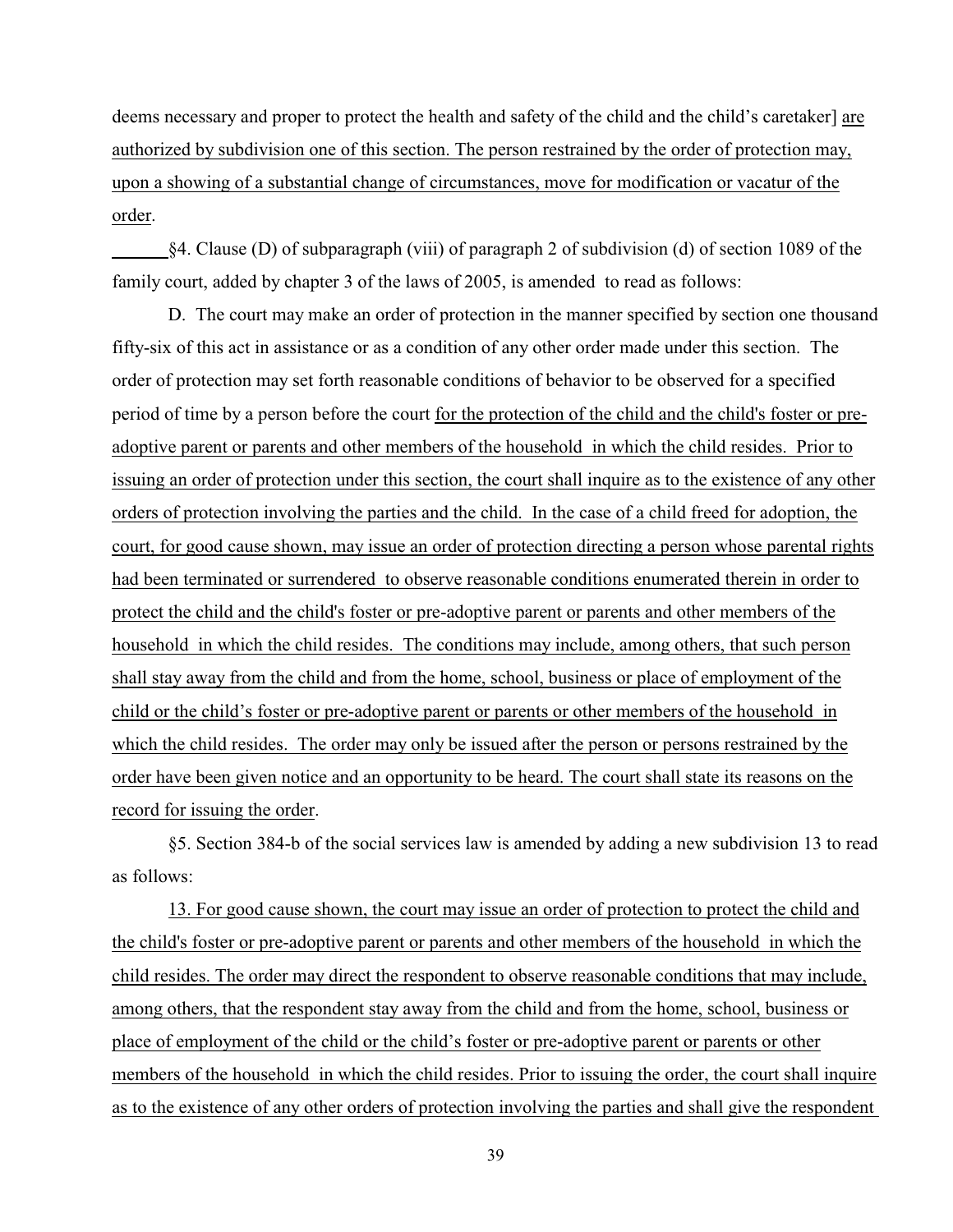notice and an opportunity to be heard. The court shall state its reasons on the record for issuing the order. An order of protection issued under this section may remain in effect for a period of up to two years or, if the court finds aggravating circumstances as defined in paragraph (vii) of subdivision (a) of section eight hundred twenty-seven of the family court act or if the court finds that the respondent has violated an order of protection, a period of up to five years. The order of protection may be extended concurrently with another order issued under article ten-A of the family court act.

§6. Subdivision 1 of section 221-a of the executive law, as amended by chapter 462 of the laws of 2002, is amended to read as follows:

1. The superintendent, in consultation with the division of criminal justice services, office of court administration, the division of probation and correctional alternatives, the state office for the prevention of domestic violence and the division for women, shall develop a comprehensive plan for the establishment and maintenance of a statewide computerized registry of all orders of protection issued pursuant to articles four, five, six [and], eight, ten and ten-a of the family court act, section 384-b of the social services law, section 530.12 of the criminal procedure law and, insofar as they involve victims of domestic violence as defined by section four hundred fifty-nine-a of the social services law, section 530.13 of the criminal procedure law and sections two hundred forty and two hundred fifty-two of the domestic relations law, and orders of protection issued by courts of competent jurisdiction in another state, territorial or tribal jurisdiction, and all warrants issued pursuant to sections one hundred fifty-three and eight hundred twenty-seven of the family court act, and arrest and bench warrants as defined in subdivisions twenty-eight, twenty-nine and thirty of section 1.20 of the criminal procedure law, insofar as such warrants pertain to orders of protection; provided, however, that warrants issued pursuant to section one hundred fifty-three of the family court act pertaining to articles three[,] and seven [and ten] of such act and section 530.10 of the criminal procedure law shall not be included in the registry. The superintendent shall establish and maintain such registry for the purposes of ascertaining the existence of orders of protection, temporary orders of protection and warrants and for enforcing the provisions of paragraph (b) of subdivision four of section 140.10 of the criminal procedure law.

§7. This act shall take effect on the ninetieth day after it shall have become a law.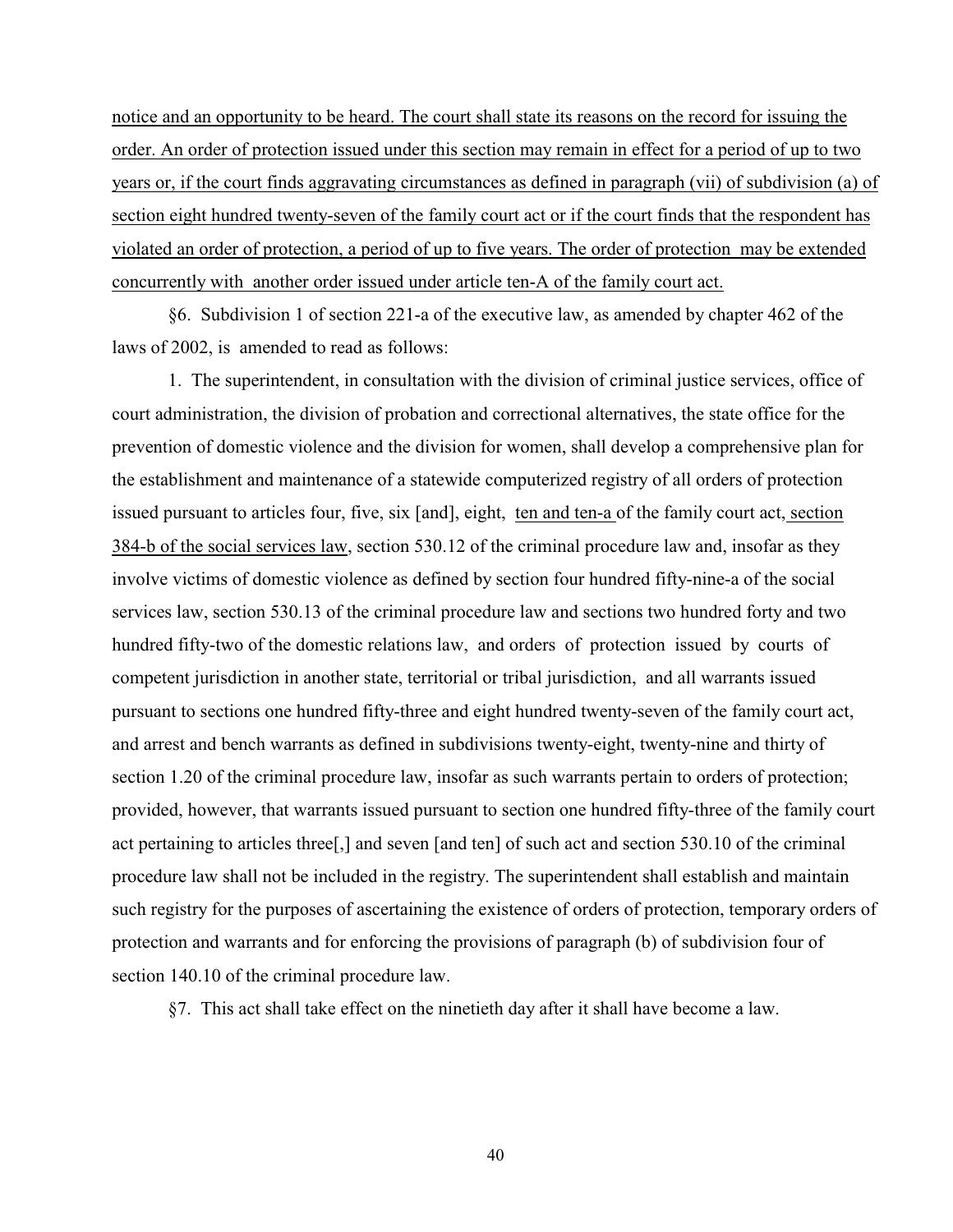6. Referrals for diversion services, warrants and orders of protection in persons in need of supervision proceedings (F.C.A. §735, 742)

The landmark reform of the Persons in Need of Supervision (PINS) statute, enacted as part of the 2005 New York State budget, added statewide uniformity to the provisions regarding diversion of cases from the Family Court and furthered the salutary legislative goals of reducing unnecessary PINS prosecutions and placements and of ensuring that families in crisis would receive appropriate services. *See* Laws of 2005, ch. 57, Part E. However, the new statute is overly restrictive by permitting the Family Court to refer youth and families for diversion services only upon the youth's initial appearance, although diversion may also be effective at a later point and, indeed, the appropriateness of diversion services may only become clear at a later point. Further, the statute eliminates the ability of parents to obtain necessary emergency relief in the infrequent, but alarming, cases in which their children pose an imminent risk to themselves, their parents or their families. The Family Court Advisory and Rules Committee, therefore, is proposing a measure that would permit diversion referrals at any time. It would further carve out two narrowly-defined exceptions to the pre-petition diversion requirements, thus restoring essential emergency remedies that existed in the PINS statute prior to the 2005 reform.

First, the proposal would amend Family Court Act §742 to permit the Court to order the designated diversion agency to provide diversion services at any time during the pendency of a PINS proceeding, not simply upon the accused juvenile's first appearance. In some cases, the youth and family may become amenable to diversion services at a later point; in others, diversion services may not have been appropriate or available at the outset, but may subsequently be identified as needed and as appropriate. Family mediation and respite care are prominent examples of diversion services that should be afforded at any point that they may be appropriate.

Second, the measure would permit a potential PINS petitioner to file a PINS petition and to request a warrant for a child who has absconded and cannot be located. In such a circumstance, the child is not able to appear at the diversion conference and the designated diversion agency is, therefore, not able to provide the required documentation of its diligent efforts to prevent the filing of a petition through the convening of the conference. *See* Matter of James S. *v.* Jessica B., 9 Misc.3d 229 (Fam. Ct., Suff. Co., 2005). This warrant exception would provide an avenue of relief for parents in critical emergency situations in which a child has run away and may be living on the street under dangerous circumstances. Significantly, it would not apply to cases in which children abscond to the home of another parent or identifiable friend or relative, may easily be located and may still be available to participate in diversion conferences. Reflecting the prevalent practice in Family Courts statewide prior to the 2005 legislation, once a child has been apprehended on the warrant and appears in Family Court, the Court would then refer the family to the diversion agency, pursuant to Family Court Act §742(b), unless the Court determines that there is a substantial likelihood that the child would again abscond or that such a referral would be contrary to the child's best interests. If the diversion agency is successful in resolving the family problem through provision of services, the designated diversion agency would so notify the Court, which would then dismiss the petition.

Third, the measure would permit a potential PINS petitioner to file a PINS petition in order to request an order of protection in the rare, but serious, circumstance in which a child poses an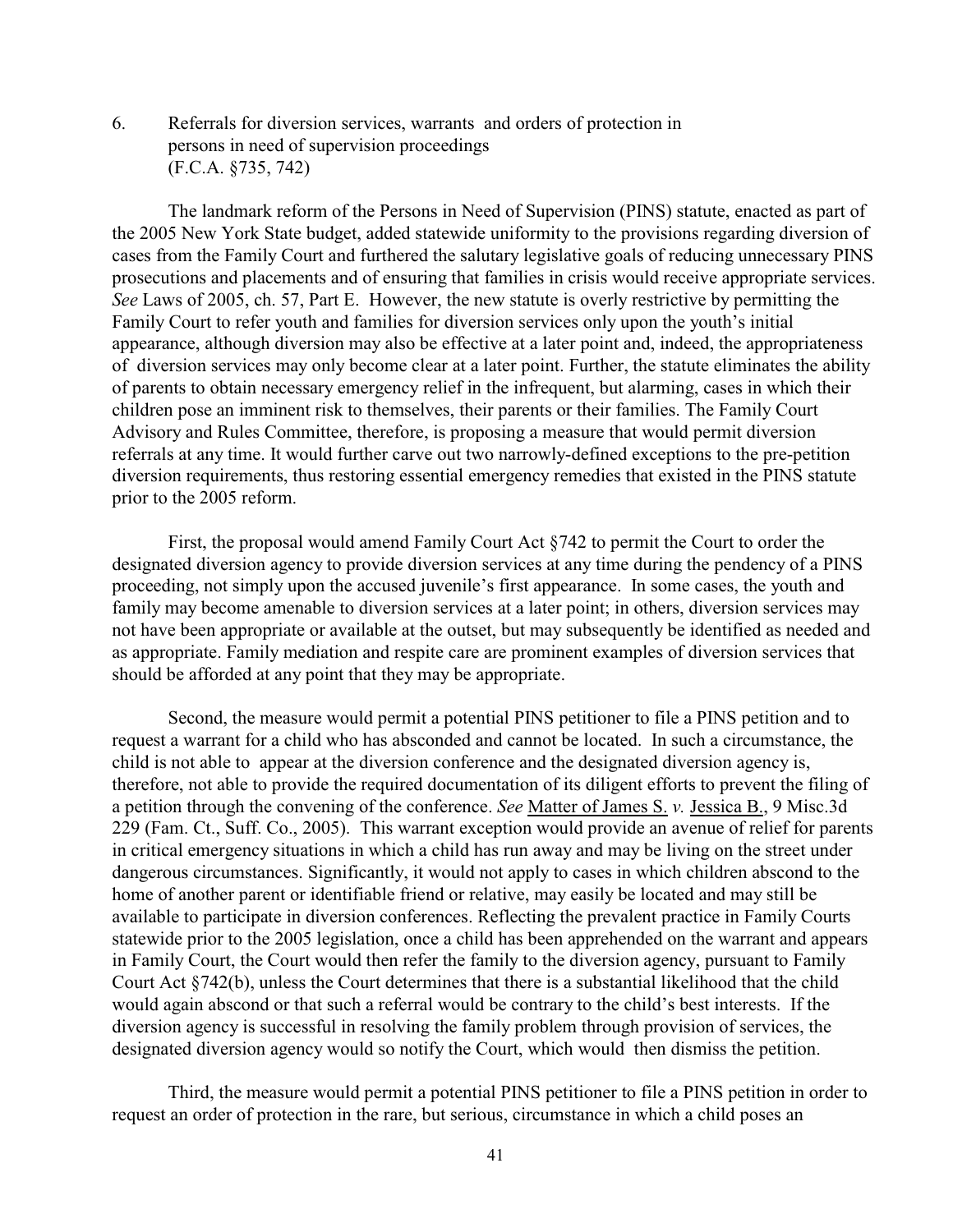imminent risk to the petitioner and/or a member of his or her household. Again, this would provide emergency relief in cases in which the need for protection is immediate, that is, cases in which the requirement for the diversion agency to convene a conference with the child and potential petitioner would impede efforts to prevent injury. Once the emergency has abated and the child and petitioner are before the Court, the Court would then refer the parties to the diversion agency, pursuant to Family Court Act §742(b), unless the Court determines that the child continues to pose an imminent risk to the petitioner or a member or that it would be contrary to the child's best interests. Again, if diversion efforts are successful, the designated diversion agency would so notify the Court, which would then dismiss the petition. Affording the petitioner the remedy of obtaining an order of protection is absolutely essential not only to prevent harm, but also to stem an increasingly disturbing trend that has become evident in Family Courts statewide. In the absence of a means of obtaining an immediate order of protection in cases of child-against-parent violence or threats of violence, all too often, parents file family offense petitions, pursuant to Article 8 of the Family Court Act, as a means of evading the diversion requirements of the PINS statute. Article 8, however, affords none of the specialized services or due process protections guaranteed to juveniles under the PINS law. If meaningful relief were available under the PINS statute, the salutary purposes of the PINS law would be preserved while necessary protection would be provided.

Enactment of this measure would strengthen the PINS statute by restoring much-needed remedies for emergency situations that existed prior to the 2005 enactment At the same time, it would encourage diversion by permitting the Family Courts to make referrals at any time and, in cases where petitions had been filed without prior diversion attempts, it would establish a rebuttable presumption in favor of post-petition referral for diversion services. By filling these gaps in the available relief with the narrowly-constructed exceptions contained in the Committee's proposal, the Legislature would ensure that the PINS statute would provide broader avenues of relief to resolve family problems.

# Proposal

AN ACT to amend the family court act, in relation to warrants and orders of protection in persons in need of supervision cases

# The People of the State of New York, represented in Senate and Assembly, do enact as follows:

Section 1. Subdivision (g) of section 735 of the family court act, as added by chapter 57 of the laws of 2005, is amended to read as follows:

(g) (i) The designated lead agency shall promptly give written notice to the potential petitioner whenever attempts to prevent the filing of a petition have terminated, and shall indicate in such notice whether efforts were successful. The notice shall also detail the diligent attempts made to divert the case if a determination has been made that there is no substantial likelihood that the youth will benefit from further attempts. No persons in need of supervision petition may be filed pursuant to this article during the period the designated lead agency is providing diversion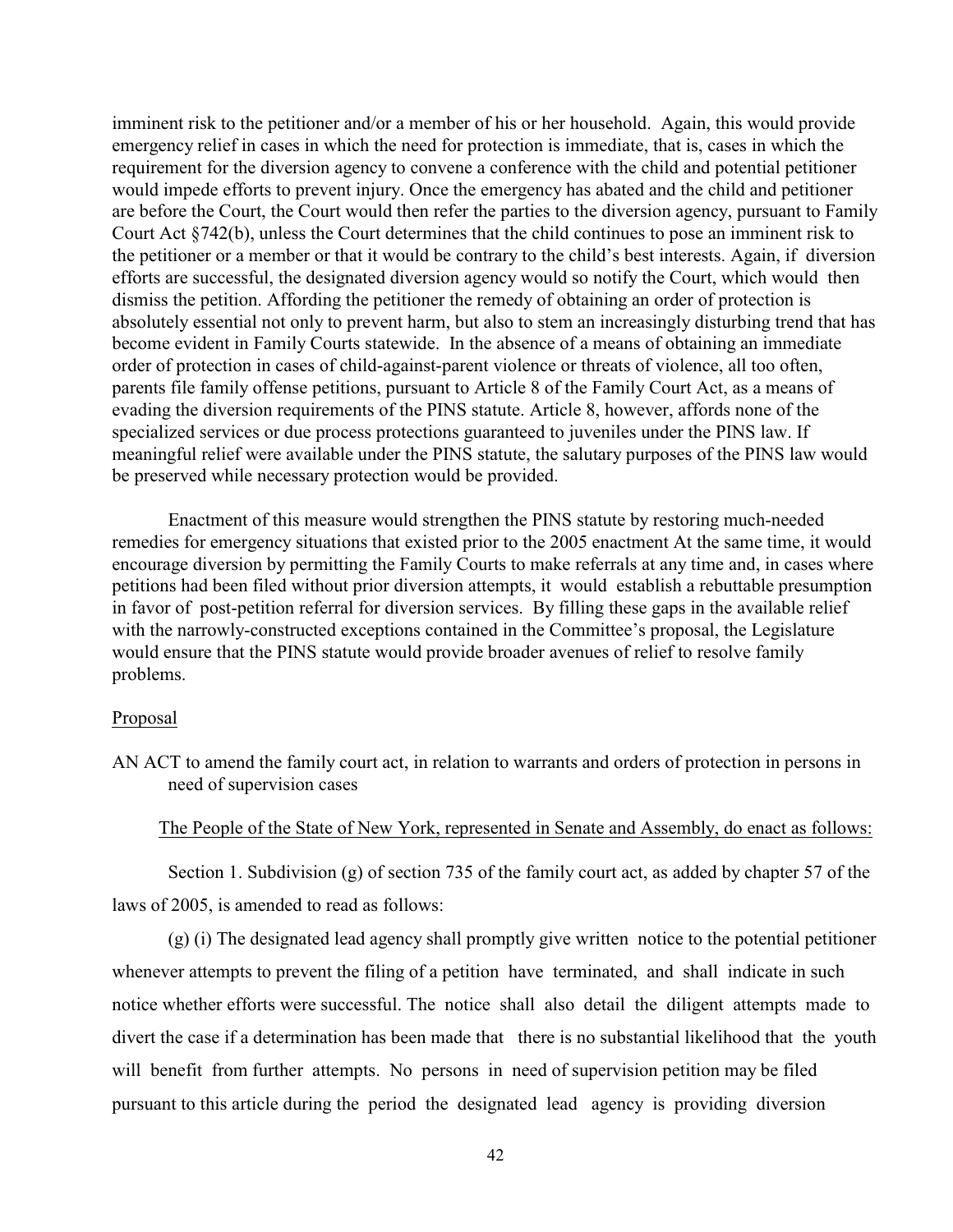services. A finding by the designated lead agency that the case has been successfully diverted shall constitute presumptive evidence that the underlying allegations have been successfully resolved in any petition based upon the same factual allegations. No petition may be filed pursuant to this article by the parent or other person legally responsible for the youth where diversion services have been terminated because of the failure of the parent or other person legally responsible for the youth to consent to or actively participate.

 (ii) [The] Except as provided in paragraph (iii) of this subdivision, the clerk of the court shall accept a petition for filing only if it has attached thereto the following notices:

 (A) if the potential petitioner is the parent or other person legally responsible for the youth, a notice from the designated lead agency indicating there is no bar to the filing of the petition as the potential petitioner consented to and actively participated in diversion services; and

 (B) a notice from the designated lead agency stating that it has terminated diversion services because it has determined that there is no substantial likelihood that the youth and his or her family will benefit from further attempts, and that the case has not been successfully diverted.

(iii) The clerk of the court shall accept a petition for filing if:

 (A) the potential petitioner is requesting that the court issue a warrant pursuant to section seven hundred thirty-eight of this article, because the respondent has absconded from the home and is unable to be located; or

 (B) the potential petitioner is requesting that the court issue a temporary order of protection or order of protection, pursuant to section seven hundred forty or seven hundred fifty-nine of this article, because the respondent poses an imminent risk of harm to the potential petitioner or member of his or her household.

 §2. Subdivision (b) of section 742 of the family court act, as amended by chapter 57 of the laws of 2005, is amended to read as follows:

 (b) At the initial appearance of the respondent, the court shall review any termination of diversion services pursuant to such section, and the documentation of diligent attempts to provide appropriate services and determine whether such efforts or services provided are sufficient [and] . The court may, at any time subject to the provisions of section seven hundred forty-eight of this article, order that additional diversion attempts be undertaken by the designated lead agency. The court may order the youth and the parent or other person legally responsible for the youth to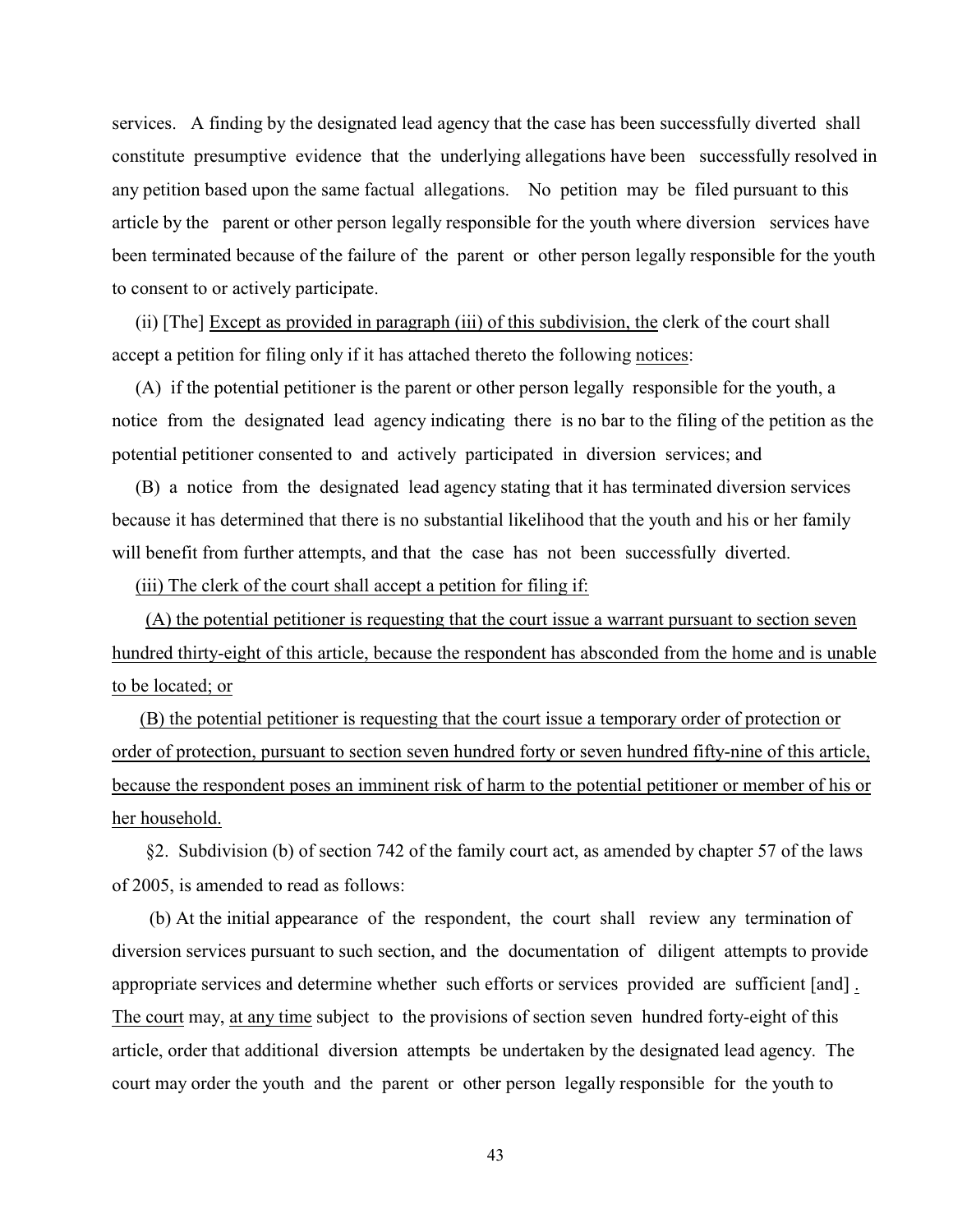participate in diversion services. At the initial appearance of the respondent on a petition filed in accordance with subparagraph (A) of paragraph (iii) of subdivision (g) of section seven hundred thirty-five of this article, the court shall refer the respondent and parent to the designated lead agency for diversion attempts, unless the court determines that there is a substantial likelihood that the child would abscond or that it would be contrary to the child's best interests for such efforts to be undertaken. At the initial appearance of the respondent on a petition filed in accordance with subparagraph (B) of paragraph (iii) of subdivision (g) of section seven hundred thirty-five of this article, the court shall refer the respondent and parent to the designated lead agency for diversion attempts, unless the court determines that the child continues to pose an imminent risk to the petitioner or a member of his or her household or that it would be contrary to the child's best interests for such efforts to be undertaken. If the designated lead agency thereafter determines that [the] a case referred for diversion efforts under this section has been successfully resolved, it shall so notify the court, and the court shall dismiss the petition.

 §3. This act shall take effect on the ninetieth day after it shall have become a law and shall apply to petitions filed on or after such effective date.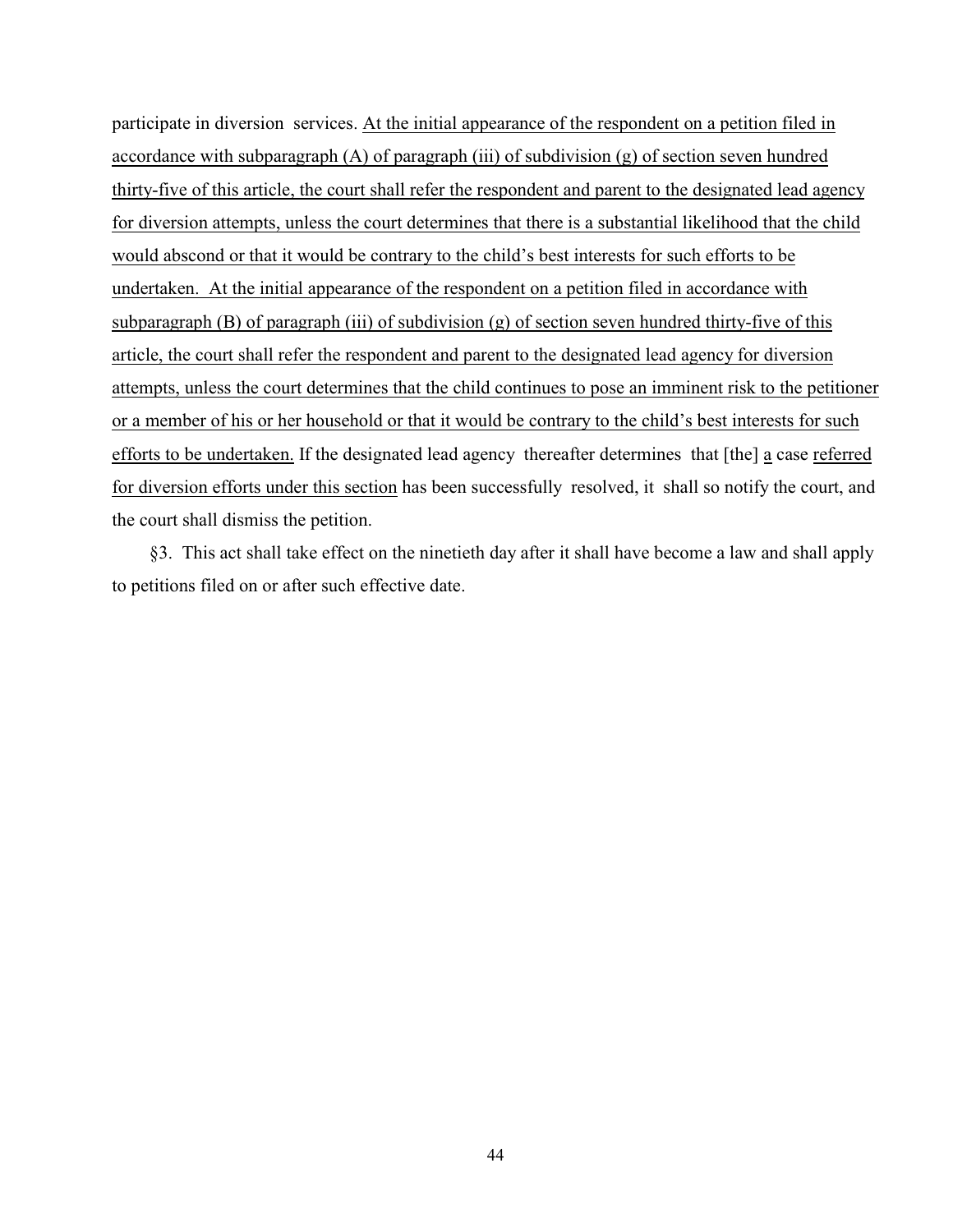7. Permanency planning in juvenile delinquency and persons in need of supervision proceedings (F.C.A. §§312.1, 320(2), 353.3, 355.3, 355.5, 741, 756, 756-a; Ed. L. §112; Soc. Ser. L. §409-e)

When the Legislature enacted the landmark child welfare permanency legislation in 2005, it deferred consideration of a significant constellation of issues, those relating to permanency planning and permanency hearings with respect to juvenile delinquents and Persons in Need of Supervision (PINS). These issues, however, are critically important and should be addressed comprehensively. The permanency hearing provisions are vital for the successful resolution of these cases for the children involved, their families and their communities, and are essential to New York State's compliance with the federal *Adoption and Safe Families Act* [Public Law 105-89]. If the Family Court is to be able to exercise its critical monitoring functions and convene meaningful permanency hearings in juvenile delinquency and PINS proceedings, it must have the benefit of the same information that is required to be presented in other child welfare proceedings. The Court must make determinations of comparable specificity and the parties must have the benefit of continuity of legal representation. To that end, the Family Court Advisory and Rules Committee has developed a proposal that incorporates essential elements of the new permanency hearing article of the Family Court Act (Article 10-A) into the permanency hearing provisions of Articles 3 and 7 of the Family Court Act. Additionally, the legislation expands the alternatives to extensions of placement available to the Court in permanency hearings in these cases. Briefly, the proposal contains the following provisions:

**1. Summonses for non-custodial parents:** In order to ensure that all possible resources are engaged in the resolution of juvenile delinquency proceedings, the proposal would require that noncustodial parents, if any, be summoned to appear in Family Court. This would supplement the existing requirement that a summons be issued for an accused juvenile's parent or other person legally responsible. The local probation department that generally interviews parties at the outset for adjustment purposes, as well as the presentment agency (prosecution), would be charged with the responsibility of asking the custodial parent for the necessary contact information for parents other than those already notified. The presentment agency would be required to serve the summons, along with a copy of the petition, upon the non-custodial parent or parents either personally at least 24 hours prior to the date indicated for appearance or by mail at least five days before the appearance date. Consistent with Family Court Act §341.2(3), however, the absence of the parent who was summoned to appear in court would not be grounds to delay the proceedings.

As in child abuse, child neglect and PINS proceedings, so, too, in juvenile delinquency proceedings the child's non-custodial parent may be a critical participant in the dispositional process. Sometimes a non-custodial parent or his or her extended family may provide vitally-needed placement resources for a child, both temporarily during the pendency of the action and on a more extended basis at disposition. These family members may at the very least provide helpful participation that may positively influence the child's behavior. However, unlike the statutory provisions applicable to child protective and PINS proceedings, the Family Court Act contains no mandate to even notify non-custodial parents of, let alone engage them in resolving, their children's juvenile delinquency proceedings. This measure would fill that gap.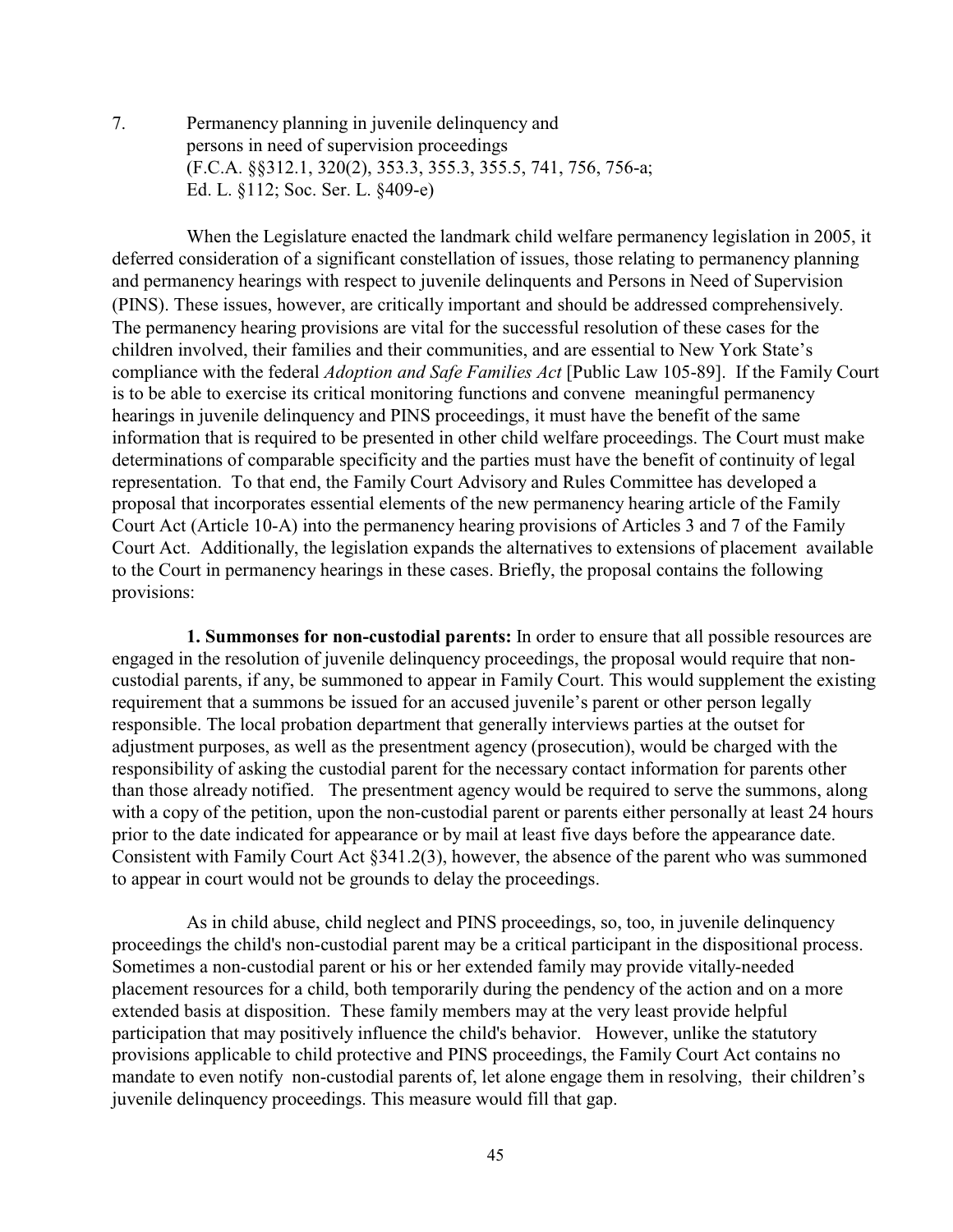**2. Continuity of counsel:** The measure would provide necessary continuity in law guardian representation in juvenile delinquency and PINS cases. Similar to the requirement in Family Court Act §1016 for the appointment of the law guardian in a child protective proceeding to continue during the life of a dispositional or post-dispositional order, Family Court Act §§320.2(2) and 741(a) would be amended to continue the law guardian's appointment in juvenile delinquency and PINS proceedings for the entire period of a dispositional order, an adjournment in contemplation of dismissal and any extensions of placement, violation hearings or other post-dispositional proceedings. As in child protective cases, the appointment would automatically continue unless the Family Court relieves the law guardian or grants the law guardian's application to be relieved, in which case the Court would be required to appoint another law guardian immediately. While the current practice of the law guardian submitting a voucher for payment at the close of a proceeding would continue, the law guardian would be able, as in child protective proceedings, to submit a separate application for compensation for postdispositional services rendered.

One of the central precepts underlying the New York State Family Court Act is the necessity of representation of juveniles at every stage of the proceedings, a precept "based on a finding that counsel is often indispensable to a practical realization of due process of law and may be helpful in making reasoned determinations of fact and proper orders of disposition." Family Court Act §241. The Act recognizes that juveniles "often require the assistance of counsel to help protect their interests and to help them express their wishes to the court." *Id*. Both the juvenile delinquency and PINS statutes explicitly require appointment of a law guardian at the outset of proceedings, require the law guardian's personal appearance at every hearing and provide for the continuation of the appointment on appeal. *See* Family Court Act §§307.4(2), 320.2(2), 320.3, 341.2(1), 728(a), 741(a), 1120(b). What is less clear, however, is whether the appointment of a law guardian, absent an appeal, continues after the disposition of a juvenile delinquency or PINS proceeding. This measure would eliminate that ambiguity. Representation of juveniles in such cases after disposition in case conferences and subsequent reviews is critically important to efforts to ensure that effective permanency planning takes place. In the juvenile delinquency and PINS context, this representation may significantly further the goal of ensuring that services are in place to facilitate the juvenile's successful reintegration into his or her community.

**3. Permanency planning goals and services for adolescents:** As in the permanency legislation, the proposal would require the Family Court to consider the services necessary to assist juveniles 14 and older, instead of 16 and older, to make the transition from foster care to independent living in juvenile delinquency and PINS cases. *See* Family Court Act §1089(d)(2)(vii)(G). Further, as in the permanency statute, for those juveniles who are neither returning home nor achieving permanence through adoption, the measure would require that if the permanency planning goal is "another planned permanent living arrangement," it must include "a significant connection to an adult willing to be a permanency resource for the child." *See* Family Court Act §1089(d)(2)(i)(E). Unquestionably, these features of the permanency legislation, most specifically addressing the needs of adolescents in out-of-home care, are equally essential for the adolescents who comprise the juvenile delinquency and PINS caseloads of the Family Courts statewide.

**4. Expansion of alternatives to extensions of placement:** In an effort to minimize unnecessary extensions of placement in both juvenile delinquency and PINS cases, the proposal would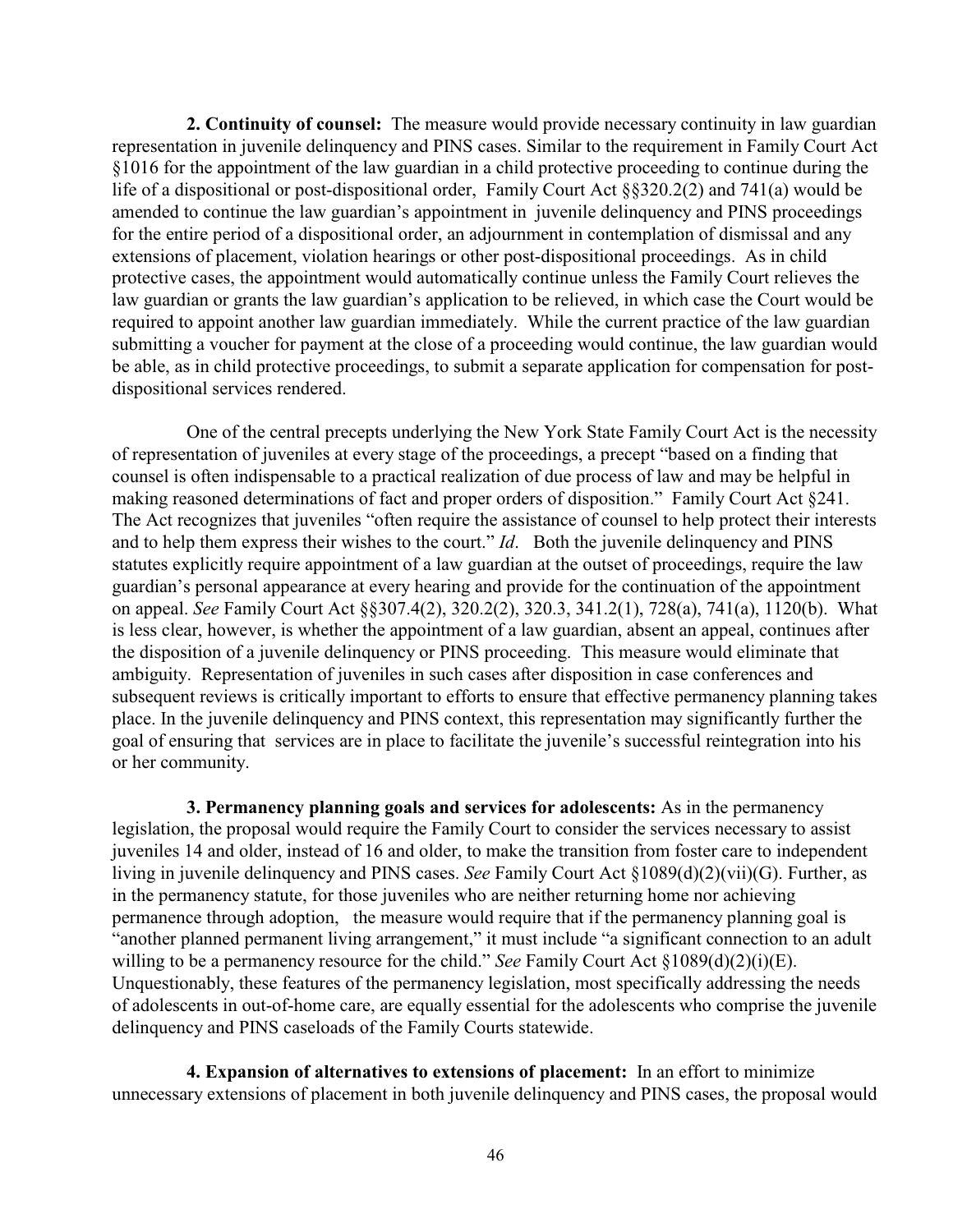authorize the Family Court, instead of extending placement, to order that juveniles may be placed on probation for up to one year or that, in juvenile delinquency cases, juveniles may be conditionally discharged. These options may be useful where a local probation department, often in conjunction with a community-based agency, is able to provide aftercare services for a juvenile not available through the placement agency. It is not, however, a mandate for any probation department that does not have or does not elect to provide such services. That probation and community-based alternatives can be effective means of addressing juvenile justice cases, while at the same time saving considerable sums of money, has been clearly demonstrated by two programs in New York City. *See* "Alternative to Jail Programs for Juveniles Reduce City Costs," *Inside the Budget*, #148 (NYC Independent Budget Office; July 11, 2006); *The Rising Cost of the City's Juvenile Justice System* (NYC Independent Budget Office Fiscal Brief, December, 2007). Further, the addition of these options would facilitate the Court's compliance with the statutory mandates to consider reasonable efforts to return children home at both the dispositional and permanency hearing stages and to make orders consistent with the "least restrictive available alternative." *See* Family Court Act §§352.2(2)(a), 754, 756-a.

**5. Educational and vocational release planning in PINS proceedings:** Conforming the PINS statute to the 2000 legislation regarding juvenile delinquents and the 2005 permanency legislation applicable to children in foster care, the proposal would require the agency with which a PINS is placed – the local Department of Social Services or an authorized child care agency operating under contract – to engage in constructive planning for the child's release and to report to the Family Court and to the parties on such efforts. Where an extension of placement is not being sought, the measure would require a report regarding the child's release plan 30 days prior to the conclusion of the placement period. Where the agency is requesting an extension of placement and permanency hearing, the report would be required to be annexed to the petition, which must be filed 60 days prior to the date on which the permanency hearing must be held.

The release plan mandated in the report would be required to delineate the steps that the agency has taken or will be taking to ensure that the juvenile would be enrolled in school promptly after release, that records would be promptly transferred and that special education services, if any, would continue until such time as the new local education agency develops and implements a new Individual Education Plan, as necessary. For a juvenile not subject to the State's compulsory education law who affirmatively elects not to continue in school, the agency would be required to describe steps taken or planned to promptly ensure the juvenile's gainful employment or enrollment in a vocational program. In an extension of placement/ permanency hearing, this release plan would be reviewed by the Family Court in conjunction with its review of the permanency plan and the Court's order would include a determination of the adequacy of the release plan and would specify any necessary modifications. Recognizing that of all children in out-of-home care, PINS children are among the most likely to have serious educational deficits and needs, these provisions would help to ameliorate the serious, pervasive deficiencies in agency referrals of youth to school and vocational programs upon release from foster care. 18

*Educational Neglect: The Delivery of Educational Services to Children in New York City's Foster Care* 18 *System* (Advocates for Children of New York, July, 2000); *Changing the PINS System in New York: A Study of the Implications of Raising the Age Limit for Persons in Need of Supervision (PINS)*, p. 34 (Vera Inst., Sept., 2001); *Changing the Status Quo for Status Offenders: New York State's Efforts to Support Troubled Teens* (Vera Inst.,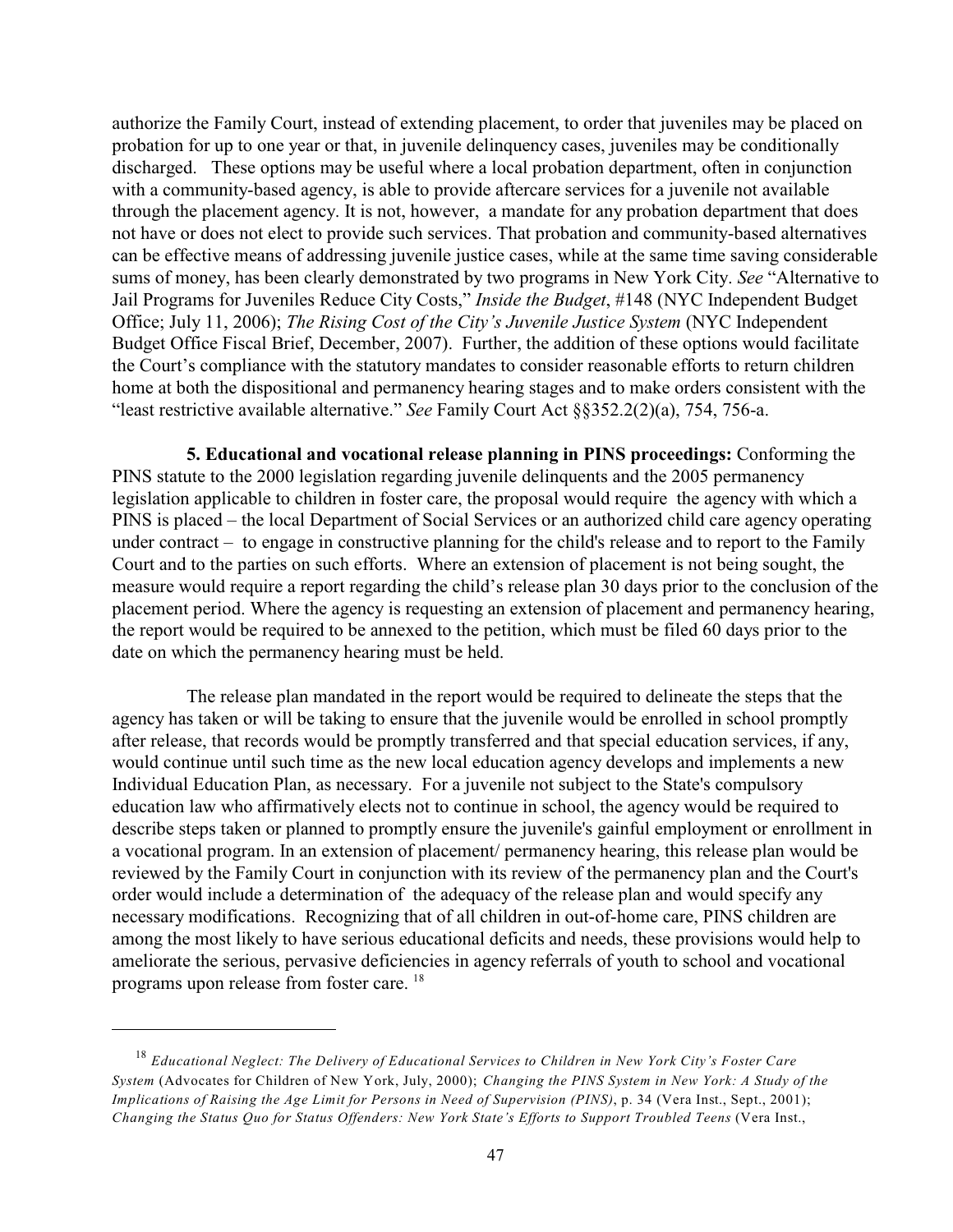**6. Placement and permanency hearing orders:** Permanency hearings would be required for juveniles placed with local Departments of Social Services and with the New York State Office of Children and Family Services for limited secure and non-secure facilities. Although New York State does not receive federal Title IV-E foster care reimbursement for youth in limited secure facilities, these youth may well, during the course of placement, be transferred into IV-E- eligible non-secure facilities. Convening permanency hearings for such youth would greatly facilitate the planning process and assure compliance with the federally-required time-limits applicable once the youth are transferred . *See, e.g.*, Matter of Donovan Z., 6 Misc.3d 1023(a)(Fam. Ct. , Monroe Co., 2005). Further, as in the permanency legislation, the measure would require that permanency hearing orders in juvenile delinquency and PINS proceedings include: a description of the visiting plan between the juvenile and his or her parent or legally-responsible adult; a service plan designed to fulfill the permanency goal for the juvenile;  $19$  a direction that the parent or other person legally responsible be notified of, and be invited to be present at, any planning conferences convened by the placement agency with respect to the child; and a warning that if the juvenile remains in placement for 15 out of 22 months, the agency may be required to file a petition to terminate parental rights. A copy of the court order and service plan would be required to be provided to the parent or other legally responsible individual. *See* Family Court Act §§1089(d)(2)(vii)(A), 1089(e). Similar requirements would apply to the dispositional orders placing the juvenile.

State and federal law and regulations are unequivocal in their requirements that juvenile delinquency and PINS cases conform to the federal *Adoption and Safe Families Act* ["*ASFA,"* Public Law 105-89]. The reauthorization of the federal *Juvenile Justice and Delinquency Prevention Act* [Public Law 107-273] in 2002 made compliance with *ASFA* a requirement, not only for New York State to receive federal foster care assistance pursuant to Title IV-E of the *Social Security Act* [42 U.S.C.], but also for eligibility for federal juvenile justice funding from the Department of Justice. The enactment of amendments in 2000 to New York State's legislation implementing the federal *ASFA* underscored the Legislature's recognition that the reasonable efforts, permanency planning and permanency hearing requirements of *ASFA* are fully applicable to juvenile delinquency and PINS proceedings in Family Court and are critical aspects of the State's compliance with federal foster care [*Social Security Act*, 42 U.S.C. Title IV-E] funding mandates. *See* Laws of 2000, ch. 145; Senate Memorandum in Support of S 7892-a.<sup>20</sup> That these amendments were compelled by federal law is evident from the regulations promulgated on January 25, 2000 by the Children's Bureau of the United

Dec., 2004).

 $19$  If a service plan has not been prepared by the date of disposition, it must be disseminated to the Family Court, presentment agency, law guardian and parent or person legally responsible for the child's care within 90 days of the issuance of the dispositional order.

 $20$  The 2000 amendments require case-specific, rather than categorical, exclusions of juvenile delinquency and PINS proceedings from the mandate to file termination of parental rights proceedings for juveniles who have been in care for 15 of the most recent 22 months. Particularized findings must be made at the earliest pre-trial detention hearings regarding whether reasonable efforts had been made to prevent detention or facilitate return home and whether detention is in the child's best interests. Significantly, the amendments clarify that permanency hearings must be held in juvenile delinquency proceedings within 30 days of a finding that reasonable efforts are not required or, if no such finding has been made, no later than 12 months after the child entered foster care and every 12 months thereafter. *Id.* McKinney's Session Laws of New York (Aug., 2000), No.5, p.A-424, A-426, A-427.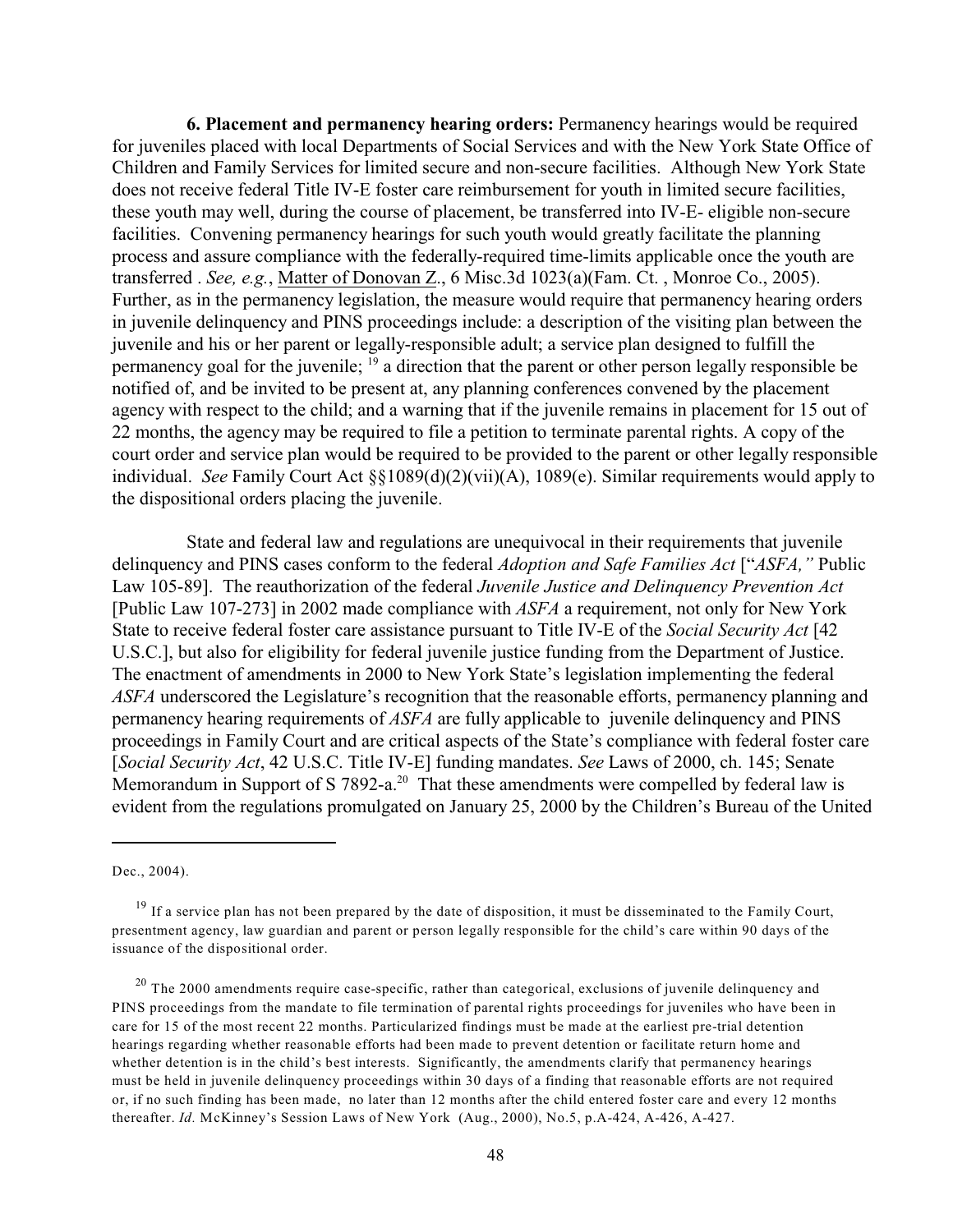States Department of Health and Human Services. 45 *C.F.R.* Parts 1355-1357; 65 *Fed.Reg.* 4019-4093 (Jan. 25, 2000).

The Committee's proposal is vital to address the current conundrum faced by the Family Court: the Court is charged with the responsibility to conduct permanency hearings, monitor permanency planning and issue fact-specific permanency orders in juvenile delinquency and PINS proceedings, but it is not given the information or authority it requires to discharge that responsibility. If the Family Court and all parties are provided with specific service plans, if law guardian representation is continued without interruption and if the agency's responsibilities to work with, and provide appropriate visitation to, the juveniles' parents and other legally responsible adults are clearly articulated, the likelihood of successful permanency planning is significantly increased. This would benefit not only New York State in its efforts to demonstrate compliance with *ASFA*, but also the juveniles, their families and the communities to which the juveniles return. The importance of these provisions is underscored as well in the nationally recognized guidelines approved by the National Council of Juvenile and Family Court Judges.<sup>21</sup> As one child welfare expert has written:<sup>22</sup>

If *ASFA* and Title IV-E are applied properly, consistently and with a view toward reunification, rehabilitation and safe permanent homes for the children involved, the results can be extraordinary. One outcome –collaboration among courts, agencies, and lawyers – can result in fewer delinquency, status offender, and dependency [child abuse and neglect] cases; more youths and families involved with one another and their communities; and fewer future adult crimes. Collaboration also is efficient under a cost-benefit analysis since it provides extra funding for juvenile justice initiatives and preventive services.

*ASFA* and Title IV-E can be important tools to reform the juvenile justice field. They can provide juvenile justice agencies with added means to control and oversee youths, work preventively with families at risk, and get community involvement and "buy-in."

# Proposal

AN ACT to amend the family court act, the education law and the social services law, in relation to permanency planning in juvenile delinquency and persons in need of supervision cases

# The People of the State of New York, represented in Senate and Assembly, do enact as

#### follows:

Section 1. Section 312.1 of the family court act is amended by adding a new subdivision 4 to read as follows:

*Juvenile Delinquency Guidelines: Improving Court Practice in Juvenile Delinquency Cases* (National Council <sup>21</sup> of Juvenile and Family Court Judges, March, 2005).

V. Hemrich, "Applying *ASFA* to Delinquency and Status Offender Cases," 18 *ABA Child Law Practice* 9:129, <sup>22</sup> 134 Nov., 1999).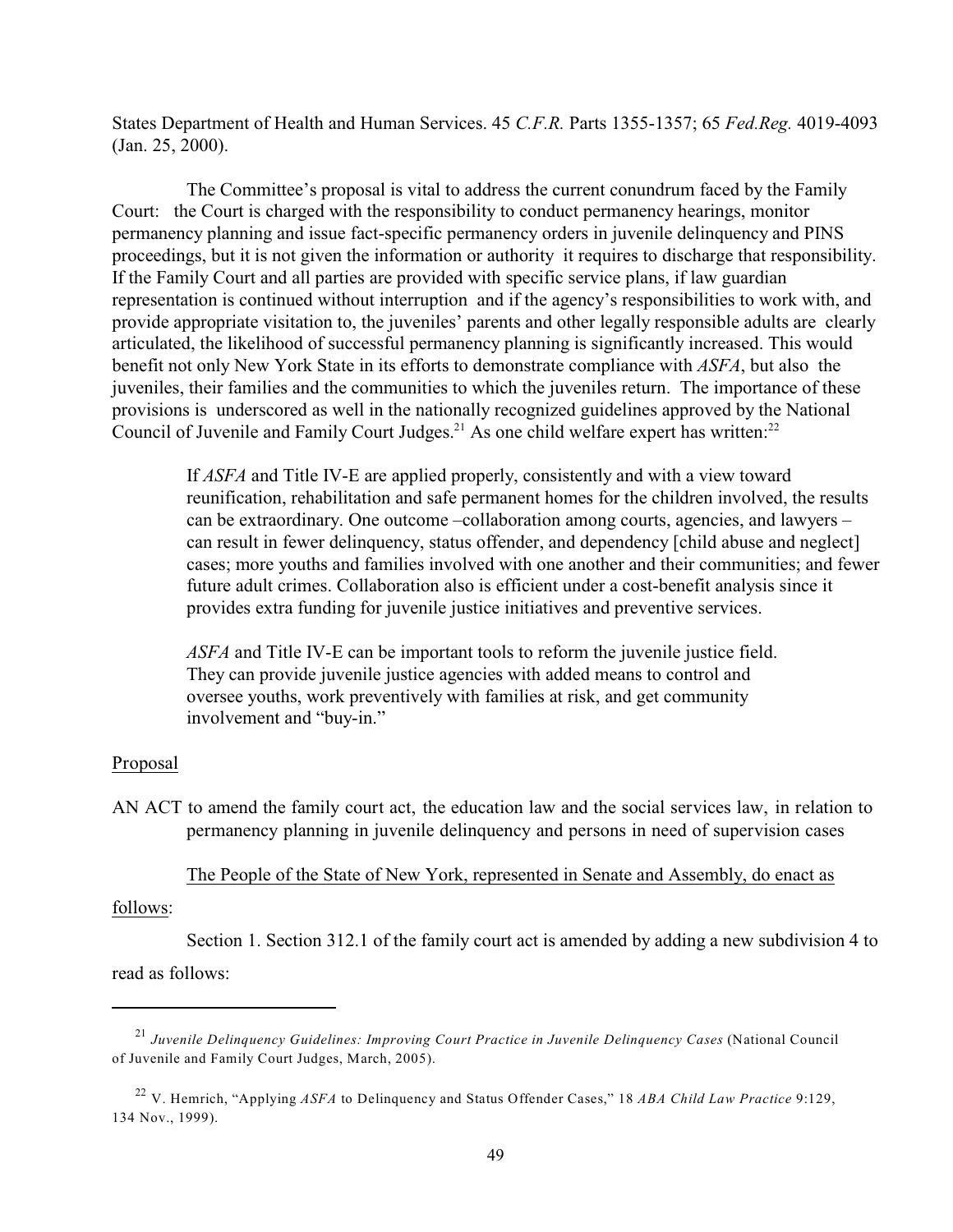4. Upon the filing of a petition under this article, the court shall issue a summons to each parent of the respondent, including a non-custodial parent, in addition to the parent or person legally responsible named in subdivision one of this section, provided that the address of each parent has been provided to the court. The probation department and presentment agency shall ask the custodial parent or person legally responsible for information regarding any other parent or parents of the respondent. The summons shall provide notice to the parent or parents of the right to appear and participate in the proceeding and to seek temporary release or, upon disposition, direct placement, of the respondent. The presentment agency shall personally serve the summons and petition at least twenty-four hours before the time stated therein for appearance or by mailing such summons and petition at least five days before such date. The failure of such noticed parent to appear shall not be cause for delay of the respondent's initial appearance, as defined by section 320.1 of this article.

§2. Subdivision 2 of section 320.2 of the family court act, as added by chapter 920 of the laws of 1982, is amended to read as follows:

2. At the initial appearance the court must appoint a law guardian to represent the respondent pursuant to the provisions of section two hundred forty-nine if independent legal representation is not available to such respondent. Whenever a law guardian has been appointed by the family court to represent a child in a proceeding under this article, such appointment shall continue without further court order or appointment during the period covered by any order of disposition issued by the court, an adjournment in contemplation of dismissal, or any extension or violation thereof, or during any permanency hearing, other post-dispositional proceeding or appeal. All notices and reports required by law shall be provided to such law guardian. Such appointment shall continue unless another appointment of a law guardian has been made by the court or unless such law guardian makes application to the court to be relieved of his or her appointment. Upon approval of such application to be relieved, the court shall immediately appoint another law guardian to whom all notices and reports required by law shall be provided. A law guardian shall be entitled to compensation pursuant to applicable provisions of law for services rendered up to and including disposition of the petition. The law guardian shall, by separate application, be entitled to compensation for services rendered after the disposition of the petition. Nothing in this section shall be construed to limit the authority of the court to remove a law guardian from his or her assignment.

§3. Section 353.3 of the family court act is amended by adding a new subdivision 4-a to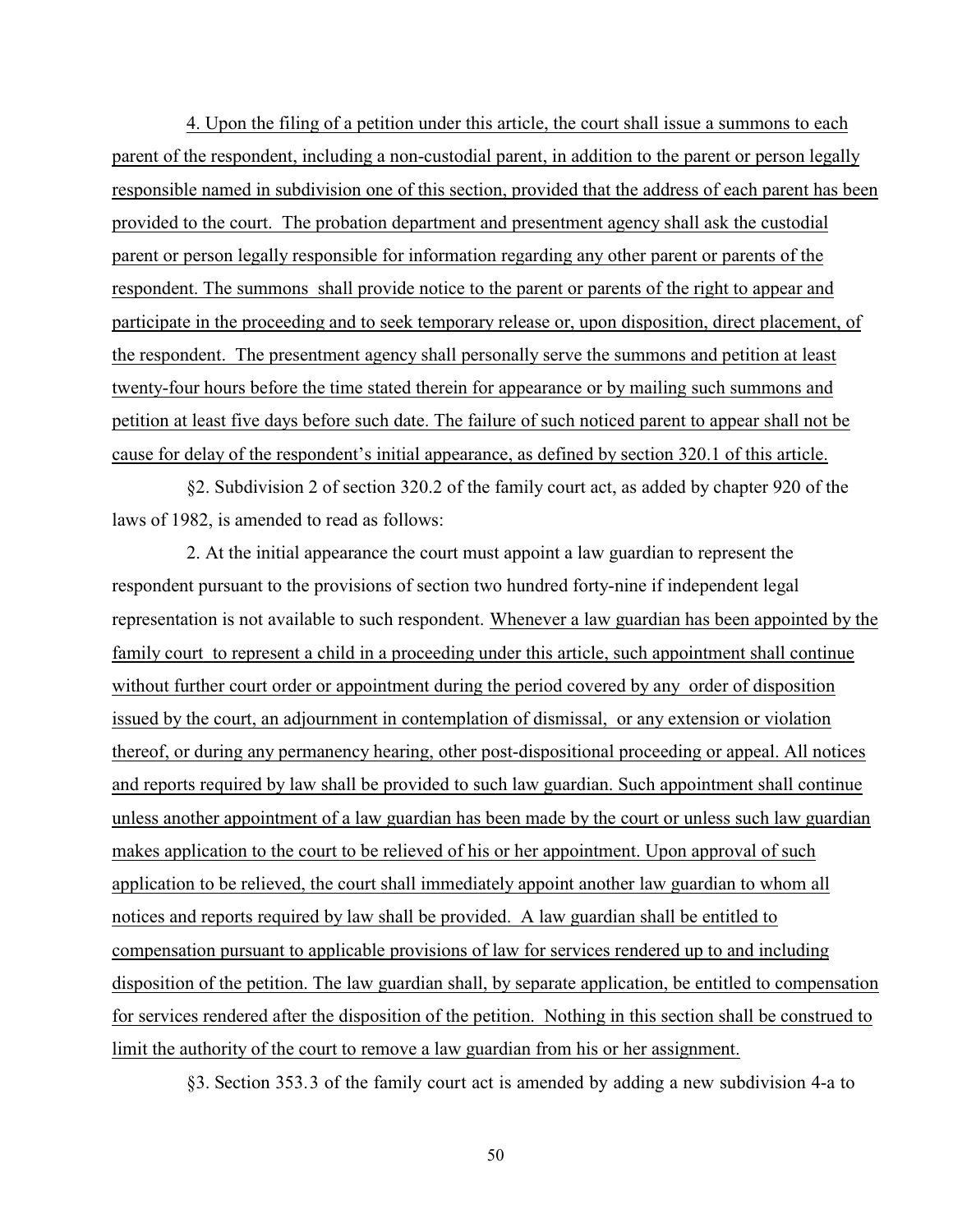read as follows:

4-a. Where the respondent is placed with a commissioner of social services or the office of children and family services pursuant to this section, the dispositional order or an attachment to the order incorporated by reference into the order shall include:

(i) a description of the visitation plan;

 (ii) a service plan, if available. If the service plan has not yet been developed, then the service plan must be filed with the court and delivered to the presentment agency, law guardian and parent or parents or other person or persons legally responsible for the care of the respondent no later than ninety days from the date the disposition was made; and

 (iii) a direction that the parent or parents or other person or persons legally responsible for the respondent shall be notified of any planning conferences to be held pursuant to subdivision three of section four hundred nine-e of the social services law, of their right to attend the conferences, and of their right to have counsel or another representative or companion with them.

 A copy of the court's order and attachments shall be given to the parent or parents or other person or persons legally responsible for the care of the respondent. The order shall also contain a notice that if the respondent remains in placement for fifteen of the most recent twenty-two months, the agency may be required by law to file a petition to terminate the parental rights of the parent or parents of the respondent.

§4. The opening paragraph of subdivision 4 and paragraph (ii) of such subdivision of section 355.3 of the family court act, as amended by chapter 198 of the laws of 1991, are amended to read as follows:

At the conclusion of the hearing, the court may, in its discretion, order an extension of the placement for not more than one year or may order that the petition for an extension of placement be dismissed, or that the respondent be placed on probation for not more than one year, pursuant to section 353.2 of this article or that the respondent be conditionally discharged for not more than one year, pursuant to section 353.1 of this article. The court must consider and determine in its order:

(ii) in the case of a respondent who has attained the age of [sixteen] fourteen, the services needed, if any, to assist the child to make the transition from foster care to independent living; and

 $\begin{array}{ccc} \ast & \ast & \ast \end{array}$ 

§5. The opening paragraphs of subdivisions 2 and 3 and paragraphs (b) and (d) of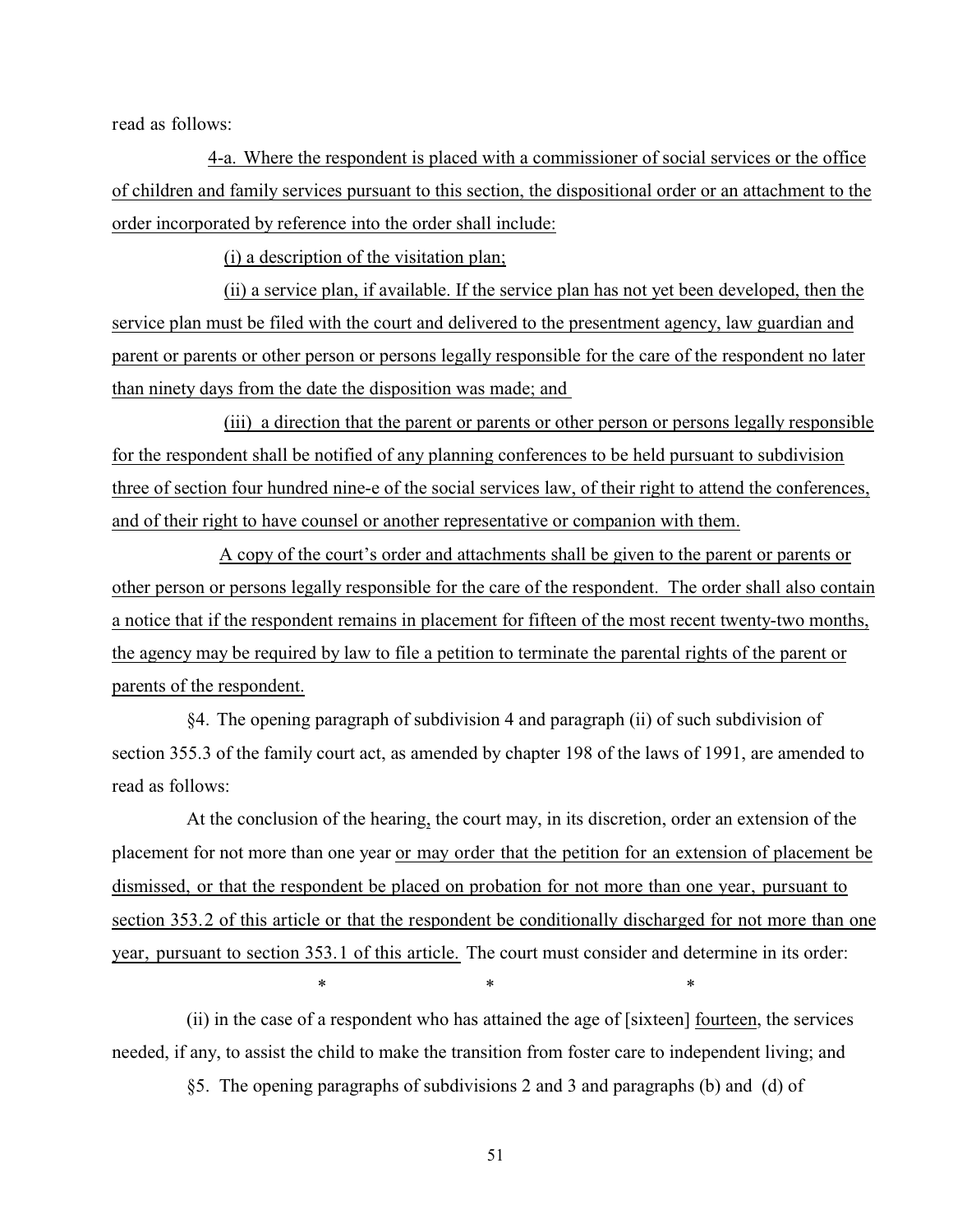subdivision 7 of section 355.5 of the family court act are amended and such section is amended by adding a new subdivision 9 to read as follows:

2. Where a respondent is placed with a commissioner of social services or the office of children and family services pursuant to section 353.3 of this article for a period of twelve or fewer months and resides in a foster home or in a non-secure or limited secure facility:

 $*$  \*  $*$  \* \*

 $*$  \*  $*$  \* \*

 $*$  \*  $*$  \* \*

3. Where a respondent is placed with a commissioner of social services or the office of children and family services pursuant to section 353.3 of this article for a period in excess of twelve months and resides in a foster home or in a non-secure or limited secure facility:

7. At the permanency hearing, the court must consider and determine in its order:

 (b). In the case of a respondent who has attained the age of [sixteen] fourteen, the services needed, if any, to assist the respondent to make the transition from foster care to independent living;

 $*$  \*  $*$  \* \*

 (d) with regard to the completion of placement ordered by the court pursuant to section 353.3 or 355.3 of this article: whether and when the respondent: (i) will be returned to the parent or parents; (ii) should be placed for adoption with the local commissioner of social services filing a petition for termination of parental rights; (iii) should be referred for legal guardianship; (iv) should be placed permanently with a fit and willing relative; or (v) should be placed in another planned permanent living arrangement that includes a significant connection to an adult willing to be a permanency resource for the child if the office of children and family services or the local commissioner of social services has documented to the court a compelling reason for determining that it would not be in the best interest of the respondent to return home, be referred for termination of parental rights and placed for adoption, placed with a fit and willing relative, or placed with a legal guardian; and

\* \* \*

 9. If the order resulting from the permanency hearing extends the respondent's placement pursuant to section 355.3 of this article in a foster home or non-secure or limited secure facility or if the respondent continues in such placement under a prior order, the order or an attachment to the order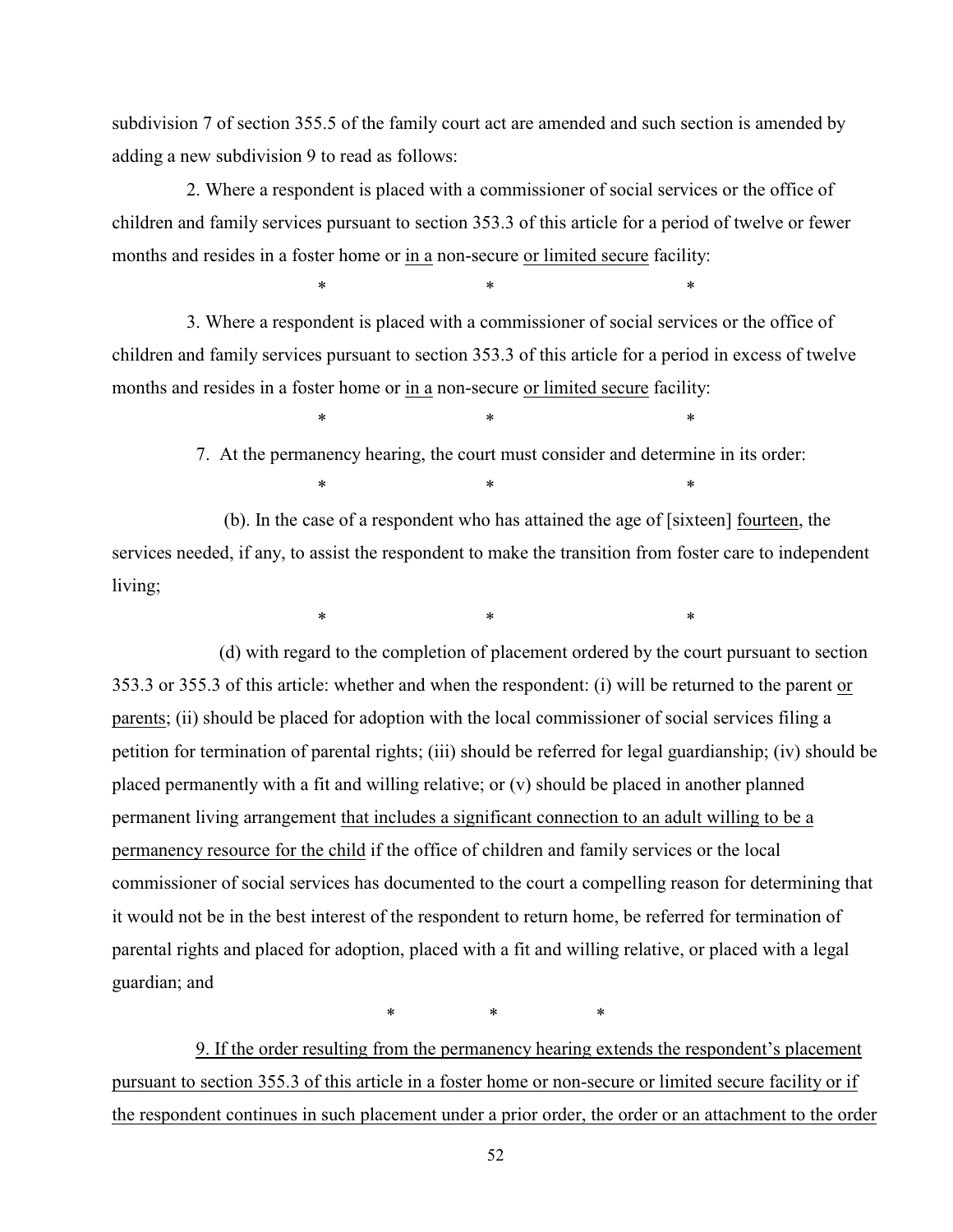incorporated into the order by reference shall include:

(a) a description of the visitation plan;

(b) a service plan aimed at effectuating the permanency goal; and

 (c) a direction that the parent or parents or other person or persons legally responsible for the respondent shall be notified of any planning conferences, including those held pursuant to subdivision three of section four hundred nine-e of the social services law, of their right to attend the conferences, and their right to have counsel or another representative or companion with them.

 A copy of the court's order and the attachments shall be given to the parent or parents or other person or persons legally responsible for the respondent. The order shall also contain a notice that if the respondent remains in foster care for fifteen of the most recent twenty-two months, the agency may be required by law to file a petition to terminate the parental rights of the parent or parents of the respondent.

§6. Subdivision (a) of section 741 of the family court act, as amended by chapter 920 of the laws of 1982, is amended and a new subdivision (d) is added to such section to read as follows:

(a) At the initial appearance of a respondent in a proceeding and at the commencement of any hearing under this article, the respondent and his or her parent or other person legally responsible for his or her care shall be advised of the respondent's right to remain silent and of his or her right to be represented by counsel chosen by him or her or his or her parent or other person legally responsible for his or her care, or by a law guardian assigned by the court under part four of article two. [Provided, however, that in] In the event of the failure of the respondent's parent or other person legally responsible for his or her care to appear, after reasonable and substantial effort has been made to notify such parent or responsible person of the commencement of the proceeding and such initial appearance, the court shall appoint a law guardian and shall, unless inappropriate, also appoint a guardian ad litem for such respondent, and in such event, shall inform the respondent of such rights in the presence of such law guardian and any guardian ad litem.

\* \* \*

(d) Whenever a law guardian has been appointed by the family court to represent a respondent in a proceeding under this article pursuant to subdivision (a) of this section, such appointment shall continue without further court order or appointment during an order of disposition issued by the court, an adjournment in contemplation of dismissal, or any extension or violation thereof, or any permanency hearing, other post-dispositional proceeding or appeal. All notices and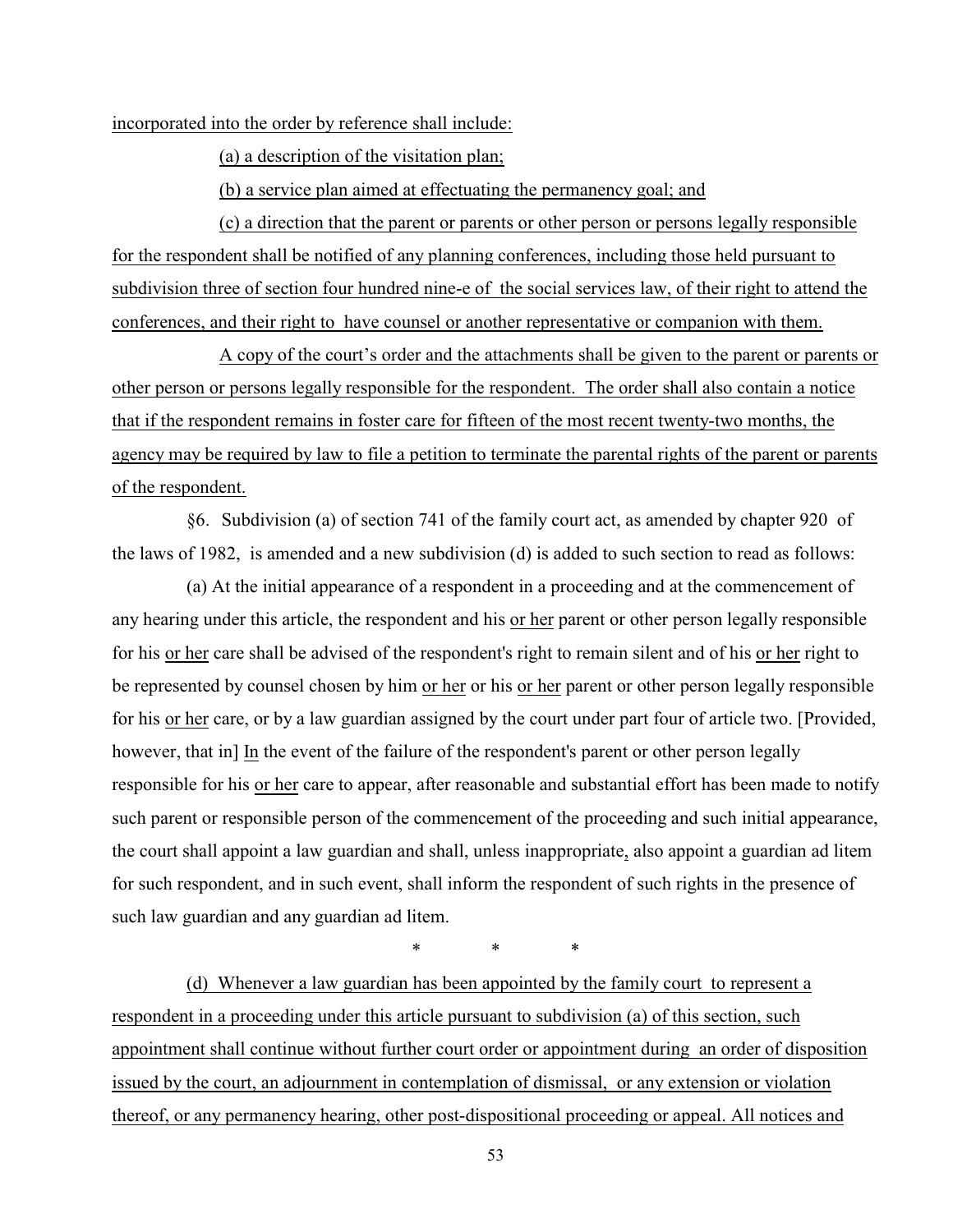reports required by law shall be provided to such law guardian. Such appointment shall continue unless another appointment of a law guardian has been made by the court or unless such law guardian makes application to the court to be relieved of his or her appointment. Upon approval of such application to be relieved, the court shall immediately appoint another law guardian to whom all notices and reports required by law shall be provided. A law guardian shall be entitled to compensation pursuant to applicable provisions of law for services rendered up to and including disposition of the petition. The law guardian shall, by separate application, be entitled to compensation for services rendered after the disposition of the petition. Nothing in this section shall be construed to limit the authority of the court to remove a law guardian from his or her assignment.

§7. Subdivision (a) of section 756 of the family court act is amended by adding new paragraphs (iii) and (iv) to read as follows:

(iii) The local commissioner of social services or the person with whom the respondent has been placed under this section shall submit a report to the court, law guardian and presentment agency, if any, not later than thirty days prior to the conclusion of the placement period; provided, however, that where the local commissioner of social services or person with whom the respondent has been placed files a petition for an extension of the placement and a permanency hearing pursuant to section seven hundred fifty-six-a of this article, such report shall be submitted not later than sixty days prior to the date on which the permanency hearing must be held and shall be annexed to the petition.

(iv) The report submitted in accordance with paragraph (iii) of this subdivision shall include recommendations and such supporting data as is appropriate, including, but not limited to, a plan for the release of the respondent to the custody of his or her parent or parents or other person or persons legally responsible, to independent living or to another permanency alternative as provided in paragraph (iv) of subdivision (d) of section seven hundred fifty-six-a of this article. The release plan shall provide as follows:

 (1) If the respondent is subject to article sixty-five of the education law or elects to participate in an educational program leading to a high school diploma following release, such plan shall include, but not be limited to, the steps that the agency with which the respondent is placed has taken and will be taking in conjunction with the local education agency to ensure the immediate enrollment of the respondent in an appropriate school or educational program leading to a high school diploma and the transfer of necessary records in advance of or immediately upon release or, if such release occurs during the summer recess, immediately upon the commencement of the next school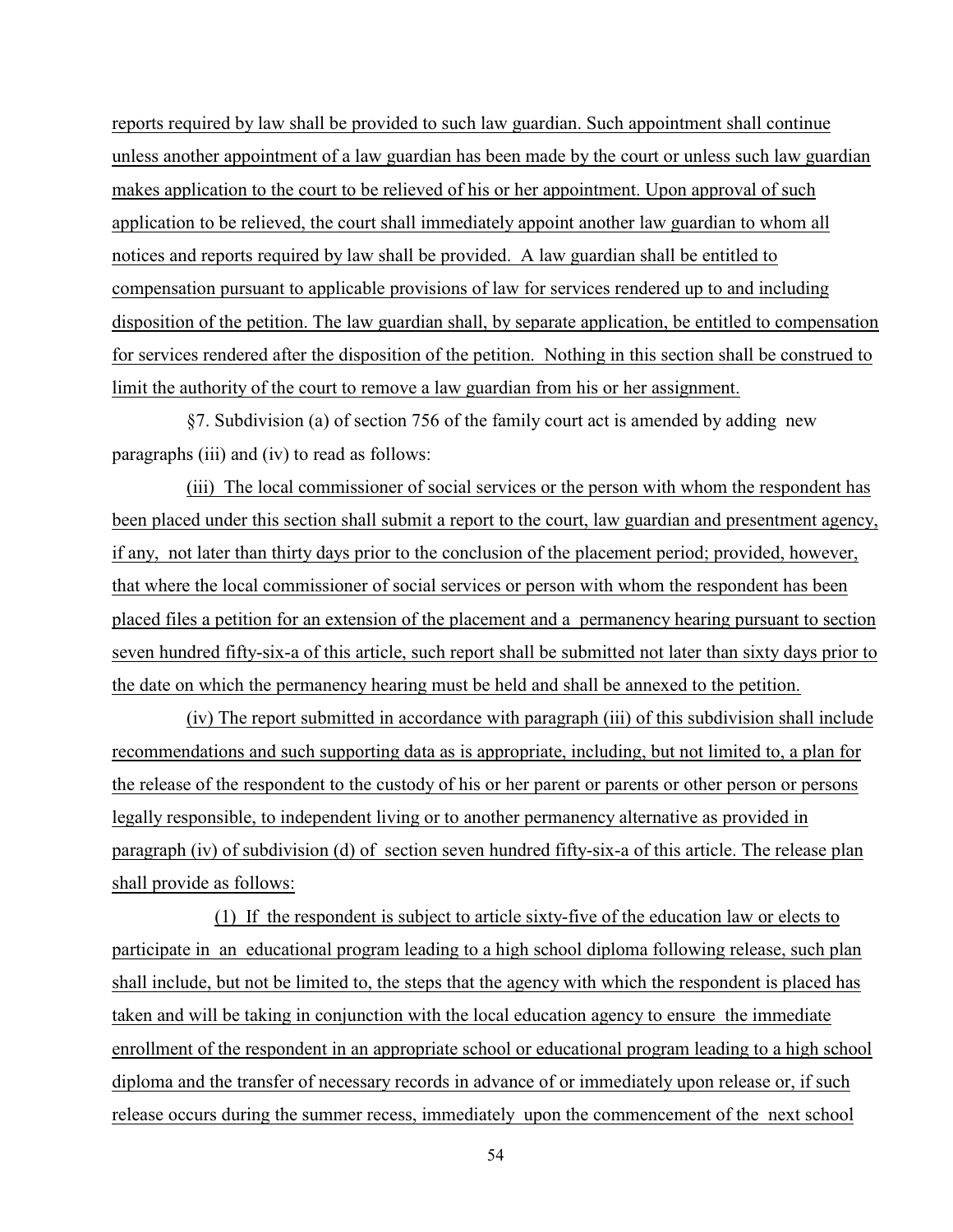term.

 (2) If the agency has reason to believe that the respondent may have a disability or if the respondent had been found eligible to receive special education services prior to or during the placement, in accordance with article eighty-nine of the education law, such plan shall include, but not be limited to, the steps that the agency with which the respondent is placed has taken and will be taking to ensure that the local education agency makes any necessary referrals or arranges for special educational evaluations or services, as appropriate, and provides necessary records immediately in accordance with state and federal law.

 (3) If the respondent is not subject to article sixty-five of the education law and elects not to participate in an educational program leading to a high school diploma, such plan shall include, but not be limited to, the steps that the agency with which the respondent is placed has taken and will be taking to assist the respondent to become gainfully employed or enrolled in a vocational program immediately upon release.

§8. Section 756 of the family court act is amended by adding a new subdivision (d) to read as follows:

(d) where the respondent is placed pursuant to this section, the dispositional order or an attachment to the order incorporated by reference into the order shall include:

(i) a description of the visitation plan;

 (ii) a service plan, if available. If the service plan has not yet been developed, then the service plan must be filed with the court and delivered to the presentment agency, law guardian and parent or parents or other person or persons legally responsible for the care of the respondent no later than ninety days from the date the disposition was made; and

 (iii) a direction that the parent or parents or other person or persons legally responsible for the respondent shall be notified of any planning conferences to be held pursuant to subdivision three of section four hundred nine-e of the social services law, of their right to attend the conferences, and of their right to have counsel or another representative or companion with them.

 A copy of the court's order and attachments shall be given to the parent or parents or other person or persons legally responsible for the care of the respondent. The order shall also contain a notice that if the respondent remains in placement for fifteen of the most recent twenty-two months, the agency may be required by law to file a petition to terminate the parental rights of the parent or parents of the respondent.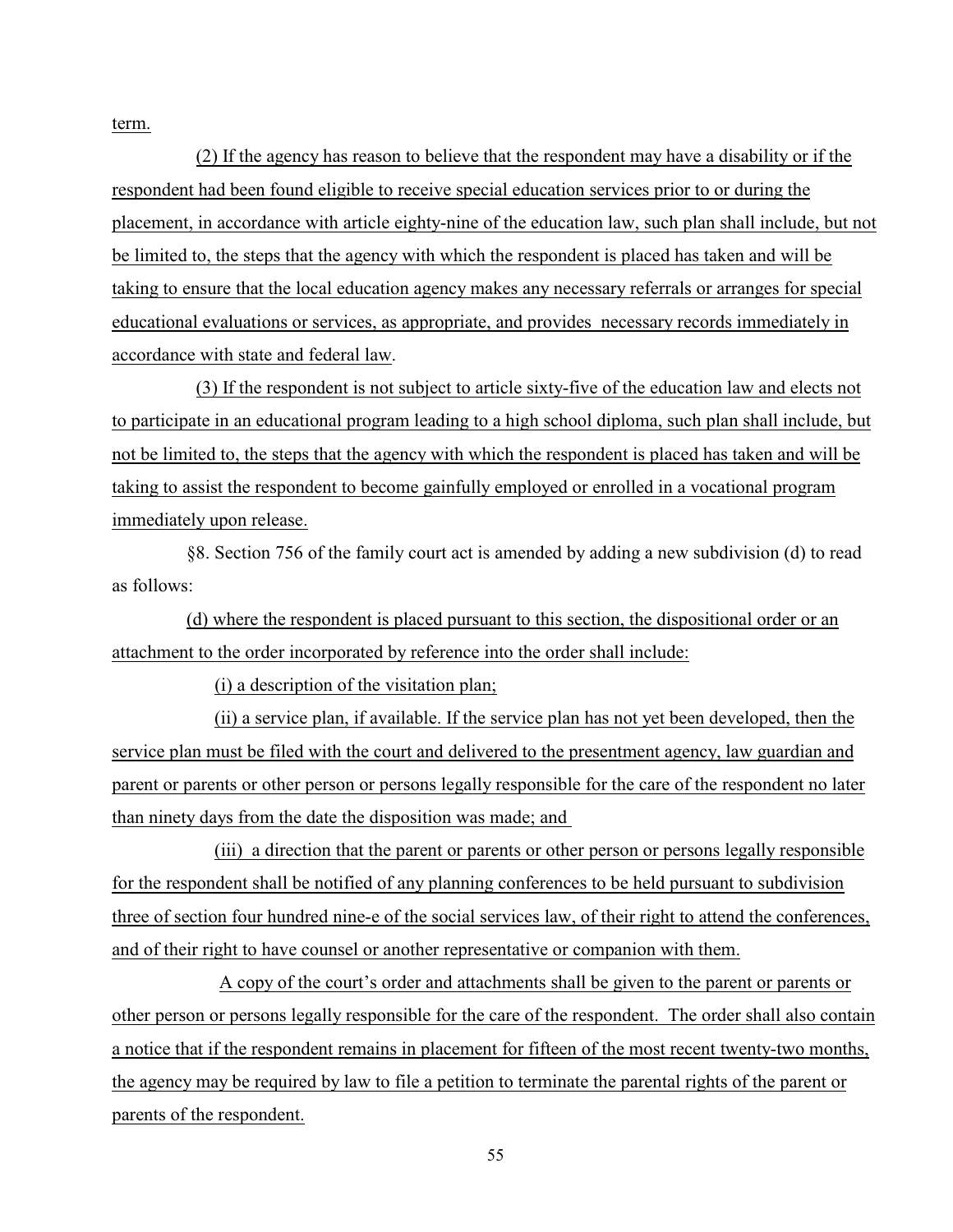§9. The opening paragraph of subdivision (d) and paragraphs (ii) and (iii) of such subdivision of section 756-a of the family court act, as amended by chapter 7 of the laws of 1999, and paragraph (iv) of such subdivision, as amended by chapter 327 of the laws of 2007, are amended and such subdivision is amended by adding a new paragraph (v) to read as follows:

At the conclusion of the hearing, the court may, in its discretion, order an extension of the placement for not more than one year or may order that the petition for an extension of placement be dismissed, or that the respondent be placed on probation for not more than one year, pursuant to section seven hundred fifty-seven of this chapter. The court must consider and determine in its order:

\* \* \*

 (ii) In the case of a respondent who has attained the age of [sixteen] fourteen, the services needed, if any, to assist the respondent to make the transition from foster care to independent living;

 (iii) in the case of a [child] respondent placed outside New York state, whether the outof-state placement continues to be appropriate and in the best interests of the child; [and]

(iv) whether and when the [child] respondent:  $(A)$  will be returned to the parent;  $(B)$ should be placed for adoption with the social services official filing a petition for termination of parental rights; (C) should be referred for legal guardianship; (D) should be placed permanently with a fit and willing relative; or (E) should be placed in another planned permanent living arrangement that includes a significant connection to an adult willing to be a permanency resource for the respondent if the social services official has documented to the court a compelling reason for determining that it would not be in the best interest of the [child] respondent to return home, be referred for termination of parental rights and placed for adoption, placed with a fit and willing relative, or placed with a legal guardian; and where the child will not be returned home, consideration of appropriate in-state and outof-state placements; and

 (v) with regard to the completion or extension of placement ordered by the court pursuant to section seven hundred fifty-six of this article, the steps that must be taken by the agency with which the respondent is placed to implement the plan for release submitted pursuant to paragraphs (iii) and (iv) of subdivision (a) of such section, the adequacy of such plan and any modifications that should be made to such plan.

§10. Subdivisions (e) and (f) of section 756-a of the family court act are re-lettered (f) and (g) and such section is amended by adding a new subdivision (e) to read as follows: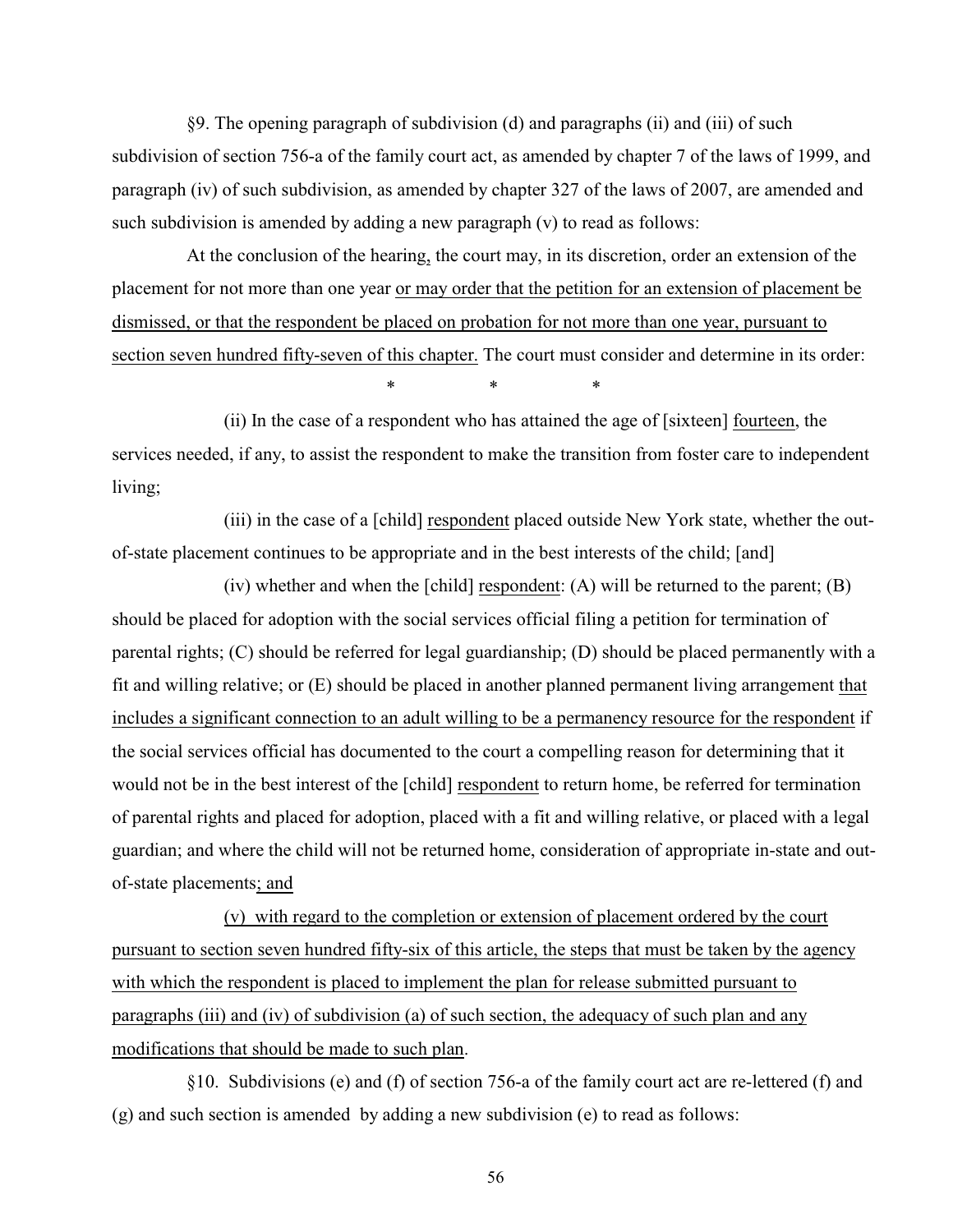(e) If the order from the permanency hearing extends the respondent's placement or if the respondent continues in placement under a prior order, the order or an attachment to the order incorporated into the order by reference shall include:

(i) a description of the visitation plan;

(ii) a service plan aimed at effectuating the permanency goal; and

 (iii) a direction that the parent or parents or other person or persons legally responsible for the respondent shall be notified of any planning conferences to be held pursuant to subdivision three of section four hundred nine-e of the social services law, of their right to attend the conferences and of their right to have counsel or another representative or companion with them.

 A copy of the court's order and the service plan shall be given to the parent or parents or other person or persons legally responsible for the respondent. The order shall also contain a notice that if the respondent remains in foster care for fifteen of the most recent twenty-two months, the agency may be required by law to file a petition to terminate the parental rights of the parent or parents of the respondent.

§11. Subdivisions 1 and 2 of section 112 of the education law, as amended by chapter 3 of the laws of 2005, are amended to read as follows:

 1. The department shall establish and enforce standards of instruction, personnel qualifications and other requirements for education services or programs, as determined by rules of the regents and regulations of the commissioner, with respect to the individual requirements of children who are in full-time residential care in facilities or homes operated or supervised by any state department or agency or political subdivision. The department shall cooperate with the office of children and family services, the department of mental hygiene and local departments of social services with respect to educational and vocational training programs for children placed with, committed to or under the supervision of such agencies. The department shall promulgate regulations requiring the cooperation of local school districts in facilitating the prompt enrollment of children who are released or conditionally released from residential facilities operated by or under contract with the office of children and family services, the department of mental hygiene and local departments of social services and in implementing plans for release or conditional release submitted to the family court pursuant to paragraph (c) of subdivision seven of section 353.3 and paragraphs (iii) and (iv) of subdivision (a) of section seven hundred fifty-six of the family court act and the educational components of permanency hearing reports submitted pursuant to section one thousand eighty-nine of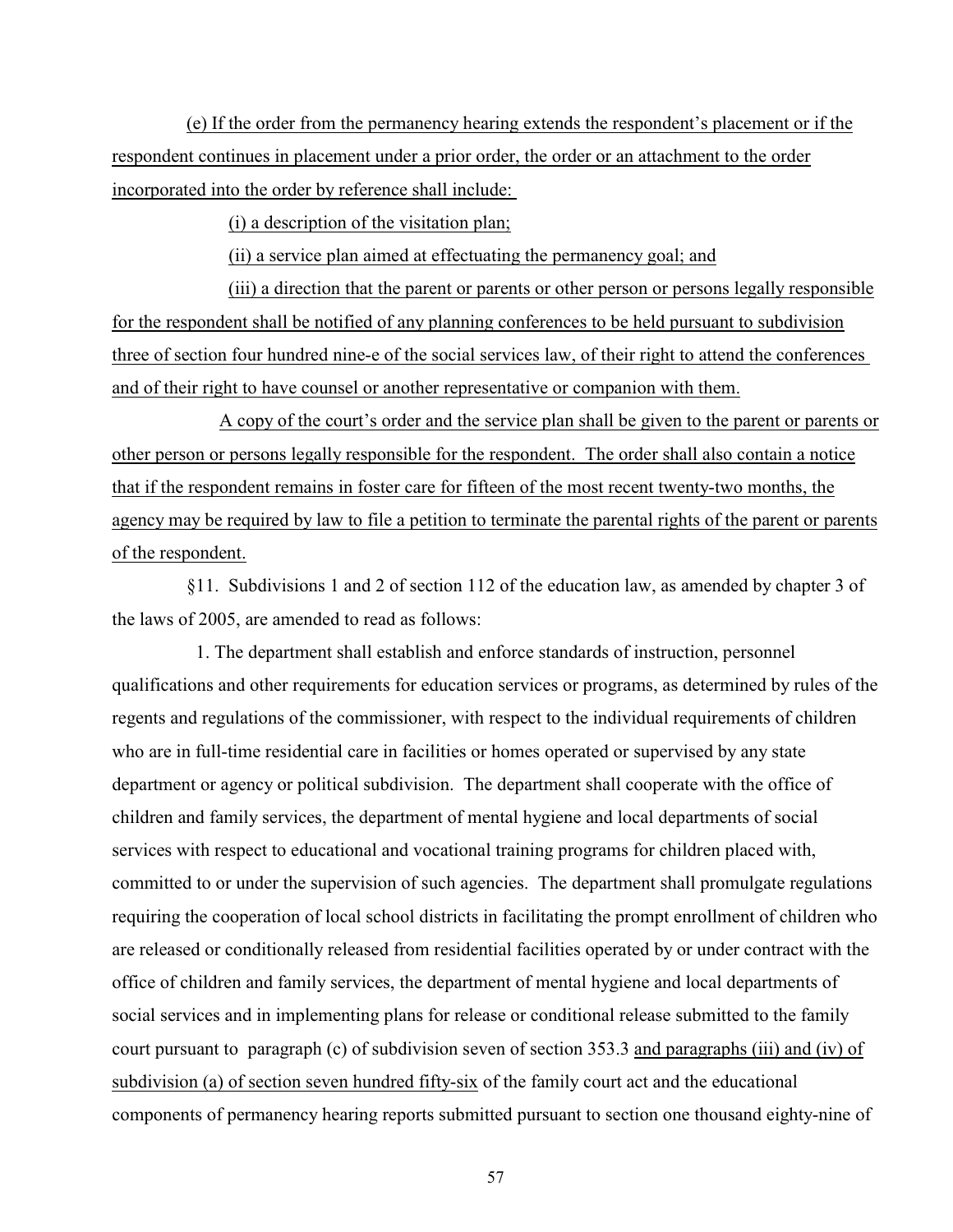the family court act. Such regulations regarding the educational components of permanency hearing reports submitted pursuant to section one thousand eighty-nine of the family court act shall be developed in conjunction with the office of children and family services. Such regulations shall facilitate the retention of children placed or remanded into foster care in their original schools and, if that is not feasible or determined to be in the child's best interests, the immediate enrollment of the children in school and transfer of necessary records. Nothing herein contained shall be deemed to apply to responsibility for the provision or payment of care, maintenance or other services subject to the provisions of the executive law, mental hygiene law, social services law or any other law.

2. The commissioner shall prepare a report and submit it to the governor, the speaker of the assembly and the temporary president of the senate by December thirty-first, nineteen hundred ninety-six and on December thirty-first of each successive year. Such report shall contain, for each facility operated by or under contract with the office of children and family services that provides educational programs, an assessment of each facility's compliance with the rules of the board of regents, the regulations of the commissioner, and this chapter. Such report shall include, but not be limited to: the number of youth receiving services under article eighty-nine of this chapter; the office's activities undertaken as required by subdivisions one, two, four and eight of section forty-four hundred three of this chapter; the number of youth receiving bilingual education services; the number of youth eligible to receive limited English proficient services; interviews with facility residents conducted during site visits; library services; the ratio of teachers to students; the curriculum; the length of stay of each youth and the number of hours of instruction provided; instructional technology utilized; the educational services provided following the release and conditional release of the youth, including, but not limited to, the implementation of requirements for the prompt enrollment of such youth in school contained in plans for release and conditional release submitted to the family court pursuant to paragraph (c) of subdivision seven of section 353.3 and paragraphs (iii) and (iv) of subdivision (a) of section seven hundred fifty-six of the family court act and in the education components of permanency hearing reports submitted pursuant to section one thousand eighty-nine of the family court act and the compliance by local school districts with the regulations promulgated pursuant to subdivision one of this section; and any recommendations to ensure compliance with the rules of regents, regulations of the commissioner, and this chapter.

§12. The opening paragraph of subdivision 1 of section 409-e of the social services law, as amended by chapter 3 of the laws of 2005, is amended to read as follows: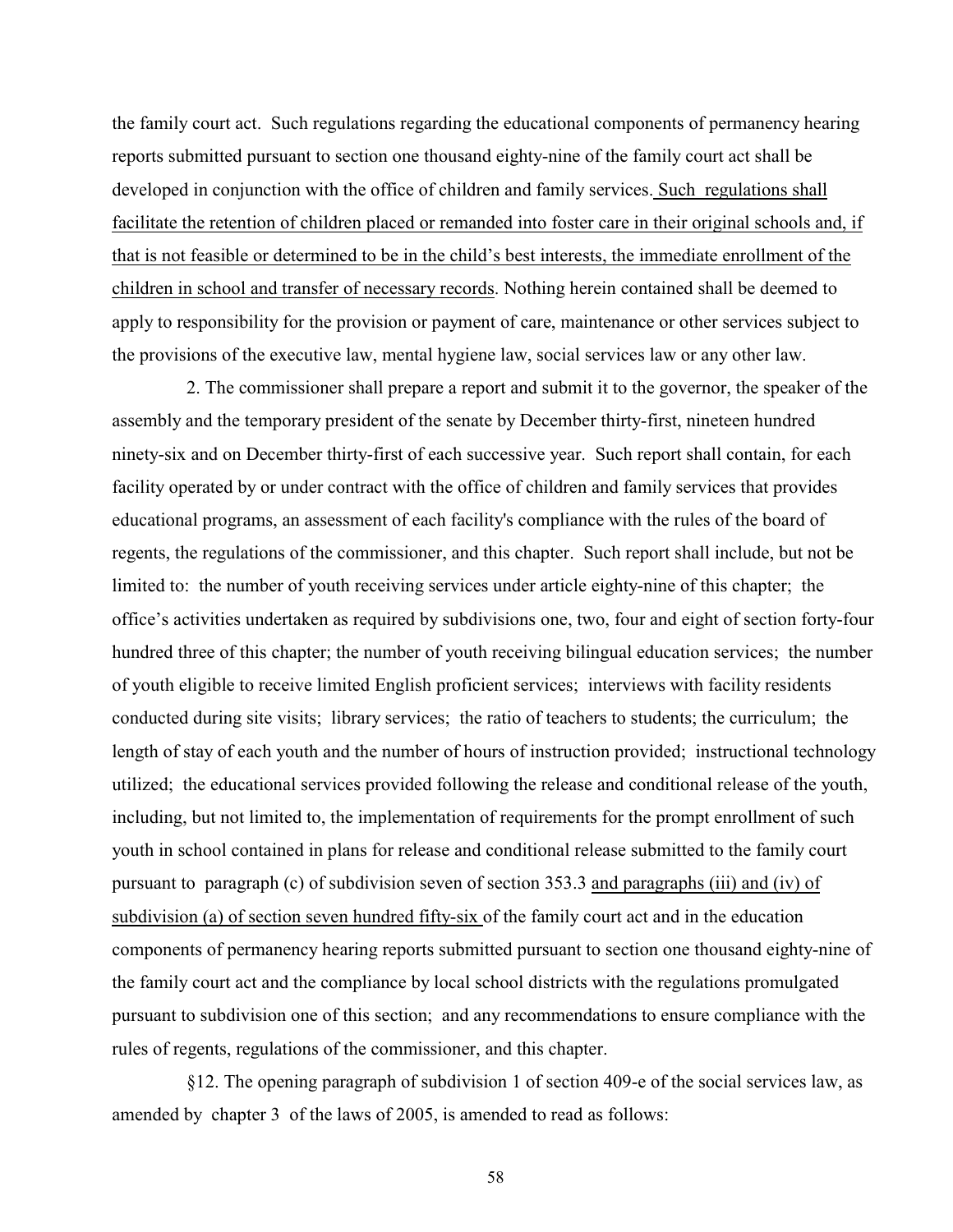1. With respect to each child who is identified by a local social services district as being considered for placement in foster care as defined in section one thousand eighty-seven of the family court act by a social services district, such district, within thirty days from the date of such identification, shall perform an assessment of the child and his or her family circumstances. Where a child has been removed from his or her home into foster care as defined in section one thousand eighty-seven of the family court act, detention or placement pursuant to article seven of the family court act or nonsecure or limited secure placement pursuant to article three of the family court act, within thirty days of such removal, detention or placement, the local social services district shall perform an assessment of the child and his or her family circumstances, or update any assessment performed when the child was considered for placement. Any assessment shall be in accordance with such uniform procedures and criteria as the office of children and family services shall by regulation prescribe. Such assessment shall include the following:

 §13. This act shall take effect on the ninetieth day after it shall have become a law and shall apply to petitions pending on or after such date.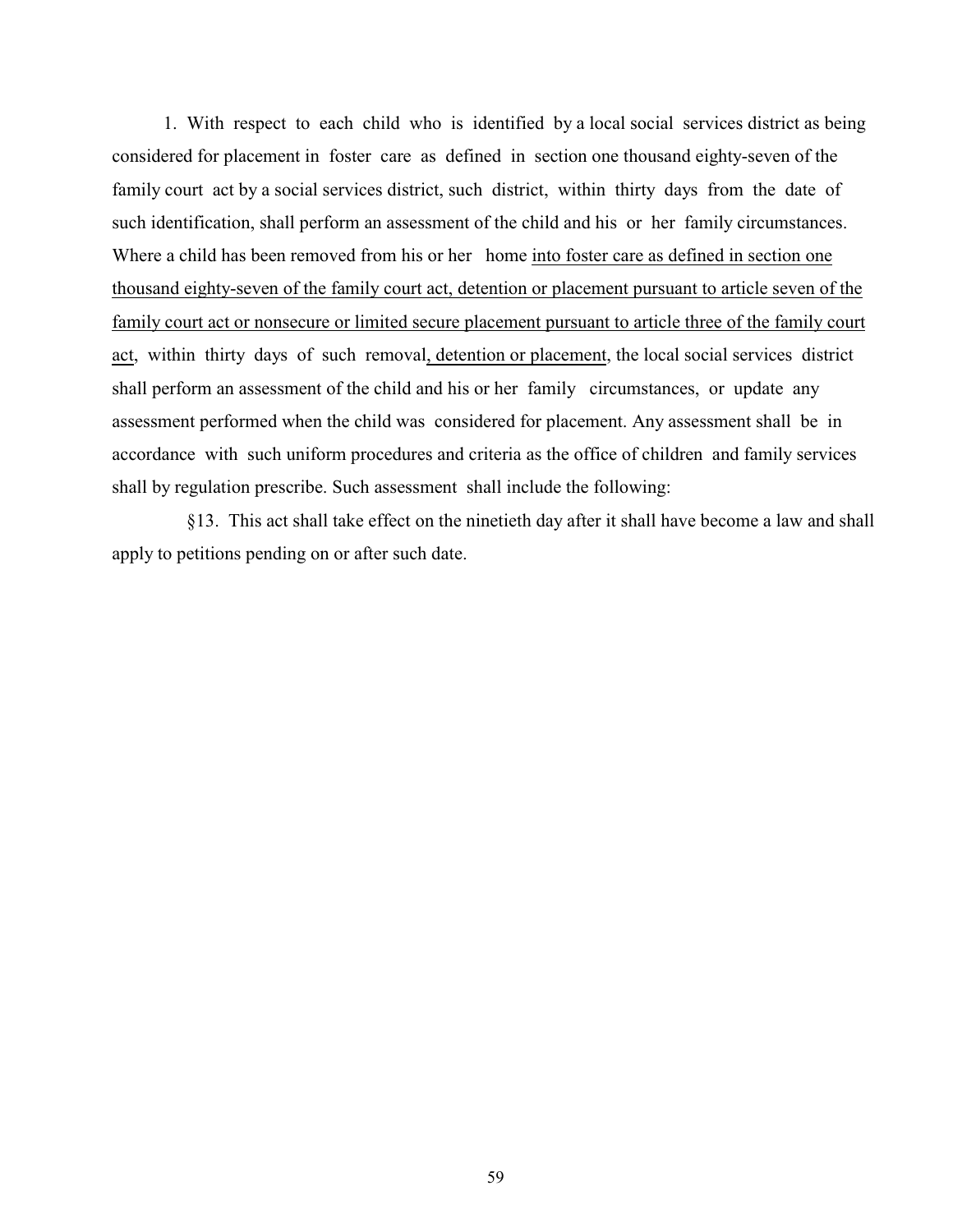8. Combined parental income amount utilized to calculate child support (F.C.A. §413(1)( c)(2); D.R.L. §240(1-b)( c)(2)); S.S.L. §111-i)

The *Child Support Standards Act* ("*CSSA*"), which became law on September 15, 1989, specified that the *CSSA* percentages (17% of combined parental income for families with one child, 25% of combined income for families with two children, 29% for three children, 31% for four children and not less than 35% of income for five or more children) be applied to the first \$80,000 of combined parental income. In cases involving combined parental incomes in excess of that threshold, the Supreme or Family Court is required to consider the ten factors enumerated in Family Court Act §§413(1)(f) and Domestic Relations Law §240(1-b)(f) and determine whether application of the *CSSA* percentages to income in excess of that threshold would be "unjust or inappropriate." If so, the Court must issue a written child support order for a just and appropriate amount, articulate which factors were considered, calculate the *pro rata* share of each party's basic child support obligation (the amount using the statutory percentages) and enumerate the reasons that the Court did not order the basic child support obligation. *See* F.C.A. §413(1)(g); D.R.L. §240(1-b)(g). Now over 18 years old, the \$80,000 level (often referred to as a "cap") no longer represents a meaningful benchmark denoting higher-income families, who may warrant exceptions to application of the statutory child support percentages. Instead, with significant increases in both incomes and the cost of living, it covers a much broader spectrum of the families before the Courts and is more the rule than the exception. The Family Court Advisory and Rules Committee thus proposes that this benchmark amount be raised to \$130,000 and that it be re-calculated every two years to reflect changes in the Consumer Price Index.

Since the cost of living – and, in particular, the cost of raising children – has risen at least 50% since enactment of the original statute, setting the combined parental income maximum at \$130,000 would be appropriate. <sup>23</sup> The Appellate Division, Second Department, in Clerkin *v*. Clerkin, 304 A.D.2d 784 (2d Dept., 2003), summarized the problem well:

[T]he statutory limit on basic child support does not reflect current economic reality. The current basic child support cap was adopted by the Legislature in 1989. Since that time, the consumer price index, which represents the average monthly change in the prices paid by urban consumers for a representative basket of goods and services, has increased significantly. In 1989, the consumer index for the New York metropolitan area, including Westchester County, was \$130.60; it is now \$196.90, an increase of 51%. At the same time, family income has increased by 31%.

In short, when Clerkin was decided five years ago, a one dollar expense in 1989 dollars would cost over \$1.50. As of the end of 2006, a one dollar expense in 1989 dollars would cost over \$1.63. Continuing to utilize a figure set in 1989 as a basis for calculating child support thus significantly shortchanges children and their families.

Equally as important as raising the combined parental income benchmark figure,

 $^{23}$  At the other end of the income spectrum, the "self-support reserve" has risen 64% since 1989 and is recalculated annually by statute. Indeed, if the exact percentage that the "self-support reserve" has risen since 1989 were applied to the "combined parental income maximum," the latter figure would be almost identical to the Committee's proposal, that is, \$131,200. The "self-support reserve," which must be published by the New York State Office of Temporary and Disability Assistance and fluctuates annually, is equal to 135% of the poverty income guidelines amount for a single person as reported by the United States Department of Health and Human Services. *See* F.C.A. §413(1)(b)(6), D.R.L. §240(1-b)(b)(6); S.S.L. §111-i(2)(a).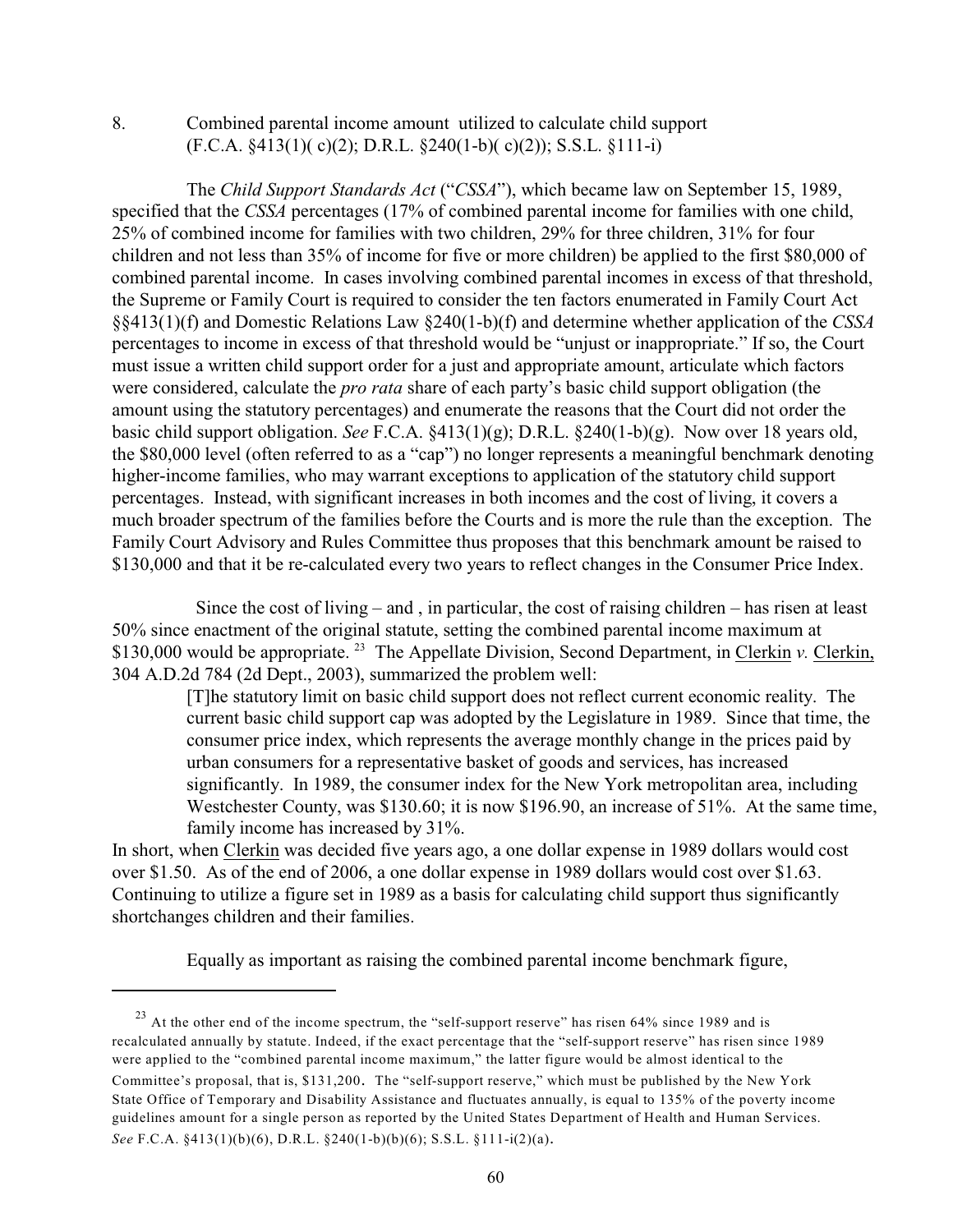establishing an objective and non-burdensome means of recalculating this amount periodically to reflect fluctuations in the economy is critical to ensuring that this figure continues to bear a meaningful relationship to the support needs of children. While setting the threshold at \$130, 000 upon enactment, the measure provides that starting January 1, 2010 and every two years thereafter, the New York State Office of Temporary and Disability Assistance (NYS OTDA) would be required to revise the combined parental income amount by the net percentage change, if any, during the two-year period, in the sum of the annual average changes in the consumer price index for all urban consumers (CPI-U), as published by the Bureau of Labor Statistics of the United States Department of Labor. This combined parental income benchmark would be made public by the NYS OTDA every two years pursuant to section 111-i of the Social Services Law, the same provision that now requires NYS OTDA to revise and publish the "self-support reserve" annually. This new requirement would create no new burden for the agency, since the NYS OTDA already checks the net percentage change in the Consumer Price Index every two years in order to apply "cost of living adjustments" to child support orders; COLA's are applied where the sum of the annual average changes in the CPI is ten percent or greater. *See* F.C.A. §413-a(2)(a); D.R.L. §240-c(2)(a); S.S.L. §111-n(2)( c).

These changes are essential to ensuring that the *Child Support Standards Act* is applied uniformly across the State in fulfillment of its statutory purpose to establish "a method for determining an adequate level of support in actions involving children." [Governor's Program Bill Memo, Laws of 1989, ch. 567, p. 1]. The changes are also critically important to ensuring a smooth, expeditious judicial child support process. Upon enactment, the requirements for support magistrates (then called "hearing examiners") to enumerate factors, calculate the basic support obligation and explain their findings in writing regarding any variances from the basic support obligation with respect to all cases falling above the \$80,000 combined parental income level applied to a minority of cases. With rising incomes and inflation, the support magistrates are now required to invoke this process in what is, in some counties, a substantial portion of their caseloads – requirements that have the inevitable effect of producing disparate child support orders and slowing down the adjudication process.

The *Child Support Standards Act* has more than fulfilled its expectations over the years. Child support awards have consistently risen and have helped to lift custodial parents and children out of poverty. The awards are much more predictable and consistent from jurisdiction to jurisdiction, from Court to Court. Moreover, the Legislature has enacted legislation that has clarified, refined and enhanced the provisions of the statute and the appellate courts have developed a substantial body of case law interpreting the *CSSA*. However, the one area of *CSSA* that has remained unchanged since its passage in 1989 and that remains troublesome in its interpretation is the \$80,000.00 'cap' on the mandatory application of the support percentages.

Despite the caveat in the Governor's Program Bill Memo, *supra*, that "the \$80,000.00 figure is not intended to artificially limit child support," early applications of *CSSA* indeed treated the figure as a limit or ceiling, above which no support was ordered. In fact, it was not until the Court of Appeals decided Cassano *v*. Cassano, 85 N.Y.2d 649 (1995), that the courts received specific guidance regarding application of the *CSSA* in the large number of cases in which combined parental income exceeds \$80,000.00. Raising the benchmark level to \$130, 000 and establishing a regular vehicle to adjust the figure appropriately would compel presumptive application of the *Child Support Standards Act* percentages to a far larger spectrum of cases and would thus greatly enhance the consistency of child support awards statewide.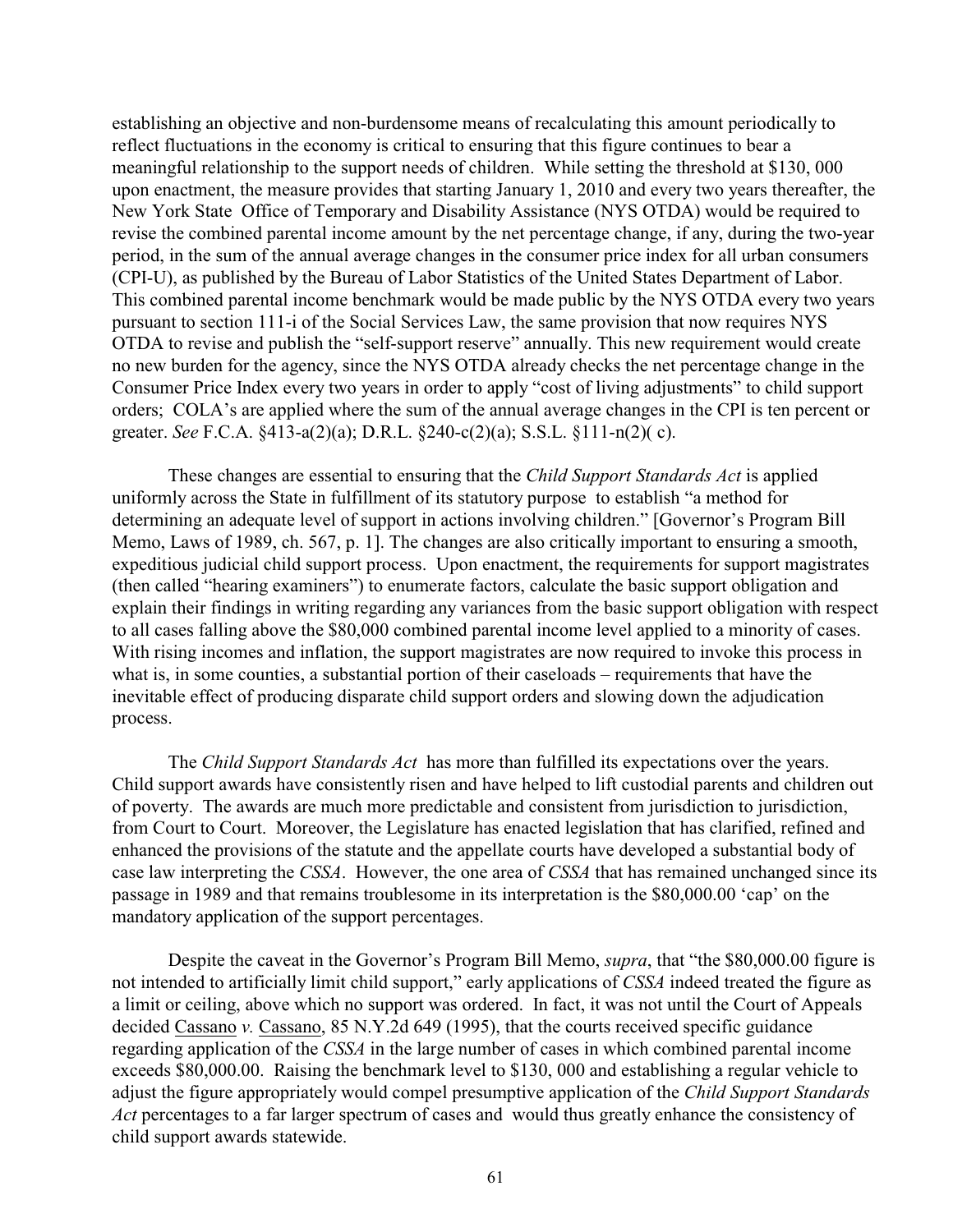The time has come to raise the anachronistic \$80,000 cap and establish an objective and workable vehicle for adjusting the figure to reflect changes in the economy. The Committee's proposal to set the threshold at \$130, 000 and require the New York State Office of Temporary and Disability Assistance to revise it every two years based upon changes, if any, in the Consumer Price Index would fulfill those goals.

## Proposal

AN ACT to amend the family court act, domestic relations law and social services law, in relation to combined parental income in child support proceedings

The People of the State of New York, represented in Senate and Assembly, do enact as follows:

Section 1. Subparagraph (2) of paragraph (c) of subdivision 1 of section 413 of the family court act, as amended by chapter 567 of the laws of 1989, is amended to read as follows:

 (2) The court shall multiply the combined parental income up to [eighty] one hundred thirty thousand dollars by the appropriate child support percentage and such amount shall be prorated in the same proportion as each parent's income is to the combined parental income, provided, however, that beginning January first, two thousand ten and on January first every two years thereafter, the state office of temporary and disability assistance shall review and revise the combined parental income amount by the net percentage change during the two-year period ending the previous December thirtyfirst, if any, in the sum of the annual average changes in the consumer price index for all urban consumers (CPI-U), as published by the Bureau of Labor Statistics of the United States Department of Labor. The office shall publish the revised combined parental income amount in accordance with section 111-i of the social services law.

§2. Subparagraph (2) of paragraph ( c) of subdivision 1-b of section 240 of the domestic relations law, as amended by chapter 567 of the laws of 1989, is amended to read as follows:

(2) The court shall multiply the combined parental income up to [eighty] one hundred thirty thousand dollars by the appropriate child support percentage and such amount shall be prorated in the same proportion as each parent's income is to the combined parental income, provided, however, that beginning January first, two thousand ten and on January first every two years thereafter, the state office of temporary and disability assistance shall review and revise this combined parental income amount by the net percentage change during the two-year period ending the previous December thirtyfirst, if any, in the sum of the annual average changes in the consumer price index for all urban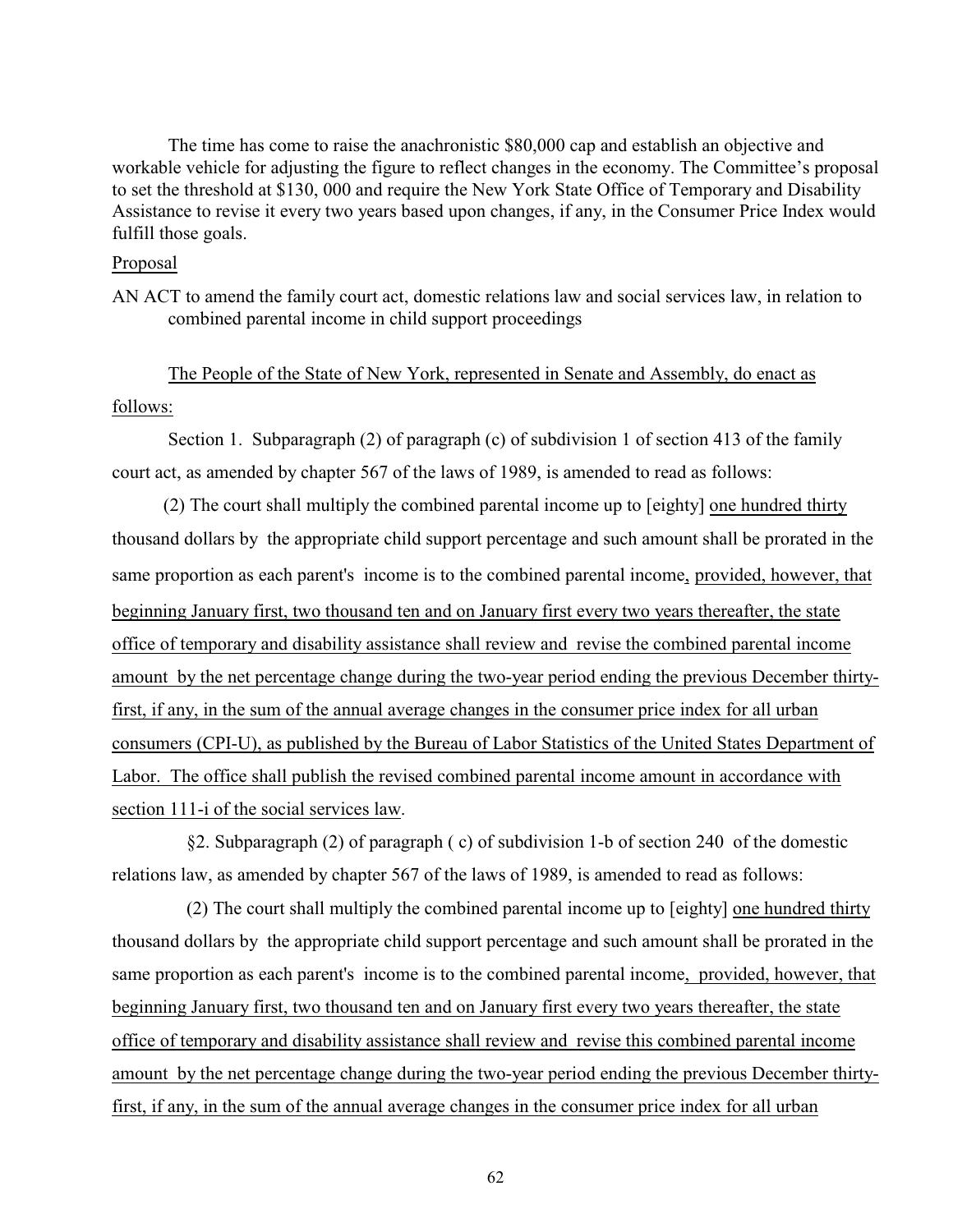consumers (CPI-U), as published by the Bureau of Labor Statistics of the United States Department of Labor. The office shall publish the revised combined parental income amount in accordance with section 111-i of the social services law.

§3. Subdivision 2 of section 111-i of the social services law is amended by adding a new paragraph ( c) to read as follows:

(c) The combined parental income amount to be utilized in calculating orders of child support in accordance with sections  $413(1)(c)(2)$  of the family court act and  $240(1-b)(c)(2)$  of the domestic relations law shall be \$130,000 as of the effective date of this paragraph; and, beginning January first, two thousand ten and every two years thereafter, it shall be revised by the net percentage change, if any, during the previous two-year period in the sum of the annual average changes in the consumer price index for all urban consumers (CPI-U), as published by the Bureau of Labor Statistics of the United States Department of Labor. The office shall publish the revised combined parental income threshold.

§4. This act shall take effect on the ninetieth day after it shall have become a law.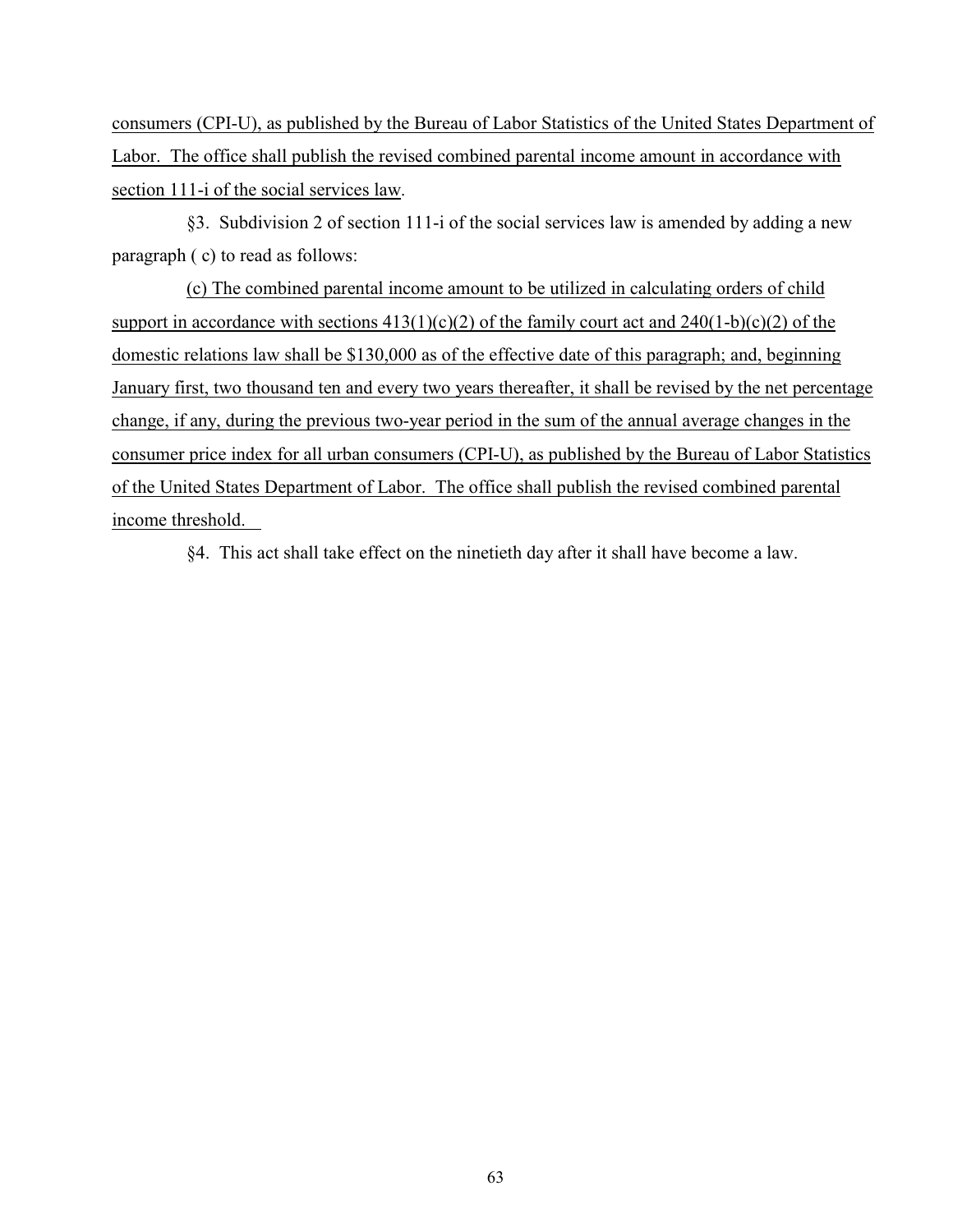9. . Modification of orders of child support in Family Court and matrimonial proceedings (F.C.A. §§451, 461; D.R.L. §236B(9)(b))

Examination of the New York State statutory framework for child support reveals layers of enactments, a patchwork of provisions that do not cohere into an integrated, internally-consistent whole. The standards applicable to modifications of child support orders are examples of contradictory statutory layers that lead to disparate and sometimes unfair results for both parents and, importantly, their children. The Family Court Advisory and Rules Committee is proposing a measure to lessen the disparity and make more uniform the provisions regarding modifications of orders of child support in the Family Court Act and Domestic Relations Law.

The *Child Support Standards Act (CSSA)*, enacted in 1989, was designed to ensure that the children of New York are adequately supported and share fairly in the earnings and resources of their parents. The *CSSA* contains a formula-driven mechanism to accomplish this purpose, at least at the time of the initial child support determination. In the early 1990's, pursuant to federal mandate, a "review and adjustment" procedure was added that required periodic adjustment of child support orders in cases involving families on public assistance or upon the request of custodial parents who had applied for child support collection and enforcement and/or paternity establishment services pursuant to section 111-g of the Social Services Law. Before the "review and adjustment" provisions were fully implemented, the federal *Personal Responsibility and Work Opportunity Reconciliation Act of 1996* was enacted, which, *inter alia*, gave states the option of replacing the "review and adjustment" provisions with an automatic "cost of living adjustment" ("COLA"). *See* 42 U.S.C. §666(a)(10)(A) [Public Law 104-193] . With the passage of its welfare reform legislation in 1997, New York State availed itself of this option, again making it applicable to custodial parents on public assistance and others who have requested child support and/or paternity services. *See* Social Services Law §111-n [Laws of 1997, ch. 398]. Orders issued prior to 1989 were made subject to a one-time "review and adjustment," after which all child support orders in public assistance and, upon request, in child support and paternity services cases were made subject to the "cost of living adjustment" every two years. The statute contained a procedure for challenging a COLA, which, when invoked by either party, would result in either issuance of a whole new order of support under the *CSSA* standards or an order declining the adjustment. *See* Family Court Act §413-a(3)(b); Domestic Relations Law §240 c(3)(b); Social Services Law §111-n(5).

These "review and adjustment" and "COLA" provisions, enacted to comply with the requirements of Title IV-D of the federal *Social Security Act* [42 U.S.C.] for New York State's receipt of federal IV-D funding, were superimposed upon a long-standing methodology for the modification of child support obligations, articulated in the Family Court Act and Domestic Relations Law and shaped by case law. A litigant not covered by these provisions is required to demonstrate an "unforeseen change in circumstances" as a prerequisite to a modification of a child support order – in essence, as a prerequisite to gaining access to the *CSSA* provisions if the original order had not been issued within those standards. *See* Matter of Boden *v.* Boden, 42 N.Y.2d 210, 213 (1977). In Matter of Brescia *v.* Fitts, 56 N.Y.2d 132, 139-40 (1982), the Court of Appeals further permitted modification based upon the child's right to adequate support. The recent COLA provisions contain the caveat that "[n]othing herein shall be deemed in any way to limit, restrict, expand or impair the rights of any party to file for a modification of a child support order as is otherwise provided by law." Family Court Act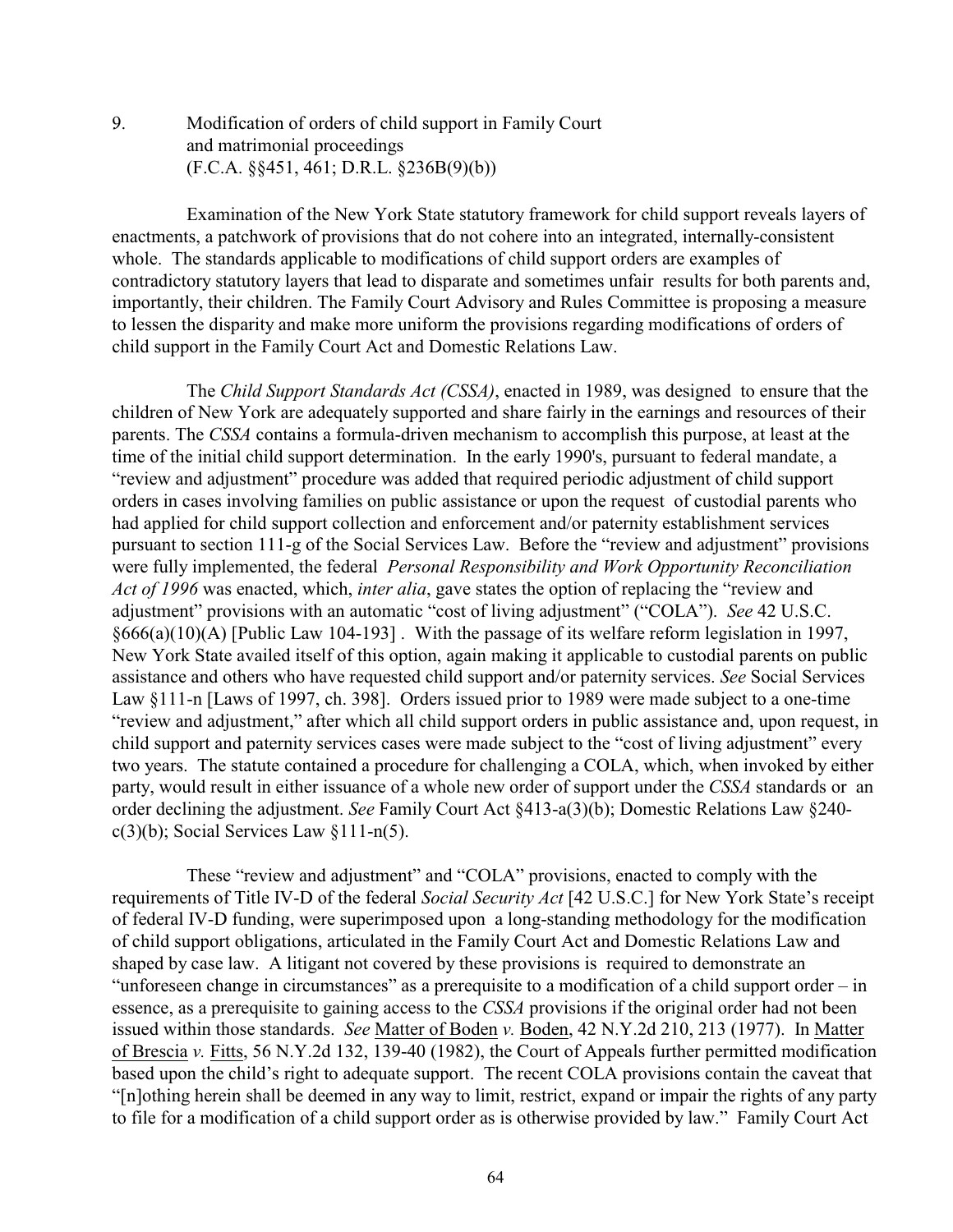§413-a(4); Domestic Relations Law §240-c(4).

However, in reality, the provisions do just that – that is, litigants in public assistance and child support and paternity enforcement services cases may obtain a full review and a new *Child Support Standards Act* order without showing the change in circumstances that is required for all other litigants. As the Court of Appeals held, in Tompkins County Support Collection Unit on behalf of Linda S. Chamberlin *v.* Boyd M. Chamberlin, 99 N.Y.2d 328 (2003), a challenge to a COLA – an objection upon any ground – brings up the whole child support order for review, not simply the COLA itself: "Family Court did not err in entering an order in accordance with the *CSSA* guidelines rather than merely determining whether or not the COLA amount should be applied." *Id*. at 337.

 The Committee proposes to remedy this disparity by giving all litigants in child support matters the opportunity for periodic review of child support orders. All litigants would be accorded standing to apply for a modification without making the showing required by the Boden and Brescia cases by using either of two standards: the passage of three years or a 15% change in the gross income of either party.

 This proposal would thus resolve the disparity between public and private child support cases in a clear and fair fashion. It would continue the COLA provisions for public assistance and child support enforcement cases, but would also provide objective criteria for children and their families in other cases to obtain necessary modifications under the *Child Support Standards Act*. This change would further the goals of broadening the reach of the *CSSA* to provide adequate support for more children and would, at the same time, be entirely consistent with the federal child support mandates applicable to New York State.

## Proposal

AN ACT to amend the family court act and the domestic relations law, in relation to modification of child support orders

# The People of the State of New York, represented in Senate and Assembly, do enact as

# follows:

Section 1. Section 451 of the family court act, as amended by chapter 533 of the laws of 1999, is amended to read as follows:

§451. Continuing jurisdiction. Except as provided in article five-B of this act, the court has continuing jurisdiction over any support proceeding brought under this article until its judgment is completely satisfied and may modify, set aside or vacate any order issued in the course of the proceeding, provided, however, that the modification, set aside or vacatur shall not reduce or annul child support arrears accrued prior to the making of an application pursuant to this section. The court shall not reduce or annul any other arrears unless the defaulting party shows good cause for failure to make application for relief from the judgment or order directing payment prior to the accrual of the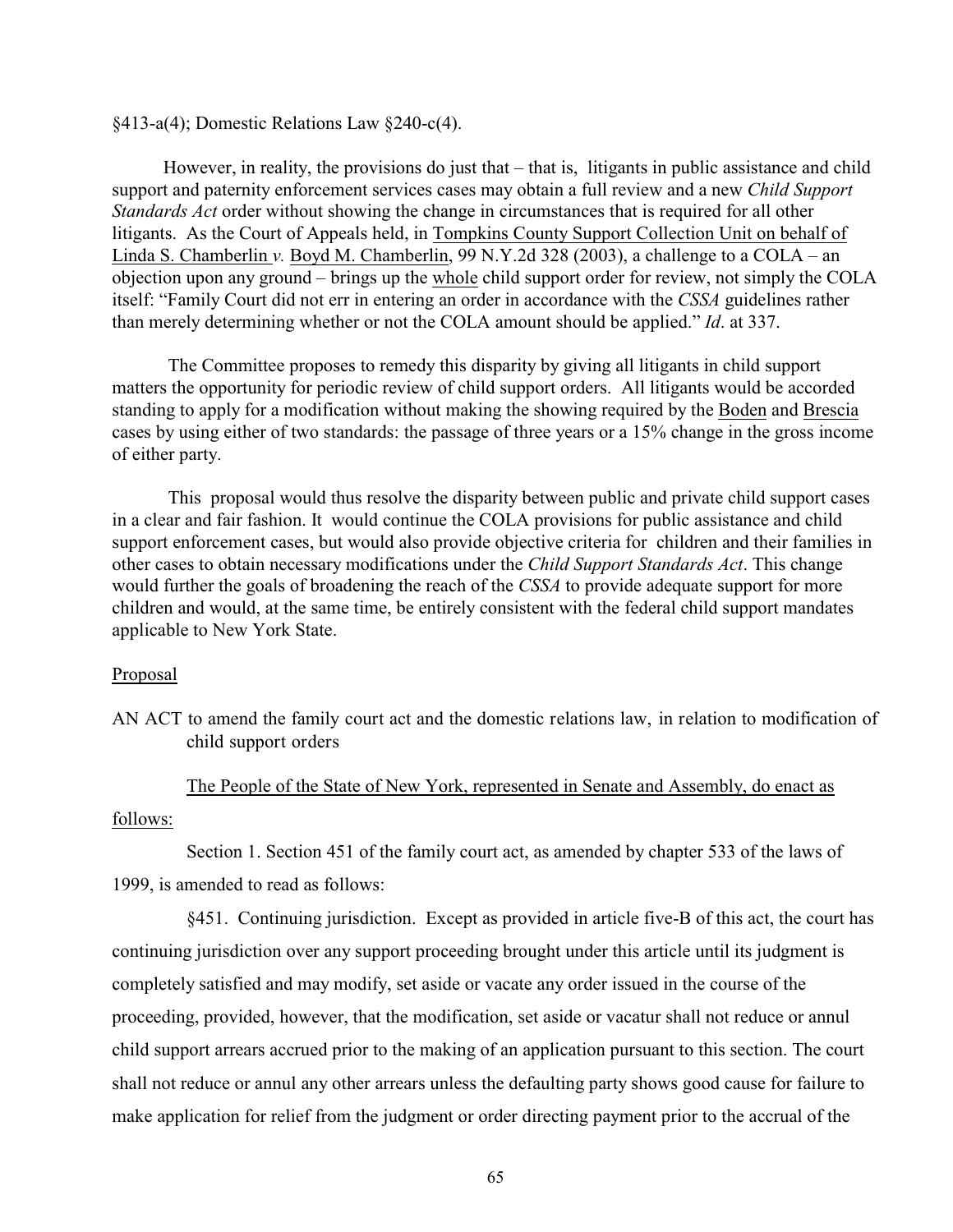arrears, in which case the facts and circumstances constituting such good cause shall be set forth in a written memorandum of decision. A modification may increase support payments [nunc pro tunc as of] retroactively to the date of the initial application for support based on newly discovered evidence. Any retroactive amount of support due shall be paid in one lump sum or periodic sums, as the court directs, taking into account any amount of support which has been paid. Upon an application to modify, set aside or vacate an order of support, no hearing shall be required unless such application shall be supported by affidavit and other evidentiary material sufficient to establish a prima facie case for the relief requested.

An application to modify an order of support and to establish a new order of support in accordance with the child support standards as set forth in section four hundred thirteen of this article may be made either because : (i) the gross income of either party has changed in excess of fifteen percent since the order of support was entered, last modified or adjusted; or (ii) three years or more have elapsed since the order of support was entered, last modified or adjusted.

§2. Paragraph (ii) of subdivision (b) of section 461 of the family court act, as amended by chapter 28 of the laws of 1970, is amended to read as follows:

(ii) entertain an application to modify such order on the ground that [changed circumstances requires such modification] either the gross income of either party has changed in excess of fifteen percent since the order of support was entered, last modified or adjusted or three years or more have elapsed since the order of support was entered, last modified or adjusted in accordance with section four hundred fifty-one of this article, unless the order of the supreme court provides that the supreme court retains exclusive jurisdiction to enforce or modify the order.

§3. Paragraph b of subdivision 9 of part B of section 236 of the domestic relations law, as amended by chapter 354 of the laws of 1993, is amended to read as follows:

b. Upon application by either party, the court may annul or modify any prior order or judgment as to maintenance or child support, upon a showing of the recipient's inability to be self-supporting or a substantial change in circumstance or termination of child support awarded pursuant to section two hundred forty of this article, including financial hardship. Where, after the effective date of this part, a separation agreement remains in force no modification of a prior order or judgment incorporating the terms of said agreement shall be made as to maintenance without a showing of extreme hardship on either party in which event the judgment or order as modified shall supersede the terms of the prior agreement and judgment for such period of time and under such circumstances as the court determines. [Provided] The court may,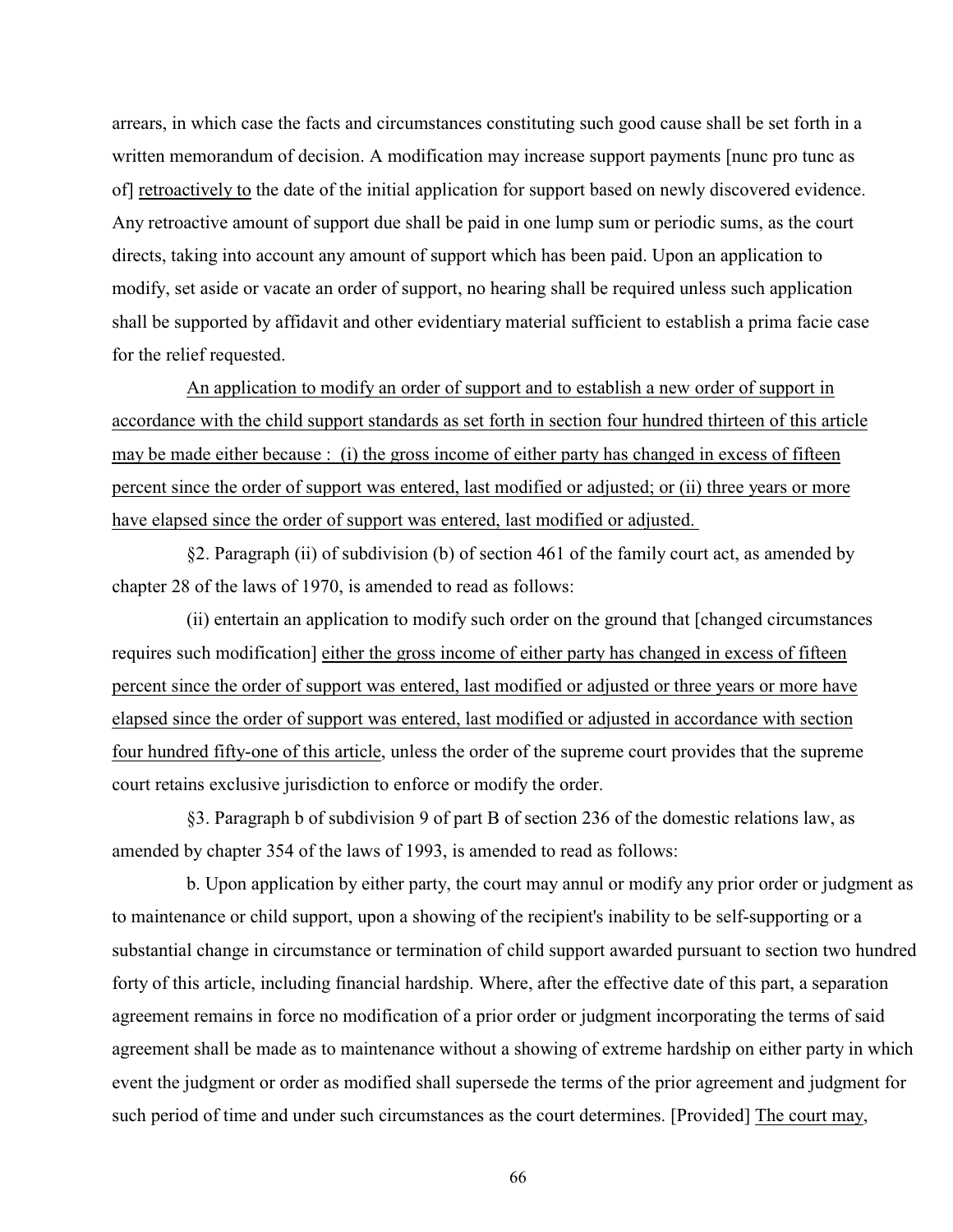however, [that no] annul or modify a prior order of child support where either the gross income of either party has changed in excess of fifteen percent since the order of support was entered, last modified or adjusted or three years or more have elapsed since the order of support was entered, last modified or adjusted, No modification or annulment shall reduce or annul any arrears of child support which have accrued prior to the date of application to annul or modify any prior order or judgment as to child support. The court shall not reduce or annul any arrears of maintenance which have been reduced to final judgment pursuant to section two hundred forty-four of this chapter. No other arrears of maintenance which have accrued prior to the making of such application shall be subject to modification or annulment unless the defaulting party shows good cause for failure to make application for relief from the judgment or order directing such payment prior to the accrual of such arrears and the facts and circumstances constituting good cause are set forth in a written memorandum of decision. [Such] A modification may increase maintenance or child support [nunc pro tunc as of] retroactively to the date of application based on newly discovered evidence. Any retroactive amount of maintenance, or child support due shall, except as provided for herein, be paid in one sum or periodic sums, as the court directs, taking into account any temporary or partial payments which have been made. Any retroactive amount of child support due shall be support arrears/past due support. In addition, such retroactive child support shall be enforceable in any manner provided by law including, but not limited to, an execution for support enforcement pursuant to subdivision (b) of section fifty-two hundred forty-one of the civil practice law and rules. When a child receiving support is a public assistance recipient, or the order of support is being enforced or is to be enforced pursuant to section one hundred eleven-g of the social services law, the court shall establish the amount of retroactive child support and notify the parties that such amount shall be enforced by the support collection unit pursuant to an execution for support enforcement as provided for in subdivision (b) of section fifty-two hundred forty-one of the civil practice law and rules, or in such periodic payments as would have been authorized had such an execution been issued. In such case, the court shall not direct the schedule of repayment of retroactive support. The provisions of this subdivision shall not apply to a separation agreement made prior to the effective date of this part.

§4. This action shall take effect on the ninetieth day after it shall have become law.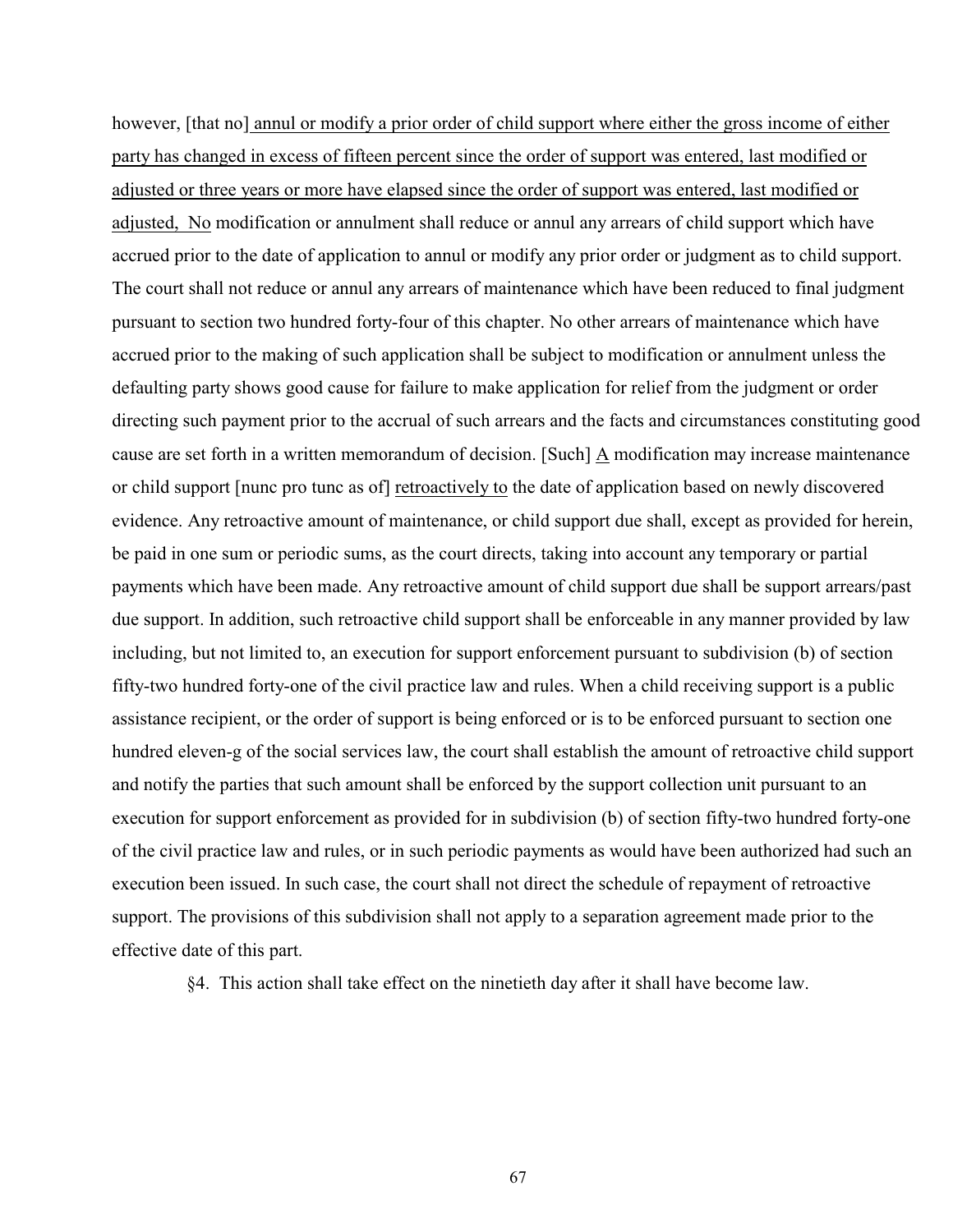10. Agreements and stipulations for child support in Family Court and matrimonial proceedings (F.C.A. §413(1)(h); D.R.L. §240(1-b)(h))

Section 413(1)(h) of the Family Court Act and section 240(1-b)(h) of the Domestic Relations Law provide three important protections for children when their parents enter into agreements and stipulations for the payment and receipt of child support. Validly executed agreements and stipulations entered into by the parties and presented to the Supreme or Family Court for incorporation into orders or judgments must include a statement that the parties were advised of the provisions of the *Child Support Standards Act (CSSA),* as well as a statement that the "basic child support obligation" (application of the *CSSA* percentages to the parties' combined parental income) would "presumptively result in the correct amount of child support to be awarded." Where the agreement or stipulation is at variance with the "basic child support obligation," a statement must also be included of what the presumptive amount would have been and why the deviation from that amount is appropriate. These protections are not waivable by the parties or their attorneys and render agreements not in compliance with these requirements void, not simply voidable. *See* Scheinberg, "Inconsistent Appellate Enforcement of the Recital Requirements in DRL §240(1-b)(h)," 39 *Fam. Law Rev.* #3:3 (NYS Bar Assoc., Summer/Fall, 2007). However, the law is silent regarding the procedures to be followed and the remedies for noncompliance with these mandates, which has led to disparate interpretations in different parts of New York State. The Family Court Advisory and Rules Committee is proposing legislation to supply necessary clarity to this area.

The Committee's measure would amend both Family Court Act §413(1)(h) and Domestic Relations Law §240(1-b)(h) to provide that if an agreement or stipulation fails to comply with any of the three provisions, it must be deemed void as of the earlier of the date that one of the parties alleged the noncompliance in a pleading or motion or the date the Court made a finding of noncompliance. This approach is consistent with that of the Appellate Division, Third Department, which, in Clark *v.* Liska, 263 A.D.2d 640, 692 N.Y.S.2d 825 (3d Dept., 1999), treated a motion to vacate a stipulation on the ground of noncompliance with these requirements as a prospective modification of the parties' obligations. Noting that retroactive vacatur of the agreement would negatively affect the accumulated child support arrears owed by defendant, the cancellation of which is generally prohibited, $24$  the Court affirmed the modification date as the date of the application. *See also* Luisa *v.* Luisa, 6 A.D.3d 398 (2d Dept., 2004). *Cf.,* Jefferson *v.* Jefferson, 21 A.D.3d 879, 800N.Y.S.2d 612 (2d Dept., 2005)(noncompliance with *CSSA* rendered agreement invalid and unenforceable; matter remitted for new determination of child support retroactive to the original date of the agreement).

Further, the Committee's proposal requires that upon a finding of noncompliance, the Court must hold a hearing to determine an appropriate amount of child support as of the earlier of the date the noncompliance had been asserted in a pleading or a motion or the date of the Court's finding of noncompliance. Concomitantly, the measure provides that the noncompliance with the *CSSA* may not be asserted as a defense to non-payment of child support in violation of an agreement or stipulation for a period prior to the assertion of noncompliance in a motion or pleading or judicial determination of noncompliance, whichever was earlier.

<sup>&</sup>lt;sup>24</sup> See, e.g., Matter of Dox *v.* Tynon, 90 N.Y. 2d 166, 659 N.Y.S.2d 231 (1997).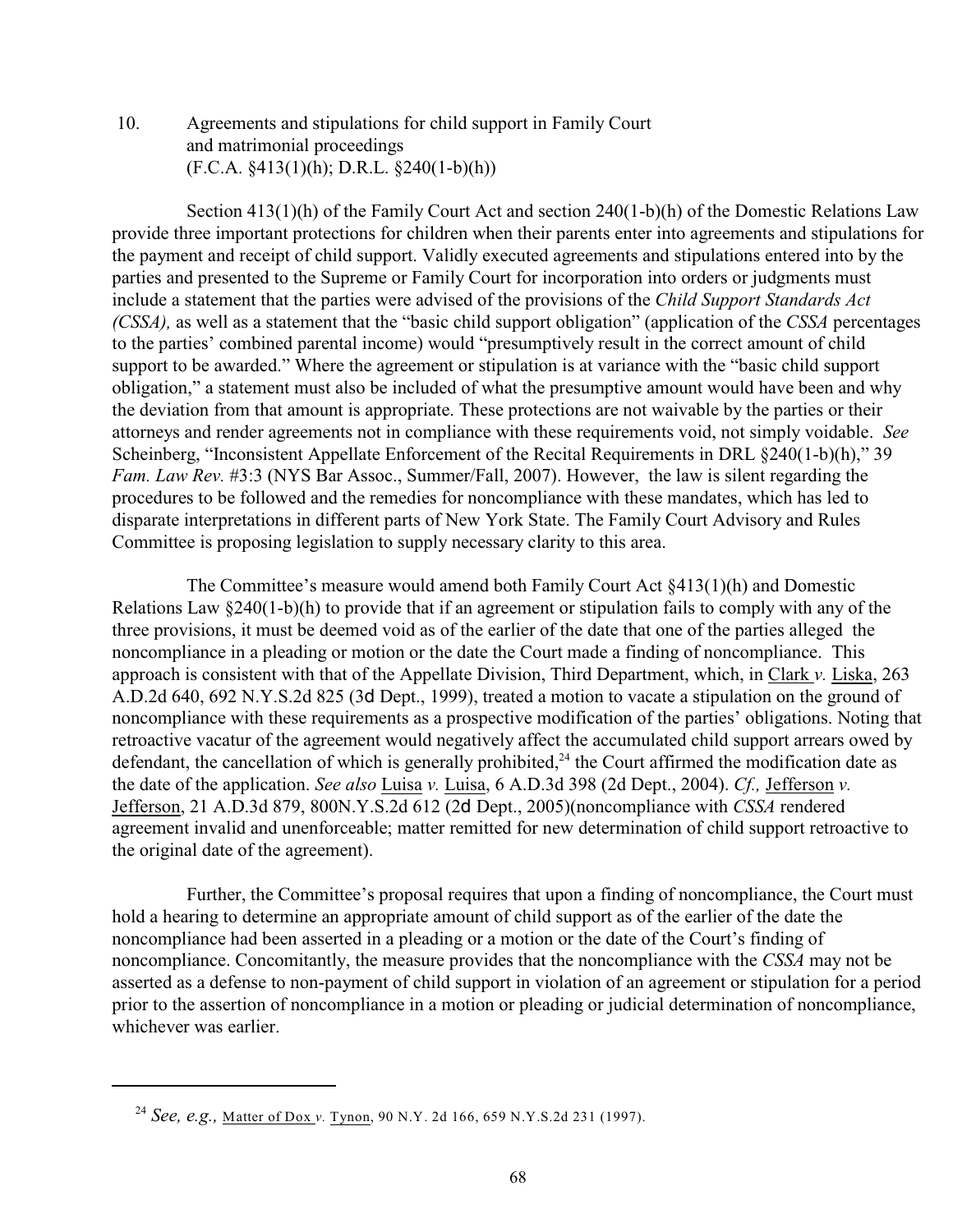Finally, the proposal would remedy the gap noted by the Appellate Division, Second Department in Matter of Savini v. Burgaleta, 34 A.D.3d 686 (2d Dept., 2006), that is, that, unless precluded by the Supreme Court, the Family Court should be considered a court of competent jurisdiction that would have subject matter jurisdiction to review, determine and, where necessary, vacate or modify, not simply enforce, child support in cases in which a divorce judgment did not conform to the *Child Support Standards Act*. *See* Schub, "Outside Counsel: Family Court: Challenging Illegal Child Support Facts?," *N.Y. Law Journal*, Apr. 2, 2007, p.4, col. 4; Scheinberg, *supra*, at 5-6.

In light of the ambiguity surrounding the law in this area and, in particular, the varying approaches taken by the courts regarding the treatment of agreements and stipulations deemed not to comply with the *Child Support Standards Act*, the Committee's proposal will provide needed clarification. In so doing, it will spur greater compliance with the *CSSA*, thus fulfilling the legislative intent of providing appropriate support for children.

# Proposal:

AN ACT to amend the family court act and domestic relations law, in relation to agreements and stipulations of child support

The People of the State of New York, represented in Senate and Assembly, do enact as follows:

Section 1. Paragraph (h) of subdivision 1 of section 413 of the family court act, as added by chapter 41 of the laws of 1992, is amended to read as follows:

(h) (1) A validly executed agreement or stipulation voluntarily entered into between the parties after the effective date of this subdivision presented to the court for incorporation in an order or judgment shall include the following:

(i) a provision stating that the parties have been advised of the provisions of this subdivision, and (ii) a provision stating that the basic child support obligation provided for therein would presumptively result in the correct amount of child support to be awarded.

(2) In the event that such agreement or stipulation deviates from the basic child support obligation, the agreement or stipulation must specify the amount that such basic child support obligation would have been and the reason or reasons that such agreement or stipulation does not provide for payment of that amount.

(3) Such provision may not be waived by either party or counsel.

(4) Nothing contained in this subdivision shall be construed to alter the rights of the parties to voluntarily enter into validly executed agreements or stipulations which deviate from the basic child support obligation provided such agreements or stipulations comply with the provisions of this paragraph. The court shall, however, retain discretion with respect to child support pursuant to this section.

(5) Any court order or judgment incorporating a validly executed agreement or stipulation which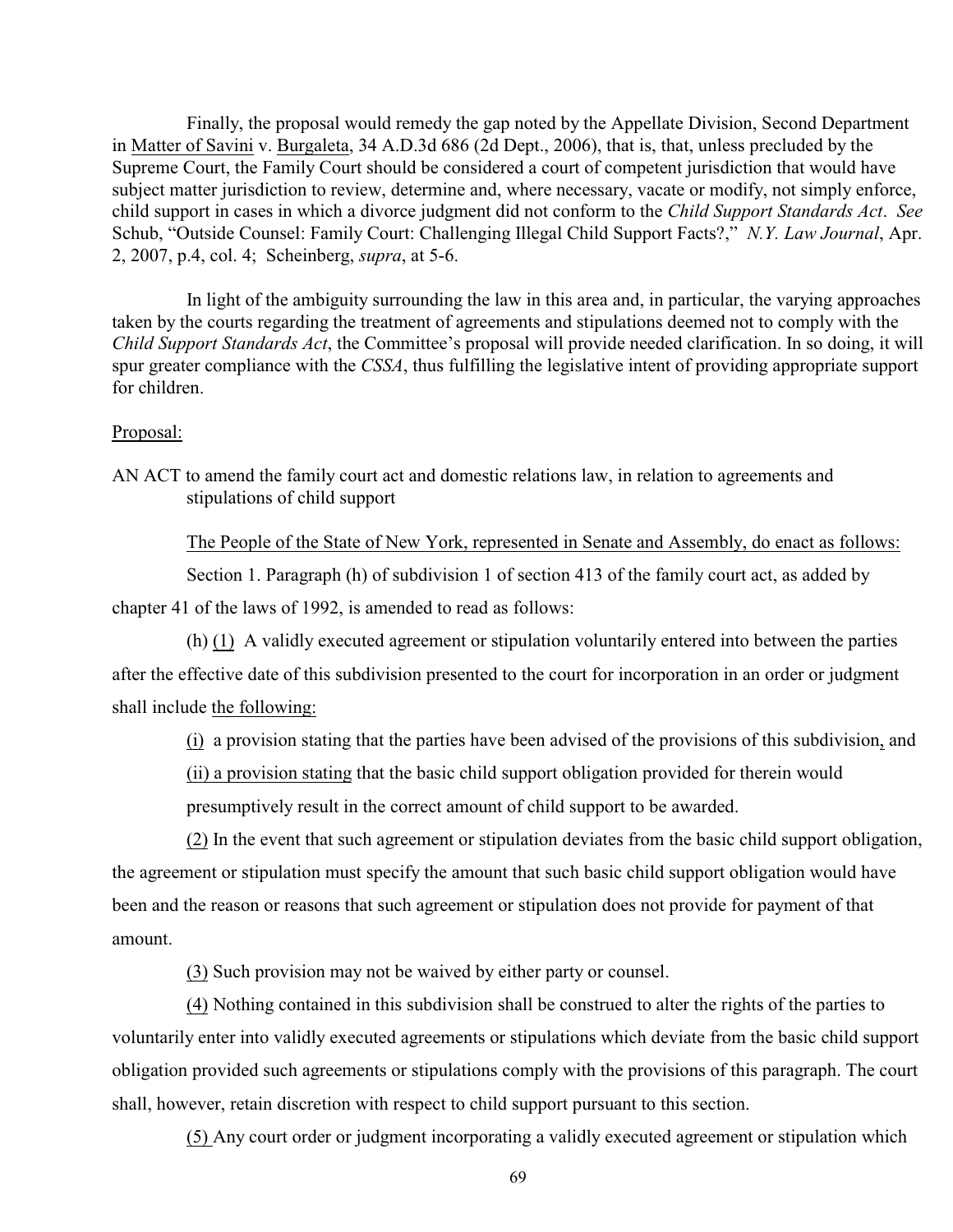deviates from the basic child support obligation shall set forth the court's reasons for such deviation.

(6) An agreement, stipulation or court order which a court finds fails to comply with any of the provisions of this paragraph shall be deemed void as of the date that any of the parties raises the failure to comply in a pleading or motion or a court of competent jurisdiction makes a finding of the failure to comply, whichever is earlier.

(7) If a court of competent jurisdiction finds that an agreement, stipulation or court order fails to comply with any of the provisions of this paragraph, the court shall hold a hearing and determine the child support obligations of the parties pursuant to this section de novo from the date that any of the parties raises the failure to comply in a pleading or motion or a court of competent jurisdiction makes a finding of the failure to comply, whichever is earlier. For the purposes of this section, a court of competent jurisdiction shall be either the Family Court or the Supreme Court, notwithstanding the court in which the agreement, stipulation or order was initiated, unless the Supreme Court has retained exclusive jurisdiction to enforce or modify the agreement, stipulation or order.

(8) The provisions of this paragraph shall not constitute a defense to non-payment of a child support obligation prior to the date that any of the parties raises the failure to comply in a pleading or motion or a court of competent jurisdiction makes a finding of the failure to comply, whichever is earlier.

§2. Paragraph (h) of subdivision 1-b of section 240 of the domestic relations law, as added by chapter 41 of the laws of 1992, is amended to read as follows:

(h) (1) A validly executed agreement or stipulation voluntarily entered into between the parties after the effective date of this subdivision presented to the court for incorporation in an order or judgment shall include the following:

(i) a provision stating that the parties have been advised of the provisions of this subdivision, and

(ii) a provision stating that the basic child support obligation provided for therein would presumptively result in the correct amount of child support to be awarded.

(2) In the event that such agreement or stipulation deviates from the basic child support obligation, the agreement or stipulation must specify the amount that such basic child support obligation would have been and the reason or reasons that such agreement or stipulation does not provide for payment of that amount.

(3) Such provision may not be waived by either party or counsel.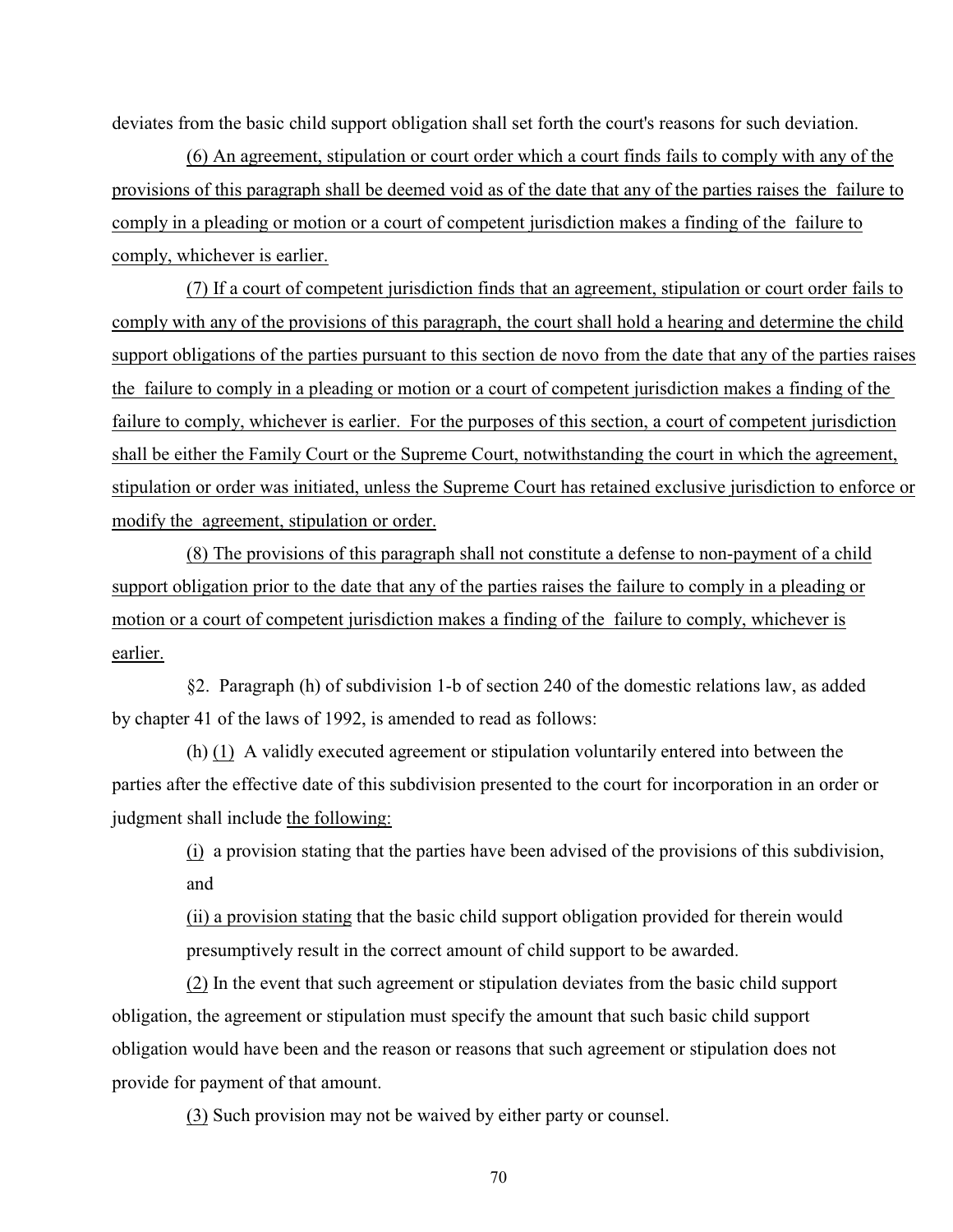(4) Nothing contained in this subdivision shall be construed to alter the rights of the parties to voluntarily enter into validly executed agreements or stipulations which deviate from the basic child support obligation provided such agreements or stipulations comply with the provisions of this paragraph. The court shall, however, retain discretion with respect to child support pursuant to this section.

(5) Any court order or judgment incorporating a validly executed agreement or stipulation which deviates from the basic child support obligation shall set forth the court's reasons for such deviation.

(6) An agreement, stipulation or court order which fails to comply with any of the provisions of this paragraph shall be deemed void as of the date that any of the parties raises the failure to comply in a pleading or motion or a court of competent jurisdiction makes a finding of the failure to comply, whichever is earlier.

(7) If a court of competent jurisdiction finds that an agreement, stipulation or court order fails to comply with any of the provisions of this paragraph, the court shall hold a hearing and determine the child support obligations of the parties pursuant to this section de novo from the date that any of the parties raises the failure to comply in a pleading or motion or a court of competent jurisdiction makes a finding of the failure to comply, whichever is earlier. For the purposes of this section, a court of competent jurisdiction shall be either the Family Court or the Supreme Court, notwithstanding the court in which the agreement, stipulation or order was initiated, unless the Supreme Court has retained exclusive jurisdiction to enforce or modify the agreement, stipulation or order.

(8) The provisions of this paragraph shall not constitute a defense to non-payment of a child support obligation for any period prior to the date that any of the parties raises the failure to comply in a pleading or motion or a court of competent jurisdiction makes a finding of the failure to comply, whichever is earlier.

§3. This act shall take effect on the ninetieth day after it shall become a law and shall apply to agreements and stipulations entered into on or after that date.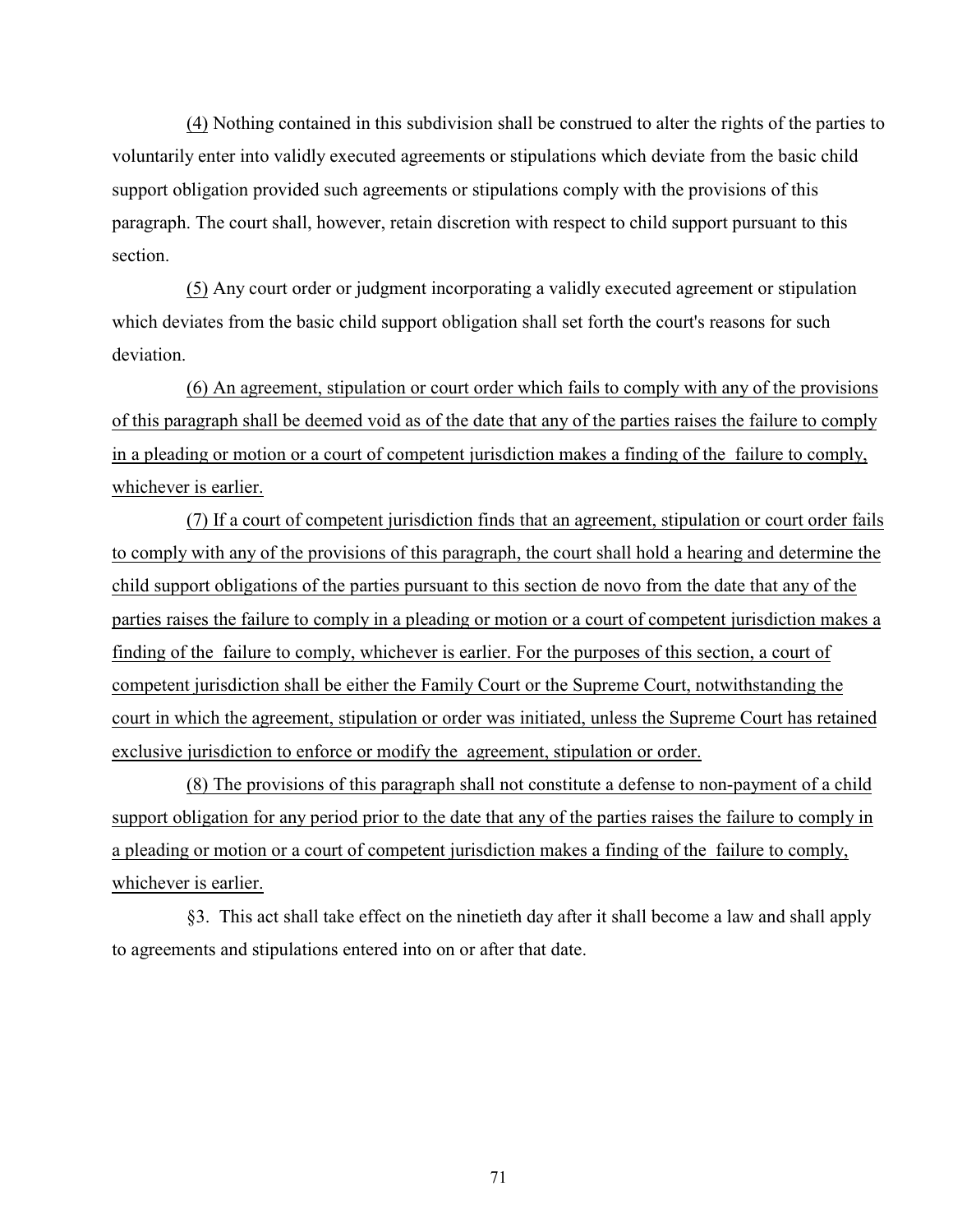## **II. Previously Endorsed Measures**

1. Putative fathers entitled consent to adoptions and to notice of adoption, surrender and termination of parental proceedings (D.R.L. §§111, 111-a; S.S.L. §384-c)

 In 1979, the United States Supreme Court, in Caban *v.* Mohammed, 441 US 388 (1979), held a statute unconstitutional that failed to afford a birth father the right to consent to his child's adoption, where he had lived with the mother, admitted paternity and had a substantial relationship with, and provided support to, the child. Following Caban, the Legislature enacted new criteria defining those putative or non-marital fathers who are entitled to consent to adoptions ("consent fathers") and those who are entitled simply to notice of termination of parental rights, surrender and adoption proceedings ("notice-only fathers"). Those entitled to notice only may be heard regarding the children's best interests but do not have veto power over their adoptions. Laws of 1980, ch. 575. Notwithstanding the Legislature's goals of providing "reasonable, unambiguous and objective" criteria for notice and consent,  $^{25}$  experience with the 1980 statute has demonstrated that it fulfills none of those intentions. The Family Court Advisory and Rules Committee is, therefore, proposing a measure to expand and objectify both the criteria for non-marital fathers to consent to adoptions and the criteria for those entitled to notice of, but not veto power over, adoptions.

## **1. Consent fathers [Domestic Relations Law §111]:**

The Committee's proposal establishes a new, objective benchmark for determining the applicable criteria for assessing whether a putative father should be accorded the status of a "consent father." Current law establishes different criteria for determining whether a non-marital father is a "consent father," depending upon whether a child was less than or more than six months old when the child was "placed with the adoptive parents." *See* Domestic Relations Law §§111(1)(d), 111(1)(e). The Committee's proposal would substitute the "time of the filing of a petition to terminate parental rights, application to execute a judicial surrender, petition for approval of an extra-judicial surrender or extra-judicial consent to adoption or petition for adoption, whichever is earliest" for the phrases "placed with the adoptive parents" and "placed for adoption."<sup>26</sup>

The phrase "placed with the adoptive parents" has generated decades of confusion over whether it denotes the original placement with the particular adoptive family at a point where their status was not yet "adoptive" or the later point at which the adoptive parents signed an adoptive placement agreement or, alternatively, the hard-to-pinpoint moment at which foster parents were identified by the child care agency as the adoptive resources for the child. Interpretation of the phrase to connote the point at which the adoptive parents signed an adoptive placement agreement has been problematic, since it, in effect, has rendered the six-month distinction inapplicable to the vast majority of foster children, virtually all of whom are over six months old at the point where the agreement has been signed. As the Appellate Division, First Department, recognized in dicta in Matter of Tasha M., 33 A.D.3d 387 ( $1<sup>st</sup>$  Dept., 2006), such an interpretation is not meaningful, since the determination of whether a person is a "consent father" is a "threshold issue" that must generally be determined well in

 $25$  Sponsor's Memorandum, 1980 NYS Leg. Ann. 242-243.

 $\frac{26}{10}$  Inclusion of the filing of the adoption petition as one of the criteria addresses situations, more common in private adoptions, in which a child is freed for adoption within the adoption proceeding, with no prior actions filed.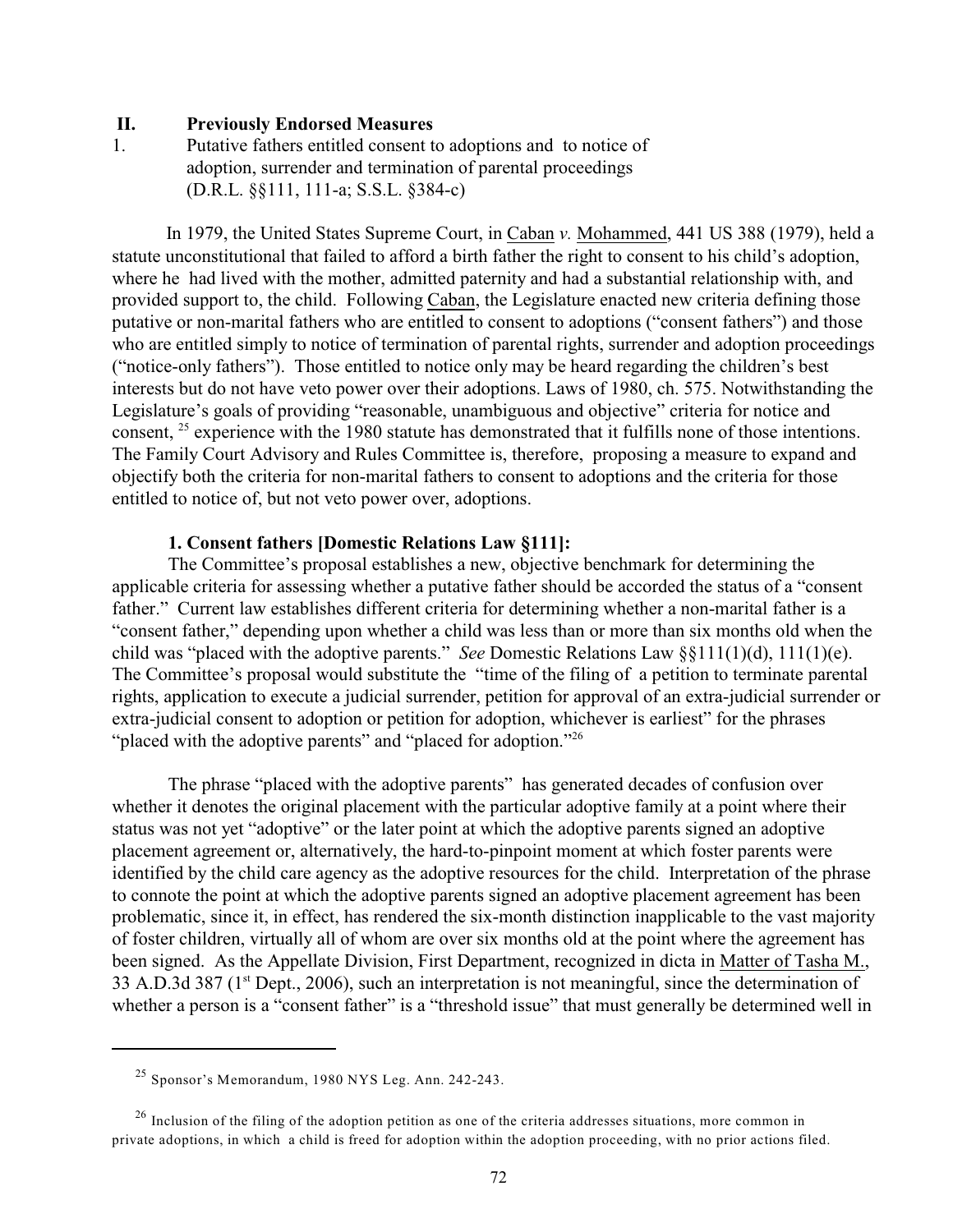advance of the signing of an adoptive placement agreement. In fact, statutes and regulations preclude the signing of the adoptive placement agreement until the child has already been freed for adoption, but the Family or Surrogate's Court is required to make a determination regarding "consent fathers" as a part of a termination of parental rights proceeding.<sup>27</sup> The Committee's proposal would instead articulate a far more readily-identifiable point in time for determining whether to apply the over-sixmonths or under-six-months criteria.

Using the new benchmark, for those children who were over six months old, the Committee's proposal recognizes additional categories of non-marital fathers who should be accorded the right to consent to adoptions of their children.<sup>28</sup> Those criteria would include, *inter alia*, those named on a child's birth certificate or acknowledgment of paternity, those adjudicated as fathers in New York or another state or territory, those who maintained substantial and continuous or repeated contact with the child through visits at least twice per month or through regular communication, and those who lived with the child for six months immediately prior to the earlier point of the child's placement in foster care or placement for adoption.

Affording non-marital fathers named on the child's birth certificate or acknowledgment of paternity or adjudicated as fathers in New York or another state or territory the right to consent to the adoption of their children reflects the increasing recognition and utilization of these means of establishing fatherhood. The federal *Personal Responsibility and Work Opportunities Recognition Act* [Public Law 104-193] required states, as a condition of receiving federal child support funding under Title IV-D of the *Social Security Act*, to implement simple means of legally establishing paternity through voluntary acknowledgments, including hospital-based programs to encourage their use, and to accord full faith and credit to acknowledgments from other states – requirements that have sharply increased the use and recognition of acknowledgments nationally. Further, the *Act* required genetic testing to be admissible in paternity proceedings and to be presumptive proof of paternity, changes that have increased paternity adjudications and have reduced contested cases. *See* 42 U.S.C.A.  $§666(a)(5).^{29}$  Taken together these changes, accompanied by parallel increases in societal perceptions of the status of fathers of out-of-wedlock children, militate in favor of recognizing fathers whose paternity has been established through these means as "consent fathers."

Additionally, the Committee's measure retains but, again, clarifies the alternative behavioral criteria for establishing the status of a "consent father." Apart from legally establishing paternity, nonmarital fathers may demonstrate their entitlement to be "consent fathers" through maintaining "substantial and continuous or repeated contact with the child." This may be demonstrated by payment of child support, visiting the child, regularly communicating with the child or living with the child for a

*See* Social Services Law §§384-b(12); 18 N.Y.C.R.R. §§421.1(d), 421.18(3)(1). <sup>27</sup>

 $28$  The Committee's proposal does not address the "consent father" criteria applicable to children under six months old, the subject of a Committee proposal in prior years. *See* D.R.L. §111(1)(e). Since the Court of Appeals, in Matter of Racquel Marie X., 76 N.Y.2d 387(1990), *cert. denied,* 498 U.S. 984 (1991), ruled unconstitutional the criterion requiring the putative father to have lived with the mother for six months prior to the child's birth, criteria articulated in that decision, rather than the statutory criteria, have been applied to putative fathers of those children.

 $^{29}$  Voluntary paternity acknowledgment procedures and full faith and credit requirements in New York are delineated in Public Health Law §4135-b, Social Services Law §111-k and Family Court Act §516-a.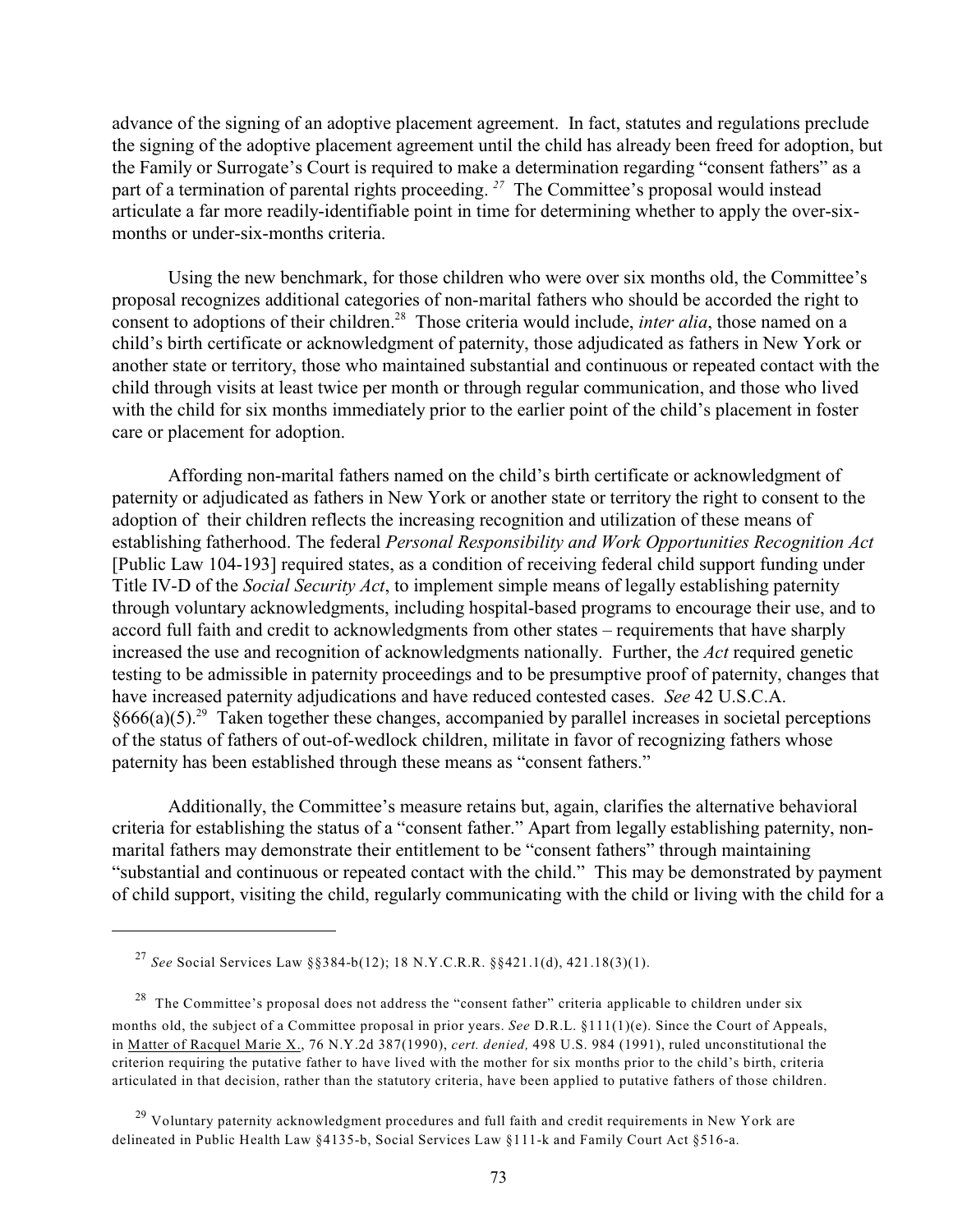six-month period.. The measure would modify the visiting criterion to require visits twice per month, the standard for foster care visiting contained in the regulations of the New York State Office of Children and Family Services. *See* 18 N.Y.C.R.R. §430.12( c)(4)(ii)(d)(1)(i). Further, with respect to the living-together criterion, it would substitute a six-month period "immediately preceding the earlier of the placement of the child for adoption or placement of the child in foster care" for the existing requirement of "six months within the one year period immediately preceding the placement of the child for adoption."<sup>30</sup>

Elevation of legally adjudicated and acknowledged fathers to "consent fathers" from their current status as "notice only" fathers is consistent with the mandates in the recently-enacted permanency legislation for early identification of suitable non-respondent parents, as well as relatives (both paternal and maternal), with whom children who are the subjects of child protective proceedings might reside. *See* Family Court Act §1017 [Laws of 2005, ch. 3]. Non-respondent parents must be given notice of the pendency of child protective proceedings and permanency hearings , information regarding where their children have been placed and how they can enforce their rights to visitation, and a warning that they are subject to possible termination of parental rights if they don't involve themselves in planning for their children on a timely basis. *See* Family Court Act §1035, 1089(b)(1)(i). Child protective and child care agencies' continuing obligations to identify and plan with the fathers of children in their care and to document those efforts are clear from the inception of children's placement in foster care – part of a salutary national trend to spur early identification and involvement of fathers.<sup>31</sup> Fathers who come forward promptly, cooperate in permanency planning efforts, maintain regular contact with their children and fulfill their roles as fathers clearly merit the entitlement afforded by the Committee's proposal to consent to the adoption of their children.

# **2. Notice-only fathers [Domestic Relations Law §111-a; Social Services Law §384-c]:**

 In addition to augmenting the alternatives for establishing status as a "consent father," the Committee's bill would add two categories of individuals who would be entitled to notice of termination of parental rights, surrender and adoption proceedings and the opportunity in those proceedings to weigh in regarding their children's best interests. The measure would retain as "notice only" fathers those named by mothers in written sworn statements and those who have merely filed an intent to claim paternity with the putative father registry. Both of those are unilateral actions, do not carry a support obligation, and are revocable at will, thus warranting retention of the more limited "notice-only" status.<sup>32</sup>

 $30$  Read literally, the existing six-month criterion could only apply to the father of a foster child if the child were surrendered for adoption virtually immediately upon placement in foster care. The minimum thresholds of time in foster care for involuntary termination of parental rights are six months for abandonment and one year for all other grounds, except severe or repeated child abuse.

<sup>&</sup>lt;sup>31</sup> See NYS Office of Children and Family Services, *Locating Absent Fathers and Extended Family Guidance Paper* (Informational Letter 05-OCFS-INF-05, Sept., 2005); *What About the Dads? Child Welfare Agencies' Efforts to Identify, Locate and Involve Nonresident Fathers* (US HHS ACYF Children's Bureau, 2006).

 $32$  They thus stand in sharp contrast to paternity acknowledgments, pursuant to Public Health Law §4135-b, which must be signed by both parents and have strict federal time-limits and criteria that must be met before they can be revoked. *See* 42 U.S.C.A. §666(a)(5)(D)(ii). *See also* Family Court Act §516-a(b); Social Services Law §111-k.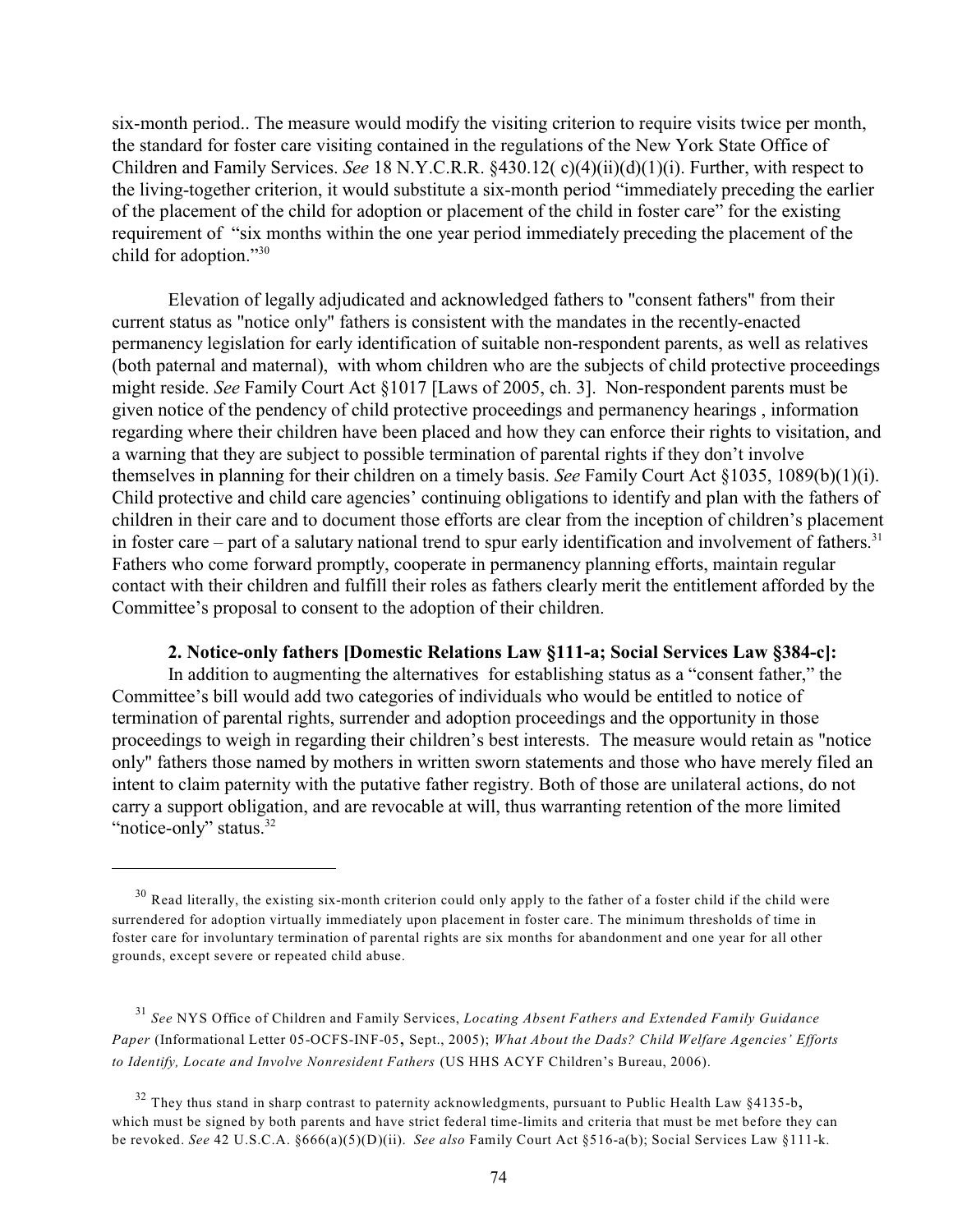The first new category of "notice-only fathers" would include individuals who have filed, served upon the agency and thereafter appeared in court on custody petitions during their children's most recent stays in foster care. This category reflects concern for the right to be heard of a non-marital father, whose attempts to assert his status as father may have been frustrated by the mother's unavailability or the child care agency's unresponsiveness, but who nonetheless has taken some concrete action. The second new category would be comprised of individuals identified in an acknowledgment or order of paternity in another country that has been determined by the Family or Surrogate's Court to be entitled to comity in New York State. With respect to the second category, the Court must determine whether the foreign paternity adjudication or acknowledgment warrants treatment of the non-marital father as a "notice-only father," pursuant to Domestic Relations Law §111-a or Social Services Law §384-c, or whether he should be entitled to consent to his child's adoption, pursuant to Domestic Relations Law §111.

Advances in establishment of paternity and enhanced expectations concerning the role of non-marital fathers in their children's lives warrant a realignment both of the requirements for consent to adoption by fathers of children born out of wedlock and for notice to fathers of termination, surrender and adoption proceedings. The Family Court Advisory and Rules Committee's proposal provides that necessary realignment and in so doing will enhance the effectiveness of the permanency planning process for children before the Court.

## Proposal

AN ACT to amend the domestic relations law and the social services law, in relation to notices to nonmarital fathers in adoption, surrenders and termination of parental rights proceedings and consents to adoptions in family and surrogate's courts

# The People of the State of New York, represented in Senate and Assembly, do enact as follows:

Section 1. Paragraph (d) and the opening sentence of paragraph (e) of subdivision 1 of section 111 of the domestic relations law, as amended by chapter 575 of the laws of 1980 , are amended to read as follows:

(d) Of the father, whether adult or infant, of a child born out-of-wedlock and [placed with the adoptive parents] more than six months [after birth] old at the time of the filing of a petition to terminate parental rights, application to execute a judicial surrender, petition for approval of an extra-judicial surrender or extra-judicial consent to adoption or petition for adoption, whichever is earliest, but only if such father shall have:

(i) been named as the father on the child's birth certificate; or

(ii) been adjudicated as the father by a court in the State of New York; or

(iii) been adjudicated by a court of another state or territory of the United States to be the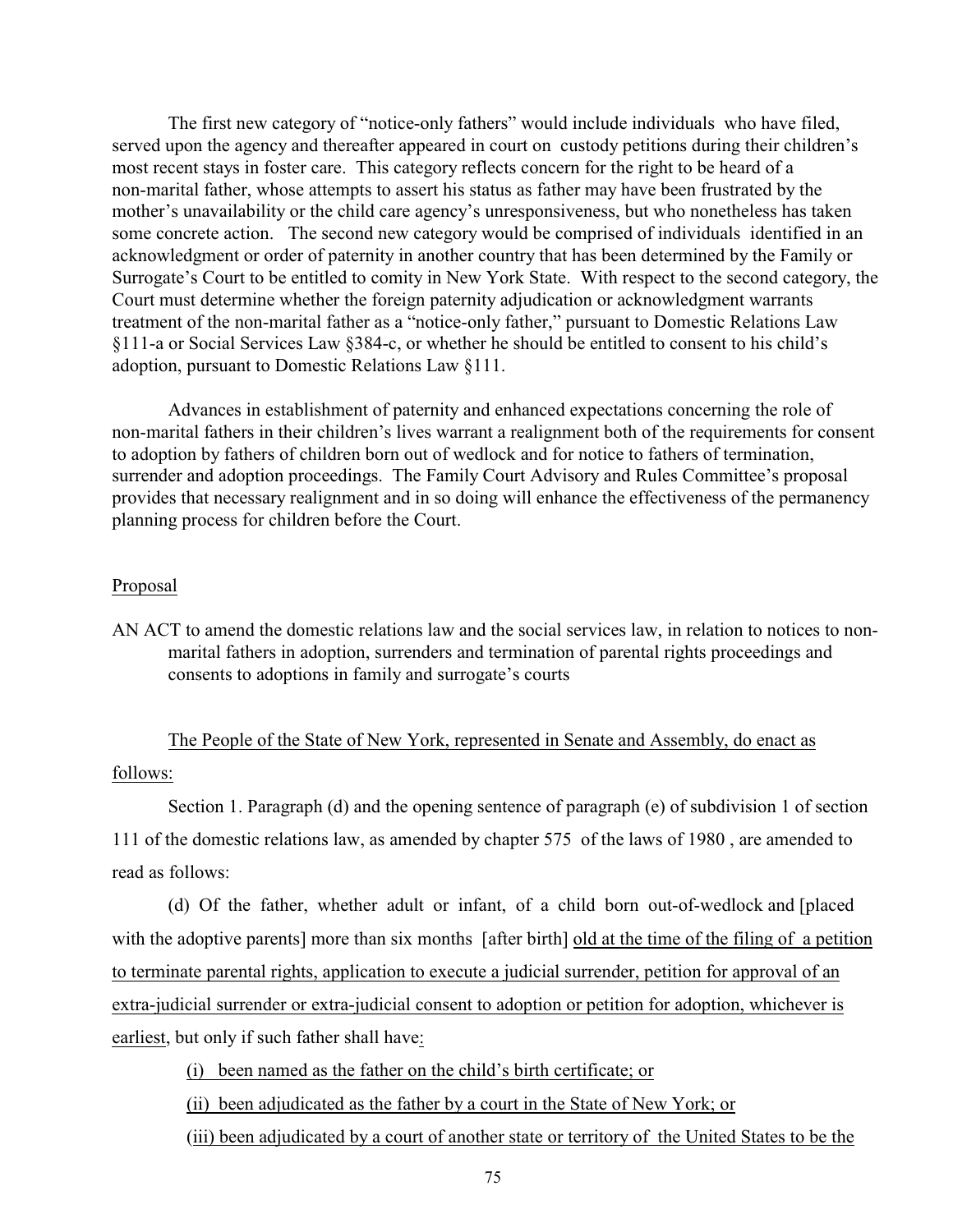father of the child, when a certified copy of the court order has been filed with the putative father registry, pursuant to section three hundred seventy-two-c of the social services law; or

(iv) acknowledged paternity in a form duly executed pursuant to section four thousand one hundred thirty-five-b of the public health law or in a form recognized by the state or territory of the United States in which it was executed to have the force and effect of an order of paternity or filiation; or

(v) maintained substantial and continuous or repeated contact with the child [out-ofwedlock and placed with the adoptive parents more than six months after birth] as manifested by[: (i)] the payment by the father toward the support of the child of a fair and reasonable sum, according to the father's means, and either

[(ii)]A. the father's visiting the child at least [monthly] twice per month when physically and financially able to do so and not prevented from doing so by the person or authorized agency having lawful custody of the child, or

[(iii)] B. the father's regular communication with the child or with the person or agency having the care or custody of the child, when physically and financially unable to visit the child or prevented from doing so by the person or authorized agency having lawful custody of the child. [The] For purposes of this subparagraph, the subjective intent of the father, whether expressed or otherwise, unsupported by evidence of acts specified in this paragraph manifesting such intent, shall not preclude a determination that the father failed to maintain substantial and continuous or repeated contact with the child. In making such a determination, the court shall not require a showing of diligent efforts by any person or agency to encourage the father to perform the acts specified in this paragraph.

(vi) A father, whether adult or infant, of a child born out-of-wedlock, who openly lived with the child for a period of six months [within the one year period] immediately preceding the earlier of the placement of the child for adoption or placement of the child in foster care and who during such period openly held himself out to be the father of such child shall be deemed to have maintained substantial and continuous contact with the child for the purpose of this [subdivision] paragraph.

(e) Of the father, whether adult or infant, of a child born out-of-wedlock who is under the age of six months [at the time he is placed for adoption] old at the time of the filing of a petition to terminate parental rights, application to execute a judicial surrender, petition for approval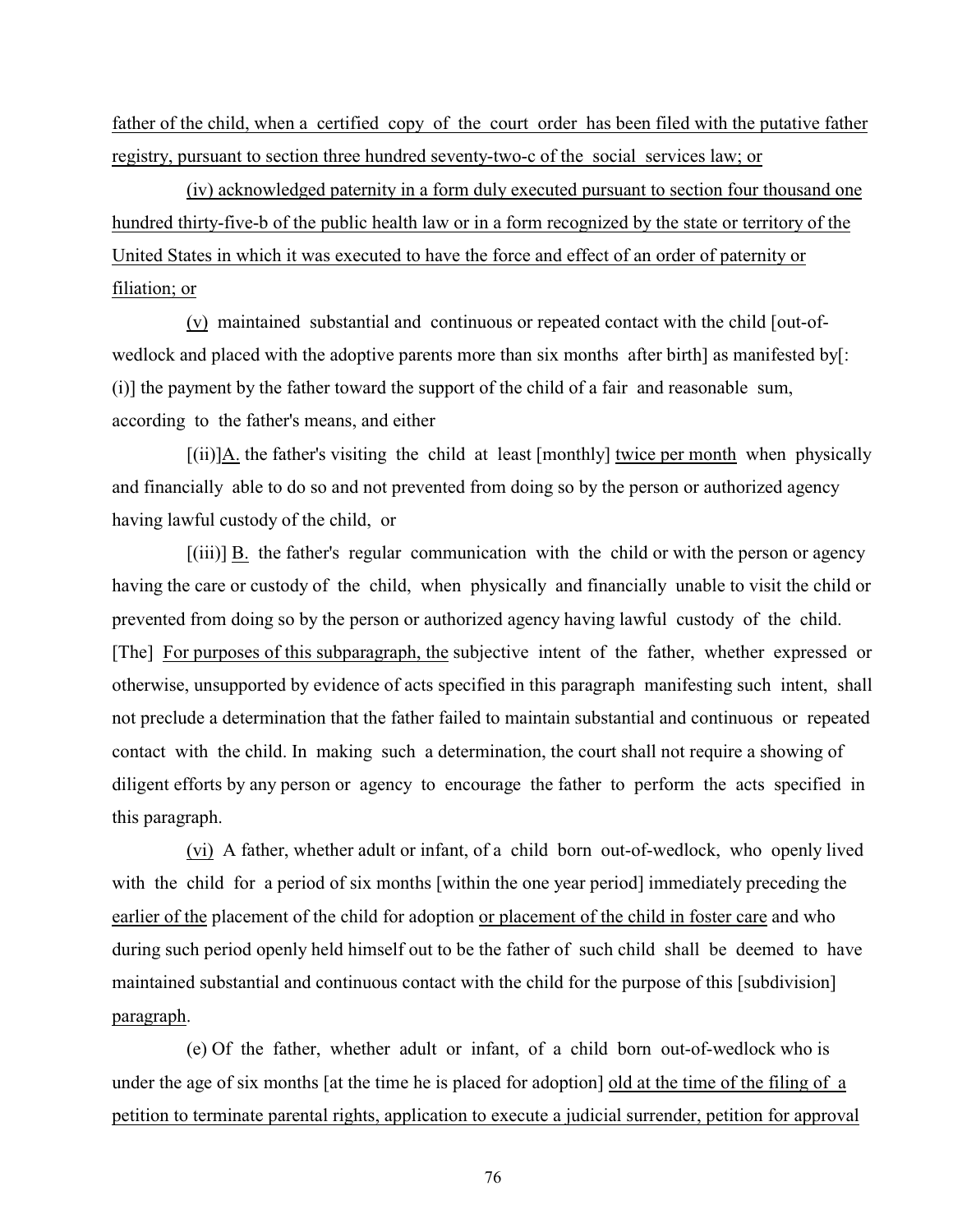of an extra-judicial surrender or extra-judicial consent to adoption or petition for adoption, whichever is earliest, but only if:

§2. Subdivisions 1 and 2 of section 111-a of the domestic relations law, as amended by chapter 575 of the laws of 1980, are amended to read as follows:

1. Notwithstanding any inconsistent provisions of this or any other law, and in addition to the notice requirements of any law pertaining to persons other than those specified in subdivision two of this section, notice as provided herein shall be given to the persons specified in subdivision two of this section of any adoption proceeding initiated pursuant to this article or of any proceeding initiated pursuant to section one hundred fifteen-b relating to the revocation of an adoption consent, when such proceeding involves a child born out-of-wedlock provided, however, that such notice shall not be required to be given to any person who previously has been given notice of any [proceeding] petition to terminate parental rights, application to execute a judicial surrender, petition for approval of an extra-judicial surrender or extra-judicial consent to adoption involving the child[, pursuant to section three hundred eighty-four-c of the social services law,] and provided further that notice in an adoption proceeding, pursuant to this section shall not be required to be given to any person who has previously received notice of any proceeding pursuant to section one hundred fifteen-b. In addition to such other requirements as may be applicable to the petition in any proceeding in which notice must be given pursuant to this section, the petition shall set forth the names and last known addresses of all persons required to be given notice of the proceeding, pursuant to this section, and there shall be shown by the petition or by affidavit or other proof satisfactory to the court that there are no persons other than those set forth in the petition who are entitled to notice. For the purpose of determining persons entitled to notice of adoption proceedings initiated pursuant to this article, persons specified in subdivision two of this section shall not include any person who has been convicted of rape in the first degree involving forcible compulsion, under subdivision one of section 130.35 of the penal law, when the child who is the subject of the proceeding was conceived as a result of such rape.

2. Persons entitled to notice, pursuant to subdivision one of this section, shall include:

(a) [any person adjudicated by a court in this state to be the father of the child;

 (b) any person adjudicated by a court of another state or territory of the United States to be the father of the child, when a certified copy of the court order has been filed with the putative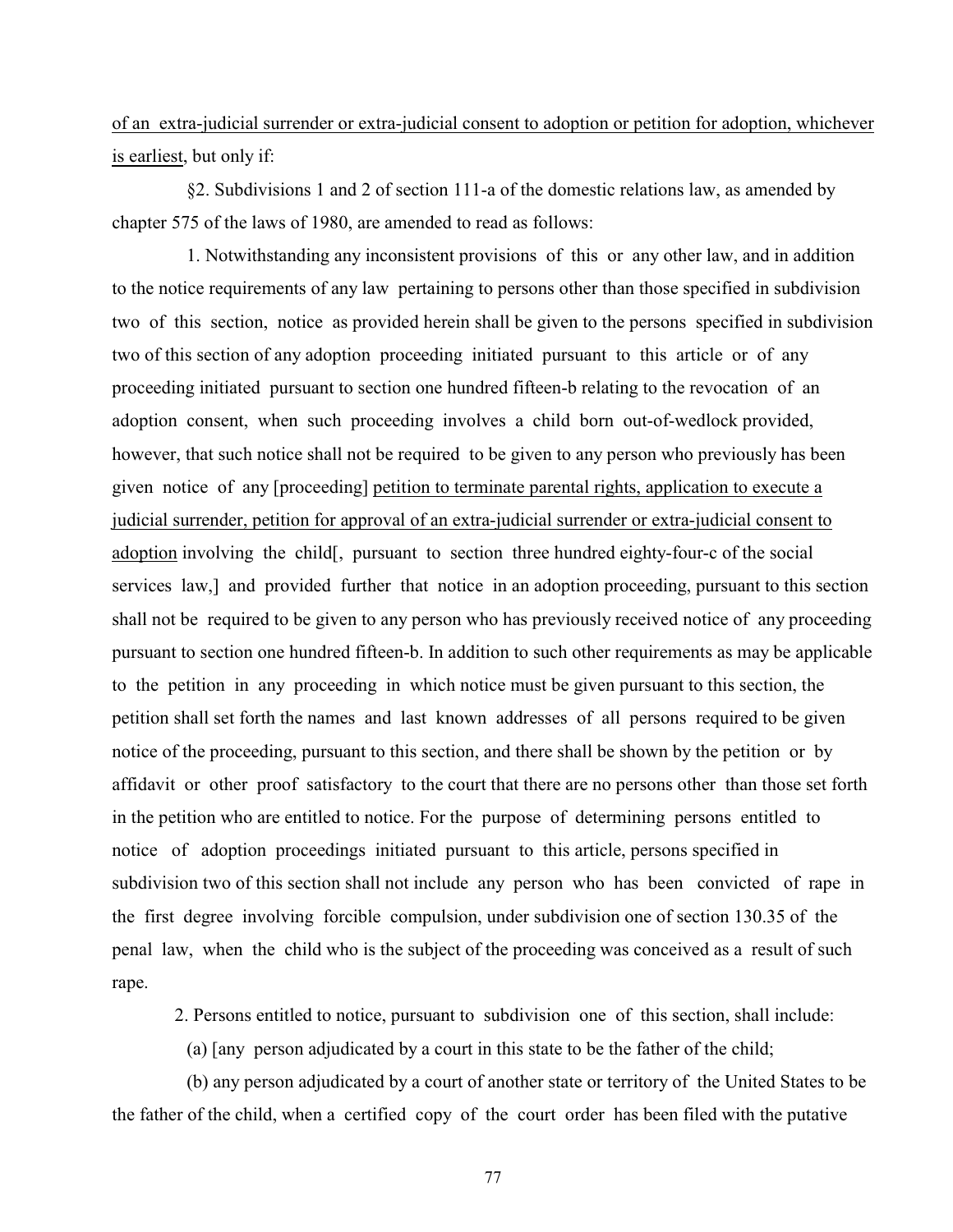father registry, pursuant to section three hundred seventy-two-c of the social services law;

 (c)] any person who has timely filed an unrevoked notice of intent to claim paternity of the child, pursuant to section three hundred seventy-two-c of the social services law;

 [(d) any person who is recorded on the child's birth certificate as the child's father;

 (e)] (b) any person who is openly living with the child and the child's mother at the time the proceeding is initiated and who is holding himself out to be the child's father;

 $[(f)]$  (c) any person who has been identified as the child's father by the mother in written, sworn statement;

 $[(g)]$  (d) any person who was married to the child's mother within six months subsequent to the birth of the child and prior to the execution of a surrender instrument or the initiation of a proceeding pursuant to section three hundred eighty-four-b of the social services law; [and

 (h) any person who has filed with the putative father registry an instrument acknowledging paternity of the child, pursuant to section 4-1.2 of the estates, powers and trusts law.] (e) any person who, subsequent to the child's most recent entry into foster care, has filed and served a custody petition upon the agency having care and custody of the child and who appeared in court on that petition on the date for return of process; and

(f) any person identified as the father in an order of paternity or filiation or an acknowledgment of paternity in another country that has been determined by the court to be entitled to comity in this state, provided that in such case, the court shall determine whether such person is entitled to consent to the adoption pursuant to section 111 of this chapter or is solely entitled to notice pursuant to this section.

§3. Subdivisions 1 and 2 of section 384-c of the social services law, as amended by chapter 575 of the laws of 1980,are amended to read as follows:

 1. Notwithstanding any inconsistent provision of this or any other law, and in addition to the notice requirements of any law pertaining to persons other than those specified in subdivision two of this section, notice as provided herein shall be given to the persons specified in subdivision two of this section of any [proceeding initiated pursuant to sections three hundred fifty-eight-a, three hundred eighty-four, and three hundred eighty-four-b of this chapter,] petition to terminate parental rights, application to execute a judicial surrender, petition for approval of an extra-judicial surrender or extra-judicial consent to adoption involving [a] the child if the child was born out-of-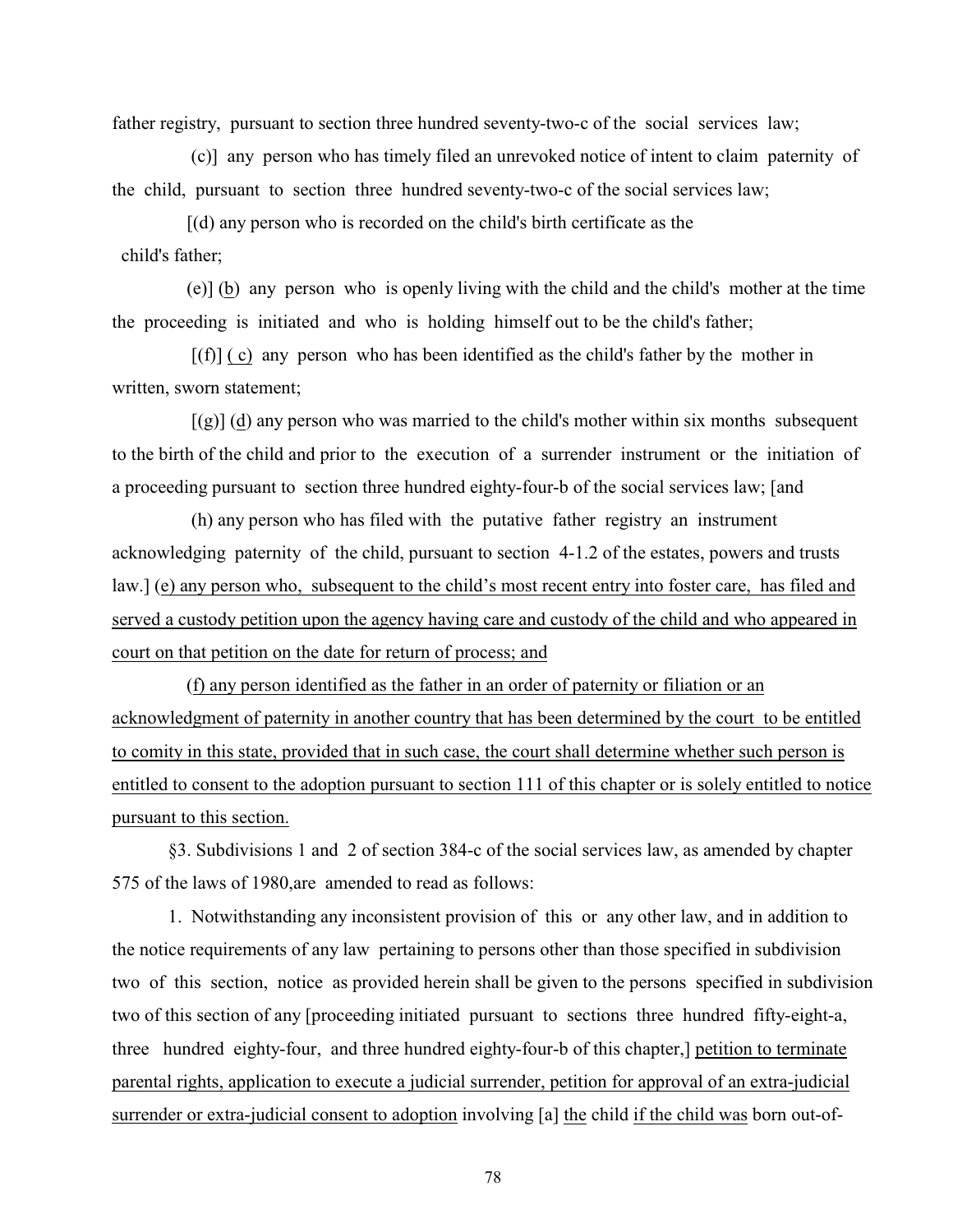wedlock. Persons specified in subdivision two of this section shall not include any person who has been convicted of rape in the first degree involving forcible compulsion, under subdivision one of section 130.35 of the penal law, when the child who is the subject of the proceeding was conceived as a result of such rape.

2. Persons entitled to notice, pursuant to subdivision one of this section, shall include:

(a) [any person adjudicated by a court in this state to be the father of the child;

 (b) any person adjudicated by a court of another state or territory of the United States to be the father of the child, when a certified copy of the court order has been filed with the putative father registry, pursuant to section three hundred seventy-two-c of the social services law;

(c)] any person who has timely filed an unrevoked notice of intent to claim paternity of the child, pursuant to section three hundred seventy-two-c of the social services law;

 [(d) any person who is recorded on the child's birth certificate as the child's father;

 (e)] (b) any person who is openly living with the child and the child's mother at the time the proceeding is initiated and who is holding himself out to be the child's father;

 $[(f)]$  (c) any person who has been identified as the child's father by the mother in written, sworn statement;

 $[(g)]$  (d) any person who was married to the child's mother within six months subsequent to the birth of the child and prior to the execution of a surrender instrument or the initiation of a proceeding pursuant to section three hundred eighty-four-b of the social services law; [and

 (h) any person who has filed with the putative father registry an instrument acknowledging paternity of the child, pursuant to section 4-1.2 of the estates, powers and trusts law.] (e) any person who, subsequent to the child's most recent entry into foster care, has filed and served a custody petition upon the agency having care and custody of the child and who appeared in court on that petition on the date for return of process; and

(f) any person identified as the father in an order of paternity or filiation or an acknowledgment of paternity in another country that has been determined by the court to be entitled to comity in this state, provided that in such case, the court shall determine whether such person is entitled to consent to the adoption pursuant to section 111 of the domestic relations law or is solely entitled to notice pursuant to this section and section 111-a of the domestic relations law.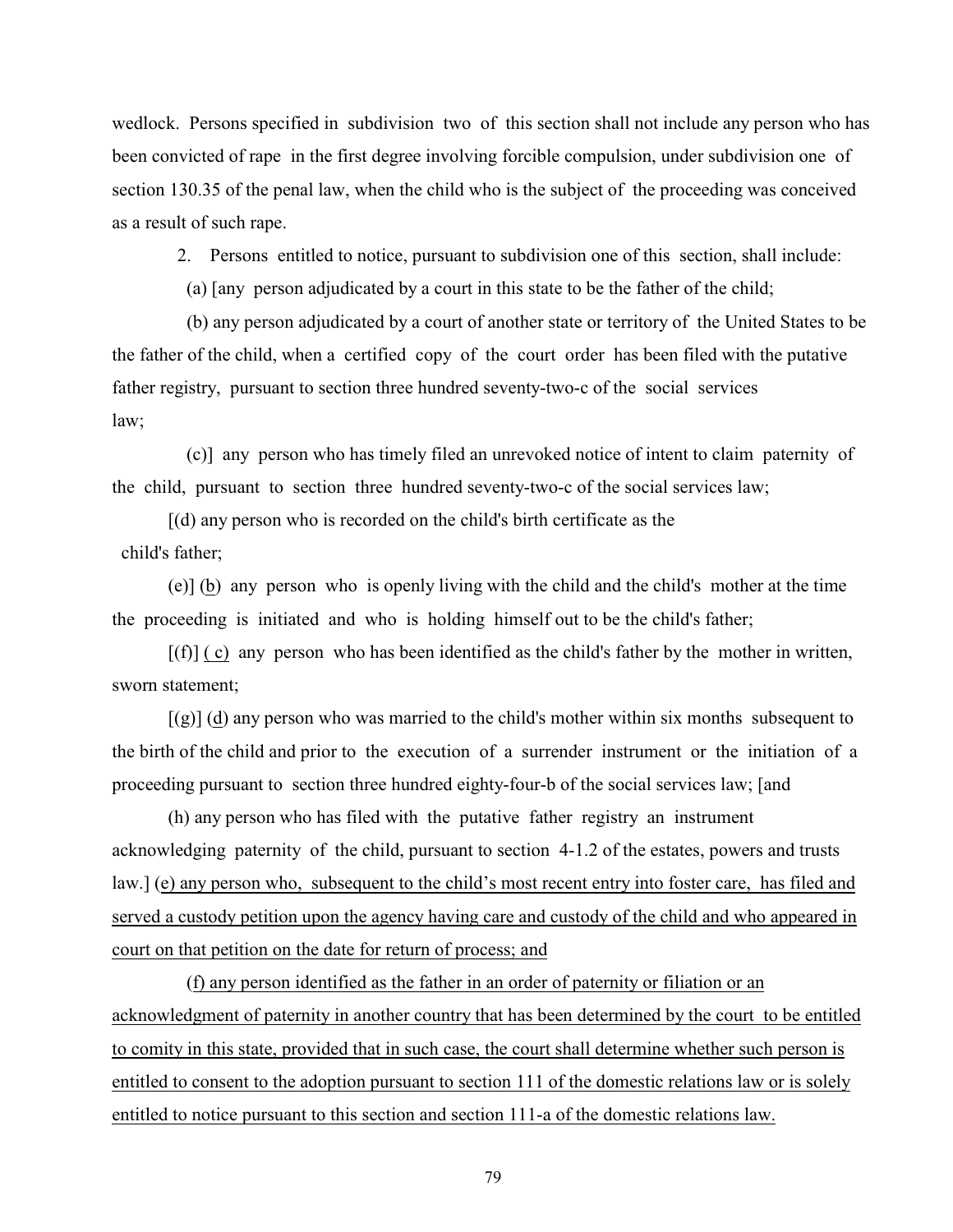§4. This act shall take effect on the ninetieth day after it shall have become a law and shall apply to petitions for adoption, termination of parental rights, approvals of extra-judicial surrenders or extra-judicial consents to adoption or applications to execute judicial surrenders filed on or after such effective date; provided, however, that this law shall not apply to cases in which judicial determinations had been made prior to such effective date regarding putative fathers entitled to consent to adopt or to notice of adoption, termination of parental rights, approvals of extra-judicial surrenders or extra-judicial consents to adoption or applications to execute judicial surrenders.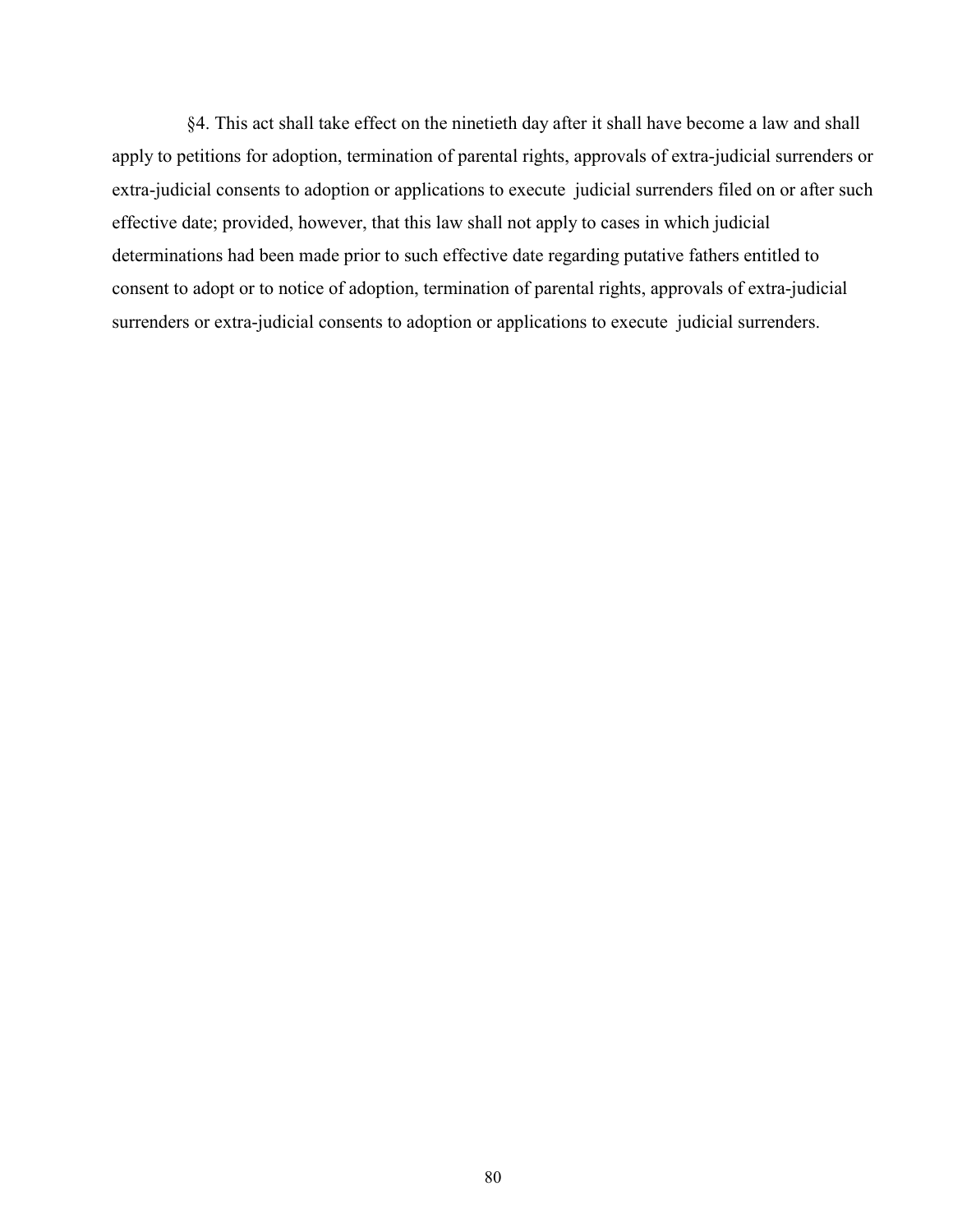2. Adjournments in contemplation of dismissal and suspended judgments in child abuse and neglect proceedings (F.C.A. §§1039, 1052, 1052-a, 1053, 1058, 1071, 1075)

Long-standing disputes regarding the consequences of adjournments in contemplation of dismissal and suspended judgments in child protective proceedings, in particular, the consequences of violations, compel modifications in the statutory structure governing these widely-used mechanisms for resolving child protective cases. At the same time, because Family Court Act §1052 enumerates the dispositional alternatives for child protective proceedings in the disjunctive, separating each alternative with "or," confusion has arisen regarding whether more than one dispositional alternative may be ordered in a proceeding at one time, particularly in cases involving more than one child and more than one respondent, each of whom may have different dispositional needs.

Instead of the confusing phrase "[p]rior to or upon a fact-finding hearing," the Family Court Advisory and Rules Committee is submitting a proposal to make clear that a child protective proceeding may be adjourned in contemplation of dismissal at any time prior to the entry of a factfinding order. If the Family Court restores the matter to the calendar because of a violation, the case would then proceed to fact-finding and, if there is a finding, to disposition. *See* Matter of Marie B., 62 N.Y.2d 352 (1984). If a violation of the conditions of the adjournment is alleged, the adjournment period is tolled pending a determination regarding the alleged violation. Sixty days prior to the expiration of the adjournment, the child protective agency must submit a report to the Family Court, parties and law guardian regarding compliance with the conditions. If there has been no violation of the adjournment in contemplation of dismissal, the petition would be deemed dismissed.

During the period of the adjournment, the Family Court would not be authorized to place the child pursuant to Family Court Act §1055 and the adjournment may not be conditioned upon the child's voluntary placement pursuant to Social Services Law §358-a. Except where an imminent risk arises with respect to the child's life or health, the child would not able to be removed from home during the adjournment period, pursuant to part two of Article 10 of the Family Court Act. These amendments are necessary in light of the fact that children remanded or placed in foster care, notwithstanding the adjournment in contemplation of dismissal of the underlying proceeding, are not eligible for federal foster care reimbursement under Title IV-E of the *Social Security Act*. It goes without saying that if the case warrants dismissal following a period of adjournment, the Court would not be able to find that retention in the home would be contrary to the child's best interests, as is required by the New York State and federal *Adoption and Safe Families Act*s for federal foster care eligibility. *See* Family Court Act §1027(b); Social Services Law §358-a(3); Public Law 105-89.

 The Family Court Advisory and Rules Committee's proposal would also repeal Family Court Act §1053, the disposition of "suspended judgment," as well as Family Court Act §1071, the provision regarding violations of suspended judgments. An adjournment in contemplation of dismissal provides an effective means of disposing of a child protective proceeding without a finding and a release of a child to his or her parents with an order of supervision and/or an order of protection provides an effective post-finding disposition. In light of these alternatives, the dispositional alternative of suspended judgment is unnecessary and redundant.

Suspended judgments in child protective cases have long generated confusion and have resulted in questionable placements of children, similar to the problem noted with respect to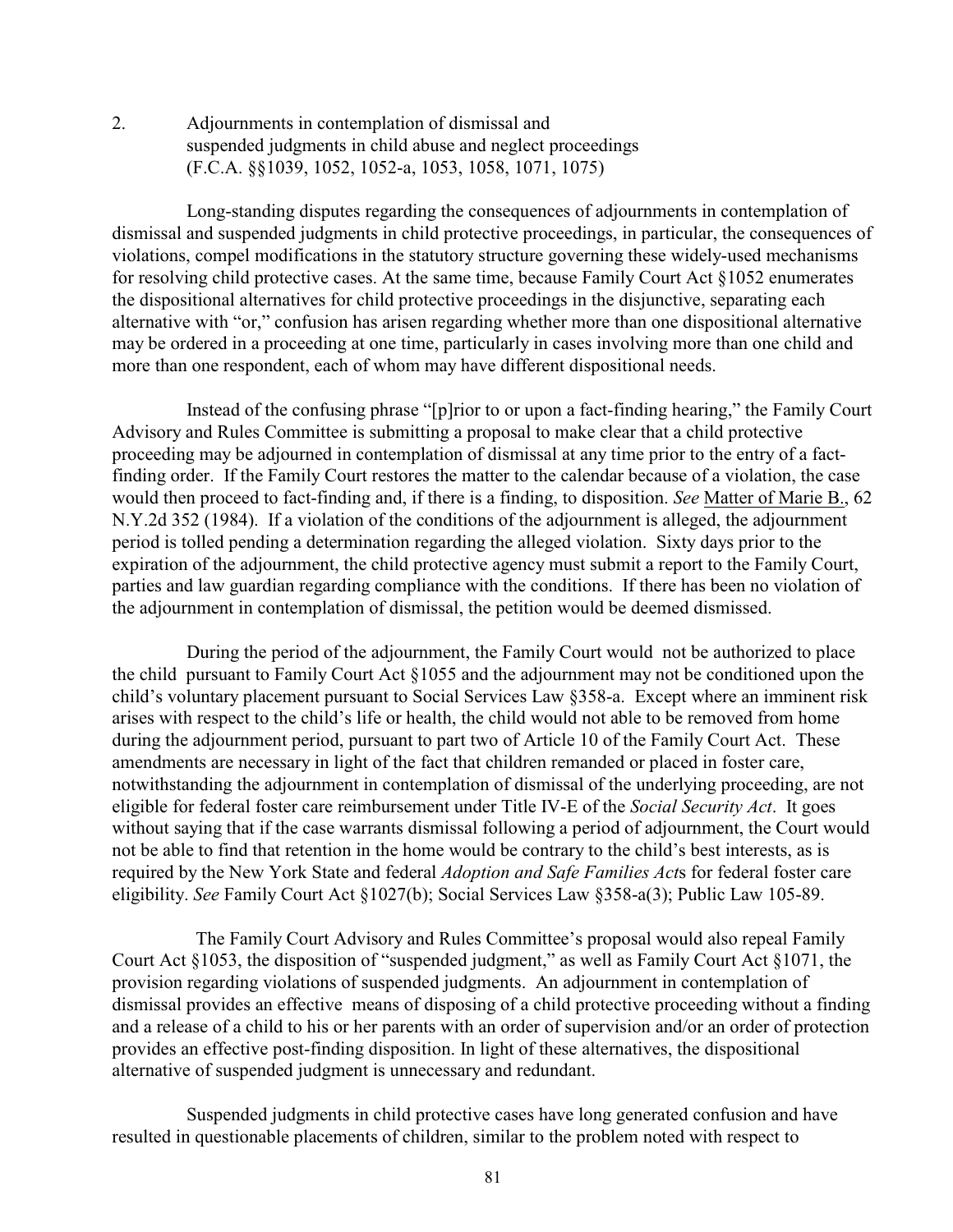adjournments in contemplation of dismissal. The statute is silent regarding the consequences of a suspended judgment and does not address the placement issue at all. Does a successful completion of a period of suspended judgment result in a dismissal of the action, similar to an adjournment in contemplation of dismissal? Or does it result in retention of the finding but simply a suspension of the imposition of any more drastic dispositional alternative, such as placement, thus rendering it no different in consequence than a finding with an order of release of the child to the parent under supervision? Moreover, although children placed in foster care in conjunction with a suspended judgment would not be eligible for federal foster care reimbursement, for the same reasons that were noted regarding adjournments in contemplation of dismissal, such placements are not uncommon. The Committee's proposal reflects its conclusion that the most efficacious means of eliminating the confusion surrounding suspended judgments would be to repeal the provisions altogether.

Finally, by eliminating the disjunctive term "or" between each dispositional alternative in Family Court Act §1052, the measure would make clear that more than one disposition may be ordered at a time in the discretion of the Family Court. Clearly, a case may involve placement of one child and release of another to a parent under supervision, or release of a child to one parent with an order of protection issued against the other, or placement of a child while a parent remains under agency supervision. The inclusion of "or" between each dispositional alternative has caused undue confusion. The elimination of these disjunctives would clarify the broad spectrum of dispositional options available to the Family Court to fulfill its statutory obligation to tailor its orders to the best interests of each of the children before the Court and to the particular needs of their parents.

## Proposal

AN ACT to amend the family court act , in relation to adjournments in contemplation of dismissal and suspended judgments in child protective proceedings in the family court

The People of the State of New York, represented in Senate and Assembly, do enact as follows:

Section 1. Subdivisions (a), (c), (e), (f) and (g) of section 1039 of the family court act, as amended by chapter 323 of the laws of 1990, are amended to read as follows:

 (a) Prior to [or upon] the entry of a fact-finding [hearing] order, the court may, upon a motion by the petitioner with the consent of the respondent and the child's attorney or law guardian or upon [its own] motion of the respondent with the consent of the petitioner[, the respondent] and the child's attorney or law guardian, order that the proceeding be "adjourned in contemplation of dismissal." Under no circumstances shall the court order any party or the child's attorney or law guardian to consent to an order under this section. The court may make such order only after it has apprised the respondent of the provisions of this section and it is satisfied that the respondent understands the effect of such provisions.

\* \* \*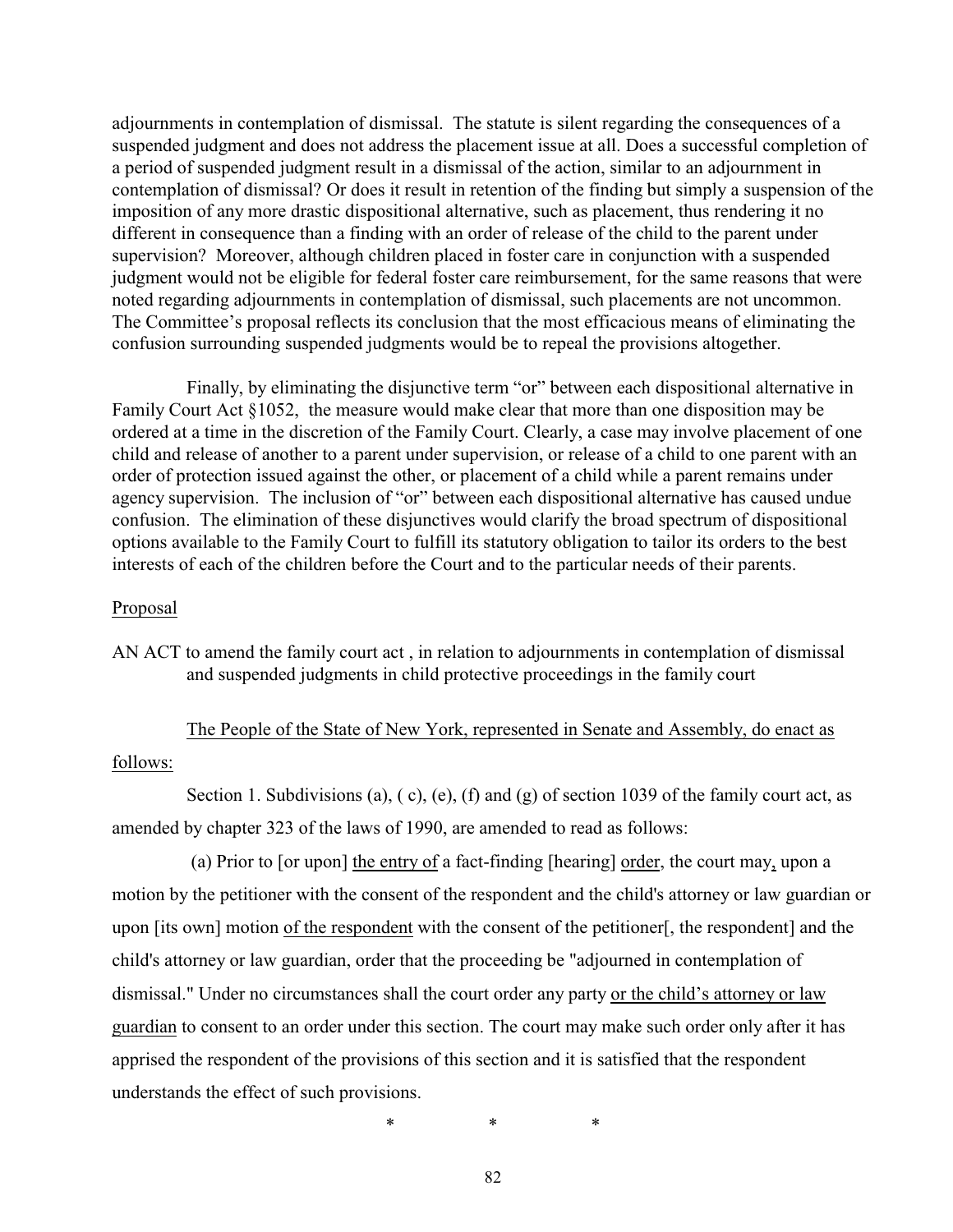( c) Such order may include terms and conditions agreeable to the parties, the child's attorney or law guardian and to the court, provided that such terms and conditions shall include a requirement that the child and the respondent be under the supervision of a child protective agency during the adjournment period. Except as provided in subdivision (g), an order pursuant to section one thousand seventeen, part two of this article or section one thousand fifty-five of this article shall not be made in any case adjourned under this section; nor shall an order under this section contain a condition requiring the child to be placed voluntarily pursuant to section three hundred eighty-four-a of the social services law. In any order issued pursuant to this section, such agency shall be directed to make a progress report to the court, the parties and the child's law guardian on the implementation of such order, no later than [ninety] sixty days [after] before the [issuance] expiration of such order[, unless the court determines that the facts and circumstances of the case do not require such reports to be made]. The child protective agency shall make further reports to the court, the parties and the law guardian in such manner and at such times as the court may direct.

\* \* \*

 (e) [Upon application of] If, prior to the expiration of the period of adjournment, a motion or order to show cause is filed by the petitioner or the child's attorney or law guardian that alleges a violation of the terms and conditions of the adjournment, [or upon the court's own motion, made at any time during the duration of the order], the period of the adjournment in contemplation of dismissal is tolled until the entry of an order disposing of the motion or order to show cause. The court may revoke the adjournment in contemplation of dismissal and restore the matter to the calendar, if the court finds after a hearing that the respondent has failed substantially to observe the terms and conditions of the order or to cooperate with the supervising child protective agency. In such event, unless the parties consent to an order pursuant to section one thousand fifty-one of this act or unless the petition is dismissed upon the consent of the petitioner, the court shall thereupon proceed to a factfinding hearing under this article no later than sixty days after such application unless such period is extended by the court for good cause shown.

 (f) If the proceeding is not [so] restored to the calendar as a result of an alleged violation pursuant to subdivision (e) of this section, the petition is, at the expiration of the adjournment period and review of the report by the court, the parties and the attorney for the child or law guardian, deemed to have been dismissed by the court in furtherance of justice [unless an application is pending pursuant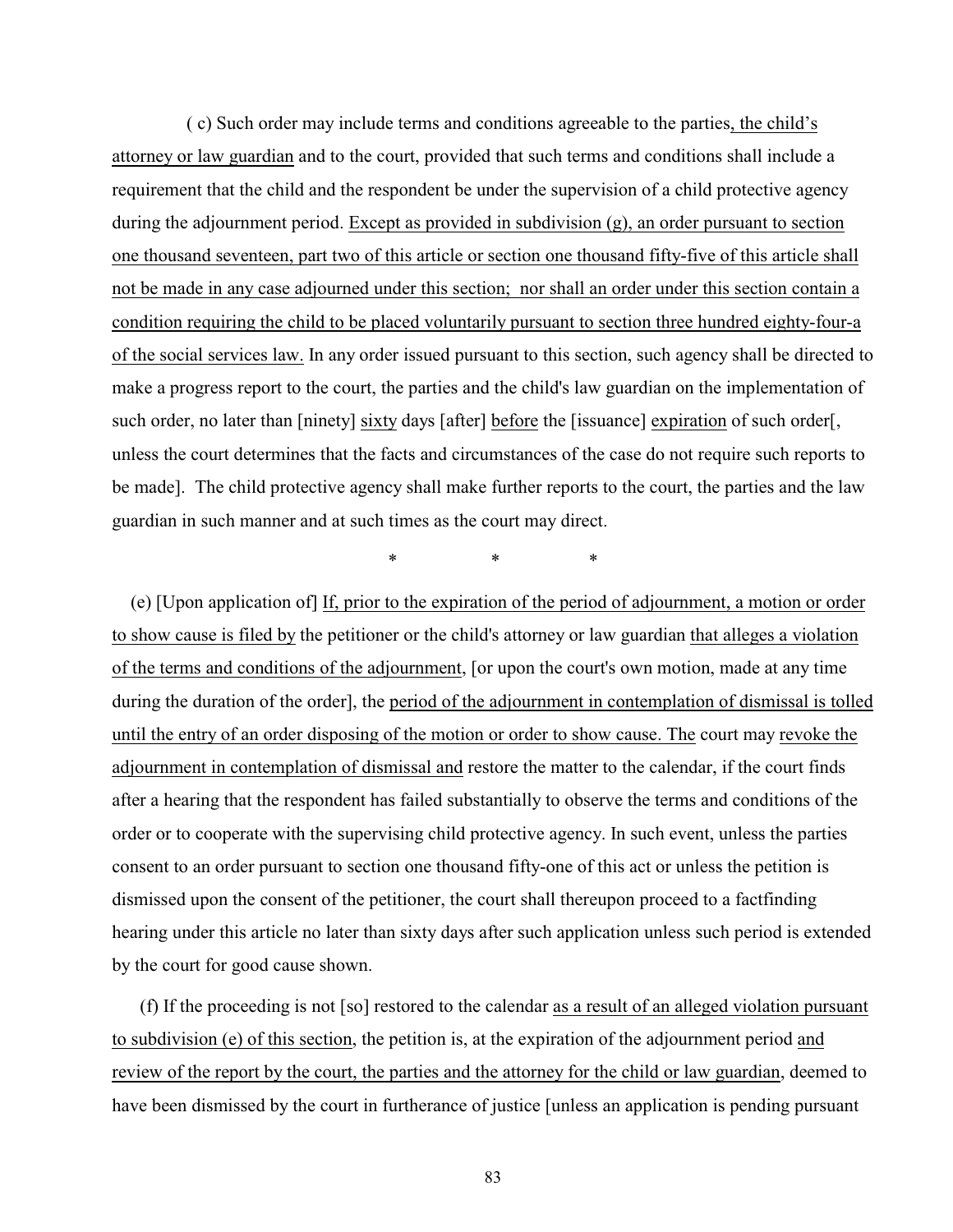to subdivision (e) of this section]. If [such application is granted] the court finds a violation pursuant to subdivision (e) of this section, the petition shall not be dismissed and shall proceed in accordance with the provisions of [such] subdivision (e).

 (g) Notwithstanding the provisions of this section, if the court finds that removal of the child from the home is necessary to avoid imminent risk to the child's life or health during the period of the adjournment, the court may, at any time prior to dismissal of the petition pursuant to subdivision (f), issue an order authorized pursuant to section one thousand twenty-seven of this article.

§2. Subdivision (a) of section 1052 of the family court act, as amended by chapter 198 of the laws of 1991, is amended to read as follows:

(i) [suspending judgment in accord with section one thousand fifty-three; or (ii)] releasing the child to the custody of his or her parents or other persons legally responsible in accord with section one thousand fifty-four; [or

(iii)] (ii) placing the child in accord with section one thousand fifty-five; [or

(iv) making] (iii) issuing an order of protection in accord with section one thousand fifty-six; [or

(v)] (iv) placing the respondent under supervision in accord with section one thousand fiftyseven.

§3. Section 1052-a of the family court act, as amended by chapter 69 of the laws of 1991, is amended to read as follows:

 § 1052-a. Post-dispositional procedures. The local child protective service shall notify the child's law guardian of an indicated report of child abuse or maltreatment in which the respondent is a subject of the report or another person named in the report, as such terms are defined in section four hundred twelve of the social services law, while any order issued pursuant to [paragraph (i), (iii), (iv) or (v) of subdivision (a) of] section [ten hundred] one thousand fifty-two remains in effect [against the respondent].

§4. Section 1053 of the family court act is REPEALED.

§5. Section 1058 of the family court act, as amended by chapter 3 of the laws of 2005, is amended to read as follows:

§ 1058. Expiration of orders. No later than sixty days prior to the expiration of an order issued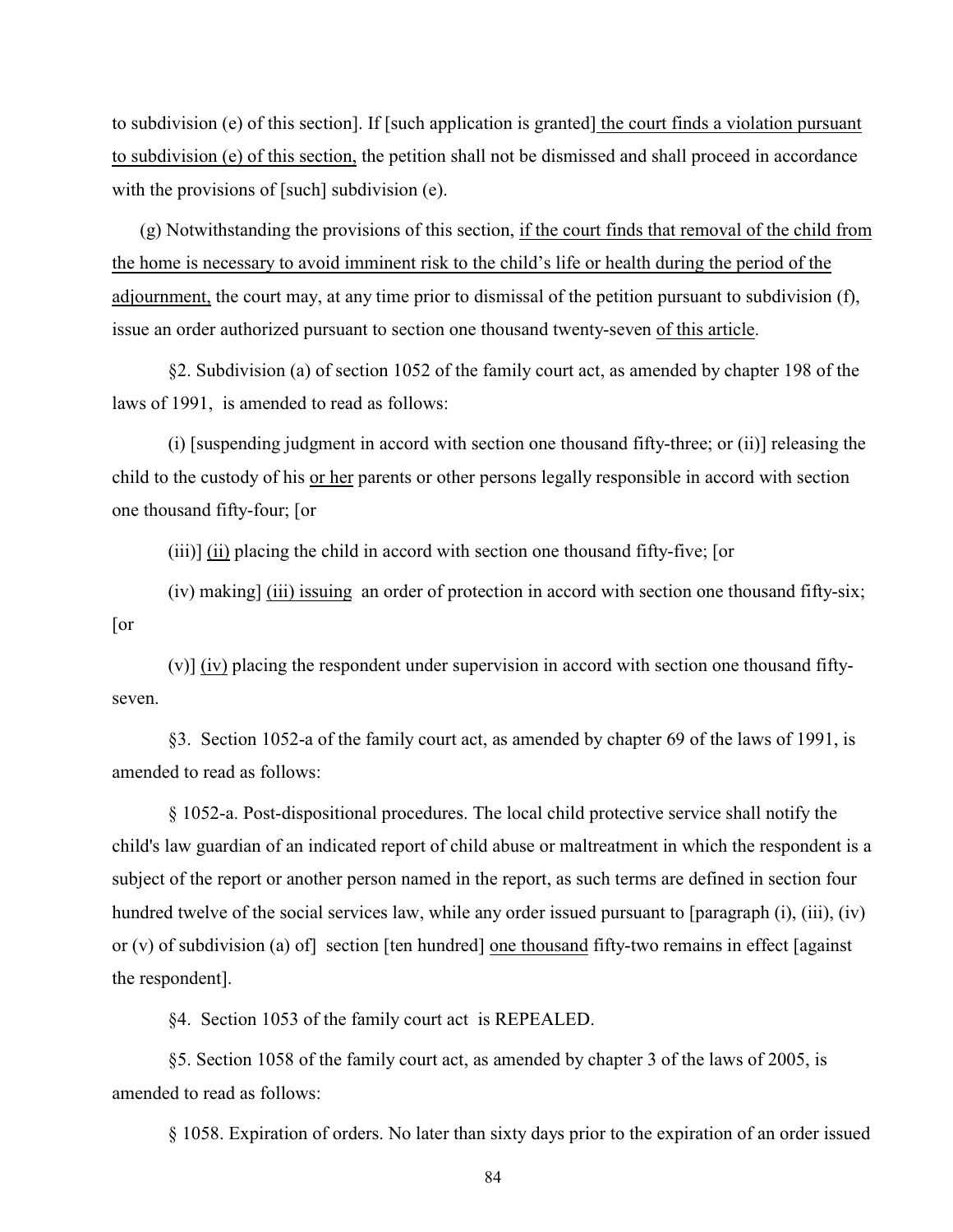pursuant to paragraph (i),  $[(ii),]$  (iii) or (iv) $[$ , or (v) $]$  of subdivision (a) of section one thousand fiftytwo of this part or prior to the conclusion of the period of an adjournment in contemplation of dismissal pursuant to section one thousand thirty-nine of this article, where no application has been made seeking extension of such orders or adjournments and, with respect to an adjournment in contemplation of dismissal, no violations of the court's order are before the court, the child protective agency shall, whether or not the child has been or will be returned to the family, report to the court, the parties, including any non-respondent parent and the child's law guardian on the status and circumstances of the child and family and any actions taken or contemplated by such agency with respect to such child and family.

§5. Section 1071 of the family court act is REPEALED.

§6. Section 1075 of the family court act, as added by chapter 316 of the laws of 1990, is amended to read as follows:

§ 1075. Special duties of law guardian. In addition to all other duties and responsibilities necessary to the representation of a child who is the subject of a proceeding under this article, a law guardian shall upon receipt of a report from a child protective agency pursuant to sections [ten hundred] one thousand thirty-nine, [ten hundred] one thousand thirty-nine-a, [ten hundred] one thousand fifty-two-a, [ten hundred fifty-three, ten hundred] one thousand fifty-four, [ten hundred] one thousand fifty-five, [ten hundred] one thousand fifty-seven and [ten hundred] one thousand fiftyeight, review the information contained therein and make a determination as to whether there is reasonable cause to suspect that the child is at risk of further abuse or neglect or that there has been a substantive violation of a court order. Where the law guardian makes such a determination, the law guardian shall apply to the court for appropriate relief pursuant to section [ten hundred] one thousand sixty-one. Nothing contained in this section shall relieve a child protective agency or social services official of its duties pursuant to this act or the social services law.

§7. This act shall take effect on the sixtieth day after it shall have become a law and shall apply to adjournments in contemplation of dismissal and orders of disposition issued on or after such effective date.

REPEAL NOTE: Section 1053 of the Family Court Act, proposed to be repealed by this act, provides for a suspended judgment as a disposition of a child protective proceeding. Section 1071 of the Family Court Act, proposed to be repealed by this act, provides procedures for addressing an alleged violation of a suspended judgment ordered as a disposition of a child protective proceeding.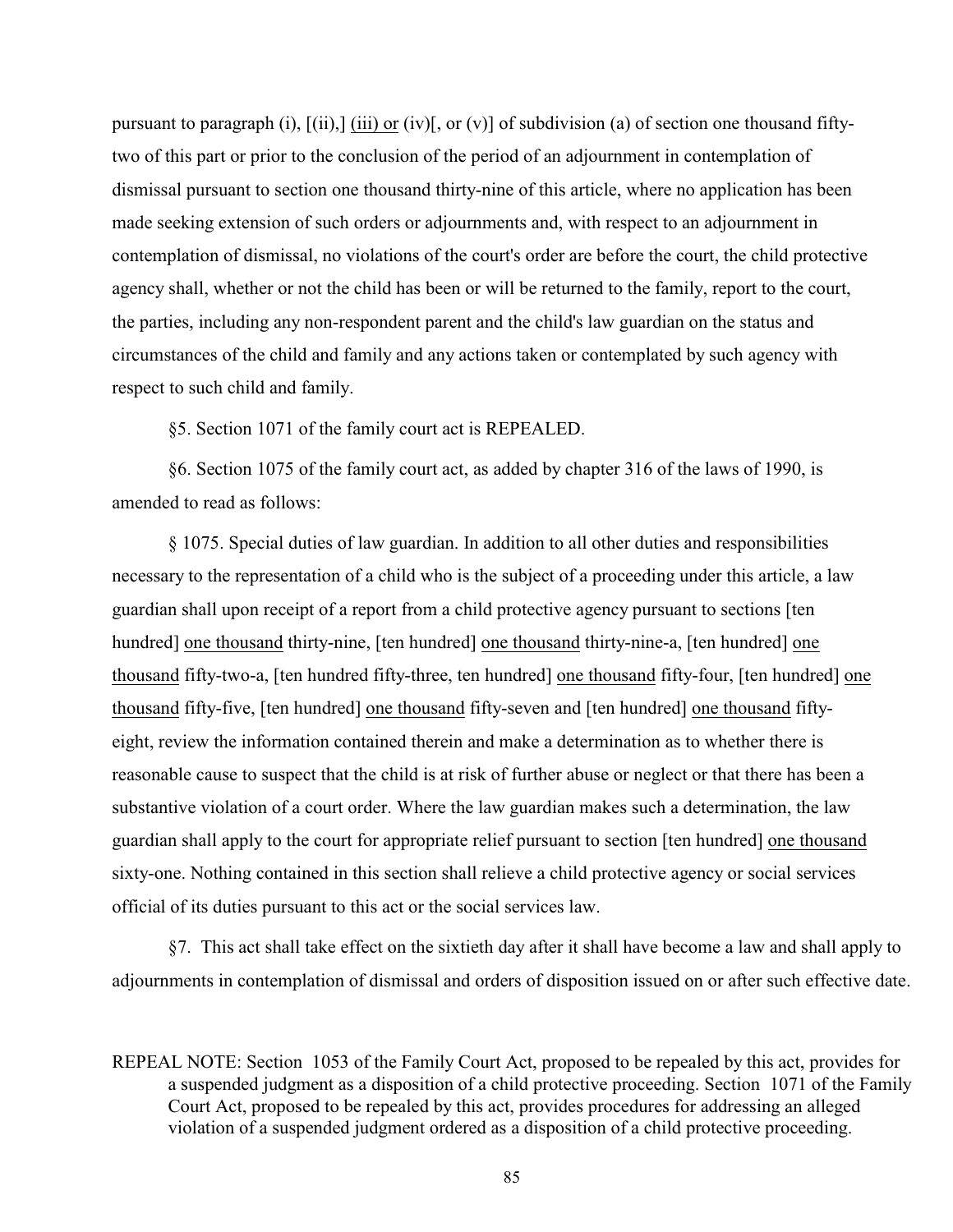3. Child protective proceedings regarding destitute children (F.C.A. §§115 ( c), 1012(f), 1013(a), 1016, 1021, 1051, 1059)

Prior to enactment of the permanency legislation [Laws of 2005, ch. 3], proceedings to initiate and review the placement of destitute children in foster care were commenced by petitions pursuant to Social Services Law §392. The repeal of that statute left destitute children without any procedural vehicle for placement into foster care, where necessary, and for periodic review of that placement. The Family Court Advisory and Rules Committee proposes that a new no-fault cause of action be created in Article 10 of the Family Court Act to be utilized as that vehicle. Recognizing that, as the definition of "destitute child" in Social Services Law §371 specifies, this condition arises through no fault of the parents –that is, where there are no parents who can be held financially responsible for the child's support– the measure would specify "destitute" child as a category of child in need of protection as distinct from "abused" or "neglected" child. In so doing, the measure would provide the procedural vehicle for fulfilling the New York State Constitutional mandate to provide care and assistance to the needy. *See* N.Y. Constitution, Art. XVII.

That destitute children currently fall into a procedural void is clear from the recent case of Matter of Nurayah J., 41 A.D.3d 477 (2d Dept., 2007), *lve. app. denied,* 9 N.Y.3d 907 (2007). In that case, a mother, who was herself a foster child, was charged with neglect of her baby. The Appellate Division, Second Department, found that the Family Court properly dismissed the neglect charge as without merit, but held the county responsible for caring for the baby as a destitute child under sections 371 and 398 of the Social Services Law. However, neither of those provisions delineate any court process for approving and periodically reviewing a placement made of such a child. Thus, although the county is responsible, the Family Court has no means of ensuring that appropriate plans are made for the child either to be reunified with parents, cared for by relatives, placed for adoption or provided with transitional or independent living services. The Committee's proposal would fill that statutory gap.

The measure would establish "destitute child," as the term is defined in section 371 of the Social Services Law, as a discrete category of child protective proceeding, with the attendant due process protections for parents and children that apply in all proceedings brought under Article 10 of the family Court Act and with the social services, casework and permanency planning applicable to those proceedings. It would specifically authorize temporary placements upon the parents' consent, pursuant to Family Court Act §1021, as well as each of the dispositional alternatives available in Family Court Act §1052. Family Court Act §1051 would be amended to include a discrete finding that a child is "destitute," as distinct from "abused" or "neglected." Where a destitute child is placed, pursuant to Family Court Act §1055, the placement would be reviewed, as are all other placements, through permanency hearings under Article 10-A of the Family Court Act and the child and family would have all of the rights to services and planning applicable under the permanency statute. Similar amendments would be made to section 398 of the Social Services Law to delineate the responsibility of local social services departments to provide care and support for destitute children and, in appropriate cases, to petition the Family Court..

Finally, the measure would repeal Family Court Act §1059, as it is anachronistic and conflicts with more recent legislation regarding abandoned children. That section provides that children found to be abandoned are to be "discharged" to the custody of the local commissioner of social services, who must care for them as "destitute" children or "as otherwise provided by law" and requires the Family Court to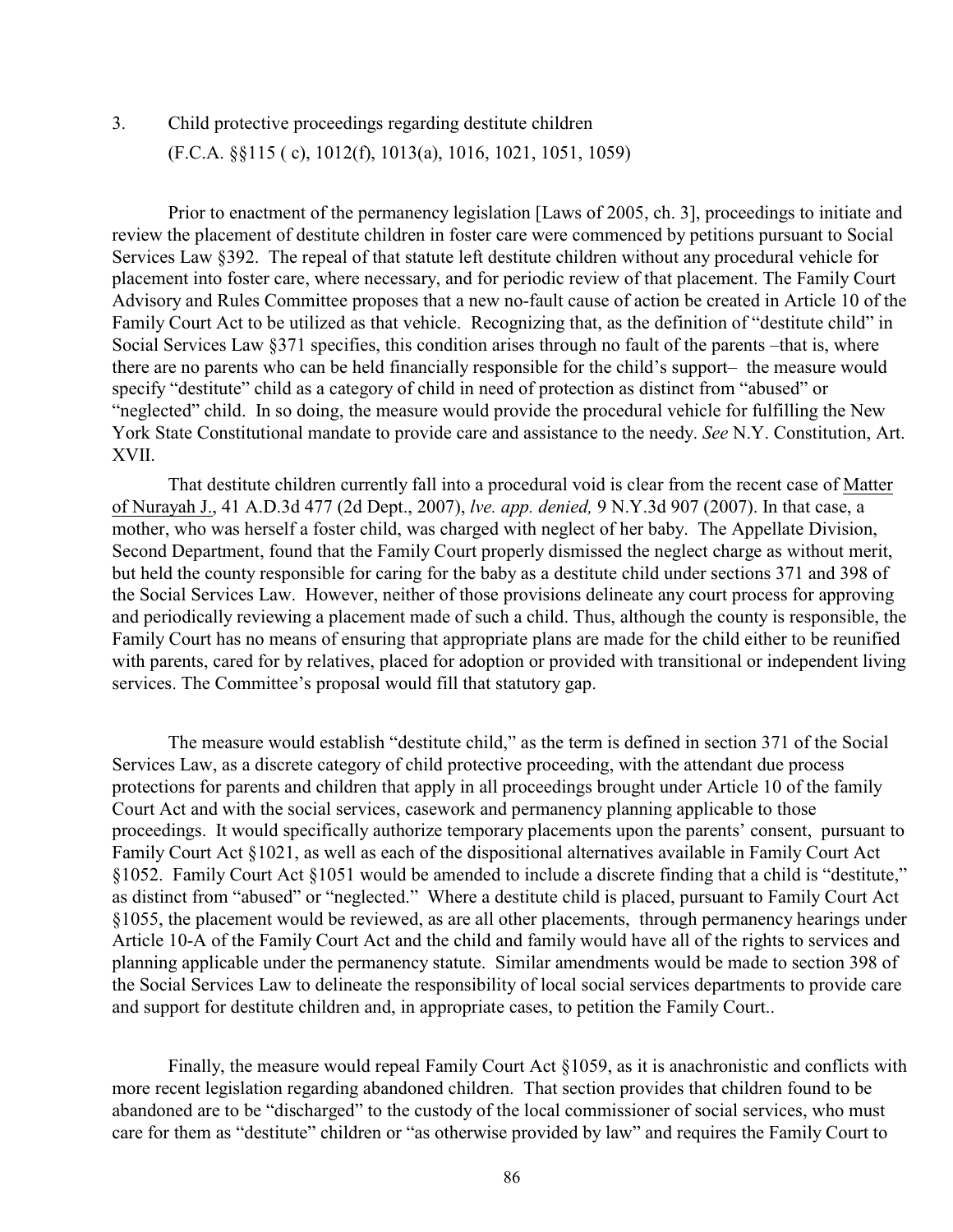direct the local commissioner to institute proceedings to terminate parental rights. The term "discharged" appears misplaced in this context, since all of the dispositions enumerated in Family Court Act §1052(a) are available for children found to be abandoned under the definition in Family Court Act §1012(f)(ii); these include "placement" pursuant to Family Court Act §1055, but not "discharge to" the local commissioner of social services. Moreover, Family Court Act §1055(b)(ii) contains specific provisions regarding notices, diligent searches and termination of parental rights proceedings regarding abandoned children under one year old, and Social Services Law §384-b(5) defines abandonment for the purposes of termination of parental rights. However, contrary to the language in Family Court Act §1059, termination of parental rights proceedings should not be mandatory either for abandoned or destitute children, as alternatives, including provision of preventive services or placements with relatives or other suitable persons, may well be more appropriate to the children's best interests in particular cases. Thus, section 1059 of the Family Court Act should be repealed.

#### Proposal

AN ACT to amend the family court act and social services law, in relation to destitute children in child protective and permanency proceedings in the family court

The People of the State of New York, represented in Senate and Assembly, do enact as follows:

Section 1. Subdivision (c) of section 115 of the family court act, as amended by chapter 3 of the laws of 2005, is amended to read as follows:

 (c) The family court has such other jurisdiction as is provided by law, including but not limited to: proceedings concerning adoption and custody of children, as set forth in parts two and three of article six of this act; proceedings concerning the uniform interstate family support act, as set forth in article five-B of this act; proceedings concerning children in foster care and care and custody of children, as set forth in sections three hundred fifty-eight-a and three hundred eighty-four-a of the social services law and article ten-A of this act; proceedings concerning destitute children, as set forth in articles ten and ten-a of this act; proceedings concerning guardianship and custody of children by reason of the death of, or abandonment or surrender by, the parent or parents, as set forth in sections three hundred eighty-three-c, three hundred eighty-four and paragraphs (a) and (b) of subdivision four of section three hundred eighty-four-b of the social services law; proceedings concerning standby guardianship and guardianship of the person as set forth in part four of article six of this act and article seventeen of the surrogate's court procedure act; and proceedings concerning the interstate compact on juveniles as set forth in chapter one hundred fifty-five of the laws of nineteen hundred fifty-five, as amended, the interstate compact on the placement of children, as set forth in section three hundred seventy-four-a of the social services law, and the uniform child custody jurisdiction and enforcement act, as set forth in article five-A of the domestic relations law.

§2. Subdivision (f) of section 1012 of the family court act, is amended to add a new paragraph (iii)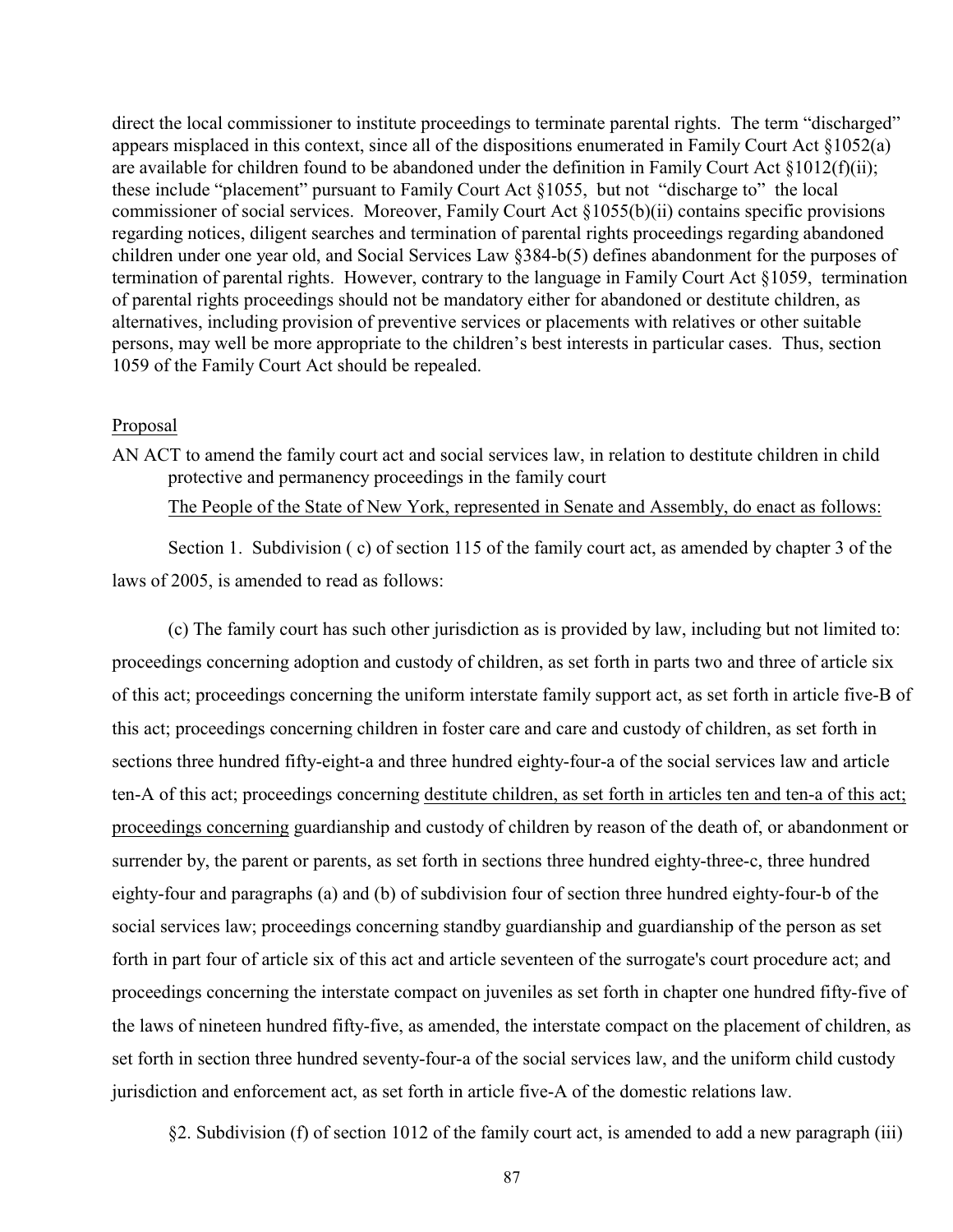to read as follows:

(iii) who is destitute, as defined in subdivision three of section three hundred seventy-one of the social services law.

 §3. Subdivision (a) of section 1013 of the family court act, as added by chapter 962 of the laws of 1970, is amended to read as follows:

(a) The family court has exclusive original jurisdiction over proceedings under this article alleging [the abuse or neglect of] that a child is abused, neglected or destitute.

§4. The opening paragraph of section 1016 of the family court act, as added by chapter 319 of the laws of 1990, is amended to read as follows:

§ 1016. Appointment of law guardian. The court shall appoint a law guardian to represent a child who has been allegedly abused or neglected or is alleged to be destitute upon the earliest occurrence of any of the following: (i) the court receiving notice, pursuant to paragraph (iv) of subdivision (b) of section [ten hundred] one thousand twenty-four of this act, of the emergency removal of the child; (ii) an application for an order for removal of the child prior to the filing of a petition, pursuant to section one thousand twenty-two of this act; or (iii) the filing of a petition alleging [abuse or neglect] that the child is abused, neglected or destitute pursuant to this article.

§5. Section 1021 of the family court act, as amended by chapter 3 of the laws of 2005, is amended to read as follows:

§ 1021. Temporary removal with consent. A peace officer, acting pursuant to his or her special duties, or a police officer or an agent of a duly authorized agency, association, society or institution may temporarily remove a child from the place where he or she is residing with the written consent of his or her parent or other person legally responsible for his or her care, if the child is suspected to be an abused [or], neglected or destitute child under this article. The officer or agent shall, coincident with consent or removal, give written notice to the parent or other person legally responsible for the child's care of the right to apply to the family court for the return of the child pursuant to section one thousand twenty-eight of this article, and of the right to be represented by counsel and the procedures for those who are indigent to obtain counsel in proceedings brought pursuant to this article. Such notice shall also include the name, title, organization, address and telephone number of the person removing the child; the name, address and telephone number of the authorized agency to which the child will be taken, if available; and the telephone number of the person to be contacted for visits with the child. A copy of the instrument whereby the parent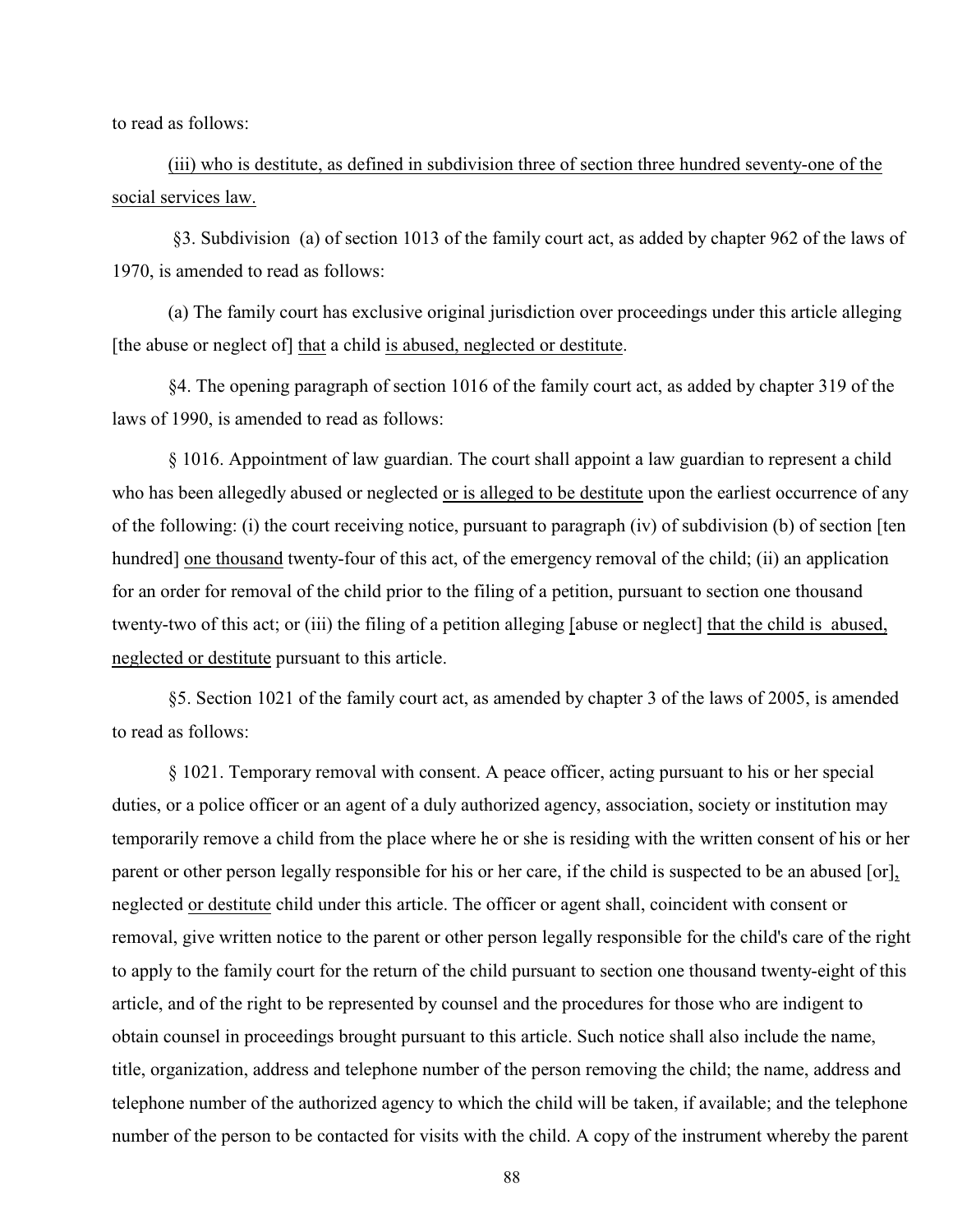or legally responsible person has given such consent to such removal shall be appended to the petition alleging [abuse or neglect of ] that the removed child is abused, neglected or destitute and made a part of the permanent court record of the proceeding. A copy of such instrument and notice of the telephone number of the child protective agency to contact to ascertain the date, time and place of the filing of the petition and of the hearing that will be held pursuant to section one thousand twenty-seven of this article shall be given to the parent or legally responsible person. Unless the child is returned sooner, a petition shall be filed within three court days from the date of removal. In such a case, a hearing shall be held no later than the next court day after the petition is filed and findings shall be made as required pursuant to section one thousand twenty-seven of this article.

§6. Subdivision (a) of section 1051 of the family court act, as added by chapter 962 of the laws of 1970, is amended to read as follows:

(a) If facts sufficient to sustain the petition are established in accord with part four of this article, or if all parties and the law guardian consent, the court shall, subject to the provisions of subdivision ( c) of this section, enter an order finding that the child is an abused child [or], a neglected child or a destitute child and shall state the grounds for the finding.

§7. Subdivision ( c) of section 1051 of the family court act, as amended by chapter 187 of the laws of 1990, is amended to read as follows:

(c) If facts sufficient to sustain the petition under this article are not established or if, in the case of a child alleged [neglect] to be neglected or destitute, the court concludes that its aid is not required on the record before it, the court shall dismiss the petition and shall state on the record the grounds for its dismissal.

§8. Subdivision (d) of section 1051 of the family court act, as amended by chapter 478 of the laws of 1988, is amended to read as follows:

(d) If the court makes a finding [of abuse or neglect] that a child has been abused or neglected or is destitute, it shall determine, based upon the facts adduced during the fact-finding hearing and any other additional facts presented to it, whether a preliminary order pursuant to section one thousand twenty-seven is required to protect the child's interests pending a final order of disposition. The court shall state the grounds for its determination. In addition, a child found to be abused [or], neglected or destitute may be removed and remanded to a place approved for such purpose by the local social service department or be placed in the custody of a suitable person, pending a final order of disposition, if the court finds that there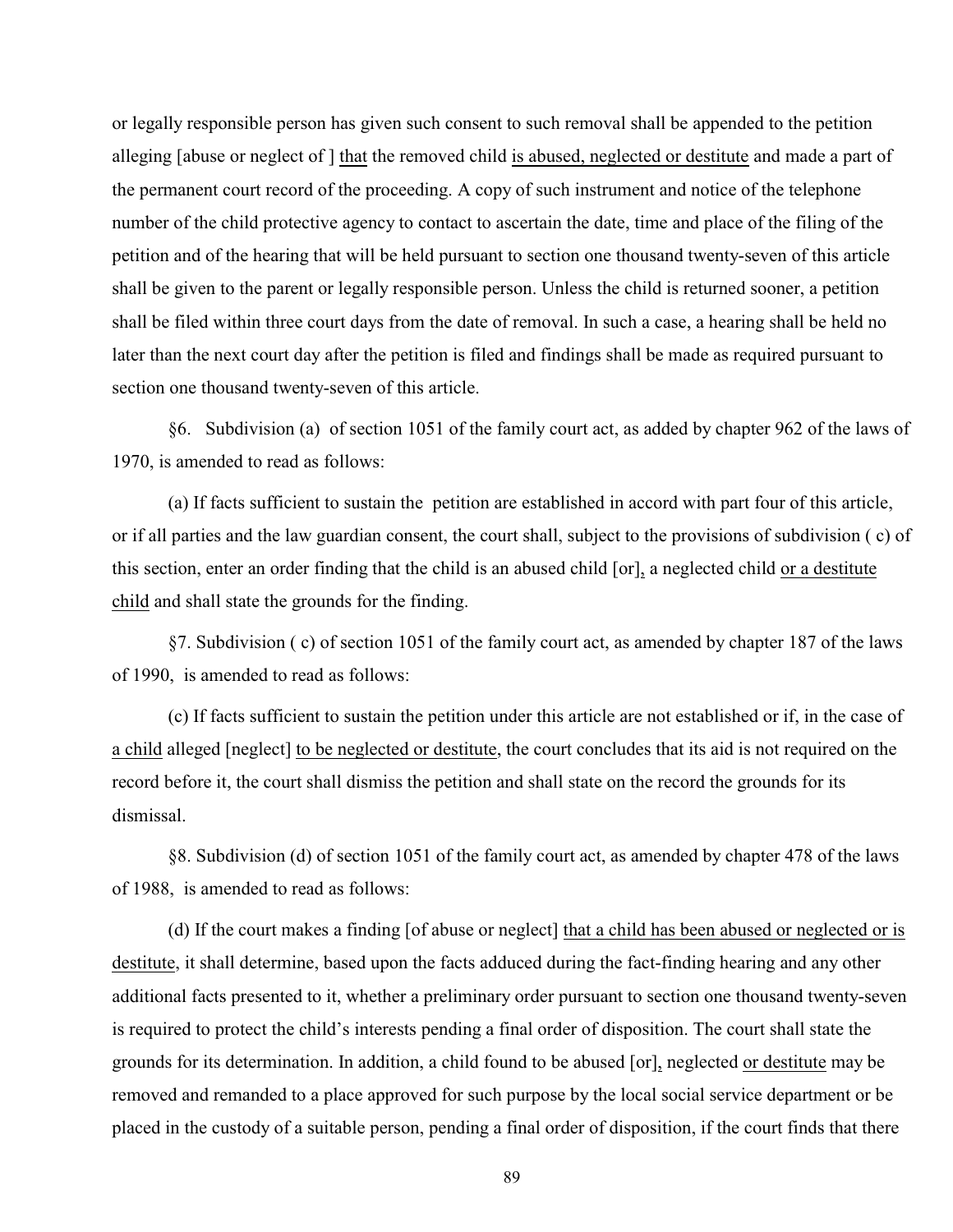is a substantial probability that the final order of disposition will be an order of placement under section one thousand fifty-five of this article. In determining whether substantial probability exists, the court shall consider the requirements of subdivision (b) of section one thousand fifty-two of this article.

§9. Section 1059 of the Family Court Act is REPEALED.

§10. Subdivision 1 of section 398 of the social services law is amended to read as follows:

1. As to destitute children: Assume charge of and provide care and support for any destitute child who cannot be properly cared for in his or her home, as provided in subdivision two of this section and as ordered by the family court pursuant to articles ten and ten-a of the family court act.

§ 11. The opening paragraph and paragraph (a) of subdivision 2 of section 398 of the social services law, as amended by chapter 880 of the laws of 1976, are amended to read as follows:

As to neglected, abused,  $[\sigma r]$  abandoned or destitute children:

(a) Investigate  $[\theta]$  any alleged neglect, abuse, destitution or abandonment of a child, offer protective social services to prevent injury to the child, to safeguard his or her welfare[,] and to preserve and stabilize family life wherever possible, and, if necessary, [bring the case before] promptly petition the family court for adjudication and care for the child [until the court acts in the matter and, in the case of an abandoned child, shall promptly petition the family court to obtain custody of such child].

§ 12. Paragraph (b) of subdivision 2 of section 398 of the social services law, as amended by chapter 555 of the laws of 1978, is amended to read as follows:

(b) Receive and care for any child alleged to be neglected, abused  $[\sigma r]$ , abandoned or destitute, who is temporarily placed in [his] the care of the local commissioner by the family court pending adjudication by such court of the alleged neglect, abuse  $[\sigma r]$ , abandonment or finding that the child is a destitute child, including the authority to establish, operate, maintain and approve facilities for such purpose in accordance with the regulations of the [department] office of children and family services; and receive and care for any neglected, abused [or], abandoned or destitute child placed [or discharged to his] in the care of the local commissioner by the family court.

§13. This act shall take effect immediately.

REPEAL NOTE: Section 1059, proposed to be repealed by this act, provides that children found to be abandoned are to be discharged to the custody of the local commissioner of social services, who shall care for them as destitute children and institute proceedings to terminate parental rights.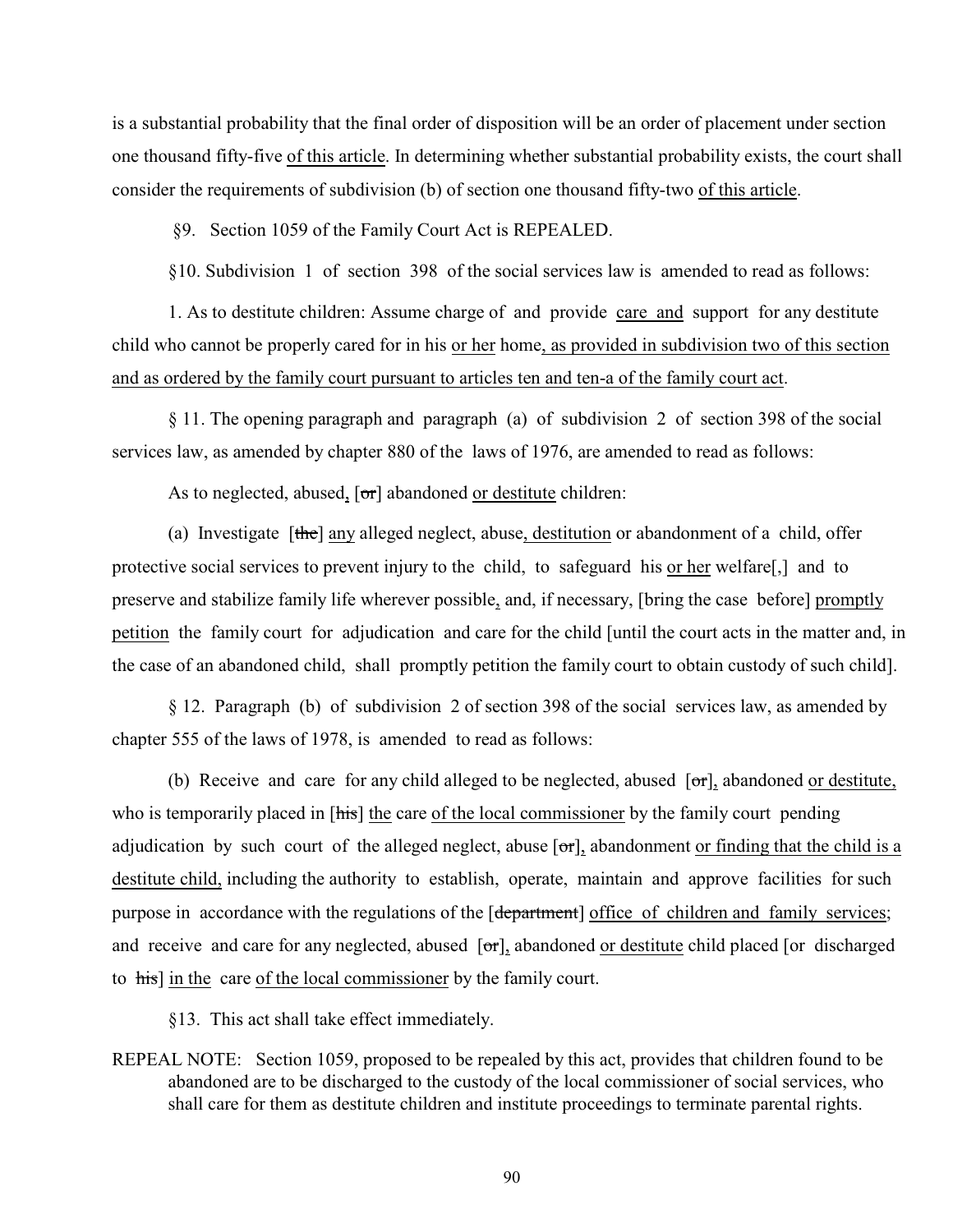4. Conditions of orders of protection in juvenile delinquency, child support, paternity, custody, child protective and matrimonial proceedings (F.C.A. §§352.3(1), 446(h), 551(i), 759(h), 1056(1); D.R.L. §§240(3), 252(1))

In 1998, sections 530.12 and 530.13 of the Criminal Procedure Law were amended to authorize orders of protection to be issued to protect designated witnesses in criminal proceedings. However, no comparable provision was added to the juvenile delinquency article of the Family Court Act. Without an explicit provision or incorporation by reference of the criminal provision, it is inapplicable to juvenile delinquency proceedings, even though those cases are quasi-criminal in nature and may involve similar needs to protect witnesses. Family Court Act §303.1(1) prohibits application of the Criminal Procedure Law unless "specifically prescribed" by the Family Court Act. The Committee is, therefore, proposing an amendment to Section 352.3 that is identical to the language in Criminal Procedure Law §§530.12 and 530.13.

Additionally, the measure provides the needed follow-up amendment to the 2006 statute authorizing orders of protection to protect pets. [Laws of 2006, ch. 253]. That statute authorized conditions restraining individuals from intentionally injuring or killing companion animals or pets<sup>33</sup> without justification to be added to orders of protection in criminal, juvenile delinquency, child support, paternity, custody, Persons in Need of Supervision, family offense and child protective proceedings. The provisions amending the juvenile delinquency, child support, paternity, custody, Persons in Need of Supervision, family offense and child protective articles of the Family Court Act all refer to companion animals "owned, possessed, kept, leased or held by the petitioner or a minor child residing in the household." However, in all except family offense, custody and parent-initiated PINS cases, the petitioner in these proceedings is a government entity, a prosecuting or presentment agency, not the alleged victim of family violence who requires protection. Additionally, no amendment was made to the provisions regarding orders of protection in matrimonial cases pursuant to Domestic Relations Law §§240 and 252. The Committee's proposal substitutes the phrase "person protected by the order" for "petitioner" and adds similar provisions to protect pets to sections 240 and 252 of the Domestic Relations Law.

# Proposal

AN ACT to amend the family court act and domestic relations law, in relation to orders of protection in juvenile delinquency, child support, paternity, persons in need of supervision, custody and matrimonial proceedings

# The People of the State of New York, represented in Senate and Assembly, do enact as follows:

Section 1. Subdivision 1 of section 352.3 of the family court act, as amended by chapter 253 of the laws of 2006, is amended to read as follows:

 $33$  Companion animals or pets are defined in section 350(5) of the Agriculture and Markets Law to include "any dog or cat, and ... any other domesticated animal normally maintained in or near the household of the owner or person who cares for such other domesticated animal," as distinguished from a "farm animal."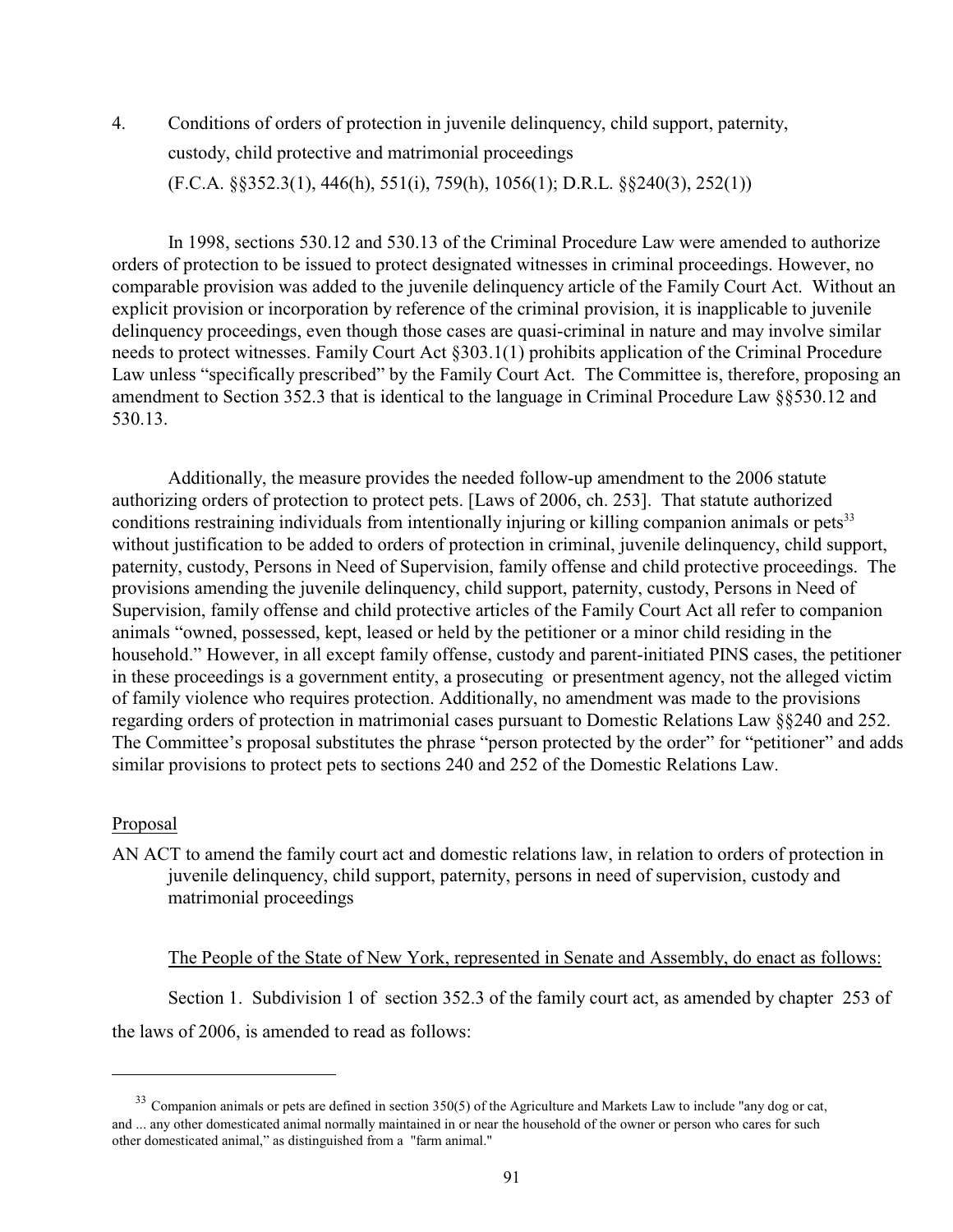(1) Upon the issuance of an order pursuant to section 315.3 or the entry of an order of disposition pursuant to section 352.2, a court may enter an order of protection against any respondent for good cause shown. The order may require that the respondent: (a) stay away from the home, school, business or place of employment of the victims of, or designated witnesses to, the alleged offense; or (b) refrain from harassing, intimidating, threatening or otherwise interfering with the victim or victims of, or designated witnesses to, the alleged offense and such members of the family or household of such victim or victims or of designated witnesses as shall be specifically named by the court in its order; or ( c) refrain from intentionally injuring or killing, without justification, any companion animal the respondent knows to be owned, possessed, leased, kept or held by the [petitioner] person protected by the order or a minor child residing in [the] such person's household. "Companion animal," as used in this subdivision, shall have the same meaning as in subdivision five of section three hundred fifty of the agriculture and markets law.

§2. Paragraph 1 of subdivision (h) of section 446 of the family court act, as added by chapter 253 of the laws of 2006, is amended to read as follows:

 1. to refrain from intentionally injuring or killing, without justification, any companion animal the respondent knows to be owned, possessed, leased, kept or held by the [petitioner] person protected by the order or a minor child residing in [the] such person's household.

§3. Paragraph 1 of subdivision (i) of section 551 of the family court act, as added by chapter 253 of the laws of 2006, is amended to read as follows:

 1. to refrain from intentionally injuring or killing, without justification, any companion animal the respondent knows to be owned, possessed, leased, kept or held by the [petitioner] person protected by the order or a minor child residing in [the] such person's household.

§4. Paragraph 1 of subdivision (h) of section 759 of the family court act, as added by chapter 253 of the laws of 2006, is amended to read as follows:

 1. to refrain from intentionally injuring or killing, without justification, any companion animal the respondent knows to be owned, possessed, leased, kept or held by the [petitioner] person protected by the order or a minor child residing in [the] such person's household.

§5. Subparagraph 1 of paragraph (g) of subdivision (1) of section 1056 of the family court act, as added by chapter 253 of the laws of 2006, is amended to read as follows: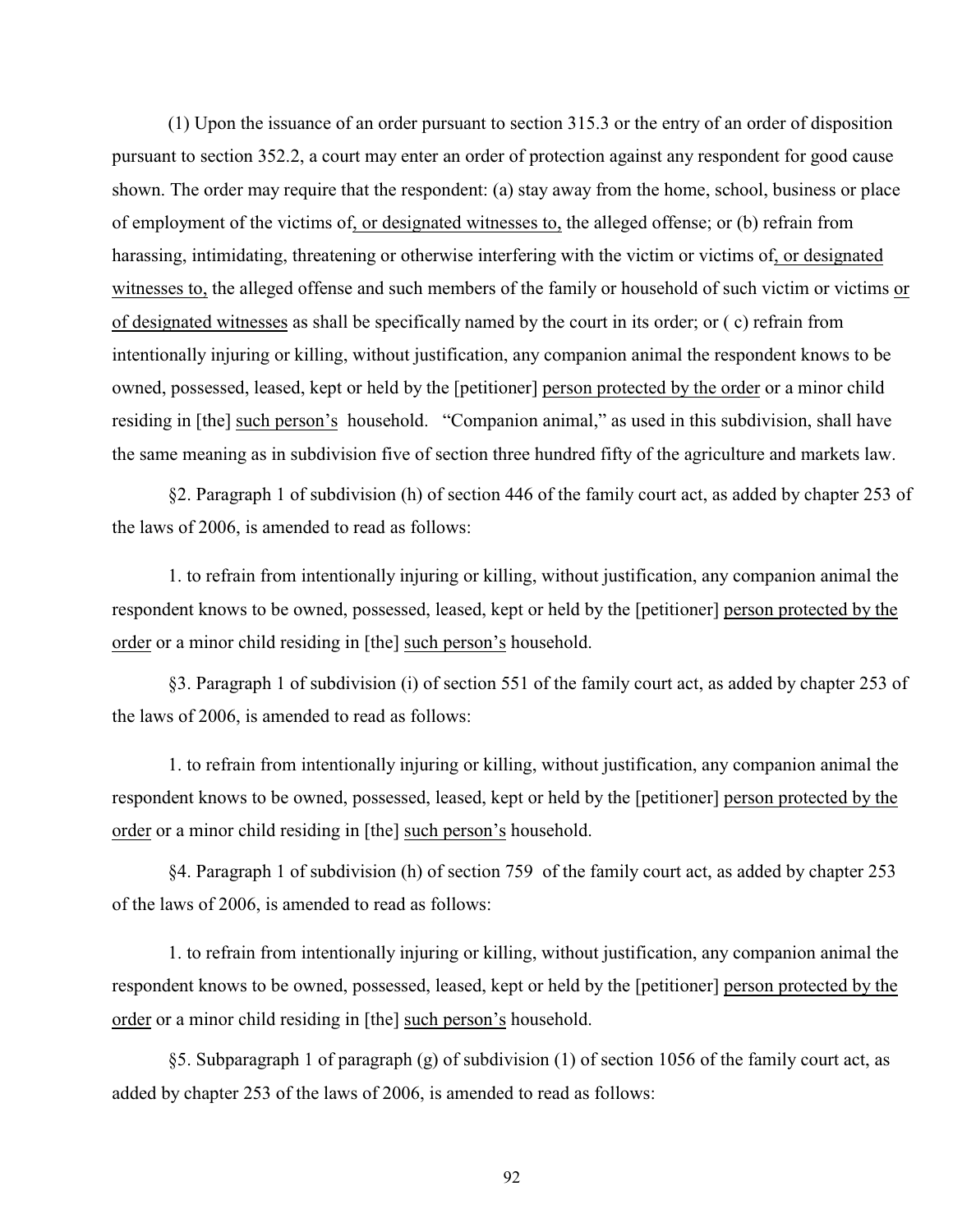1. to refrain from intentionally injuring or killing, without justification, any companion animal the respondent knows to be owned, possessed, leased, kept or held by the [petitioner] person protected by the order or a minor child residing in [the] such person's household.

§6. Subparagraph 7 of paragraph (a) of subdivision 3 of section 240 of the domestic relations law, as amended by chapter 222 of the laws of 1994, is renumbered subparagraph 8 and such paragraph is amended by adding a new subparagraph 7 to read as follows:

(7) to refrain from intentionally injuring or killing, without justification, any companion animal the respondent knows to be owned, possessed, leased, kept or held by the person protected by the order or a minor child residing in such person's household. "Companion animal," as used in this section, shall have the same meaning as in subdivision five of section three hundred fifty of the agriculture and markets law.

§7. Paragraph (g) of subdivision 1 of section 252 of the domestic relations law, as amended by chapter 222 of the laws of 1994, is relettered paragraph (h) and such subdivision is amended by adding a new paragraph (g) to read as follows:

(g) to refrain from intentionally injuring or killing, without justification, any companion animal the respondent knows to be owned, possessed, leased, kept or held by the person protected by the order or a minor child residing in such person's household. "Companion animal," as used in this section, shall have the same meaning as in subdivision five of section three hundred fifty of the agriculture and markets law.

§8. This act shall take effect on the ninetieth day after it shall have become a law.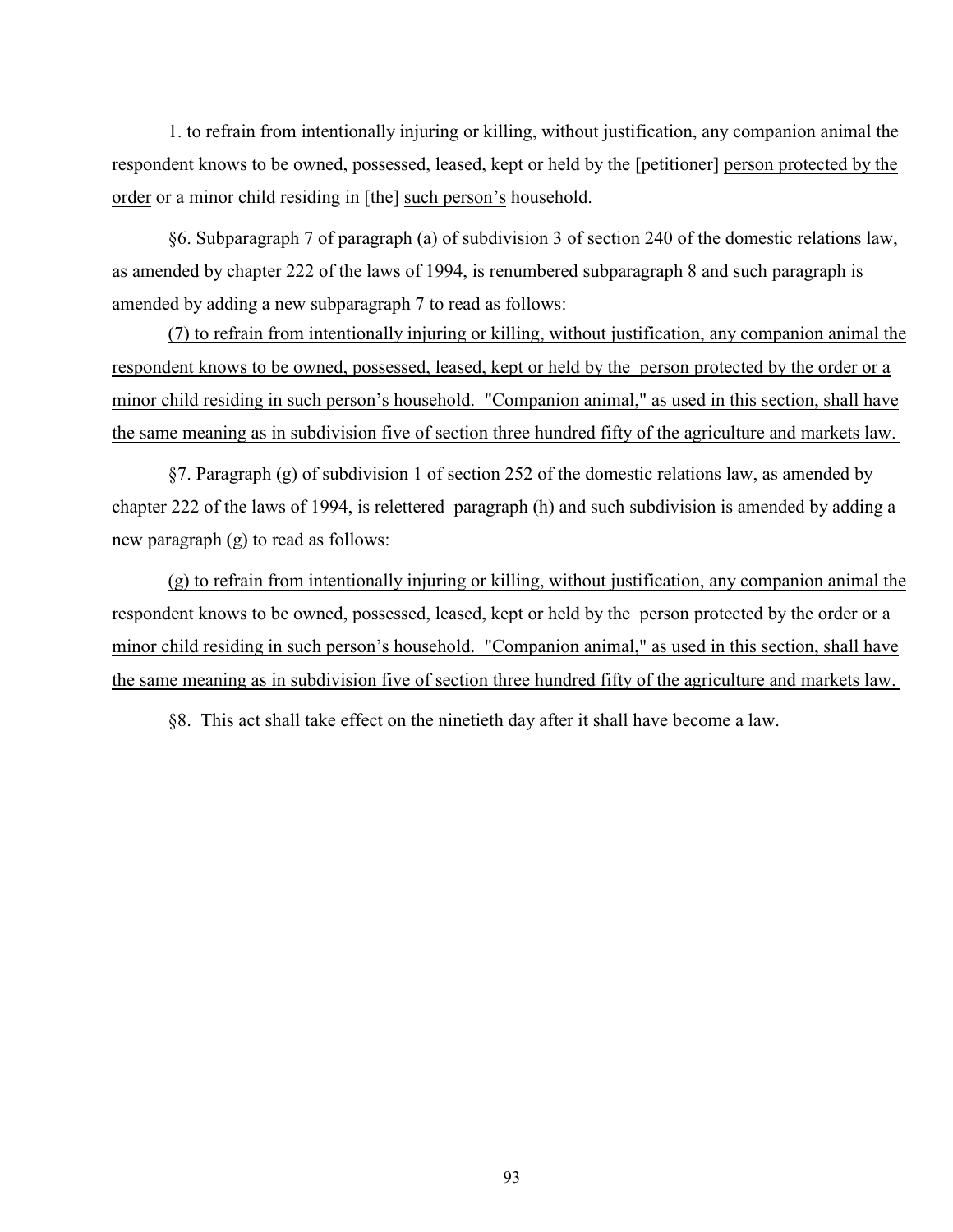5. Criminal and child maltreatment history screening of persons with whom children are directly placed and non-parents seeking guardianship or custody of children (D.R.L. §240(1-a); F.C.A. §§ 653, 662, 1017, 1027, 1055, 1089; S.C.P.A. § 1707)

In requiring fingerprinting of prospective foster and adoptive parents and adults over the age of 18 residing in their homes, the legislation implementing the federal *Adoption and Safe Families Act* ["ASFA"; Public Law 105-89] is intended to assure the safety and well-being of children and to make their safety paramount. *See* Laws of 1999, ch. 7; Laws of 2000, ch. 145. Consistent with this precept, the federal *Adam Walsh Child Protection and Safety Act of 2006* [Public Law 109-248] requires national and local criminal records screening of prospective adoptive and foster parents, as well as homes not receiving federal foster care reimbursement, and requires child abuse screening of such parents in any state in which they have resided during the past five years. Section 378-a of the Social Services Law has thus been amended to provide for national criminal records screening of prospective foster and adoptive parents. *See* Laws of 2006, ch. 668.

Although the language of the Family Court Act presumes that children will not be placed in the homes of "relatives and other suitable persons" unless they are found upon investigation to be suitable and safe, the statute provides no tools for the Family Court to ensure that this is in fact the case. Unlike the provisions requiring criminal records and child maltreatment screening of prospective foster and adoptive parents, pursuant to Social Services Law §378-a, comprehensive screening is not required in direct remand or placement and in non-parent custody or guardianship proceedings. Since Judges of the Family and Surrogate's Courts must be confident that children before them will be adequately protected and wellcared for in any home into which they are placed and with any adult with whom they regularly spend time, the Committee is proposing legislation to remedy these gaps.

The measure would authorize national, not merely in-state, criminal records checks, in recognition of the increasing mobility of families. One recent case underscored the importance of national screening. Because prospective adoptive parents of a New York State foster child moved out of state, the adoption case became an *Interstate Compact on Placement* case and the parents' new state performed the criminal history check. That state obtained an FBI report that revealed that the adoptive father had a conviction for a sex offense against a child in a third state, a record that would not have come to light had the family stayed in New York, where the criminal history report would have been confined to NYS convictions. Once this record came to light, further investigation revealed that the child herself may have been sexually abused by her prospective adoptive father. If New York State is to fulfill the fundamental precept of federal and state ASFA that safety of the child is paramount, the Family Court must be able to obtain full, national criminal records regarding prospective custodians and guardians of children.

The Committee's proposal would require criminal records and child abuse screening of nonparents applying for custody and would authorize the Supreme or Family Court to direct screening of individuals over the age of 18 residing in their homes. Domestic Relations Law §240 and Family Court Act §653 would be amended to require the Court, prior to entering a final order, to direct the provision of a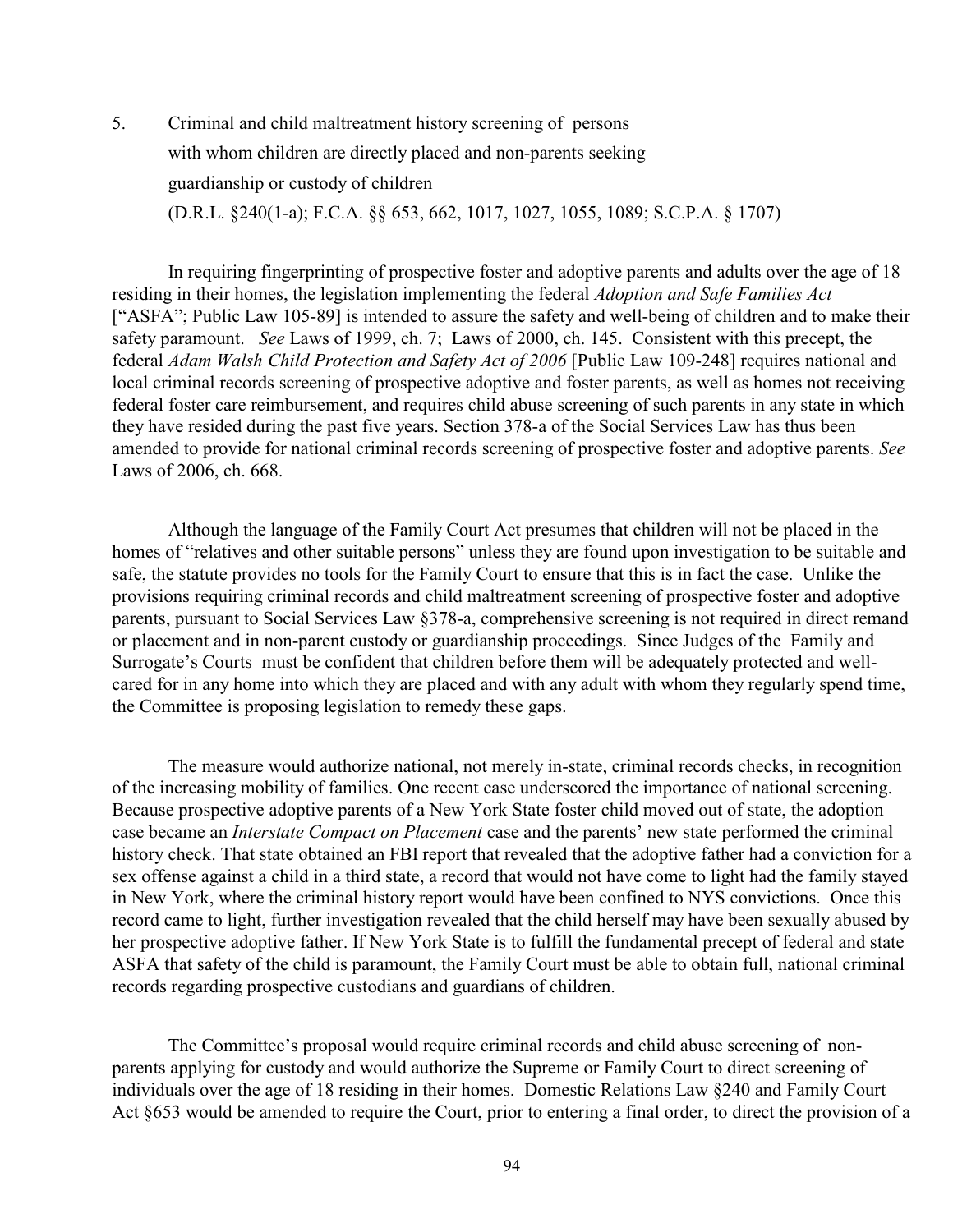criminal history report from the New York State Division of Criminal Justice Services regarding the nonparent applicant, would authorize the Court to order an FBI screening and would permit screening as well of other adults residing in the applicant's home. Increasingly, often at the suggestion of child protective agencies, custody petitions by non-parents have been brought in Family Court in lieu of, or as a means of resolving, child protective petitions against parents. In assessing the appropriateness of such petitions, the Family Court must be provided with all relevant information regarding the prospective custodian. Significantly, a criminal history report may be vital to the Court's determination of whether the custody application is in the child's best interests, since, among other factors, the Court is required to consider proven domestic violence.

Further, the measure would require Family and Surrogate's Courts to direct criminal records screening of prospective guardians, would authorize the Court to order an FBI screening and would permit orders to screen individuals over the age of 18 residing in their homes. The Surrogate's Court Procedure Act was amended in 2000 to provide that when the Court is informed that a prospective guardian or individual over the age of 18 residing in the home has been the subject of an indicated report of child abuse or maltreatment, the Court must obtain the records and consider the report in its determination. See Laws of 2000, ch. 477. However, no concomitant provision was added regarding criminal record screening, although criminal records may be equally relevant to determinations of the appropriateness of prospective guardians. As in non-parent custody cases, guardianship proceedings have increasingly been used in lieu of, or as a means of resolving, child protective proceedings and, as in such cases, the Court must be able to gather all information probative of the child's best interests.

Additionally, in child protective proceedings under Article 10 of the Family Court Act, the proposal would require criminal records and child maltreatment screening of any "relative or other suitable person" with whom the child is temporarily remanded, pursuant to Family Court Act §§1017 and 1027, or with whom the child is placed, pursuant to subdivision (a) of the Family Court Act §1055. The measure would accord discretion to the Family Court to direct national screening, as well as screening regarding individuals over the age of 18 residing in the person's home.

Enactment of these safety measures is critically important for the protection of the ever-growing number of children before the Family Court, who are directly placed with "relatives or other suitable persons" or who are the subjects of custody and guardianship petitions brought by persons other than the children's parents. A significant, albeit unsurprising, side effect of *ASFA* has been the increasing reliance upon alternatives to foster care, including direct temporary remands and long-term placements of children with "relatives or other suitable persons" and appointment of non-parents as guardians and custodians. The emphasis upon relatives and other third parties has been further underscored by the legislation enacted in 2005 and 2006. Family Court Act §§1027 and 1055 authorize the Family Court to direct local social service districts to investigate and to have children reside in the homes of "relatives and other suitable persons." Laws of 2006, ch. 12. Family Court Act §1017 requires local child protective agencies to commence investigations to locate relatives, including all "suitable" relatives identified by respondent and non-respondent parents and all relatives identified by children over the age of five who play or have played "a significant positive role in [the child's] life," as well as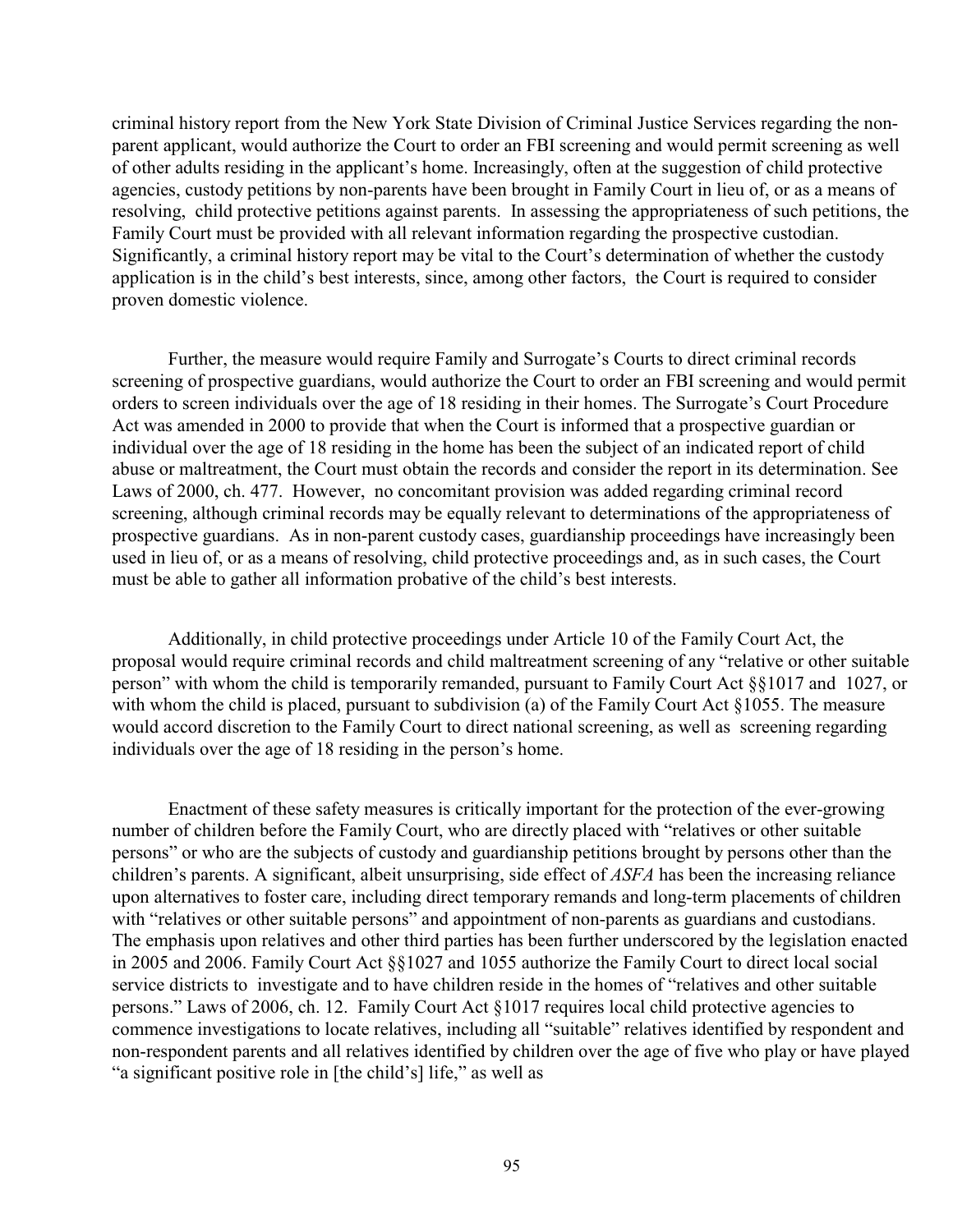non-respondent parents and all grandparents. They must be notified of the pendency of the proceeding and, in the case of grandparents and other relatives, of the "opportunity for becoming foster parents or for seeking custody or care of the child, and that the child may be adopted by foster parents if attempts at reunification with the birth parent are not required or are not successful." Laws of 2005, ch. 671. Yet, notwithstanding the references to "investigations," no criminal records or child maltreatment screening is required of individuals who assume direct care, custody or guardianship of a child without becoming foster parents.

Although not involving foster care, direct remands and direct placements under Article 10 of the Family Court Act clearly involve removals of children from their homes, implicating constitutionallyrecognized interests, and thus require the same balancing of relative harms recognized by the Court of Appeals in its recent decision in Nicholson *v.* Scoppetta, 3 N.Y.3d 357 (2004). The Court must be assured that in remanding a child to a non-parent, it is truly protecting the child from an imminent risk to his or her life or health and not creating another source of risk to the child. In placing a child on a long-term basis, the Court must find that it is in the child's best interests and that it would be contrary to the child's welfare to be returned home. Clearly, judicial decisions regarding direct remands and placements, as well as custody and guardianship, must be as fully informed as those regarding placements, both temporary and long-term, of children in foster and adoptive homes. To that end, enactment of the Committee's criminal history and child maltreatment screening proposal is critically important.

## Proposal

AN ACT to amend the domestic relations law, the family court act and the surrogate's court procedure act, in relation to criminal history and child abuse and maltreatment screening of persons with whom children are directly remanded or placed and non-parents seeking guardianship or custody of children

# The People of the State of New York, represented in Senate and Assembly, do enact as follows:

 Section 1. Subdivision 1-a of section 240 of the domestic relations law, as amended by chapter 452 of the laws of 1988, is amended to read as follows:

 1-a. In any proceeding brought pursuant to this section to determine the custody or visitation of minors, a report made to the statewide central register of child abuse and maltreatment, pursuant to title six of article six of the social services law, or a portion thereof, which is otherwise admissible as a business record pursuant to rule forty-five hundred eighteen of the civil practice law and rules shall not be admissible in evidence, notwithstanding such rule, unless an investigation of such report conducted pursuant to title six of article six of the social services law has determined that there is some credible evidence of the alleged abuse or maltreatment and that the subject of the report has been notified that the report is indicated. In addition, if such report has been reviewed by the state commissioner of social services or his or her designee and has been determined to be unfounded, it shall not be admissible in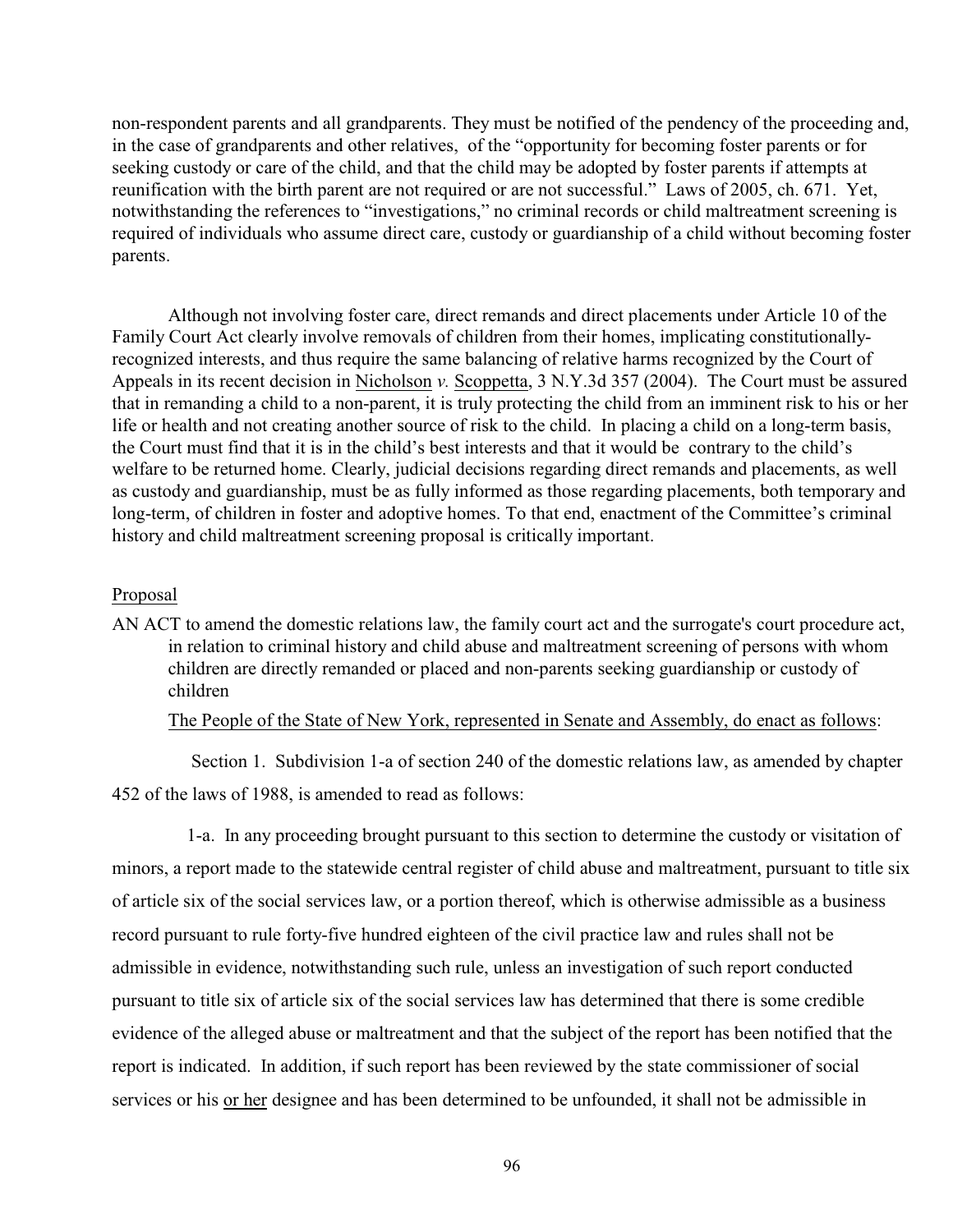evidence. If such report has been so reviewed and has been amended to delete any finding, each such deleted finding shall not be admissible. If the state commissioner of social services or his or her designee has amended the report to add any new finding, each such new finding, together with any portion of the original report not deleted by the commissioner or his or her designee, shall be admissible if it meets the other requirements of this subdivision and is otherwise admissible as a business record. If such a report, or portion thereof, is admissible in evidence but is uncorroborated, it shall not be sufficient to make a fact finding of abuse or maltreatment in such proceeding. Any other evidence tending to support the reliability of such report shall be sufficient corroboration. Before entry of a final order of custody where the prospective custodian is not a parent of the child, the court shall require a criminal history report from the division of criminal justice services regarding the prospective custodian, may require the division of criminal justice services report to include a national criminal history report from the federal bureau of investigation and may require a criminal history report regarding individuals over the age of eighteen residing in the home of the prospective custodian.

§2. Section 653 of the family court act, as amended by chapter 580 of the laws of 1966, is amended to read as follows:

 §653. Rules of court; criminal history check. Rules of court, not inconsistent with any law, may authorize the probation service to interview such persons and obtain such data as will aid the court in determining a habeas corpus or custody proceeding under section six hundred fifty-one. Before entry of a final order of custody where the prospective custodian is not a parent of the child, the court shall require a criminal history report from the state division of criminal justice services regarding the prospective custodian, may require the division of criminal justice services report to include a national criminal history report from the federal bureau of investigation and may require a criminal history report regarding individuals over the age of eighteen residing in the home of the prospective custodian.

§3. Section 662 of the family court act is amended to read as follows:

 §662. Rules of court; criminal history check. Rules of court, not inconsistent with any law, may authorize the probation service to interview such persons and obtain such data as will aid the court in exercising its power under section six hundred sixty-one. Before entry of a final order of guardianship where the prospective guardian is not a parent of the child, the court shall require a criminal history report from the division of criminal justice services regarding such prospective guardian, may require the division of criminal justice services report to include a national criminal history report from the federal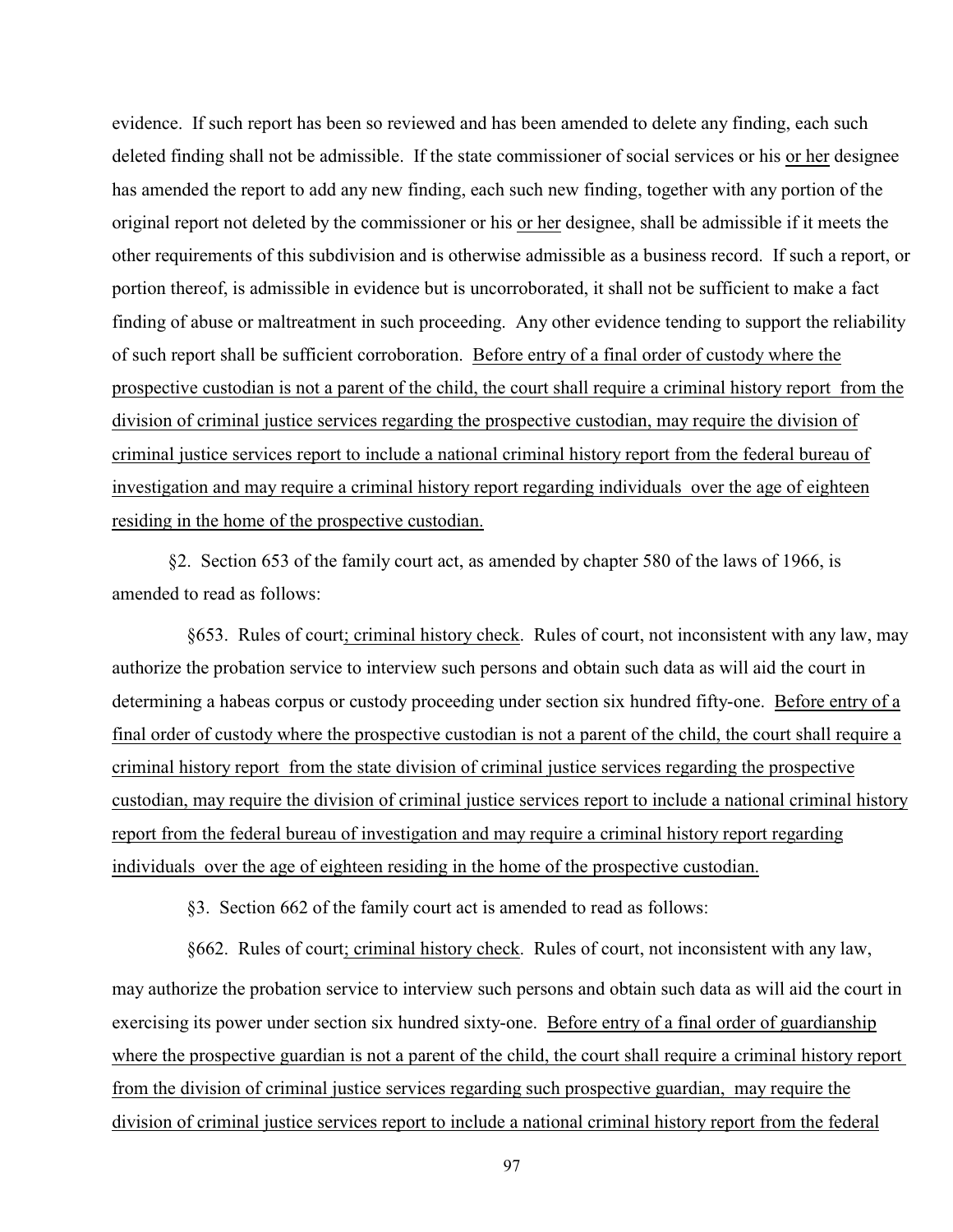bureau of investigation and may require a criminal history report regarding individuals over the age of eighteen residing in the home of the prospective guardian.

 §4. Subparagraph (i) of paragraph (a) of subdivision 2 of section 1017 of the family court act, as amended by chapters 3 and 671 of the laws of 2005, is amended to read as follows:

 (a) where the court determines that the child may reside with a suitable non-respondent parent or other relative or other suitable person, either:

 (i) place the child temporarily in the custody of such non-respondent parent, other relative or other suitable person [pursuant to article six of this act] during the pendency of the proceeding or until further order of the court, whichever is earlier, and [conduct] order such other and further investigations and reports as the court deems necessary. The court shall direct the petitioner to obtain a report from the statewide central register of child abuse and maltreatment maintained by the office of children and family services pursuant to title six of article six of the social services law regarding whether such person has been the subject of an indicated report, as such terms are defined in section four hundred twelve of such law, and may require such reports regarding persons over the age of eighteen residing in such person's home. With respect to a relative or other suitable person, the court shall direct the petitioner to obtain a criminal history report from the division of criminal justice services regarding such person and may require the report to include a national criminal history report from the federal bureau of investigation and a criminal history report regarding individuals over the age of eighteen residing in the home of such person; or

§5. Subdivision (b) of section 1027 of the family court act is amended by adding a new paragraph (v) to read as follows:

 (v) If the court issues or is considering issuing an order pursuant to subparagraph ( C) of paragraph (i) placing a child in the custody of a relative or other suitable person other than the respondent, the court shall require the commissioner of such district to perform such other and further investigations and to obtain such reports as the court deems necessary. The court shall direct the petitioner to obtain a report from the statewide central register of child abuse and maltreatment maintained by the office of children and family services pursuant to title six of article six of the social services law regarding whether such person has been the subject of an indicated report, as such terms are defined in section four hundred twelve of such law, and may require such reports regarding persons over the age of eighteen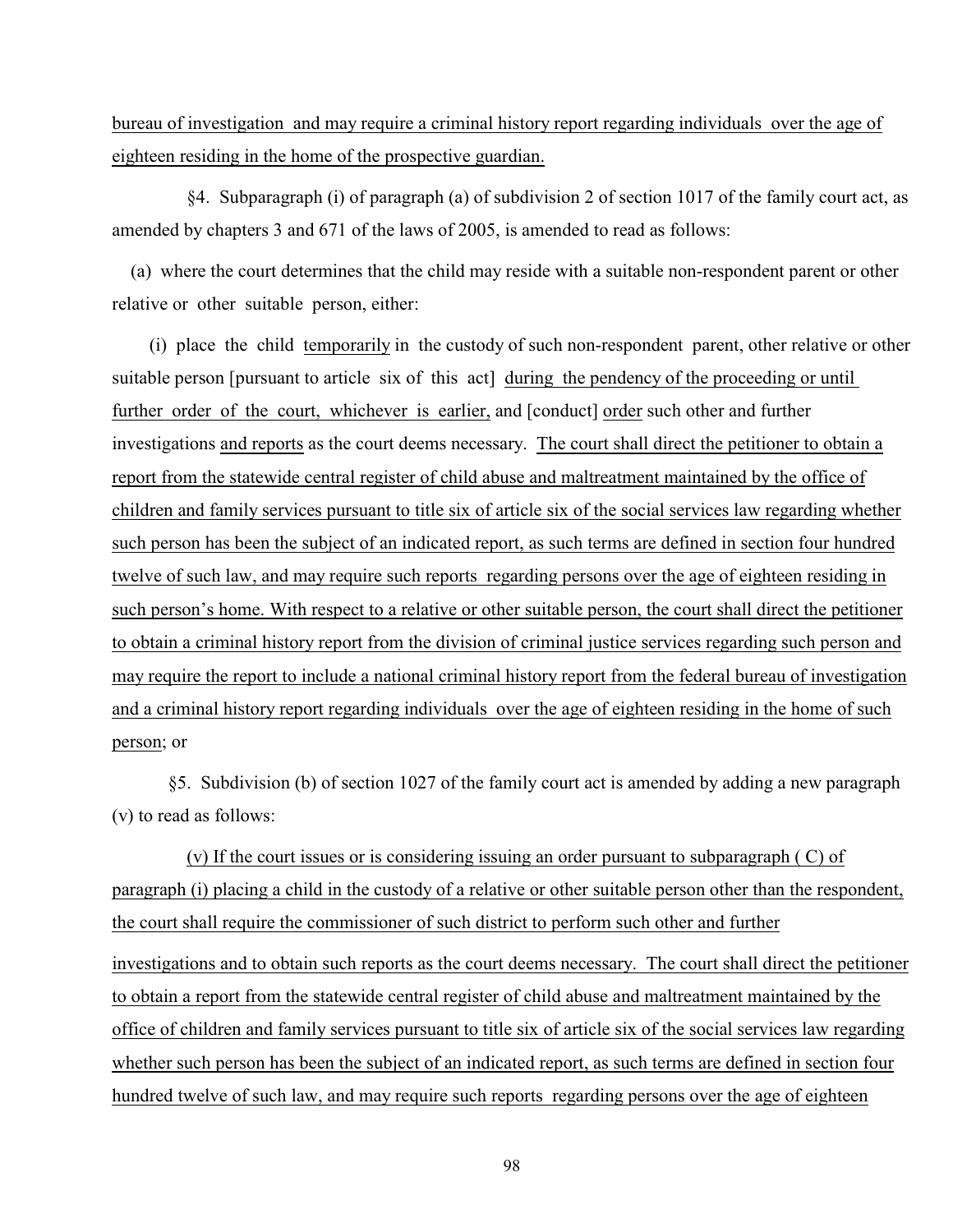residing in such person's home. The court shall direct the petitioner to obtain a criminal history report from the division of criminal justice services regarding the relative or other suitable person and may require the report to include a national criminal history report from the federal bureau of investigation and a criminal history report regarding individuals over the age of eighteen residing in the home of such person.

 §6. Subdivision (a) of section 1055 of the family court act, as amended by chapter 3 of the laws of 2005, is amended to read as follows:

 (a) For purposes of section one thousand fifty-two of this part, the court may place the child in the custody of a relative or other suitable person, or of the local commissioner of social services or of such other officer, board or department as may be authorized to receive children as public charges, or a duly authorized association, agency, society or in an institution suitable for the placement of a child. Prior to entry of an order under this subdivision placing a child directly in the custody of a relative or other suitable person, the court shall require the local commissioner of social services to perform such other and further investigations and to obtain such reports as the court deems necessary. The court shall direct the petitioner to obtain a report from the statewide central register of child abuse and maltreatment maintained by the office of children and family services pursuant to title six of article six of the social services law regarding whether such person has been the subject of an indicated report, as such terms are defined in section four hundred twelve of such law, and may require such reports regarding persons over the age of eighteen residing in such person's home. The court shall also direct the petitioner to obtain a criminal history report from the division of criminal justice services regarding such person and may require the report to include a national criminal history report from the federal bureau of investigation and a criminal history report regarding individuals over the age of eighteen residing in the home of such person.

 §7. Subdivision 1 of section 1707 of the surrogate's court procedure act, as amended by chapter 477 of the laws of 2000, is amended to read as follows:

 1. If the court [be] is satisfied that the interests of the infant will be promoted by the appointment of a guardian or by the issuance of temporary letters of guardianship of [his] the infant's person or [of his] property, or both, it must make a decree accordingly. The same person may be appointed guardian of both the person and the property of the infant or the guardianship of the person and of the property may be committed to different persons. The court may appoint a person other than the parent of the infant or the person nominated by the petitioner. Before making a decree appointing a guardian of the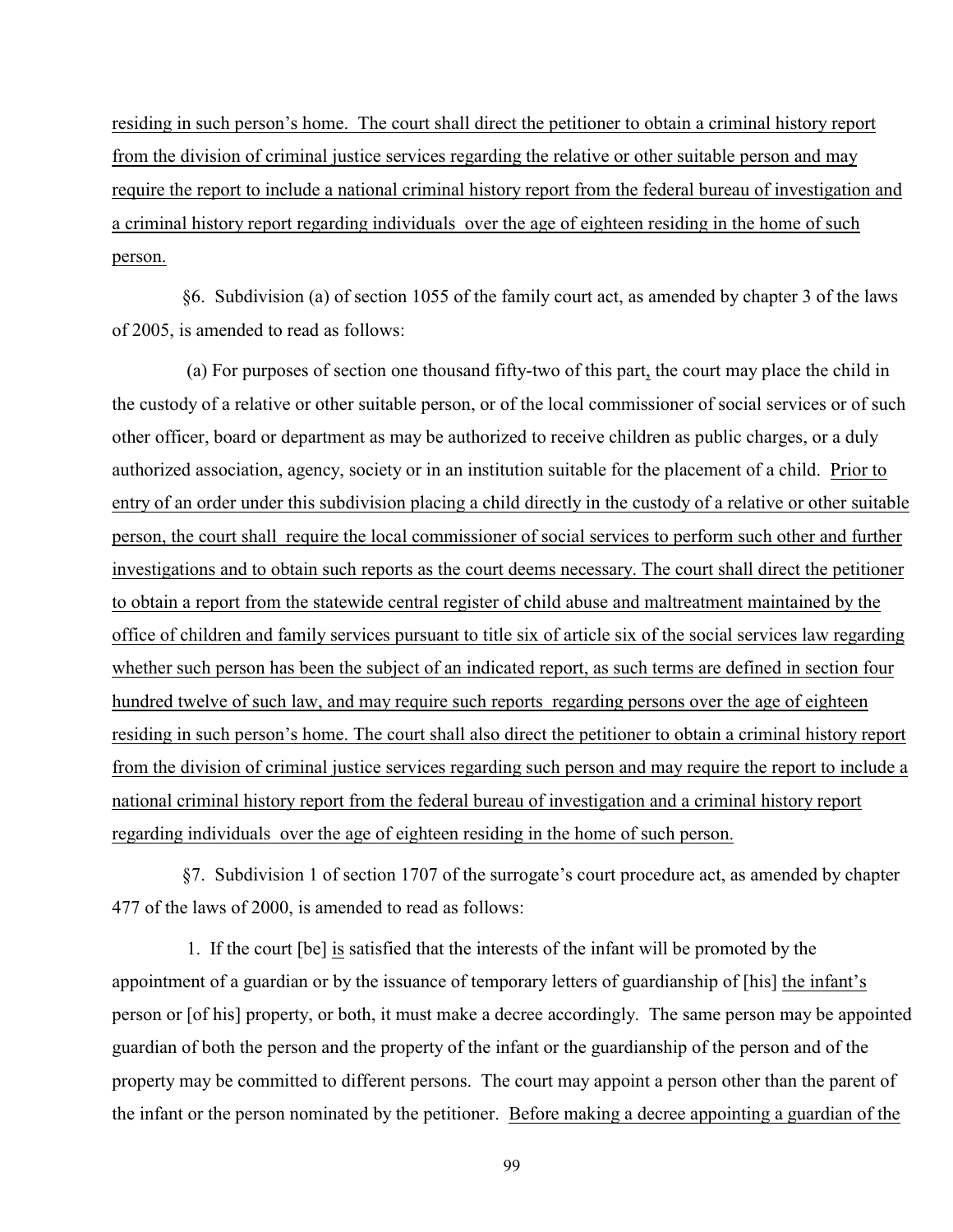person of an infant who is not the parent of the infant, the court shall direct the provision of a criminal history report from the division of criminal justice services regarding the prospective guardian, may require the division of criminal justice services report to include a national criminal history report from the federal bureau of investigation, and may direct the provision of a criminal history report regarding individuals over the age of eighteen residing in the home of the prospective guardian. When the court is informed that the infant, a person nominated to be a guardian of such infant, the petitioner, or any individual eighteen years of age or over who resides in the home of the proposed guardian is a subject of or another person named in an indicated report, as such terms are defined in section four hundred twelve of the social services law, filed with the statewide register of child abuse and maltreatment pursuant to title six of article six of the social services law or is or has been the subject of or the respondent in or a party to a child protective proceeding commenced under article ten of the family court act which resulted in an order finding that the child is an abused or neglected child, the court shall obtain such records regarding such report or proceeding as it deems appropriate and shall give the information contained therein due consideration in its determination.

§9. This act shall take effect on the ninetieth day after it shall have become law.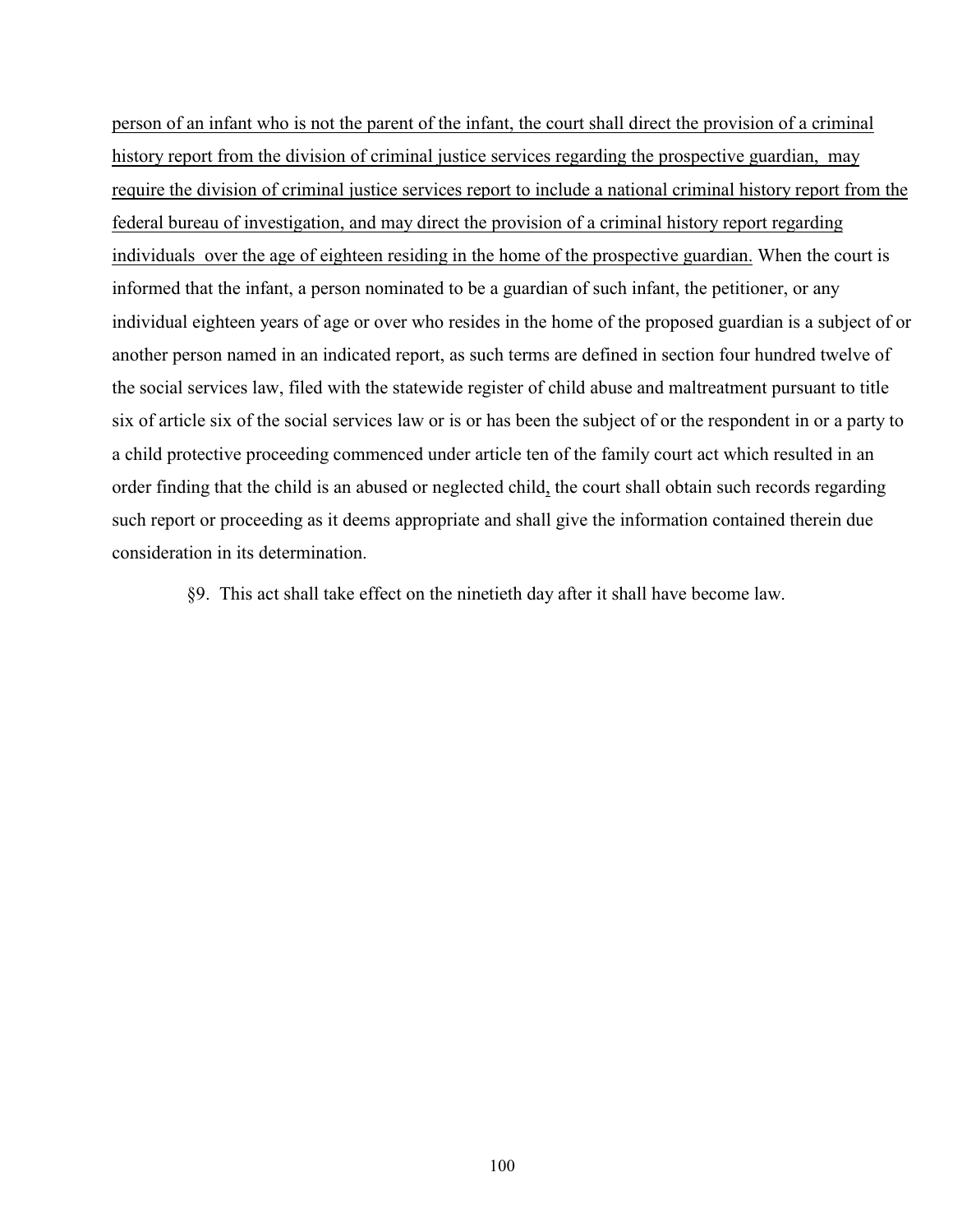6. Stays of administrative fair hearings regarding reports of child abuse or maltreatment (F.C.A. §§1039, 1051; S.S.L. §§22(4), 422(8), 424-a(1))

Two parallel systems, one judicial and one administrative, coexist to determine the validity of reports of suspected child abuse or maltreatment contained in the statewide central registry. Because these systems operate on different tracks with different time-frames, they sometimes produce disparate results that can be extremely harmful to the children and families involved. Because fair hearings are being held in increasing numbers and with greater dispatch than in the past, the problem of harmful, disparate results has escalated. The Family Court Advisory and Rules Committee is proposing a measure to ensure that, in cases in which parallel Family Court and administrative proceedings are in progress, the administrative fair hearing process would not precipitously advance without awaiting the outcome of the Family Court matter.

 Under existing law, a report of suspected child abuse or maltreatment that is determined upon investigation to be supported by credible evidence may form the basis for a child protective petition in Family Court pursuant to Article 10 of the Family Court Act. In accordance with the due process protections afforded by the Family Court Act, judges of the Family Court may make findings of child abuse or neglect by a preponderance of the evidence or, in particularly serious cases, may make findings of severe or repeated child abuse by clear and convincing evidence. Once findings are made, cases proceed to disposition, which results in final determinations of whether children are in need of protection. *See* Family Court Act §§1047, 1051, 1052. Alternatively, on consent of the parties, cases may be adjourned in contemplation of dismissal for a period not to exceed one year upon designated terms and conditions which, if complied with, result in dismissal of the proceedings. *See* Family Court Act §§1039, 1039-a.

Existing law permits individuals who are the subjects of reports of suspected child abuse or maltreatment, to challenge those reports administratively by requesting that the findings be amended, even while Family Court proceedings are pending. In fact, the subjects of reports are required to request such amendments within 90 days of being notified that the child protective agency has found the report to be "indicated," *i.e.*, supported by credible evidence. The investigating child protective agency must send the relevant records to the New York State Office of Children and Family Services (OCFS) within 20 days of a request by OCFS and OCFS must make its determination regarding the request to amend within 15 days of receiving the records. *See* Social Services Law §422(8). Reports reviewed and determined by OCFS not to meet the credible evidence test must be amended to be "unfounded," which would preclude their use in court or for any purpose other than limited use by child protective agencies in subsequent investigations. *See* Social Services Law §422(5). If OCFS declines to amend the report within 90 days, or if the report is found upon the agency's review to be supported by credible evidence, the report may be the subject of a fair hearing at which the agency has the burden of sustaining the report (or, as the case may be, supporting its disclosure as reasonably related to employment) by a preponderance of the evidence. *See* Matter of Lee T.T *v.* Dowling, 87 N.Y.2d 699 (1996).

In many, if not most, cases, the Family Court proceeding has concluded prior to the resolution of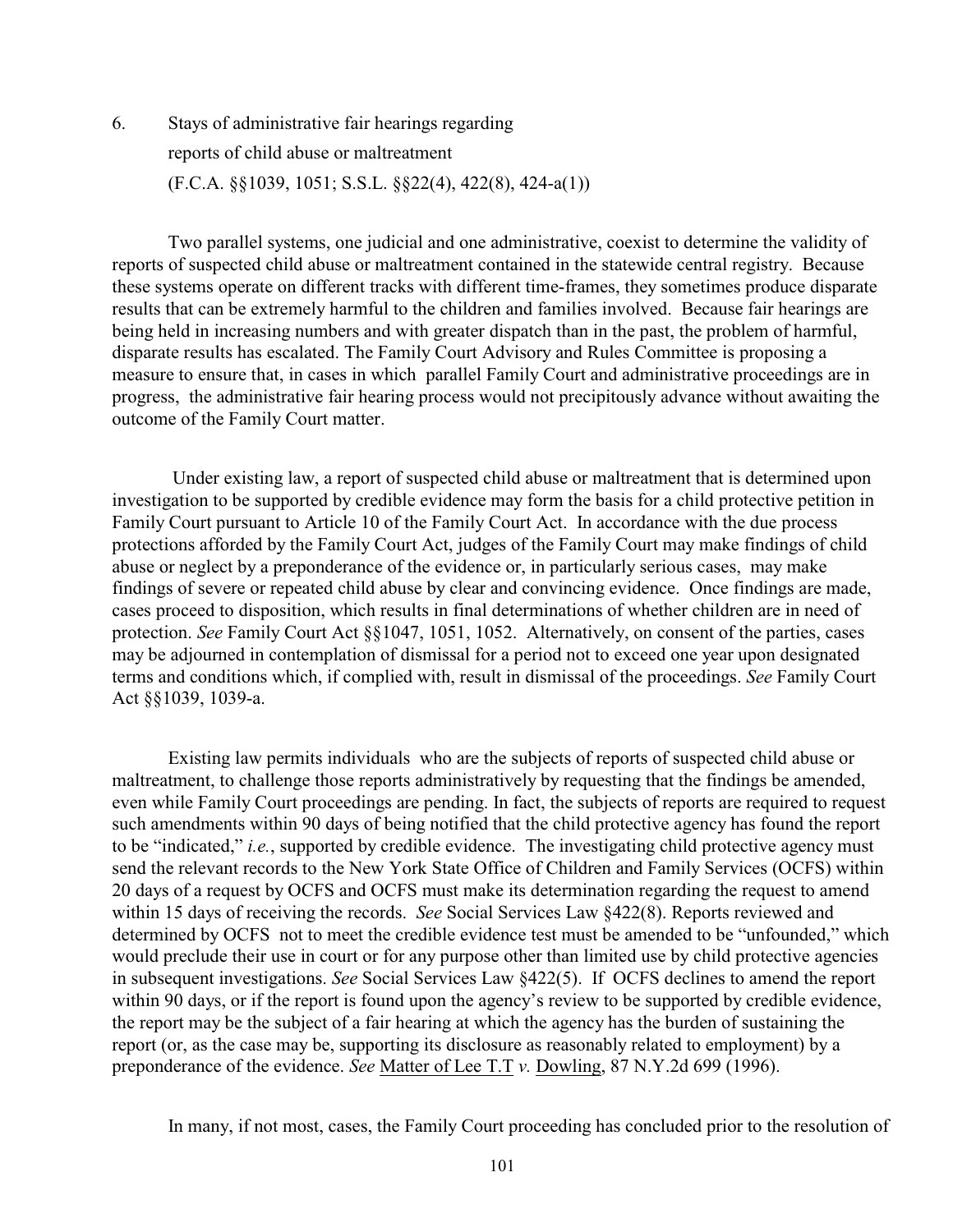the administrative review and fair hearing process. Indeed, the Legislature clearly contemplated that the administrative process would be informed by and, in cases in which a judicial adjudication has been made, bound by the results of the judicial proceeding. Section 422(8)(b) of the Social Services Law provides that the fact that the Family Court has made a finding of child abuse or neglect regarding an allegation forming the basis of a report of child abuse or maltreatment creates an "irrebuttable presumption" that credible evidence supports the allegation. A Family Court finding is thus conclusive proof by statute of the fact that a report is "indicated" and, as noted, is dispositive as well of whether an allegation of abuse or neglect against the subject of the report (the "Respondent" in the Family Court proceeding) has been proven by a preponderance of the evidence or, in cases of severe or repeated child abuse, by the higher level of clear and convincing evidence. The conclusive effect of a Family Court finding was recognized by the Supreme Court, Appellate Division, First Department in the recent case of McReynolds *v.* City of New York, 18 A.D.3d 316 (1<sup>st</sup> Dept., 2005), *lve. app. denied*, 5 N.Y.3d 707 (2005), *cert. dismissed sub nom* McReynolds *v.* Office of Children and Family Services, 546 U.S. 1027 (2005). (Family Court abuse finding supports retention of maltreatment reports on State Central Register).

However, in some cases the Family Court proceeding is still pending when the statutory deadline looms for resolution of the administrative process. Unfortunately, the statute is silent on what impact the pendency of an unresolved Family Court case should have on the administrative process. This has led to anomalous results, including cases in which the administrative review or fair hearing resulted in a determination that the report had been "unfounded," although the Family Court ultimately determined the case to be fully proven under Article 10 of the Family Court Act. One disturbing example was an adoption case in which the prospective adoptive parent received a clearance from the child abuse registry, even though she had been adjudicated in Family Court for child abuse. In some instances in which the administrative amendment of the report as "unfounded" has occurred prior to the adjudication of the Family Court proceeding, the conversion of the report to "unfounded" has precluded its admissibility in the Family Court proceeding, notwithstanding its clear admissibility pursuant to Family Court Act  $\S 1046(a)(v)$ . In other cases, the administrative process has operated entirely without reference to the Family Court process, with administrative law judges unaware that Family Court judges have made adjudications that should, in fact, trigger the irrebuttable presumption that such reports are substantiated ("indicated").

The Family Court Advisory and Rules Committee is proposing a simple solution to this conundrum that is designed to harmonize the administrative and judicial processes. The measure would amend sections 22(4), 422(8) and 424-a(1) of the Social Services Law to provide that where a proceeding pursuant to Article 10 of the Family Court Act is pending in Family Court with respect to a child named in a child abuse or maltreatment report, the time periods for amendments and for requesting and resolving fair hearings should not begin to run until the Family Court matter has been concluded. The administrative process must, therefore, await a disposition of the Family Court proceeding or the conclusion of a period of an adjournment in contemplation of dismissal of the Family Court case, whichever occurs later. Further, where a Family Court proceeding is pending, the local child protection agency (the Petitioner in the Family Court matter) would be required to provide the New York State Office of Children and Family Services with copies of pleadings and court orders and would be required to report the status of the action. NYS OCFS would then be required to defer its administrative review and determination until the conclusion of the Family Court case.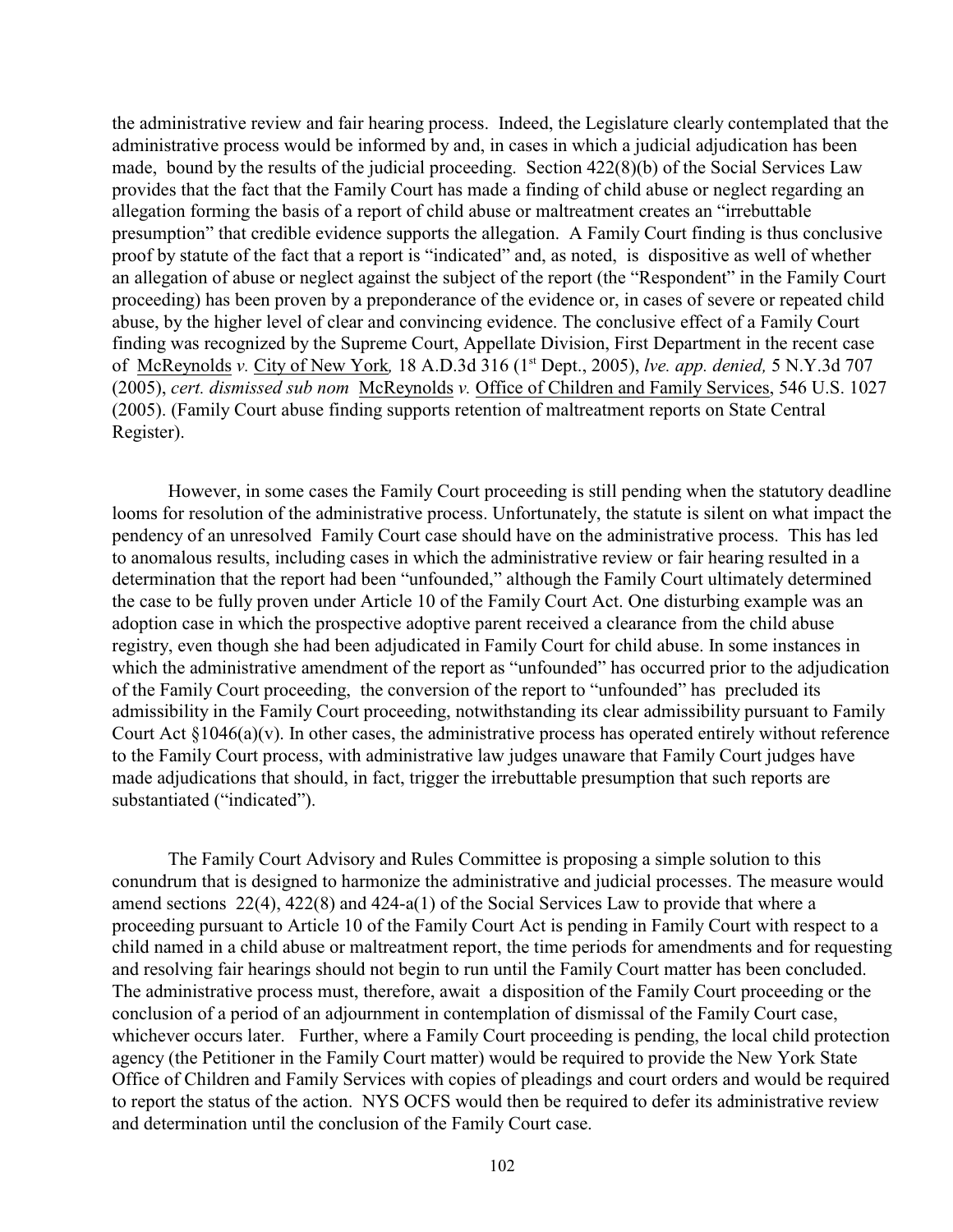These requirements for an automatic stay, transfer of necessary records and status reports will prevent the administrative and judicial processes from operating at cross-purposes and will avoid inconsistent results. In ensuring that administrative processes will be resolved with the benefit of knowledge of the outcome of the Family Court cases, and in protecting the admissibility of necessary records in Family Court, this measure will significantly further the goals of justice and accuracy in both the administrative and judicial realms.

## Proposal

AN ACT to amend the family court act and social services law, in relation to administrative fair hearings regarding reports of child abuse or maltreatment in the state central registry

The People of the State of New York, represented in Senate and Assembly, do enact as follows:

Section 1. Subdivision (f) of section 1039 of the family court act, as added by chapter 707 of the laws of 1975, is amended to read as follows:

(f) If the proceeding is not so restored to the calendar, the petition is, at the expiration of the adjournment period, deemed to have been dismissed by the court in furtherance of justice unless an application is pending pursuant to subdivision (e) of this section. If such application is granted, the petition shall not be dismissed and shall proceed in accordance with the provisions of such subdivision (e). The petitioner shall notify the office of children and family services, in accordance with sections 422 and 424-a of the social services law, of the outcome of the adjournment in contemplation of dismissal, including dismissal of the petition upon expiration of the adjournment or, where the proceeding has been restored to the calendar, of any proceedings under this article following such restoration.

§2. Section 1051 of the family court act is amended by adding a new subdivision (g) to read as follows:

(g) The petitioner shall notify the office of children and family services, in accordance with sections 422 and 424-a of the social services law, of any findings of abuse or neglect and of any orders of dismissal entered pursuant to this section.

§3. Paragraph (a) of subdivision 4 of section 22 of the social services law, as added by chapter 473 of the laws of 1978, is amended to read as follows: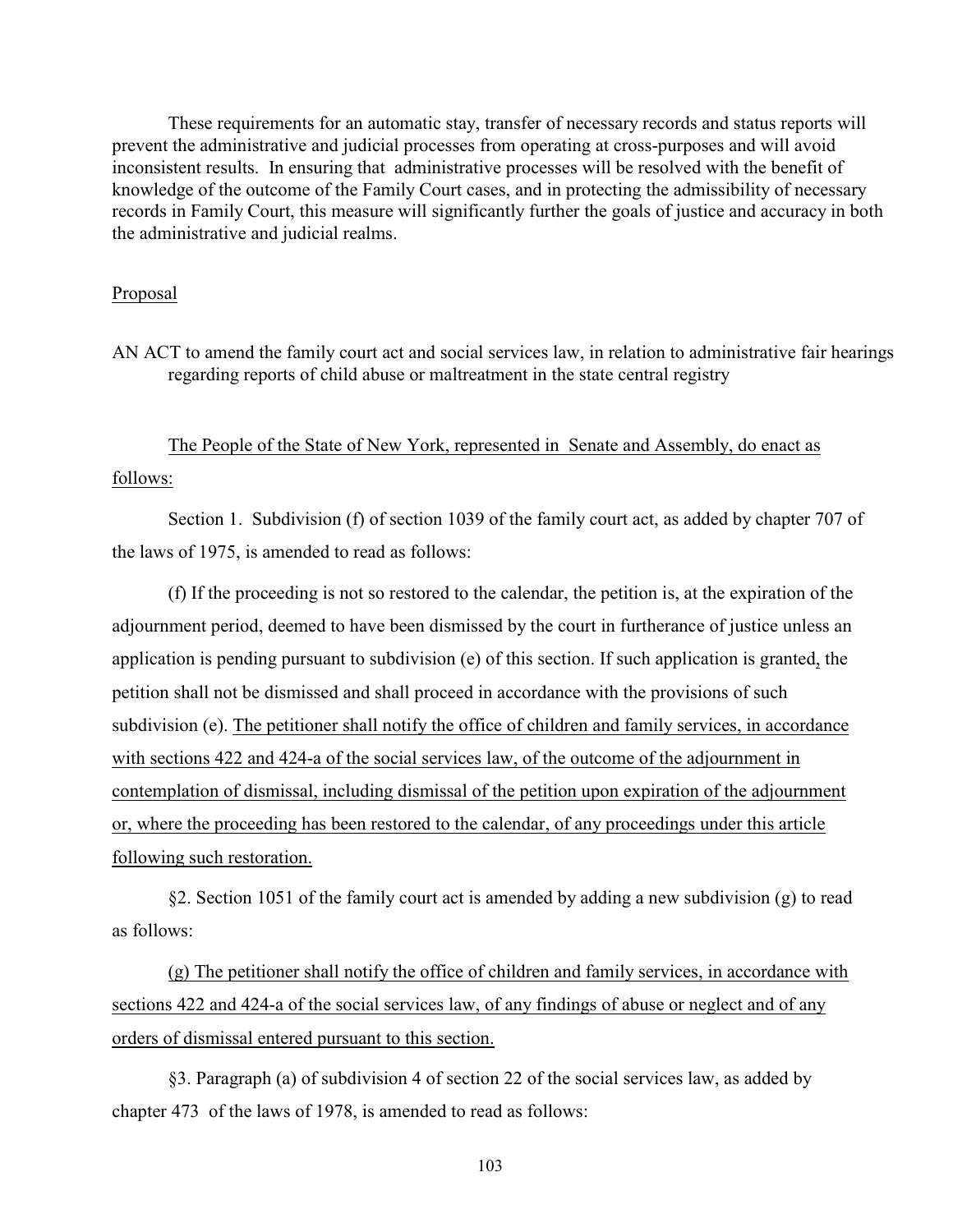(a) Except as provided in paragraph (c) of subdivision two of section four hundred twenty-four-a of this chapter and in paragraph (b) of this subdivision, any appeal pursuant to this section must be requested within sixty days after the date of the action or failure to act complained of. However, where a proceeding pursuant to article ten of the family court act is pending with respect to a child named in a child abuse or maltreatment report that is the subject of an appeal pursuant to sections four hundred twenty-two or four hundred twenty-four-a of this chapter, the period to request an appeal shall not commence, any pending appeal shall be stayed and the appeal shall not be determined until the disposition of such family court proceeding or until the conclusion of the period of any adjournment of such proceeding in contemplation of dismissal, whichever is later.

§4. Paragraphs (a) and paragraph (b) of subdivision 8 of section 422 of the social services law, as amended by chapter 12 of the laws of 1996, are amended to read as follows:

(a)(i) At any time subsequent to the completion of the investigation but in no event later than ninety days after the subject of the report is notified that the report is indicated the subject may request the commissioner to amend the record of the report. If the commissioner does not amend the report in accordance with such request within ninety days of receiving the request, the subject shall have the right to a fair hearing, held in accordance with paragraph (b) of this subdivision, to determine whether the record of the report in the central register should be amended on the grounds that it is inaccurate or it is being maintained in a manner inconsistent with this title. Where a proceeding pursuant to article ten of the family court act is pending with respect to a child named in the child abuse or maltreatment report that is the subject of a request to amend under this section, the ninety-day period to request an amendment of the report and the ninety-day period for the commissioner to amend the report shall not commence and any pending request to amend the report shall be stayed until the disposition of such family court proceeding or until the conclusion of the period of any adjournment of such proceeding in contemplation of dismissal, whichever is later.

(ii) Upon receipt of a request to amend the record of a child abuse and maltreatment report the department shall immediately send a written request to the child protective service or the state agency which was responsible for investigating the allegations of abuse or maltreatment for all records, reports and other information maintained by the service or state agency pertaining to such indicated report. The service or state agency shall as expeditiously as possible but within no more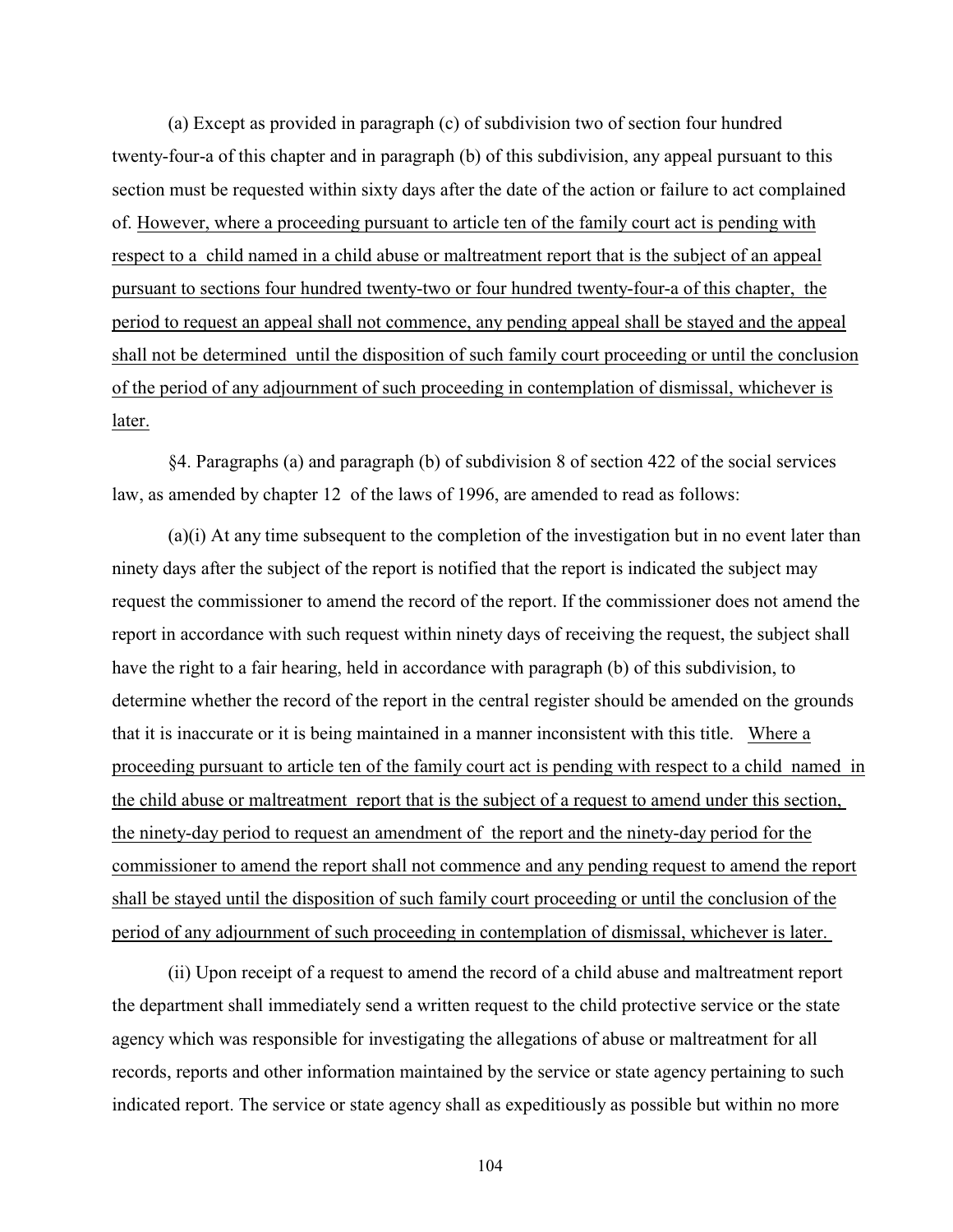than twenty working days of receiving such request, forward all records, reports and other information it maintains on such indicated report to the department, including a copy of any petition and court order or orders with respect to a proceeding pursuant to article ten of the family court act either pending or disposed of regarding such report. Where a proceeding pursuant to article ten of the family court act is pending regarding a child named in the child abuse or maltreatment report that is the subject of a request to amend under this section, the child protective service or state agency, as applicable, shall report the status of the family court proceeding to the department, which shall defer its review and determination pending the disposition of the proceeding or conclusion of any period of adjournment of the proceeding in contemplation of dismissal, whichever is later. Immediately upon the disposition of the proceeding or conclusion of any adjournment in contemplation of dismissal, the child protective service or state agency, as applicable, shall report the disposition of the proceeding or outcome of the adjournment in contemplation of dismissal, to the department. The department shall as expeditiously as possible but within no more than fifteen working days of receiving such materials from the child protective service or state agency, review all such materials in its possession concerning the indicated report and determine, after affording such service or state agency a reasonable opportunity to present its views, whether there is some credible evidence to find that the subject committed the act or acts of child abuse or maltreatment giving rise to the indicated report and whether, based on guidelines developed by the department pursuant to subdivision five of section four hundred twenty-four-a of this title, such act or acts could be relevant and reasonably related to employment of the subject of the report by a provider agency, as defined by subdivision three of section four hundred twenty-four-a of this title, or relevant and reasonably related to the subject of the report being allowed to have regular and substantial contact with children who are cared for by a provider agency, or relevant and reasonably related to the approval or disapproval of an application submitted by the subject of the report to a licensing agency, as defined by subdivision four of section four hundred twenty-four-a of this title. In determining whether there is credible evidence that the subject committed the act or acts of child abuse or maltreatment giving rise to the indicated report, the fact that there is a family court finding of abuse or neglect against the subject in regard to an allegation contained in the report shall create an irrebuttable presumption that said allegation is substantiated by some credible evidence.

(iii) If it is determined at the review held pursuant to this paragraph (a) that there is no credible evidence in the record to find that the subject committed an act or acts of child abuse or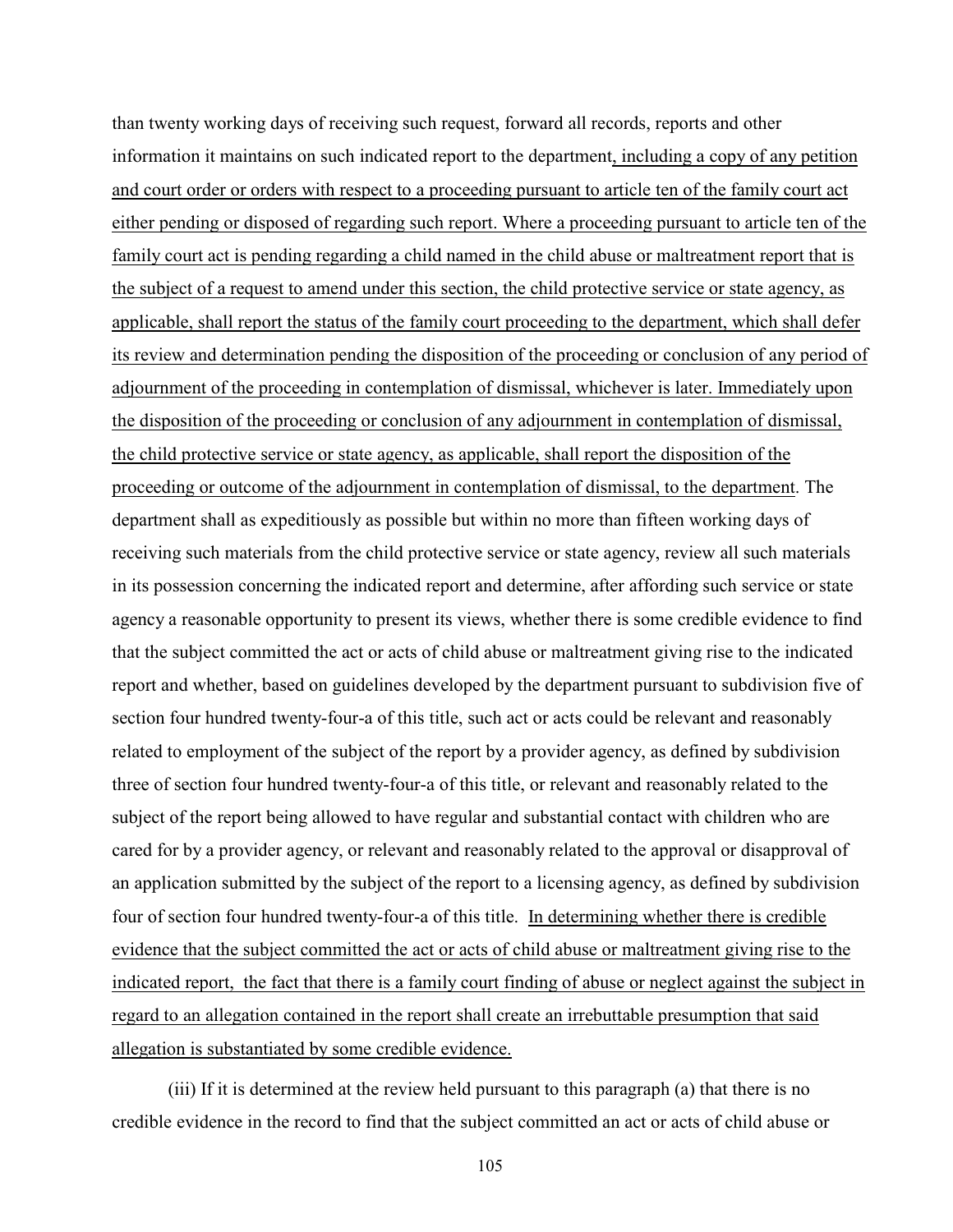maltreatment, the department shall amend the record to indicate that the report is "unfounded" and notify the subject forthwith.

(iv) If it is determined at the review held pursuant to this paragraph (a) that there is some credible evidence in the record to find that the subject committed such act or acts but that such act or acts could not be relevant and reasonably related to the employment of the subject by a provider agency or to the subject being allowed to have regular and substantial contact with children who are cared for by a provider agency or the approval or disapproval of an application which could be submitted by the subject to a licensing agency, the department shall be precluded from informing a provider or licensing agency which makes an inquiry to the department pursuant to the provisions of section four hundred twenty-four-a of this title concerning the subject that the person about whom the inquiry is made is the subject of an indicated report of child abuse or maltreatment. The department shall notify forthwith the subject of the report of such determinations and that a fair hearing has been scheduled pursuant to paragraph (b) of this subdivision. The sole issue at such hearing shall be whether the subject has been shown by some credible evidence to have committed the act or acts of child abuse or maltreatment giving rise to the indicated report.

(v) If it is determined at the review held pursuant to this paragraph (a) that there is some credible evidence in the record to prove that the subject committed an act or acts of child abuse or maltreatment and that such act or acts could be relevant and reasonably related to the employment of the subject by a provider agency or to the subject being allowed to have regular and substantial contact with children cared for by a provider agency or the approval or disapproval of an application which could be submitted by the subject to a licensing agency, the department shall notify forthwith the subject of the report of such determinations and that a fair hearing has been scheduled pursuant to paragraph (b) of this subdivision.

(b)(i) If the department, within ninety days of receiving a request from the subject that the record of a report be amended, does not amend the record in accordance with such request, the department shall schedule a fair hearing and shall provide notice of the scheduled hearing date to the subject, the statewide central register and, as appropriate, to the child protective service or the state agency which investigated the report. Where a proceeding pursuant to article ten of the family court act is pending with respect to a child named in a child abuse or maltreatment report that is the subject of a request to amend under this section, the period to schedule the fair hearing regarding the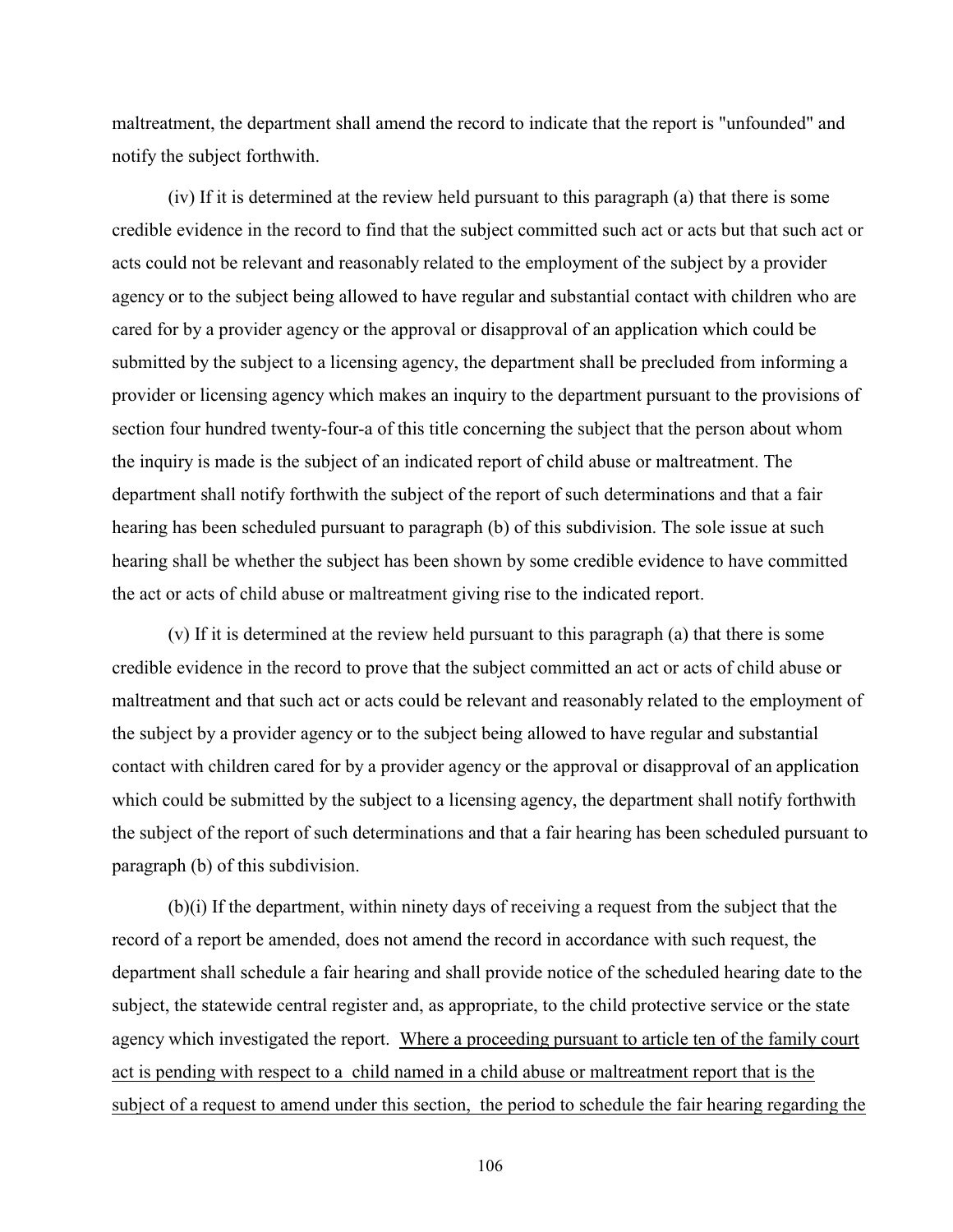failure to amend shall not commence, any pending fair hearing shall be stayed and the fair hearing shall not be determined until the disposition of such family court proceeding or until the conclusion of the period of any adjournment of such proceeding in contemplation of dismissal, whichever is later. Where a such proceeding pursuant to article ten of the family court act is pending, the child protective service or state agency, as applicable, shall report the status of the family court proceeding to the department. Immediately upon the disposition of the proceeding or conclusion of any adjournment in contemplation of dismissal, whichever is later, the child protective service or state agency, as applicable, shall report the disposition of the proceeding or outcome of the adjournment in contemplation of dismissal, to the department.

(ii) The burden of proof in such a hearing shall be on the child protective service or the state agency which investigated the report, as the case may be. In such a hearing, the fact that there is a family court finding of abuse or neglect against the subject in regard to an allegation contained in the report shall create an irrebuttable presumption that said allegation is substantiated by some credible evidence. Where a proceeding pursuant to article ten of the family court act is pending with respect to a child named in the child abuse or maltreatment report that is the subject of a fair hearing under this section, the department shall defer its determination until the disposition of such family court proceeding or until the conclusion of the period of any adjournment of such proceeding in contemplation of dismissal, whichever is later.

§5. Subparagraphs (i), (ii) and (iii) of paragraph (e) of subdivision 1 of section 424-a of the social services law, as amended by chapter 12 of the laws of 1996 , are amended to read as follows:

(i) Subject to the provisions of subparagraph (ii) of this paragraph, the department shall inform the provider or licensing agency, or child care resource and referral programs pursuant to subdivision six of this section, whether or not the person is the subject of an indicated child abuse and maltreatment report only if: (a) the time for the subject of the report to request an amendment of the record of the report pursuant to subdivision eight of section four hundred twentytwo has expired without any such request having been made; or (b) such request was made within such time and a fair hearing regarding the request has been finally determined by the commissioner and the record of the report has not been amended to unfound the report or delete the person as a subject of the report. Where a request for an amendment of the record and/or a fair hearing has been made regarding an indicated report, but action on such request has been deferred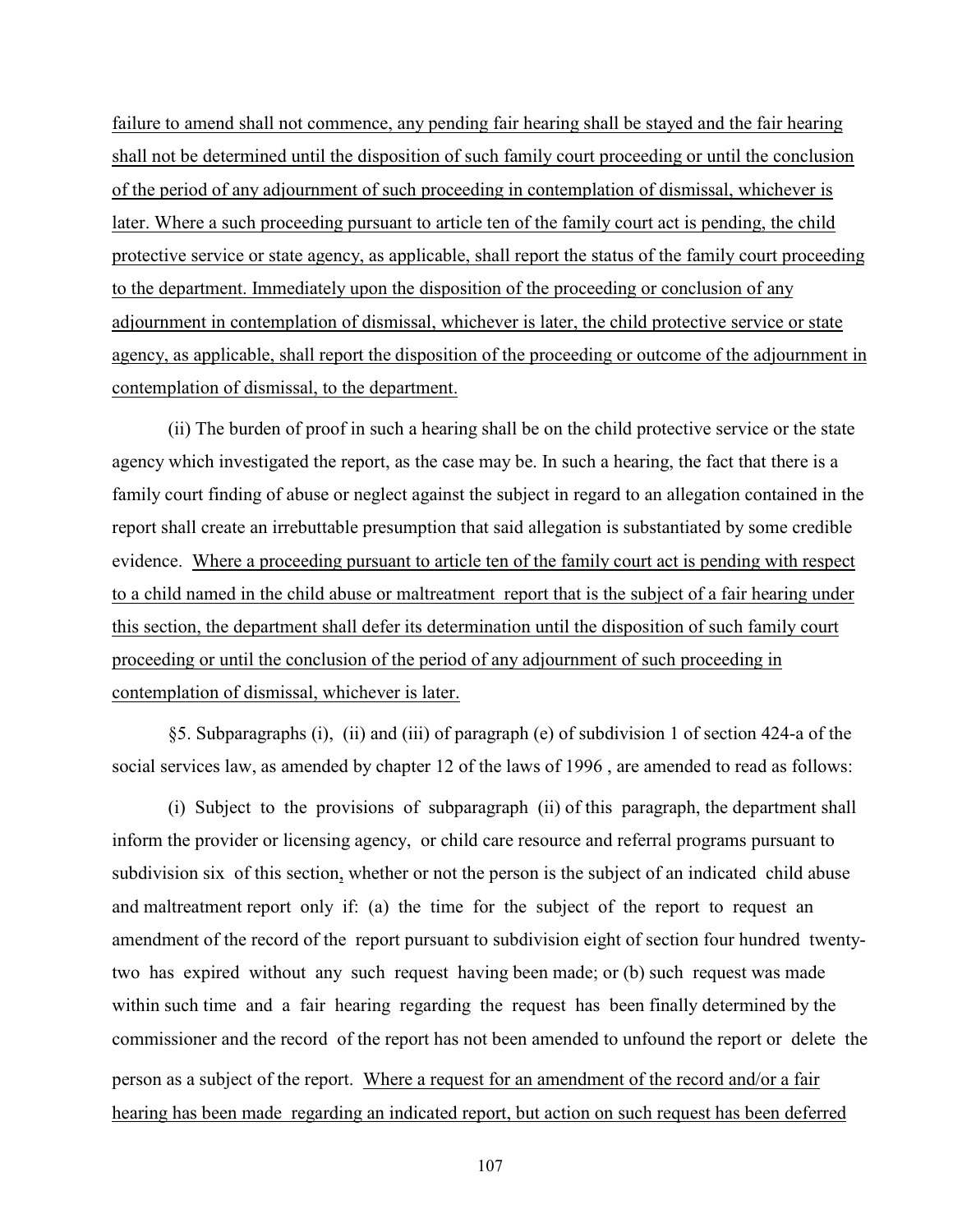because of the pendency of a proceeding pursuant to article ten of the family court act, the department shall inform the provider or licensing agency or child care resource and referral program that there is an indicated report that is the subject of a pending Family Court proceeding. Once the department is informed by the child protective service or state agency, as applicable, that a disposition of the Family Court proceeding has been ordered or a period of any adjournment of such proceeding in contemplation of dismissal has concluded, whichever is later, and the department has taken action regarding the request to amend or the fair hearing, the department shall inform the provider or licensing agency or child care resource and referral program of its action regarding the indicated report.

(ii) If the subject of an indicated report of child abuse or maltreatment has not requested an amendment of the record of the report within the time specified in subdivision eight of section four hundred twenty-two of this title or if the subject had a fair hearing pursuant to such section prior to January first, nineteen hundred eighty-six and an inquiry is made to the department pursuant to this subdivision concerning the subject of the report or where a request for an amendment of the record and/or a fair hearing has been made regarding an indicated report, but action on such request has been deferred because of the pendency of proceeding pursuant to article ten of the family court act, the department shall, as expeditiously as possible but within no more than ten working days of receipt of the inquiry, determine whether, in fact, the person about whom an inquiry is made is the subject of an indicated report. Upon making a determination that the person about whom the inquiry is made is the subject of an indicated report of child abuse and maltreatment, the department shall immediately send a written request to the child protective service or state agency which was responsible for investigating the allegations of abuse or maltreatment for all records, reports and other information maintained by the service or state agency on the subject. The service or state agency shall, as expeditiously as possible but within no more than twenty working days of receiving such request, forward all records, reports and other information it maintains on the indicated report to the department, including a copy of any petition and court order or orders with respect to a proceeding pursuant to article ten of the family court act either pending or disposed of regarding such report. The department shall, within fifteen working days of receiving such records, reports and other information from the child protective service or state agency, review all records, reports and other information in its possession concerning the subject, and determine whether there is some credible evidence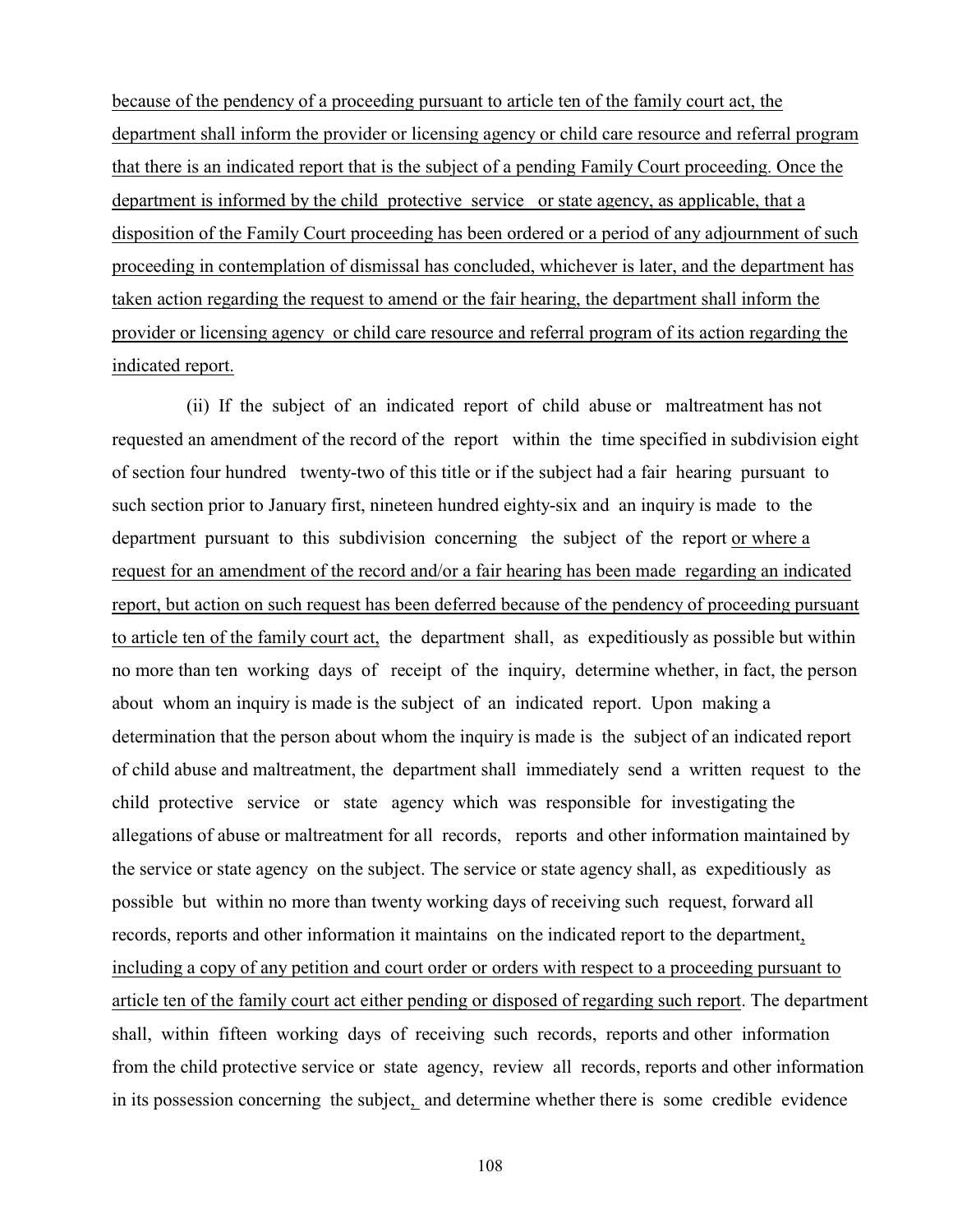to find that the subject had committed the act or acts of child abuse or maltreatment giving rise to the indicated report. Where a proceeding pursuant to article ten of the family court act is pending with respect to a child named in the child abuse or maltreatment report, the child protective service or state agency, as applicable, shall report the status of the proceeding to the department, which shall defer its review and determination until the disposition of such proceeding or until the conclusion of the period of any adjournment of such proceeding in contemplation of dismissal, whichever is later. Immediately upon the disposition of the proceeding or conclusion of any adjournment in contemplation of dismissal, the child protective service or state agency, as applicable, shall report the disposition of the proceeding or outcome of the adjournment in contemplation of dismissal, to the department.

(iii) If it is determined, after affording such service or state agency a reasonable opportunity to present its views, that there is no credible evidence in the record to find that the subject committed such act or acts, the department shall amend the record to indicate that the report was unfounded and notify the inquiring party that the person about whom the inquiry is made is not the subject of an indicated report. In determining whether there is credible evidence that the subject committed the act or acts of child abuse or maltreatment giving rise to the indicated report, the fact that there is a family court finding of abuse or neglect against the subject in regard to an allegation contained in the report shall create an irrebuttable presumption that the allegation is substantiated by some credible evidence. If the subject of the report had a fair hearing pursuant to subdivision eight of section four hundred twenty-two of this title prior to January first, nineteen hundred eighty-six and the fair hearing had been finally determined by the commissioner and the record of the report had not been amended to unfound the report or delete the person as a subject of the report, then the department shall determine that there is some credible evidence to find that the subject had committed the act or acts of child abuse or maltreatment giving rise to the indicated report.

§6. This act shall take effect immediately and shall apply to requests for appeals and fair hearings pending as of such effective date.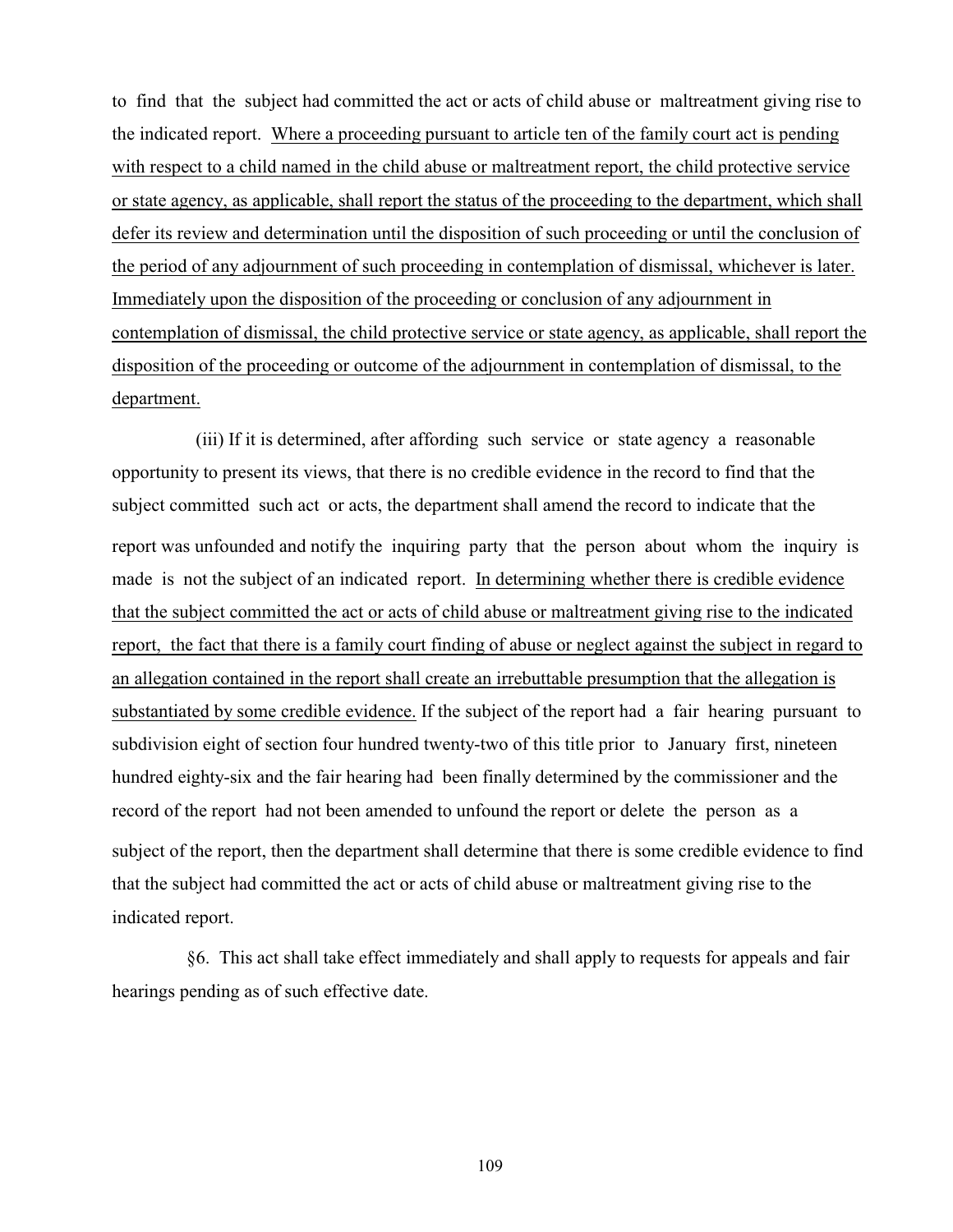7. Procedures and remedies for violations of orders of protection in Family Court and matrimonial proceedings and probation in family offense cases (F.C.A. §§446, 551, 656, 841, 846-a; D.R.L. §§240, 252)

The *Family Protection and Domestic Violence Intervention Act* of 1994 was accompanied by a legislative finding that "there are few more prevalent or more serious problems confronting the families and households of New York than domestic violence. ...The victims of family offenses must be entitled to the fullest protections of the civil and criminal laws." Laws of 1994, ch. 222, §1. To that end, concurrent civil and criminal jurisdiction was provided both for initial issuance and for enforcement of orders of protection. In addition to enhancing criminal penalties for violations of orders of protection, subsequent amendments strengthened civil enforcement remedies, both in Family and Supreme Courts. *See, e.g.,* Laws of 1996, ch. 644; Laws of 1999, ch. 606, 635. However, fragmentation and gaps in the civil enforcement provisions of both the Family Court Act and Domestic Relations Law impede fulfillment of the promise of the 1994 legislation.

The Family Court Advisory and Rules Committee has developed a legislative proposal designed to provide a clear road map for civil enforcement of orders of protection in Family and Supreme Courts. The proposal clarifies that the violation procedures and consequences contained in Article 8 of the Family Court Act apply to all orders of protection and temporary orders of protection issued in family offense, child support, paternity, child custody, visitation, divorce and other matrimonial proceedings. Additionally, consistent with chapter 579 of the Laws of 2003, the measure would amend Family Court Act §841( c) to authorize the Family Court to place a respondent on probation for a period of up to two years or, where an order of protection pursuant to Family Court Act §842 has been issued for five years, a period of up to five years. Since Family Court Act §841 explicitly authorizes concurrent issuance of both an order of probation and an order of protection as a disposition of an Article 8 family offense proceeding, logic dictates that the duration of both orders should be equal. Clearly, the duration of probation supervision over a respondent in a family offense matter should be coextensive with the duration of the order of protection, that is, coextensive with the period of time determined by the Family Court as the period necessary to protect a victim of family violence from suffering further violence.

Violation procedures would be clarified by the incorporation by reference in sections 446, 551 and 656 of the Family Court Act of the following:

• the procedures contained in Family Court Act §846 for filing a violation petition, serving notice upon, and, if necessary, apprehending the respondent, and obtaining either a determination in Family Court or a transfer of the matter to a criminal court;

• the remedies contained in Family Court Act §846-a that are available to the Family Court once a willful violation has been found; $34$  and

 $34$  In child support and paternity cases, these remedies would be available in addition to those already provided for violations of child support orders pursuant to Article 4, Part 5 of the Family Court Act.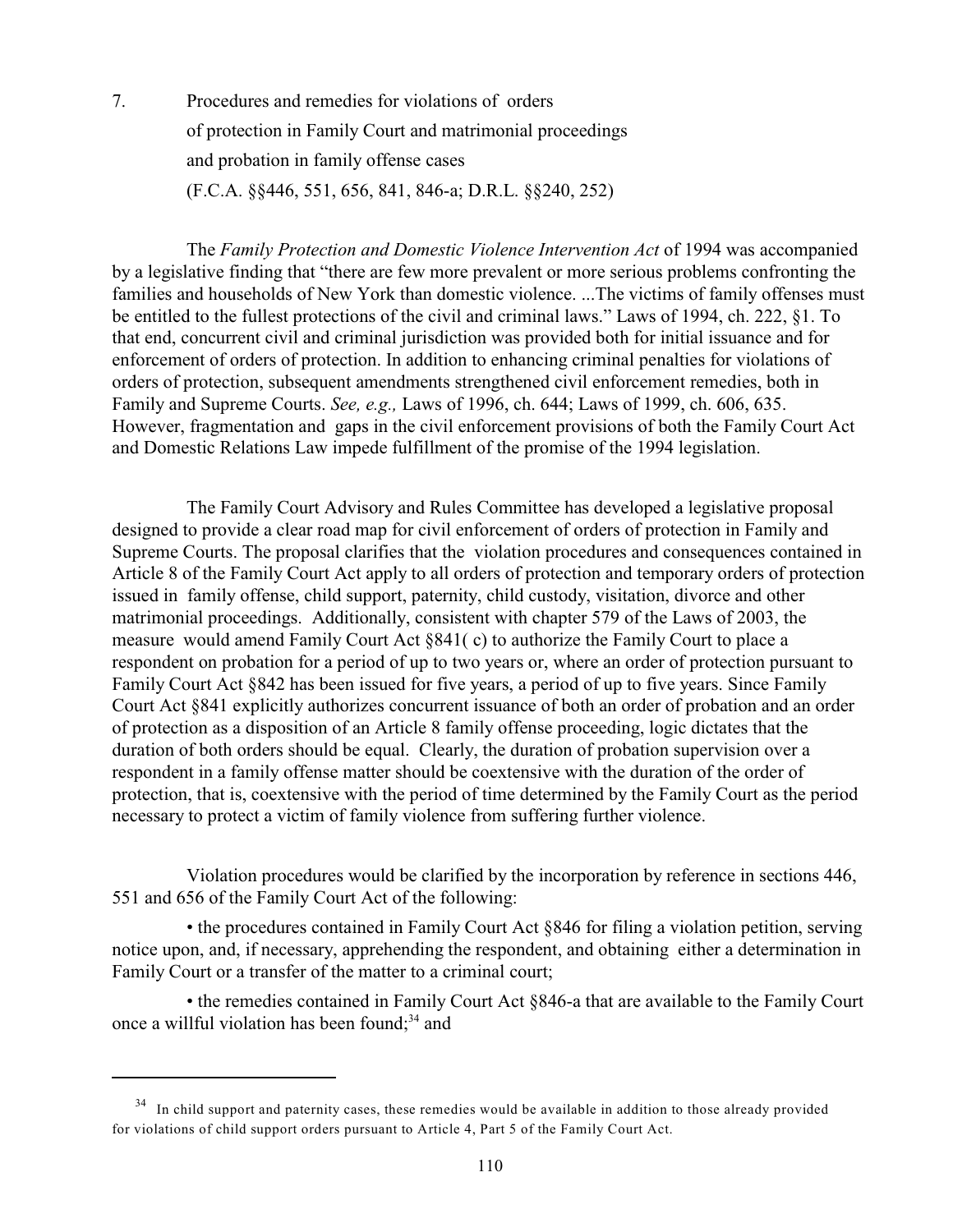• the options contained in Family Court Act §847 for a victim of an alleged act constituting a family offense to seek the filing of an accusatory instrument in a criminal court,  $35$  as well as to file a new family offense petition or a violation petition.

Further, section 846-a of the Family Court Act would be amended to more clearly delineate the powers of the Family Court to impose sanctions upon a finding of a willful violation of an order of protection or temporary order of protection and to modify or issue a new order of protection or temporary order of protection. The Court's authority to place a violator on probation and to require, as a condition of probation, *inter alia*, that the violator participate and pay the costs of a batterer's education program would be articulated – a recommendation consistent with the statutorily-required evaluation of the 1994 legislation by the New York State Office for the Prevention of Domestic Violence and Division of Criminal Justice Services.<sup>36</sup> Where a violator is already on probation, the Court would be authorized to revoke or modify the order of probation. Additionally, the Court's power to compel payment of legal fees and costs, law guardian fees and costs, restitution and medical expenses would be clarified, as would the Court's authority to suspend an order of visitation or require that visitation be supervised. None of these are new powers; all are powers currently exercised by the Courts. *See, e.g.,* Matter of C.B. *v.* J.U., 5 Misc.3d 1004 (Sup. Ct., N.Y. Co., 2004)(supervised visitation ordered). Consolidating several scattered provisions, the proposal would also enumerate the options available to the Court to commit the violator to jail for up to six months, $37$  revoke or suspend a firearms license and direct the surrender of firearms.

Finally, similar enforcement remedies would be enumerated in sections 240(3-d) and 252(10) of the Domestic Relations Law. While a 1999 amendment regarding matrimonial orders of protection included references to restitution, firearms license suspension and revocation, and firearms surrender, it did not clearly spell out the additional options available to the Supreme Court upon a finding of a willful violation, that is, probation, imposition of legal and medical fees and costs, suspension of visitation or a direction that visitation be supervised, and commitment to jail. *See* Laws of 1999, ch. 606.

With increased issuance of temporary and permanent orders of protection in matrimonial proceedings resulting from the 1999 legislation, it would be helpful for the Domestic Relations Law to delineate specific sanctions available to Supreme Court for violations. Section 7(b) of Article 6 of the New York State Constitution accords to the Supreme Court the powers of the Family Court, thereby conferring authority upon the Supreme Court to apply the provisions in Article 8 of the

 $35$  This option is, of course, circumscribed by considerations of prosecutorial discretion and, if the elements of the crime alleged are identical to those alleged in a Family Court violation petition, by constitutional double jeopardy principles. *See* United States *v.* Dixon, 509 U.S. 688 (1993); People *v.* Wood, 95 N.Y.2d 509 (2000); People *v* Arnold, 174 Misc.2d 585 (Sup. Ct., Kings Co., 1997). Pursuant to chapter 125 of the Laws of 1999, a complainant's election to proceed in Family Court does not divest a criminal court of jurisdiction to proceed.

<sup>&</sup>lt;sup>36</sup> Family Protection and Domestic Violence Intervention Act of 1994: Evaluation of the Mandatory Arrest Provisions: Third Interim Report to the Governor and the Legislature (Oct., 2000), pp. 14, 30.

<sup>&</sup>lt;sup>37</sup> Consecutive terms may be imposed for each violation incident. Walker *v*. Walker, 86 N.Y.2d 624 (1995).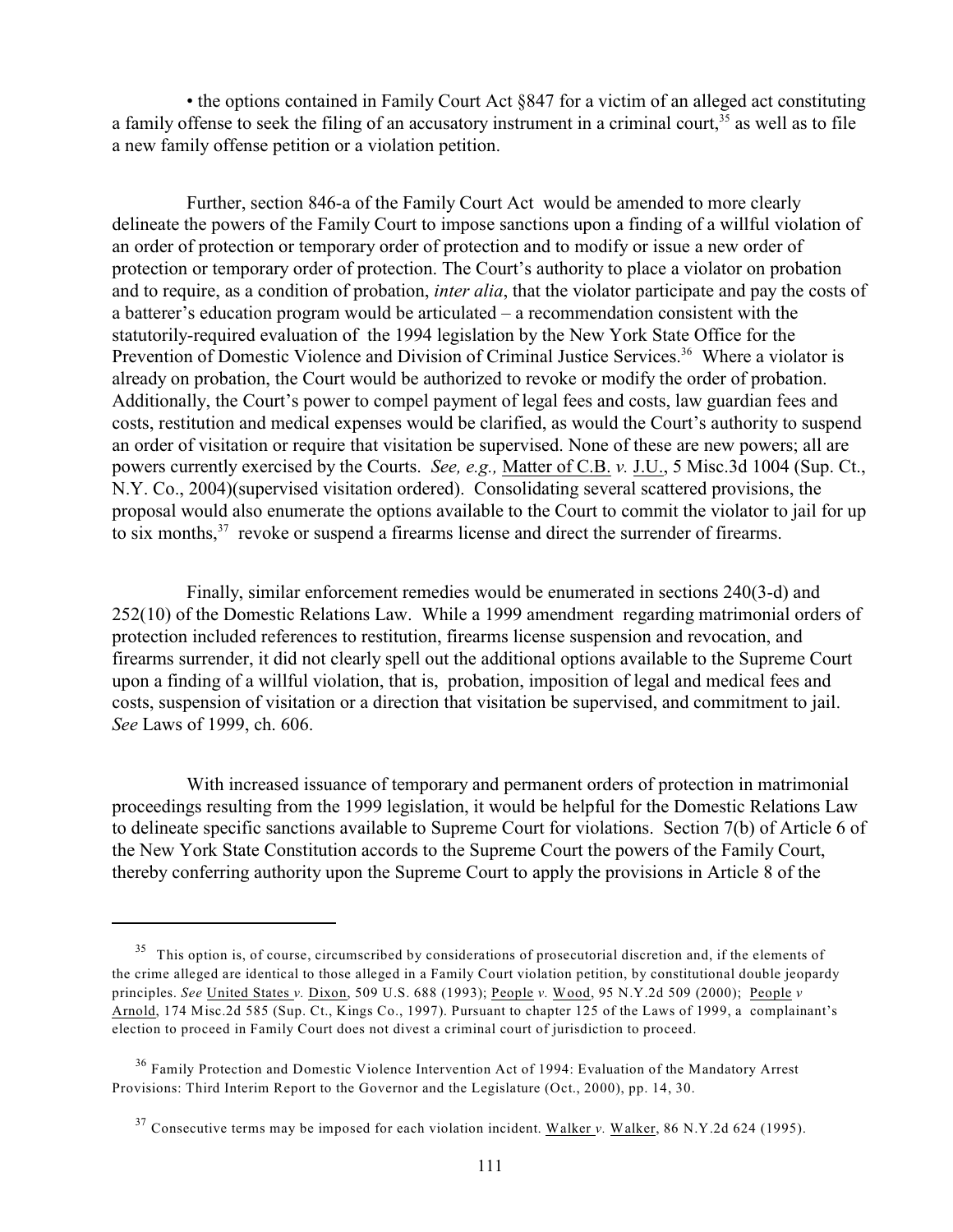Family Court Act in matrimonial proceedings. However, the explicit articulation in the Domestic Relations Law of the full range of powers of the Supreme Court with respect to violations of orders of protection and temporary orders of protection would add needed clarity to the statutory framework and would facilitate a more effective response to domestic violence incidents occurring in the context of matrimonial proceedings.

By clearly delineating procedures and remedies for violations of orders of protection and by authorizing Family Court probation periods to be coextensive with the duration of family offense orders of protection, this measure will significantly enhance the capacity of Family and Supreme Courts to provide strong civil remedies – meaningful alternatives to criminal prosecutions – for victims of domestic violence.

### Proposal

AN ACT to amend the family court act and the domestic relations law, in relation to violations of orders of protection and temporary orders of protection and probation in family offense cases

The People of the State of New York, represented in Senate and Assembly, do enact as follows:

Section 1. Section 446 of the family court act is amended by adding a final unnumbered paragraph to read as follows:

A violation of an order of protection issued pursuant to this section shall be dealt with in accordance with part five of this article or sections eight hundred forty-six, eight hundred forty-six-a and eight hundred forty-seven of this act.

§2. Section 551 of the family court act is amended by adding a final unnumbered paragraph to read as follows:

A violation of an order of protection issued pursuant to this section shall be dealt with in accordance with part five of article four or sections eight hundred forty-six, eight hundred forty-six-a and eight hundred forty-seven of this act.

§3. Section 656 of the family court act is amended by adding a final unnumbered paragraph to read as follows:

A violation of an order of protection issued pursuant to this section shall be dealt with in accordance with sections eight hundred forty-six, eight hundred forty-six-a and eight hundred fortyseven of this act.

§4. Subdivision (c) of section 841 of the family court act, as amended by chapter 222 of the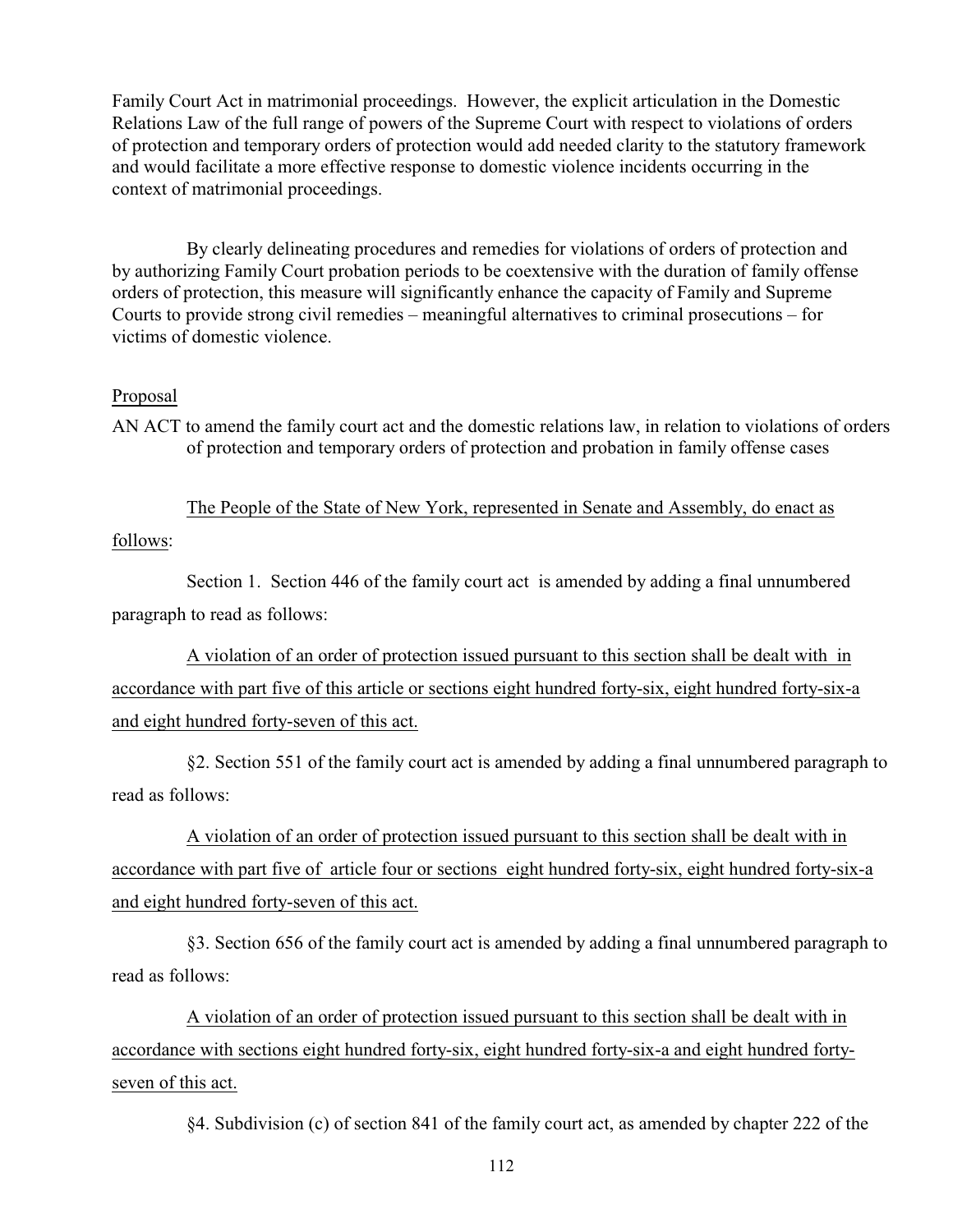laws of 1994, is amended to read as follows:

(c) placing respondent on probation for a period not exceeding [one year, and requiring] two years or, if an order of protection has been issued for five years pursuant to section eight hundred fortytwo of this article, five years. The order may require respondent to participate in a batterer's education program designed to help end violent behavior, which may include referral to drug and alcohol counseling, and to pay the costs thereof if respondent has the means to do so, provided, however, that nothing contained herein shall be deemed to require payment of the costs of any such program by the petitioner, the state or any political subdivision thereof; or

 §5. Section 846-a of the family court act, as amended by chapter 597 of the laws of 1998, is amended to read as follows:

 §846-a. Powers on failure to obey order. If a respondent is brought before the court for failure to obey any lawful order issued under this article, or an order of protection or temporary order of protection issued under this act or issued by a court of competent jurisdiction of another state, territorial or tribal jurisdiction in a proceeding, and if, after hearing, the court is satisfied by competent proof that the respondent has willfully failed to obey [any] such order, the court may do one or more of the following:

1. modify an existing order or temporary order of protection to add reasonable conditions of behavior to the existing order [of protection,] or temporary order or make a new order of protection or temporary order of protection in accordance with [section eight hundred forty-two, may order the forfeiture of bail in a manner consistent with article five hundred forty of the criminal procedure law if bail has been ordered pursuant to] this act[, may];

2. place the respondent on probation in accordance with subdivision (c) of section eight hundred forty-one of this article upon such conditions as the court shall direct, which may include, but not be limited to, a direction that the respondent participate in a batterer's education program designed to help end violent behavior, which may include referral to drug and alcohol counseling, and to pay the costs thereof if the respondent has the means to do so, provided, however, that nothing in this subdivision shall be deemed to require payment of the costs of any such program by the petitioner, the state or any political subdivision thereof;

3. if the respondent is already on probation pursuant to such section, revoke such order of probation or modify the conditions of such probation, provided, however, that pending the determination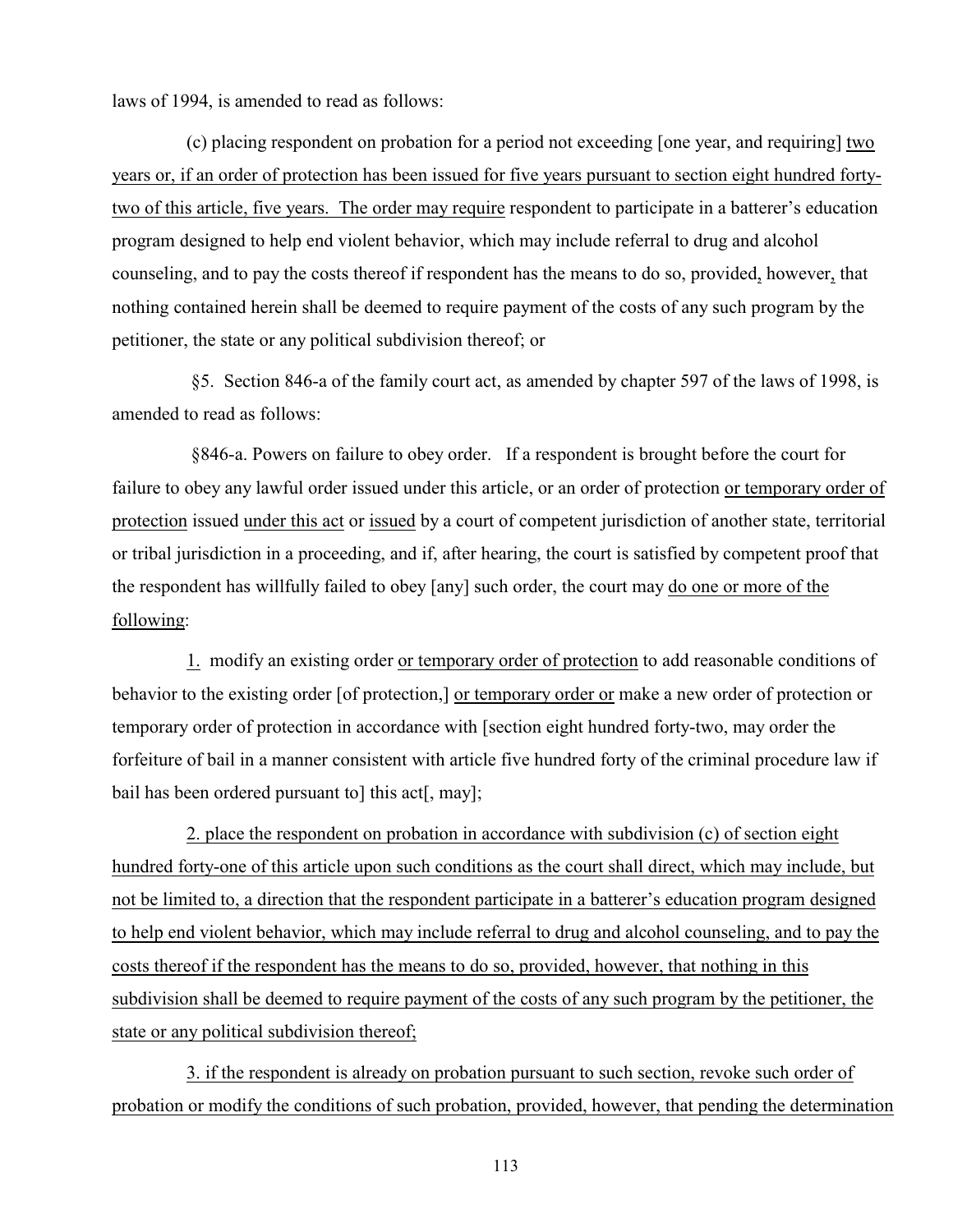of a violation of probation, the period of probation shall be tolled as of the date of filing of the violation petition or motion;

4. order the respondent to pay restitution in accordance with subdivision (e) of section eight hundred forty-one of this article or, if the respondent has already been so ordered and has violated such order, modify such order of restitution;

5. order the respondent to pay the [petitioner's] reasonable and necessary counsel fees and disbursements of any other party or parties and/or the law guardian in connection with the violation petition [where the court finds that the violation of its order was wilful, and may];

6. order the respondent to provide, either directly or by means of medical and health insurance, for expenses incurred for medical care and treatment arising from the incident or incidents forming the basis for the issuance of the order or its violation;

7. suspend an order of visitation between respondent and his or her child or children or direct that such visitation be supervised by a person or agency designated by the court and under conditions specified by the court;

8. commit the respondent to jail for a term not to exceed six months. Such commitment may be served upon certain specified days or parts of days as the court may direct, and the court may, at any time within the term of such sentence, revoke such [suspension] direction and commit the respondent for the remainder of the original sentence, or suspend the remainder of such sentence[. If ]; and

9. revoke or, in the case of a violation of a temporary order of protection, suspend any license of the respondent to carry, possess, repair and dispose of firearms pursuant to section 400.00 of the penal law immediately, and arrange for the immediate surrender and disposal of any firearm such respondent owns or possesses, if the court determines that the willful failure to obey such order involves violent behavior constituting the crimes of menacing, reckless endangerment, stalking, assault or attempted assault [and if such a respondent is licensed to carry, possess, repair and dispose of firearms pursuant to section 400.00 of the penal law, the court may also immediately revoke such license and may arrange for the immediate surrender and disposal of any firearm such respondent owns or possesses]. If the willful failure to obey such order involves the infliction of serious physical injury as defined in subdivision ten of section 10.00 of the penal law or the use or threatened use of a deadly weapon or dangerous instrument, as those terms are defined in subdivisions twelve and thirteen of section 10.00 of the penal law, such revocation and immediate surrender and disposal of any firearm owned or possessed by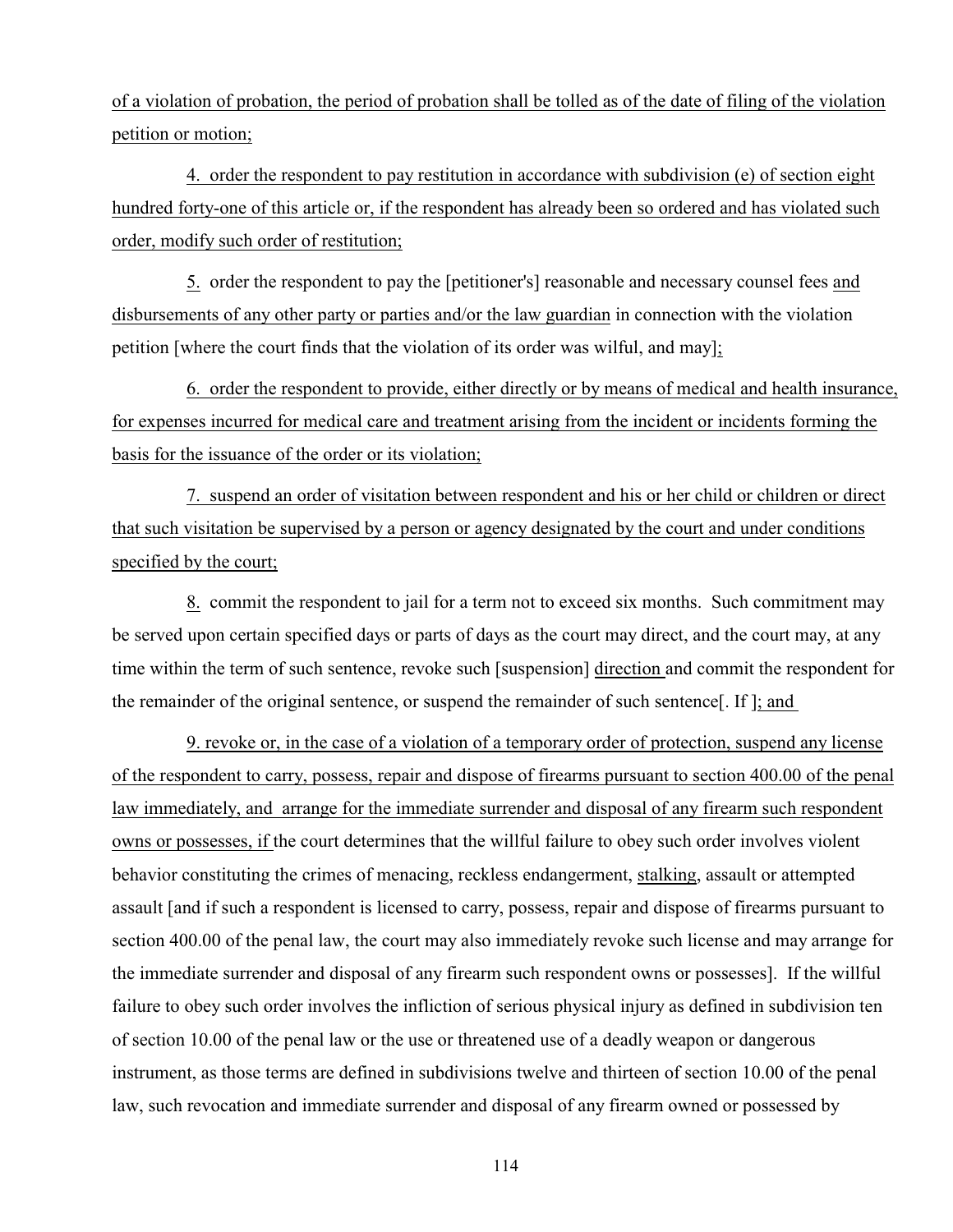respondent shall be mandatory, pursuant to subdivision eleven of section 400.00 of the penal law.

§6. The last two unnumbered paragraphs of subdivision 3 of section 240 of the domestic relations law, as added by chapter 606 of the laws of 1999, are amended and a new subdivision 3-d is added to such section to read as follows:

f. Any party moving for a temporary order of protection pursuant to this subdivision during hours when the court is open shall be entitled to file such motion or pleading containing such prayer for emergency relief on the same day that such person first appears at such court, and a hearing on the motion or portion of the pleading requesting such emergency relief shall be held on the same day or the next day that the court is in session following the filing of such motion or pleading.

g. Upon issuance of an order of protection or temporary order of protection [or upon a violation of such order], the court may make an order in accordance with section eight hundred forty-two-a of the family court act directing the surrender of firearms, revoking or suspending a party's firearms license, and/or directing that such party be ineligible to receive a firearms license. Upon issuance of an order of protection pursuant to this section [or upon a finding of a violation thereof], the court also may direct payment of restitution in an amount not to exceed ten thousand dollars in accordance with subdivision (e) of section eight hundred forty-one of such act; provided, however, that in no case shall an order of restitution be issued where the court determines that the party against whom the order would be issued has already compensated the injured party or where such compensation is incorporated in a final judgment or settlement of the action. Upon a finding of a willful violation of an order of protection or temporary order of protection, the court may make an order in accordance with subdivision three-d of this section.

\* \* \*

3-d. If a party is brought before the court for failure to obey an order of protection or temporary order of protection issued by the court or by a court of competent jurisdiction of another state, territorial or tribal jurisdiction in a proceeding and if, after hearing, the court is satisfied by competent proof that such party has willfully failed to obey such order, the court may do one or more of the following:

a. modify an existing order of protection or temporary order of protection to add reasonable conditions of behavior to the existing order or temporary order or make a new order of protection or temporary order of protection in accordance with subdivision three of this section;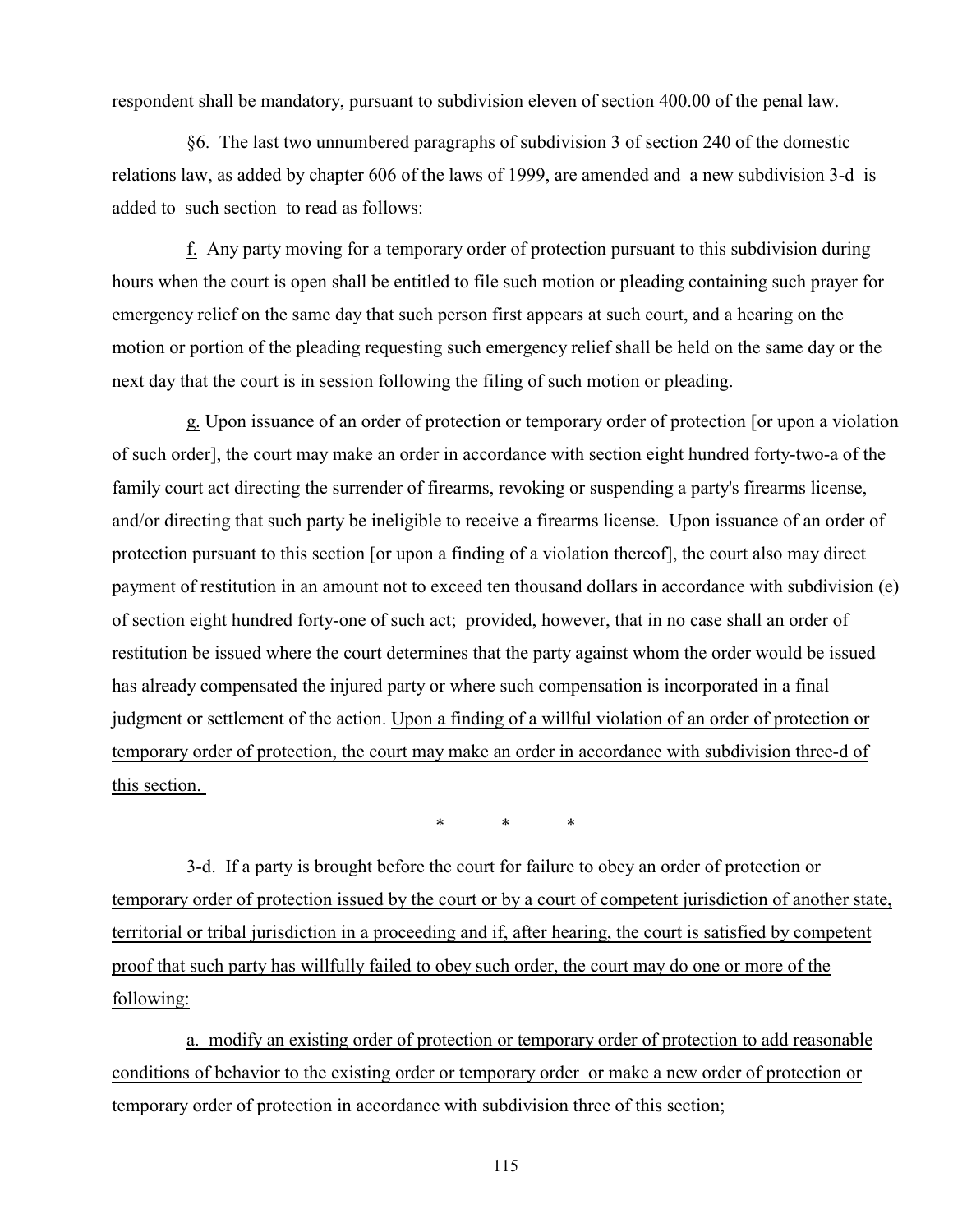b. place the party found to have violated the order of protection or temporary order of protection on probation in accordance with subdivision (c) of section eight hundred forty-one of the family court act upon such conditions as the court shall direct, which may include, but not be limited to, a direction that the party found to have violated the order of protection or temporary order of protection participate in a batterer's education program designed to help end violent behavior, which may include referral to drug and alcohol counseling, and to pay the costs thereof if the party has the means to do so; provided, however, that nothing in this subdivision shall be deemed to require payment of the costs of any such program by any other party, the state or any political subdivision thereof;

c. if the party found to have violated the order of protection or temporary order of protection is already on probation pursuant to such section, revoke such order of probation or modify the conditions of such probation, provided, however, that pending the determination of a violation of probation, the period of probation shall be tolled as of the date of filing of the violation petition or motion;

d. order the party found to have violated the order of protection or temporary order of protection to pay restitution in accordance with paragraph g of subdivision three of this section or, if such party has already been so ordered and has violated such order, modify such order;

e. order the party found to have violated the order of protection or temporary order of protection to pay the reasonable and necessary counsel fees and disbursements of any other party or parties and/or the law guardian in connection with the violation petition;

f. order the party found to have violated the order of protection or temporary order of protection to provide, either directly or by means of medical and health insurance, for expenses incurred for medical care and treatment arising from the incident or incidents forming the basis for the issuance of the order or its violation;

g. suspend an order of visitation between the party found to have violated the order of protection or temporary order of protection and his or her child or children or direct that such visitation be supervised by a person or agency designated by the court and under conditions specified by the court;

h. commit the party found to have violated the order of protection or temporary order of protection to jail for a term not to exceed six months. Such commitment may be served upon certain specified days or parts of days as the court may direct, and the court may, at any time within the term of such sentence, revoke such direction and commit such party for the remainder of the original sentence, or suspend the remainder of such sentence; and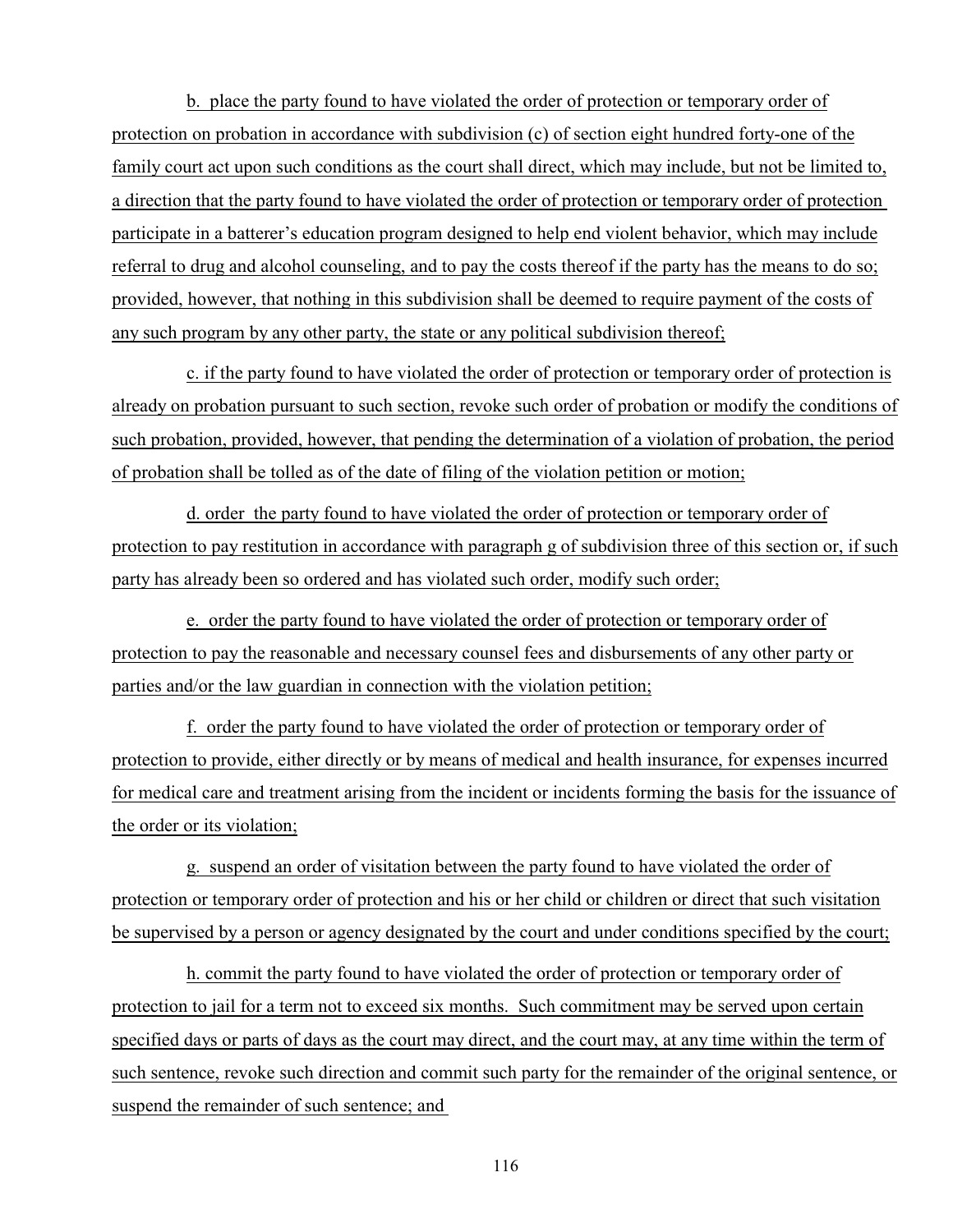i. in accordance with paragraph g of subdivision three of this section and section eight hundred forty-six-a of the family court act, immediately revoke or, in the case of a violation of a temporary order of protection, suspend any license to carry, possess, repair and dispose of firearms pursuant to section 400.00 of the penal law of the party found to have violated the order, and arrange for the immediate surrender and disposal of any firearm such party owns or possesses, if the court determines that the willful failure to obey such order involves violent behavior constituting the crimes of menacing, reckless endangerment, stalking, assault or attempted assault. If the willful failure to obey such order involves the infliction of serious physical injury as defined in subdivision ten of section 10.00 of the penal law or the use or threatened use of a deadly weapon or dangerous instrument, as those terms are defined in subdivisions twelve and thirteen of section 10.00 of the penal law, such revocation and immediate surrender and disposal of any firearm owned or possessed by such party shall be mandatory, pursuant to subdivision eleven of section 400.00 of the penal law.

§7. Subdivision 9 of section 252 of the domestic relations law, as added by chapter 606 of the laws of 1999, is amended and a new subdivision 10 is added to such section to read as follows:

9. Upon issuance of an order of protection or temporary order of protection [or upon a violation of such order], the court may [take] make an order in accordance with section eight hundred forty-two-a of the family court act directing the surrender of firearms, revoking or suspending a party's firearms license, and/or directing that such party be ineligible to receive a firearms license. Upon issuance of an order of protection pursuant to this section [or upon a finding of a violation thereof], the court also may direct payment of restitution in an amount not to exceed ten thousand dollars in accordance with subdivision (e) of section eight hundred forty-one of such act; provided, however, that in no case shall an order of restitution be issued where the court determines that the party against whom the order would be issued has already compensated the injured party or where such compensation is incorporated in a final judgement or settlement of the action. Upon a finding of a willful violation of an order of protection or temporary order of protection, the court may make an order in accordance with subdivision ten of this section.

10. If a party is brought before the court for failure to obey an order of protection or temporary order of protection issued by the court or by a court of competent jurisdiction of another state, territorial or tribal jurisdiction in a proceeding and if, after hearing, the court is satisfied by competent proof that such party has willfully failed to obey any such order, the court may do one or more of the following:

a. modify an existing order of protection or temporary order of protection to add reasonable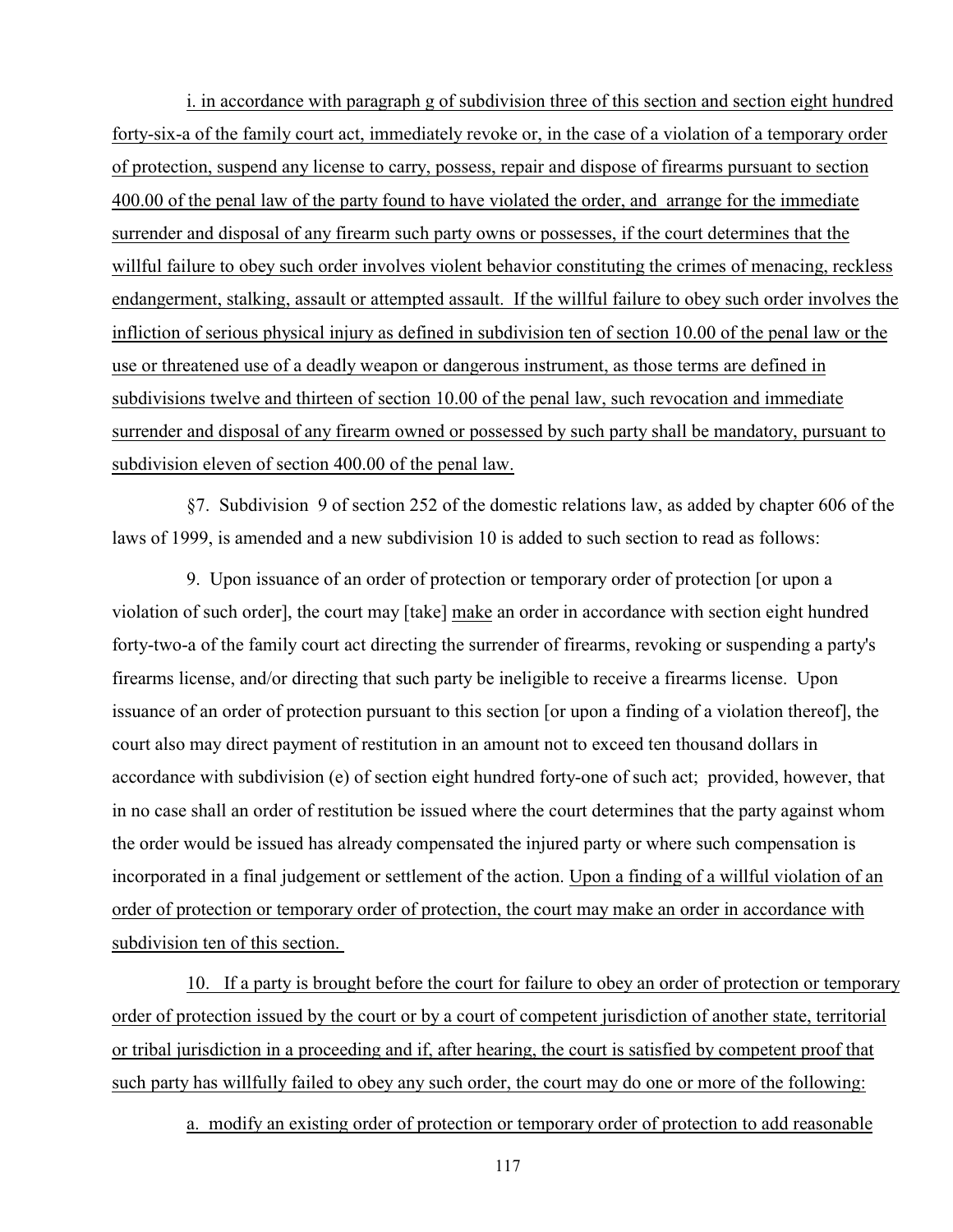conditions of behavior to the existing order or temporary order or make a new order of protection or temporary order of protection in accordance with this section;

b. place the party found to have violated the order of protection or temporary order of protection on probation in accordance with subdivision (c) of section eight hundred forty-one of the family court act upon such conditions as the court shall direct, which may include, but not be limited to, a direction that the party found to have violated the order of protection or temporary order of protection participate in a batterer's education program designed to help end violent behavior, which may include referral to drug and alcohol counseling, and to pay the costs thereof if the party has the means to do so; provided, however, that nothing in this subdivision shall be deemed to require payment of the costs of any such program by any other party, the state or any political subdivision thereof;

c. if the party found to have violated the order of protection or temporary order of protection is already on probation pursuant to such section, revoke such order of probation or modify the conditions of such probation, provided, however, that pending the determination of a violation of probation, the period of probation shall be tolled as of the date of filing of the violation petition or motion;

d. order the party found to have violated the order of protection or temporary order of protection to pay restitution in accordance with subdivision nine of this section or, if such party has already been so ordered and has willfully violated such order, modify such order;

e. order the party found to have violated the order of protection or temporary order of protection to pay the reasonable and necessary counsel fees and disbursements of any other party or parties and/or the law guardian in connection with the violation petition;

f. order the party found to have violated the order of protection or temporary order of protection to provide, either directly or by means of medical and health insurance, for expenses incurred for medical care and treatment arising from the incident or incidents forming the basis for the issuance of the order or its violation;

g. suspend an order of visitation between the party found to have violated the order of protection or temporary order of protection and his or her child or children or direct that such visitation be supervised by a person or agency designated by the court and under conditions specified by the court;

h. commit the party found to have violated the order of protection or temporary order of protection to jail for a term not to exceed six months. Such commitment may be served upon certain specified days or parts of days as the court may direct, and the court may, at any time within the term of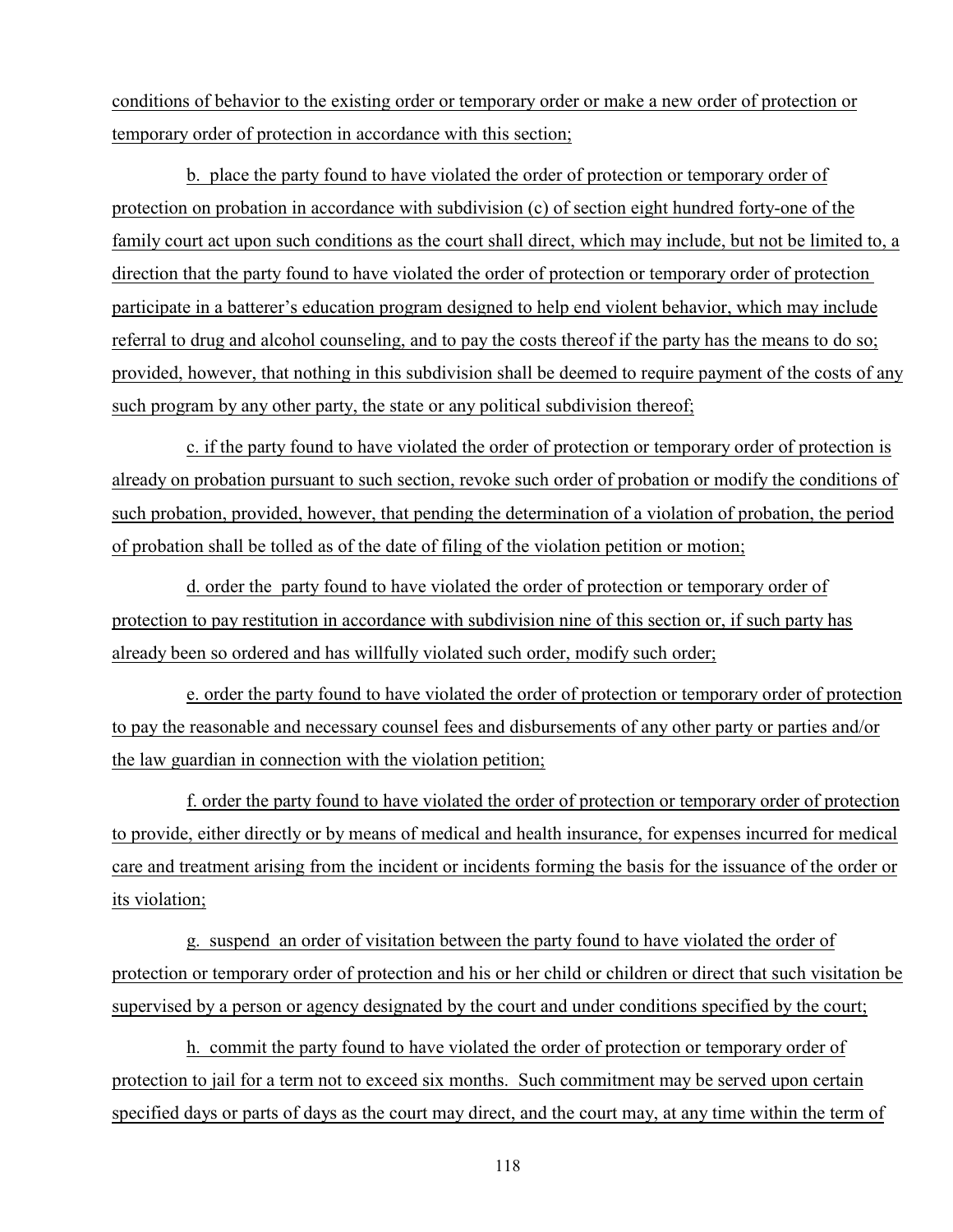such sentence, revoke such direction and commit such party for the remainder of the original sentence, or suspend the remainder of such sentence; and

i. in accordance with subdivision nine of this section and section eight hundred forty-six-a of the family court act, immediately revoke , or in the case of a violation of a temporary order of protection, suspend any license to carry, possess, repair and dispose of firearms pursuant to section 400.00 of the penal law of the party found to have violated the order, and arrange for the immediate surrender and disposal of any firearm such party owns or possesses, if the court determines that the willful failure to obey such order involves violent behavior constituting the crimes of menacing, reckless endangerment, stalking, assault or attempted assault. If the willful failure to obey such order involves the infliction of serious physical injury as defined in subdivision ten of section 10.00 of the penal law or the use or threatened use of a deadly weapon or dangerous instrument, as those terms are defined in subdivisions twelve and thirteen of section 10.00 of the penal law, such revocation and immediate surrender and disposal of any firearm owned or possessed by such party shall be mandatory, pursuant to subdivision eleven of section 400.00 of the penal law.

§7.This act shall take effect on the ninetieth day after it shall have become a law, provided, however, that section 4 shall apply to family offenses committed on or after such date.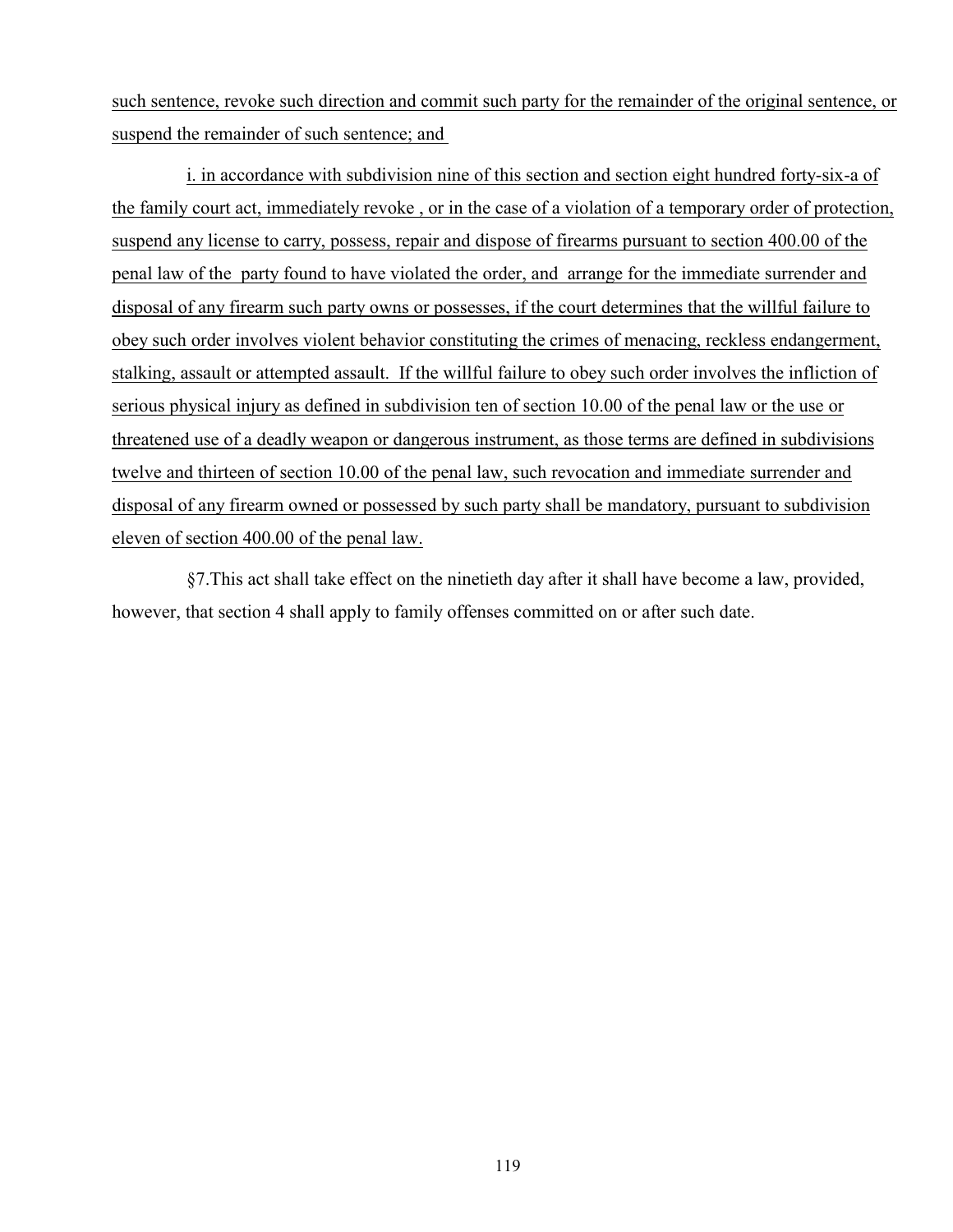8. Requirements for notices of indicated maltreatment reports and changes in foster care placements in child protective and voluntary foster care proceedings

(F.C.A. §§1055, 1089; S.S.L. §§358-a)

Reflecting a pronounced legislative trend at both federal and state levels, the ongoing oversight responsibility of the Family Court with respect to children in foster care has increased sharply in the past few years, culminating in the passage of the federal *Adoption and Safe Families Act of 1997* [Public Law 105-89], its state implementing legislation [Laws of 1999, ch. 7] and the landmark permanency law [Laws of 2005, ch. 3]. Both the federal and State *Adoption and Safe Families Act*s emphasize that the safety of the child is paramount, compelling the conclusion that the Court and parties must be informed on a timely basis of all events affecting child safety, especially indicated reports of abuse or maltreatment.

Equally as important, the federal *ASFA* measures success in terms of outcomes, that is, the States' ability to reach federally-established targets for timely achievement of permanency for children. The first "Child and Family Service Review (CFSR)," conducted by the Administration for Children and Families of the United States Department of Health and Human Services (HHS), concluded that New York State, with among the lowest scores in the nation, demonstrated how far New York State has to go to achieving the federal targets.<sup>38</sup> New York State's inadequate performance compels legislative action before the next CFSR – scheduled to occur in Spring, 2008, after the conclusion of the implementation by the New York State Office of Children and Family Services of its "Program Improvement Plan"– in order to ensure that the Family Courts can exercise their important monitoring functions on the basis of complete, timely information. The 2005 permanency legislation, with its salutary provisions for continuing jurisdiction, is an important step, but further legislation is necessary to ensure that information regarding the most compelling of circumstances is conveyed to the Court, the law guardian and the parties on a timely basis. The Committee's proposal to require prompt notice of indicated reports of child abuse or maltreatment and of changes in children's placements is a critically-needed next step in the effort to bring New York State into compliance with *ASFA*.

 In few areas of the Court's functioning is its continuing jurisdiction as critical as in child welfare, where complex decisions regarding children must be adjusted to the dynamic of their constantly changing needs and circumstances. The federal and state statutes emphasize that safety of the child must be deemed the paramount consideration and that timely achievement of permanence must be the central goal. Not only are these matters of statutory imperative, but they are also determinative of New York State's eligibility for several hundred million dollars of annual federal foster care aid. Prompt receipt by the Court, the parties and law guardians of information regarding the child's ever-changing circumstances, both as to any child maltreatment suffered by the child and as to changes in the child's placement, is vital to the effective exercise of the Family

<sup>&</sup>lt;sup>38</sup> New York achieved reunification within one year of only 54.2% of the children in foster care in Fiscal Year 1999, compared to the national target of 76.2%. Even more serious, only 3% of the adoptions in New York State in Fiscal Year 1999 were finalized within two years of the children's placement into foster care, compared to the national target of 34%. *See Final Report of the Child and Family Services Review of New York State: Executive Summary*, p. 2 (2002)(available at [http://www.acf.hhs.gov/programs/cb/cwrp/executive/ny/html\)](http://(http://www.acf.hhs.gov/programs/cb/cwrp/executive/ny/html)) .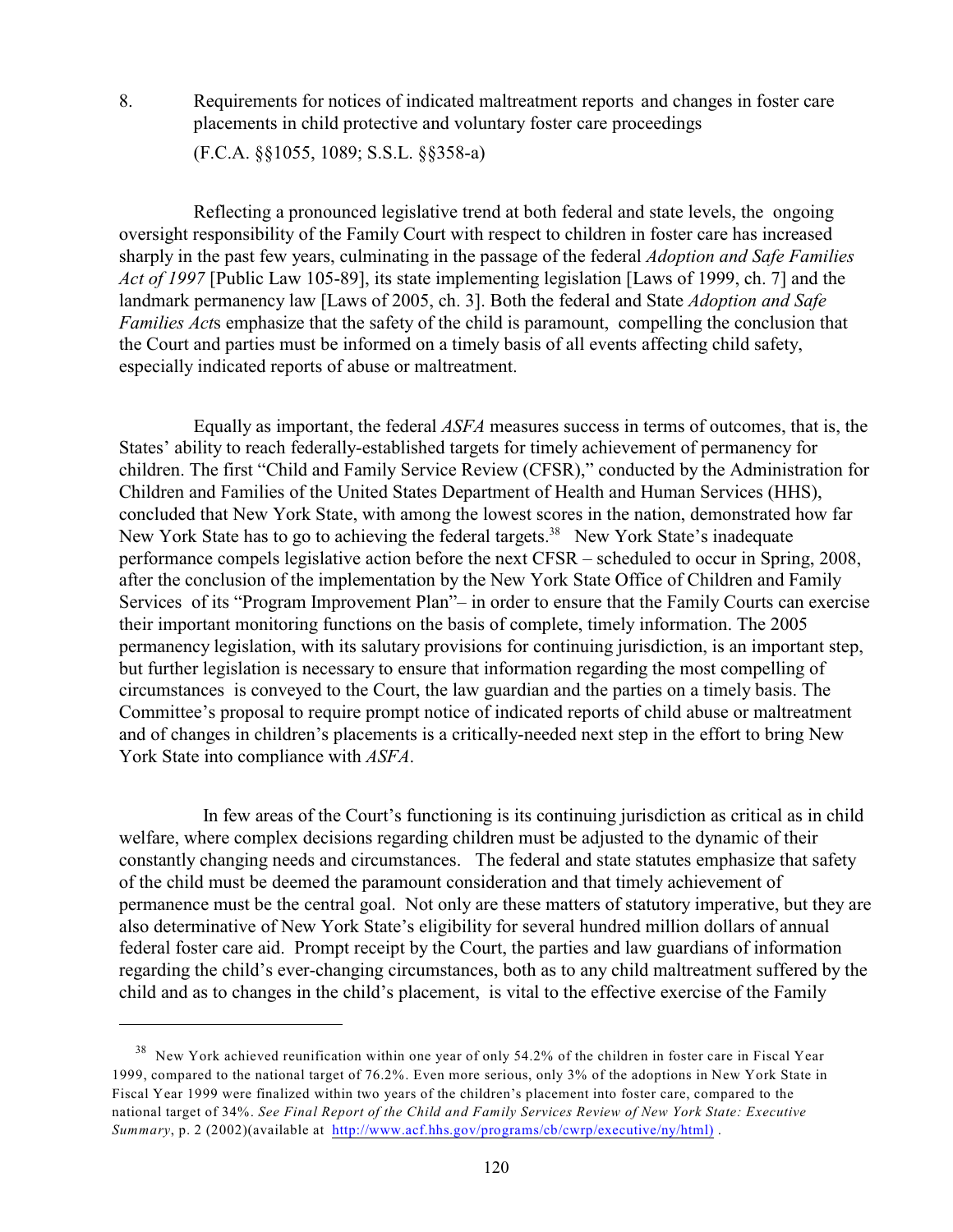Court's continuing jurisdiction and is a critical component of New York State's ability to comply with the *ASFA* funding eligibility mandates.

Recognizing that "time is of the essence" where children are concerned, the Family Court Advisory and Rules Committee is submitting an expanded version of its earlier proposal to assure that the Family Court, the parties and law guardians are informed promptly of any changes in placement that may warrant Court intervention. The proposal would amend sections 1055 and 1089 of the Family Court Act , as well as section 358-a of the Social Services Law, to require an agency with whom a child has been placed, either voluntarily or as a result of an abuse or neglect finding, or to whom guardianship and custody has been transferred as a result of the child being freed for adoption, to report to the Court, the parties and the law guardian within 30 days of any change in the child's placement status and within five days of the date that any report of abuse or maltreatment is found to be indicated. The two types of reports, in fact, are related, as the existence of an indicated report of maltreatment may bear directly upon the suitability of a planned status change.<sup>39</sup>

Changes in placement covered by the notification requirement would include, but not be limited to, cases in which the child has been moved from the foster or pre-adoptive home or program into which he or she has been placed, cases in which the foster or pre-adoptive parents move out of state with the child and, with respect to children not freed for adoption, cases in which a trial or final discharge of the child from foster care has been made. The report of a change in placement must provide enough information for the litigants and the Family Court to assess whether further judicial intervention may be warranted. It must state the reasons for the change, as well as the grounds for the agency's conclusion that the change is in the best interests of the child. This notification requirement does not contemplate court action in every case; nor does it interfere with the discretion of social services agencies to make necessary changes. However, acknowledging that this after-thefact reporting may, in fact, be less than what may be called for in particular cases, the proposal includes a caveat that it is not intended to limit the current discretion of the Family Court to condition changes in placement, including trial and final discharges, upon prior notice to the Court, the parties and law guardian.<sup>40</sup>

Both the *Adoption and Safe Families Act* and recent permanency legislation increased the frequency of judicial reviews of children in foster care, thus minimizing the problem of stale information. However, the ability of the Family Court and of the litigants to respond effectively is seriously impeded – and harm to children may be compounded – if information regarding significant changes in status of the children, and, importantly, indicated reports of neglect or abuse of the children, is not conveyed to the Court or parties until the next permanency hearing, often a

 $39$  A recent unreported case in which an agency sought to finalize an adoption without disclosing a serious, founded abuse report illustrates this point.

 $^{40}$  In one unreported case, for example, children who had already experienced the trauma of frequent moves were again transferred, notwithstanding both a prior stipulation by the agency not to move the children without a prior court order and a specific denial by the Court of the agency's application for permission to move the children prior to the return date of its Order to Show Cause requesting authorization for the transfer. Unfortunately for the children involved, this case was by no means unique.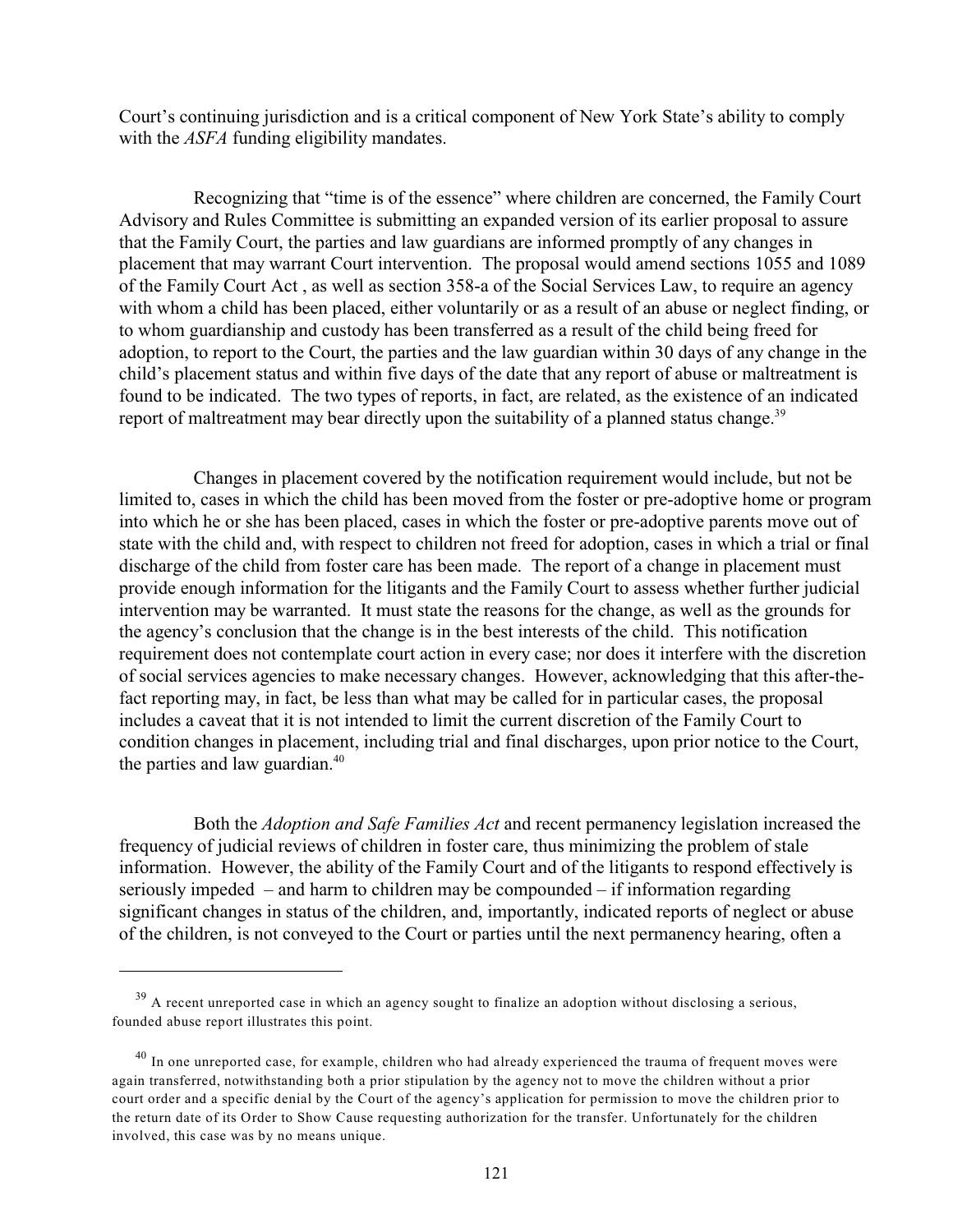delay of several months. This proposal will facilitate timely, informed responses to changes in children's placements and incidents of maltreatment, thus prompting more expeditious and effective resolution of their cases.

### Proposal

AN ACT to amend the family court act and the social services law, in relation to notice of indicated reports of child maltreatment and changes of placement in child protective and voluntary foster care placement and review proceedings

#### The People of the State of New York, represented in Senate and Assembly, do enact as follows:

Section 1. Section 1055 of the family court act, as amended by chapter 437 of the laws of 2006, is amended by adding a new subdivision (j) to read as follows:

(j) Where a child is placed in the custody of the local commissioner of social services pursuant to subdivision (a) of this section, the court shall require a report of any change in placement within thirty days of such change in any case in which the child is moved from the foster home or program in which he or she is residing or in which the foster parents move out of state with the child. Each report shall state the reasons for such change, as well as the grounds for the commissioner's conclusion that such change is in the best interests of the child. Nothing in this section shall limit the authority of the court to order that no change in placement may be made, except in an emergency posing an imminent risk to the child, without prior notice to the court, the parties and the child's law guardian. A report shall also be required to be submitted to the court, the parties and the law guardian of any indicated report of child abuse or maltreatment in which the child or another child residing in the same home is the subject within five days of the indication of the report; provided, however, that where the indicated report concerns a child in a foster boarding or prospective adoptive home, the agency may redact the address of the home.

§2. Subparagraph (vii) of paragraph 2 of subdivision (d) of section 1089 of the family court act, as added by chapter 3 of the laws of 2005, is amended by adding a new clause (H) to read as follows:

(H) a direction that the social services official or authorized agency charged with care and custody or guardianship and custody of the child, as applicable, shall report any change in placement within thirty days of such change in any case in which the child is moved from the foster home, relative's or other suitable person's home or program into which he or she has been placed or in which the foster parents or relatives or other suitable persons with whom the child is placed move out of state with the child. Each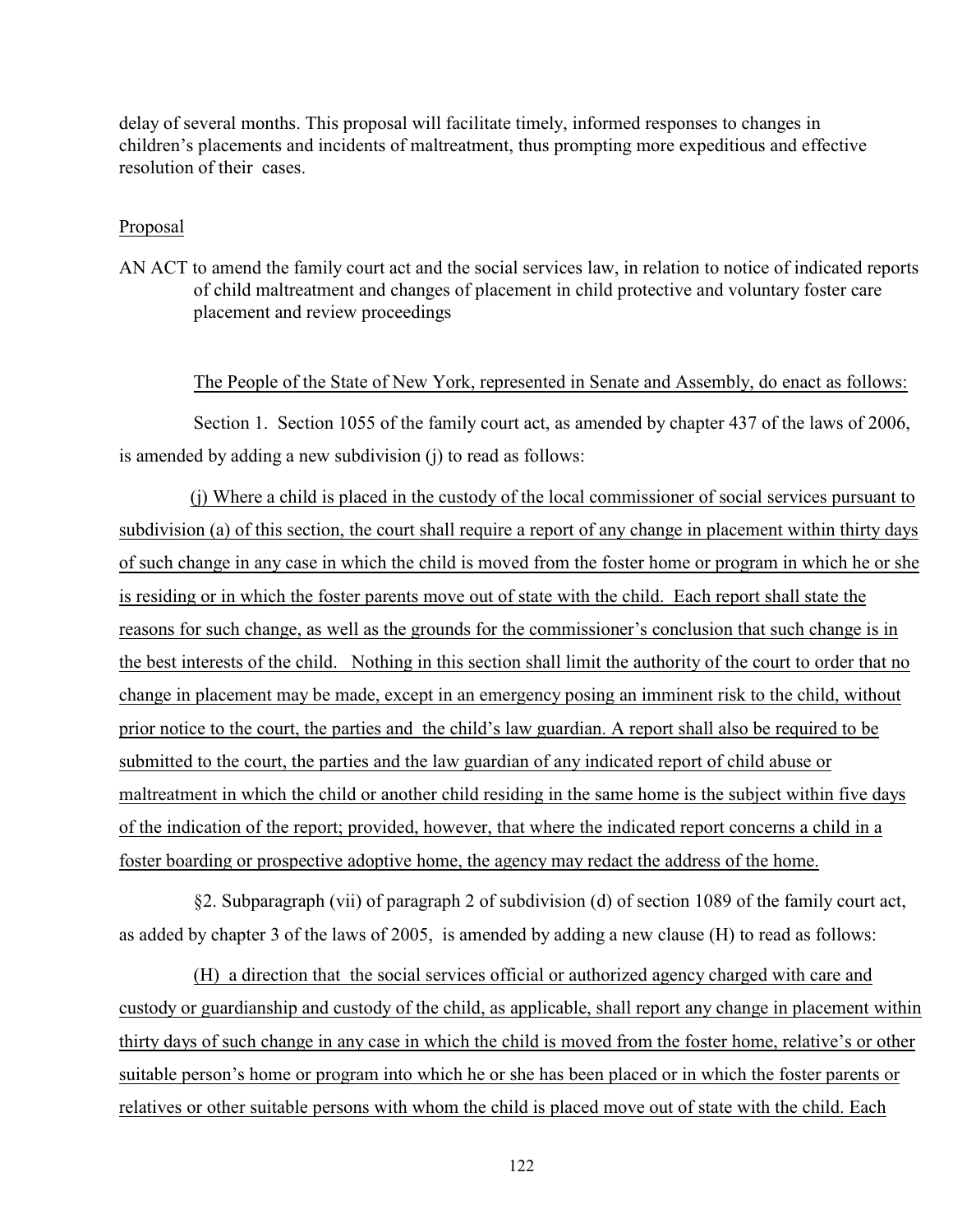report shall state the reasons for such change, as well as the grounds for the official's or agency's conclusion that such change is in the best interests of the child. Nothing in this section shall limit the authority of the court to order that no change in placement may be made, except in an emergency posing an imminent risk to the child, without prior notice to the court, the parties and the child's law guardian. A report shall also be required to be submitted to the court, the parties and the law guardian of any indicated report of child abuse or maltreatment where the child or another child in the same home is the subject within five days of the indication of the report; provided, however, that where the indicated report concerns a child in a foster boarding or prospective adoptive home, the agency may redact the address of the home.

§3. Subdivision 3 of section 358-a of the social services law, as amended by chapter 3 of the laws of 2005, is amended by adding a new paragraph (g) to read as follows:

(g) In any order issued pursuant to this section, the court may require the social services official or authorized agency charged with custody of the child to report any change in placement within thirty days of such change in any case in which the child is moved from the foster home or program into which he or she has been placed or in which the foster parents move out of state with the child. Each report shall state the reasons for such change, as well as the grounds for the official's or agency's conclusion that such change is in the best interests of the child. Nothing in this section shall limit the authority of the court to order that no change in placement may be made, except in an emergency posing an imminent risk to the child, without prior notice to the court, the parties and the child's law guardian. A report shall also be required to be submitted to the court, the parties and the law guardian of any indicated report of child abuse or maltreatment where the child or another child in the same home is the subject within five days of the indication of the report; provided, however, that where the indicated report concerns a child in a foster boarding or prospective adoptive home, the agency may redact the address of the home.

§4. This act shall take effect on the ninetieth day after it shall have become a law.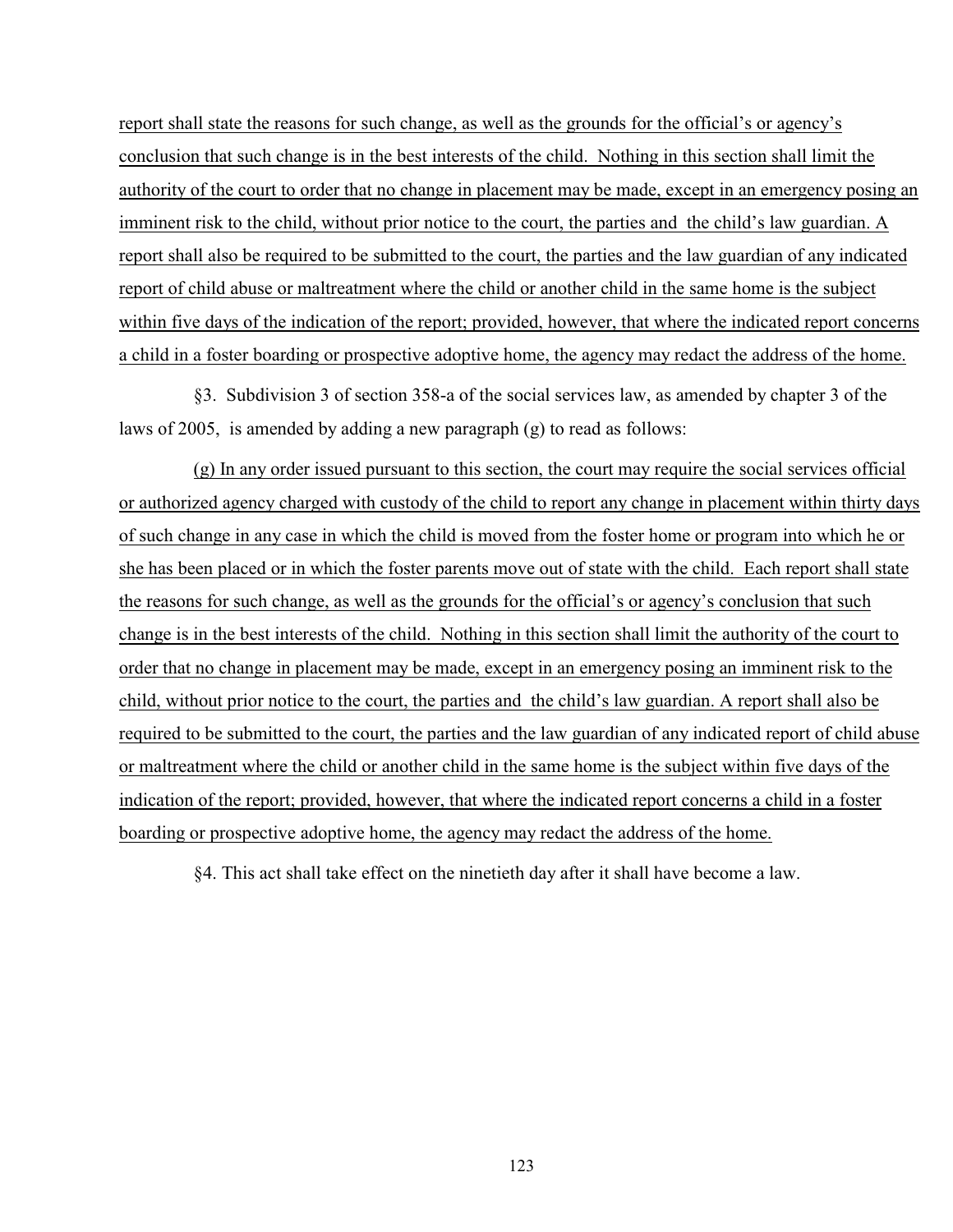9. Probation access to the statewide automated order of protection and warrant registry and penalties for unauthorized access to the registry (Exec. L. §221-a; F.C.A. §835; CPL §§390.20, 390.30)

In enacting the *Family Protection and Domestic Violence Intervention Act of 1994* [Laws of 1994, ch. 222, 224], the New York State Legislature demonstrated its intent to assure a more rigorous response by law enforcement agencies and the courts to domestic violence. Victims of domestic violence are afforded easy access to either or both Family and criminal courts for prosecution of family offense cases. In addition, offenders are subject to mandatory arrest and face heightened consequences for abusive acts in both courts. Local probation departments serving both family and criminal courts, therefore, require sufficient information regarding both the offense and the offender in order to assist the courts in responding effectively to these legislative changes.

One of the most important features of the statute was its establishment of an automated statewide registry of orders of protection and warrants. The registry, which commenced operations on October 1, 1995, ensures that courts and law enforcement officials have available a system that will provide timely and accurate information relating to pending and prior orders of protection and warrants. It currently comprises an enormous and rapidly growing database; according to the Office of Court Administration, as of December 12, 2007, there were 1, 709, 734 orders of protection entered onto the registry. However, two significant gaps undermine the statutory framework governing the registry: first, that probation departments are not authorized to utilize the registry in conducting investigations, and, second, that the registry lacks critical safeguards to prevent unauthorized access to the sensitive information contained in its database.

The Family Court Advisory and Rules Committee is proposing legislation expressly authorizing local probation departments to obtain access to necessary information on the statewide registry and imposing penalties for unauthorized access. Information regarding an individual's history of such orders may be essential, not only for the resolution of family offense cases, but also for custody, visitation, juvenile delinquency, persons in need of supervision (PINS) and criminal proceedings. Significantly, the proposal authorizes the courts to call upon local probation departments to perform investigations that will assist the courts in their disposition of family offense matters, and enables probation departments to obtain access to domestic violence registry information for these and other pre-dispositional investigations.

 The family offense article of the Family Court Act implies, but does not explicitly authorize, involvement by probation departments in gathering information in aid of the Family Court's dispositions. While dispositional hearings "may commence immediately" upon completion of a fact-finding hearing, the article provides that the dispositional hearing may be adjourned by the Court "to enable it to make inquiry into the surroundings, conditions, and capacities of the persons involved in the proceedings." Family Court Act §§835(a), 836(b). Although not delegating the duty to make that inquiry to probation, subdivision (b) of section 835 of the Family Court Act provides that "[r]eports prepared by the probation service for use by the court at any time prior to the making of an order of disposition shall be deemed confidential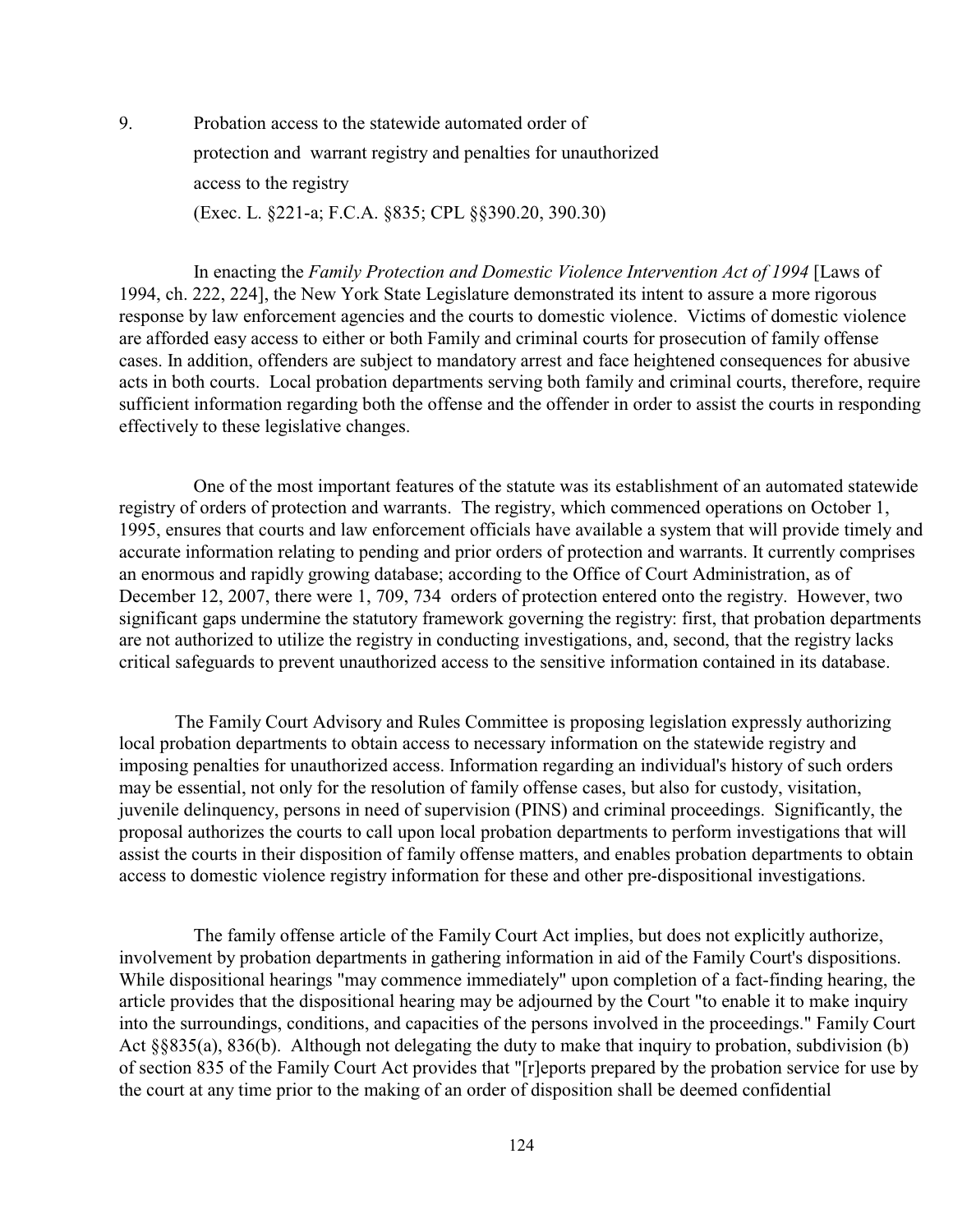information," which may "not be furnished to the court prior to the completion of a fact-finding hearing, but may be used in a dispositional hearing."

 The Committee's proposal resolves this ambiguity by making explicit the Family Court's discretion to order local probation departments to prepare investigations and reports for use in dispositional proceedings in family offense matters. While not limiting the scope of the information that can be requested in such an investigation, the proposal enumerates four areas of inquiry. First, the measure permits inquiry into "the presence or absence of aggravating circumstances," since the Court may order up to a three-year, rather than a one-year, order of protection where such circumstances, as defined in section 827(a)(vii) of the Family Court Act, have been found. Second, it permits investigation of "the extent of injuries or out-of-pocket losses to the victim which may form the basis for an order of restitution," a dispositional order authorized pursuant to subdivision (e) of section 841 of the Family Court Act. Third, in order to prevent issuance of inconsistent orders and provide insight as to the respondent's record of compliance, the proposal permits inquiry into "the history of the respondent with respect to family offenses and orders of protection in this or other courts." Significantly, if the completion of the fact-finding stage coincides with the first appearance of both parties before the Family Court, this investigation may assist the Court in fulfilling its duty, pursuant to subdivision six of section 821-a of the Family Court Act, to "inquire as to the existence of any other orders of protection between the parties." Fourth, the proposal permits inquiry into whether the respondent is licensed to possess and is in fact in possession of firearms, an inquiry that will aid the Court in setting conditions for orders of protection and, in cases of serious violation, will facilitate enforcement of the laws authorizing and, under certain circumstances, requiring suspension or revocation of firearms licenses and surrender of firearms. *See* Family Court Act §§842-a, 846-a; Laws of 1996, ch. 644.

 Additionally, the proposed legislation allows criminal courts to obtain assistance from local probation departments to conduct pre-sentence investigations where relevant to the issuance of an order of protection, including instances in which such investigations are not required under the Criminal Procedure Law. Some family offenses currently require pre-sentence investigations, while others do not. Section 390.20 of the Criminal Procedure Law requires pre-sentence investigations in felony cases and in misdemeanor cases where a sentence of incarceration in excess of 90 days has been imposed, where consecutive incarcerative sentences aggregating in excess of 90 days have been imposed or, unless waived by the parties and the court, where a sentence of probation has been imposed. In all other cases, presentence investigations are purely discretionary as an aid to the court in sentencing. While not altering the courts' discretion with respect to ordering pre-sentence investigations in non-mandated cases, this proposal explicitly adds an authorization for the courts to order such inquiries for the purpose of "issuance of an order of protection" pursuant to section 530.12 of the Criminal Procedure Law.

Where the family offense conviction is not for a felony, which requires a full-scale pre-sentence investigation, the proposal treats family offense convictions, whether for misdemeanors or violations, as misdemeanors eligible for "abbreviated investigations and short form reports," in accordance with section 390.30(4) of the Criminal Procedure Law. While not providing an exhaustive list of permissible areas of inquiry, the proposal enumerates the factors which the court must consider in determining whether an order of protection should issue, pursuant to subdivision (a) of section 530.12 of the Criminal Procedure Law - specifically, the offender's access to weapons, abuse of controlled substances or alcohol and the offender's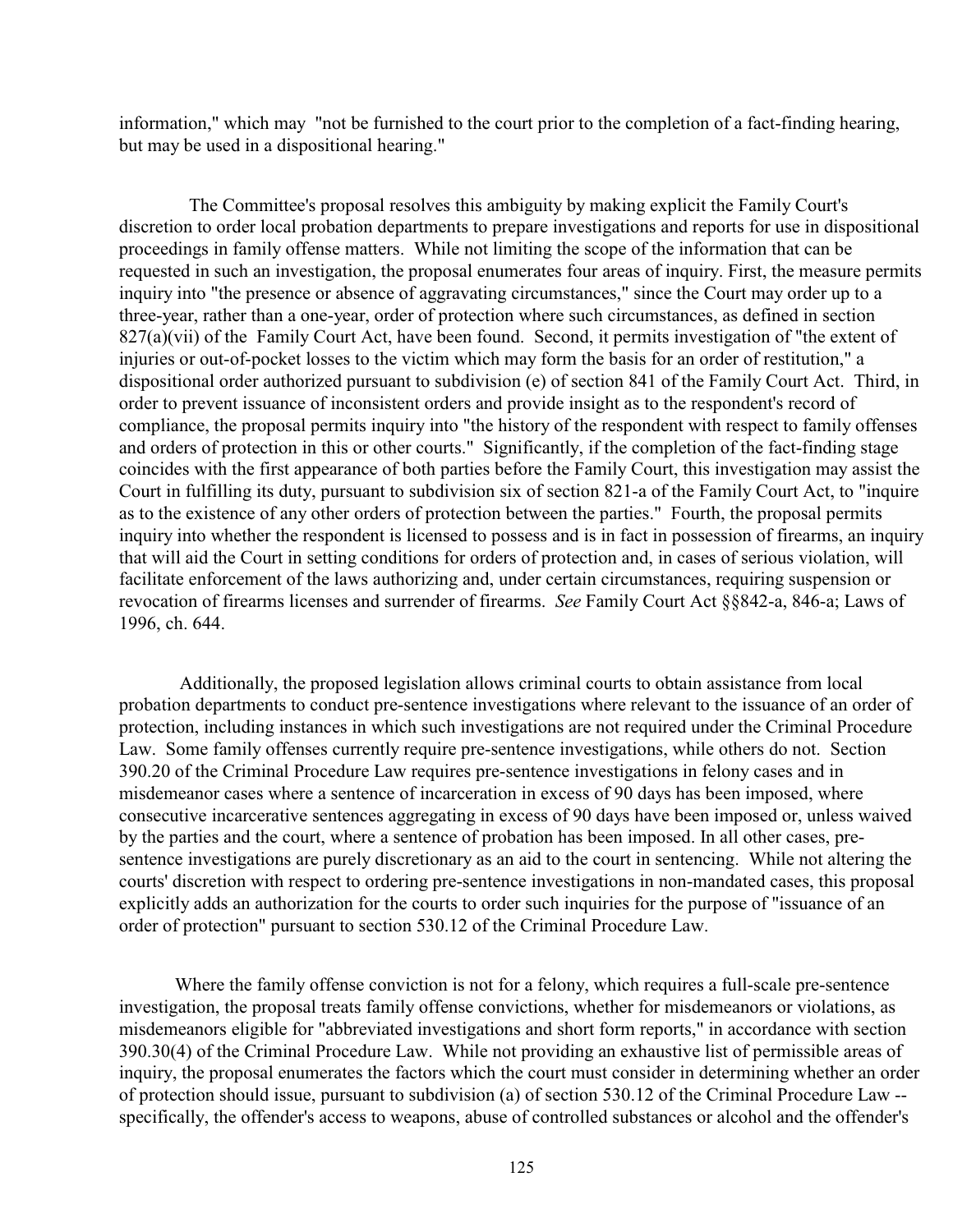history of injury or threat of injury to family members. As in Family Court proceedings, the inclusion of inquiries regarding firearms will enhance the court's ability to frame appropriate conditions for orders of protection and, in cases involving serious violations, will afford the courts information necessary to enforce the provisions regarding firearms license suspension or revocation and firearms surrender. *See* Criminal Procedure Law §§530.12, 530.14; Laws of 1996, ch. 644; Laws of 1993, ch. 498.

Finally, recognizing the importance of security to the operation of computer systems, the Family Court Advisory and Rules Committee recommends the enactment of civil and criminal penalties for unauthorized disclosure of information from the statewide automated registry of orders of protection and warrants. Enactment of penalties is compelled by the requirement, contained in the federal *Personal Responsibility and Work Opportunity Reconciliation Act of 1996* [Public Law 104-193, §303], for all states to have safeguards in place by October 1, 1997 against unauthorized disclosure of information with respect to paternity establishment or child support, or with respect to the whereabouts of a party for whom a protective order has been issued or as to whom the State has reason to believe physical or emotional harm might result from such disclosure. It is also consistent with the confidentiality requirements of the 2005 amendments to the federal *Violence Against Women Act* [Public Law 109-162; 18 U.S.C. §2265(d) and Subtitle K, §41102], which, *inter alia*, restrict use of registry information to "protection order enforcement purposes."

 Much of the information to be contained in the registry is derived from records that would otherwise be shielded from such disclosure. Various forms of confidential, identifying information regarding the parties must be included, particularly where, for example, in matrimonial and Family Court cases, fingerprint identification is not available. The system includes court action information, an indication of the date process was served, the date of expiration of the order and the terms and conditions of the order, and requires that all statutes governing confidentiality of court records apply equally to information on the registry. *See* Executive Law §221-a. Subdivision one of section 235 of the Domestic Relations Law provides that matrimonial records must be kept confidential for 100 years and may not be disclosed to non-parties or their attorneys without a court order. Section 166 of the Family Court Act protects Family Court records against "indiscriminate public inspection."<sup>41</sup> However, while requiring these provisions to be followed with respect to information on the registry, the Legislature provided no sanction against unauthorized disclosure.

 Adequate security is a crucial component of any computer system, but it is especially important in a system, such as the registry, that contains highly sensitive information, much of it bearing statutory confidentiality protections. Misuse of the information in the registry may not only place intimate information inappropriately before the public eye, but it also may place domestic violence victims and their children in serious jeopardy if data is released to individuals who pose a threat to them. Security protections are also essential in light of the large number of authorized individuals with legitimate access to

<sup>&</sup>lt;sup>41</sup> Section 205.5 of the *Uniform Rules for the Family Court* gives definition to this statute by enumerating parties, their attorneys, agencies with which children are placed, and, by amendment in 1994, prosecutors insofar as necessary for a pending criminal investigation, as those who are authorized to have access to Family Court records without first obtaining a court order.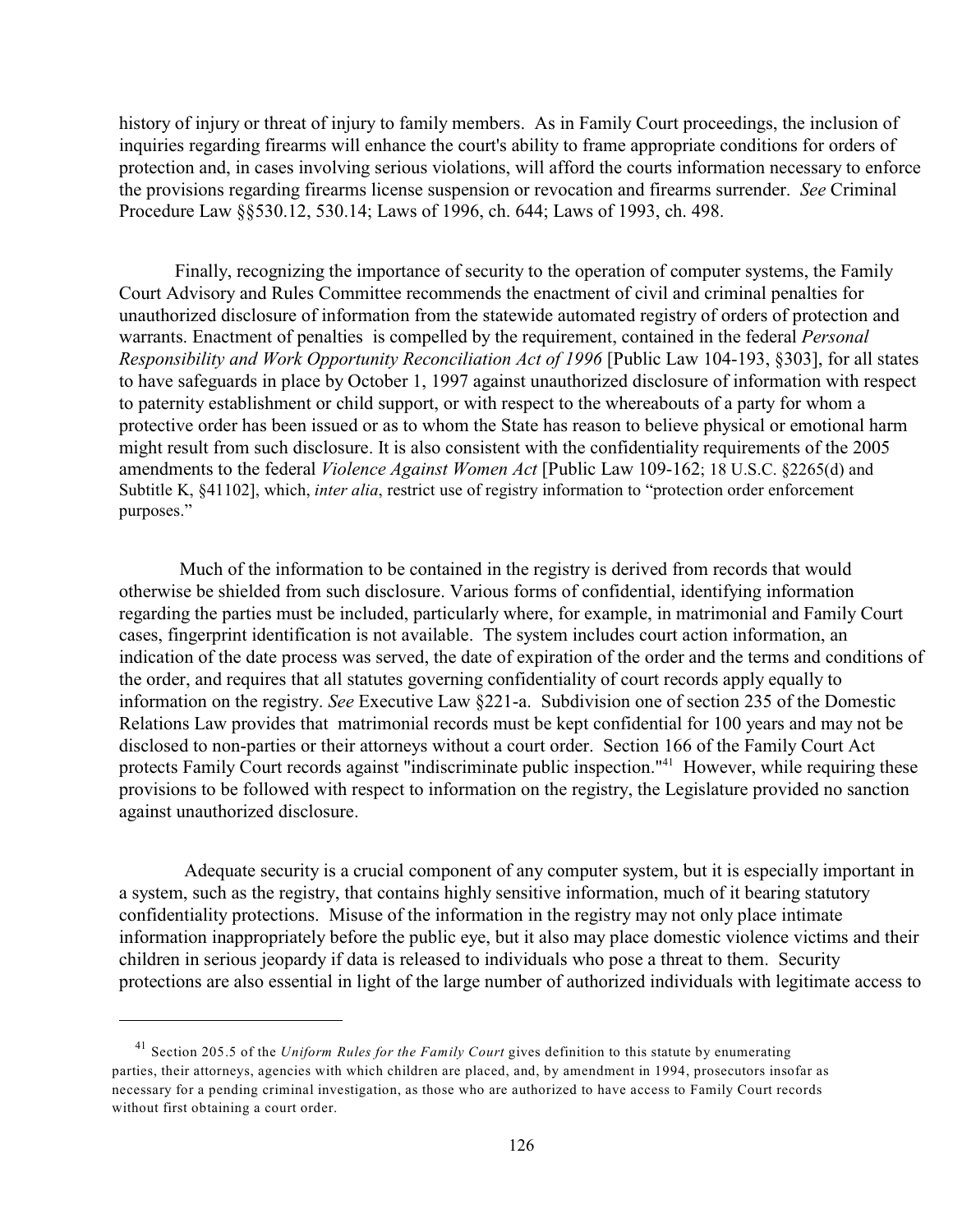the system -- law enforcement officials statewide, court officials and others -- who must take seriously their mandate to preserve the confidentiality of the information.

 The Committee's proposal would amend section 221-a of the Executive Law to create criminal and civil penalties for unauthorized disclosure of data from the registry.  $42$  Under the revised proposal, knowing and willful disclosure of information to individuals not authorized to receive it would subject violators to prosecution for a class A misdemeanor, the same criminal penalty that applies to the unauthorized willful disclosure of statewide child abuse registry and confidential HIV-related information. *See* Social Services Law §422(12); Public Health Law §2783(2). Such violators may be subject to a civil fine of up to \$5,000, as would persons who, through gross negligence, release or permit the release of information from the registry to individuals not authorized to receive it.

Enactment of this measure will significantly enhance the ability of courts, both civil and criminal, to make informed decisions in cases involving domestic violence and will, at the same time, enhance the protection of victims of that violence by protecting the integrity of the statewide order of protection database.

# Proposal

AN ACT to amend the family court act, the criminal procedure law and the executive law, in relation to the statewide automated registry of orders of protection and pre-dispositional and pre-sentence investigations in criminal and family courts

### The People of the State of New York, represented in Senate and Assembly, do enact as follows:

 Section 1. Subdivisions 4 and 5 of section 221-a of the executive law, as amended by chapter 224 of the laws of 1994 and chapter 349 of the laws of 1995, are amended and such section is amended by adding a new subdivision 7 to read as follows:

 4. Courts and law enforcement officials shall have the ability to disclose and share information with respect to such orders and warrants consistent with the purposes of this section, subject to applicable provisions of the family court act, domestic relations law and the criminal procedure law concerning the confidentiality, sealing and expungement of records. Designated representatives of a local probation department shall have access to information in the statewide registry of orders of protection and warrants

 $42$  This proposal was revised in 1996 to address the concerns raised by the Governor with respect to similar legislation that was vetoed in 1995 [S 3940, Veto Message #21]. However, the Committee's original 1995 version was again passed by the Legislature and vetoed by the Governor in 1996 [A 9809, Veto Message #11]. No action has been taken on this matter by the Legislature since 1996, notwithstanding the new federal statutory mandates.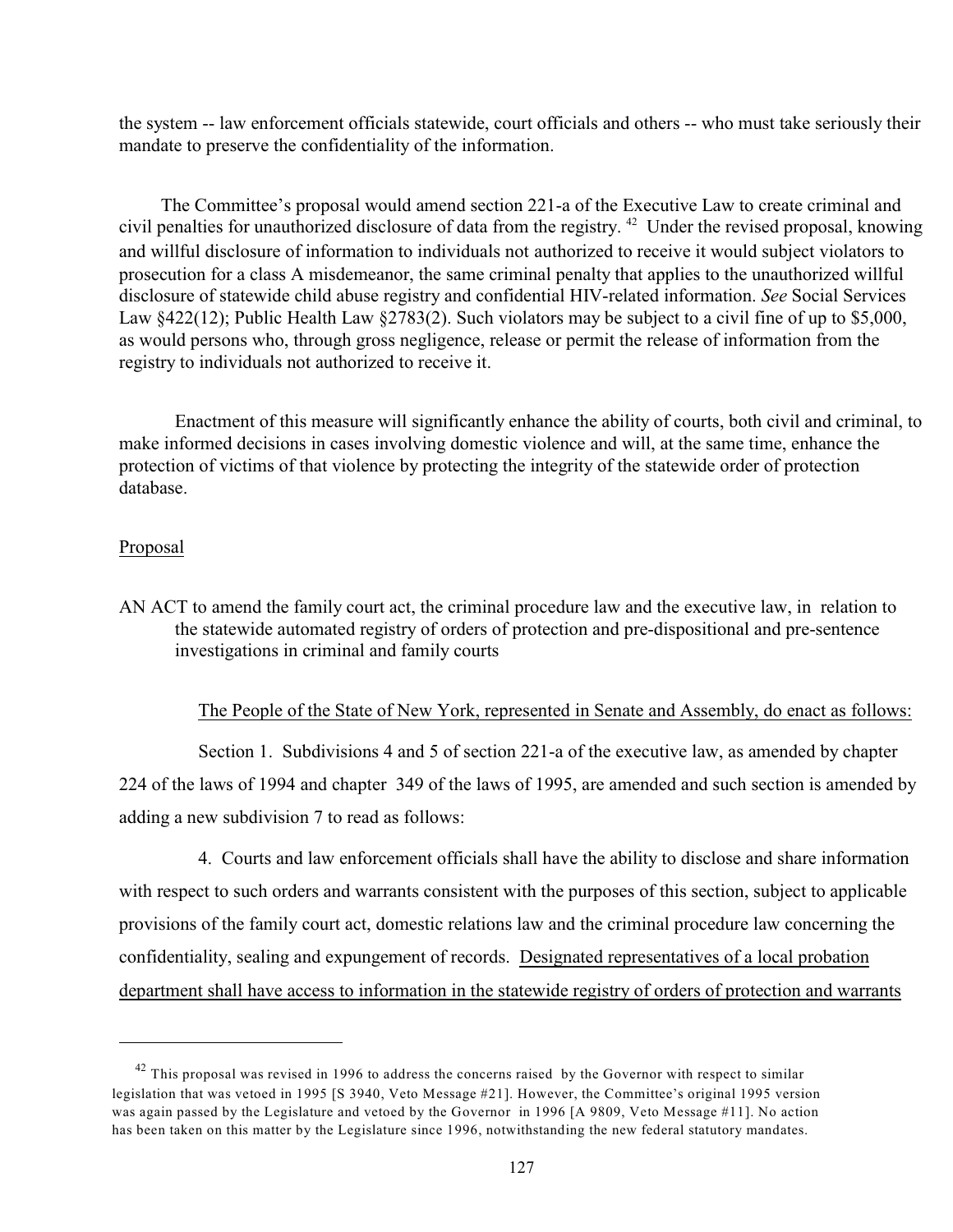necessary in order to respond to a judicial request for information pursuant to subdivision six of section eight hundred twenty-one-a of the family court act or subdivision six-a of section 530.12 of the criminal procedure law, or to prepare an investigation and report in proceedings conducted pursuant to sections 351.1, six hundred forty-two, six hundred fifty-six, six hundred sixty-two, seven hundred fifty, eight hundred thirty-five and subdivision (b) of section one thousand forty-seven of the family court act or article three hundred ninety of the criminal procedure law.

5. [In] Except as provided in subdivision seven of this section, in no case shall the state or any local law enforcement official or court official be held liable for any violations of rules and regulations promulgated under this section, or for any damages for any delay or failure to file an order of protection, or to transmit to the law enforcement communication network pertaining to orders of protection or related family court arrest warrants, or for acting in reliance upon such information. For purposes of this subdivision, law enforcement official shall include but not be limited to an employee of a [sheriffs] sheriff's office, or a municipal police department or a peace officer acting pursuant to his or her special duties.

\* \* \*

7. Any person who knowingly and willfully releases or permits the release of any data or information contained in the statewide registry to persons or agencies not authorized by law or regulations to receive it shall be guilty of a class A misdemeanor. Any person who knowingly and willfully or through gross negligence releases or permits the release of any data or information contained in the statewide registry to persons or agencies not authorized by law or regulations to receive it shall be subject to a civil penalty of up to five thousand dollars.

 §2. The title and subdivision (a) of section 835 of the family court act, such subdivision as amended by chapter 529 of the laws of 1963, are amended to read as follows:

 §835. Sequence of hearings; probation investigations and reports. a. Upon completion of the fact-finding hearing, the dispositional hearing may commence immediately after the required findings are made. In aid of its disposition, the court may adjourn the proceeding for an investigation and report by a local probation department. For the purposes of this article, the probation investigation and report may include, but is not limited to: the presence or absence of aggravating factors as defined in paragraph (vii) of subdivision (a) of section eight hundred twenty-seven of this article, the extent of injuries or out- of-pocket losses to the victim which may form the basis for an order of restitution pursuant to subdivision (e) of section eight hundred forty-one of this article, the history of the respondent with respect to family offenses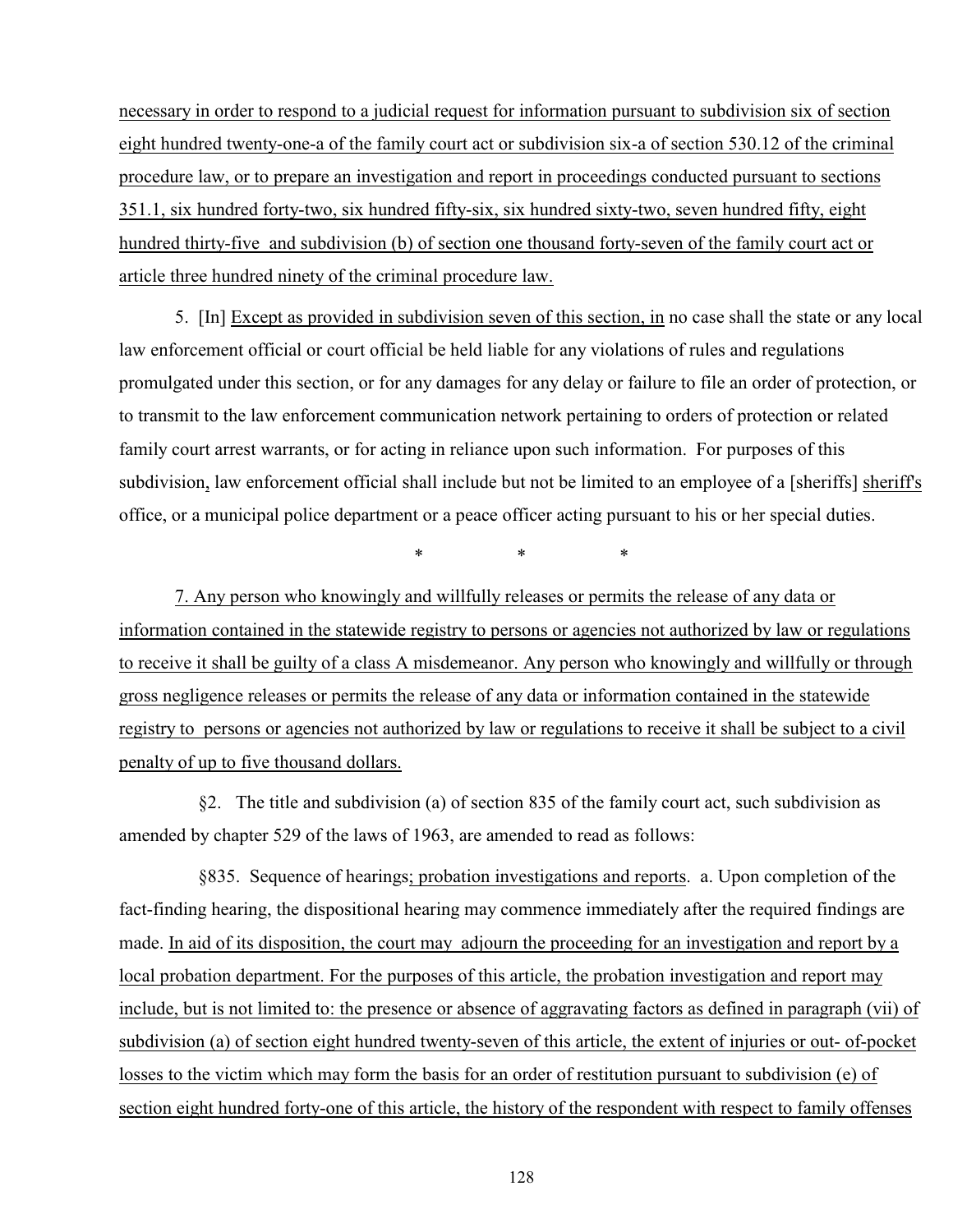and orders of protection in this or other courts, whether the respondent is in possession of any firearms and, if so, whether the respondent is licensed or otherwise authorized to be in possession of such firearms.

§3. Subdivision 3 of section 390.20 of the criminal procedure law is amended to read as follows:

 3. Permissible in any case. For the purposes of sentence or issuance of an order of protection pursuant to subdivision five of section 530.12 of this chapter, the court may, in its discretion, order a presentence investigation and report in any case, irrespective of whether such investigation and report is required by subdivision one or two.

 §4. Subdivision 4 of section 390.30 of the criminal procedure law, as amended by chapter 618 of the laws of 1992, is amended to read as follows:

 4. Abbreviated investigation and short form report. In lieu of the procedure set forth in subdivisions one, two and three, where the conviction is of a misdemeanor or family offense, as defined in subdivision one of section 530.11 of this law, other than a felony, the scope of the pre-sentence investigation may be abbreviated and a short form report may be made. The use of abbreviated investigations and short form reports, the matters to be covered therein and the form of the reports shall be in accordance with the general rules regulating methods and procedures in the administration of probation as adopted from time to time by the state director of probation and correctional alternatives pursuant to the provisions of article twelve of the executive law. No such rule, however, shall be construed so as to relieve the agency conducting the investigation of the duty of investigating and reporting upon:

 (a) the extent of the injury or economic loss and the actual out-of-pocket loss to the victim, including the amount of restitution and reparation sought by the victim, after the victim has been informed of the right to seek restitution and reparation, or

 (b) in a case involving a family offense, as defined in subdivision one of section 530.11 of this chapter, the defendant's history of family offenses and orders of protection, including violations, in proceedings or actions in this or other courts, the extent of injuries or threats of injury to the complainant or members of complainant's family or household, the use or threatened use of dangerous instruments against the complainant or members of complainant's family or household, whether the defendant is in possession of any firearms and, if so, whether defendant is licensed or otherwise authorized to be in possession of such firearms, the extent to which the defendant poses an immediate and ongoing danger to the complainant or members of the complainant's family or household and any other information relevant to the issue of whether an order of protection, in addition to any other disposition, should be issued in accordance with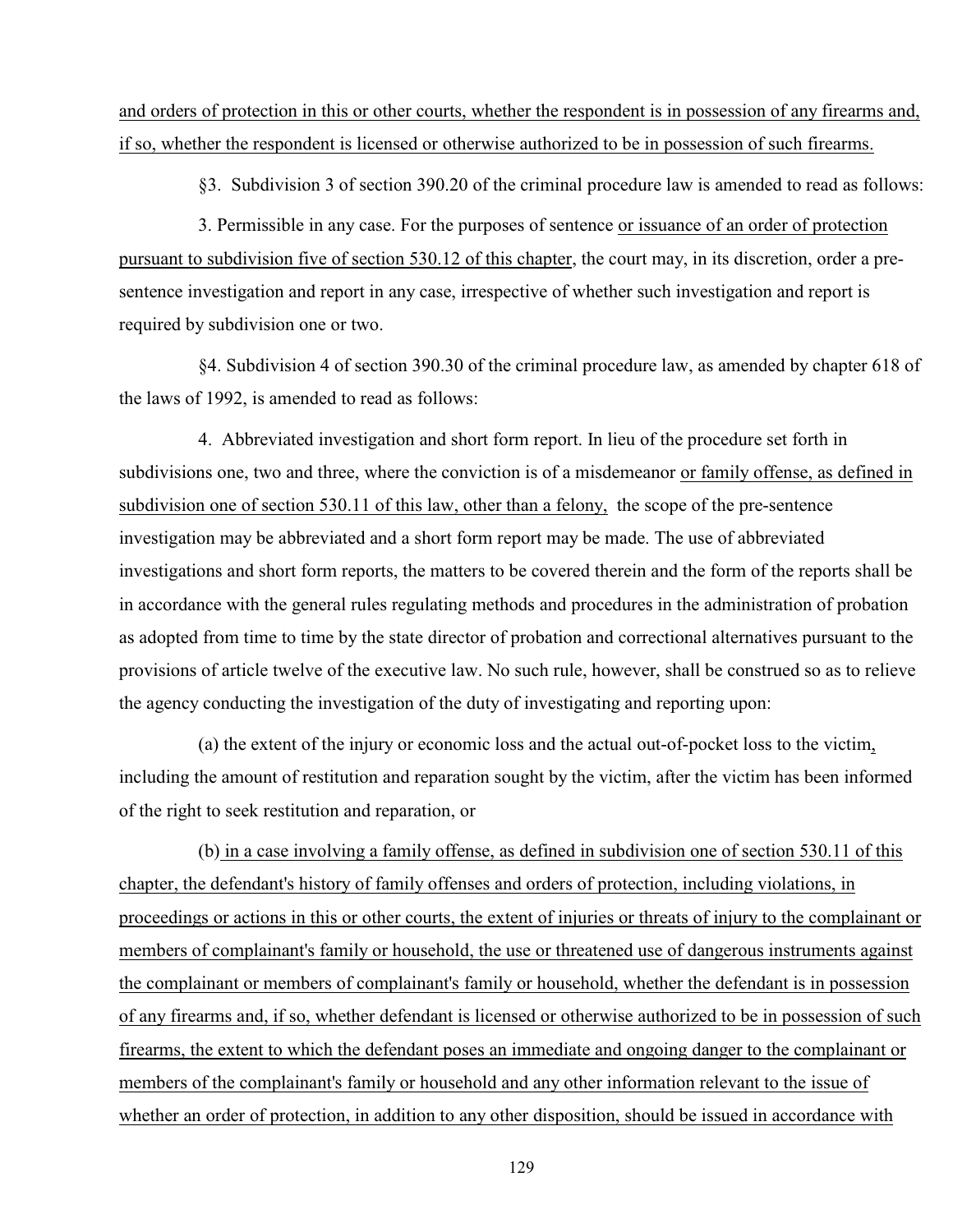# subdivision five of section 530.12 of this chapter, or

 (c) any matter relevant to the question of sentence or issuance of an order of protection that the court directs to be included in particular cases.

§5. This act shall take effect on the ninetieth day after it shall have become a law.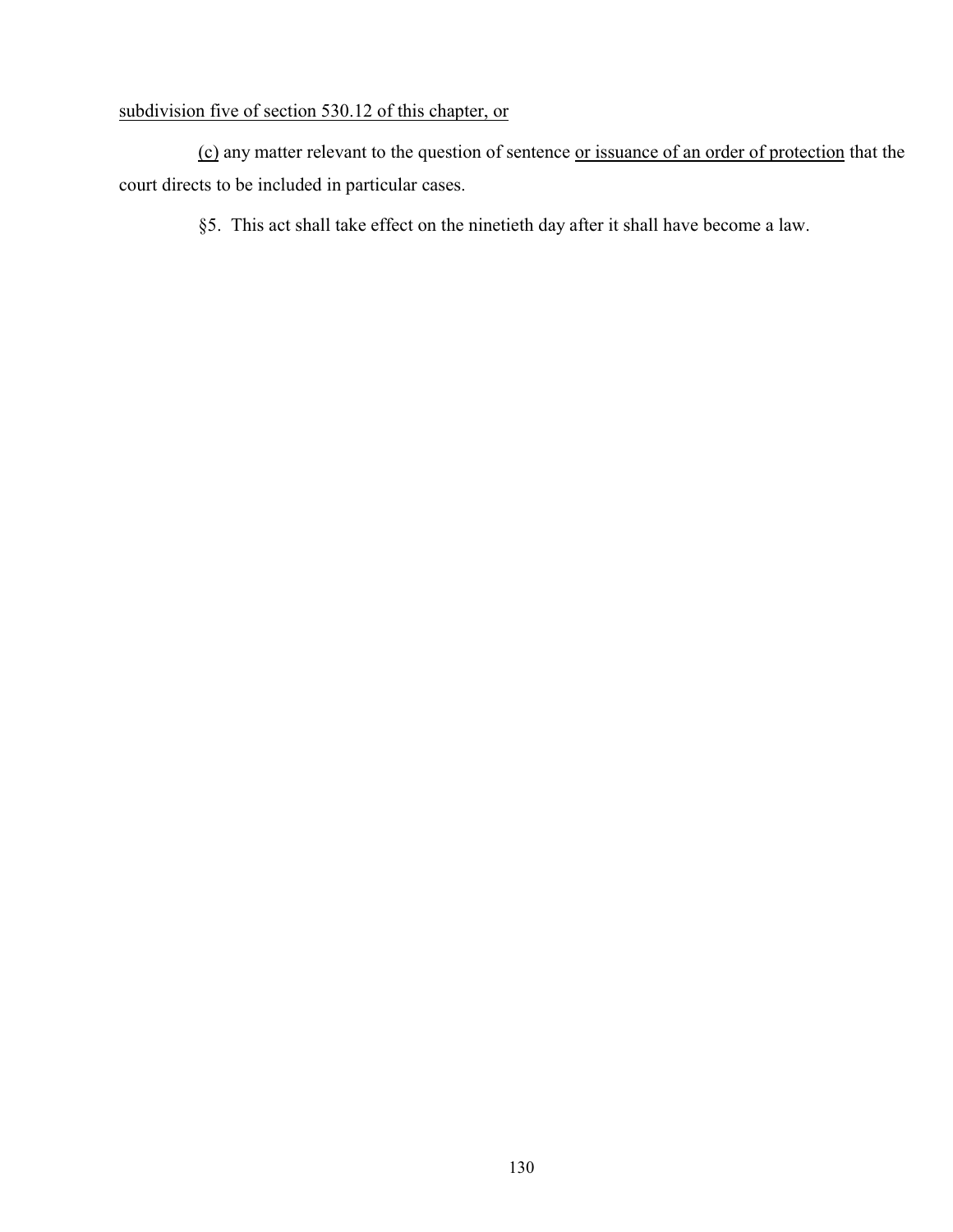10. Judicial authority to order intensive probation supervision and electronic monitoring in juvenile delinquency proceedings (F.C.A. §§353.2, 353.3; Exec. L. §243)

As public concern about youth crime remains at a high level, the juvenile justice system must be able to respond effectively -- protecting society, as well as juveniles themselves, by instilling the skills and commitment necessary for them to develop into productive, law-abiding adults. The Family Court Act places upon the Family Court the grave responsibility of issuing appropriate orders of disposition, achieving the delicate balance between the juveniles' "needs and best interests" and the "need for protection of the community." Family Court Act  $\S$ §141, 301.1. The Court is only able to discharge this duty if it has sufficient options to fashion dispositional orders that will accomplish that delicate balance. In an era of increasingly severe fiscal constraints, localities must be encouraged to develop cost-effective alternatives both to pre-dispositional detention and placement.

The Family Court Advisory and Rules Committee has developed a proposal that would enhance the capacity of the Family Court to ensure that juveniles released prior to disposition would be rigorously monitored and that after disposition, probation supervision would provide effective intervention, not merely perfunctory, intermittent "contacts." The measure would establish a regulatory framework to establish meaningful alternatives to detention and to increase the likelihood that youth placed on probation receive the supervision and services required to correct and redirect anti-social patterns of behavior.

First, in determining whether an accused juvenile delinquent should be detained prior to disposition, the Family Court would be required to consider whether there are available, appropriate alternatives to detention, a corollary to the existing mandate to consider whether reasonable efforts have been made to prevent the need for detention, similar to the recent amendment to the Persons in Need of Supervision statute [Family Court Act  $\S720(5)(a)$ ]. Where the Court determines that grounds for detention exist under current statutory standards, the Court would have the discretion to release a juvenile on condition of cooperation with a program of electronic monitoring, if such program is available under the auspices of the local probation department and if such a program would obviate the concerns that otherwise would have caused the juvenile to be detained, that is, if electronic monitoring would ensure the juvenile's likely appearance in Family Court or minimize the risk of commission of an act that would be a crime if committed by an adult, as applicable. Such an alternative to otherwise costly detention – now costing \$29, 749 for a typical 50-day stay in a secure detention facility in New York City<sup>43</sup> – has been used extensively in the federal system and in other jurisdictions. *See, e.g.*, Colorado Children's Code, Col. Rev. Stat., Tit. 19, Art. 2, Pt.3, §19-2-302(4)(h). As a form of conditional release, obviating the necessity of detention, it would be consistent with available detention alternatives in criminal cases.<sup>44</sup>

*See The Rising Cost of the City's Juvenile Justice System* (NYC Independent Budget Office Fiscal Brief, <sup>43</sup> December, 2007).

*See*, *e.g*., Halikipoulos *v.* Dillon, 139 F.Supp. 2d 312 (E.D.N.Y., 2001)(requirement of attendance at <sup>44</sup> "Stoplift" education program permissible as condition of bail in State criminal proceedings ); People *ex rel*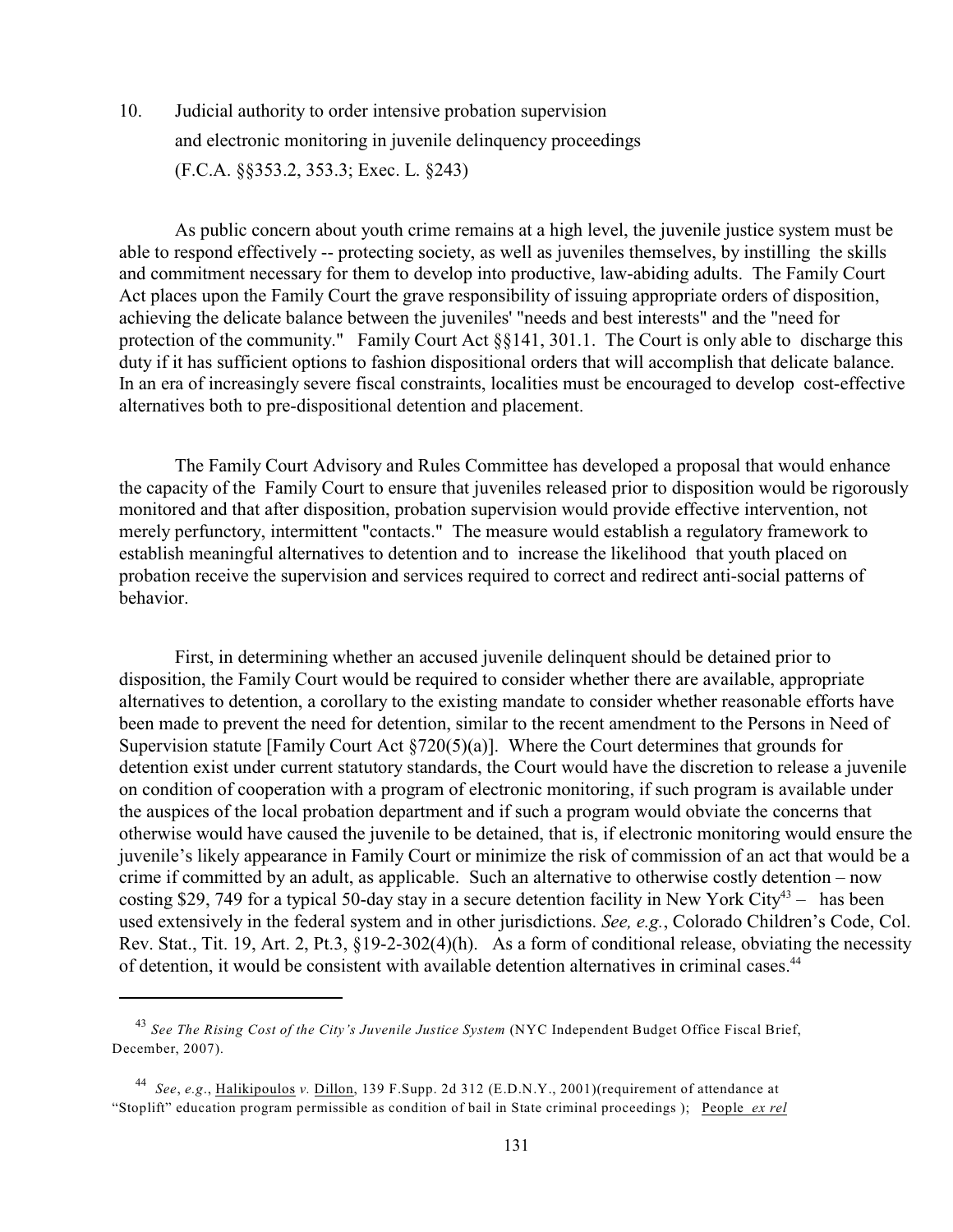Second, the measure would authorize the Family Court to direct that an adjudicated juvenile delinquent, who would otherwise be placed, be required to participate in an intensive probation supervision program for all or part of the period of probation to the extent available in the county. In light of the requirement in section 303.1(a) of the Family Court Act that Criminal Procedure Law provisions be "specifically prescribed" in the Family Court Act in order to be applicable, this provision would provide the necessary analogue to section 65.10(4) of the Criminal Procedure Law, the statutory response to the decision of the Court of Appeals in People *v*. McNair, 87 N.Y.2d 772 (1996). *See* Laws of 1996, ch. 653. A program of electronic monitoring, to the extent available, would be permissible as a component of an intensive supervision regimen, but it would not replace the in-person contacts so vital to the success of probation, particularly as applied to juveniles. Enactment of an authorization for electronic monitoring in New York is long-overdue. Several other states utilize this option as a vital component of a dispositional plan in juvenile delinquency cases<sup>45</sup> and the Supreme Court, Appellate Division, Third Department recently endorsed its use as a reasonable condition of probation in a Person in Need of Supervision (PINS) proceeding. *See* Matter of Kristian CC., 24 A.D.3d 930 (3d Dept., 2005), *lve. app. denied*, 6 N.Y.3d 710 (2006).

 Finally, the New York State Division of Probation and Correctional Alternatives would be directed to promulgate regulations permitting and guiding the operation by local probation departments of both electronic monitoring and intensive probation supervision programs, addressing such issues as: maximum probation officer caseloads; special training requirements for intensive supervision probation officers; nature and frequency of the probation contacts with the juveniles, schools and other agencies; and the level and type of supervision, treatment and other program components.

 Intensive supervision, along with an electronic monitoring component, is a critically-needed dispositional alternative. Enhanced state reimbursement has been available for several years for intensive probation supervision for adults, but far smaller amounts have been afforded to juvenile programs. That intensive probation can be an effective means of addressing juvenile justice cases, while at the same time saving considerable sums of money, has been clearly demonstrated recently in New York City. *See* "Alternative to Jail Programs for Juveniles Reduce City Costs," *Inside the Budget*, #148 (NYC Independent Budget Office; July 11, 2006). Nationally, such programs are recognized as providing cost-

Tannuzzo *v*. City of New York, 174 A.D.2d 443 (1<sup>st</sup> Dept., 1991)(bail set on condition defendant would report to police at 6 P.M. every day, surrender his passport and refrain from re-applying until close of case); People *ex rel* Moquin *v.* Infante, 134 A.D.2d 764 ( $3<sup>rd</sup>$  Dept., 1987) (bail set on condition defendant enroll in alcoholic rehabilitation program, not operate a motor vehicle and surrender her driver's license); People *v.* Bongiovanni, 183 Misc.2d 104 (Sup. Ct., Kings Co., 1999)(attendance at batterers' education program is permissible condition of bail).

*See, e.g.,* Ariz. Rev. Stat., Tit. 8, ch. 3, Art. 3, §8-341 (1999); Ark. Stat. Ann. Tit. 9, Subtit. 3, Ch. 27, Subch. <sup>45</sup> 3, §9-27-330 (1997); West's Fla. Stat. Ann. §985.231 (1999); Official Code of Ga. Ann., Tit. 49, Ch. 4A, §49-4A-13 (1999); Baldwin's Ohio Rev. Code Ann., Tit. XXI, §2151.355 (1999); Rev. Code Wash., Tit. 13, Ch. 13.40, §13.40.210(3)(b)(1999).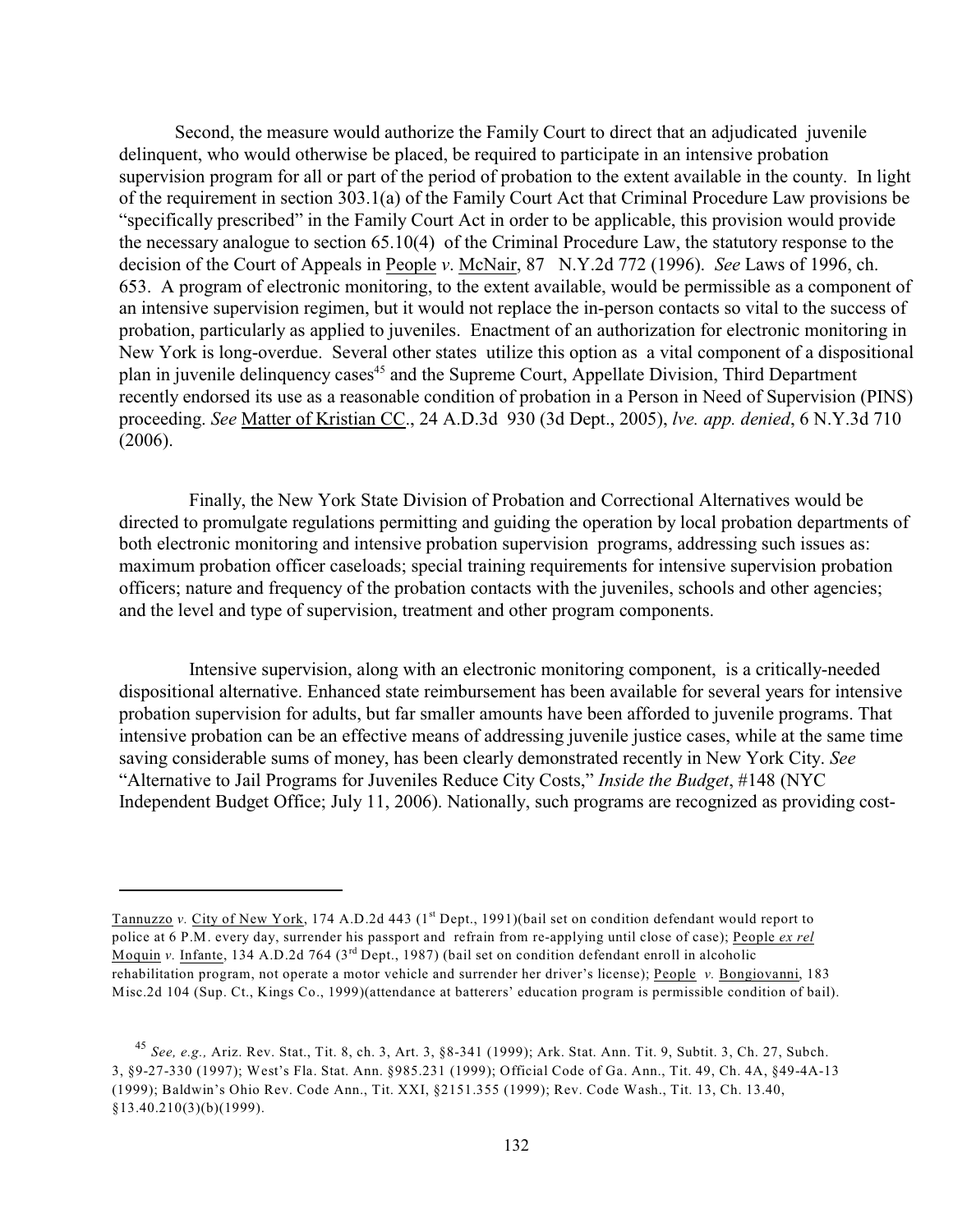effective, safe alternatives to residential placement.<sup>46</sup> The alternative – placement in facilities operated by the New York State Office of Children and Family Services or contract agencies – has become increasingly expensive, now averaging \$119, 483 per juvenile. *See The Rising Cost of the City's Juvenile Justice System* (NYC Independent Budget Office Fiscal Brief, December, 2007).

 Significantly, not only does intensive probation supervision save money, but it may also facilitate access to federal dollars . Funds from the federal child welfare programs can be made available to localities for these programs if the Division of Probation and Correctional Alternatives and local probation departments work in partnership with the New York State Office of Children and Family Services and local social services districts. If intensive supervision services that are provided to youth in order to prevent placement are explicitly included in the statewide plan for child welfare services, federal reimbursement would be available as a preventive service under Title IV-B of the Social Security Act. 42 U.S.C.A. §§622, 623 [Social Security Act, Title IV-B].<sup>47</sup> Federal reimbursement for child welfare services to prevent placement of juvenile delinquents is contemplated, so long as the facilities where the youth would have been placed are eligible for federal foster care funding -- that is, they are not secure detention centers or forestry camps or training schools housing over 25 juveniles. 42 U.S.C. §672(c) [Social Security Act, Title IV-E].

 The New York State Legislature has recognized the applicability of the federal mandates to juvenile delinquency cases, including most recently, the *Adoption and Safe Families Act* [Public Law 105-89], by incorporating into State law the requirements that Family Court judges make findings, prior to ordering both detention and placements of juveniles into facilities eligible for federal reimbursement, that "reasonable efforts" have been made to prevent the placements. *See* Family Court Act §§352.2(2)(b); Laws of 1999, ch. 7; Laws of 2000, ch. 145. Eliminating unnecessary placements of juvenile delinquents will facilitate State compliance with, and concomitant eligibility of funding from, the federal *Adoption and Safe Families Act* and the *Juvenile Justice and Delinquency Prevention Act*, in light of the applicability of the strict permanency planning mandates to all juveniles in placement facilities that are in receipt of federal foster care funding. *See* Public Law 107-273; V. Hemrich, "Applying *ASFA* to Delinquency and Status Offender Cases," 18 *ABA Child Law Practice* #9: 129, 133 (November, 1999).

Even apart from federal or state funding eligibility, investing intensive probation

*See generally*, Home-based Services for Serious and Violent Offenders, Center for the Study of Youth Policy 46 (Oct., 1994); M. Jones and B. Krisberg, *Images and Reality: Juvenile Crime, Youth Violence and Public Policy*, National Council on Crime and Delinquency (June, 1994), p. 37; *Comprehensive Strategy for Serious, Violent and Chronic Offenders: Program Summary*, U.S. Dept. of Justice, Office of Juvenile Justice and Delinquency Prevention (Dec., 1993), p. 21.

Reimbursable "child welfare services" are defined as "public social services," directed, *inter alia*, at <sup>47</sup> "preventing or remedying, or assisting in the solution of problems which may result in the neglect, abuse, exploitation or delinquency of children." 42 U.S.C. §625(a)(1)(B) [Social Security Act, Title IV-B]. The federal regulations implementing the Act enumerate counseling and other services determined to be "necessary and appropriate," including "intensive, home-based family services." 45 C.F.R. §1357.15.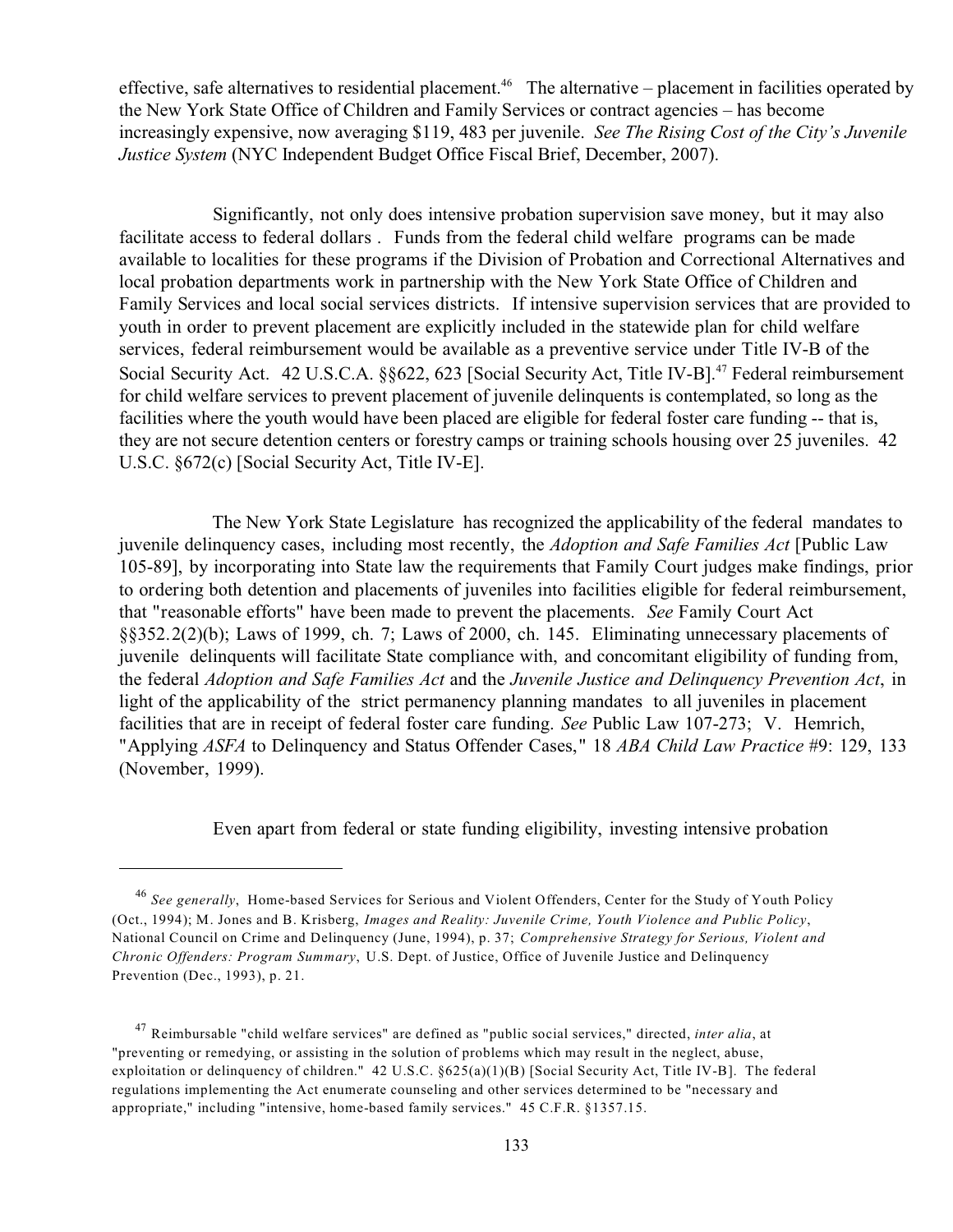supervision resources in youth who would otherwise be likely to be placed would result in substantial savings of placement dollars, since probation supervision, even with enhanced officer-to-juvenile ratios and electronic monitoring programs, represents but a fraction of the cost of residential placement.<sup>48</sup> Importantly, however, the proposal does not require such expenditures, as both the electronic monitoring and the intensive probation provisions authorize their utilization only " to the extent available" in a particular locality.

## Proposal

AN ACT to amend the family court act and the executive law, in relation to alternatives to detention and conditions of probation in juvenile delinquency cases

# The People of the State of New York, represented in Senate and Assembly, do enact as

#### follows:

 Section 1. Subdivision 3 of section 320.5 of the family court act is amended by adding an unlettered paragraph at the end thereof to read as follows:

 The court shall not direct detention unless available alternatives to detention would not be appropriate, including, but not limited to, conditional release in accordance with subdivision two of this section. If the court makes a finding, pursuant to paragraph (a) or (b) of this subdivision, that detention is nonetheless necessary, the court may consider whether utilization of electronic monitoring, to the extent available, as a condition of release would address the basis for the finding, that is, significantly reduce the substantial probability that the respondent will not return to court on the return date or the substantial risk that the respondent may before the return date commit an act that if committed by an adult would constitute a crime, as applicable. If the court so finds and if such a program is available in the county, the court may order the probation department to supervise the respondent through a program of electronic monitoring, which shall be implemented in accordance with regulations to be promulgated by the division of probation and correctional alternatives pursuant to subdivision one of section two hundred forty-three of the executive law.

 §2. Subdivision 3 of section 353.2 of the family court act is amended by re-lettering paragraphs (e) and (f) as (f) and (g) and adding a new paragraph (e) to such subdivision to read as follows:

<sup>&</sup>lt;sup>48</sup> By analogy, the New York City "Family Ties" program provided intensive, home-based services to juveniles, thereby enabling them to be placed on intensive probation supervision rather than in residential care. The program demonstrated a net savings of \$11,043,318 in placement costs from its inception in 1989 through the end of 1991, but was eliminated from the City's budget a few years later. S*ee Family Ties: A Financial Analysis*, N.Y.C. Dept. of Juvenile Justice (June, 1993), p.7.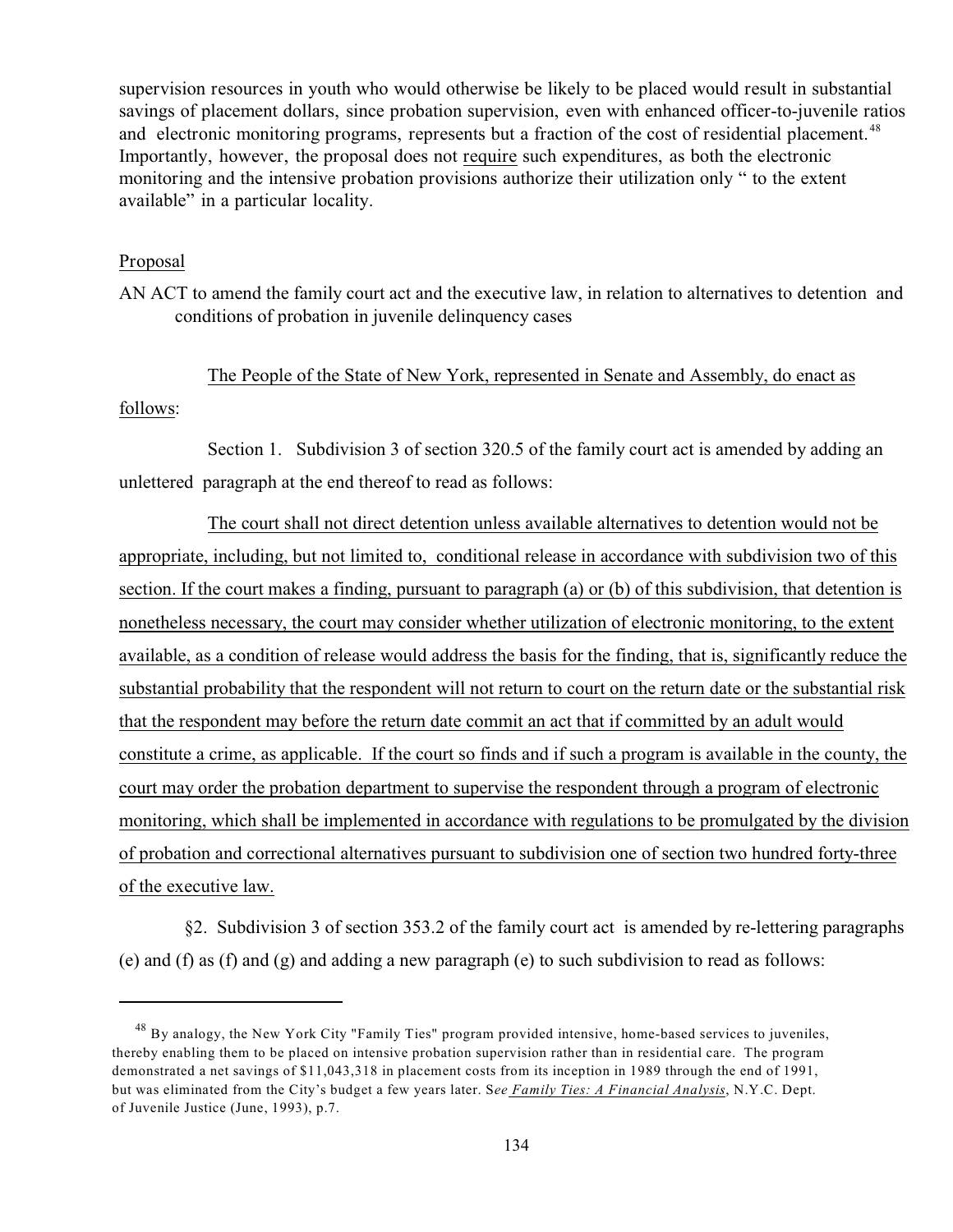(e) cooperate with a program of intensive supervision by the probation department during the period of probation or a specified portion thereof, to the extent available in the county, upon a finding on the record by the court that, absent cooperation with such a program, placement of the respondent would be necessary. Such a program shall be conducted in accordance with regulations to be promulgated by the division of probation and correctional alternatives and may require the respondent, among other conditions, to comply with a program of electronic monitoring to the extent available in the county, as provided by subdivision one of section two hundred forty-three of the executive law;

 §3. Subdivision 6 of section 353.2 of the family court act, as amended by chapter 124 of the laws of 1993, is amended to read as follows:

 6. The maximum period of probation shall not exceed two years, which may include intensive probation supervision, in accordance with paragraph (e) of subdivision three of this section, to the extent available up to the term of probation. If the court finds at the conclusion of the original period and after a hearing that exceptional circumstances require an additional year of probation, the court may continue the probation for an additional year.

 §4. Subdivision 1 of section 243 of the executive law, as amended by chapter 574 of the laws of 1985, is amended to read as follows:

 1. The director shall exercise general supervision over the administration of probation services throughout the state, including probation in family courts and shall collect statistical and other information and make recommendations regarding the administration of probation services in the courts. He or she shall endeavor to secure the effective application of the probation system and the enforcement of the probation laws and the laws relating to family courts throughout the state. After consultation with the state probation commission, he or she shall adopt general rules which shall regulate methods and procedure in the administration of probation services, including investigation of defendants prior to sentence, and children prior to adjudication, supervision, case work, record keeping, and accounting, program planning and research so as to secure the most effective application of the probation system and the most efficient enforcement of the probation laws throughout the state. Such rules shall permit the establishment of a program of intensive probation supervision for juveniles directed to receive such services pursuant to paragraph (e) of subdivision three of section 353.2 of the family court act and shall include, but not be limited to: specification of the maximum caseload levels and training required for intensive supervision probation officers; the frequency and nature of probation contacts with juveniles in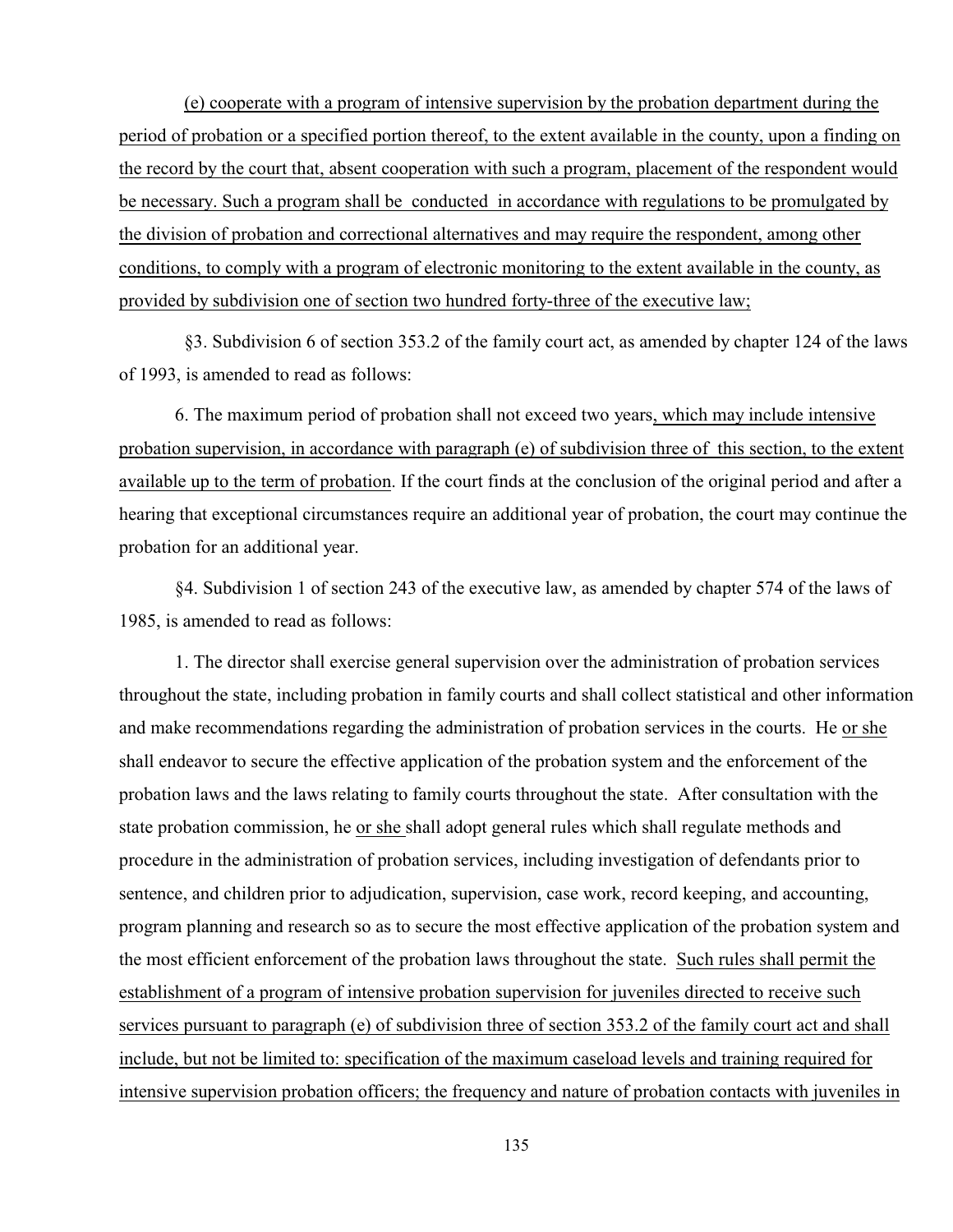the program, schools and other agencies; and supervision, treatment and other services to be provided to such juveniles. Such rules shall further provide for the establishment of a program of electronic monitoring for accused juvenile delinquents who would otherwise be detained prior to disposition pursuant to subdivision three of section 320.5 of the family court act and for adjudicated juvenile delinquents placed on probation on condition of cooperation with a program of electronic monitoring pursuant to paragraph (e) of subdivision three of section 353.2 of the family court act. Such rules shall provide that the probation investigations ordered by the court in designated felony act cases under subdivision one of section 351.1 of the family court act shall have priority over other cases arising under articles three and seven of such act. Such rules shall be binding upon all probation officers and when duly adopted shall have the force and effect of law, but shall not supersede rules that may be adopted pursuant to the family court act. He or she shall keep [himself] informed as to the work of all probation officers and shall from time to time inquire into and report upon their conduct and efficiency. He or she may investigate the work of any probation bureau or probation officer and shall have access to all records and probation offices. He or she may issue subpoenas to compel the attendance of witnesses or the production of books and papers. He or she may administer oaths and examine persons under oath. He or she may recommend to the appropriate authorities the removal of any probation officer. He or she shall transmit to the governor not later than February first of each year an annual report of the work of the division of probation and correctional alternatives for the preceding calendar year, which shall include such information relative to the administration of probation and correctional alternatives throughout the state as may be appropriate. He or she may from time to time publish reports regarding probation including probation in family courts, and the operation of the probation system including probation in family courts and any other information regarding probation as he or she may determine provided expenditures for such purpose are within amounts appropriated therefor.

 §5. This act shall take effect on the ninetieth day after it shall have become a law and shall apply to juveniles found to have committed acts of juvenile delinquency that occurred on or after such effective date, provided, however, that section 4 of this act shall take effect immediately.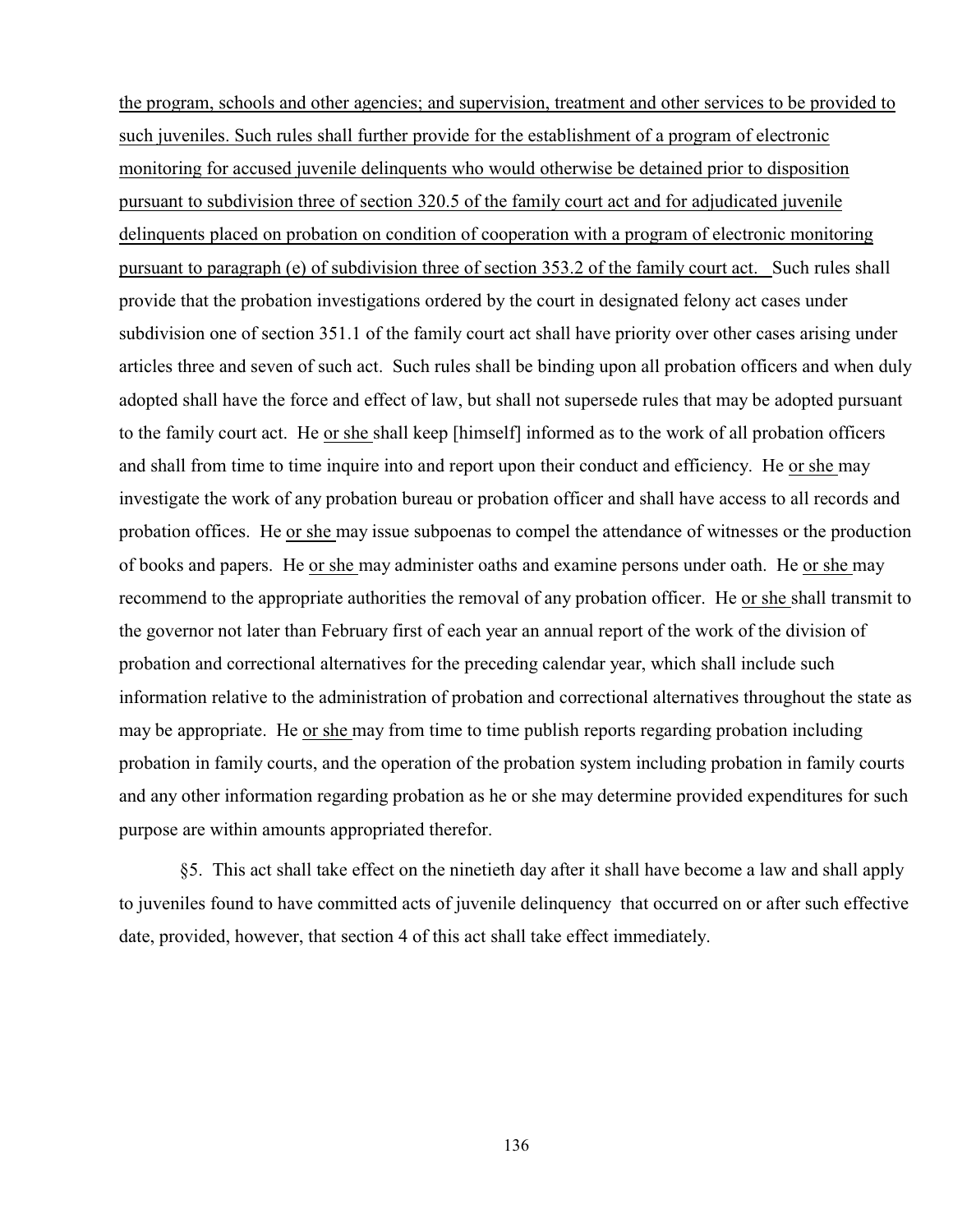11. Dispositional alternatives and procedures for acceptance of admissions and violations of orders of probation and suspended judgment in persons in need of supervision proceedings (F.C.A. §§ 743, 754, 757, 776, 779, 779-a)

The increase in the maximum age of jurisdiction for persons in need of supervision (PINS) proceedings, the statutory restrictions placed upon detention and placement of PINS over the age of 16 and, most recently, the major reform in the area of PINS diversion, focused attention upon the critical need to examine and modernize the statutory structure governing these proceedings. *See* Laws of 2000, ch. 596; Laws of 2001, ch. 383; Laws of 2005, ch. 57, Part E. The major recodification effort undertaken by the Temporary State Commission on Child Welfare that resulted in the enactment of a separate juvenile delinquency article (Article 3) in the Family Court Act in 1982 [Laws of 1982, chs. 920, 926] left the legislative framework governing PINS proceedings virtually unchanged since its original enactment as part of the Family Court Act of 1962. The sole amendments to the PINS statute (Article 7 of the Family Court Act) were those repealing juvenile delinquency provisions, and subsequent PINS amendments have solely addressed diversion and criteria for detention and placement Thus, significant case law affecting PINS proceedings has not been codified; nor has the Legislature clarified which, if any, of the procedural changes incorporated into Article 3 with respect to juvenile delinquents should apply in PINS cases. The Family Court Advisory and Rules Committee proposes that four provisions of Article 7 of the Family Court Act be amended to address these matters.

First, consistent with the requirement in the new PINS statute that dispositions be the "least restrictive available alternative" consistent with the respondent juvenile's needs and best interests, the Committee's measure would authorize the Family Court to place an adjudicated person in need of supervision, who would otherwise be placed out of the home, into an intensive probation supervision program, where available, for all or part of the period of probation to the extent such a program is available. The New York State Division of Probation and Correctional Alternatives would be directed to promulgate regulations to guide local probation departments that elect to operate such programs, addressing such issues as: maximum probation officer caseloads; special training requirements for the probation officers carrying out the intensive supervision program; the nature and frequency of the probation contacts with the juveniles, schools and other agencies; and the level and type of supervision, treatment and other program components. Intensive supervision is a critically-needed dispositional alternative, particularly in light of the elimination in 1996 of the Family Court's authority to place PINS in facilities operated by the New York State Office of Children and Family Services. *See* Laws of 1996, ch. 309. While some State funding has been appropriated for intensive supervision programs for juvenile delinquents since 1994, no such reimbursement was made available in persons in need of supervision cases, despite the obvious cost-effectiveness of such alternatives to far more expensive placements.

 The need for this measure is underscored by the conclusions reached by the Vera Institute of Justice in its two studies, *Changing the PINS System in New York: A Study of the Implications of Raising the Age Limit for Persons in Need of Supervision* (PINS) (Vera Inst., Sept., 2001) and *Changing the Status Quo for Status Offenders: New York State's Efforts to Support Troubled Teens* (Vera Inst., Dec., 2004), that were commissioned by the New York State Office of Children and Family Services. The 2001 study characterized detention and placement as the "most expensive" and "least satisfying" pre-dispositional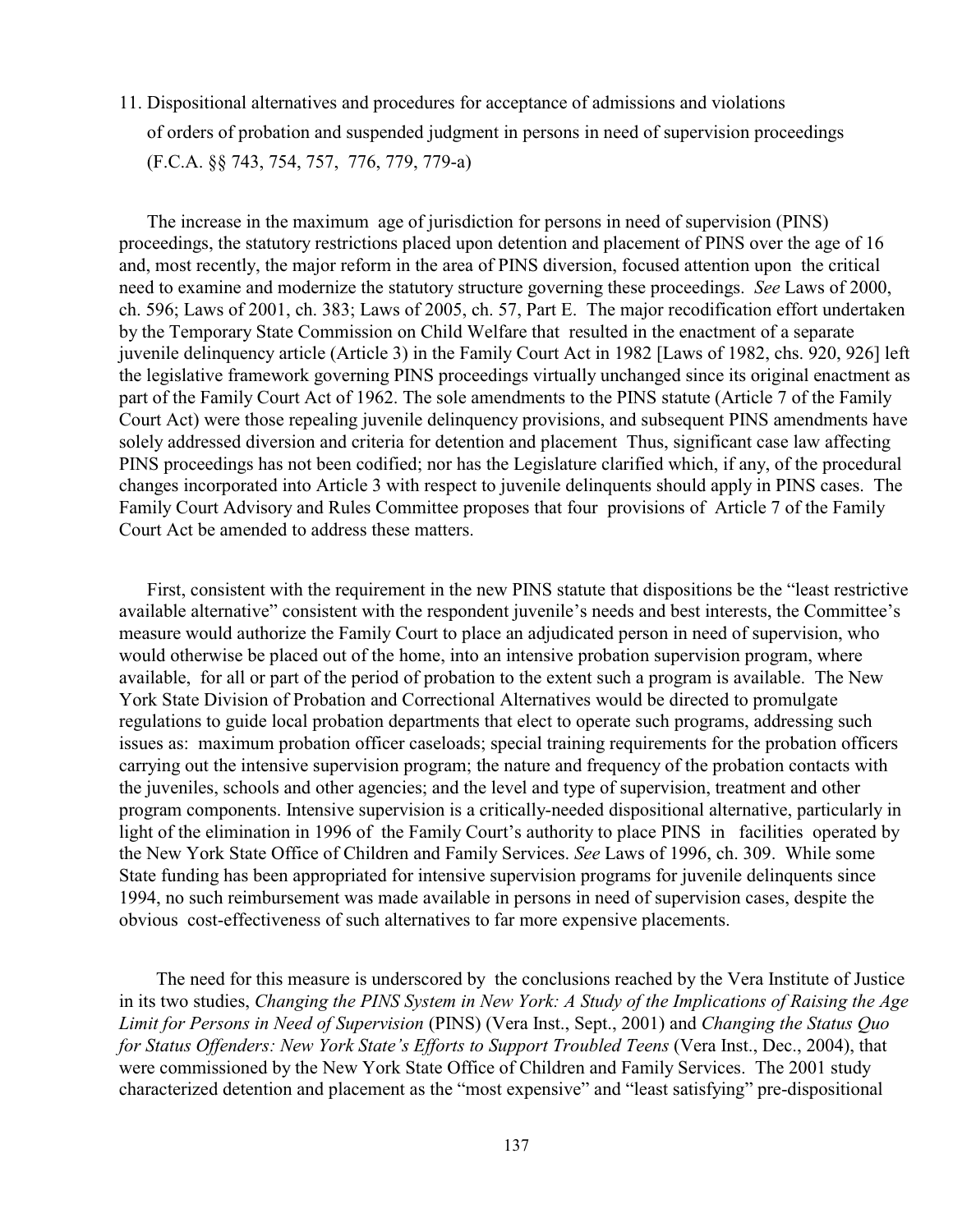and dispositional options for the juveniles, their families and the system as a whole – options that have not been demonstrated to improve either the truancy or absconding problems that form the gravamen of most PINS petitions and that have drained resources away from more promising solutions. *Id.*, at p. 34, 38. The 2004 study highlights the efficacy of the use of creative alternatives to detention and placement for PINS.

Second, the Committee's proposal adds a new section 743 to the Family Court Act, establishing a judicial allocution procedure for accepting admissions in PINS cases analogous to the allocution required in juvenile delinquency cases [Family Court Act §321.3]. The Committee's proposal would require the Family Court, before accepting an admission in a PINS case, to ascertain that the juvenile respondent committed the act or acts to which an admission is being entered, is voluntarily waiving his or her right to a hearing and is aware of the dispositional alternatives that may be ordered as a result of the adjudication that is the likely consequence of the admission.

In Matter of Tabitha L.L., 87 N.Y.2d 1009 (1996), the Court of Appeals held that it would be inappropriate to incorporate section 321.3 of the Family Court Act into Article 7 in the absence of specific legislative authorization. It did not determine whether an allocution procedure is constitutionally required, since that issue was not preserved for appellate review. In a subsequent case, Matter of Tabitha E., 271 A.D.2d 719, 720 ( $3<sup>rd</sup>$  Dept., 2000), however, the Appellate Division, Third Department, held it to be reversible error for the Family Court to accept an admission in a PINS proceeding without first advising the respondent of her right to remain silent. *Accord*, Matter of Ashley R., 42 A.D.3d 689 (3d Dept., 2007); Matter of Marquis S., 26 A.D.3d 757 (4<sup>th</sup> Dept., 2006); Matter of Steven Z., 19 A.D.3d 783 (3d Dept., 2005); Matter of Matthew RR, 9 A.D.3d 514 (3d Dept., 2004); Matter of Nichole A., 300 A.D.2d 947 (3<sup>rd</sup> Dept., 2002); Matter of Jody W., 295 A.D.2d 659 (3<sup>rd</sup> Dept., 2002); Matter of Shaun U., 288 A.D.2d  $708$  ( $3<sup>rd</sup>$  Dept., 2001). The Committee submits that considerations of due process -- equally compelling in PINS as in juvenile delinquency cases -- militate in favor of equivalent protections and, therefore, urges the Legislature to enact a provision for PINS cases comparable to the allocution requirement applicable to juvenile delinquency proceedings.

The final two amendments to the PINS statutes would delineate procedures for violations of orders of suspended judgment and violations of probation, drawing upon existing juvenile delinquency procedures. *See* Family Court Act §§360.2, 360.3. Violations of both orders of probation and suspended judgment would require the filing of a verified petition, a hearing at which the juvenile is represented by counsel and a determination by competent proof that the juvenile committed the violation charged without just cause. Periods of dispositions of suspended judgment and probation would be tolled during the pendency of the violation petition. The juvenile would have to be advised of his or her rights. *See, e.g.,* Matter of Jessica GG., 19 A.D.3d 765 (3d Dept., 2005); Matter of Ashley A., 296 A.D.2d 627 (3<sup>rd</sup> Dept., 2002).

Upon a finding of a violation, the Family Court would be authorized to adjourn the matter for a new dispositional hearing in accordance with subdivision (b) or (c) of section 749 of the Family Court Act or, at minimum, provide the juvenile with an opportunity to present evidence. *See* Matter of Casey W., 3 A.D.3d 785 (3d Dept., 2004); Matter of Josiah RR, 277 A.D.2d 654 (3<sup>rd</sup> Dept., 2000). The Court would be permitted to revoke, continue or modify the order of probation or suspended judgment. If the order is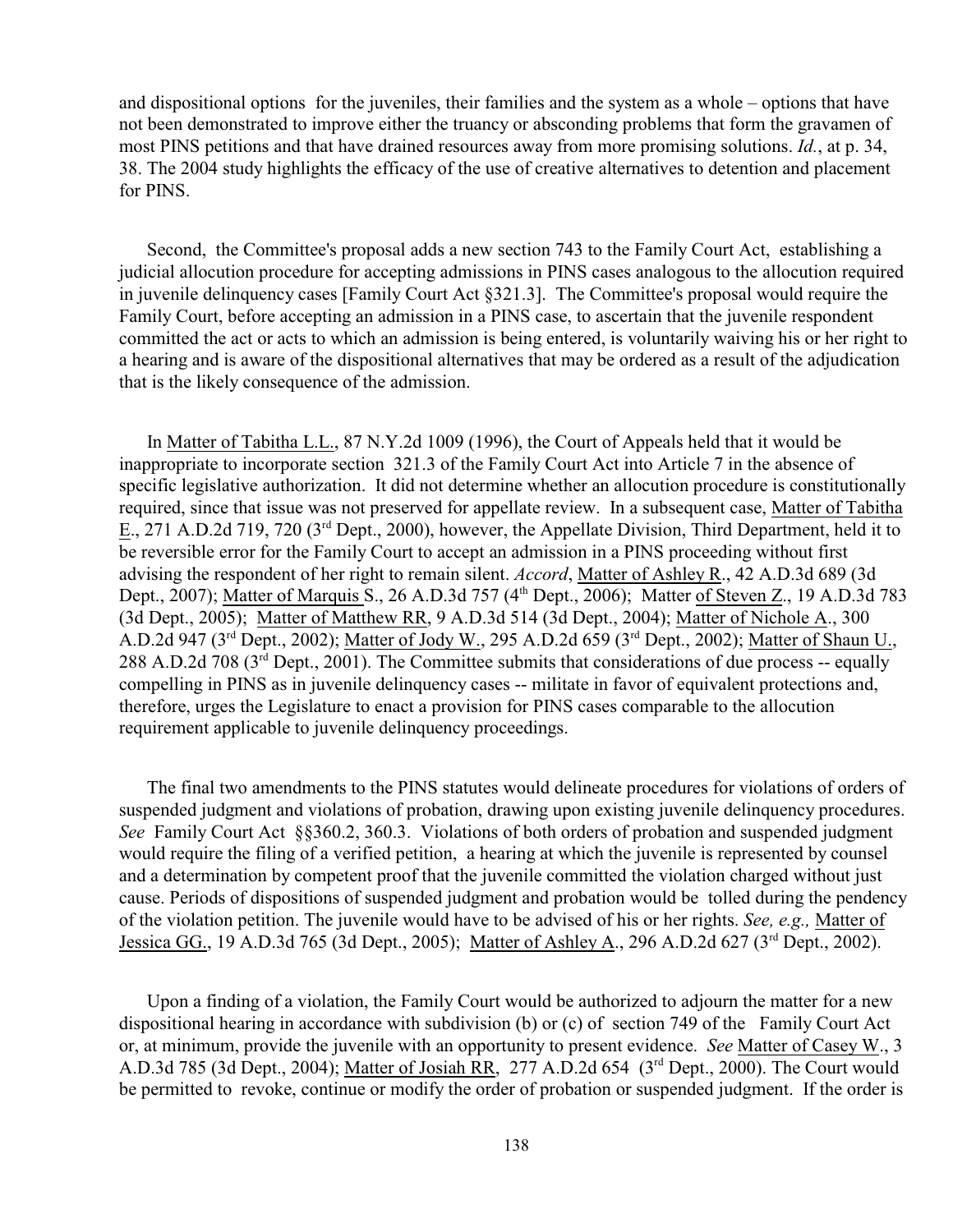revoked, the Court would be required to order a different dispositional alternative enumerated in section 754(a), to state the reasons for its determination and to make the findings required by section 754(b) of the Family Court Act. *See* Matter of Nathaniel JJ, 265 A.D.2d 660 (3<sup>rd</sup> Dept., 1999), *after remittitur*, 270 A.D.2d 783 ( $3<sup>rd</sup>$  Dept., 2000) (PINS probation violation matter remanded twice for specific findings, first with respect to the reasons for the disposition and second as to the 16-year old respondent's needs, if any, for independent living services).<sup>49</sup> In matters, such as **Nathaniel J.J.**, in which the juvenile was placed pursuant to Family Court Act §756, these findings would be mandated as well by the federal and state *Adoption and Safe Families Acts* [Public Law 105-89; Laws of 1999, ch.7; Laws of 2000, ch. 145].

# Proposal

AN ACT to amend the family court act, in relation to adjudication, dispositional and violation procedures in persons in need of supervision cases

# The People of the State of New York, represented in Senate and Assembly, do enact as follows:

Section 1. The family court act is amended by adding a new section 743 to read as follows:

§743. Acceptance of an admission. (a) Before accepting an admission, the court shall advise the respondent of his or her right to a fact-finding hearing. The court shall also ascertain through allocution of the respondent and his or her parent or person legally responsible for his or her care, if present, that the respondent:

(i) committed the act or acts to which an admission is being entered;

(ii) is voluntarily waiving his or her right to a fact-finding hearing; and

(iii) is aware of the possible specific dispositional orders.

The provisions of this subdivision shall not be waived.

(b) Upon acceptance of an admission, the court shall state the reasons for its determination and shall enter a fact-finding order. The court shall schedule a dispositional hearing in accordance with subdivision (b) or (c) of section seven hundred forty-nine of this article.

§2. Subdivision (b) of section 757 of the family court act, as amended by chapter 309 of the laws of 1996, is amended and such section is amended by adding a new subdivision (e) to read as follows:

(b) The maximum period of probation shall not exceed one year, which may include intensive probation supervision, in accordance with subdivision (e) of this section, to the extent available, during

<sup>&</sup>lt;sup>49</sup> The final appeal in Matter of Nathaniel JJ, 274 A.D.2d 611 ( $3<sup>rd</sup>$  Dept., 2000) was dismissed as moot, since the appellant had been released from placement.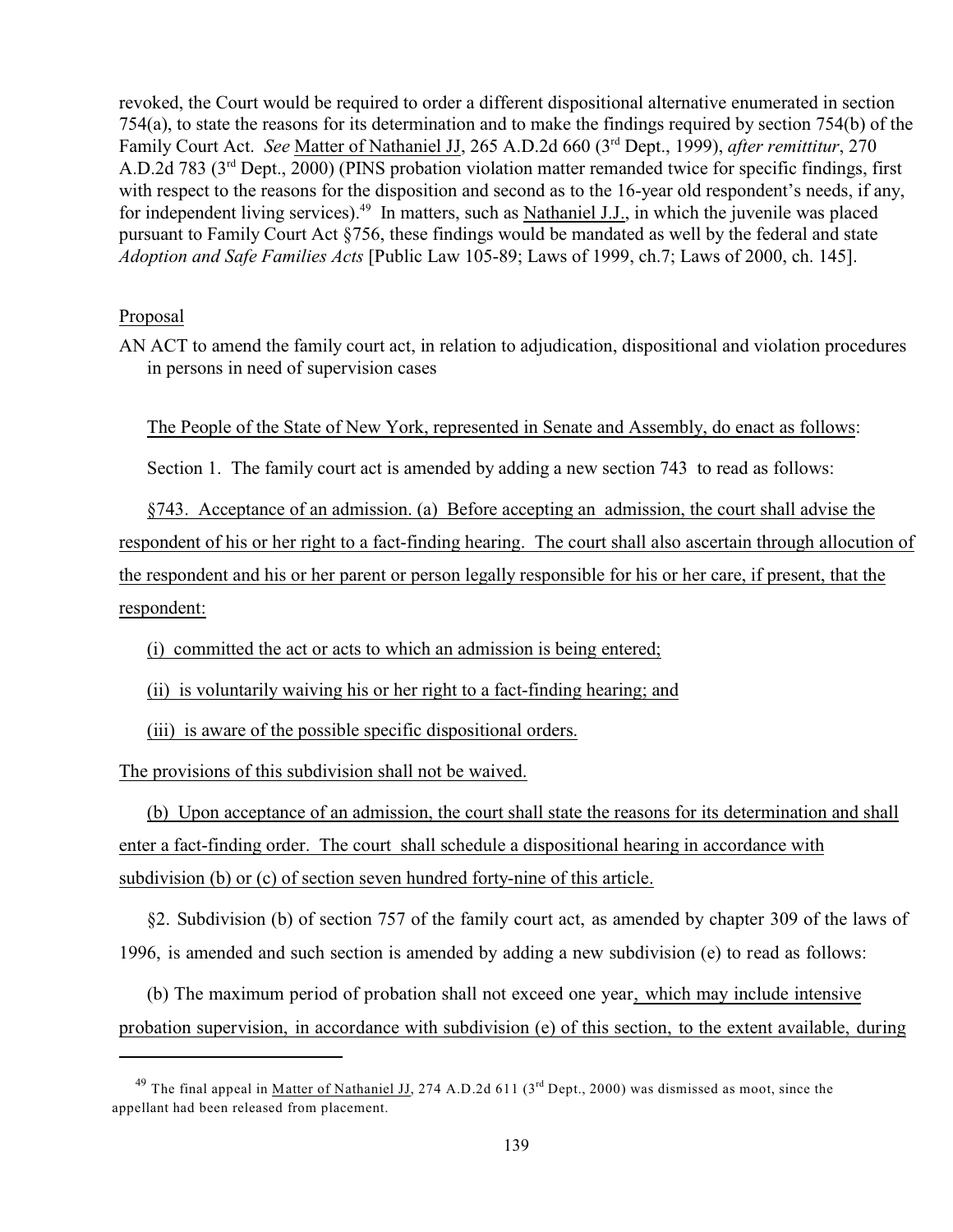all or part of the term of probation. If the court finds at the conclusion of the original period that exceptional circumstances require an additional year of probation, the court may continue probation for an additional year.

 $*$  \*  $*$  \*

 (e) If the respondent has been found to be a person in need of supervision, and if the court further finds that, absent intensive probation supervision, the respondent would be placed pursuant to section seven hundred fifty-six of this act, the court may direct the respondent to cooperate with a program of intensive probation supervision during all or part of the term of probation. The local probation department may provide intensive probation supervision to respondents so directed pursuant to this subdivision in accordance with regulations to be promulgated by the state division of probation and correctional alternatives pursuant to subdivision one of section two hundred forty-three of the executive law.

 §3. Section 776 of the family court act, as added by chapter 686 of the laws of 1962, is amended to read as follows:

 §776. Failure to comply with terms and conditions of suspended judgment. [If a] A respondent [is] brought before the court for failure to comply with reasonable terms and conditions of [a] an order of suspended judgment [issued under this article and if,] shall be dealt with in accordance with section seven hundred seventy-nine-a of this article. If, after a hearing pursuant to such section, the court [is satisfied] determines by competent proof that the respondent without just cause failed to comply with such terms and conditions, the court may adjourn the matter for a new dispositional hearing in accordance with subdivision (b) or (c) of section seven hundred forty-nine of this article. The court may revoke the [suspension] order of suspended judgment and proceed to make any order that might have been made at the time judgment was suspended.

 §4. Section 779 of the family court act, as added by chapter 686 of the laws of 1962, is amended to read as follows:

 §779. [Failure] Jurisdiction and supervision of respondent placed on probation; failure to comply with terms of probation. [If a] (a) A respondent who is placed on probation in accordance with section seven hundred fifty-seven of this article shall remain under the legal jurisdiction of the court pending expiration or termination of the period of probation.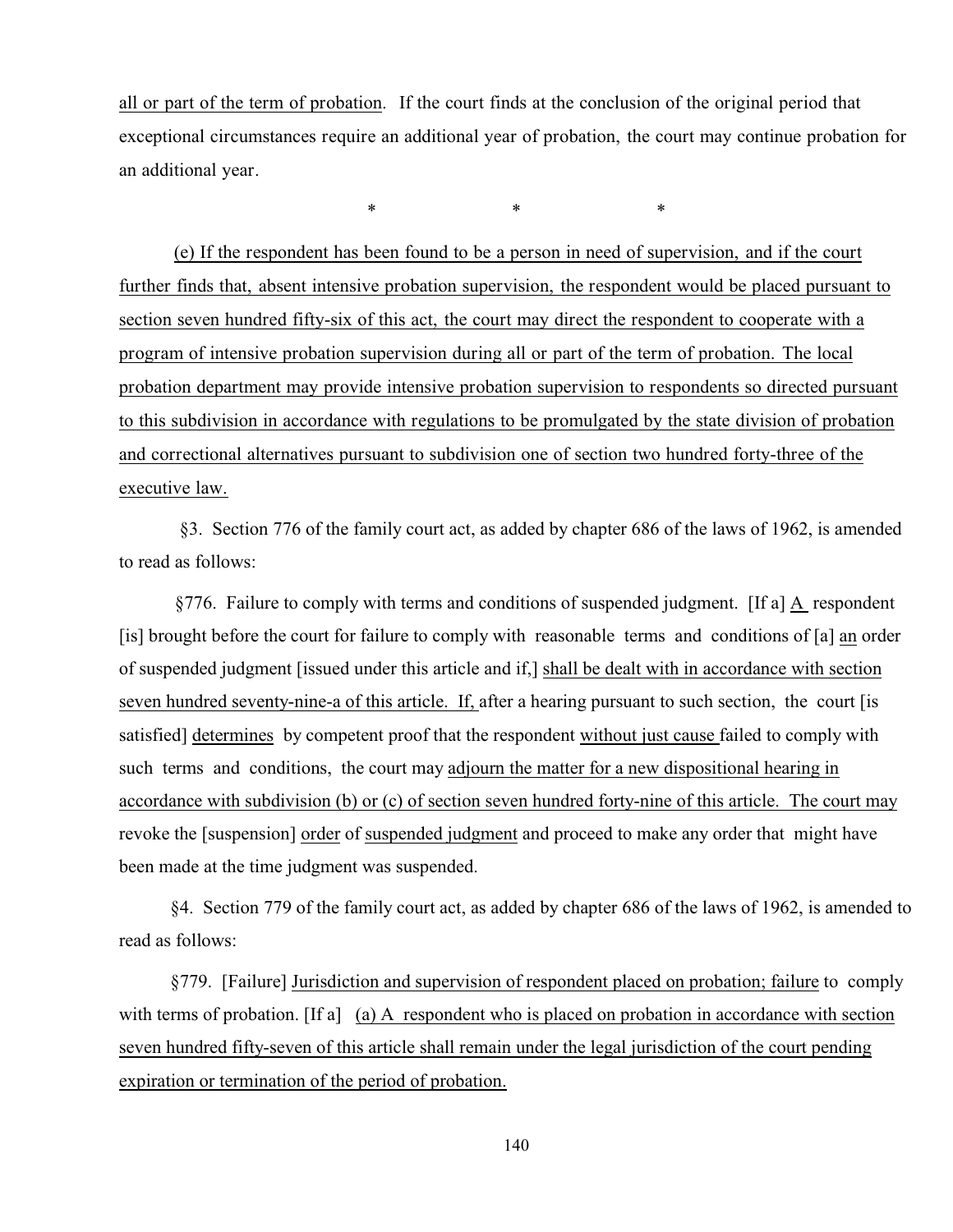(b) The probation service shall supervise the respondent during the period of such legal jurisdiction.

 (c) A respondent [is] brought before the court for failure to comply with reasonable terms and conditions of an order of probation issued under section seven hundred fifty-seven of this article [and if,] shall be dealt with in accordance with section seven hundred seventy-nine-a of this article. If, after hearing pursuant to such section, the court [is satisfied] determines by competent proof that the respondent without just cause failed to comply with such terms and conditions, the court may adjourn the matter for a new dispositional hearing in accordance with subdivision (b) or (c) of section seven hundred forty-nine of this article. The court may revoke the order of probation and proceed to make any order that might have been made at the time the order of probation was entered.

 §5. Section 779-a of the family court act, as amended by chapter 309 of the laws of 1996, is amended to read as follows:

 §779-a. [Declaration of delinquency concerning juvenile delinquents and persons in need of supervision.] Petition and hearing on violation of order of probation or suspended judgment. (a) If, at any time during the period of [a disposition of] probation or suspended judgment, the [court] petitioner, probation service or appropriate presentment agency has reasonable cause to believe that the respondent has violated a condition of the disposition, [it] the petitioner, probation service or appropriate presentment agency may [declare the respondent delinquent and] file a [written declaration of delinquency. Upon such filing, the respondent shall be declared delinquent of his disposition of probation and such disposition shall be tolled. The] violation petition.

 (b) The petition must be verified and subscribed by the petitioner, probation service or the appropriate presentment agency. The petition must specify the condition or conditions of the order violated and a reasonable description of the date, time, place and manner in which the violation occurred. Non-hearsay allegations of the factual part of the petition or of any supporting depositions must establish, if true, every violation charged.

 (c) Upon the filing of a violation petition, the court [then must promptly take reasonable and appropriate action] shall issue a summons or warrant in accordance with section seven hundred twentyfive of this article to cause the respondent to appear before [it for the purpose of enabling] the court [to make a final determination with respect to the alleged delinquency. The]. Where the respondent is on probation pursuant to section seven hundred fifty-seven of this article, the time for prompt court action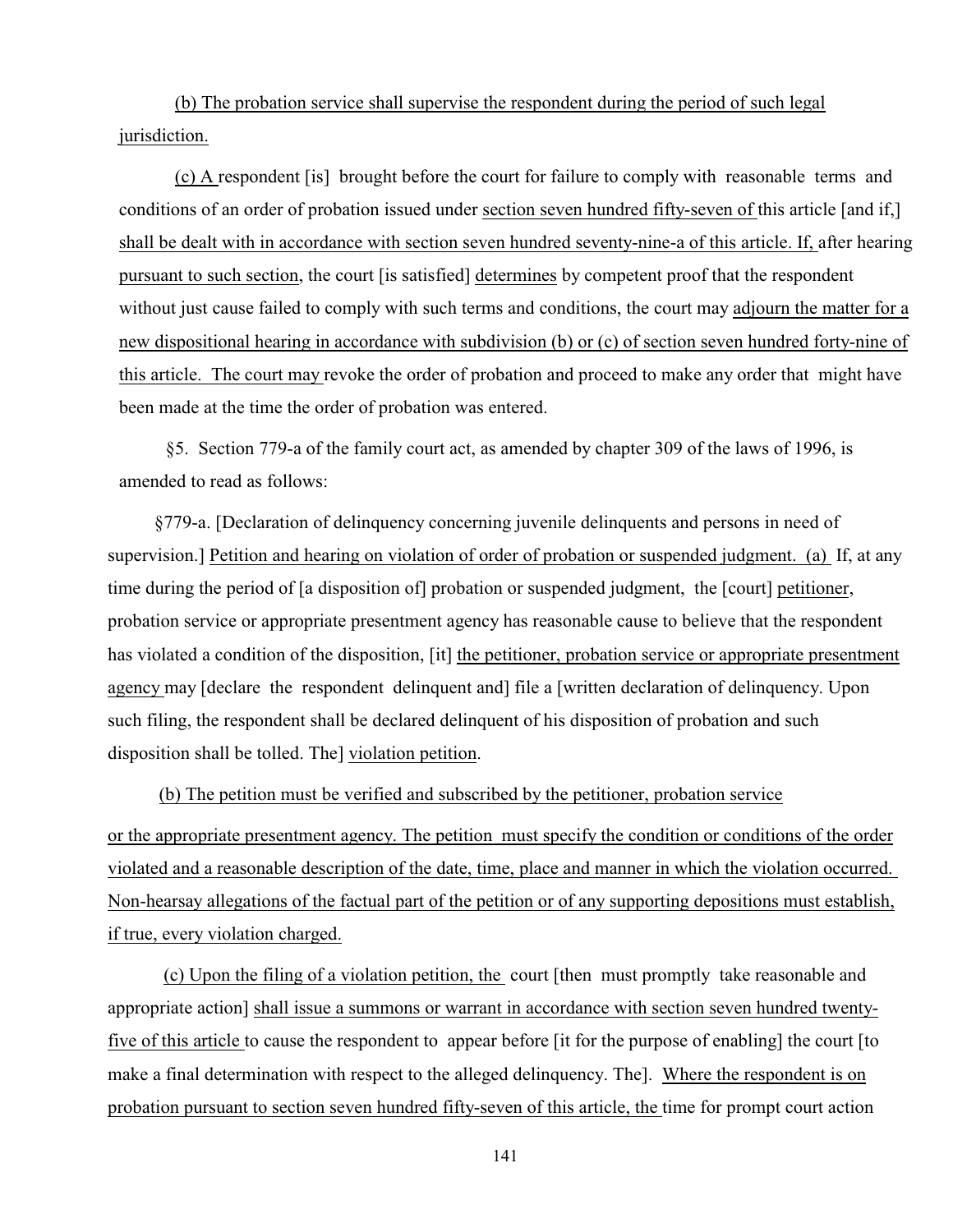shall not be construed against the probation service when the respondent has absconded from probation supervision and the respondent's whereabouts are unknown. The court must be notified promptly of the circumstances of any such probationers.

 (d) If a petition is filed under subdivision (a) of this section, the period of probation or suspended judgment prescribed by section seven hundred fifty-five or seven hundred fifty-seven of this article shall be interrupted as of the date of the filing of the petition. Such interruption shall continue until a final determination of the petition or until such time as the respondent reaches the maximum age of acceptance into placement with the commissioner of social services. If the court dismisses the violation petition, the period of interruption shall be credited to the period of probation or suspended judgment.

 (e) Hearing on violation. (i) The court may not revoke an order of probation or suspended judgment unless the court has found by competent proof that the respondent has violated a condition of such order without just cause and that the respondent has had an opportunity to be heard. The respondent is entitled to a hearing promptly after a violation petition has been filed. The respondent is entitled to counsel at all stages of the proceeding and may not waive representation by counsel or a law guardian except as provided in section two hundred forty-nine-a of this act.

(ii) At the time of the respondent's first appearance following the filing of a violation petition, the court must:

(A) advise the respondent of the contents of the petition and furnish a copy to the respondent;

(B) advise the respondent that he or she is entitled to counsel at all stages of a proceeding under this section and appoint a law guardian pursuant to section two hundred forty-nine of this act if independent legal representation is not available to the respondent. If practicable, the court shall appoint the same law guardian who represented the respondent in the original proceedings under this article;

(C) determine whether the respondent should be released or detained pursuant to section 720 of this article; and

(D) ask the respondent whether he or she wishes to make any statement with respect to the violation. If the respondent makes a statement, the court may accept it and base its decision upon the statement. The provisions of section seven hundred forty-three shall apply in determining whether a statement should be accepted. If the court does not accept the statement or if the respondent does not make a statement, the court shall conduct a hearing.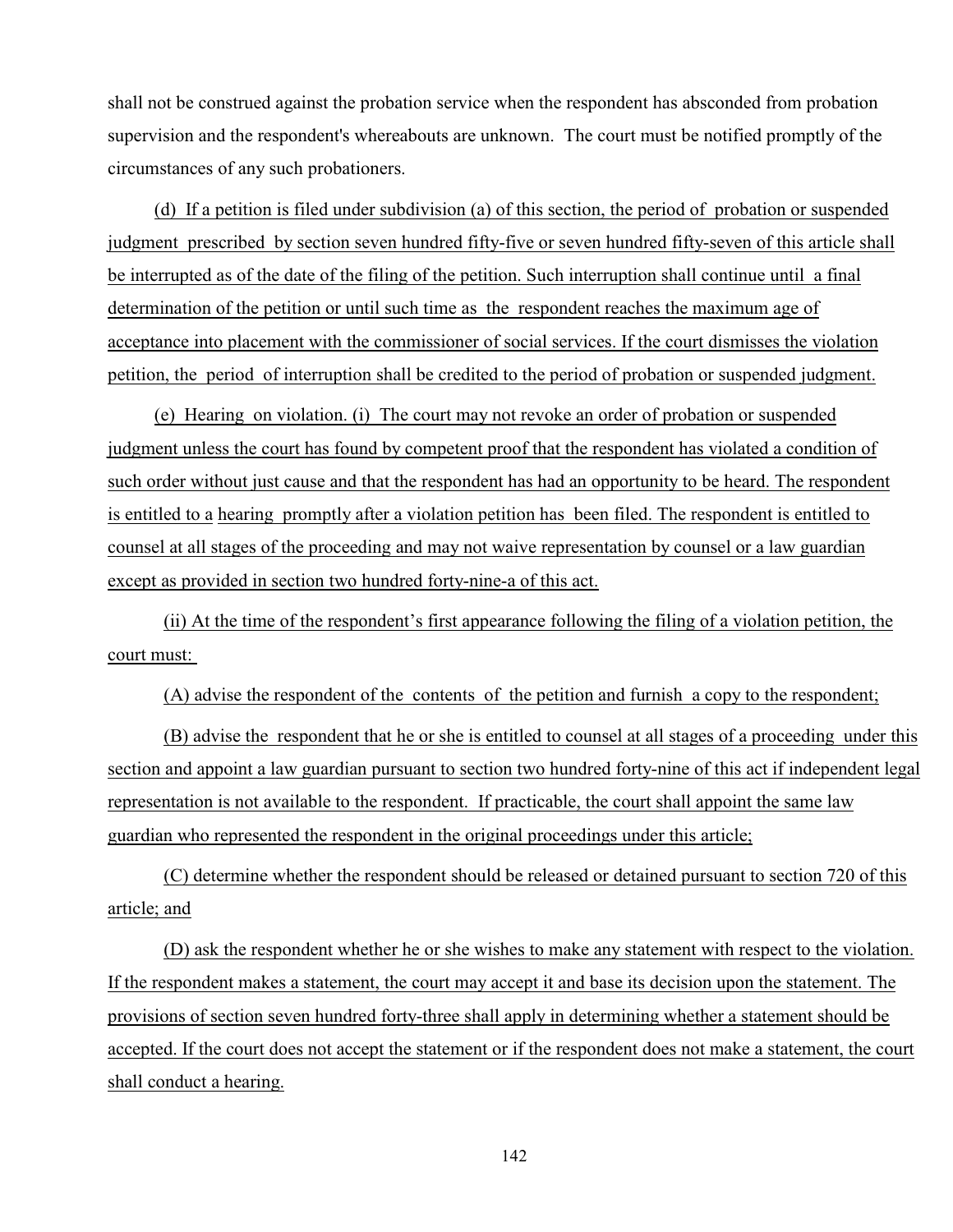(iii) Upon request, the court shall grant a reasonable adjournment to the respondent to prepare for the hearing.

(iv) At the hearing, the court may receive any relevant, competent and material evidence. The respondent may cross-examine witnesses and present evidence on his or her own behalf. The court's determination must be based upon competent evidence.

(v) At the conclusion of the hearing, the court may adjourn the matter for a new dispositional hearing in accordance with subdivision (b) or (c) of section seven hundred forty-nine of this article. The court may revoke, continue or modify the order of probation or suspended judgment. If the court revokes the order, it shall order a different disposition pursuant to subdivision (a) of section seven hundred fifty-four of this article and shall make findings in accordance subdivision (b) of such section. If the court continues the order of probation or suspended judgment, it shall dismiss the petition of violation.

 §6. Subdivision 1 of section 243 of the executive law, as amended by chapter 574 of the laws of 1985, is amended to read as follows:

 1. The director shall exercise general supervision over the administration of probation services throughout the state, including probation in family courts, and shall collect statistical and other information and make recommendations regarding the administration of probation services in the courts. He or she shall endeavor to secure the effective application of the probation system and the enforcement of the probation laws and the laws relating to family courts throughout the state. After consultation with the state probation commission, he or she shall adopt general rules which shall regulate methods and procedure in the administration of probation services, including investigation of defendants prior to sentence[, ] and children prior to adjudication, supervision, case work, record keeping, and accounting, program planning and research so as to secure the most effective application of the probation system and the most efficient enforcement of the probation laws throughout the state. Such rules shall permit the establishment of a program of intensive probation supervision for juveniles directed to receive such services pursuant to subdivision (e) of section seven hundred fifty-seven of the family court act and shall include, but not be limited to: specification of the maximum caseload levels and training required for intensive supervision probation officers; the frequency and nature of probation contacts with juveniles in the program, schools and other agencies; and supervision, treatment and other services to be provided to such juveniles. Such rules shall provide that the probation investigations ordered by the court in designated felony act cases under subdivision one of section 351.1 of the family court act shall have

143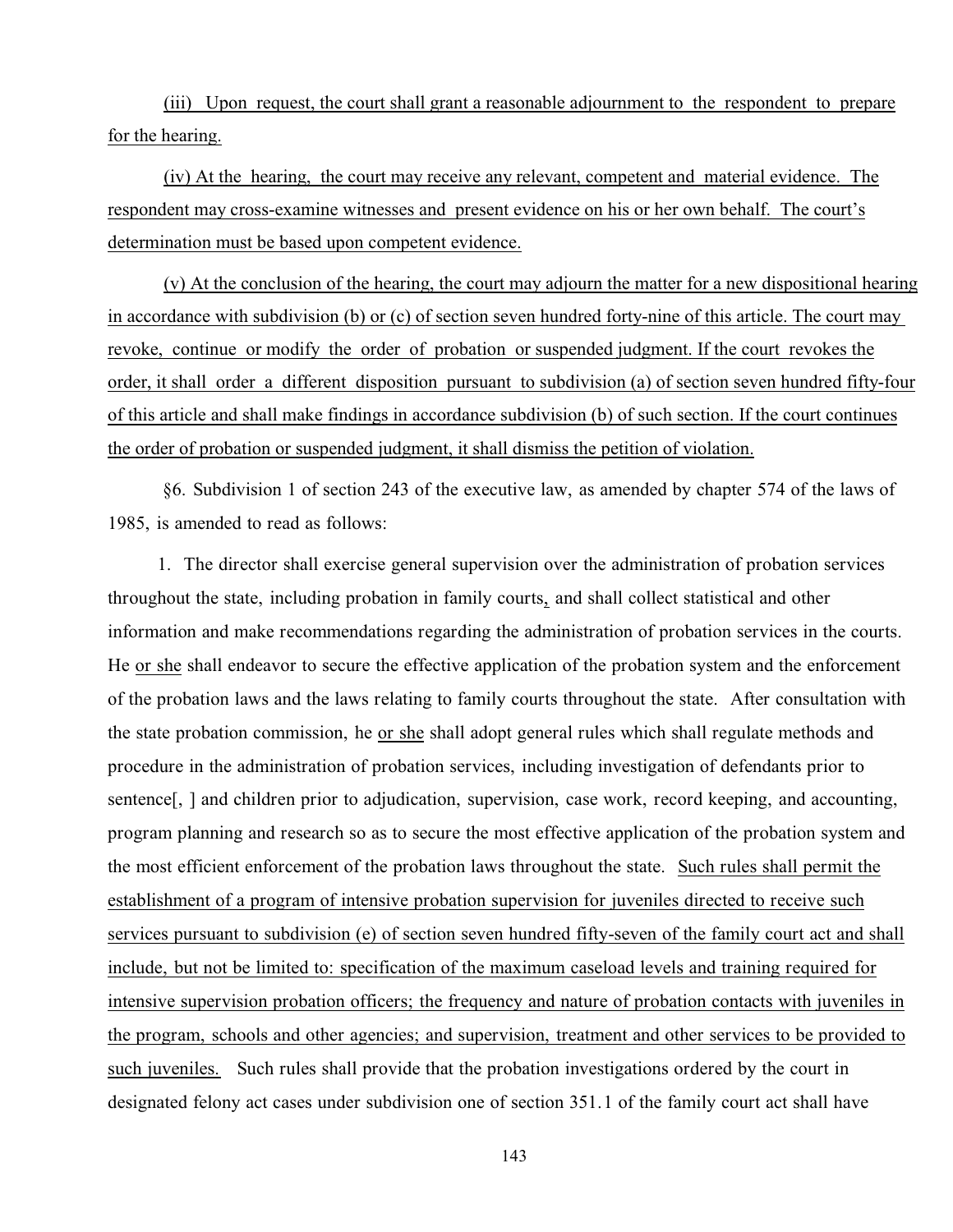priority over other cases arising under articles three and seven of such act. Such rules shall be binding upon all probation officers and when duly adopted shall have the force and effect of law, but shall not supersede rules that may be adopted pursuant to the family court act. He or she shall keep [himself] informed as to the work of all probation officers and shall from time to time inquire into and report upon their conduct and efficiency. He or she may investigate the work of any probation bureau or probation officer and shall have access to all records and probation offices. He or she may issue subpoenas to compel the attendance of witnesses or the production of books and papers. He or she may administer oaths and examine persons under oath. He or she may recommend to the appropriate authorities the removal of any probation officer. He or she shall transmit to the governor not later than February first of each year an annual report of the work of the division of probation and correctional alternatives for the preceding calendar year, which shall include such information relative to the administration of probation and correctional alternatives throughout the state as may be appropriate. He or she may from time to time publish reports regarding probation including probation in family courts, and the operation of the probation system including probation in family courts and any other information regarding probation as he or she may determine provided expenditures for such purpose are within amounts appropriated therefor.

 §7. This act shall take effect on the ninetieth day after it shall have become a law; provided, however, that (i) sections 2,3,4 and 5 of this act shall apply to juveniles found to have committed acts that are the bases for adjudicating them to be persons in need of supervision, respectively, that occurred on or after the effective date of such sections, and (ii) section 6 of this act shall take effect immediately.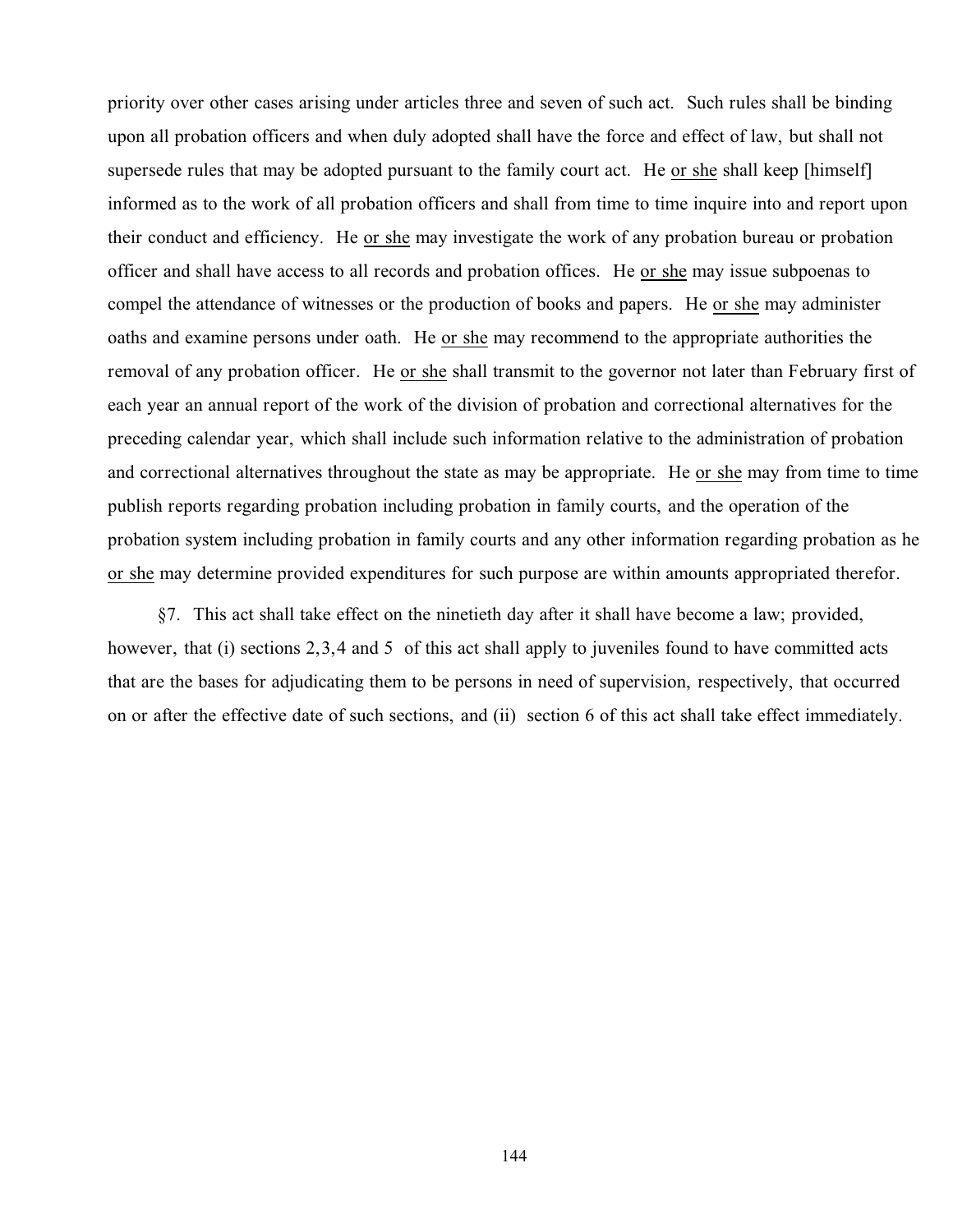12. Jurisdiction of the Family Court with respect to family offenses committed by juveniles under the age of eighteen (F.C.A. §812(1); C.P.L. §530.11(1))

 As part of the 2005 New York State budget, the Legislature enacted landmark legislation significantly expanding the requirements for services to be provided to children and families as a means of preventing unnecessary prosecutions and costly out-of-home placements of Persons in Need of Supervision (PINS). *See* Laws of 2005, ch. 57. Unfortunately, all too often, prosecutions of juveniles by their parents under the family offense provisions of Criminal Procedure Law §530.11 *et seq.*, and Article 8 of the Family Court Act have become a rapidly escalating means of evading the clear requirements and protections for youth, as well as the family services available, under the 2005 PINS legislation. *See* People *v.* Simmey R., 12 Misc.3d 1189(A), 824 N.Y.S.2d 765, 2006 WL 2135579, 2006 N.Y.Slip Op. 51500 (Crim. Ct., Kings Co., July 5, 2006). The increase in the PINS age ceiling to 18, thus expanding the jurisdiction of the family Court to address family dysfunction involving older adolescents, was not accompanied by any change in the statutes according the Family Court exclusive jurisdiction over family offenses involving juveniles not criminally responsible by reason of age, generally juveniles under the age of 16 or, in the case of juvenile offenses prosecuted in criminal courts, 13, 14 or 15. *See* Crim. Proc. Law §530.11(1); Penal Law §§10.00(18), 30; Fam. Ct. Act §812(1).

The Family Court Advisory and Rules Committee is proposing legislation, therefore, to close that loophole by specifying that family offenses committed by juveniles under the age of 18 against their parents or guardians should be dealt with as Persons in Need of Supervision (PINS) proceedings in accordance with Article 7 of the Family Court Act, rather than as family offense proceedings pursuant to the Criminal Procedure Law or Article 8 of the Family Court Act. The extension of PINS jurisdiction to juveniles up to the age of 18 and the delineation of diversion requirements that must be followed in such cases collectively reflect the clear legislative intent that intra-familial problems arising between parents and children in such cases should be addressed through the utilization of the comprehensive statutory framework of Article 7.

 Article 8 of the Family Court Act is an inappropriate vehicle for proceeding against juveniles as it lacks important statutory protections, some constitutionally required and some required by federal law, applicable to juveniles, including, *inter alia*, the right to a law guardian, proof beyond a reasonable doubt, consideration for adjustment or diversion, detention and placement in juvenile facilities separate and apart from adults, and orders of disposition appropriate to their needs and best interests. *See, e.g.,* Family Court Act §§249, 304.1, 308.1, 342.2, 352.2, 720, 734, 735, 754. The rights to law guardian representation and to proof beyond a reasonable doubt have been held to be of constitutional magnitude and, under New York law, are equally applicable in juvenile delinquency and PINS proceedings. *See* In re Gault, 387 U.S. 1 (1967); In re Winship, 397 U.S. 358 (1970); In re Iris R., 33 N.Y.2d 987 (1974). Unlike attorney representation in Article 8 proceedings pursuant to section 262 of the Family Court Act, law guardian representation in juvenile delinquency and PINS cases is presumptively non-waivable. *See* Family Court Act §249-a.

 The remedies of exclusion and incarceration available for family offense proceedings under both the Criminal Procedure Law and Article 8 are wholly inappropriate when applied in the context of dependent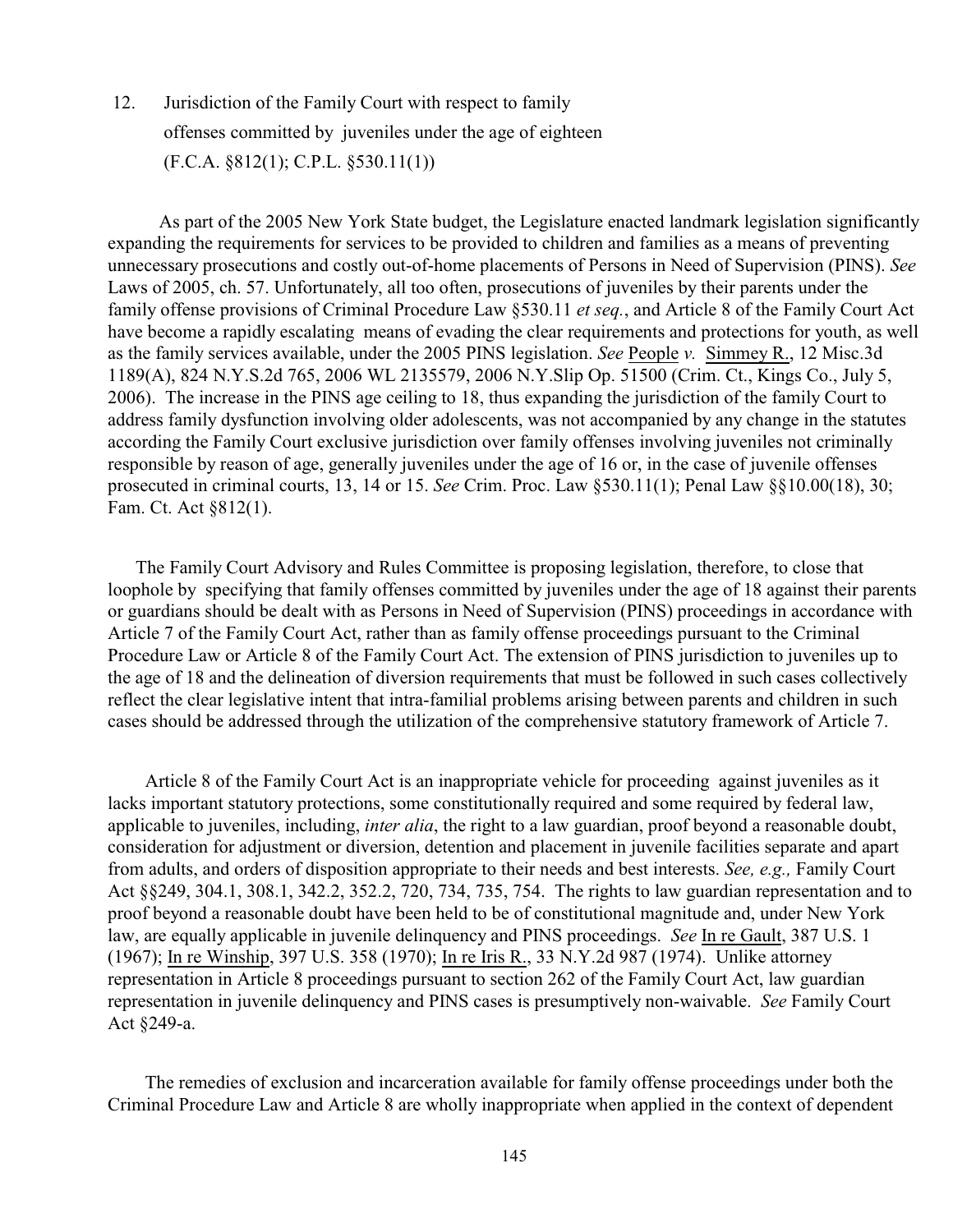children prosecuted by their parents or guardians. *See* People *v.* Simmey R., *supra*; Paula S. v. Steven S., 154 Misc.2d 567 (Fam. Ct., Ulster Co., 1992). In Paula S., the Family Court, Ulster County, substituted a PINS petition for a family offense petition on the ground that PINS proceedings offer more appropriate dispositional alternatives, including placement in treatment, rather than jail, facilities. Parents have a responsibility to support their children until the age of 21 and may be charged with abusing or neglecting them until the children reach the age of 18. *See* Family Court Act §§413(1), 1012; Social Services Law §101. Unmarried minors may not obtain public assistance independent of their parents until they reach the age of 18. *See* Social Services Law §131(6). Thus, orders of protection excluding respondents from their homes, a common remedy in family offense cases, should not be permitted in cases involving juveniles under the age of 18, as this remedy would relegate children to the streets with no means of support. Further, incarceration in jail for violations of orders of protection, authorized under Article 8 for up to six months per violation, contravenes federal law when applied to juvenile respondents. The proscription against confinement of juveniles in adult jails, lock-ups and prisons, contained in New York law [Family Court Act §§ 304.1(2), 720(1)], is required as a condition of State funding under the federal *Juvenile Justice and Delinquency Prevention Act of 1974,* 42 U.S.C. §5633(a)(13). No authority exists under Article 8 or under the Executive Law to detain or place children charged with family offenses in juvenile facilities.

 The PINS statute provides full protection for victims of family offenses committed by juveniles against parents and guardians, while, at the same time, furthering the special needs of juveniles and retaining the constitutional and statutory protections applicable to them. PINS cases may be initiated by petitions filed, *inter alia*, by peace or police officers, parents or legal guardians or "any person who has suffered injury as a result of the alleged activity of a person alleged to be in need of supervision, or a witness to such activity." *See* Family Court Act §733. Article 7 authorizes issuance of orders of protection and temporary orders of protection, permits detention in juvenile non-secure detention and foster care facilities in appropriate cases, permits orders of restitution, and provides for dispositions in juvenile programs tailored specifically to the juveniles' needs and their presenting problems. *See* Family Court Act §§ 720, 740, 754, 758-a, 759. Since Article 7 contains each of these remedies, the Family Court Act should be amended to prohibit a juvenile to be adjudicated both for a family offense and as a PINS. The dual adjudications of 15-year old Latoya D. under both Articles 7 and 8 of the Family Court Act should have been deemed both inappropriate and unnecessary. *See* Marsha C. *v.* Latoya D., 224 A.D.2d 522, 638 N.Y.S.2d 129 (2d Dept., 1996), *leave to app. denied,* 88 N.Y.2d 804 (1996), and Matter of Latoya D., 224 A.D.2d 524, 638 N.Y.S.2d 128 (2d Dept., 1996), *leave to app. denied,* 88 N.Y.2d 804 (1996).

 By requiring that juveniles who commit family offenses against their parents or guardians be dealt with pursuant to Article 7, rather than Article 8, of the Family Court Act,, the Family Court Advisory and Rules Committee proposal will assure that family offenses committed by such juveniles are addressed appropriately and in accordance with both state and federal law.

## Proposal

AN ACT to amend the family court act, in relation to family offenses committed by juveniles

## The People of the State of New York, represented in Senate and Assembly, do enact as follows:

Section 1. The opening paragraph of subdivision 1 of section 812 of the family court act, as amended by chapter 635 of the laws of 1999, is amended to read as follows: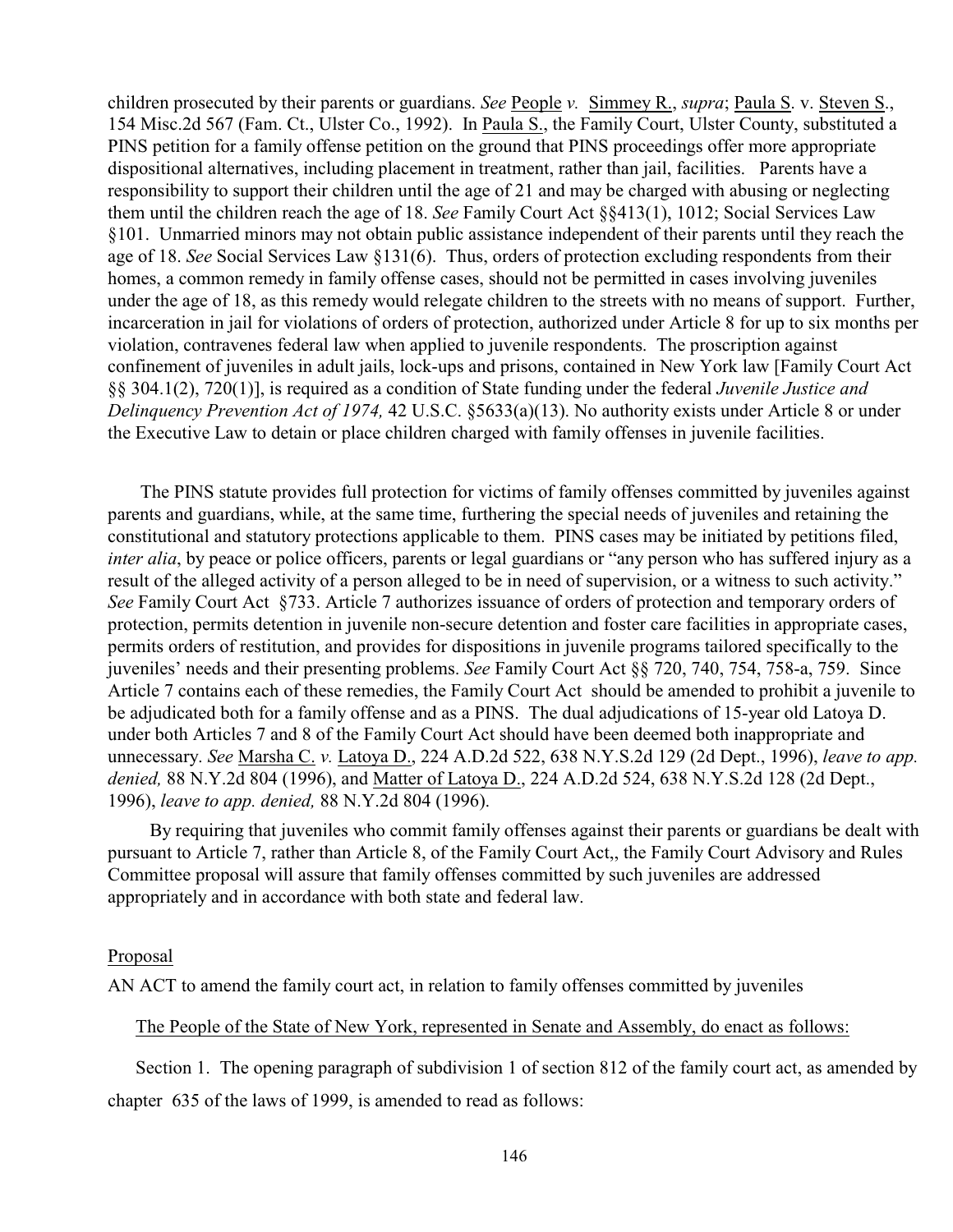The family court and the criminal courts shall have concurrent jurisdiction over any proceeding concerning acts which would constitute disorderly conduct, harassment in the first degree, harassment in the second degree, aggravated harassment in the second degree, stalking in the first degree, stalking in the second degree, stalking in the third degree, stalking in the fourth degree, menacing in the second degree, menacing in the third degree, reckless endangerment, assault in the second degree, assault in the third degree or an attempted assault between spouses or former spouses, or between parent and child or between members of the same family or household, except that if the respondent would not be criminally responsible by reason of age pursuant to section 30.00 of the penal law, then the family court shall have exclusive jurisdiction over such proceeding. Family offenses alleged to have been committed by a child under the age of eighteen against a parent or guardian shall be addressed in accordance with article seven, rather than this article, of this act. Notwithstanding a complainant's election to proceed in family court, the criminal court shall not be divested of jurisdiction to hear a family offense proceeding pursuant to this section. For purposes of this article, "disorderly conduct" includes disorderly conduct not in a public place. For purposes of this article, "members of the same family or household" shall mean the following:

§2. The opening paragraph of subdivision 1 of section 530.11 of the criminal procedure law, as amended by chapter 635 of the laws of 1999, is amended to read as follows:

 The family court and the criminal courts shall have concurrent jurisdiction over any proceeding concerning acts which would constitute disorderly conduct, harassment in the first degree, harassment in the second degree, aggravated harassment in the second degree, stalking in the first degree, stalking in the second degree, stalking in the third degree, stalking in the fourth degree, menacing in the second degree, menacing in the third degree, reckless endangerment, assault in the second degree, assault in the third degree or attempted assault between spouses or former spouses, or between parent and child or between members of the same family or household, except that if the respondent would not be criminally responsible by reason of age pursuant to section 30.00 of the penal law, then the family court shall have exclusive jurisdiction over such proceeding. Family offenses alleged to have been committed by a child under the age of eighteen against a parent or guardian shall be addressed in accordance with article seven of the family court act. Notwithstanding a complainant's election to proceed in family court, the criminal court shall not be divested of jurisdiction to hear a family offense proceeding pursuant to this section. For purposes of this article, "disorderly conduct" includes disorderly conduct not in a public place. For purposes of this section, "members of the same family or household" shall mean the following:

147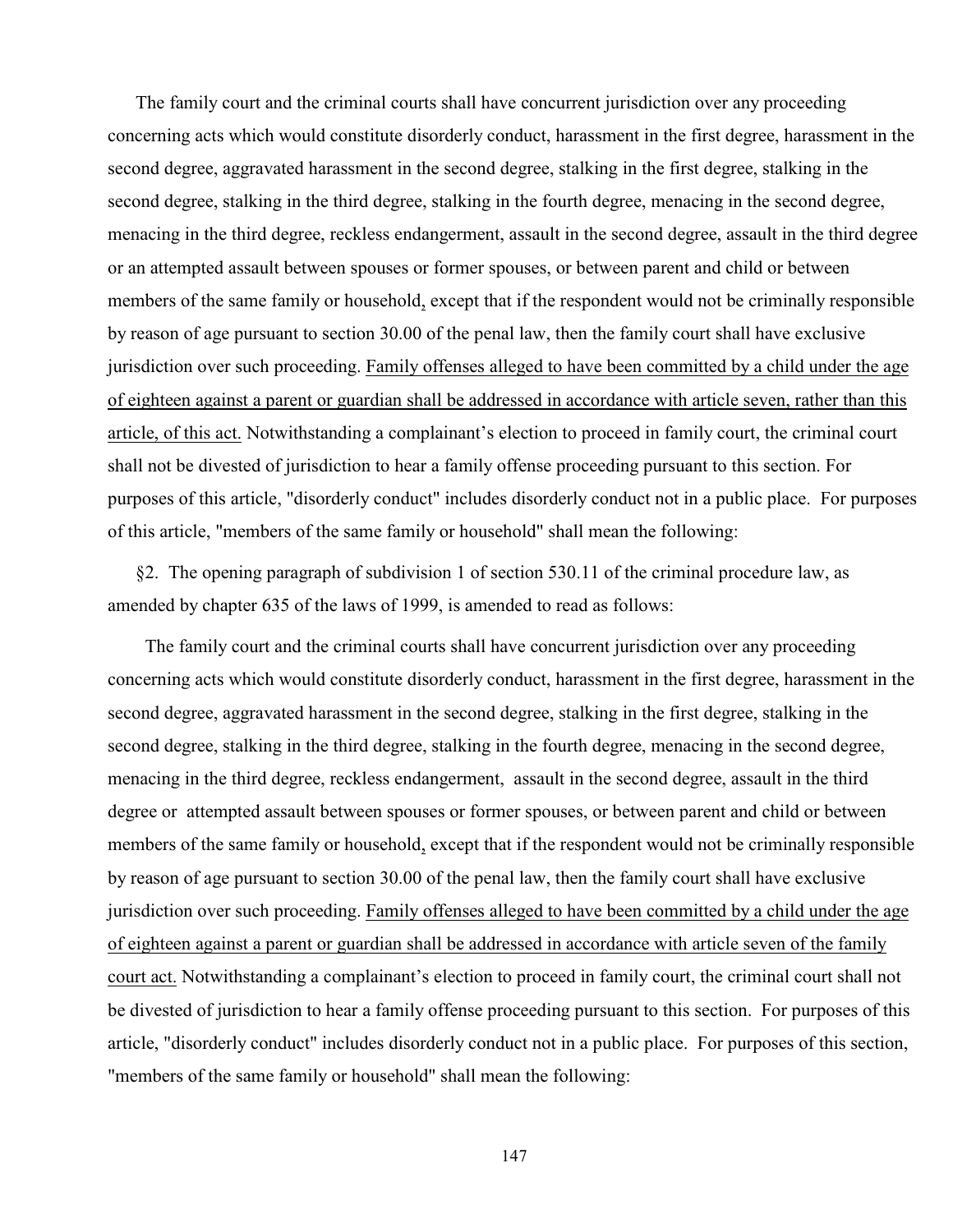§3. This act shall take effect on the ninetieth day after it shall have become a law and shall apply to petitions filed on or after such effective date.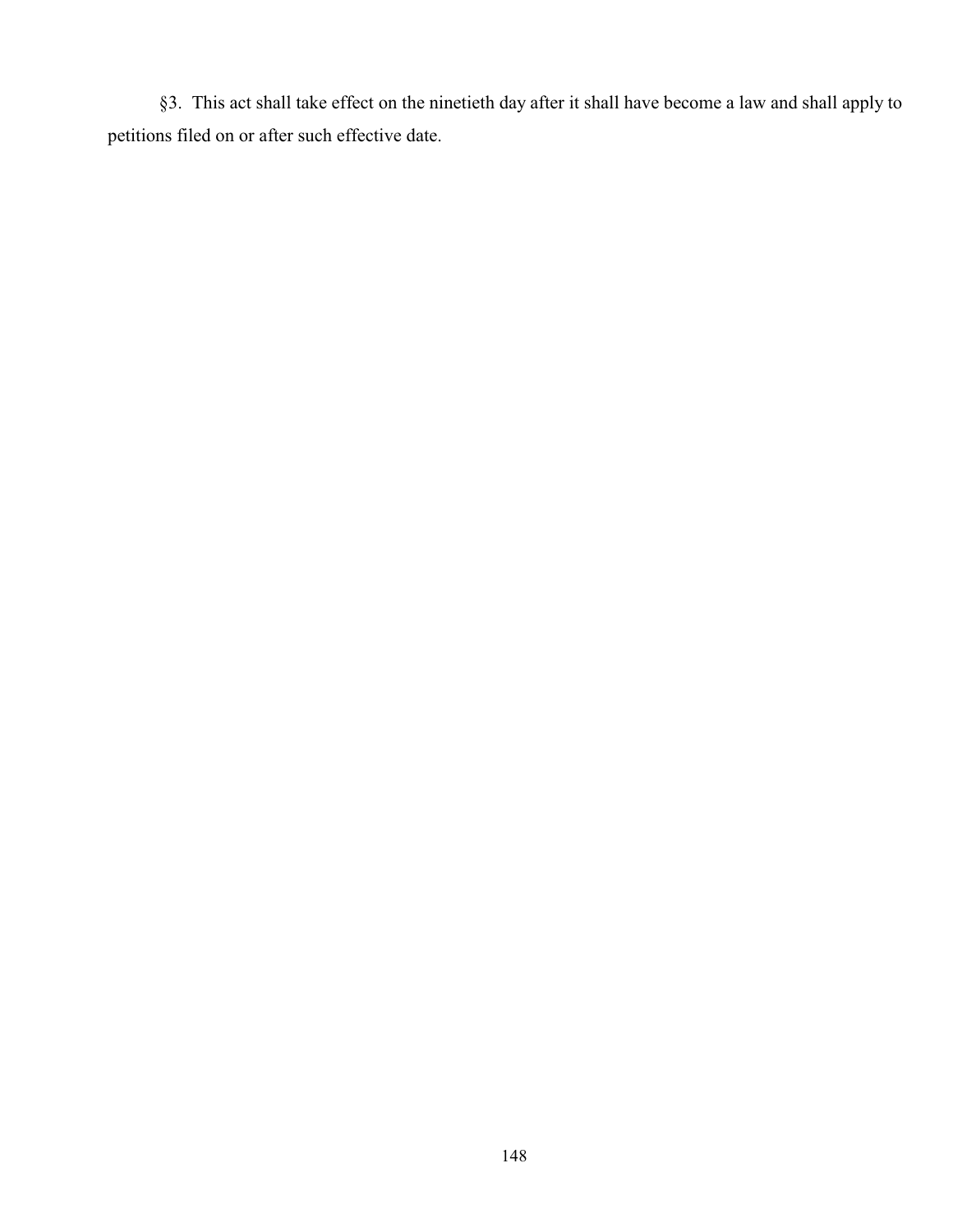13. Procedures for violations of adjournments in contemplation of dismissal, probation, placements and conditional discharges in juvenile delinquency cases (F.C.A. §§315.3, 360.2)

Four significant gaps exist in the procedural framework governing juvenile delinquency cases, each in the area of violations of court orders. The Family Court Advisory and Rules Committee is proposing legislation to eliminate these gaps by clarifying applicable procedures in cases of alleged violations of adjournments in contemplation of dismissal (ACD's), orders of probation, orders of placement and orders of conditional discharge in juvenile delinquency proceedings.

First, Article 3 of the Family Court Act is silent as to the procedures to be followed and the threshold showing required to establish a violation of the conditions of an ACD sufficient to restore the case to the calendar. It is likewise silent regarding whether an ACD violation should trigger either a fact-finding or dispositional hearing. Subdivision one of section 315.3 of the Family Court Act simply provides that "[u]pon *ex parte* motion by the presentment agency, or upon the court's own motion, made at the time the order is issued or at any time during its duration, the Family Court may restore the matter to the calendar."

In Matter of Edwin L., 88 N.Y.2d 593 (1996), the Court of Appeals declined to incorporate a specific hearing requirement for violations of conditions in cases adjourned in contemplation of dismissal into Article 3 of the Family Court Act in the absence of explicit legislation. The Court stated:

> We hold that the requirements of due process are satisfied when a Family Court determines, after conducting an inquiry into the allegations of the violation petition, and providing the juvenile with an opportunity to respond to those allegations, that there is a legitimate basis for concluding that the juvenile has violated a condition of an ACD order and states the reasons, on the record, for reaching that determination.

88 N.Y.2d, at 603. Noting that the scope of the hearing will vary according to the circumstances of particular cases, the Court left a determination of the degree of formality required to the discretion of the Family Court. It did, however, assume, in the absence of statutory guidance, that a violation petition would be filed, providing notice to the juvenile of the violation, that the juvenile would be given an opportunity to respond to the petition with or without a hearing, and that hearsay evidence would be admissible to establish the allegations of the petition.

The Committee's proposal codifies these elements of the holding in Matter of Edwin L. and provides needed amplification of the applicable procedures. The proposal requires a verified petition, which must be served on the respondent juvenile, for restoration to the calendar of a juvenile delinquency matter adjourned in contemplation of dismissal and provides the respondent with an opportunity to respond to the motion. Filling a gap in the Family Court Act, the proposal authorizes the Family Court to order that the respondent juvenile be detained and provides for an expedited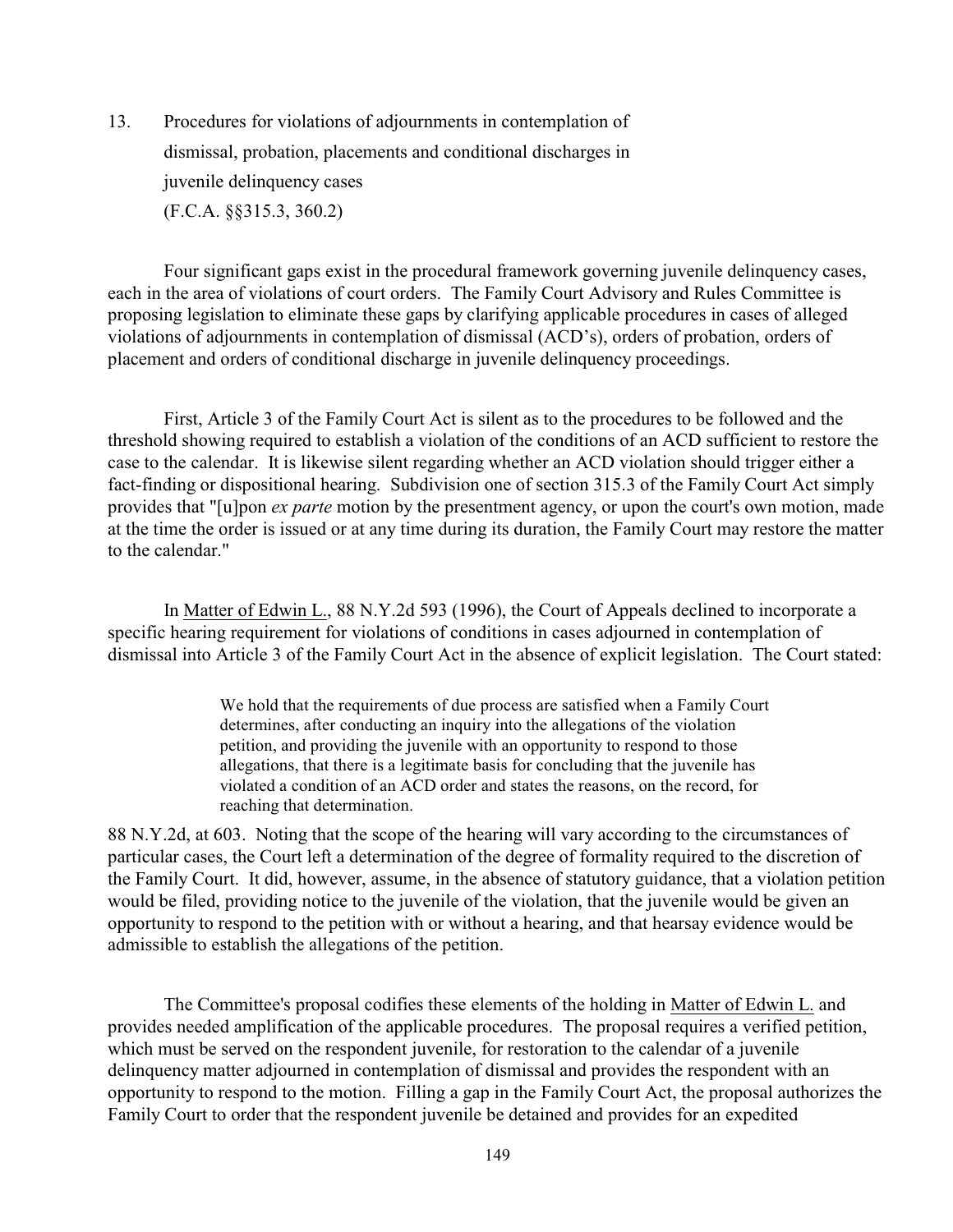determination of the violation petition in such cases, consistent with the criteria and time frames applicable in other detention cases. Consistent with Matter of R.D., 13 Misc.3d 1224(A) (Fam. Ct., Nassau Co., 2006), the measure codifies the direction in Matter of Edwin L. that hearsay evidence should be admissible.<sup>50</sup> If the petition to restore the matter to the calendar is sustained, the case would be set down for a fact-finding or dispositional hearing, depending upon whether the matter had been adjourned in contemplation of dismissal before or after entry of a fact-finding order. Similar to the provision regarding probation violations [Family Court Act §§360.2(4), (5)], the proposal further provides that the period of the ACD would be tolled during the pendency of the petition, and that, if the petition to restore the matter to the calendar is dismissed, the period during which the petition was pending would be credited to the period of the adjournment in contemplation of dismissal.

Second, the proposal remedies the failure of the provisions regarding violations of orders of probation to specify the type of support for the violation petition allegations. Because the violations often concern a juvenile's compliance or lack of compliance with orders to cooperate with particular programs, it should be possible for probation violation petitions to be based upon allegations supported by letters, reports and other documents from the programs in question.<sup>51</sup> The proposal thus specifies that petition allegations may include hearsay, although the current requirement for the evidence of proof of the petition to be relevant, material and competent would be retained.

Third, the Committee's proposal effectuates the apparent intention of the Legislature to provide identical provisions to toll orders of probation and conditional discharge while violation proceedings are pending. While sections 360.2 and 360.3 articulate a procedure governing violations of both probation and conditional discharge, references to conditional discharge appear to have been inadvertently omitted from two subdivisions of those sections. In Matter of Donald MM, 231 A.D.2d 810, 647 N.Y.S. 2d 312 (3rd Dept., 1996), *lve. app. denied*, 89 N.Y.2d 804 (1996), the Appellate Division, Third Department, read into section 360.2(4) of the Family Court Act a requirement that the period of a conditional discharge be tolled during the pendency of a violation petition, as in probation violation cases. The Court held that the omission of the requirement was unintentional, as "it is apparent from a reading of all provisions of this statute that the Legislature did not intend for probationary periods and conditional discharges to be treated differently." The Committee's proposal incorporates this tolling requirement into subdivision four of section 360.2 of the Family Court Act. Using the same rationale, it remedies a similar gap in subdivision five of the same section, which requires credit for the period of pendency of a violation petition to be given in cases in which the violation has not been sustained.

Finally, the proposal remedies an anomaly in the placement statute. While a placement with the New York State Office of Children and Family Services is tolled when a child is absent without leave

 $50$  In light of the Governor's veto of this measure in 1999, the measure was revised to delete reference to a specific burden of proof.

<sup>&</sup>lt;sup>51</sup> Legislation is needed in light of appellate decisions applying juvenile delinquency pleading requirements for non-hearsay allegations to probation violation petitions. *See* Matter of Markim Q, 22 A.D.3d 498 (2d Dept., 2005); Matter of Whitney Z., 12 A.D.3d 971 (3d Dept., 2004); Matter of Todd D., 288 A.D.2d 740 (3d Dept., 2001).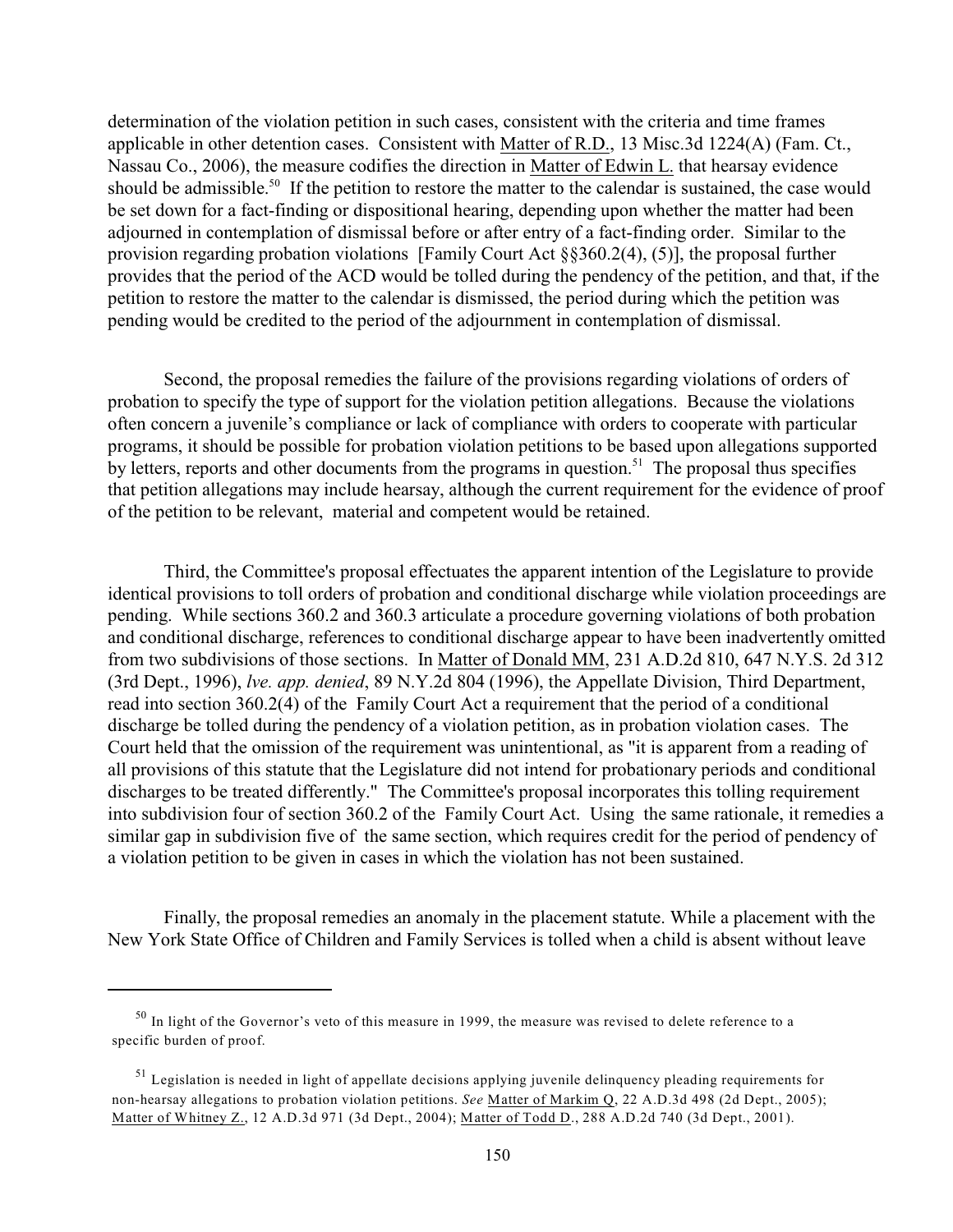and a warrant is outstanding [Exec. Law  $\S510-b(7)$ ], no comparable provision exists with respect to a placement of a child with a county Department of Social Services. Placements with DSS are often for the very same facilities as those with NYS OCFS – residential treatment facilities operated by authorized agencies under contract. Disparate treatment of placed delinquent youth should not arise out of the happenstance of who the agency contracts with for payment of the child's placement. The Committee's proposal, therefore, would incorporate Executive Law §510-b(7) into Article 3 of the Family Court Act and would apply it both to placements with local Departments of Social Services and with the NYS Office of Children and Family Services.

#### Proposal

AN ACT to amend the family court act, in relation to violations of adjournments in contemplation of dismissal and orders of conditional discharge in juvenile delinquency cases

### The People of the State of New York, represented in Senate and Assembly, do enact as follows:

Section 1. Subdivision 1 of section 315.3 of the family court act, as amended by chapter 237 of the laws of 1991, is amended to read as follows:

1. Except where the petition alleges that the respondent has committed a designated felony act, the court may at any time prior to the entering of a finding under section 352.1 and with the consent of the respondent order that the proceeding be "adjourned in contemplation of dismissal." An adjournment in contemplation of dismissal is an adjournment of the proceeding, for a period not to exceed six months, with a view to ultimate dismissal of the petition in furtherance of justice. Upon issuing such an order, providing such terms and conditions as the court deems appropriate, the court must release the respondent. The court may, as a condition of an adjournment in contemplation of dismissal order, in cases where the record indicates that the consumption of alcohol may have been a contributing factor, require the respondent to attend and complete an alcohol awareness program established pursuant to [paragraph six-a of subdivision (a) of] section [19.07] 19.25 of the mental hygiene law. [Upon *ex parte* motion by the presentment agency, or upon the court's own motion, made at the time the order is issued or at] At any time during [its] the duration of an order issued pursuant to this section, the court may restore the matter to the calendar in accordance with subdivision four of this section. If the proceeding is not restored, the petition is, at the expiration of the order, deemed to have been dismissed by the court in furtherance of justice.

 §2. Section 315.3 of the family court act is amended by adding a new subdivision 4 to read as follows: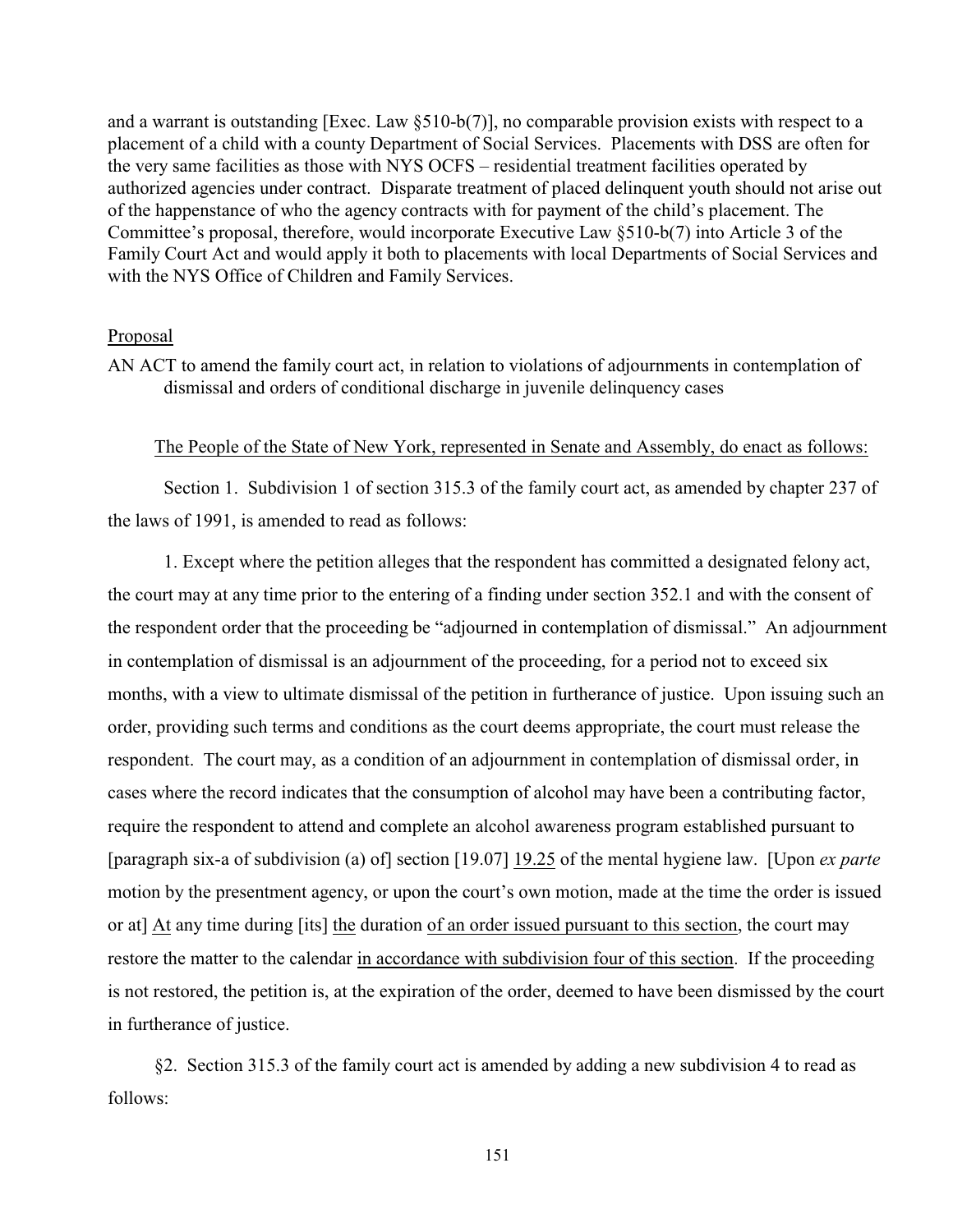4. An application to restore the matter to the calendar in accordance with subdivision one of this section shall be in the form of a verified petition which shall be served on the respondent, who shall have an opportunity to be heard with respect thereto. The petition shall state the factual basis for the restoration, including the condition or conditions alleged to have been violated and the time, place and manner in which such violation occurred. The respondent is entitled to counsel at all stages of a proceeding under this section, and the court shall advise the respondent of such right at the initial appearance on any petition filed hereunder. Upon request, the court shall grant a reasonable adjournment to the respondent in order to respond to the petition and, if the factual allegations of the petition are contested, to prepare for a hearing. If the court determines that the respondent should be detained in accordance with the criteria in subdivision three of section 320.5, the court shall hear and determine the petition within three days; provided, however, that for good cause shown, the court may adjourn the matter for not more than three additional days. If, after hearing the petition, the court finds that the presentment agency has demonstrated by relevant and material evidence that one or more conditions of the order have been violated, the court shall state on the record the reasons for such determination, grant the petition, restore the matter to the calendar and schedule the proceeding for a fact-finding hearing or dispositional hearing, as applicable. Upon filing the petition, the period of the adjournment in contemplation of dismissal shall be interrupted. Such interruption shall continue until such time as the court determines the petition. If the court denies the petition, the period during which the petition was pending shall be credited to the period of the adjournment in contemplation of dismissal.

§3. Section 353.3 of the family court act is amended by adding a new subdivision 11 to read as follows:

11. Where the respondent is placed pursuant to subdivision two or three of this section and is absent from the facility or authorized agency without the consent of the director of the facility or agency, the absence shall interrupt the calculation of time of such placement and such interruption shall continue until the child's return to the facility or agency; provided, however, that a timely permanency hearing shall be held for the respondent, notwithstanding such interruption. Any time spent in detention between the date of such absence without leave and the return of the child to the facility or agency shall be credited against the time of placement if the detention was due to a surrender or arrest due to the absence or if the detention was due to an arrest that did not culminate in a petition, adjudication or

152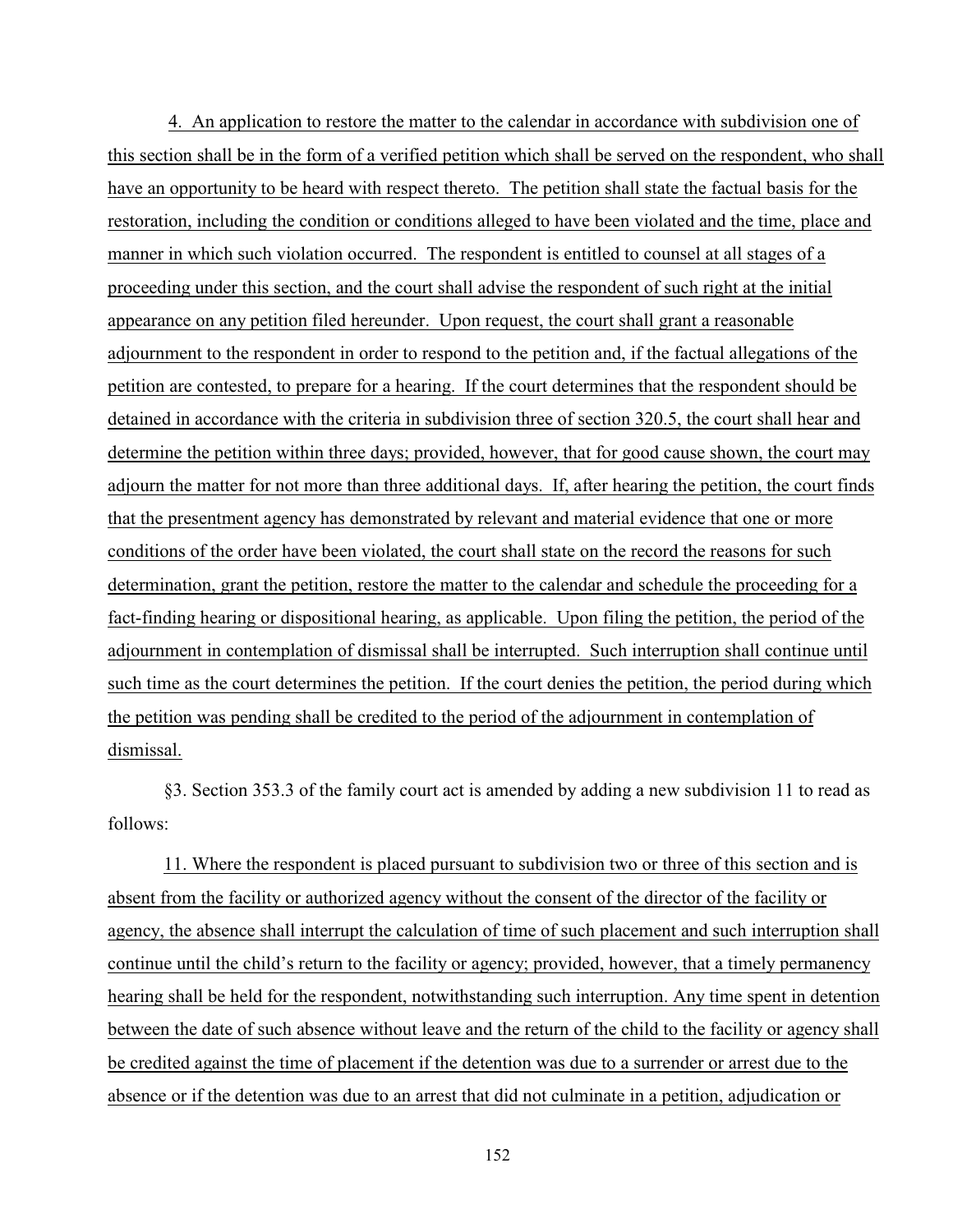adjustment.

 §4. Subdivisions 2, 4 and 5 of section 360.2 of the family court act, as added by chapter 920 of the laws of 1982, are amended to read as follows:

2. The petition must be verified and subscribed to by the probation service or the appropriate government agency. Such petitions must stipulate the condition or conditions of the order violated and a reasonable description of the time, place, and manner in which the violation occurred. Non-hearsay allegations or allegations made upon information and belief of the factual part of the petition or of any supporting deposition must establish, if true, every violation charged.

\* \* \*

 4. If a petition is filed under subdivision one, the period of probation as prescribed by section 353.2 or conditional discharge as prescribed by section 353.1 shall be interrupted as of the date of the filing of the petition. Such interruption shall continue until a final determination as to the petition has been made by the court pursuant to a hearing held in accordance with section 360.3 or until such time as the respondent reaches the maximum age of acceptance into a division for youth facility.

 5. If the court determines that there was no violation of probation or conditional discharge by the respondent, the period of interruption shall be credited to the period of probation or conditional discharge, as applicable.

 §5. This act shall take effect on the ninetieth day after it shall have become a law and shall apply to orders of adjournment issued and petitions for violations of probation and conditional discharge filed on or after such effective date.

153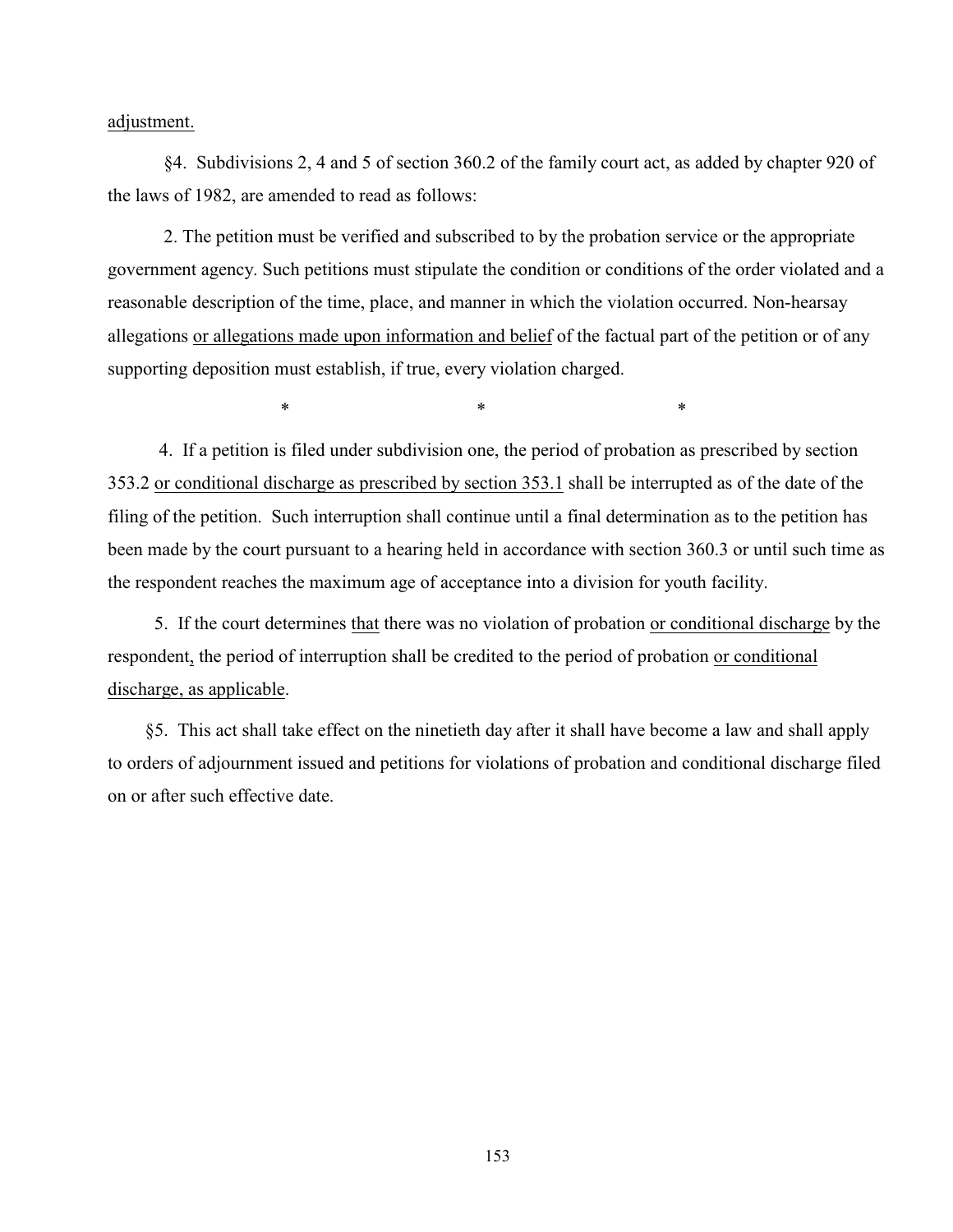14. Duration of term of probation and procedures for violations of probation in child support proceedings (F.C.A. §§454, 456)

In order to realize the statutory goal of providing adequate support to New York's children, the Family Court must be able to rigorously enforce its orders. To do that, it must be able to secure compliance through imposition of a diverse array of sanctions that are appropriate in severity and responsive to the individual problems presented. License suspensions, Department of Taxation and Finance referrals, lottery and tax refund interceptions, sequestration of property, imposition of income deduction orders and referrals to rehabilitative or work programs, where available, are all useful tools in particular cases. *See* Family Court Act §454, et seq. However, in particularly intractable cases, including those involving child support obligors who are self-employed or who are paid in cash or "off the books," the ultimate sanction of incarceration may be the only meaningful sanction currently available to the Court. Clearly, incarceration, which at least temporarily cuts off a support obligor's earning capacity altogether, is a costly, sometimes self-defeating option that must be reserved for cases in which lesser sanctions have been exhausted or are not efficacious.

Along the continuum of child support sanctions, there must be a means of providing regular, inperson monitoring by someone in authority who can compel a change of behavior under threat of a more serious sanction and who may be able, at the same time, to provide services and rehabilitative assistance to the support obligor that will facilitate compliance with child support obligations. That vital in-person monitoring and provision of individualized assistance may best be provided by placing a support obligor on probation. However, while explicitly authorized in the Family Court Act, probation has proven to be an unworkable and rarely-utilized tool in Family Court child support cases. The Family Court Advisory and Rules Committee has identified statutory impediments to the effective use of probation in child support cases and is proposing a measure to address these problems.

First, in order to make probation less costly for local probation departments and fairer to the probationers, the proposal would impose a limit on the duration of probation more commensurate with probation in other contexts. Alone among probation provisions in both the Family Court Act and Criminal Procedure Law, Family Court Act §456 permits a child support obligor to be placed on probation for an extended period of time, that is, the entire duration of a child support or visitation order or order of protection. Since a child support order may last until the youngest child reaches the age of 21, this may mean more than two decades of probation – four times greater than the duration of probation for all but the most serious felonies. *Cf*. Penal Law §65(3). This disproportionate degree of supervision is beyond the capacity of most local probation departments to provide, particularly in times of fiscal constraint, and may explain the reluctance of probation departments to become involved in child support matters. The Committee's proposal, therefore, would impose the same time limit that exists for person in need of supervision (PINS) cases in Family Court – that is, not more than one year, a period that may be extended, after notice to the support obligor and an opportunity to be heard, for an additional year upon a finding of exceptional circumstances.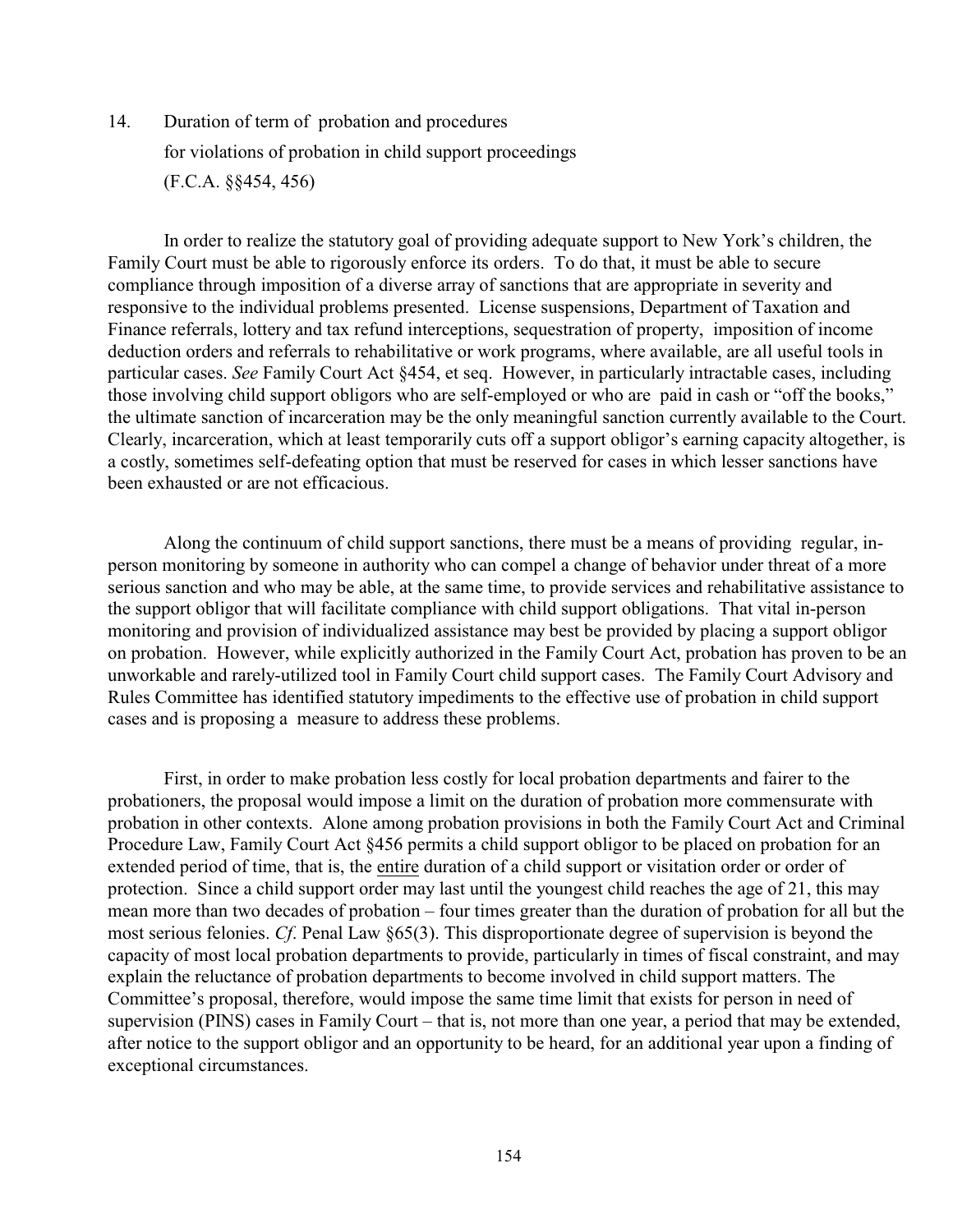Second, Family Court Act §456 is entirely silent regarding procedures to be followed in the event of a violation of probation. All too often, the burden falls upon custodial parents to take time off from work to prepare, file and arrange service of violation petitions. Again comparable to other probation violation provisions, the Committee's proposal would instead require the local probation department to file a verified probation violation petition and would provide an opportunity for the probationer and parties to be to be heard as prerequisites to revocation of probation in the event of a willful violation. The measure would further provide that the period of probation would be tolled as of the date of filing of the violation petition and that in the event the violation petition is not sustained, the tolling period would be credited to the period of probation. Providing a mechanism consistent with due process to bring alleged child support violators to the attention of the Family Court would benefit the families as well – taking the onus off of custodial parents to initiate and prosecute violation proceedings that should instead be handled by local probation departments.

Enactment of this measure would make probation a viable alternative for probation departments, would improve the collection of child support for the children in the State, would make the probation provisions fairer for support obligors and would greatly enhance the Family Court's capacity to respond effectively to the wide variety of child support cases before it.

#### Proposal

AN ACT to amend the family court act, in relation to probation in child support cases

The People of the State of New York, represented in Senate and Assembly, do enact as follows:

Section 1. Paragraph (c) of subdivision 3 of section 454 of the family court act is amended to read as follows:

(c) place the party on probation [under] for up to one year pursuant to section four hundred fifty-six of this article upon such conditions as the court may determine and in accordance with the provisions of the criminal procedure law; or.

§2. Section 456 of the family court act, as added by chapter 809 of the laws of 1963, is amended to read as follows:

§456. Probation. (a) No person may be placed on probation under this article unless the court makes an order to that effect, either at the time of the making of an order of support or under section four hundred fifty-four. The order of probation may contain such conditions as the court may determine. The maximum period of probation may [continue so long as an order of support, order of protection or order of visitation applies to such person] not exceed one year. If the court finds, at the conclusion of the original period, upon notice and an opportunity to be heard, that exceptional circumstances require an additional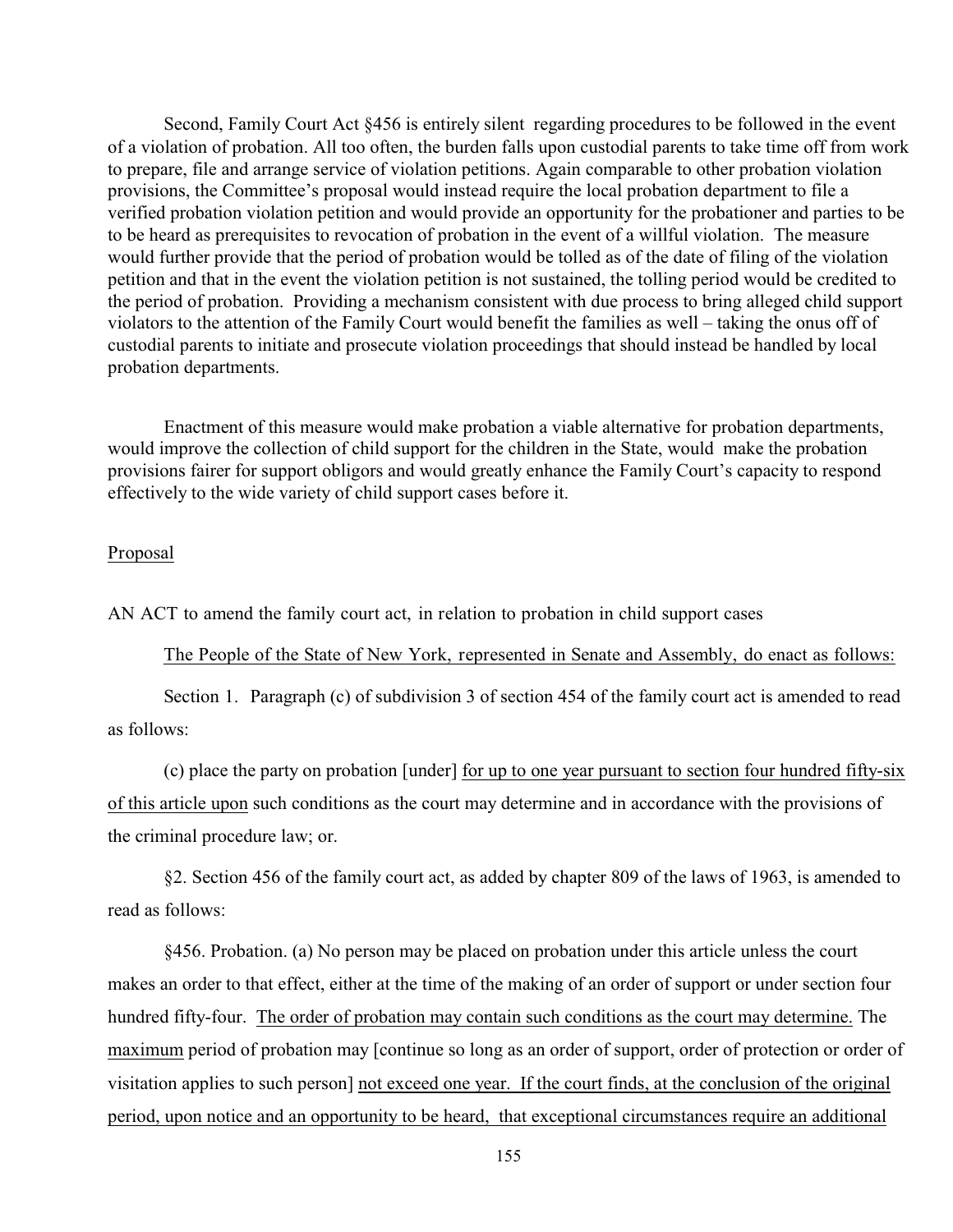year of probation, the court may continue probation for an additional year.

(b) [The] If the court [may at any time, where circumstances warrant it, revoke an order of] finds, after a hearing, that a party who has been placed on probation [. Upon such revocation, the probationer shall be brought to court, which may, without further hearing,] in accordance with this section, has willfully violated any term or condition of probation, the court, after giving notice and an opportunity to be heard to the parties and law guardian, if any, may revoke such order of probation and may make any order [that might have been made at the time the order of probation was made] authorized by section four hundred fifty-four of this article. No such finding may be made unless a verified petition containing specific allegations constituting the violation is filed with the court and duly served upon the parties. The period of probation shall be deemed tolled as of the date of filing of the probation violation petition, but, in the event that the court does not find that the order of probation was willfully violated, the period of such interruption shall be credited to the period of probation.

§3. This act shall take effect immediately.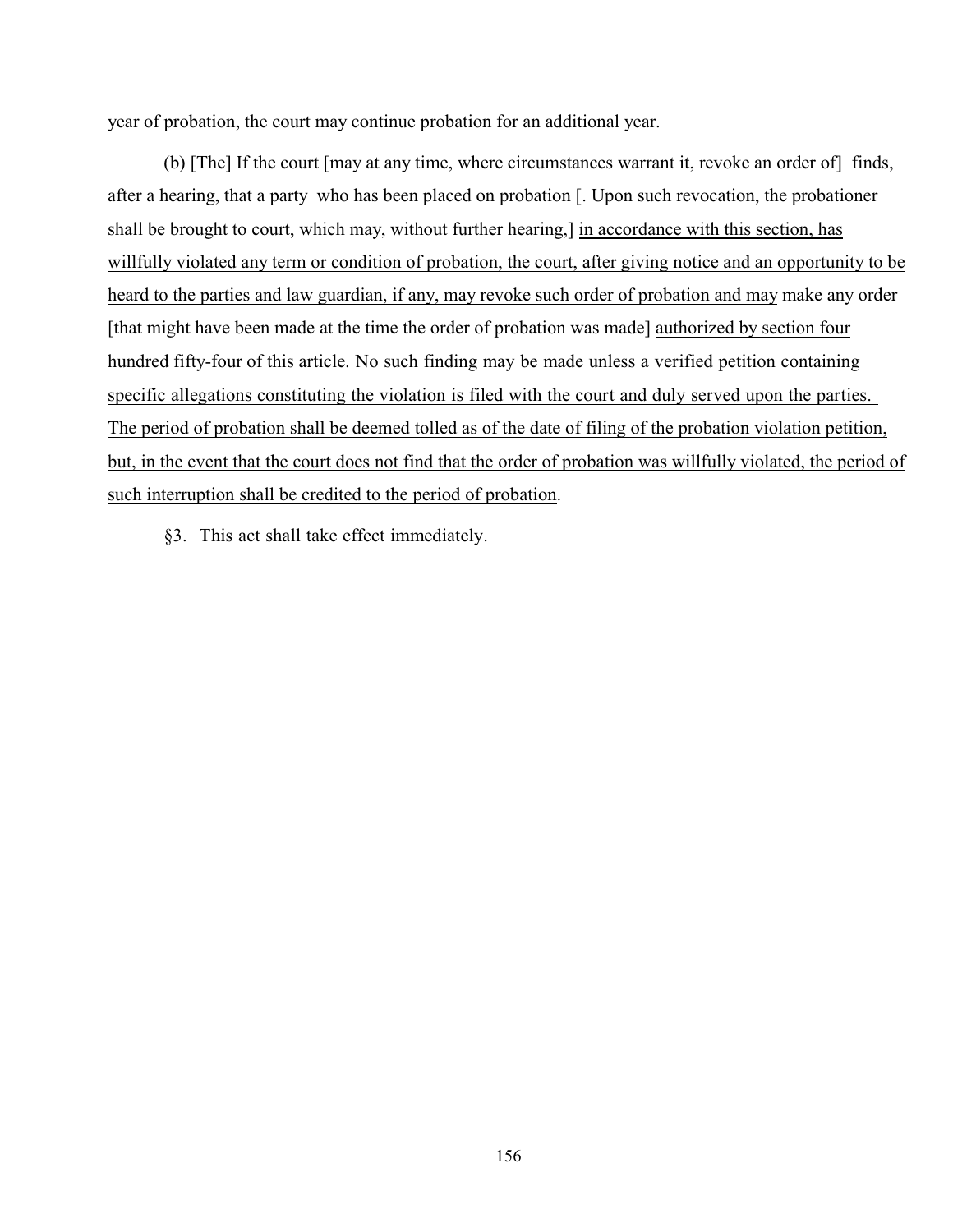15. Judicial authority to direct establishment of a trust fund or other designated account for the benefit of children in matrimonial, child support and paternity cases (D.R.L. §240(1-b); F.C.A. §413 (1)(c))

The *Child Support Standards Act* provides helpful parameters for Family and Supreme Courts to utilize to ensure that parents are assessed an appropriate proportion of their incomes for the support of their children, premised on the assumption that the incomes are relatively constant. However, it provides no mechanism for the courts to address the not-infrequent situation where one of the parents receives an economic windfall or exceptionally high income during a short period of time, an income not likely to remain at that level in the future. Examples include professional athletes or performers, individuals who sell a successful business or those who win significant awards. Without a means of preserving a portion of the windfall income for children's future needs, the courts are hampered in their ability to provide just and appropriate child support orders that incorporate future costs, such as college expenses. The Family Court Advisory and Rules Committee, therefore, is recommending that the courts be authorized to direct that children be permitted to benefit from such windfalls through the establishment of designated accounts, such as trust funds or annuities, that would provide the children with future streams of payments, thus ensuring adequate support even after the non-custodial parent's income has decreased.

While explicitly not diminishing the non-custodial parent's basic support obligation and in no way superseding the issuance of orders for periodic payments pursuant to the *Child Support Standards Act*, the proposal would authorize the Supreme or Family Court, under such terms and conditions as it deems appropriate, to direct the non-custodial parent to pay an amount to establish a security account designated for the benefit of the child, including, but not limited to, a trust account or annuity, to meet the child's future needs. The proposal would require the Court to specify the parameters of the account, including, as applicable, the particular purposes of the account; the person or entity that will act as trustee, custodian or administrator of the funds in the account; the person or entity that will act as the trustee, custodian or administrator of the funds in the account in the event of the death of the designated trustee, custodian or administrator; the disposition of the funds after the emancipation or death of the child or children named as beneficiaries; the particular structure that will fulfill the purposes of the account; and any further provisions necessary to accomplish the purpose of the account.

## Proposal:

AN ACT to amend the domestic relations law and the family court act, in relation to the authority of the court to direct establishment of a trust or other designated account for the benefit of children in matrimonial, child support and paternity cases

### The People of the State of New York, represented in Senate and Assembly, do

#### enact as follows: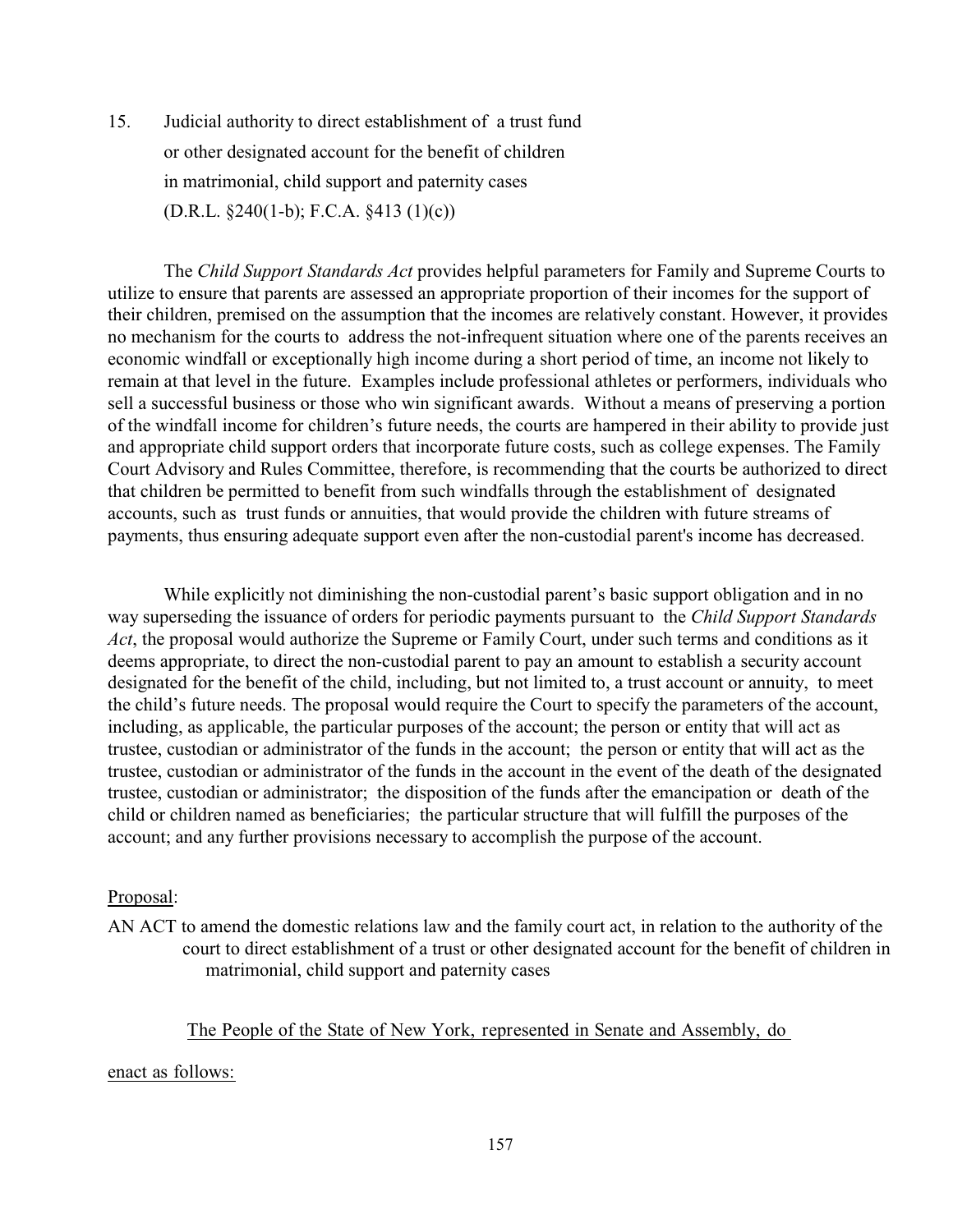Section 1. Paragraph (c) of subdivision 1-b of section 240 of the domestic relations law is amended by adding a new subparagraph 8 to read as follows:

 (8). In addition to the basic child support obligation ordered under this subdivision, the court may, in its discretion, order the respondent to pay an amount to establish a security account designated for the benefit of the child, including, but not limited to, a trust account or annuity to meet the child's future needs. The court may direct the establishment of such an account under such terms and conditions as it deems appropriate. The court shall set forth, as applicable: the specific purposes of the account; the person or entity that will act as trustee, custodian or administrator of the funds in the account; the person or entity that will act as the trustee, custodian or administrator of the funds in the account in the event of the death of the designated trustee, custodian or administrator; the disposition of the funds after the emancipation or death of the child or children named as beneficiaries; the particular structure that will fulfill the purposes of the account; and any further provisions necessary to accomplish the purpose of the account. The establishment of such an account shall not diminish any current child support obligations.

 §2. Paragraph (c) of subdivision 1 of section 413 of the family court act is amended by adding a new subparagraph 8 to read as follows:

 (8) In addition to the basic child support obligation ordered under this subdivision, the court may, in its discretion, order the non-custodial parentto pay an amount to establish a security account designated for the benefit of the child, including, but not limited to, a trust account or annuity to meet the child's future needs. The court may direct the establishment of an account under such terms and conditions as it deems appropriate. The court shall set forth, as applicable: the specific purposes of the account; the person or entity that will act as trustee, custodian or administrator of the funds in the account; the person or entity that will act as the trustee, custodian or administrator of the funds in the account in the event of the death of the designated trustee, custodian or administrator; the disposition of the funds after the emancipation or death of the child or children named as beneficiaries; the particular structure that will fulfill the purposes of the account; and any further provisions necessary to accomplish the purpose of the account. The establishment of such an account shall not diminish any current child support obligations.

§3. This act shall take effect immediately.

158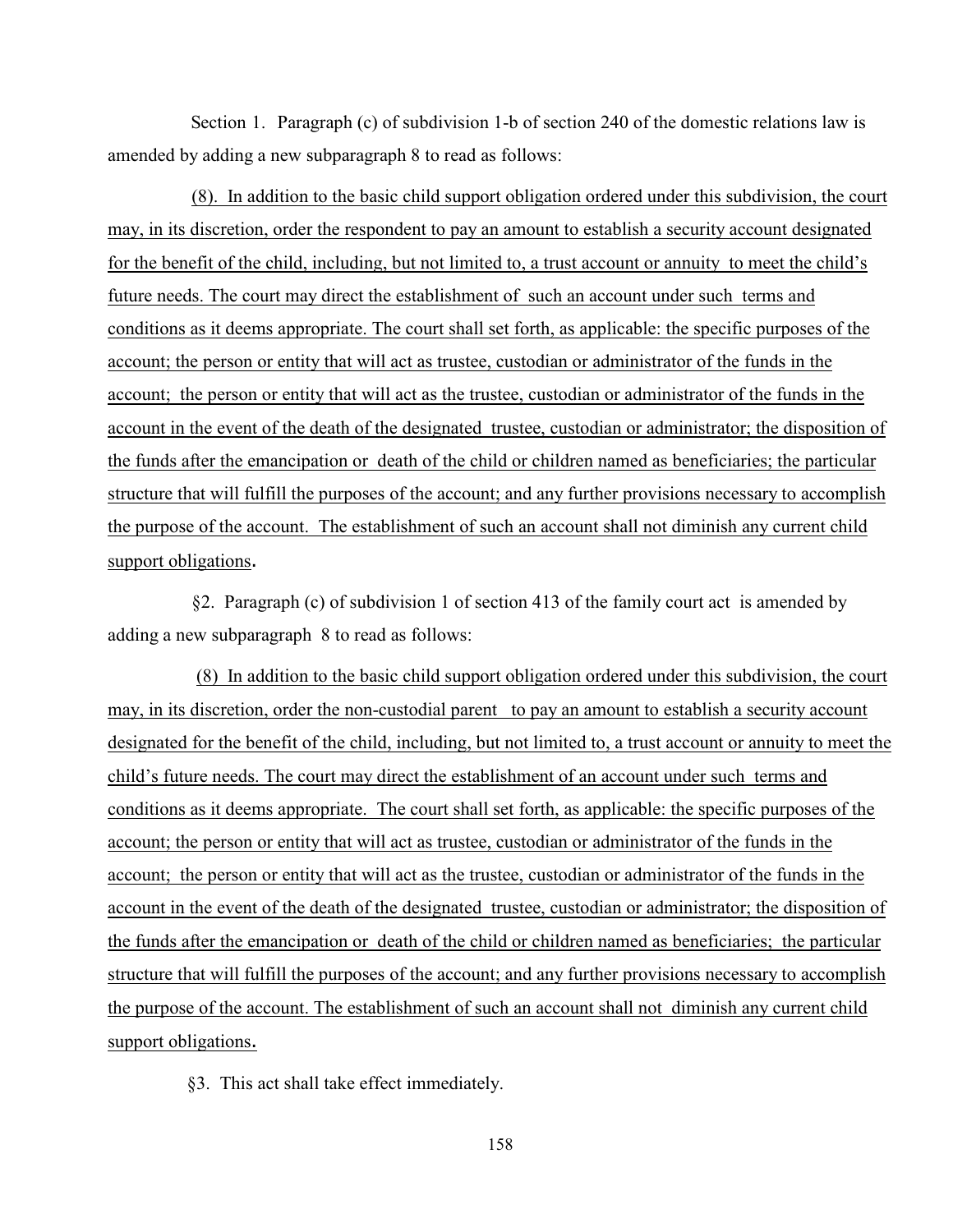16. Child support obligation of support obligors whose incomes are below the poverty level (D.R.L. §240(1-b); F.C.A. §413(1))

In 1993, the New York State Court of Appeals, in Rose *v.* Moody, 83 N.Y.2d 65, 607 N.Y.S.2d 906 (1993), *cert. denied,* 511 U.S. 1084 (1994), held subdivision (1-b) of section 240 of the Domestic Relations Law and subdivision one of the section 413 of the Family Court Act unconstitutional insofar as these provisions impose an inflexible minimum child support obligation against support obligors whose income would, by virtue of the obligation, fall below the poverty level. The Court ruled that the irrebuttable presumption mandating that an indigent, non-custodial parent would be ordered to pay a minimum of \$25 per month in child support contravened the federal *Child Support Enforcement Act*  [*Social Security Act,* Title IV-D §467(b)(2), *as amended,* 42 U.S.C.A. §667(b)(2)], thus violating the constitutional principle of federal preemption. While the effect of the Court's ruling has been to require that support obligors be permitted to rebut the presumption in favor of a minimum obligation of \$25 per month, the statutory language has not been conformed accordingly.

Compounding the infirmity identified in Rose *v.* Moody, the statutes contain ambiguous provisions leading to anomalous, unintended results. Both subdivision (1)(d) of section 413 of the Family Court Act and subdivision (1-b)(d) of section 240 of the of the Domestic Relations Law provide that "where the annual amount of the basic child support obligation would reduce the non- custodial parent's income below the poverty income guidelines amount for a single person as reported by the federal department of health and human services, the basic child support obligation shall be twenty-five dollars per month or the difference between the non-custodial parent's income and the self-support reserve, whichever is greater." A literal reading of this provision as applied to an indigent non-custodial parent would compel the conclusion that the child support obligation would constitute the difference between the non-custodial parent's income and the self- support reserve in virtually all instances, as that figure would generally be greater than \$25 per month. For example, a non-custodial parent with no income would be ordered to pay \$12, 569 in child support, since the difference between \$0 and the selfsupport reserve (\$12, 569 annually, the level in 2004) is \$12, 569, a greater amount than \$25 per month (\$300 annually).

Additionally, in cases where the basic child support obligation would reduce the non-custodial parent's income to a level below the self-support reserve but not below the poverty level, both subdivisions provide alternative standards for determining child support, that is, the greater of \$50 per month or the difference between the non-custodial parents' income and the self-support reserve. However, both statutes are silent regarding whether separate amounts may also be ordered in such cases for child care, future medical and educational expenses, in accordance with subparagraphs four, five, six and seven of paragraph (c) of both subdivision one of section 413 of the Family Court Act and subdivision (1-b) of section 240 of the Domestic Relations Law. Several cases have, therefore, disallowed the inclusion of any of these expenses as part of the child support order in such circumstances. *See* Callen *v.* Callen, 287 A.D.2d 818 (3<sup>rd</sup> Dept., 2001); In Re Rhianna R., 256 A.D.2d 1184 (4<sup>th</sup> Dept., 1998)[citing Matter of Cary (Mahady) *v*. Megrell, 219 A.D.2d 334 (3<sup>rd</sup> Dept., 1996), *lve. app. dismissed,* 88 N.Y.2d 1065 (1996)]; Dunbar *v.* Dunbar, 233 A.D.2d 922 (4<sup>th</sup> Dept., 1996).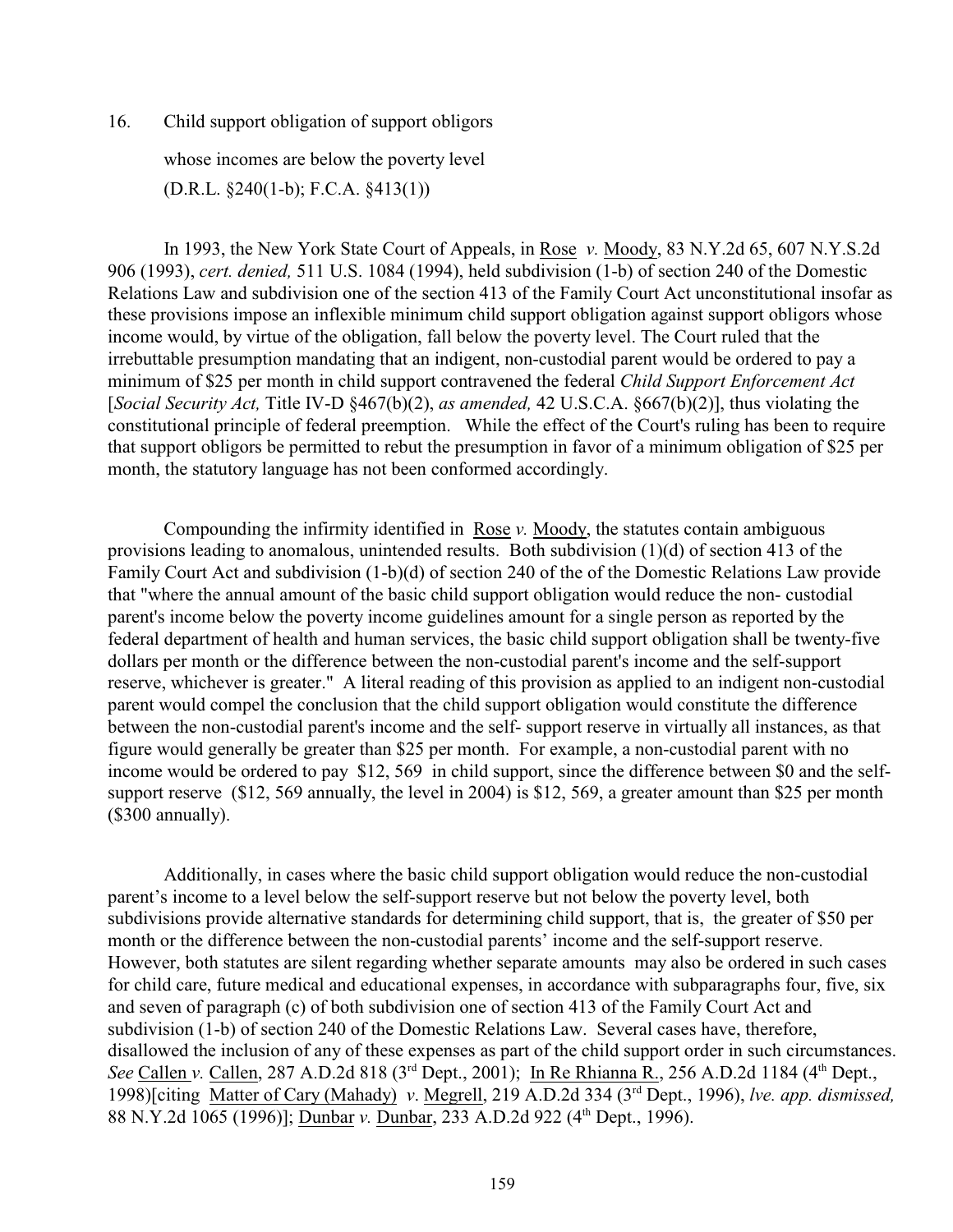The Family Court Advisory and Rules Committee is recommending legislation to correct these anomalies and to codify the decision in Rose *v*. Moody. The proposal would make the presumption in favor of a minimum order of \$25 per month rebuttable by a showing that such an order would be unjust or inappropriate, based upon the ten factors applicable to departures from the child support standards. *See* Domestic Relations Law §240(1-b)(f); Family Court Act §413(1)(f). The Family or Supreme Court would thus be authorized to order payment of an amount it deems to be just and appropriate. It would eliminate the proviso that "[i]n no instance shall the court order child support below \$25 per month." Further, the proposal would delete the alternative standard for determining the child support obligation for non-custodial parents for whom imposition of the obligation would cause their incomes to fall below the poverty level, that is, the "difference between the non-custodial parent's income and the self-support reserve." Finally, in cases where imposition of the basic child support obligation would reduce the noncustodial parent's income to an amount below the self-support reserve, but not the poverty, level, the measure would clarify that the Court would be authorized, although not required, to direct payments for child care, educational and health care expenses, as part of its child support order. 52

# Proposal

AN ACT to amend the domestic relations law and the family court act, in relation to the child support obligation of indigent non-custodial parents

## The People of the State of New York, represented in Senate and Assembly, do enact as follows:

Section 1. Paragraphs (d), (g) and (i) of subdivision 1-b of section 240 of the domestic

relations law, paragraphs (d) and (i) as added by chapter 567 of the laws of 1989 and paragraph (g) as amended by chapter 41 of the laws of 1992, are amended to read as follows:

 (d) Notwithstanding the provisions of paragraph (c) of this subdivision, where the annual amount of the basic child support obligation would reduce the noncustodial parent's income below the poverty income guidelines amount for a single person as reported by the federal department of health and human services, the basic child support obligation shall be twenty-five dollars per month [or the difference between the noncustodial parent's income and the self- support reserve, whichever is greater], provided, however, that if the court finds that such basic child support obligation is unjust or inappropriate, which finding shall be based upon considerations of the factors set forth in paragraph (f) of this subdivision, the court shall order the non-custodial parent to pay such amount of the child support as the court finds just and appropriate. Notwithstanding the provisions of paragraph (c) of this subdivision, where the annual

 $52$  The measure does not alter the current alternate standards for determining the amount of child support that the Court may order in such cases – that is, the greater of \$50 per month or the difference between the non-custodial parent's income and the self-support reserve. Deletion of the current standards in the measure passed by the Legislature in 2002 had prompted a gubernatorial veto. *See* Governor's Veto Message #2 [S 3434-a].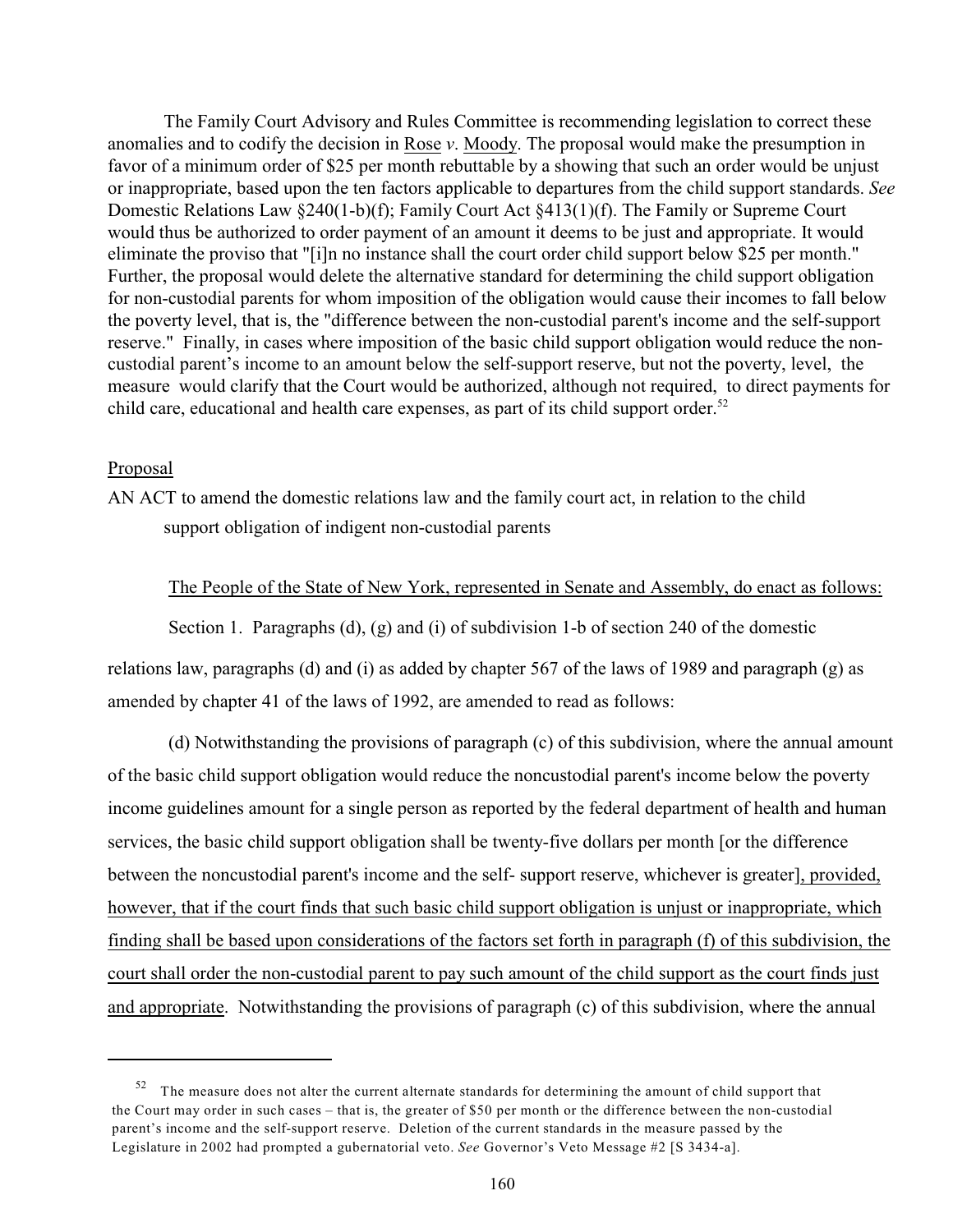amount of the basic child support obligation would reduce the noncustodial parent's income below the self-support reserve but not below the poverty income guidelines amount for a single person as reported by the federal department of health and human services, the basic child support obligation shall be fifty dollars per month or the difference between the noncustodial parent's income and the self- support reserve, whichever is greater, in addition to any amounts that the court may, in its discretion, order in accordance with subparagraphs four, five six and/or seven of paragraph (c) of this subdivision .

\* \* \*

(g) Where the court finds that the noncustodial parent's pro rata share of the basic child support obligation is unjust or inappropriate, the court shall order the noncustodial parent to pay such amount of child support as the court finds just and appropriate, and the court shall set forth, in a written order, the factors it considered; the amount of each party's pro rata share of the basic child support obligation; and the reasons that the court did not order the basic child support obligation. Such written order may not be waived by either party or counsel; provided, however, and notwithstanding any other provision of law, the court shall not find that the noncustodial parent's pro rata share of such obligation is unjust or inappropriate on the basis that such share exceeds the portion of a public assistance grant which is attributable to a child or children. [In no instance shall the court order child support below twenty-five dollars per month.] Where the noncustodial parent's income is less than or equal to the poverty income guidelines amount for a single person as reported by the federal department of health and human services, unpaid child support arrears in excess of five hundred dollars shall not accrue.

\* \* \*

(i) Where either or both parties are unrepresented, the court shall not enter an order or judgment other than a temporary order pursuant to section two hundred thirty-seven of this article, that includes a provision for child support unless the unrepresented party or parties have received a copy of the child support standards chart promulgated by the commissioner of [social services] the office of temporary and disability assistance pursuant to subdivision two of section one hundred eleven-i of the social services law. Where either party is in receipt of child support enforcement services through the local social services district, the local social services district child support enforcement unit shall advise such party of the amount derived from application of the child support percentage and that such amount serves as a starting point for the determination of the child support award, and shall provide such party with a copy of the child support standards chart. [In no instance shall the court approve any voluntary support

161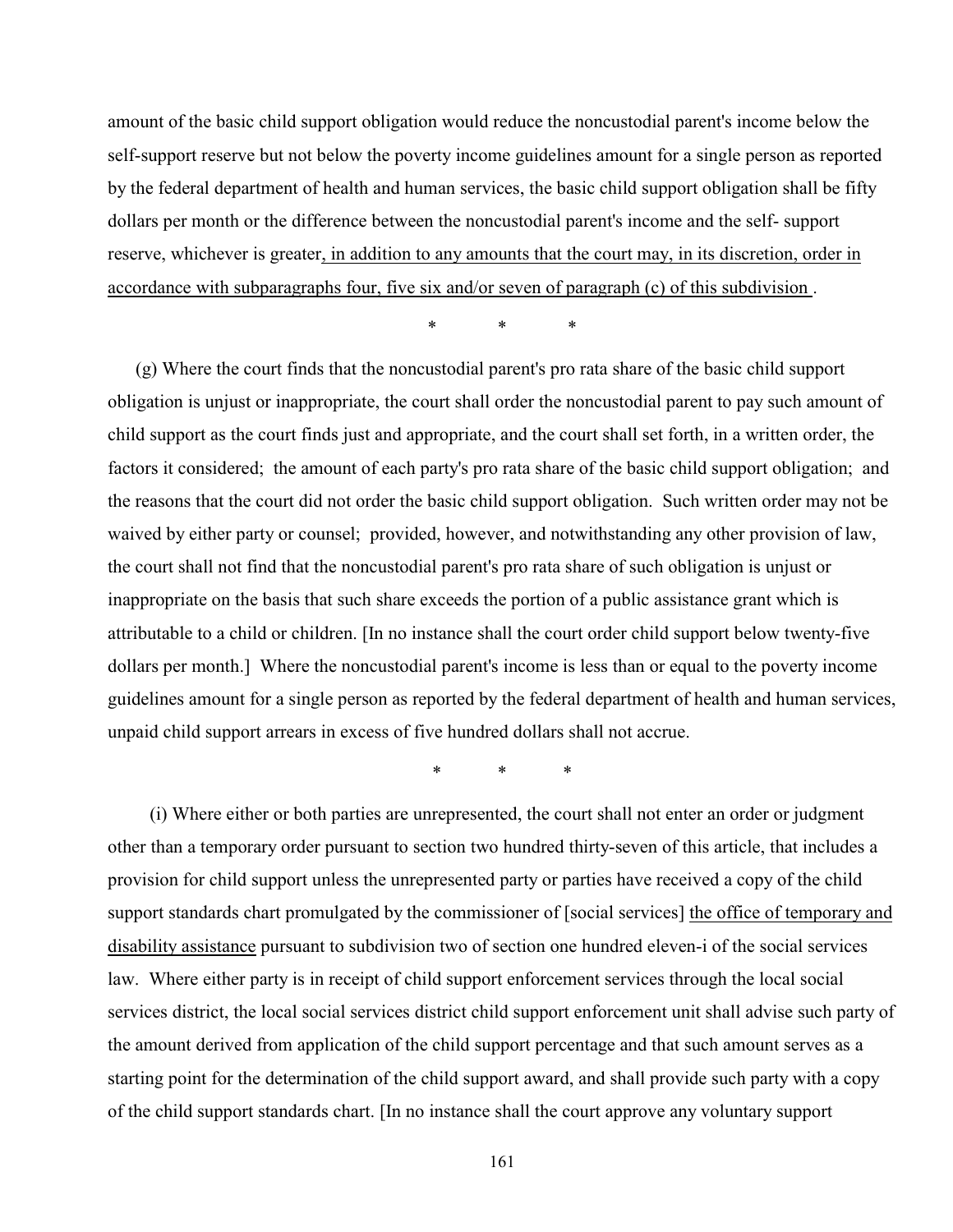agreement or compromise that includes an amount for child support less than twenty-five dollars per month.]

 §2. Paragraphs (d) , (g) and (i) of subdivision 1 of section 413 of the family court act, paragraphs (d) and (i) as added by chapter 567 of the laws of 1989 and paragraph (g) as amended by chapter 41 of the laws of 1992, are amended to read as follows:

 (d) Notwithstanding the provisions of paragraph (c) of this subdivision, where the annual amount of the basic child support obligation would reduce the non-custodial parent's income below the poverty income guidelines amount for a single person as reported by the federal department of health and human services, the basic child support obligation shall be twenty-five dollars per month [or the difference between the non-custodial parent's income and the self- support reserve, whichever is greater] , provided, however, that if the court finds that such basic child support obligation is unjust or inappropriate, which finding shall be based upon considerations of the factors set forth in paragraph (f) of this subdivision, the court shall order the non-custodial parent to pay such amount of the child support as the court finds just and appropriate. Notwithstanding the provisions of paragraph (c) of this subdivision, where the annual amount of the basic child support obligation would reduce the non-custodial parent's income below the self-support reserve but not below the poverty income guidelines amount for a single person as reported by the federal Department of Health and Human Services, the basic child support obligation shall be fifty dollars per month or the difference between the non-custodial parent's income and the self-support reserve, whichever is greater, in addition to any amounts that the court may, in its discretion, order in accordance with subparagraphs four, five six and/or seven of paragraph (c) of this subdivision.

\* \* \*

 (g) Where the court finds that the noncustodial parent's pro rata share of the basic child support obligation is unjust or inappropriate, the court shall order the noncustodial parent to pay such amount of child support as the court finds just and appropriate, and the court shall set forth, in a written order, the factors it considered; the amount of each party's pro rata share of the basic child support obligation; and the reasons that the court did not order the basic child support obligation. Such written order may not be waived by either party or counsel; provided, however, and notwithstanding any other provision of law, including but not limited to section four hundred fifteen of this act, the court shall not find that the noncustodial parent's pro rata share of such obligation is unjust or inappropriate on the basis that such share exceeds the portion of a public assistance grant which is attributable to a child or children. [In no instance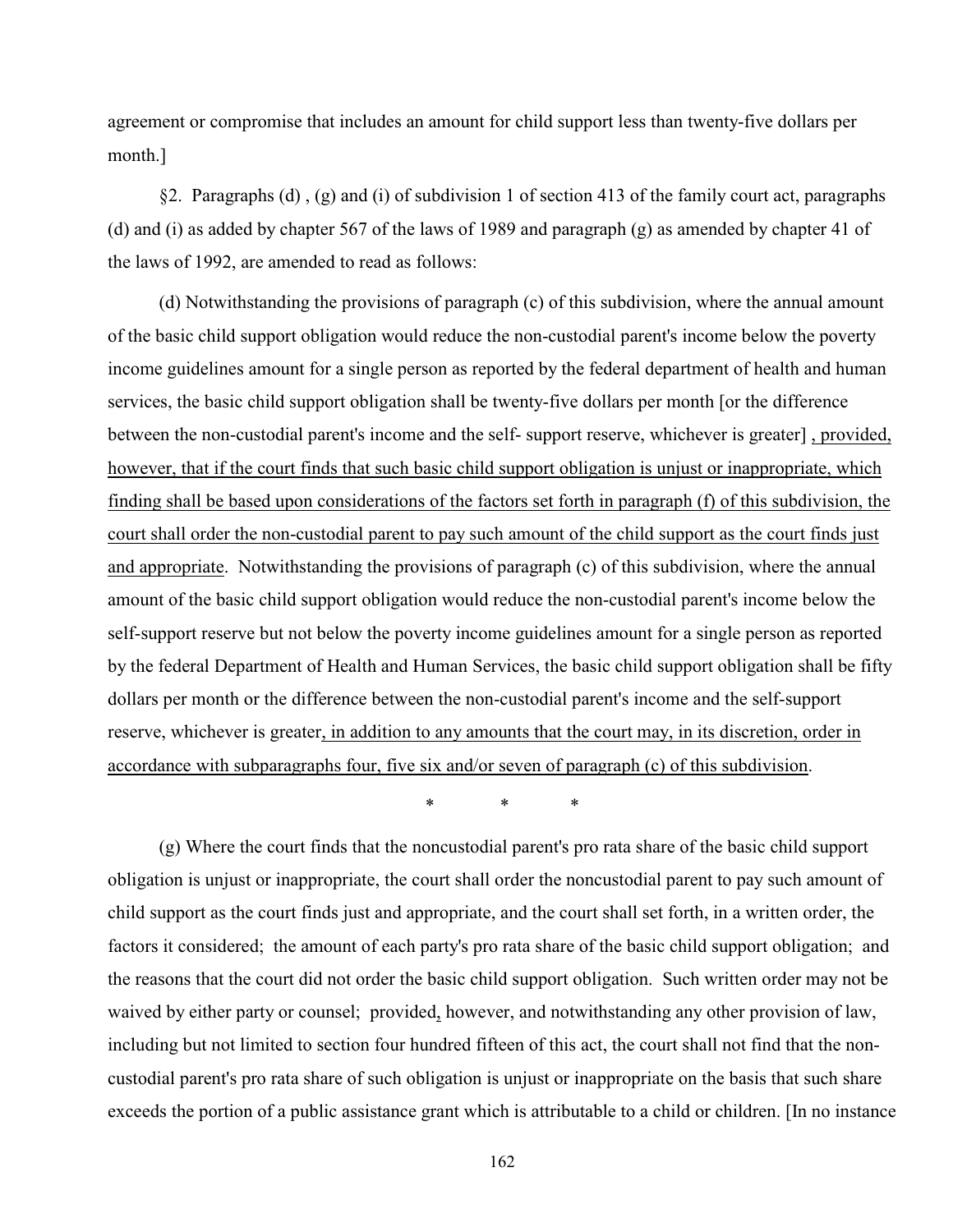shall the court order child support below twenty-five dollars per month.] Where the non-custodial parent's income is less than or equal to the poverty income guidelines amount for a single person as reported by the federal department of health and human services, unpaid child support arrears in excess of five hundred dollars shall not accrue.

\* \* \*

 (i) Where either or both parties are unrepresented, the court shall not enter an order or judgment other than a temporary order pursuant to section two hundred thirty-seven of [this article] the domestic relations law, that includes a provision for child support unless the unrepresented party or parties have received a copy of the child support standards chart promulgated by the commissioner of [social services] the office of temporary and disability assistance pursuant to subdivision two of section one hundred eleven-i of the social services law. Where either party is in receipt of child support enforcement services through the local social services district, the local social services district child support enforcement unit shall advise such party of the amount derived from application of the child support percentage and that such amount serves as a starting point for the determination of the child support award, and shall provide such party with a copy of the child support standards chart. [In no instance shall the court approve any voluntary support agreement or compromise that includes an amount for child support less than twenty-five dollars per month.]

§3. This act shall take effect on the ninetieth day after it shall have become a law.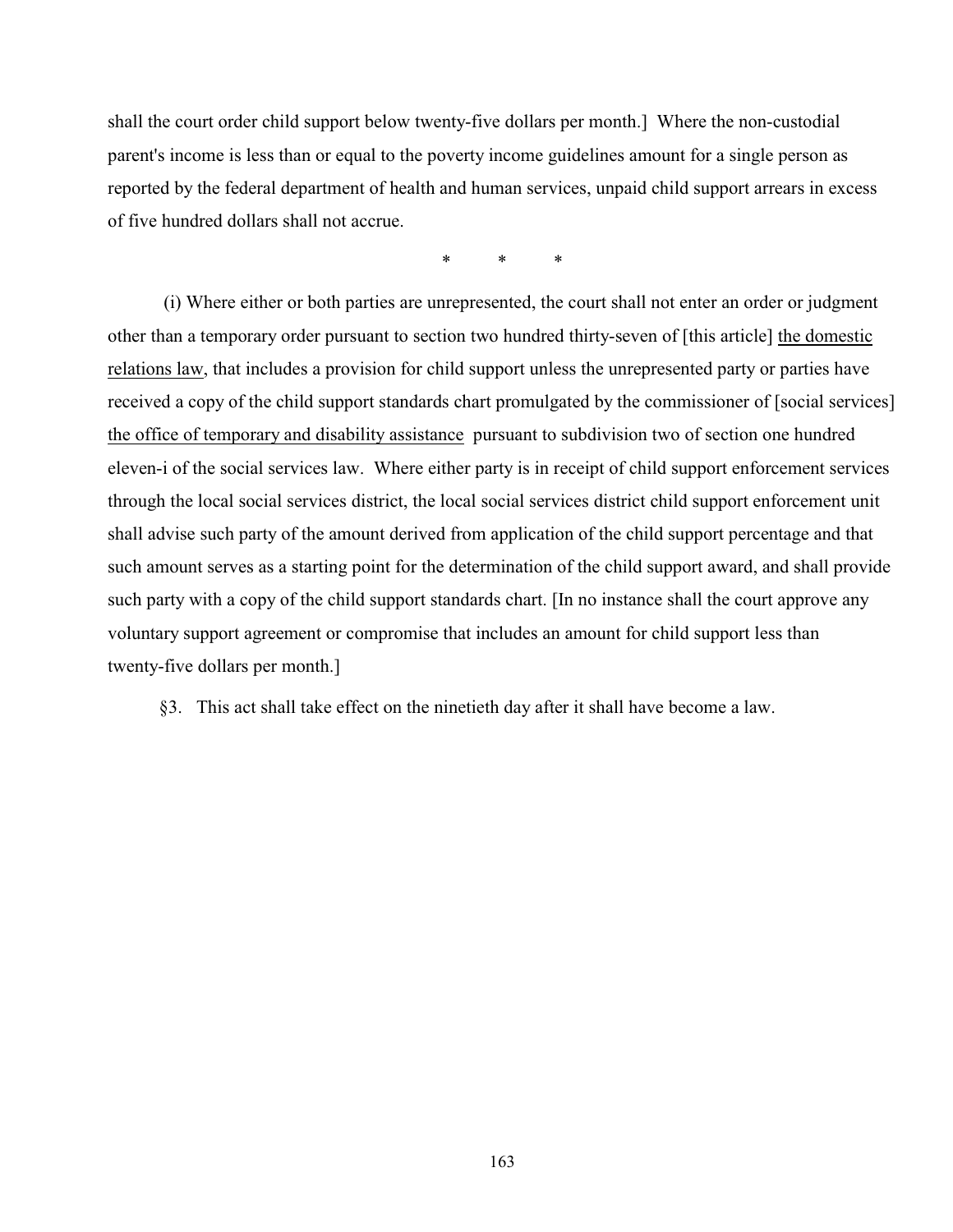17. Elimination of the bar to subsequent remedies for court-approved agreements or compromises of child support with respect to out-of-wedlock children (F.C.A. §516)

 Section 516 of the Family Court Act, which requires court approval of an agreement between the mother and putative father for the support and education of an out-of-wedlock child and, when so approved, bars other remedies for the support and education of the child, has long generated constitutional controversy and serious questions as to its continued efficacy. In Matter of Clara C. *v.* William L**.**, 96 N.Y.2d 244 (2001), the Court of Appeals, in a 4-3 decision, declined to rule on the constitutionality of section 516 of the Family Court Act on the ground that a narrower ground for decision was available. The Court held that the Family Court's failure to adequately review the compromise agreement before approving it contravened the statutory proviso that an agreement is binding "only when the court determines that adequate provision has been made" for the support of the child. Three judges of the Court of Appeals, however, would have ruled that the statute was unconstitutional as applied in that it denied the out-of-wedlock child equal protection of the laws:

Our concurring position at minimum raises serious doubts as to the continued general efficacy of compromise arrangements under section 516, even when the Family Court meticulously performs its statutory obligation to ensure the adequacy of the child support provisions of the agreement...Leaving the constitutional issue in limbo until another case makes it way to our Court in which the settlement was properly approved – so that the constitutional issue would have to be reached – does not serve the best interests of nonmarital children, their mothers or putative fathers in paternity matters.

96 N.Y.2d at 253 (concurring opinion). The Family Court Advisory and Rules Committee proposes that the issue not be left in limbo and that this now-obsolete, discriminatory statute be repealed.

This proposal finds support, not only in the concurrence in Clara C., but also in the decision of the United States District Court in Williams *v*. Lambert, 902 F. Supp. 460 (S.D.N.Y., 1995). The Court in Williams held that section 516 can withstand constitutional challenge only if its operative language is deemed not to bar other remedies –that is, if out-of-wedlock children are not foreclosed from seeking remedies available to children born of marriages, including actions to modify child support. The Family Court, Orange County, in Matter of Ilene P.V. *v*. Felix V., 3 Misc.3d 759 (Fam. Ct., Orange Co., 2004), declined to apply section 516 to foreclose a subsequent action to modify. Invoking the holding in Clara C., the Court held that, since no inquiry had been made at the time of entry of the 516 agreement regarding the adequacy of support for the child, the preclusive effect of section 516 in barring other remedies would not be imposed.

Section 516 of the Family Court Act, enacted in 1962 but derived from the old Domestic Relations Law, originally served two purposes. First, it encouraged non-marital fathers to settle paternity claims, thereby reducing the necessity for legal proceedings. Agreements under section 516 offered the nonmarital father certainty and a limitation on his future support obligation, while the interests of the child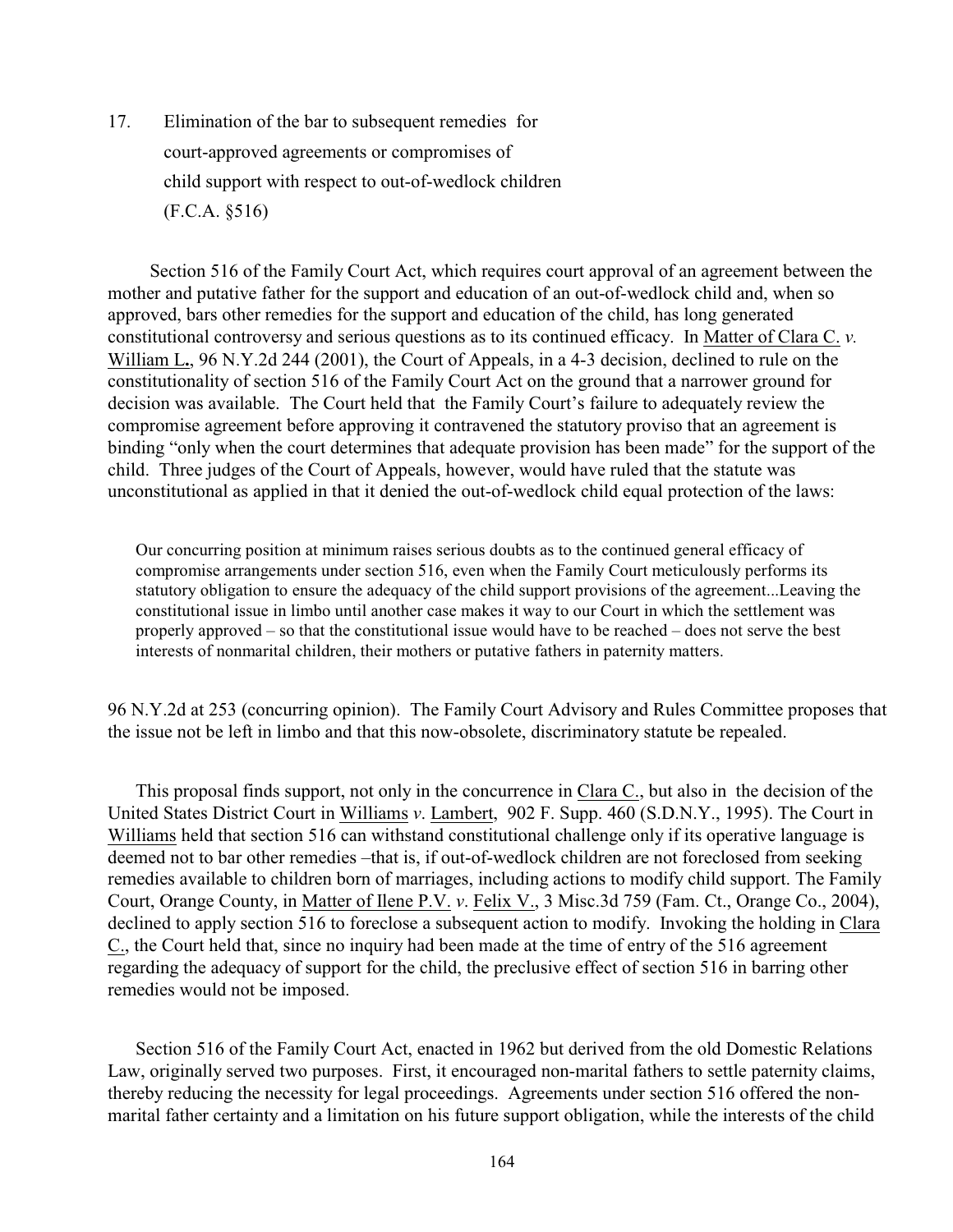and mother were protected by the requirement for judicial review. Second, the statute helped ensure that the child would not be without support from the father. By furnishing an incentive to settle, the statute sought to prevent support of the out-of-wedlock child from becoming lost in the intricacies of the paternity adjudicatory process and the uncertainties of its outcome. Bacon *v.* Bacon, 46 N.Y.2d 477, 480 (1979).

As noted in both the concurrence in Clara C. and the federal court in Williams, however, the linchpin of the Bacon decision -- the "complex and difficult problems of proof" in paternity cases -- no longer stands as a justification for retention of section 516 of the Family Court Act. Technological advances in blood genetic marker testing, the statutory enactments requiring their use, and the evidentiary weight the courts are mandated to accord such test results combine to simplify the proof in paternity proceedings, thus rendering them far less daunting as a means of obtaining orders of filiation and support for children. Indeed, in the Clara C. case, blood tests indicated a 99.9% probability that William L. was the father. Consequently, it would not have been difficult to prove paternity and afford the child the benefits of all available child support remedies, including the ability to seek modification, all of which were barred because of the section 516 agreement.

Although blood grouping tests had been in use in paternity proceedings for many years, until 1981 they were admissible only for the purposes of excluding the respondent as the father. As a result of scientific advances in the field, the Legislature, impressed by the increasing accuracy of the tests, amended section 532 of the Family Court Act to permit the use of blood tests as positive evidence of paternity as well. The most recent amendments of both state and federal law, as well as appellate decisions, have accorded weight to blood and other genetic test results in some cases that is tantamount to evidentiary certitude. *See* Laws of 1997, ch. 398; Laws of 1994, ch. 170; *Personal Responsibility and Work Opportunity Reconciliation Act of 1996* [Public Law 104-193]; Barber *v.* Davis, 120 A.D.2d 364 (1st Dept., 1986); Nancy M. G. *v.* Dann OO, 148 A.D.2d 714 (2nd Dept., 1989); Discenza *v.* James M., 148 A.D.2d 196 (3rd Dept., 1989).

Williams *v.* Lambert, *supra*, is consistent with a long line of decisions casting constitutional doubt on the the disparate treatment of children who are born out-of-wedlock, as compared to children born to married couples. *See, e.g.,* Levy *v.* Louisiana, 391 U.S.68 (1968); Gomez *v.* Perez, 409 U.S. 535 (1973); Pickett *v.* Brown, 462 U.S.1 (1983); Clark *v*. Jeter, 486 U.S. 456 (1988); Mills *v.* Habluetzel, 456 U.S. 91 (1982). In Clark, the Supreme Court held that a six-year statute of limitations for paternity actions violated the equal protection clause in unacceptably differentiating between in-wedlock and out-ofwedlock children. Thereafter, the United States Supreme Court remanded Gerhardt *v.* Estate of Moore, 407 N.W. 2d 895 (1987), *judgment vacated*, 486 U.S. 1050 (1988), to the Supreme Court of Wisconsin for further consideration in light of Clark *v.* Jeter, *supra*. That case concerned a Wisconsin statute that allowed defendants in paternity proceedings to enter into settlements whereby they admitted paternity and paid off their child support obligation in one lump sum – a statute that, like section 516 of the Family Court Act, barred the child from further remedies. Upon reconsideration, the Wisconsin Supreme Court found that the same principle that rendered the differential treatment of children born out-of-wedlock, as opposed to marital children, unconstitutional in Clark *v.* Jeter applied to preclude enforcement of a paternity settlement as a bar to a child's subsequent independent action for support. Gerhardt *v*. Estate of Moore, 441 N.W. 2d 734 (1989).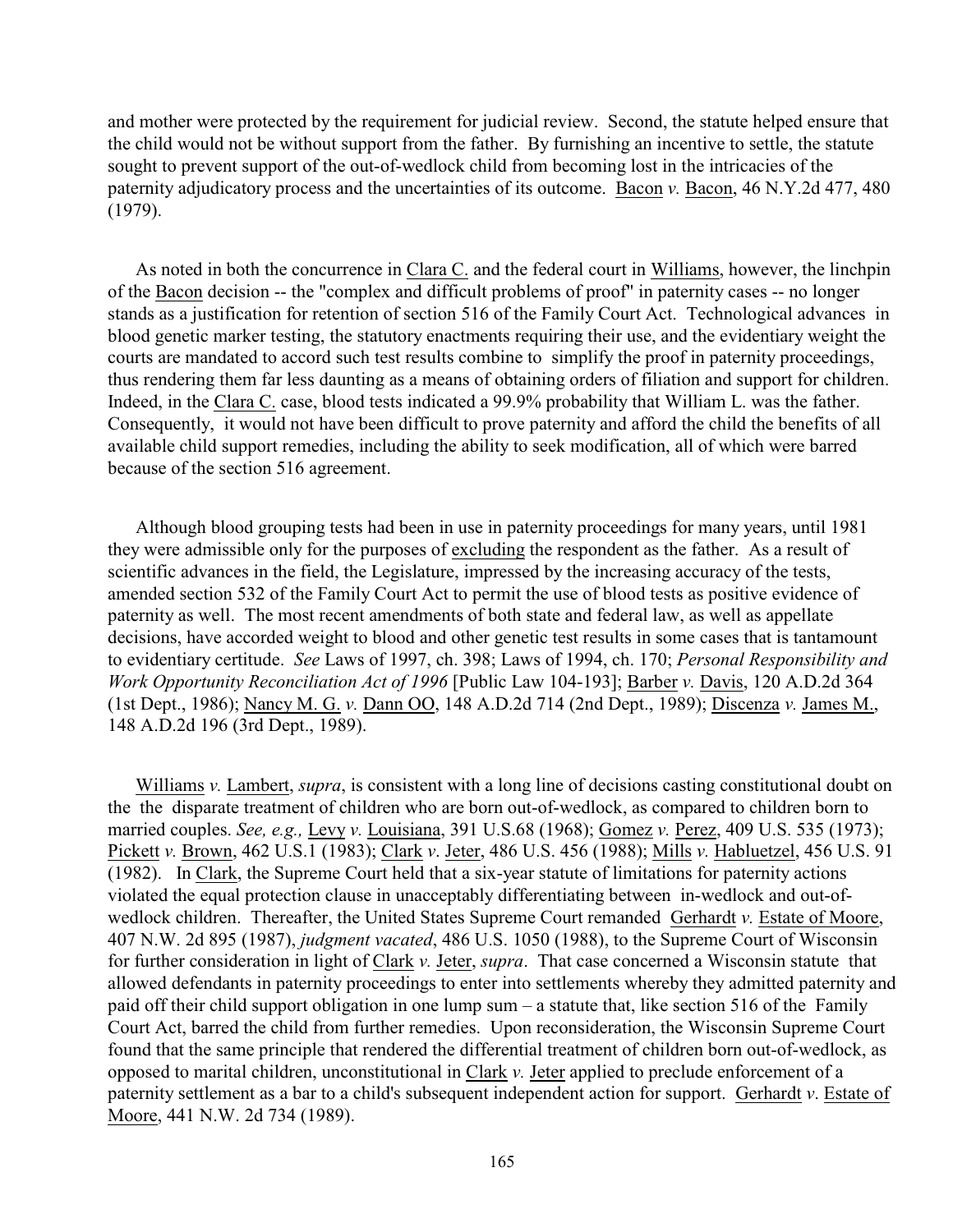Significantly, New York courts have held that individuals who were not parties to agreements under section 516 of the Family Court Act could not be deemed to be foreclosed from pursuing child support remedies. The New York Court of Appeals held, in Matter of Commissioner of Social Services of the City of New York *v*. Ruben O., 80 N.Y.2d 409 (1992), that a welfare official, as assignee of the rights of a mother who had signed a section 516 agreement, is permitted to compel payment of child support despite the father's compliance with the court-approved agreement. Further, holding that the lower court had "failed in its duty to make an independent determination of the best interests of the child," the Supreme Court, Appellate Division, Fourth Department, in Matter of Michelle W. *v.* Forest James P., 218 A.D.2d 175, 178-9 (4<sup>th</sup> Dept., 1996), held an agreement under section 516 of the Family Court Act to be void and against public policy, where it released the obligor from any child support obligations beyond three years. In upholding a challenge by the law guardian, the Court stated:

Indeed, a contract depriving a child of his rights is not binding upon the child [citations omitted]. Agreements cannot be upheld where children are treated as chattels and their rights bartered away...Here, the parties have in effect bargained away the birthright of the child. This agreement not only set forth the parental rights and support obligation of respondent, it completely eradicated his parental responsibilities. A parent cannot buy another parent's rightsor sell his or her own rights. A contract exchanging parental rights for compensation simply cannot be countenanced by the courts. [citation omitted].

*Accord*, Andre *v.* Warren, 248 A.D.2d 271 (1<sup>st</sup> Dept., 1998) (remand for appointment of law guardian and hearing on issue of whether agreement fulfills child's best interests); Department of Public Aid *ex rel* Cox *v*. Miller, 146 Ill.2d 399, 586 N.E.2d 1251 (S.Ct., Ill., 1992); Okla. Dept. of Human Services *ex rel* KAG *v.* TDG, 1993 Ok. 193, 861 P.2d 990 (1993). Significantly, section 513 of the Family Court Act has been amended to make it clear that in-wedlock and out-of-wedlock children must be treated similarly for the purposes of support, thus ending uncertainty about support awards for out-of-wedlock children.

These developments have rendered unnecessary, inappropriate and no longer in the child's best interests the compromise procedure and preclusion of further remedies contained in section 516 of the Family Court Act. Section 516 agreements that, like the one in Clara C., have been perfunctorily approved with limited judicial inquiry, are at the very least not enforceable and rest on a shaky constitutional limb. Section 516 of the Family Court Act, therefore, should be repealed.

# Proposal

AN ACT to amend the family court act, in relation to agreement or compromise of support in paternity proceedings

The People of the State of New York, represented in Senate and Assembly, do enact as follows: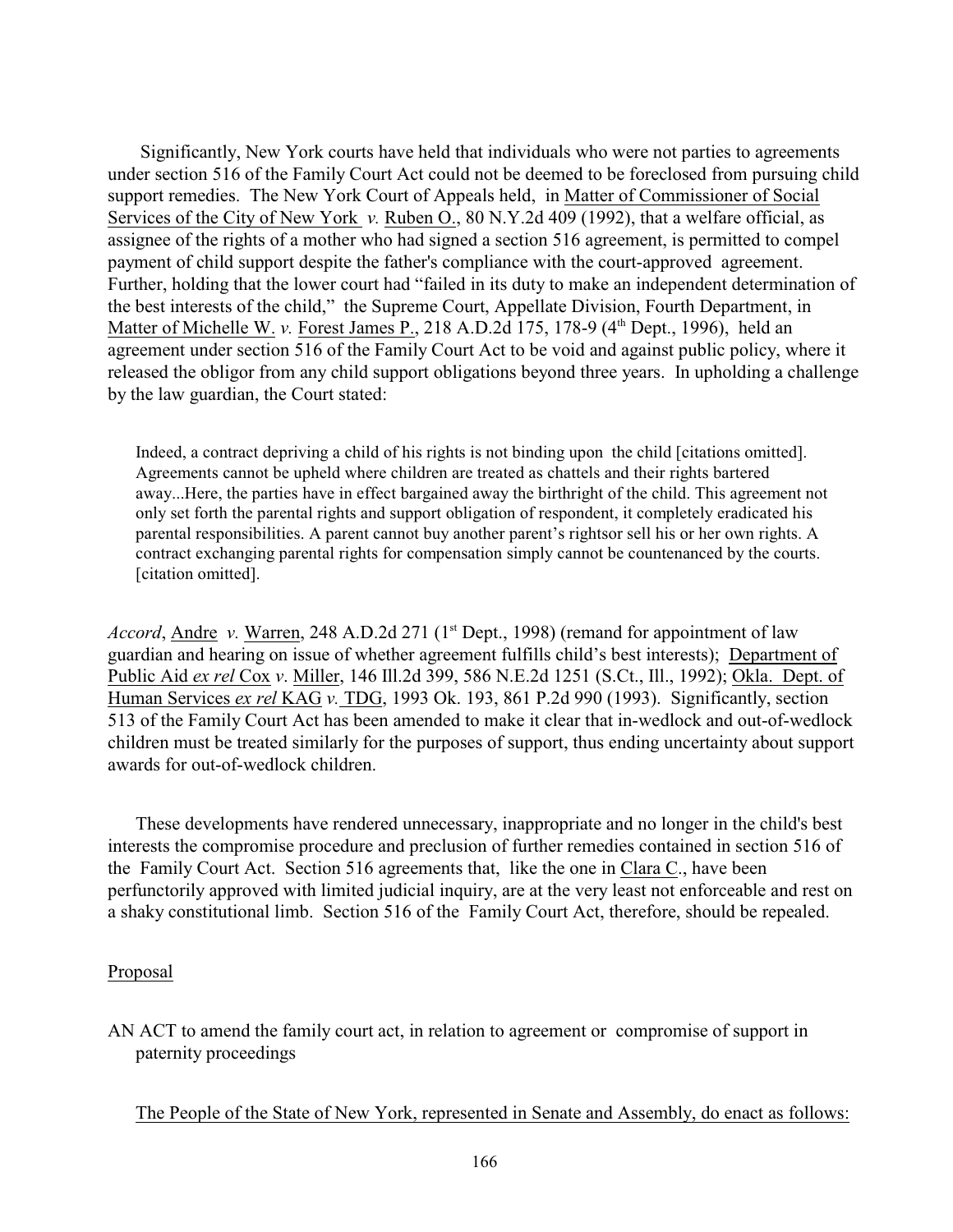Section 1. Section 516 of the family court act is REPEALED.

§2. This act shall take effect immediately.

REPEAL NOTE -- Section 516 of the Family Court Act, proposed to be repealed by this act, provides for court approval of a written agreement or compromise for child support between a putative father and a mother or person on behalf of a child, which, when so approved, bars other remedies for child support.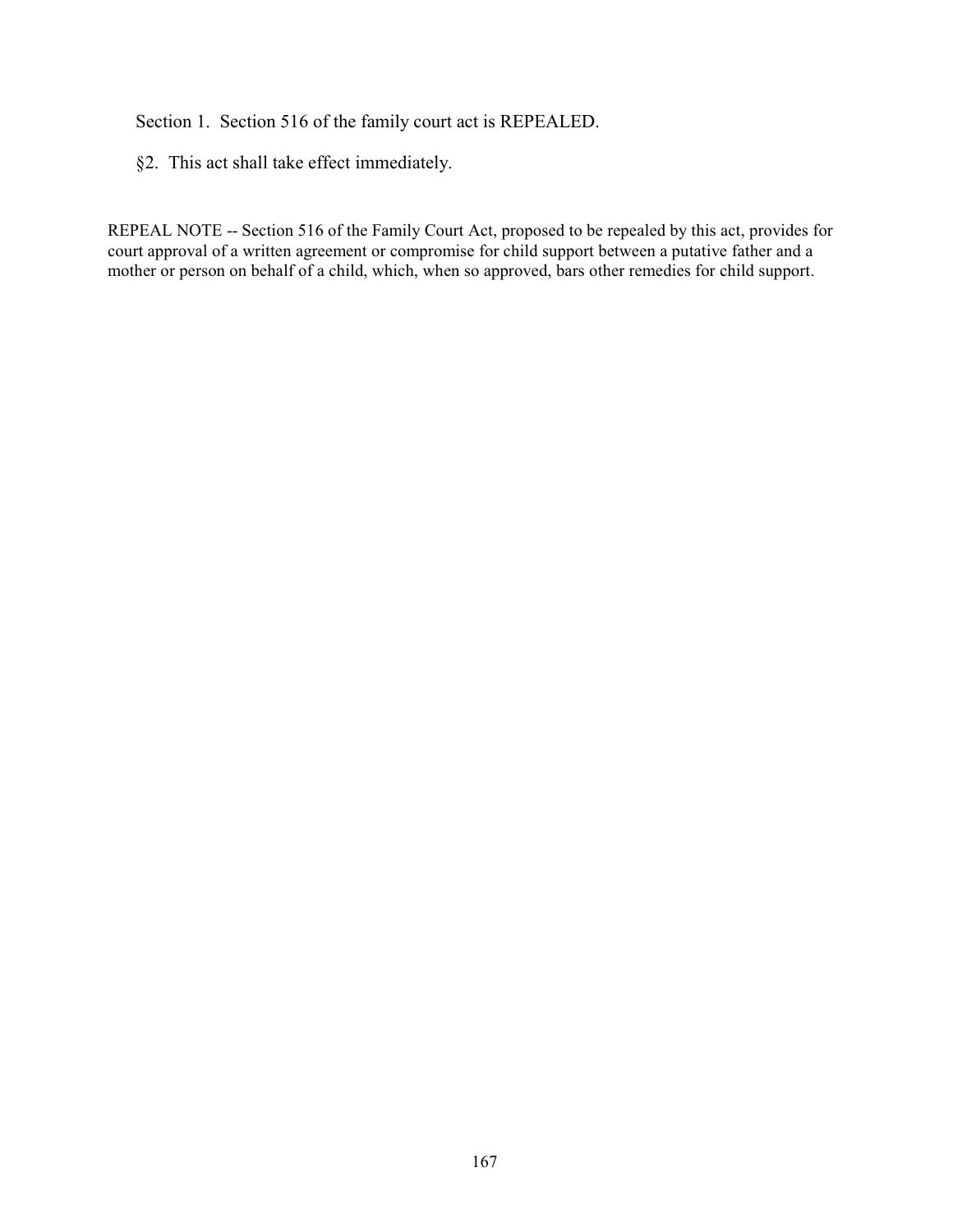18. Compensation of guardians *ad litem* appointed for children and adults in civil proceedings out of public funds (CPLR §1204)

 While law guardians assigned to represent children under Judiciary Law §35 or Family Court Act §249 are remunerated out of State funds, where independent means are not available, no analogous provision for compensation from public funds exists for guardians *ad litem* appointed for children and impaired adults in civil proceedings pursuant to section 1204 of the Civil Practice Law and Rules. The Family Court Advisory and Rules Committee, with the support of the Chief Administrative Judge's Advisory Committee on Civil Practice, is proposing a measure to redress that inequity.

 There are a variety of situations in which children and adults may be deemed by judges to require the protection afforded by a guardian *ad litem*. For example, in Family Court, the respondent in a child protective proceeding (the parent of the child who is allegedly mistreated) may be under 18 years of age. Adults may require guardians *ad litem* when their own mental capacity is challenged, for instance, in termination of parental rights proceedings based on the parents' mental illness or retardation. Additionally, guardians *ad litem* are occasionally appointed in matrimonial proceedings in Supreme Court in lieu of a law guardian.

While judges now have the authority to make these appointments, they are reluctant to do so because they cannot guarantee that the guardian *ad litem* will receive any payment. Section 1204 of the Civil Practice Law and Rules authorizes payment for the services of a guardian *ad litem* by "any other party or from any recovery had on behalf of the person whom such guardian represents or from such person's other property." Neither the Family Court Act nor the CPLR provide for payment where there is no monetary corpus from which payment can be made, and the courts have ruled that no public funds may be used in such circumstances. *See* Matter of Wood *v.* Cordello, 91 A.D. 2d 1178 (4<sup>th</sup> Dept. 1983). *See also* Matter of Baby Boy O., 298 A.D.2d 677 (3<sup>rd</sup> Dept., 2002)(County Commissioner of Social Services could not be ordered to pay for guardian *ad litem* as he was not a party). In Family Court proceedings, the parties are often indigent and thus unable to remunerate the guardian *ad litem*.

 This measure would authorize payment for the services of the guardian *ad litem* out of public funds, as a state charge, where the guardian served on behalf of a child, and as a county charge, if the guardian served on behalf of an adult, consistent with the present statutory sources of funding for assignment of law guardians and counsel for indigent adults. By virtue of section 165 of the Family Court Act, section 1204 of the CPLR, as amended, would apply to Family Court proceedings. In addition, if the proceeding is one in which there is a subsequent monetary recovery, the funds would be able to be recovered pursuant to section 1103 of the CPLR.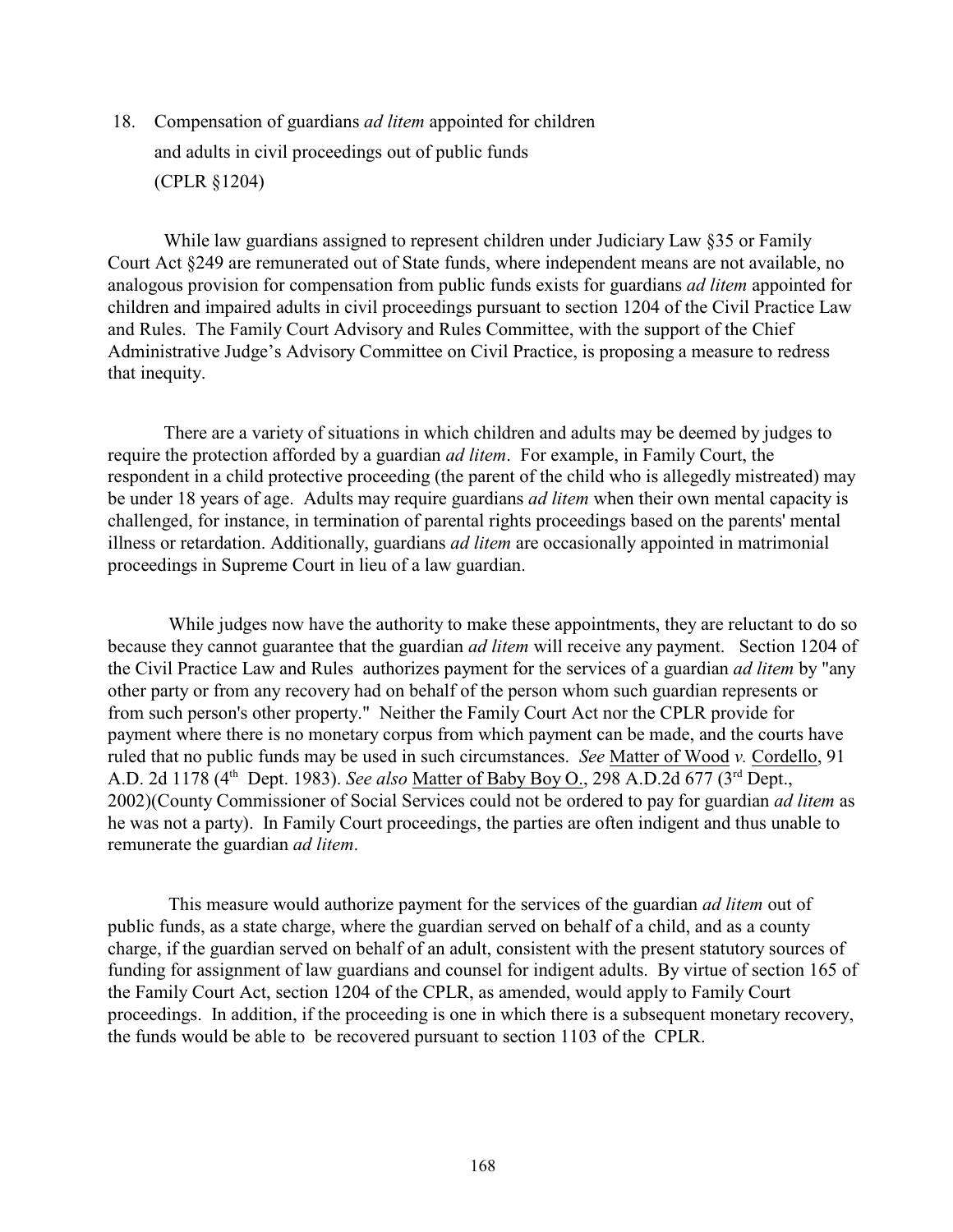Proposal

AN ACT to amend the civil practice law and rules, in relation to compensation of guardians *ad litem*

The People of the State of New York, represented in Senate and Assembly, do enact as follows:

Section 1. Section 1204 of the civil practice law and rules is amended to read as follows:

§1204. Compensation of guardian ad litem. A court may allow a guardian ad litem a reasonable compensation for [his] the guardian's services to be paid in whole or part by any other party or from any recovery had on behalf of the person whom such guardian represents or from such person's other property, or if there is no such source, compensation for services shall be from state funds appropriated to the judiciary in the same amounts established by subdivision three of section thirtyfive of the judiciary law, if the guardian ad litem has been appointed for an infant, and out of county funds in the same amounts established by section seven hundred twenty-two-b of the county law, if appointed for an adult. No order allowing compensation shall be made except on an affidavit of the guardian or [his] the guardian's attorney showing the services rendered.

§2. This act shall take effect immediately.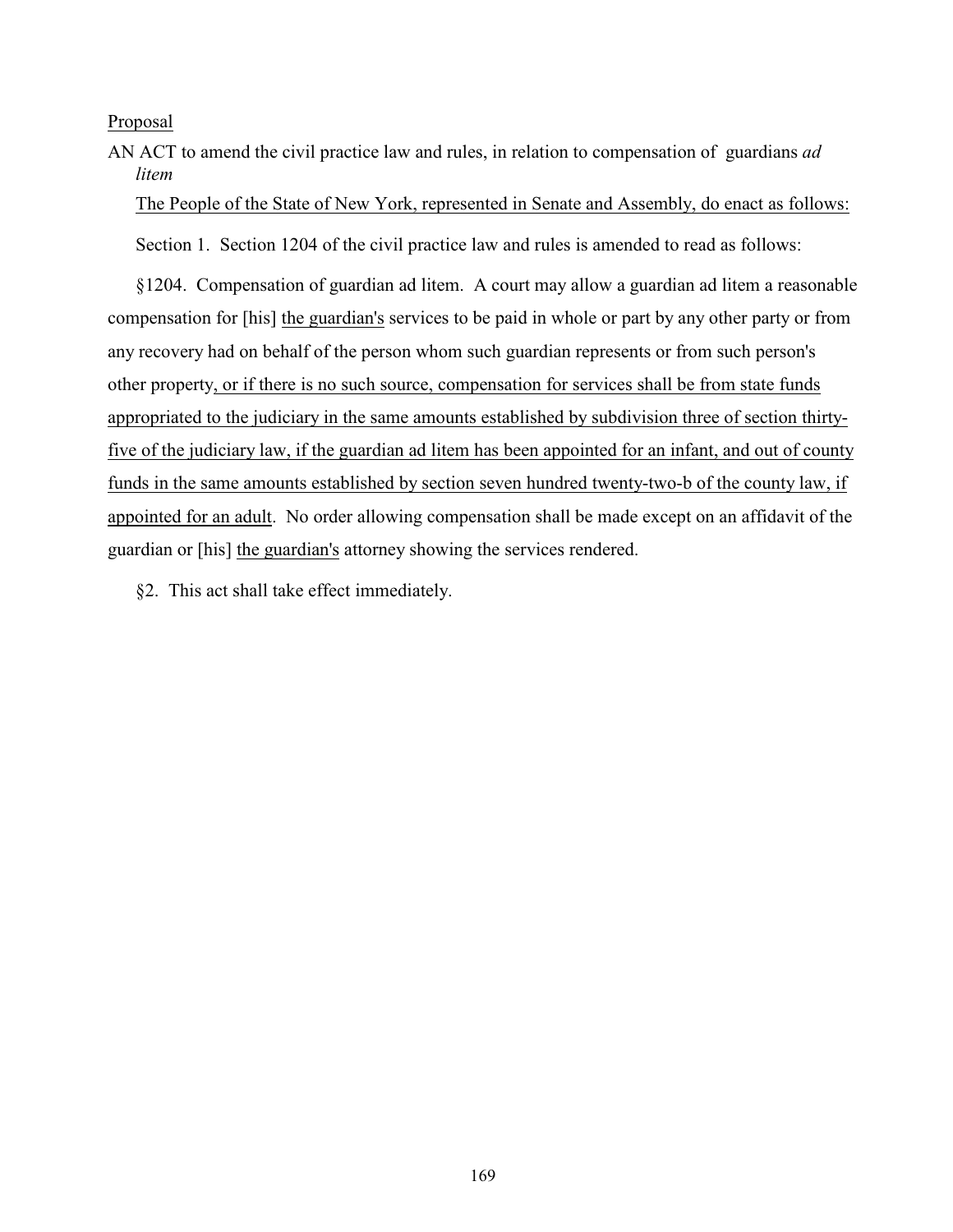## **IV. Future Matters:**

Under the leadership of the Committee's co-chairs, Hon. Sara Schechter, Judge of the Family Court, New York County, and Peter Passidomo, Chief Family Court Magistrate, the Family Court Advisory and Rules Committee had a productive year in 2007. In addition to its legislative achievements, the Committee pursued significant projects emanating from the Committee's ground-breaking roundtable at the New York State Bar Association in June, 2006, regarding the educational needs of children in out-of-home care. In conjunction with the Permanent Judicial Commission on Justice for Children, the Committee formed a working group to draft court orders and releases for educational records and another to develop pilot projects to promote educational stability for children in out-of-home care. These activities will continue in 2008. Continuing the successful roundtable model, the Committee is also planning two roundtables: one on inclusion of sensitive identifying information, such as social security numbers, in Family Court records and judgments, which will address the competing considerations of confidentiality and informationsharing, with particular attention to the problem of identity theft, and a second on permanency planning in juvenile delinquency and Persons in Need of Supervision cases.

Most important among its anticipated activities in 2008, the Committee will actively support efforts by Chief Judge Judith S. Kaye, Chief Administrative Judge Ann Pfau and the Unified Court System to persuade the Legislature to meet the pressing need of the Family Court statewide for additional judges in order to fulfill the demands of its ever-increasing and ever-more complex workload. In addition to these efforts and to its involvement in proposing revisions to court rules and forms and to reviewing legislative and other proposals, the Committee's five subcommittees are expected to be actively engaged in the following projects, among others, during the coming year:

• **Child Welfare**: exploration of means of ensuring timely, comprehensive adjudication and review of cases, particulatly those involving children in out-of-home care; continued development of proposals regarding child protective-related custody proceedings, adjudication of the rights of one parent where the other has a suspended judgment in permanent neglect cases and methods of service of process in termination of parental rights proceedings; continued development and presentation of judicial training programs in the child welfare area in conjunction with the New York State Judicial Institute; provision of assistance with respect to the upcoming federal "Child and Family Services Review; review of federal and State proposals regarding child welfare financing and subsidized guardianship; and further development of proposals to incorporate effective elements of "Model Court" initiatives into Family Court practice.

• **Juvenile Justice:** continued advocacy for greater support for Family Court probation and alternatives to detention and placement; and continued review of the implementation of the *Adoption and Safe Families Act* and permanency planning requirements with respect to juvenile delinquency and status offense cases, including issues regarding parental involvement, responsibilities and representation.

• **Child Support and Paternity:** development of court rules regarding judicial review of support magistrates' determinations of wilful violations, filing dates, inter-county transfers of cases and expedited support procedures; planning for the confidentiality and information-sharing roundtable noted above and, depending upon its outcome, development of proposed rules and/or legislation; continued consideration of possible improvements in evidentiary procedures in support cases, especially in light of technological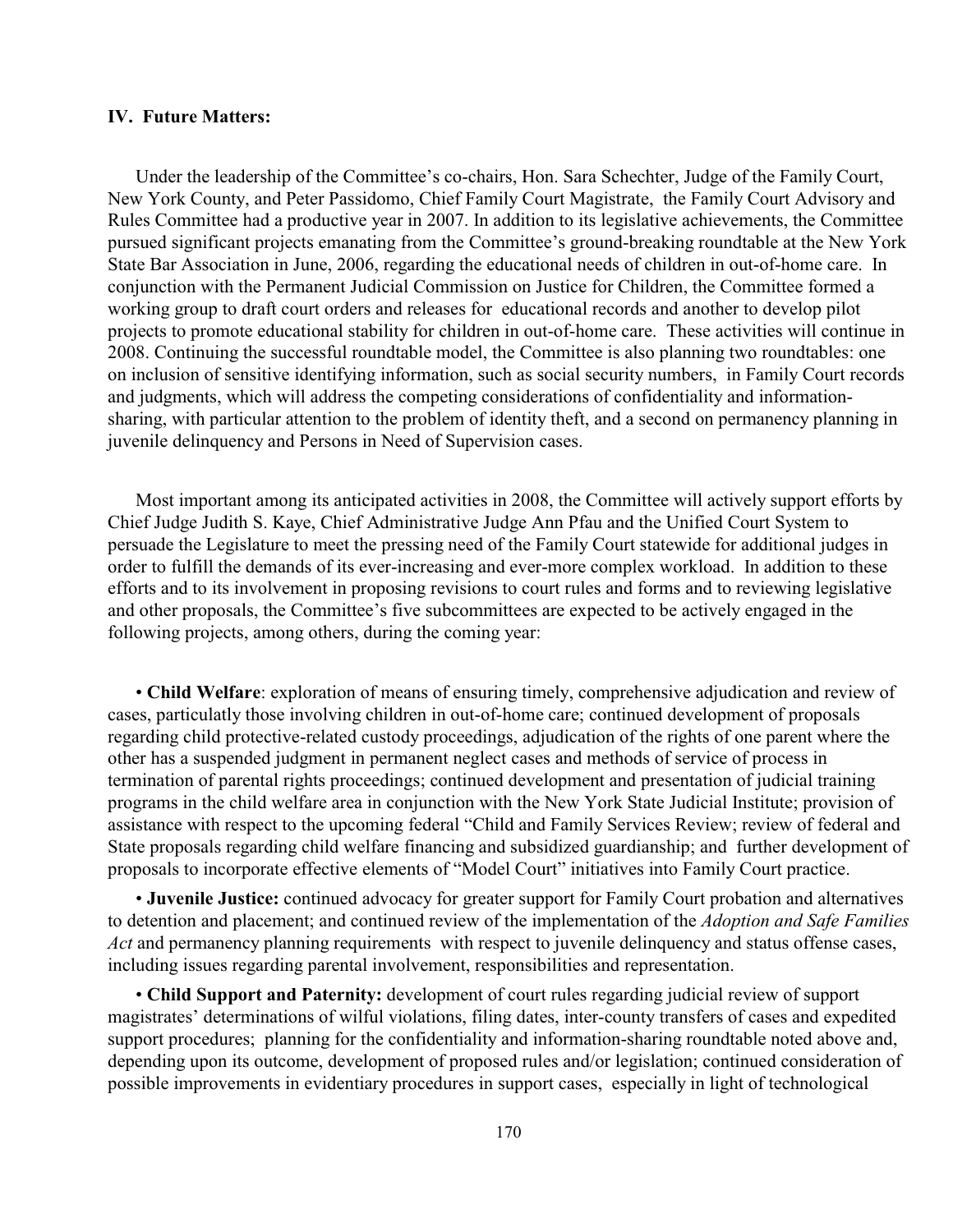advancements; review of the effectiveness of health insurance provisions in meeting the needs of children in support cases and in complying with existing and proposed federal requirements; continued consideration of proposals to improve support laws regarding joint, split and shared custody, multiple family situations and remedies for enforcement of orders against self-employed obligors.

• **Custody, Visitation and Domestic Violence:** continued consideration of proposals to mitigate problems of conflicting orders of protection and of criminal orders that are "subject to" custody and visitation orders in Supreme and Family Courts; continued review of the impact of custody mediation and parent coordinator programs on domestic violence victims and their children; and continued development of proposals to enhance the courts' effectiveness in responding to domestic violence.

• **Forms and Technology:** continuation of efforts to simplify current uniform forms to enhance access to justice for self-represented litigants and to streamline the comprehensive forms; and coordination of forms efforts with the implementation of the Uniform Case Management System ("UCMS") in Family Courts statewide.

This substantial agenda reflects the Committee's sustained focus upon fulfillment of Chief Justice Judith S. Kaye's vision of the courts as problem-solvers, not simply as case processors – a vision articulated as well in the joint resolution of the national Conference of Chief Justices and Conference of State Court Administrators.<sup>53</sup> In cases involving children, effective problem-solving requires expeditious adjudication, disposition and post-dispositional proceedings. How to ensure timely justice for children is perhaps the greatest challenge facing the Family Court and, in turn, the Family Court Adisory and Rules Committee. Rigorous judicial oversight and effective enforcement of court orders are critical elements of this problem-solving vision as well. Whether it be non-compliance by a juvenile respondent in a delinquency or person in need of supervision case, a parent or child protective or child care agency in a child welfare matter or an adult respondent in a support, paternity, custody or family offense proceeding, the Committee is seeking creative means to ensure that Family Courts receive all necessary information on a timely basis, convene hearings promptly that comport with due process and secure compliance with judicial orders through imposition of a menu of sanctions that are appropriate in severity and responsive to the individual problems presented. Equally as important are the Committee's efforts to incorporate, to the extent feasible, the principles of "front-loading" of services and conferencing, continuity of court and counsel; expedited judicial processes and continuous judicial monitoring into Family Court law and practice that have infused recent legislation and that have demonstrated success in the rapidly-expanding specialized child welfare and family treatment court parts and other reform initiatives statewide.<sup>54</sup>

<sup>53</sup> Conference of Chief Justices/Conference of State Court Administrators, CCJ Resolution 22/COSCA Resolution 4 In Support of Problem-solving Courts (Aug. 3, 2000)[in Casey, P. and Hewitt, W., *Court Responses to Individuals in Need of Services: Promising Components of a Service Coordination Strategy for the Courts,* Appendix A, pps. 57, 58 (Nat'l. Center for State Courts, 2001)]. *See also* J.S. Kaye, "Strategies and Need for Systems Change: Improving Court Practice for the Millennium," 38 *Fam. & Conciliation Cts. Rev.* 159 (Apr., 2000); J. S. Kaye, "Making the Case for Hands-On Courts: Judges are learning that a problem-solving approach can stop the cycles of drug use and dysfunction," *Newsweek*, Oct. 11, 1999; J.S. Kaye, "Changing Courts in Changing Times: The Need for a Fresh Look at How Courts Are Run," 48 *Hastings L.J.* 851, 860 (July, 1997).

*See Resource Guidelines: Improving Court Practice in Child Abuse and Neglect Cases* (National Council of <sup>54</sup> Juvenile and Family Court Judges, 1995); *Adoption and Permanency Guidelines: Improving Court Practice in Child Abuse and Neglect Cases* (National Council of Juvenile and Family Court Judges, 2000); Schechter, "Owning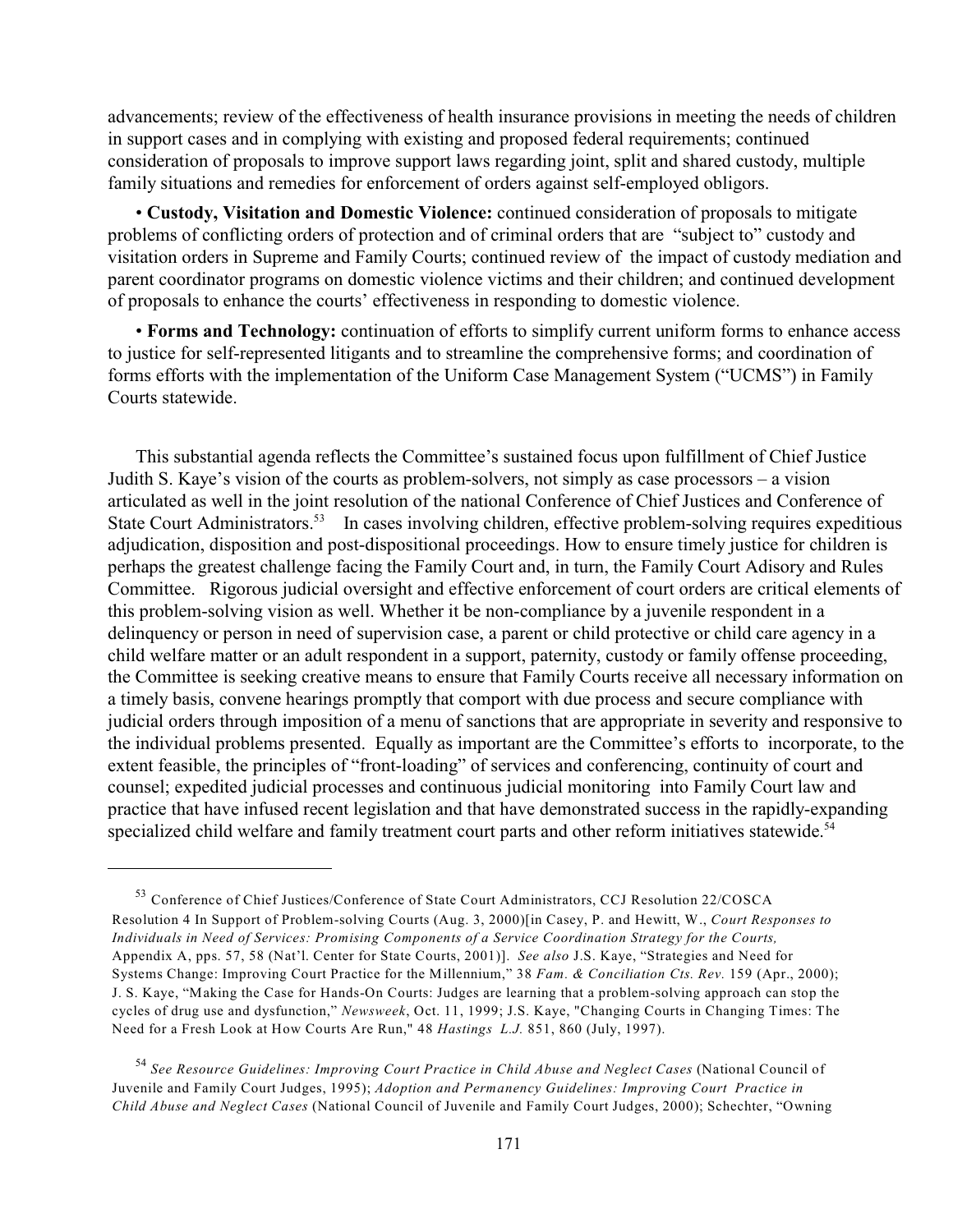The Committee, which includes experienced judges, support magistrates, court attorney referees, Family Court clerks and practitioners drawn from throughout New York State, brings a variety of valuable perspectives to the task of addressing the crushing workload and complex problems facing the Family Court. The substantial expertise of the Committee's active and diverse membership contributed to significant accomplishments in 2007, including landmark legislation, comprehensive rules revisions and the promulgation of 55 new and revised forms, each of which have been posted on the Unified Court System's Internet web-site for ready public access (http://www.nycourts.gov). In 2008, the Committee hopes to compile a similar record of achievement as it grapples with the many difficult issues within its jurisdiction during these most difficult of times.

In conclusion, the Committee pledges to Chief Judge Judith S. Kaye and Chief Administrative Judge Ann Pfau its continuing deep dedication in 2008 to improving the functioning of the Family Court and the quality of justice it delivers.

Respectfully submitted,

Hon. Sara P. Schechter, Co-chair Peter Passidomo, Esq., Co-chair John Aman, Esq. Frank Boccio, Esq. Hon. David Brockway Hon. Paul Buchanan Margaret Burt, Esq. Hon. Judith Claire Hon. Michael Coccoma Hon. Kathie Davidson Hon. Tandra Dawson Hon. W. Dennis Duggan Hon. Lee Elkins Hon. Marjory D. Fields Barbara E. Handschu, Esq. Cheryl Joseph-Cherry, Esq.

*ASFA*," 53 *Juv. & Fam. Ct. Judges Journal* #4:1 (Fall, 2002); Schechter, "Family Court Case Conferencing and Post-dispositional Tracking: Tools for Achieving Justice for Parents in the Child Welfare System," 70 *Ford. L.Rev.* 427, 428 (Nov., 2001); M. Mentaberry, "OJJDP Fact Sheet: Model Courts Serve Abused and Neglected Children" (U.S. Dept. of Justice, Office of Juvenile Justice and Delinquency Prevention, Jan., 1999).